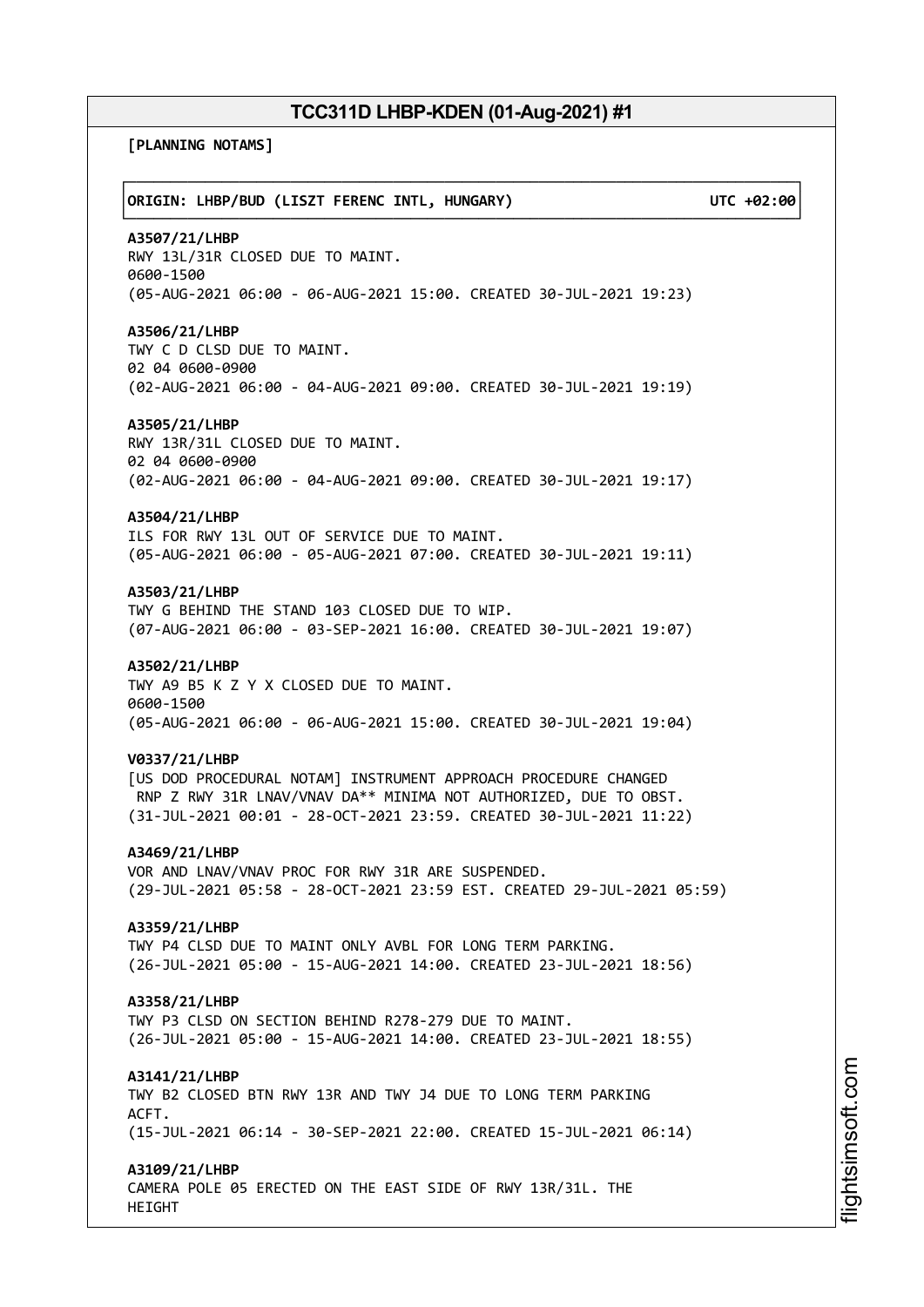OF THE POLE 19M AGL. PSN OF THE POLE 472629.67N 0191417.68E. OBSTACLE MARKING AND LIGHTING INSTALLED ACCORDING TO ICAO ANNEX 14. (13-JUL-2021 16:00 - 10-OCT-2021 23:59. CREATED 13-JUL-2021 13:46)

### **A2864/21/LHBP**

TRIGGER NOTAM - PERM AIRAC AIP AMDT 005/2021 WEF 12 AUG 2021. GROUND HANDLING ORGANISATIONS CONTACTS UPDATED. LOCAL AD REGULATIONS UPDATED BASED ON THE NEW GRF FORMAT. UPDATED CHART: AD 2-LHBP-PATC-13R31L. (12-AUG-2021 00:00 - 25-AUG-2021 23:59. CREATED 01-JUL-2021 08:55)

### **A2854/21/LHBP**

CRANE GARDEN ERECTED 1,1NM NORTH-EAST OF TDZ 31R. NUMBER OF CRANES BTN 1-3. HEIGHT OF THE CRANES MAX 65M AGL. OBST MARKING AND LIGHTING INSTALLED ACCORDING TO ICAO ANNEX 14. CENTER PSN OF THE CRANE GARDEN IS 472635.65N 0191806.58E. RADIUS OF THE CRANE GARDEN IS 100M FROM THE CENTER PSN. 0500-1630 (01-JUL-2021 05:00 - 01-OCT-2021 16:30. CREATED 30-JUN-2021 19:33)

### **A2853/21/LHBP**

CRANE GARDEN ERECTED 0,87NM NORTH-EAST OF THR 31R. NUMBER OF CRANES BTN 1-3. HEIGHT OF THE CRANES MAX 60M AGL. OBST MARKING AND LIGHTING INSTALLED ACCORDING TO ICAO ANNEX 14. CENTER PSN OF THE CRANE GARDEN IS 472545.00N 0191846.00E. RADIUS OF THE CRANE GARDEN IS 60M FROM THE CENTER PSN. 0500-1630 (01-JUL-2021 05:00 - 01-OCT-2021 16:30. CREATED 30-JUN-2021 19:30)

### **A2640/21/LHBP**

CRANE GARDEN ERECTED 0,3NM WEST OF TDZ 31L. NUMBER OF CRANES BETWEEN 1-4. HEIGHT OF THE CRANES MAX 45M AGL. OBSTACLE MARKING AND LIGHTING INSTALLED ACCORDING TO ICAO ANNEX 14. CENTER PSN OF THE CRANE GARDEN 472547.62N 0191420.19E. RADIUS OF THE CRANE GARDEN IS 50M FROM THE CENTER PSN. 0500-1600 (19-JUN-2021 04:19 - 31-AUG-2021 16:00. CREATED 19-JUN-2021 04:21)

### **A2439/21/LHBP**

CAMERA POLE-04 ERECTED ON THE WEST SIDE TWY A9. THE HEIGHT OF THE POLE 24M AGL. PSN OF THE POLE 472521.14N 0191715.05E. OBSTACLE MARKING AND LIGHTING INSTALLED ACCORDING TO ICAO ANNEX 14. (10-JUN-2021 12:00 - 01-SEP-2021 18:00. CREATED 10-JUN-2021 10:44)

### **A2277/21/LHBP**

CAMERA POLE-03 ERECTED ON THE SOUTH EAST SIDE TWY B2. THE HEIGHT OF THE POLE 13M AGL. PSN OF THE POLE 472602.04N 0191500.05E. OBSTACLE MARKING AND LIGHTING INSTALLED ACCORDING TO ICAO ANNEX 14.

(01-JUN-2021 18:00 - 01-SEP-2021 18:00. CREATED 01-JUN-2021 17:00)

## **A2171/21/LHBP**

CAMERA POLE-02 ERECTED 0,18NM NORTH OF TDZ 13R. THE HEIGHT OF THE POLE 18M AGL. PSN OF THE POLE 472650.93N 0191341.57E. OBSTACLE MARKING AND LIGHTING INSTALLED ACCORDING TO ICAO ANNEX 14. (26-MAY-2021 00:00 - 26-AUG-2021 23:59. CREATED 25-MAY-2021 19:01)

**A2130/21/LHBP**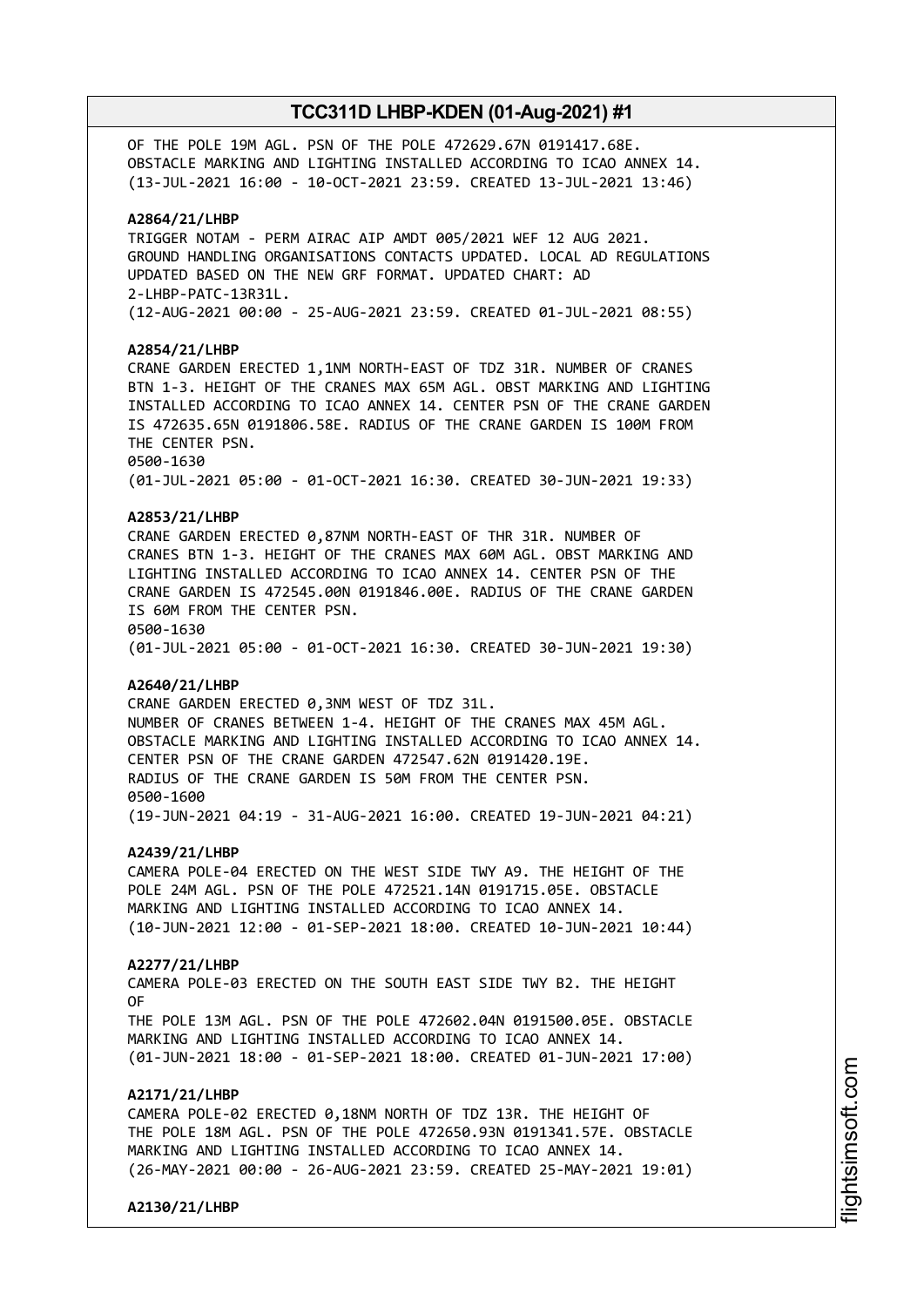COMPASS CHECK POINT IS CLOSED DUE TO LONG-TERM PARKING. COMPASS CHECKS CAN BE MANAGED AT B5 HOLDING BAY. (22-MAY-2021 18:15 - 31-AUG-2021 22:00. CREATED 22-MAY-2021 18:18)

### **A2124/21/LHBP**

TWY A1 CLOSED BETWEEN TWY B1 AND EXIT M20 DUE TO LONG-TERM PARKING. (21-MAY-2021 19:20 - 31-AUG-2021 22:00. CREATED 21-MAY-2021 19:20)

### **A2120/21/LHBP**

TWY V CLSD DUE TO MAINT. (21-MAY-2021 18:52 - 31-AUG-2021 22:00. CREATED 21-MAY-2021 18:53)

### **A2091/21/LHBP**

CAMERA POLE ERECTED IN FRONT OF PARKING STAND R111. THE HEIGHT OF THE POLE 26 M AGL. PSN OF THE POLE 472623.93N 0191342.86E. OBSTACLE MARKING AND LIGHTING INSTALLED ACCORDING TO ICAO ANNEX 14. (21-MAY-2021 00:00 - 21-AUG-2021 23:59. CREATED 20-MAY-2021 21:35)

┌──────────────────────────────────────────────────────────────────────────────┐

└──────────────────────────────────────────────────────────────────────────────┘

### │**DESTINATION: KDEN/DEN (DENVER INTL, UNITED STATES) UTC -06:00**│

### **08/013/KDEN**

DEN SVC TFC MANAGEMENT PROGRAM ALERT SEE ATCSCC MSG (01-AUG-2021 15:00 - 01-AUG-2021 18:59. CREATED 01-AUG-2021 14:20)

### **07/693/KDEN**

DEN NAV VOR/DME NOT MNT (31-JUL-2021 21:48 - 03-AUG-2021 20:00 EST. CREATED 31-JUL-2021 21:48)

### **07/658/KDEN**

DEN OBST CRANE (ASN UNKNOWN) 394939N1043954W (0.22NM E APCH END RWY 35L) UNKNOWN (35FT AGL) FLAGGED AND LGTD (02-AUG-2021 12:00 - 02-AUG-2021 23:59. CREATED 30-JUL-2021 20:23)

### **07/575/KDEN**

DEN OBST RIG (ASN 2019-ANM-371-NRA) 395140N1043730W (2.2NM E DEN) 5410FT (105FT AGL) FLAGGED AND LGTD (30-JUL-2021 13:30 - 04-AUG-2021 22:30. CREATED 27-JUL-2021 13:22)

## **07/478/KDEN**

DEN TWY Z4 CLSD (22-JUL-2021 14:15 - 19-AUG-2021 23:59. CREATED 22-JUL-2021 14:15)

### **07/477/KDEN**

DEN TWY Z BTN TWY G AND TWY Z3 CLSD (22-JUL-2021 14:14 - 19-AUG-2021 23:59. CREATED 22-JUL-2021 14:14)

### **07/451/KDEN**

DEN TWY M BTN DEICE PAD SC SOUTH ACCESS AND TWY A CLSD (21-JUL-2021 17:00 - 14-AUG-2021 23:59. CREATED 21-JUL-2021 16:26)

### **07/446/KDEN**

DEN APRON DEICE PAD SC SPOT 2 CLSD (21-JUL-2021 13:28 - 14-AUG-2021 23:59. CREATED 21-JUL-2021 13:28)

### **07/445/KDEN**

DEN APRON DEICE PAD SC SPOT 1 CLSD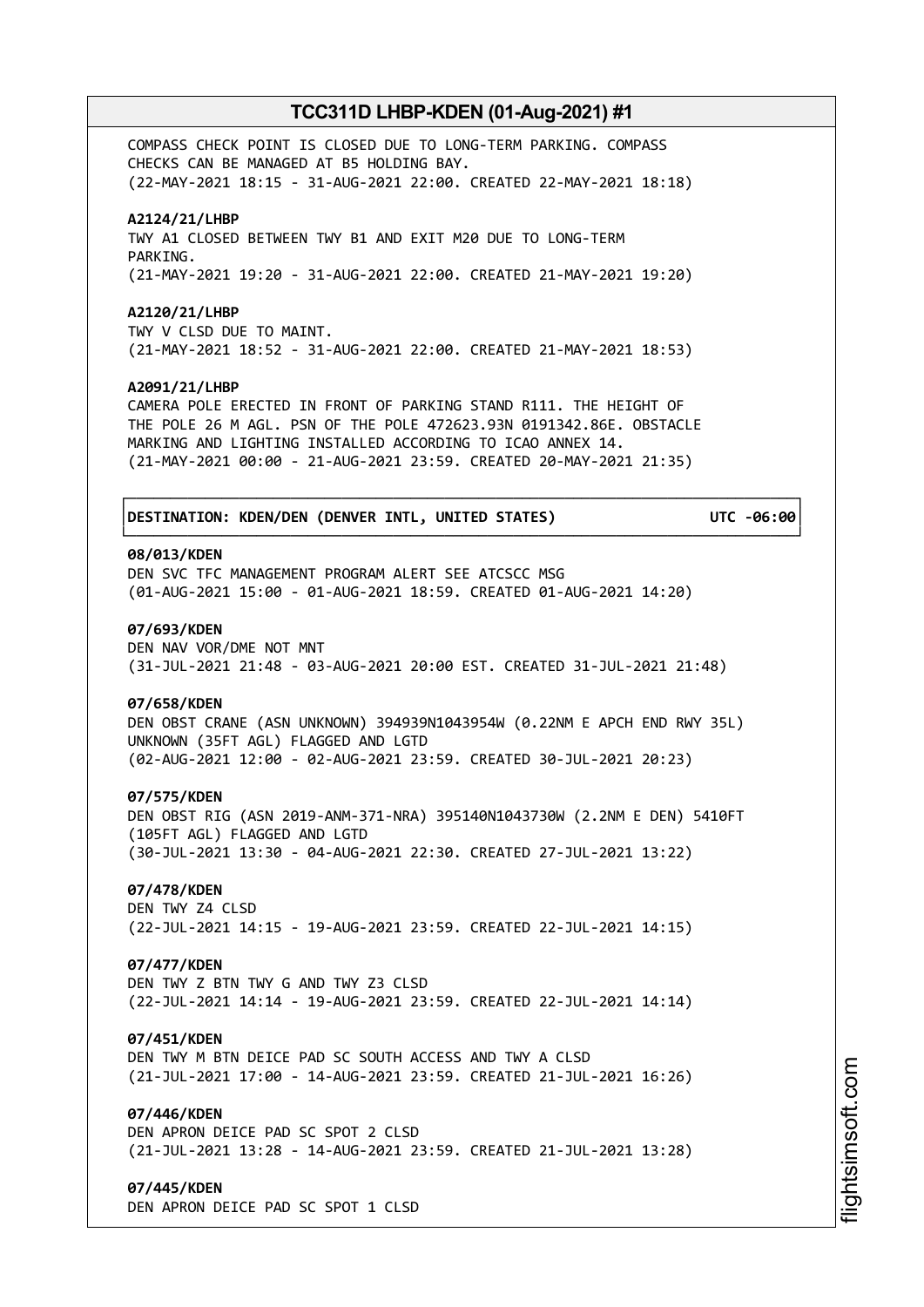(21-JUL-2021 13:27 - 14-AUG-2021 23:59. CREATED 21-JUL-2021 13:27)

### **1/1807/KDEN**

DEN IAP DENVER INTL, DENVER, CO. RNAV (RNP) Z RWY 34R, ORIG-C... RNP 0.10 DA 5906/ HAT 552 ALL CATS, VISIBILITY ALL CATS RVR 6000. RNP 0.20 DA 6037/ HAT 683 ALL CATS, VISIBILITY ALL CATS 1 1/2. RNP 0.30 DA 6074/ HAT 720 ALL CATS, VISIBILITY ALL CATS 1 5/8. CHANGE INOP NOTE TO READ: FOR INOPERATIVE ALSF, INCREASE RNP 0.10 ALL CATS VISIBILITY TO 1 5/8 MILE, RNP 0.20 AND RNP0.30 ALL CATS VISIBILITY TO 2 MILES. TEMPORARY CRANES 5695 MSL BEGINNING 3778FT SE OF RWY 34R (2019-ANM-1220/1221/1222/1223-NRA), TEMPORARY CRANE 5620 MSL 1.10NM SE OF RWY 34R (2018-ANM-307-NRA), TEMPORARY CRANES 5625 MSL BEGINNING 3778FT SE OF RWY 34R (2020-ANM-1605/1606/1607/1608-NRA), CRANES UP TO 5260 MSL 6685FT SE OF RWY 34R (2020-ANM-2198/2199/2200/2201-NRA). 2107191133-2112151133EST (PERM. CREATED 19-JUL-2021 11:33)

### **1/1799/KDEN**

DEN IAP DENVER INTL, DENVER, CO. ILS OR LOC RWY 34R, AMDT 3A... S-LOC 34R MDA 5860/HAT 586 ALL CATS, VISIBILITY CATS C/D 1 1/4 SM. VDP NA. CHANGE CHART NOTE TO READ: FOR INOPERATIVE ALSF, INCREASE S-LOC 34R CAT C/D VISIBILITY TO 1 3/4 SM. TEMPORARY CRANES UP TO 5549 MSL 1.86NM S OF RWY 34R (2020-ANM-1853 THRU 1871-NRA), TEMPORARY CRANES UP TO 5473 MSL BEGINNING 4453FT NE OF RWY 34R (2021-ANM-1980/1981/1982/1983-NRA). 2107191115-2112151115EST (PERM. CREATED 19-JUL-2021 11:16)

### **1/1796/KDEN**

DEN IAP DENVER INTL, DENVER, CO. ILS OR LOC RWY 8, AMDT 5A... S-ILS 8\*\* DA 5788/HAT 434 ALL CATS. VISIBILITY ALL CATS RVR 4000. S-LOC 8 MDA 5820/HAT 466 ALL CATS, VISIBILITY CATS A/B RVR 4000, CATS C/D RVR 5000. VDP AT I-FUI 1.07 DME; DISTANCE VDP TO THLD 1.25 MILES. DISREGARD NOTE: \*\* RVR 1800 AUTHORIZED WITH USE OF FD OR AP OR HUD TO DA. CHANGE INOP NOTE TO READ: FOR INOPERATIVE MALSR, INCREASE S-LOC 8 CAT A/B VISIBILITY TO RVR 5500 AND CAT C/D VISIBILITY TO 1 3/8. TEMPORARY CRANES UP TO 5503 MSL BEGINNING 4420FT W OF RWY 8 (2019-ANM-293 THRU 295-NRA), TEMPORARY CRANES UP TO 5503 MSL BEGINNING 4220FT W OF RWY 8 (2021-ANM-1339/1340/1341/1342-NRA), TEMPORARY CRANES UP TO 5473 MSL BEGINNING 3916FT W OF RWY 8 (2021-ANM-1980/1981/1982/1983-NRA). 2107191111-2112151111EST (PERM. CREATED 19-JUL-2021 11:13)

# **1/1797/KDEN** DEN IAP DENVER INTL, DENVER, CO. RNAV (GPS) Y RWY 8, AMDT 1C... LPV DA# NA ALL CATS. LNAV MDA 5820/ HAT 466 ALL CATS, VISIBILITY CATS A/B RVR 4000, CATS C/D RVR 5000. VDP 1.13 NM TO RW08. CHANGE INOP NOTE TO READ: FOR INOPERATIVE MALSR, INCREASE LNAV CAT C/D VISIBILITY TO 1 3/8 MILE. DISREGARD NOTE: #RVR 1800 AUTHORIZED WITH USE OF FD OR AP OR HUD TO DA. TEMPORARY CRANES UP TO 5503 MSL BEGINNING 4420FT W OF RWY 8 (2019-ANM-293 THRU 295-NRA), TEMPORARY CRANES UP TO 5503 MSL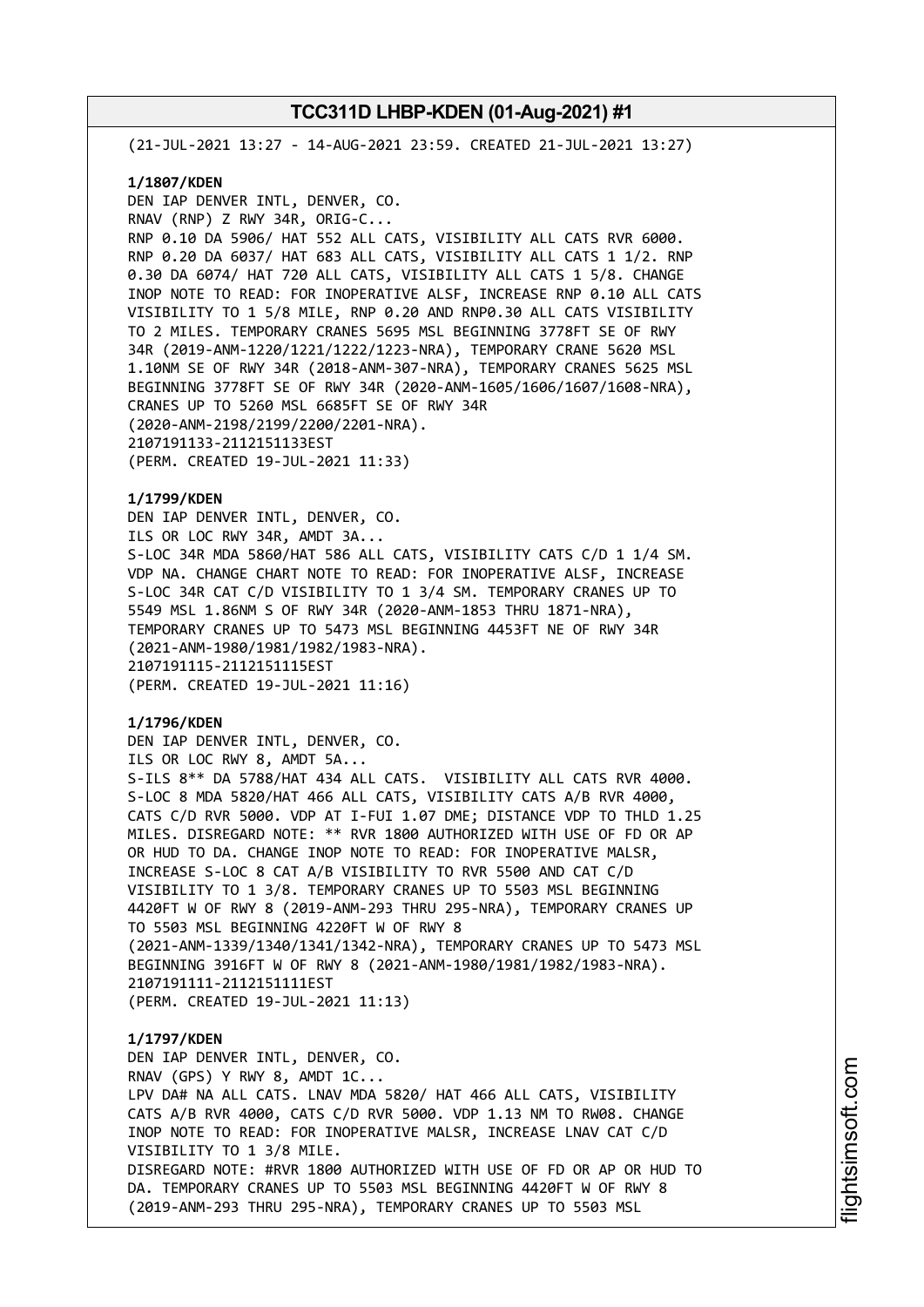BEGINNING 4220FT W OF RWY 8 (2021-ANM-1339/1340/1341/1342-NRA), TEMPORARY CRANES UP TO 5473 MSL BEGINNING 3916FT W OF RWY 8 (2021-ANM-1980/1981/1982/1983-NRA). 2107191111-2112151111EST (PERM. CREATED 19-JUL-2021 11:13)

### **07/353/KDEN**

DEN TWY CS SPOT 6W CLR BAR LGT U/S (16-JUL-2021 05:36 - 15-SEP-2021 23:59. CREATED 16-JUL-2021 05:36)

### **07/263/KDEN**

DEN TWY J CL LGT U/S (13-JUL-2021 09:38 - 15-SEP-2021 23:59. CREATED 13-JUL-2021 09:38)

### **07/192/KDEN**

DEN TWY CS CL LGT BTN TWY L AND TWY G U/S (09-JUL-2021 15:31 - 15-SEP-2021 23:59. CREATED 09-JUL-2021 15:31)

### **07/191/KDEN**

DEN TWY K BTN TWY CN AND TWY BN CLSD (09-JUL-2021 15:30 - 15-SEP-2021 23:59. CREATED 09-JUL-2021 15:30)

### **07/190/KDEN**

DEN TWY CS BTN TWY L AND TWY K CLSD (09-JUL-2021 15:27 - 15-SEP-2021 23:59. CREATED 09-JUL-2021 15:28)

### **1/4828/KDEN**

DEN IAP DENVER INTL, DENVER, CO. ILS OR LOC RWY 17R, AMDT 3B... S-ILS 17R, DA 5719/HAT 327 ALL CATS, VISIBILITY ALL CATS RVR 2600. S-LOC 17R, MDA 5880/HAT 488 ALL CATS, VISIBILITY CATS C/D RVR 5000. VDP AT I-ACX 1.18 DME; DISTANCE TO THLD 1.35NM. CHANGE NOTE TO READ: FOR INOP ALS, INCREASE S-ILS 17R VISIBILITY ALL CATS TO RVR 5000 AND S-LOC 17R CATS C/D VISIBILITY TO 1 3/8 SM. TEMPORARY CRANES UP TO 5605 MSL BEGINNING 1501FT SW OF RWY 17R (2017-ANM-1601/1602/1603/1604/1698/1699/1700/1701-NRA). 2107061933-2108301933EST (PERM. CREATED 06-JUL-2021 19:34)

### **1/4829/KDEN**

DEN IAP DENVER INTL, DENVER, CO. RNAV (GPS) Y RWY 17R, AMDT 1C... LPV DA NA ALL CATS. CHANGE NOTE TO READ: FOR INOPERATIVE MALSR, INCREASE LNAV/VNAV ALL CATS VISIBILITY TO 1 1/2 MILE AND LNAV CAT C/D TO 1 1/2 MILE. TEMPORARY CRANES UP TO 5605 MSL BEGINNING 1501FT SW OF RWY 17R (2017-ANM-1601/1602/1603/1604/1698/1699/1700/1701-NRA). 2107061933-2108301933EST (PERM. CREATED 06-JUL-2021 19:34)

### **1/4805/KDEN**

DEN IAP DENVER INTL, DENVER, CO. ILS OR LOC RWY 34L, AMDT 2B... S-LOC 34L MDA 5700/HAT 373 ALL CATS. VISIBILITY CATS C/D RVR 3500. 2107061920-2307061920EST (PERM. CREATED 06-JUL-2021 19:22)

**1/3687/KDEN**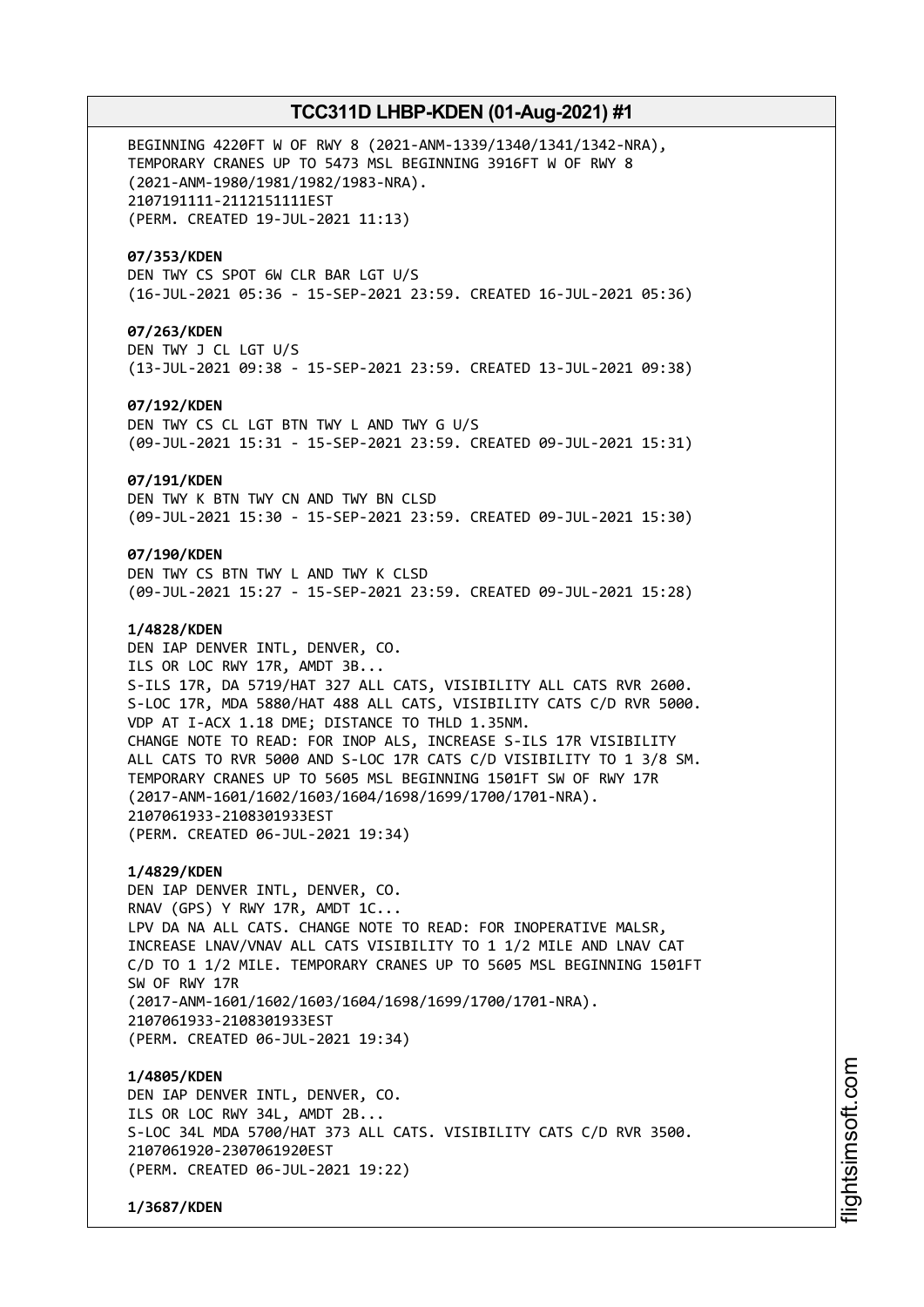DEN IAP DENVER INTL, DENVER, CO. RNAV (RNP) Z RWY 17R, ORIG-C... RNP 0.10 DA 5876/HAT 484 ALL CATS. VISIBILITY ALL CATS RVR 5000. FOR INOPERATIVE MALSR, INCREASE RNP 0.10 ALL CATS VISIBILITY TO 1 3/8 MILE AND RNP 0.30 ALL CATS VISIBILITY TO 1 5/8 MILE. TEMPORARY CRANES 5665 MSL BEGINNING 1768FT W OF RWY 17R (2019-ANM-2257 THRU 2260-NRA),, TEMPORARY CRANES, UP TO 5605 MSL BEGINNING 1501FT SW OF RWY 17R (2017-ANM-1601/1602/1603/1604/1698/1699/1700/1701-NRA). 2107021305-2108151305EST (PERM. CREATED 02-JUL-2021 13:05) **1/1288/KDEN** DEN IAP DENVER INTL, DENVER, CO. RNAV (RNP) Z RWY 34L, ORIG-C... RNP 0.10 DA 5837/ HAT 510 ALL CATS, VISIBILITY ALL CATS RVR 5500. RNP 0.20 DA 5956/ HAT 629 ALL CATS, VISIBILITY ALL CATS 1 3/8. RNP 0.30 DA 5994/ HAT 667 ALL CATS, VISIBILITY ALL CATS 1 1/2. CHANGE INOP NOTE TO READ: FOR INOPERATIVE ALSF, INCREASE RNP 0.10 ALL CATS VISIBILITY TO 1 3/8 SM, RNP 0.20 ALL CATS VISIBILITY TO 1 3/4 SM, AND RNP 0.30 ALL CATS VISIBILITY TO 1 7/8 SM. TEMPORARY CRANES 5625 MSL BEGINNING 4315FT E OF RWY 34L (2020-ANM-1605/1606/1607/1608-NRA). 2106111306-2201101306EST (PERM. CREATED 11-JUN-2021 13:07) **1/1289/KDEN** DEN IAP DENVER INTL, DENVER, CO. RNAV (GPS) Y RWY 34L, AMDT 2C... LNAV/VNAV DA 5895/ HAT 568 ALL CATS, VISIBILITY ALL CATS 1 1/4. LNAV MDA 5880/ HAT 553 ALL CATS, VISIBILITY CAT C/D RVR 5500. VDP 1.51NM TO RW 34L. TEMPORARY CRANES UP TO 5503 MSL BEGINNING 1.04NM SW OF RWY 34L (2020-ANM-555/556/557/558-NRA), TEMPORARY CRANES 5538 MSL 1.26NM SE OF RWY 34L (2020-ANM-1853 THRU 1860-NRA), TEMPORARY CRANES 5625 MSL BEGINNING 4315FT E OF RWY 34L (2020-ANM-1605/1606/1607/1608-NRA). 2106111306-2201101306EST (PERM. CREATED 11-JUN-2021 13:07) **1/1281/KDEN** DEN IAP DENVER INTL, DENVER, CO. ILS OR LOC RWY 17L, AMDT 4A... S-LOC 17L MDA 5640/HAT 301 ALL CATS. VDP NA. TEMPORARY RIG 5376 MSL 1.38NM N OF RWY 17L (2020-ANM-2772-NRA). 2106111209-2205011208EST (PERM. CREATED 11-JUN-2021 12:09) **1/1251/KDEN** DEN IAP DENVER INTL, DENVER, CO. RNAV (GPS) Y RWY 25, AMDT 1B... LPV DA 5896/HAT 491 ALL CATS, VISIBILITY RVR 5000 ALL CATS. LNAV/VNAV DA 5837/ HAT 482 ALL CATS, VISIBILITY ALL CATS RVR 4000. LNAV MDA 5920/ HAT 565 ALL CATS, VISIBILITY CATS C/D 1 1/4 SM. CHANGE INOP NOTE TO READ: FOR INOPERATIVE MALSR, INCREASE LPV VISIBILITY ALL CATS TO 1 3/8 SM, INCREASE LNAV/VNAV ALL CATS VISIBILITY TO 1 3/8 SM, LNAV CATS A/B VISIBILITY TO 1 SM, CATS C/D TO 1 5/8 SM. DISREGARD NOTE: # RVR 1800 AUTHORIZED WITH USE OF FD OR AP OR HUD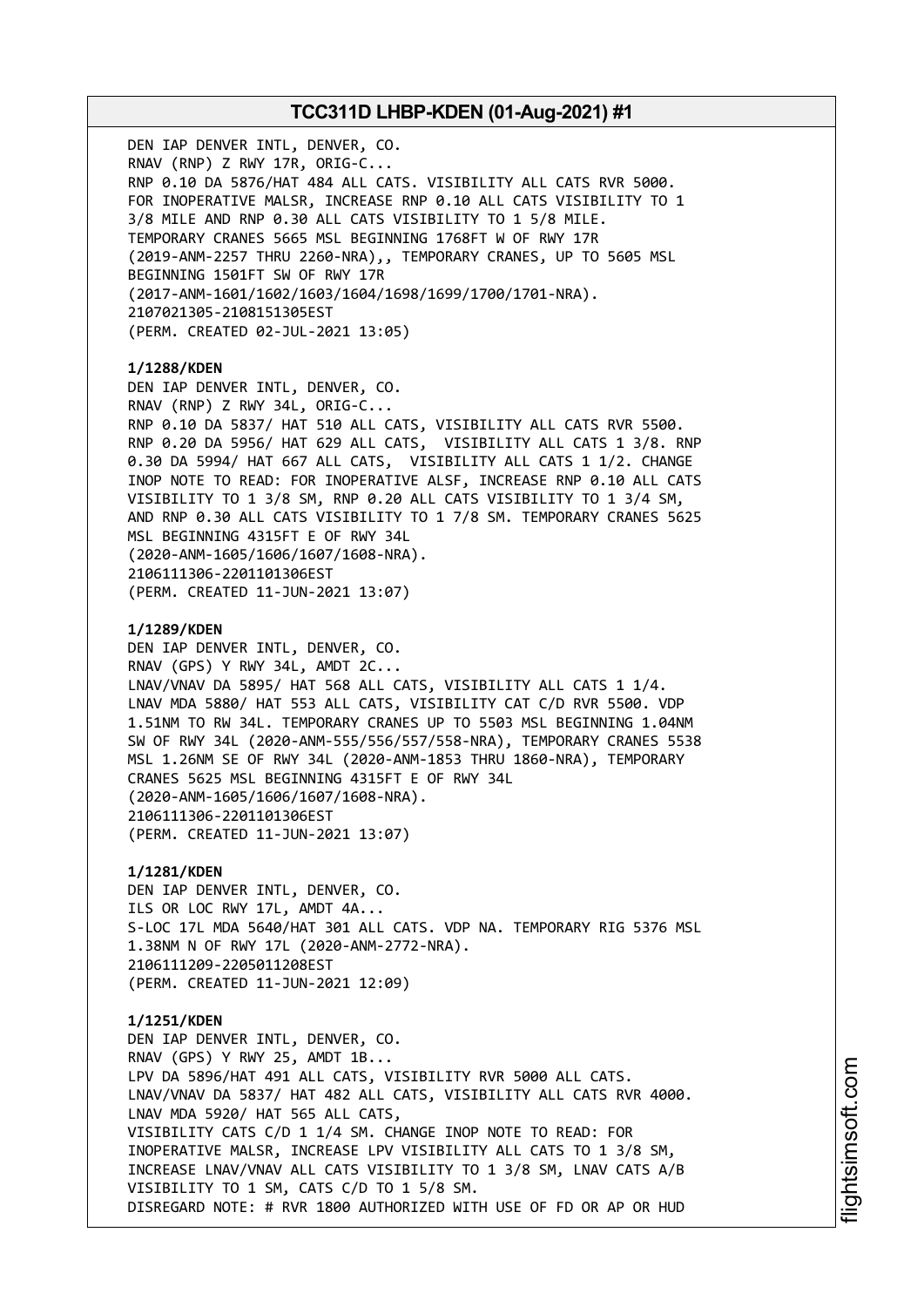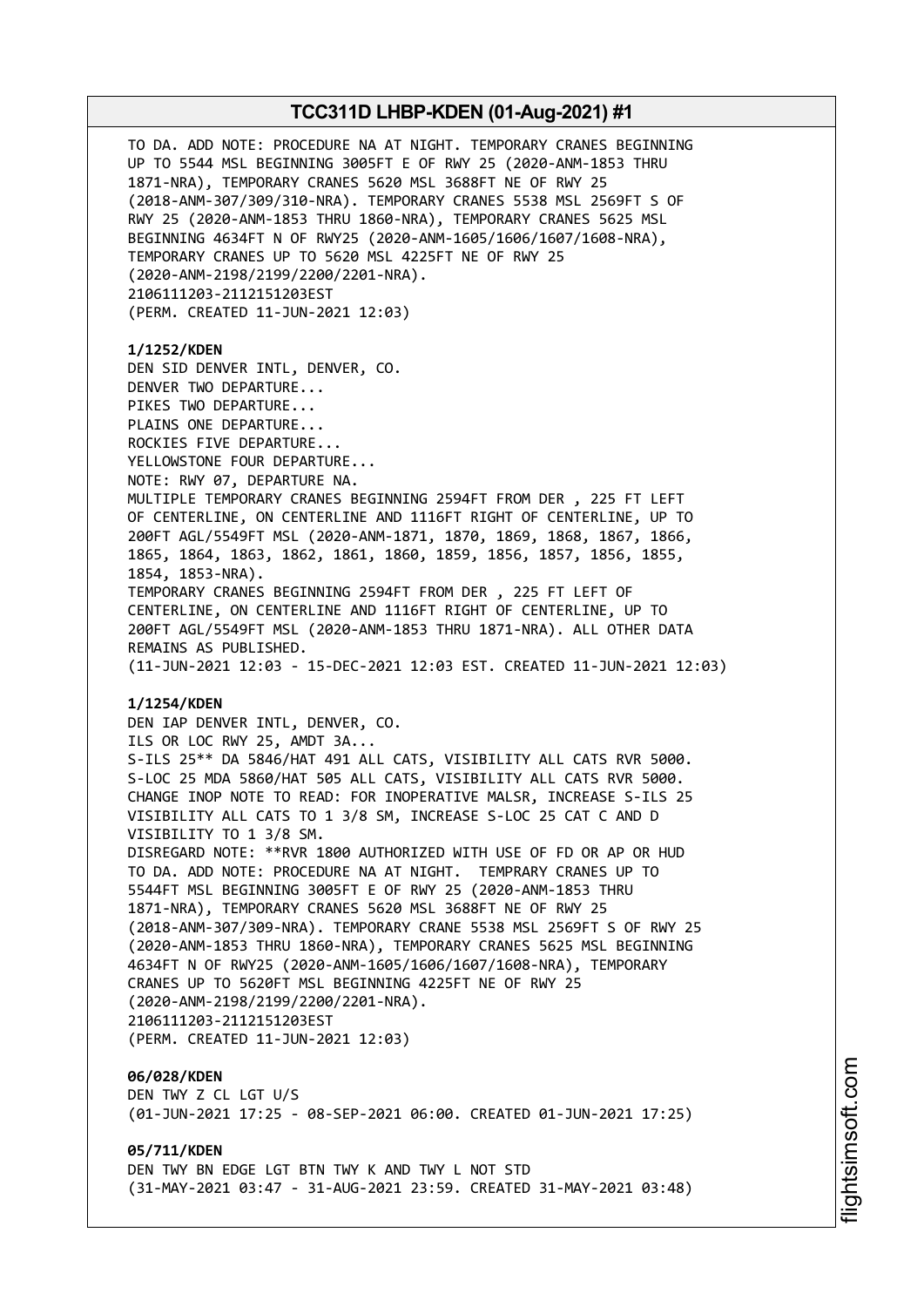# **05/652/KDEN** DEN TWY G BTN TWY CN AND TWY WC WIP CONST LGTD AND BARRICADED (27-MAY-2021 16:08 - 18-AUG-2021 23:59. CREATED 27-MAY-2021 16:08) **05/651/KDEN** DEN TWY F CL LGT BTN TWY ZN AND TWY F7 NOT STD (27-MAY-2021 16:06 - 18-SEP-2021 23:59. CREATED 27-MAY-2021 16:06) **05/596/KDEN** DEN APRON DEICE PAD WA SPOT 6 CLSD (25-MAY-2021 14:07 - 31-AUG-2021 23:59. CREATED 25-MAY-2021 14:07) **1/6645/KDEN** DEN IAP DENVER INTL, DENVER, CO. RNAV (RNP) Z RWY 16R, ORIG-C... RNP 0.30 DA 5695/ HAT 369 ALL CATS. TEMPORARY CRANE 5535 MSL 4903FT SE OF RWY 16R (2019-ANM-448/449/450/451-NRA). 2105171721-2110101721EST (PERM. CREATED 17-MAY-2021 17:21) **05/425/KDEN** DEN TWY Z BTN TWY F AND TWY G CLSD (17-MAY-2021 13:00 - 18-SEP-2021 06:00. CREATED 17-MAY-2021 13:14) **05/424/KDEN** DEN TWY DS BTN TWY F AND TWY G CLSD (17-MAY-2021 13:00 - 18-SEP-2021 06:00. CREATED 17-MAY-2021 13:14) **05/423/KDEN** DEN TWY DN BTN TWY F AND TWY G CLSD (17-MAY-2021 13:00 - 18-SEP-2021 06:00. CREATED 17-MAY-2021 13:13) **05/422/KDEN** DEN TWY ZS BTN TWY F AND TWY G CLSD (17-MAY-2021 13:00 - 18-SEP-2021 06:00. CREATED 17-MAY-2021 13:13) **05/421/KDEN** DEN TWY F12, F10, F9, F8, F6, F4, F3, F2, F1, TWY WC BTN TWY D AND TWY F, TWY WE BTN TWY F AND TWY D, TWY WD BTN TWY D AND RWY 16L/34R, TWY F BTN TWY F7 AND TWY F12 CLSD (17-MAY-2021 13:00 - 18-SEP-2021 06:00. CREATED 17-MAY-2021 13:12) **05/418/KDEN** DEN RWY 16L/34R CLSD (17-MAY-2021 13:00 - 18-SEP-2021 06:00. CREATED 17-MAY-2021 12:16) **05/238/KDEN** DEN RWY 16L ALS U/S (17-MAY-2021 14:00 - 15-SEP-2021 23:00. CREATED 10-MAY-2021 14:42) **05/237/KDEN** DEN RWY 16L PAPI U/S (17-MAY-2021 14:00 - 15-SEP-2021 23:00. CREATED 10-MAY-2021 14:41) **05/236/KDEN** DEN RWY 34R ALS U/S (17-MAY-2021 14:00 - 15-SEP-2021 23:00. CREATED 10-MAY-2021 14:00)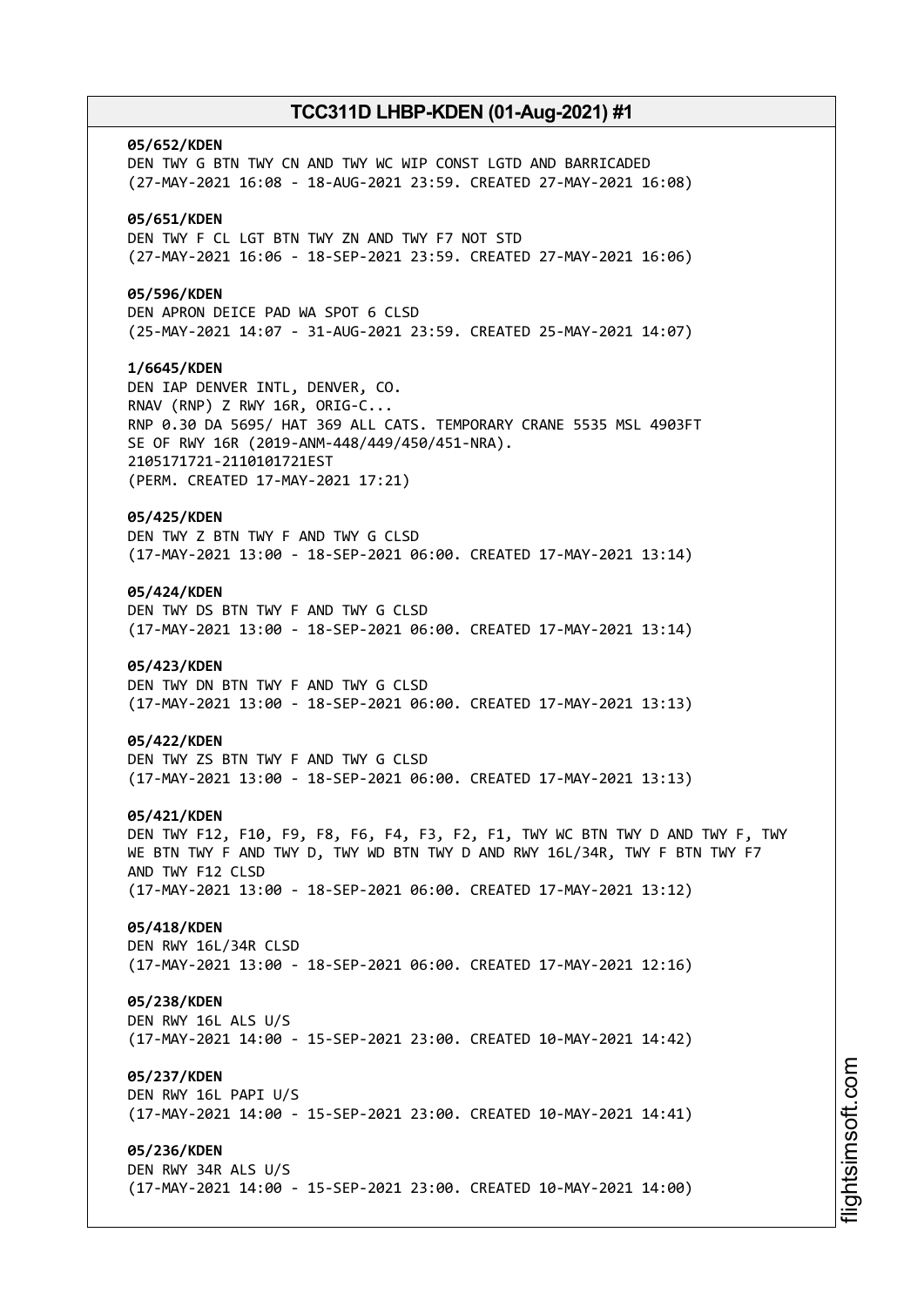#### **05/235/KDEN**

DEN RWY 34R PAPI U/S (17-MAY-2021 14:00 - 15-SEP-2021 23:00. CREATED 10-MAY-2021 14:00)

### **05/230/KDEN**

DEN NAV ILS RWY 34R U/S (17-MAY-2021 13:00 - 15-SEP-2021 23:00. CREATED 10-MAY-2021 13:01)

### **05/231/KDEN**

DEN NAV ILS RWY 16L U/S (17-MAY-2021 13:00 - 15-SEP-2021 23:00. CREATED 10-MAY-2021 13:01)

### **05/228/KDEN**

DEN RWY 34R RVR U/S (17-MAY-2021 13:00 - 15-SEP-2021 23:00. CREATED 10-MAY-2021 13:01)

#### **05/229/KDEN**

DEN RWY 16L RVR U/S (17-MAY-2021 13:00 - 15-SEP-2021 23:00. CREATED 10-MAY-2021 13:01)

### **1/7432/KDEN**

DEN IAP DENVER INTL, DENVER, CO. RNAV (GPS) Y RWY 34R, AMDT 2B... LNAV/VNAV DA 5993/HAT 639 ALL CATS, VISIBILITY ALL CATS 1 3/8 SM. LNAV MDA 6000/ HAT 646 ALL CATS, VISIBILITY CATS C/D 1 3/8 SM. VDP 1.82 NM TO RW34R. ADD NOTE: FOR ALS INOP INCREASE LNAV/VNAV VISIBILITY ALL CATS TO 1 3/4 SM, INCREASE LNAV VISIBILITY CATS C/D TO 1 7/8 SM. TEMPORARY CRANES 3778FT S OF RWY 34R, 320FT AGL/ 5695FT MSL (2019-ANM-1221-NRA), 1.10 NM SE OF RWY 34R, 205FT AGL/5620FT MSL (2018-ANM-307-NRA). 2104291212-2112091212EST (PERM. CREATED 29-APR-2021 12:13)

#### **04/647/KDEN**

DEN SVC CONCOURSE RAMP C S RAMP CTL 131.300 COMMISSIONED (05-MAY-2021 08:00 - PERM. CREATED 28-APR-2021 21:41)

#### **04/646/KDEN**

DEN SVC CONCOURSE RAMP C S RAMP CTL 131.175 DECOMMISSIONED (05-MAY-2021 08:00 - PERM. CREATED 28-APR-2021 21:41)

#### **04/020/KDEN**

BJC OBST CRANE (ASN 2020-ANM-454-NRA) 395439N1050605W (0.7NM E BJC) 5774FT (200FT AGL) NOT LGTD (06-APR-2021 14:04 - 01-SEP-2021 23:59. CREATED 06-APR-2021 14:04)

#### **02/015/KDEN**

DEN TWY K BTN TWY BN AND CONCOURSE B COMMUTER HORSESHOE APN CLSD (02-FEB-2021 14:00 - 16-SEP-2021 05:59. CREATED 02-FEB-2021 13:06)

### **01/554/KDEN**

DEN OBST CRANE (ASN 2020-ANM-1601-NRA) 395136N1043955W (0.4NM ESE DEN) 5602FT (235FT AGL) FLAGGED AND LGTD (28-JAN-2021 21:10 - 20-NOV-2021 23:59. CREATED 28-JAN-2021 21:10)

#### **01/553/KDEN**

DEN OBST CRANE (ASN 2020-ANM-1606-NRA) 395117N1044053W (0.6NM SW DEN) 5625FT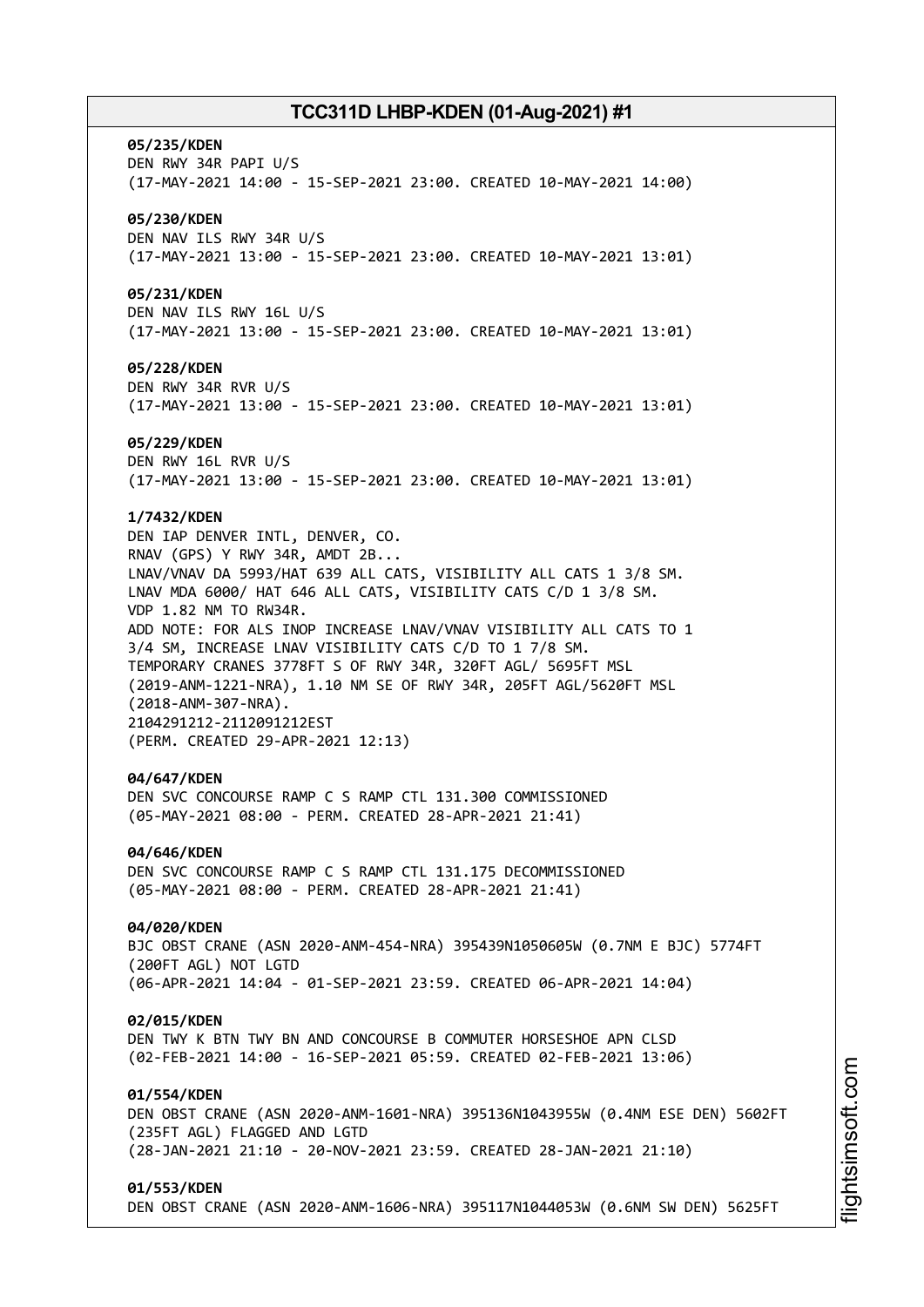(250FT AGL) FLAGGED AND LGTD (28-JAN-2021 21:05 - 21-NOV-2021 23:59. CREATED 28-JAN-2021 21:05)

### **01/552/KDEN**

DEN OBST CRANE (ASN 2019-ANM-1220-NRA) 395112N1044053W (0.6NM SW DEN) 5695FT (320FT AGL) FLAGGED AND LGTD (28-JAN-2021 21:03 - 22-JAN-2022 23:59. CREATED 28-JAN-2021 21:03)

### **12/130/KDEN**

DEN OBST CRANE (ASN 2019-ANM-2163-NRA) 395123N1044231W (1.7NM W DEN) 5428FT (115FT AGL) FLAGGED AND LGTD (08-DEC-2020 16:36 - 20-FEB-2022 06:59. CREATED 08-DEC-2020 16:39)

### **11/385/KDEN**

DEN APRON CONCOURSE B SOUTH GREEN TXL CLSD TO ACFT WINGSPAN MORE THAN 135FT (20-NOV-2020 19:59 - PERM. CREATED 20-NOV-2020 19:59)

### **10/260/KDEN**

DEN RWY 16L RTHL U/S (14-OCT-2020 12:39 - 07-JAN-2025 20:00 EST. CREATED 14-OCT-2020 12:39)

### **10/084/KDEN**

DEN OBST RIG (ASN 2020-ANM-1784-NRA) 395332N1044057W (1.9NM NNW DEN) 5450FT (100FT AGL) FLAGGED AND LGTD (05-OCT-2020 12:00 - 20-JAN-2022 23:59. CREATED 03-OCT-2020 18:08)

### **09/644/KDEN**

DEN OBST CRANE (ASN 2019-ANM-448-NRA) 395331N1044046W (1.8NM N DEN) 5535FT (185FT AGL) FLAGGED AND LGTD (25-SEP-2020 19:19 - 25-SEP-2021 23:00. CREATED 25-SEP-2020 19:19)

#### **07/188/KDEN**

DEN OBST RIG (ASN 2020-ANM-81-NRA) 394934N1044040W (2.1NM S DEN) 5473FT (100FT AGL) FLAGGED AND LGTD (10-JUL-2020 21:19 - 12-AUG-2021 23:59. CREATED 10-JUL-2020 21:19)

### ┌──────────────────────────────────────────────────────────────────────────────┐ │**ALTERNATE: KCOS/COS (CITY OF COLORADO SPRINGS MUN, UNITED STATES) UTC -06:00**│ └──────────────────────────────────────────────────────────────────────────────┘

### **07/096/KCOS**

COS APRON GA APN TXL CLSD BTN TWY A3 AND TWY A4 2107302007-2108012200 (PERM. CREATED 30-JUL-2021 20:10)

### **07/095/KCOS**

COS SVC TAR/SSR U/S (04-AUG-2021 14:00 - 04-AUG-2021 20:00. CREATED 29-JUL-2021 20:23)

#### **07/082/KCOS**

COS TWY A1, B1 CLSD TO AIR CARRIERS (27-JUL-2021 12:19 - 10-AUG-2021 23:59. CREATED 27-JUL-2021 12:19)

### **07/063/KCOS**

COS OBST TOWER LGT (ASR 1024649) 384310.80N1044319.30W (5.3NM S COS) 5928.1FT (308.1FT AGL) U/S (21-JUL-2021 23:56 - 05-AUG-2021 23:55. CREATED 21-JUL-2021 23:56)

**07/059/KCOS**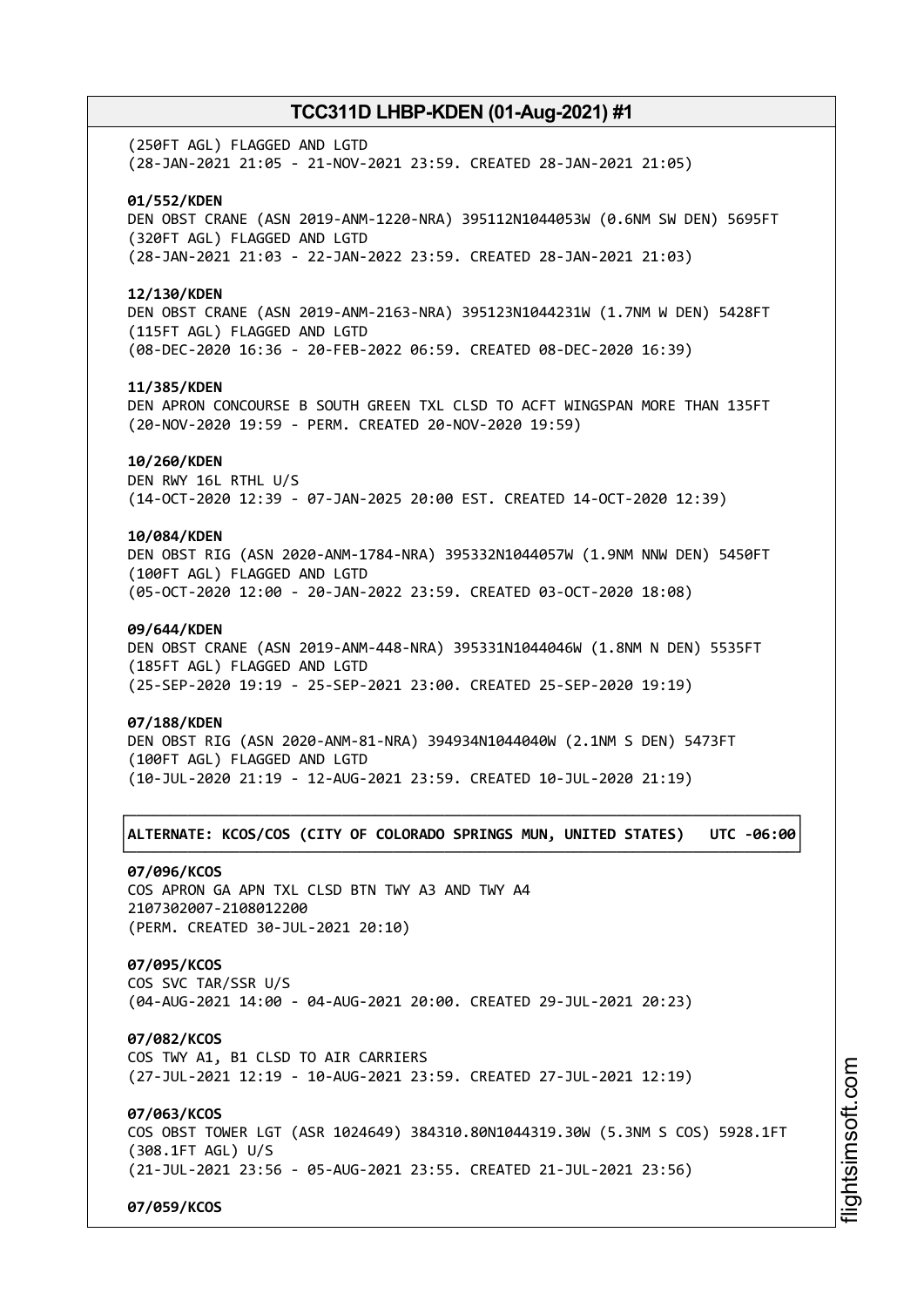COS OBST CRANE (ASN 2021-ANM-76-OE) 384745N1044339W (1.4NM WSW COS) 6209FT (195FT AGL) FLAGGED AND LGTD (18-JUL-2021 19:11 - 18-DEC-2021 01:00. CREATED 18-JUL-2021 19:11) **1/1164/KCOS** COS IAP CITY OF COLORADO SPRINGS MUNI, COLORADO SPRINGS, CO. RNAV (RNP) Z RWY 35L, AMDT 1A... RNP 0.15 DA 6415/HAT 340 ALL CATS, VISIBILITY ALL CATS 1/2. RNP 0.30 DA 6448/HAT 373 ALL CATS, VISBILITY ALL CATS 5/8. CHANGE INOP NOTE TO READ: FOR INOP MALSR INCREASE RNP 0.15 AND RNP 0.30 VISIBILITY ALL CATS TO 1 SM. TEMPORARY CRANES 6209FT MSL BEGINNING 3395FT W OF RWY 35L (2021-ANM-75/76/78-OE). 2107161611-2201011611EST (PERM. CREATED 16-JUL-2021 16:11) **1/1163/KCOS** COS IAP CITY OF COLORADO SPRINGS MUNI, COLORADO SPRINGS, CO. RNAV (GPS) Y RWY 35L, AMDT 1B... LNAV/VNAV DA 6420/HAT 345 ALL CATS, VISIBILITY ALL CATS 5/8. LNAV MDA 6540/HAT 465 ALL CATS, VISIBILITY CATS C/D 1. VDP 1.33 NM TO RW35L. CHANGE INOP NOTE TO READ: FOR INOP MALSR INCREASE LNAV/VNAV VISIBILITY ALL CATS TO 1 SM, INCREASE LNAV VISIBILITY CATS A/B TO 1 SM, CATS C/D VISBILITY TO 1 3/8 SM. TEMPORARY CRANES 6209 MSL BEGINNING 3395FT W OF RWY 35L (2021-ANM-75/76/78-OE). 2107161611-2201011611EST (PERM. CREATED 16-JUL-2021 16:11) **07/028/KCOS** COS OBST CRANE (ASN 2020-ANM-3156-NRA) 384655N1044127W (1.5NM SSE COS) 6221FT (135FT AGL) FLAGGED AND LGTD (06-JUL-2021 13:06 - 10-SEP-2021 23:59. CREATED 06-JUL-2021 13:06) **06/130/KCOS** COS TWY A3, C3 EDGE MARKINGS NOT STD (28-JUN-2021 20:52 - 10-AUG-2021 13:00. CREATED 28-JUN-2021 20:52) **06/129/KCOS** COS RWY 17R/35L CLSD (28-JUN-2021 20:46 - 10-AUG-2021 13:00. CREATED 28-JUN-2021 20:46) **06/128/KCOS** COS TWY G BTN RWY 17R/35L AND TWY C3 CLSD (28-JUN-2021 20:44 - 10-AUG-2021 13:00. CREATED 28-JUN-2021 20:44) **06/127/KCOS** COS TWY C1, C2, C5, C6, C7, TWY C BTN TWY H AND TWY C7 CLSD (28-JUN-2021 20:43 - 10-AUG-2021 13:00. CREATED 28-JUN-2021 20:43) **06/126/KCOS** COS TWY A5, A6, A7, TWY A BTN SOUTH GA TXL AND TWY A7, TWY A2 BTN RWY 17R/35L AND TWY A, TWY A4 BTN RWY 17R/35L AND TWY A CLSD (28-JUN-2021 20:43 - 10-AUG-2021 13:00. CREATED 28-JUN-2021 20:43) **06/085/KCOS** COS TWY E2 SFC PAINTED HLDG PSN SIGNS FOR RWY 17L/35R FADED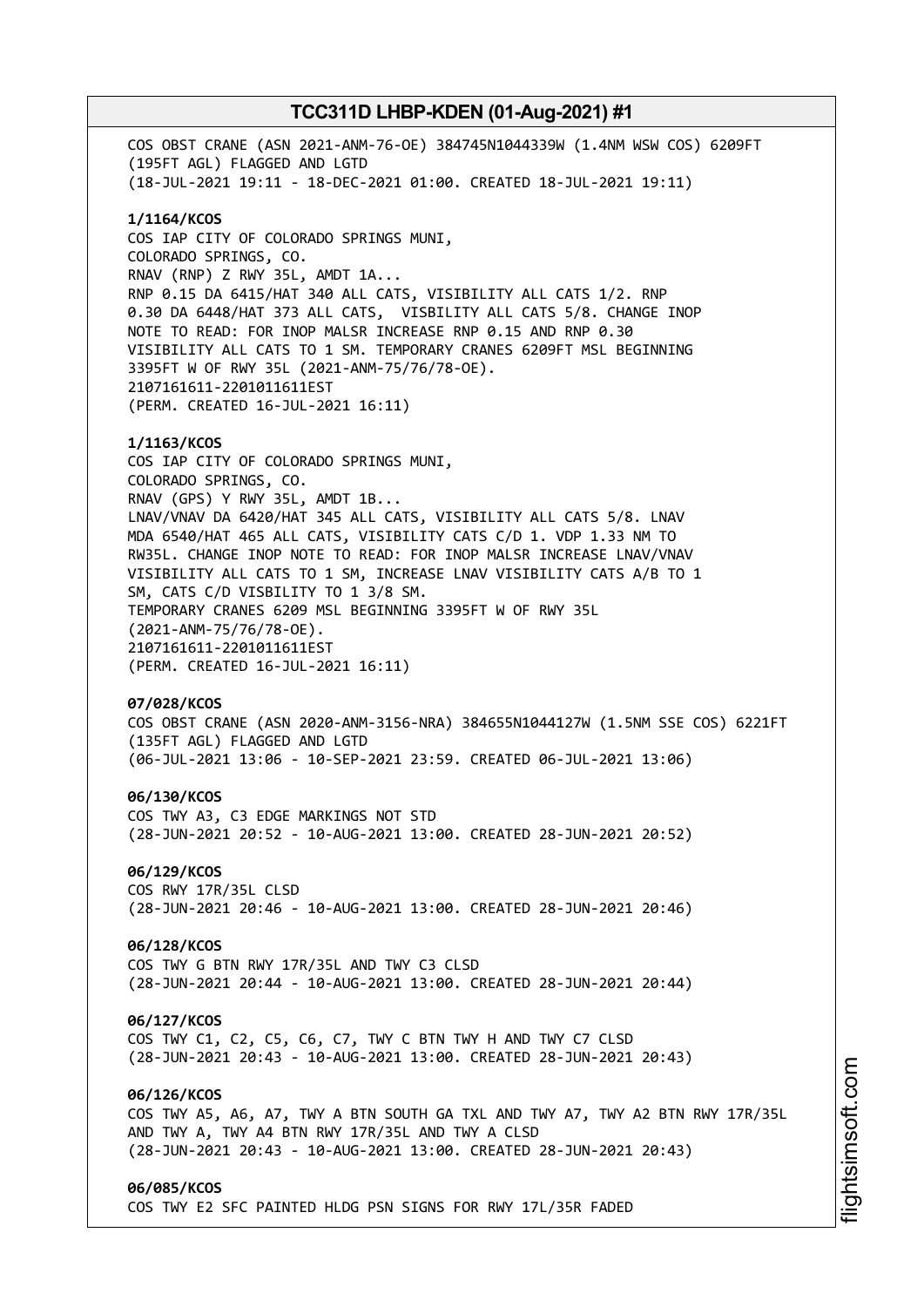(24-JUN-2021 20:22 - 30-SEP-2021 23:00 EST. CREATED 24-JUN-2021 20:22) **06/067/KCOS** COS OBST CRANE (ASN 2020-ANM-2424-NRA) 384641N1044146W (1.7NM S COS) 6351FT (300FT AGL) FLAGGED AND LGTD (14-JUN-2021 16:53 - 01-NOV-2021 06:00. CREATED 14-JUN-2021 16:53) **05/072/KCOS** COS RWY 35L ALS U/S (11-MAY-2021 14:00 - 23-AUG-2021 23:00. CREATED 11-MAY-2021 02:05) **05/071/KCOS**

COS RWY 35L PAPI U/S (11-MAY-2021 14:00 - 23-AUG-2021 23:00. CREATED 11-MAY-2021 01:58)

### **05/070/KCOS**

COS NAV ILS RWY 35L PETEY LOM U/S (11-MAY-2021 14:00 - 23-AUG-2021 23:00. CREATED 11-MAY-2021 01:55)

### **05/069/KCOS**

COS NAV ILS RWY 35L OM U/S (11-MAY-2021 14:00 - 23-AUG-2021 23:00. CREATED 11-MAY-2021 01:53)

### **05/068/KCOS**

COS NAV ILS RWY 35L U/S (11-MAY-2021 14:00 - 23-AUG-2021 23:00. CREATED 11-MAY-2021 01:50)

┌──────────────────────────────────────────────────────────────────────────────┐

└──────────────────────────────────────────────────────────────────────────────┘

### │**LHCC (BUDAPEST FIR/UIR)** │

**A3513/21/LHCC** CHECKLIST YEAR=2021 0909 0910 0911 0912 0924 0931 0933 0935 0951 0952 1286 1293 2070 2081 2091 2120 2124 2130 2171 2277 2330 2332 2347 2349 2439 2466 2473 2640 2683 2810 2820 2822 2824 2830 2833 2834 2835 2838 2839 2841 2842 2843 2844 2845 2853 2862 2863 2864 2865 2866 2867 2873 2874 2875 2877 2878 2880 2882 2886 2887 2888 2889 2891 2893 2894 2895 2898 2900 2901 2902 2956 2957 2958 2963 2964 2969 2970 2976 2978 2987 2989 3009 3010 3012 3014 3018 3020 3023 3024 3027 3029 3030 3031 3046 3047 3050 3051 3109 3140 3141 3159 3160 3161 3174 3176 3188 3190 3215 3218 3219 3220 3224 3225 3228 3231 3232 3234 3235 3236 3237 3244 3245 3256 3270 3271 3272 3273 3274 3275 3277 3278 3279 3280 3283 3284 3285 3286 3287 3288 3289 3290 3291 3292 3293 3295 3296 3297 3298 3299 3300 3305 3332 3333 3334 3335 3337 3338 3339 3340 3341 3342 3343 3344 3345 3346 3347 3349 3358 3359 3375 3376 3378 3379 3380 3381 3382 3383 3385 3386 3387 3388 3389 3390 3391 3392 3393 3394 3395 3397 3398 3399 3400 3401 3402 3403 3404 3405 3406 3407 3418 3419 3421 3422 3423 3424 3426 3427 3428 3429 3430 3432 3433 3434 3435 3436 3437 3440 3441 3442 3443 3444 3446 3447 3448 3449 3450 3451 3452 3453 3454 3455 3456 3458 3459 3460 3461 3462 3463 3464 3465 3466 3467 3469 3472 3477 3478 3479 3480 3481 3482 3483 3484 3485 3486 3488 3489 3490 3491 3492 3496 3502 3503 3504 3505 3506 3510 3512 (01-AUG-2021 06:07 - 01-SEP-2021 06:07 EST. CREATED 01-AUG-2021 06:30)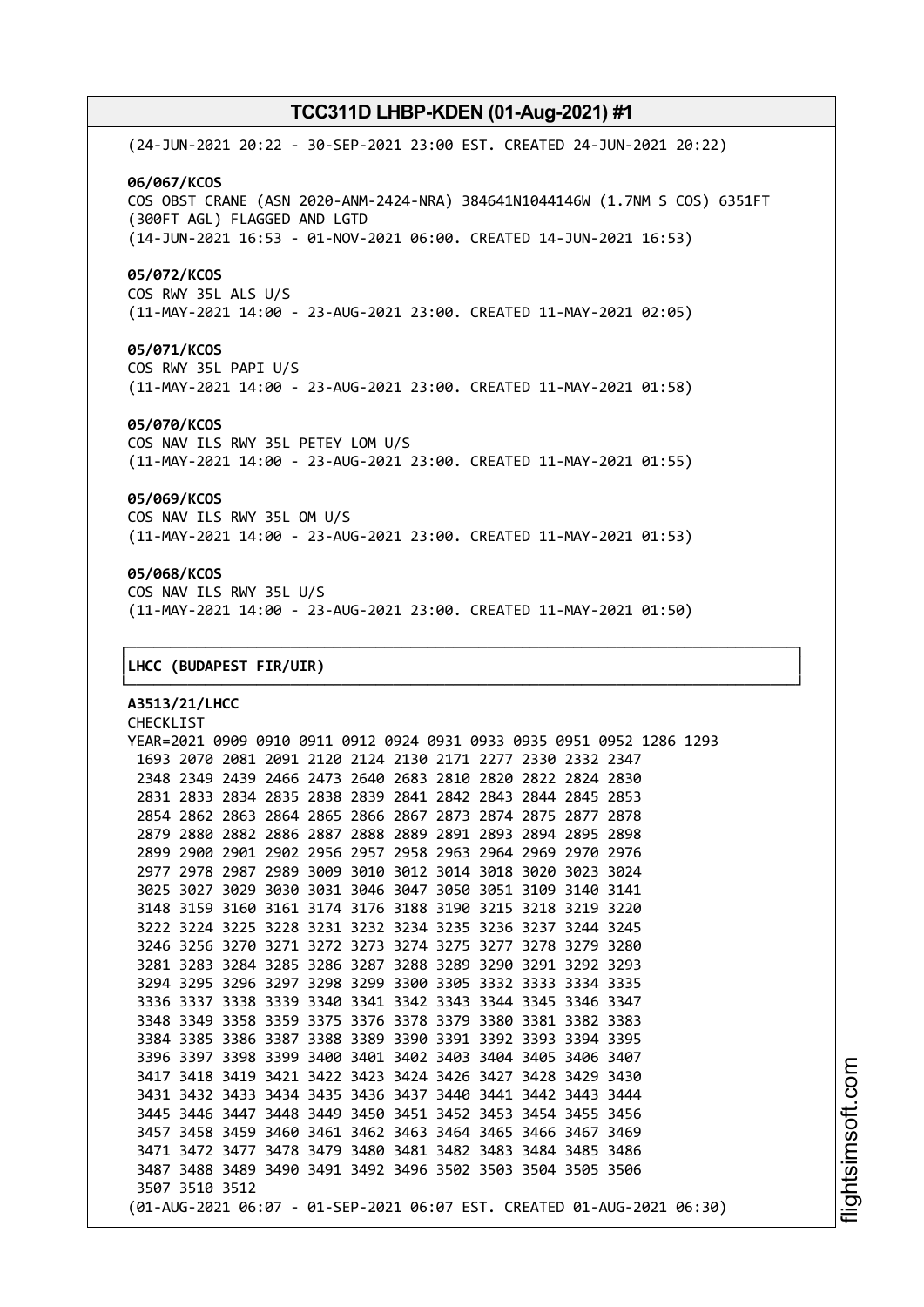**A3513/21/LHCC** LATEST PUBLICATIONS AIP AIRAC AMDT IFR 005/2021 EFFECTIVE DATE 12 AUG 21 AIP AIRAC AMDT MIL 003/2021 EFFECTIVE DATE 17 JUN 21 AIP AIRAC SUP IFR 001/2020 EFFECTIVE DATE 03 DEC 20 AIP AIRAC SUP MIL 001/2019 EFFECTIVE DATE 25 APR 19 AIP SUP IFR 001/2016 EFFECTIVE DATE 01 JUN 16 AIC IFR A003/2021 EFFECTIVE DATE 21 JUL 21 AIC IFR N001/2003 EFFECTIVE DATE 01 JAN 03 AIC CHECKLIST AIP IFR A002/2021 A003/2021 SUP CHECKLIST AIP IFR 001/2020 (01-AUG-2021 06:07 - 01-SEP-2021 06:07 EST. CREATED 01-AUG-2021 06:30) **M0371/21/LHCC** CHECKLIST YEAR=2021 0033 0034 0036 0038 0068 0233 0238 0242 0245 0248 0250 0255 0256 0257 0260 0261 0262 0264 0269 0279 0280 0281 0282 0284 0285 0287 0291 0317 0332 0334 0335 0336 0337 0340 0342 0361 0362 0368 0369 0370 LATEST PUBLICATIONS AIP AIRAC AMDT IFR 005/2021 EFFECTIVE DATE 12 AUG 21 AIP AIRAC AMDT MIL 003/2021 EFFECTIVE DATE 17 JUN 21 AIP AIRAC SUP IFR 001/2020 EFFECTIVE DATE 03 DEC 20 AIP AIRAC SUP MIL 001/2019 EFFECTIVE DATE 25 APR 19 AIP SUP IFR 001/2016 EFFECTIVE DATE 01 JUN 16 AIC IFR A003/2021 EFFECTIVE DATE 21 JUL 21 AIC IFR N001/2003 EFFECTIVE DATE 01 JAN 03 AIC CHECKLIST AIP IFR A002/2021 A003/2021 AIP VFR **NTL** AIP MIL NIL SUP CHECKLIST AIP IFR 001/2020 AIP VFR NIL AIP MIL **NTI** (01-AUG-2021 06:09 - 01-SEP-2021 06:09 EST. CREATED 01-AUG-2021 06:10) **B0251/21/LHCC** CHECKLIST YEAR=2021 0076 0154 0184 0185 0186 0187 0191 0246 LATEST PUBLICATIONS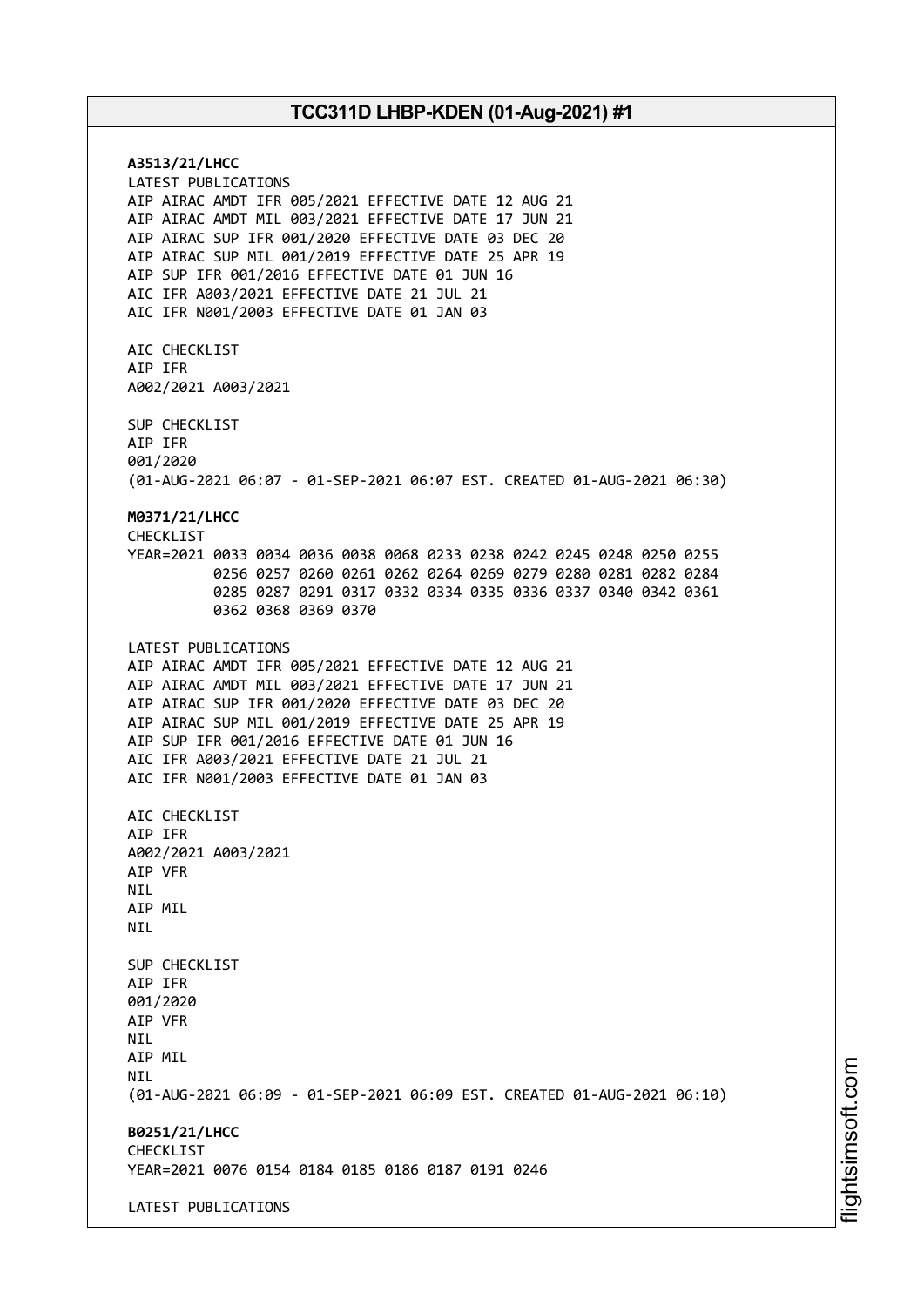AIP AIRAC AMDT IFR 005/2021 EFFECTIVE DATE 12 AUG 21 AIP AIRAC AMDT MIL 003/2021 EFFECTIVE DATE 17 JUN 21 AIP AIRAC SUP IFR 001/2020 EFFECTIVE DATE 03 DEC 20 AIP AIRAC SUP MIL 001/2019 EFFECTIVE DATE 25 APR 19 AIP SUP IFR 001/2016 EFFECTIVE DATE 01 JUN 16 AIC IFR A003/2021 EFFECTIVE DATE 21 JUL 21 AIC IFR N001/2003 EFFECTIVE DATE 01 JAN 03 AIC CHECKLIST AIP IFR A002/2021 A003/2021 AIP VFR NIL AIP MIL NIL SUP CHECKLIST AIP IFR 001/2020 AIP VFR NIL AIP MIL NIL (01-AUG-2021 06:07 - 01-SEP-2021 06:07 EST. CREATED 01-AUG-2021 06:09) **K0009/21/LHCC** CHECKLIST YEAR=2015 0002 YEAR=2016 NIL YEAR=2017 NIL YEAR=2018 NIL YEAR=2019 NIL YEAR=2020 NIL YEAR=2021 NIL LATEST PUBLICATIONS AIP AIRAC AMDT IFR 005/2021 EFFECTIVE DATE 12 AUG 21 AIP AIRAC AMDT MIL 003/2021 EFFECTIVE DATE 17 JUN 21 AIP AIRAC SUP IFR 001/2020 EFFECTIVE DATE 03 DEC 20 AIP AIRAC SUP MIL 001/2019 EFFECTIVE DATE 25 APR 19 AIP SUP IFR 001/2016 EFFECTIVE DATE 01 JUN 16 AIC IFR A003/2021 EFFECTIVE DATE 21 JUL 21 AIC IFR N001/2003 EFFECTIVE DATE 01 JAN 03 AIC CHECKLIST AIP IFR A002/2021 A003/2021 AIP VFR NIL AIP MIL NIL SUP CHECKLIST AIP IFR 001/2020 AIP VFR NIL AIP MIL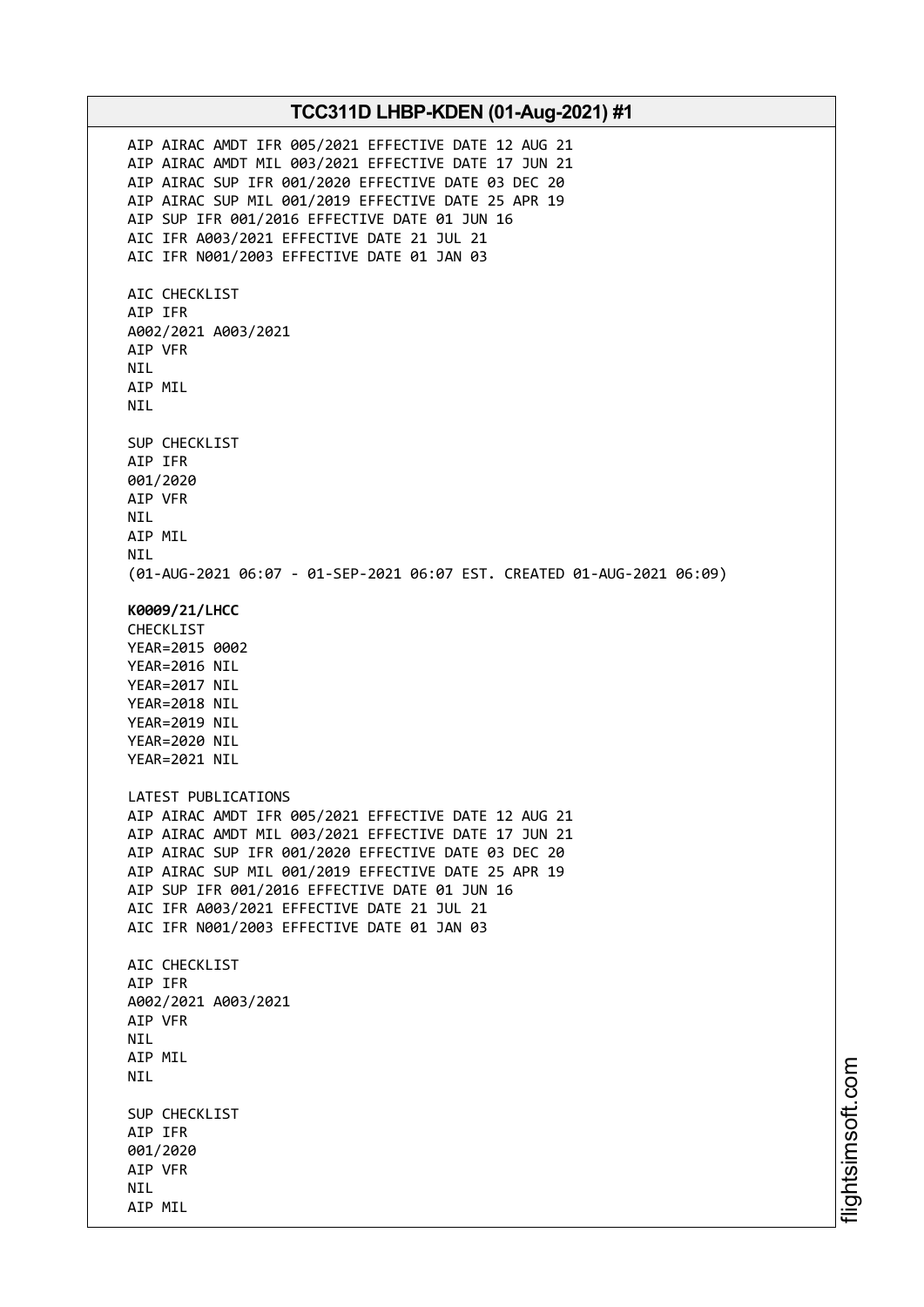**NTI** (01-AUG-2021 06:02 - 01-SEP-2021 06:02 EST. CREATED 01-AUG-2021 06:05) **M0370/21/LHCC** SAR HELICOPTER IN WEST SECTOR IS NOT AVBL FOR ALERTING. EAST SECTOR SAR AT LHSN IS RESPONSIBLE IN LHCC FIR. (02-AUG-2021 06:00 - 02-AUG-2021 10:00. CREATED 30-JUL-2021 15:16) **A3496/21/LHCC** SAR HELICOPTER IN WEST SECTOR IS NOT AVBL FOR ALERTING. EAST SECTOR SAR AT LHSN IS RESPONSIBLE IN LHCC FIR. (02-AUG-2021 06:00 - 02-AUG-2021 10:00. CREATED 30-JUL-2021 15:14) **A3492/21/LHCC** UNMANNED AIRCRAFT WILL TAKE PLACE WITHIN AREA BOUNDED BY THE FOLLOWING COORD POINTS: 470856N0184908E 470842N0184816E 470748N0184850E 470813N0184948E 470856N0184908E (IVANCSA). FURTHER INFO ABOUT THE ACTUAL OPR HR VIA TEL: +36 20 415 1370. GND-700FT AMSL 0500-1800 (23-AUG-2021 05:00 - 29-AUG-2021 18:00. CREATED 29-JUL-2021 17:39) **A3491/21/LHCC** UNMANNED AIRCRAFT WILL TAKE PLACE WITHIN AREA BOUNDED BY THE FOLLOWING COORD POINTS: 473857N0173647E 473725N0173432E 472858N0172809E 472439N0172558E 472103N0172617E 472040N0172917E 472259N0172841E 473046N0173242E 473702N0173529E 473839N0173729E 473857N0173647E (PAPA-GYOR). FURTHER INFO ABOUT THE ACTUAL OPR HR VIA TEL: +36 20 433 3587. GND-800FT AMSL (23-AUG-2021 00:00 - 29-AUG-2021 23:59. CREATED 29-JUL-2021 17:35) **A3490/21/LHCC** UNMANNED AIRCRAFT WILL TAKE PLACE WITHIN AREA BOUNDED BY THE FOLLOWING COORD POINTS: 455249N0183153E 455637N0183042E 455645N0183242E 455433N0183308E 455433N0183406E 455545N0183408E 455425N0183522E 455249N0183153E (MAROK). FURTHER INFO ABOUT THE ACTUAL OPR HR VIA TEL: +36 20 433 3587. GND-800FT AMSL (21-AUG-2021 00:00 - 27-AUG-2021 23:59. CREATED 29-JUL-2021 17:31)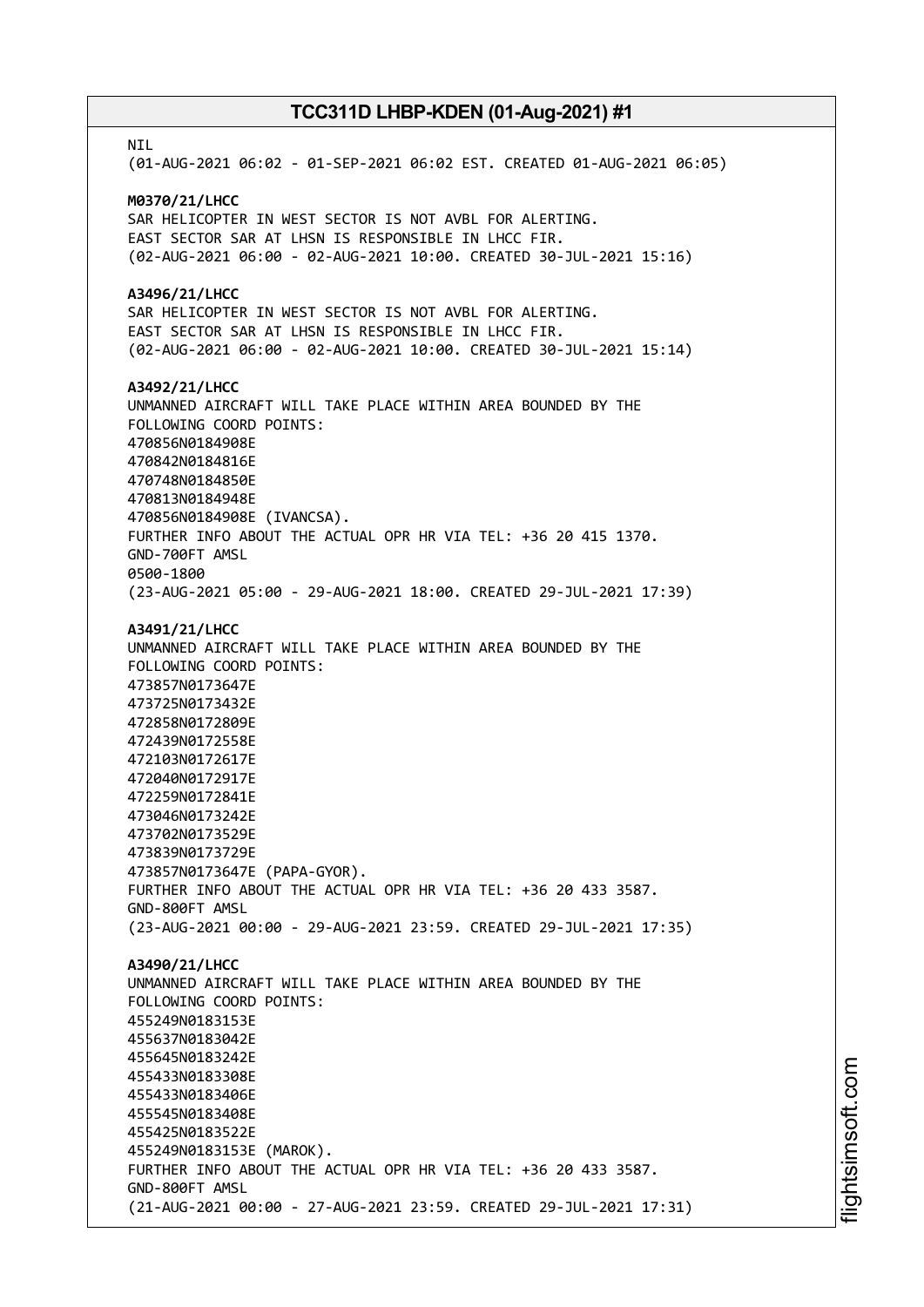**A3489/21/LHCC** UNMANNED AIRCRAFT WILL TAKE PLACE WITHIN 100M RADIUS CENTERED AT COORD POINT 473248N 0190427E (BUDAPEST, BABER U.). FURTHER INFO ABOUT THE ACTUAL OPR HR VIA TEL: +36 30 966 4324. GND-1000FT AMSL (21-AUG-2021 00:00 - 27-AUG-2021 23:59. CREATED 29-JUL-2021 17:29) **A3488/21/LHCC** UNMANNED AIRCRAFT WILL TAKE PLACE WITHIN AREA BOUNDED BY THE FOLLOWING COORD POINTS: 472941N0190256E 472953N0190249E 472956N0190305E 472942N0190311E 472941N0190256E (BUDAPEST, BELGRAD RKP.). FURTHER INFO ABOUT THE ACTUAL OPR HR VIA TEL: +36 30 966 4324. GND-1000FT AMSL (21-AUG-2021 00:00 - 27-AUG-2021 23:59. CREATED 29-JUL-2021 17:26) **A3487/21/LHCC** UNMANNED AIRCRAFT WILL TAKE PLACE WITHIN 600M RADIUS CENTERED AT COORD POINT 471020N 0182452E (SZEKESFEHERVAR). FURTHER INFO ABOUT THE ACTUAL OPR HR VIA TEL: +36 20 489 9809. GND-1000FT AMSL (20-AUG-2021 00:00 - 26-AUG-2021 23:59. CREATED 29-JUL-2021 17:23) **A3486/21/LHCC** UNMANNED AIRCRAFT WILL TAKE PLACE WITHIN AREA BOUNDED BY THE FOLLOWING COORD POINTS: 462444N0201849E 462501N0201851E 462503N0201905E 462443N0201907E 462444N0201849E (HODMEZOVASARHELY). FURTHER INFO ABOUT THE ACTUAL OPR HR VIA TEL: +36 30 464 4932. GND-120M AGL (18-AUG-2021 09:00 - 23-AUG-2021 23:50. CREATED 29-JUL-2021 17:20) **A3485/21/LHCC** UNMANNED AIRCRAFT WILL TAKE PLACE WITHIN AREA BOUNDED BY THE FOLLOWING COORD POINTS: 473653N0212147E 473628N0212126E 473324N0213001E 473230N0213504E 473007N0213521E 473107N0213746E 473114N0213740E 473035N0213548E 473241N0213519E 473325N0213056E 473653N0212147E (BALMAZUJVAROS). FURTHER INFO ABOUT THE ACTUAL OPR HR VIA TEL: +36 20 509 4439. GND-1000FT AMSL 0500-1700 (23-AUG-2021 05:00 - 29-AUG-2021 17:00. CREATED 29-JUL-2021 17:18)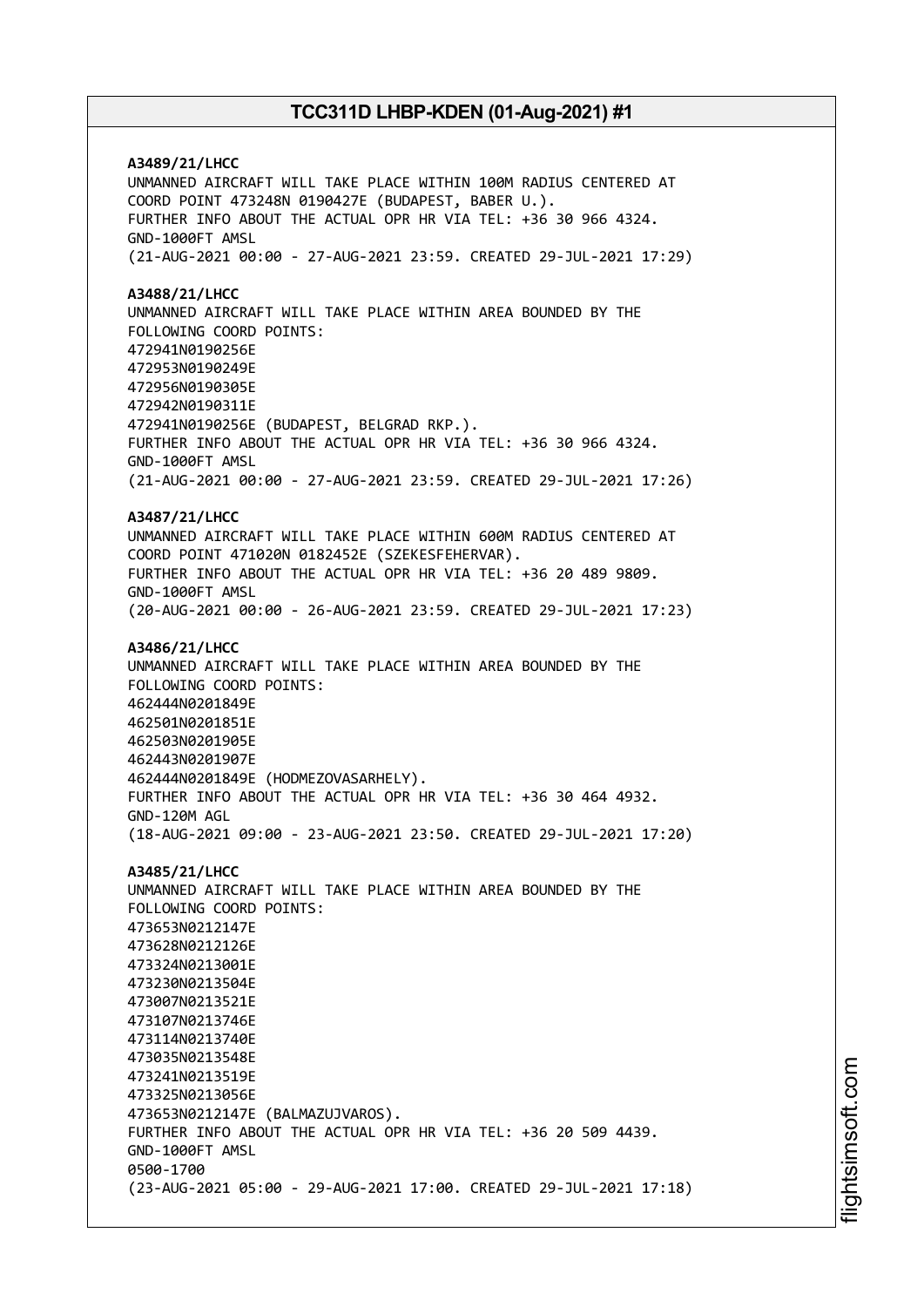**A3484/21/LHCC** UNMANNED AIRCRAFT WILL TAKE PLACE WITHIN AREA BOUNDED BY THE FOLLOWING COORD POINTS: 472931N0190229E 472955N0190153E 473005N0190235E 472937N0190250E 472931N0190229E (BUDAPEST, BUDAI VAR). FURTHER INFO ABOUT THE ACTUAL OPR HR VIA TEL: +36 30 821 2323. GND-1000FT AMSL 0430-2030 (23-AUG-2021 04:30 - 29-AUG-2021 20:30. CREATED 29-JUL-2021 17:17) **A3483/21/LHCC** UNMANNED AIRCRAFT WILL TAKE PLACE WITHIN AREA BOUNDED BY THE FOLLOWING COORD POINTS: 472746N0190335E 472748N0190306E 472811N0190308E 472808N0190343E 472746N0190335E (BUDAPEST, DOMBOVARI UT). FURTHER INFO ABOUT THE ACTUAL OPR HR VIA TEL: +36 30 966 4324. GND-1500FT AMSL (21-AUG-2021 00:00 - 27-AUG-2021 23:59. CREATED 29-JUL-2021 17:16) **A3482/21/LHCC** TEMPORARY RESTRICTED AREA ESTABLISHED DUE TO MILITARY AND UNMANNED AIRCRAFT OPERATIONS WITHIN AREA BOUNDED BY THE FOLLOWING COORD POINTS: 475843N0222828E 480307N0225204E STATE BORDER 482401N0220925E 482307N0220906E 481305N0220456E 475953N0220450E 475705N0221858E 475843N0222828E (MAGYAR-UKRAN HATARSZAKASZ). FURTHER INFO ABOUT THE ACTUAL OPR HR VIA TEL: +36 20 167 4757. GND-1500FT AMSL (17-AUG-2021 00:00 - 23-AUG-2021 23:59. CREATED 29-JUL-2021 17:15) **A3481/21/LHCC** UNMANNED AIRCRAFT WILL TAKE PLACE WITHIN 300M RADIUS CENTERED AT COORD POINT 472830N 0190542E (BUDAPEST, GROUPAMA ARENA). FURTHER INFO ABOUT THE ACTUAL OPR HR VIA TEL: +36 20489 9809. GND-1200FT AMSL 20 0900-2359, 21-26 0000-2359 (20-AUG-2021 09:00 - 26-AUG-2021 23:59. CREATED 29-JUL-2021 17:15) **A3480/21/LHCC** UNMANNED AIRCRAFT WILL TAKE PLACE WITHIN 2600M RADIUS CENTERED AT COORD POINT 465306N 0164717E (ZALAEGERSZEG, REPULOTER). FURTHER INFO ABOUT THE ACTUAL OPR HR VIA TEL: +36 70 318 7378. GND-2500FT AMSL 0400-1900 (20-AUG-2021 04:00 - 26-AUG-2021 19:00. CREATED 29-JUL-2021 17:15)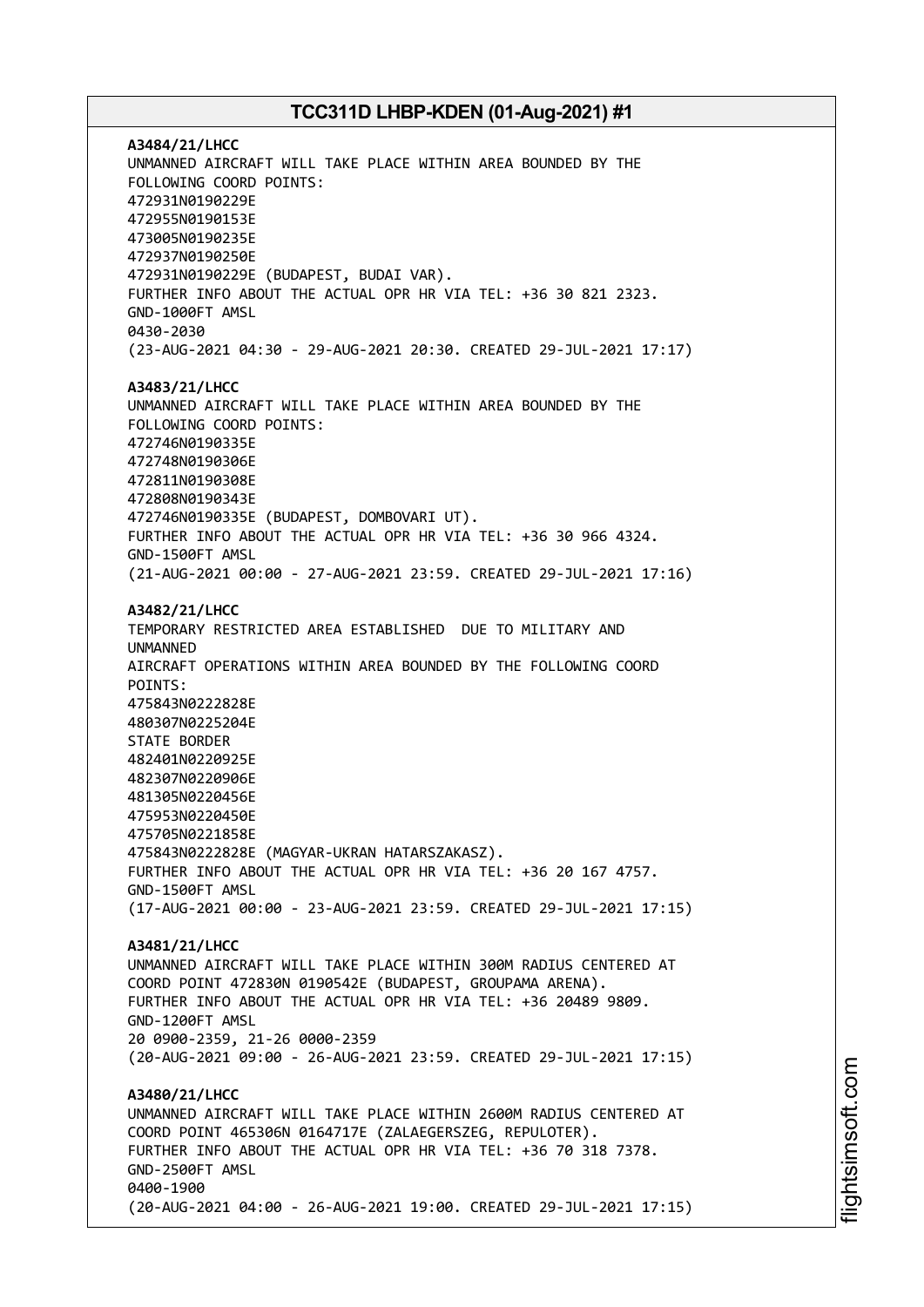**A3479/21/LHCC** UNMANNED AIRCRAFT WILL TAKE PLACE WITHIN AREA BOUNDED BY THE FOLLOWING COORD POINTS: 465119N0194136E 465206N0194109E 465216N0194147E 465130N0194216E 465119N0194136E (KECSKEMET). FURTHER INFO ABOUT THE ACTUAL OPR HR VIA TEL: +36 70 270 4578. GND-1300FT AMSL 0600-1800 (19-AUG-2021 06:00 - 25-AUG-2021 18:00. CREATED 29-JUL-2021 17:15) **A3478/21/LHCC** UNMANNED AIRCRAFT WILL TAKE PLACE WITHIN 400M RADIUS CENTERED AT COORD POINT 470828N 0182509E (SZEKESFEHERVAR). FURTHER INFO ABOUT THE ACTUAL OPR HR VIA TEL: +36 20 953 0255. GND-600FT AMSL 0500-1800 (05-AUG-2021 05:00 - 11-AUG-2021 18:00. CREATED 29-JUL-2021 17:13) **A3477/21/LHCC** UNMANNED AIRCRAFT WILL TAKE PLACE WITHIN AREA BOUNDED BY THE FOLLOWING COORD POINTS: 474053N0173709E 474130N0173746E 474223N0173954E 474215N0174006E 474059N0173807E 474045N0173721E 474053N0173709E (GYOR). FURTHER INFO ABOUT THE ACTUAL OPR HR VIA TEL: +36 70 310 8146. GND-1500FT AMSL 0300-2100 (01-AUG-2021 03:00 - 05-AUG-2021 21:00. CREATED 29-JUL-2021 17:13) **M0368/21/LHCC** AIRAC EFFECTIVE DATE 09 SEP 2021 NIL. (09-SEP-2021 00:00 - 22-SEP-2021 23:59. CREATED 29-JUL-2021 14:06) **A3472/21/LHCC** AIRAC EFFECTIVE DATE 09 SEP 2021 NIL. (09-SEP-2021 00:00 - 22-SEP-2021 23:59. CREATED 29-JUL-2021 08:07) **A3471/21/LHCC** UNMANNED AIRCRAFT WILL TAKE PLACE WITHIN AREA BOUNDED BY THE FOLLOWING COORD POINTS: 471519N0183815E 471350N0183949E 471306N0183603E 471416N0183521E 471519N0183815E (NADAP). FURTHER INFO ABOUT THE ACTUAL OPR HR VIA TEL: +36 70 616 9735. GND-120M AGL (10-AUG-2021 00:00 - 16-AUG-2021 23:59. CREATED 29-JUL-2021 07:07)

**A3467/21/LHCC**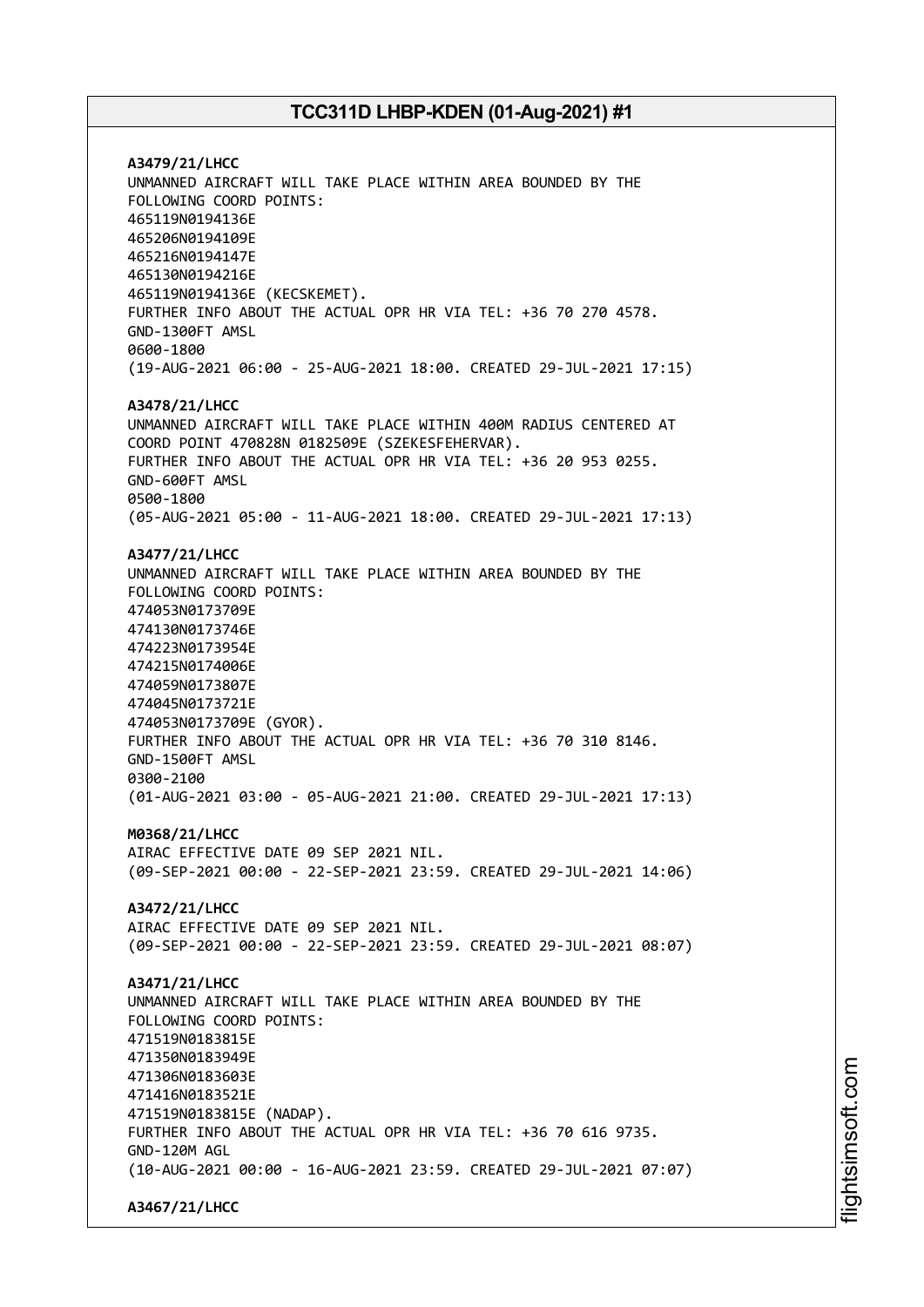UNMANNED ACFT WILL TAKE PLACE WITHIN 200M RADIUS CENTERED AT COORD POINT 482126N 0213422E (MEGYER-HEGYI TENGERSZEM). FURTHER INFO ABOUT THE ACTUAL OPR HR VIA TEL: +36 30 626 0325. GND-2500FT AMSL (16-AUG-2021 00:00 - 22-AUG-2021 23:59. CREATED 28-JUL-2021 19:31) **A3465/21/LHCC** UNMANNED ACFT WILL TAKE PLACE WITHIN 300M RADIUS CENTERED AT COORD POINT 472658N 0184513E (ETYEK). FURTHER INFO ABOUT THE ACTUAL OPR HR VIA TEL: +36 30 626 0325. GND-1100FT AMSL (09-AUG-2021 00:00 - 15-AUG-2021 23:59. CREATED 28-JUL-2021 19:30) **A3466/21/LHCC** UNMANNED ACFT WILL TAKE PLACE BOUNDED BY THE FOLLOWING COORD POINTS: 473726N0181907E 473849N0181824E 473920N0182008E 473757N0182115E 473726N0181907E (TATA). FURTHER INFO ABOUT THE ACTUAL OPR HR VIA TEL: +36 70 339 4345. GND-1000FT AMSL (16-AUG-2021 00:00 - 22-AUG-2021 23:59. CREATED 28-JUL-2021 19:30) **A3464/21/LHCC** UNMANNED ACFT WILL TAKE PLACE WITHIN 600M RADIUS CENTERED AT COORD POINT 472523N 0183523E(FELCSUT). FURTHER INFO ABOUT THE ACTUAL OPR HR VIA TEL: +36 30 626 0325. GND-900FT AMSL (09-AUG-2021 00:00 - 15-AUG-2021 23:59. CREATED 28-JUL-2021 19:29) **A3463/21/LHCC** UNMANNED ACFT WILL TAKE PLACE WITHIN 200M RADIUS CENTERED AT COORD POINT 471239N 0182706E (SZEKESFEHERVAR, BORY-VAR). FURTHER INFO ABOUT THE ACTUAL OPR HR VIA TEL: +36 30 626 0325. GND-900FT AMSL (09-AUG-2021 00:00 - 15-AUG-2021 23:59. CREATED 28-JUL-2021 19:29) **A3462/21/LHCC** UNMANNED ACFT WILL TAKE PLACE BOUNDED BY THE FOLLOWING COORD POINTS: 474803N0213124E 475115N0220203E 474336N0215923E 474242N0215341E 473859N0214159E 473826N0213938E 473745N0212800E 474803N0213124E (HAJDUDOROG) . FURTHER INFO ABOUT THE ACTUAL OPR HR VIA TEL: +36 30 574 4287. GND-3500FT AMSL (12-AUG-2021 00:00 - 13-AUG-2021 15:30. CREATED 28-JUL-2021 19:28) **A3461/21/LHCC** UNMANNED ACFT WILL TAKE PLACE BOUNDED BY THE FOLLOWING COORD POINTS: 472809N0214412E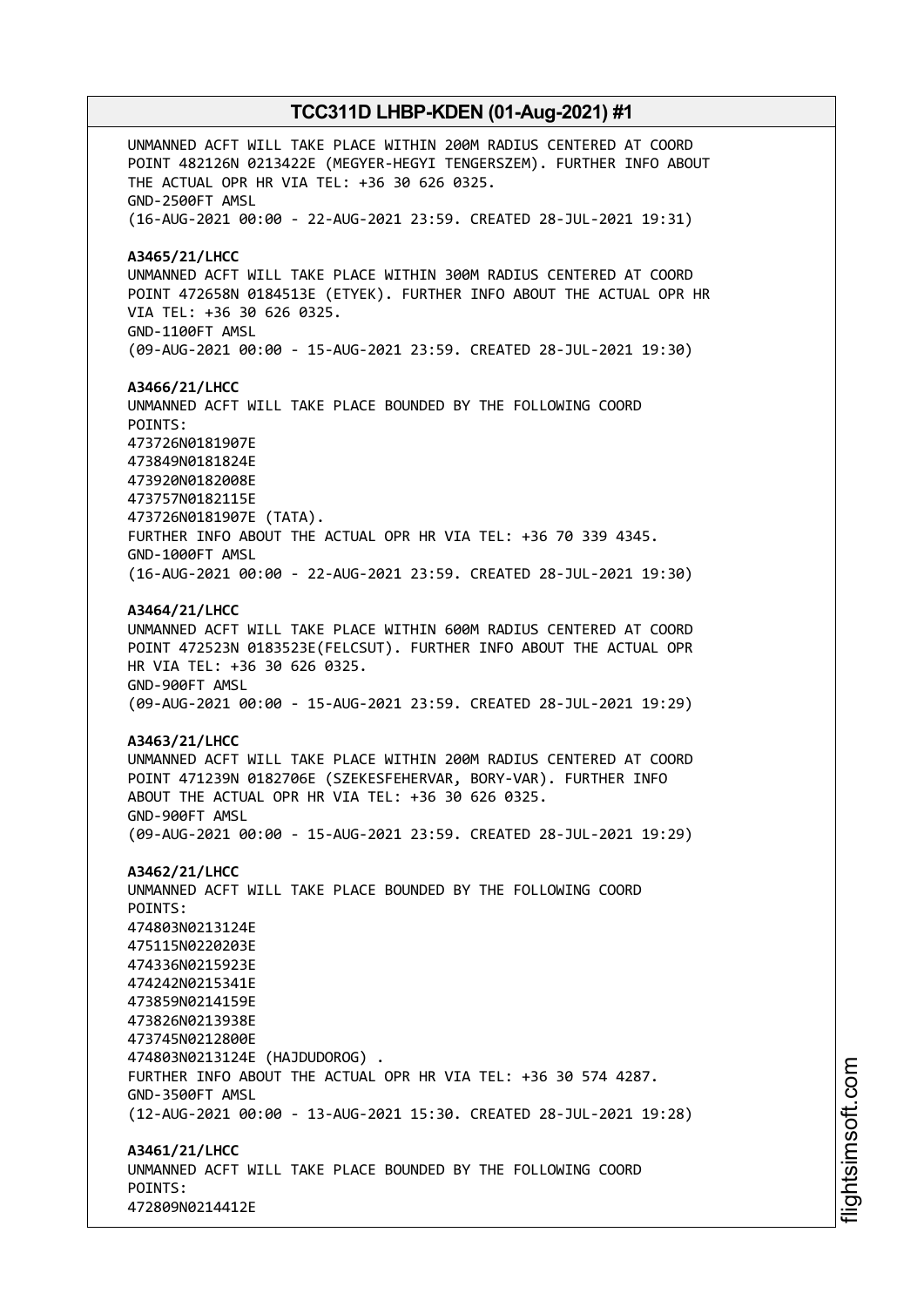473122N0214429E 473137N0214951E 473148N0214957E 473211N0214104E 473051N0214122E 472820N0214342E 472809N0214412E (DEBRECEN, NAGYCSERE - BANK). FURTHER INFO ABOUT THE ACTUAL OPR HR VIA TEL: +36 30 346 4446. GND-50M AGL 0600-1900 (16-AUG-2021 06:00 - 22-AUG-2021 19:00. CREATED 28-JUL-2021 19:27) **A3460/21/LHCC** UNMANNED ACFT WILL TAKE PLACE BOUNDED BY THE FOLLOWING COORD POINTS: 472922N0213601E 472956N0213711E 473000N0213759E 472910N0213750E 472836N0214108E 473329N0214052E 473411N0213447E 473139N0213220E 472922N0213601E (DEBREN, BELVAROS). FURTHER INFO ABOUT THE ACTUAL OPR HR VIA TEL: +36 30 346 4446. GND-50M AGL 0600-1900 (16-AUG-2021 06:00 - 22-AUG-2021 19:00. CREATED 28-JUL-2021 19:26) **A3459/21/LHCC** UNMANNED ACFT WILL TAKE PLACE BOUNDED BY THE FOLLOWING COORD POINTS: 473347N0214134E 473400N0213642E 473602N0213821E 473711N0214301E 473347N0214134E (DEBRECEN, MEHESZKERT). FURTHER INFO ABOUT THE ACTUAL OPR HR VIA TEL: +36 30 346 4446. GND-50M AGL 0600-1900 (16-AUG-2021 06:00 - 22-AUG-2021 19:00. CREATED 28-JUL-2021 19:26) **A3458/21/LHCC** UNMANNED ACFT WILL TAKE PLACE WITHIN 200M RADIUS CENTERED AT COORD POINT 480632N 0204708E (MISKOLC). FURTHER INFO ABOUT THE ACTUAL OPR HR VIA TEL: +36 30 626 0325. GND-1100FT AMSL (16-AUG-2021 00:00 - 19-AUG-2021 23:59. CREATED 28-JUL-2021 19:25) **A3457/21/LHCC** UNMANNED ACFT WILL TAKE PLACE BOUNDED BY THE FOLLOWING COORD POINTS: 473627N0213441E 473550N0213235E 473337N0213316E 473224N0212909E 473206N0212845E 473149N0213101E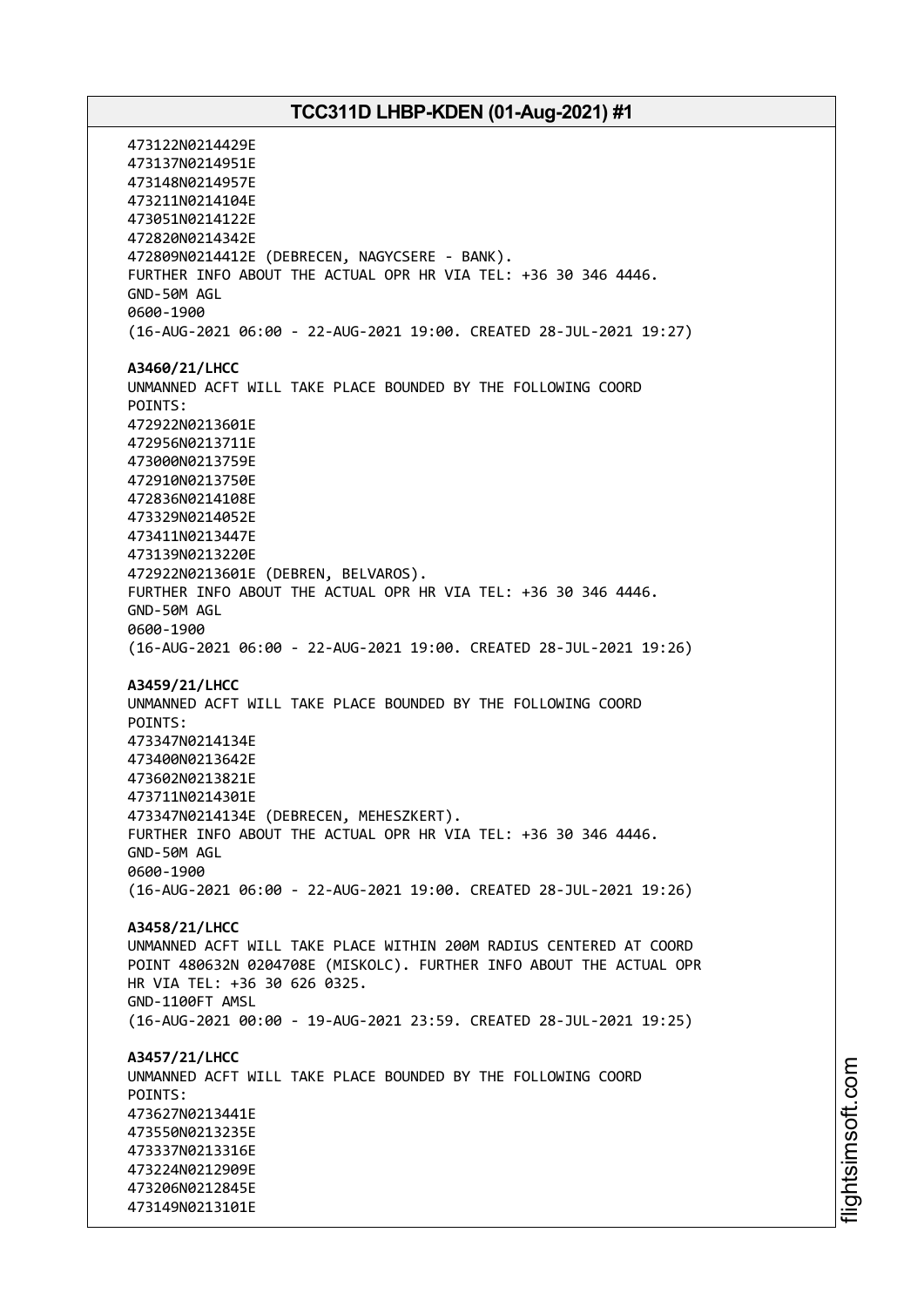473614N0213721E 473627N0213441E (DEBRECEN, ONDOD - JOZSA). FURTHER INFO ABOUT THE ACTUAL OPR HR VIA TEL: +36 30 346 4446. GND-50M AGL 0600-1900 (16-AUG-2021 06:00 - 22-AUG-2021 19:00. CREATED 28-JUL-2021 19:24) **A3456/21/LHCC** UNMANNED ACFT WILL TAKE PLACE WITHIN 600M RADIUS CENTERED AT COORD POINT 472949N 0182018E (MAJK). FURTHER INFO ABOUT THE ACTUAL OPR HR VIA TEL: +36 70 339 4345. GND-1100FT AMSL (16-AUG-2021 00:00 - 22-AUG-2021 23:59. CREATED 28-JUL-2021 19:23) **A3455/21/LHCC** UNMANNED ACFT WILL TAKE PLACE BOUNDED BY THE FOLLOWING COORD POINTS: 473857N0173647E 473725N0173432E 472858N0172809E 472439N0172558E 472103N0172617E 472040N0172917E 472259N0172841E 473046N0173242E 473702N0173529E 473839N0173729E 473857N0173647E (PAPA - GYOR). FURTHER INFO ABOUT THE ACTUAL OPR HR VIA TEL: +36 20 433 3587. GND-800FT AMSL (16-AUG-2021 00:00 - 22-AUG-2021 23:59. CREATED 28-JUL-2021 19:23) **A3454/21/LHCC** UNMANNED ACFT WILL TAKE PLACE BOUNDED BY THE FOLLOWING COORD POINTS: 472931N0190229E 472955N0190153E 473005N0190235E 472937N0190250E 472931N0190229E (BUDAPEST, BUDAI VAR). FURTHER INFO ABOUT THE ACTUAL OPR HR VIA TEL: +36 30 821 2323. GND-1000FT AMSL 16-18 21 22 0430-2030, 19 0430-1730 (16-AUG-2021 04:30 - 22-AUG-2021 20:30. CREATED 28-JUL-2021 19:22) **A3453/21/LHCC** UNMANNED AIRCRAFT WILL TAKE PLACE WITHIN AREA BOUNDED BY THE FOLLOWING COORD POINTS: 463402N0162958E 463708N0162729E 463847N0163353E 463355N0163618E 463402N0162958E (REDICS). FURTHER INFO ABOUT THE ACTUAL OPR HR VIA TEL: +36 30 626 2699. GND-120M AGL 0600-2000 (15-AUG-2021 06:00 - 21-AUG-2021 20:00. CREATED 28-JUL-2021 19:20)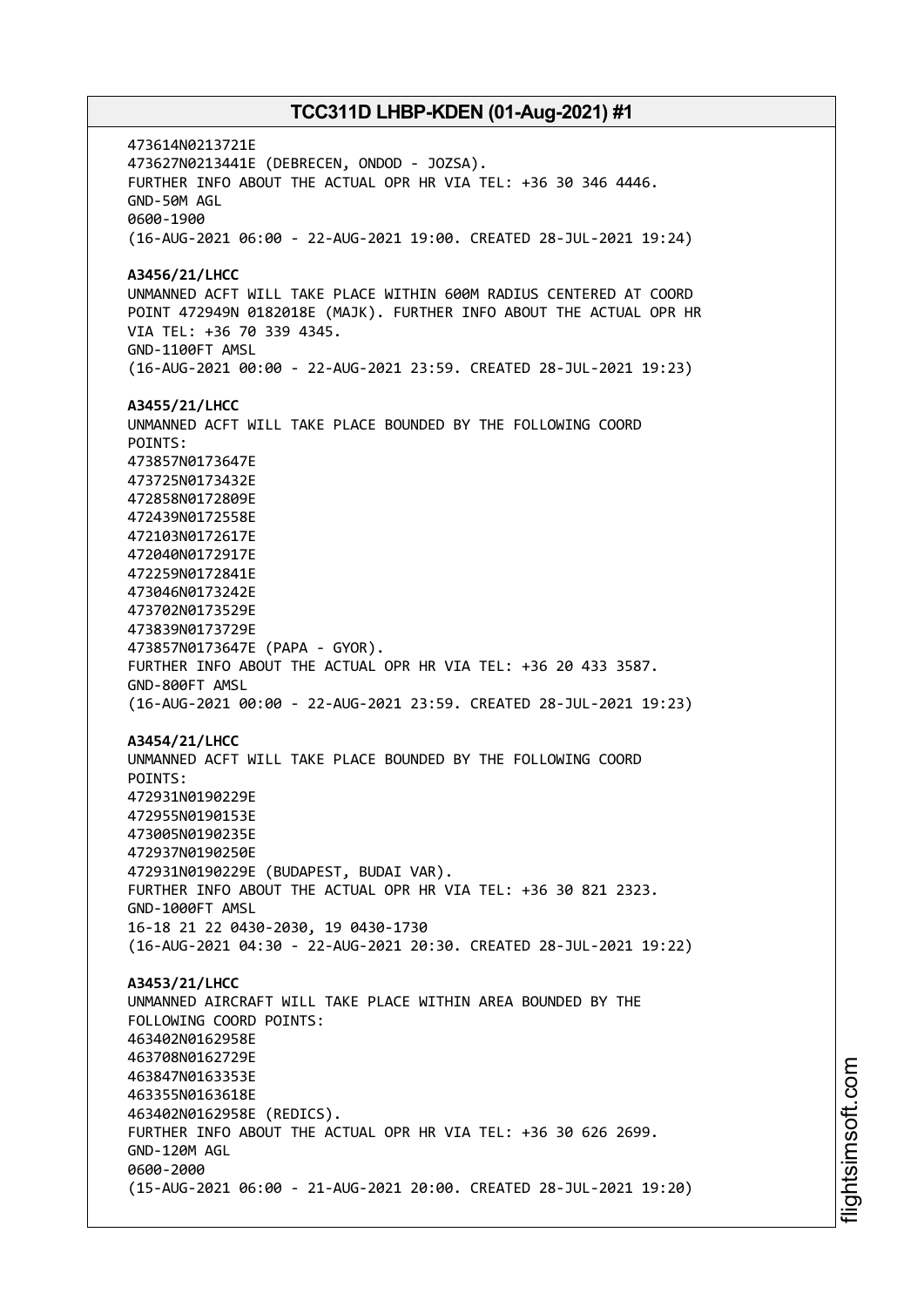**A3451/21/LHCC** UNMANNED AIRCRAFT WILL TAKE PLACE WITHIN 2600M RADIUS CENTERED AT COORD POINT 465306N 0164717E (ZALAEGERSZEG, REPULOTER). FURTHER INFO ABOUT THE ACTUAL OPR HR VIA TEL: +36 70 318 7378. GND-2500FT AMSL 0400-1900 (13-AUG-2021 04:00 - 19-AUG-2021 19:00. CREATED 28-JUL-2021 19:17) **A3452/21/LHCC** UNMANNED AIRCRAFT WILL TAKE PLACE WITHIN 300M RADIUS CENTERED AT COORD POINT 472830N 0190542E (BUDAPEST, GROUPAMA ARENA). FURTHER INFO ABOUT THE ACTUAL OPR HR VIA TEL: +36 20 489 9809. GND-1200FT AMSL (13-AUG-2021 00:00 - 19-AUG-2021 23:59. CREATED 28-JUL-2021 19:17) **A3450/21/LHCC** AEROBATICS WILL TAKE PLACE WITHIN 9400M RADIUS CENTERED AT COORD POINT 474004N 0213030E (HAJDUBOSZORMENY). FURTHER INFO ABOUT THE ACTUAL OPR HR VIA TEL: +36 20 968 6683. GND-3500FT AMSL (13-AUG-2021 16:00 - 15-AUG-2021 20:00. CREATED 28-JUL-2021 19:16) **A3449/21/LHCC** UNMANNED AIRCRAFT WILL TAKE PLACE WITHIN 600M RADIUS CENTERED AT COORD POINT 471020N 0182452E (SZEKESFEHERVAR). FURTHER INFO ABOUT THE ACTUAL OPR HR VIA TEL: +36 20 489 9809. GND-1000FT AMSL (13-AUG-2021 00:00 - 19-AUG-2021 23:59. CREATED 28-JUL-2021 19:16) **A3448/21/LHCC** AEROBATICS AND UNMANNED AIRCRAFT WILL TAKE PLACE WITHIN AREA BOUNDED BY THE FOLLOWING COORD POINT: 472134N0185940E 472106N0190020E 472051N0190000E 472104N0185943E 472115N0185940E 472123N0185929E 472134N0185940E (HALASZTELEK). FURTHER INFO ABOUT THE ACTUAL OPR HR VIA TEL: +36 70 755 4435. GND-500FT AMSL 0800-2000 (12-AUG-2021 08:00 - 18-AUG-2021 20:00. CREATED 28-JUL-2021 19:15) **A3447/21/LHCC** UNMANNED AIRCRAFT WILL TAKE PLACE WITHIN AREA BOUNDED BY THE FOLLOWING COORD POINTS: 465119N0194136E 465206N0194109E 465216N0194147E 465130N0194216E 465119N0194136E (KECSKEMET). FURTHER INFO ABOUT THE ACTUAL OPR HR VIA TEL: +36 70 270 4578. GND-1300FT AMSL 0600-1800 (12-AUG-2021 06:00 - 18-AUG-2021 18:00. CREATED 28-JUL-2021 19:14)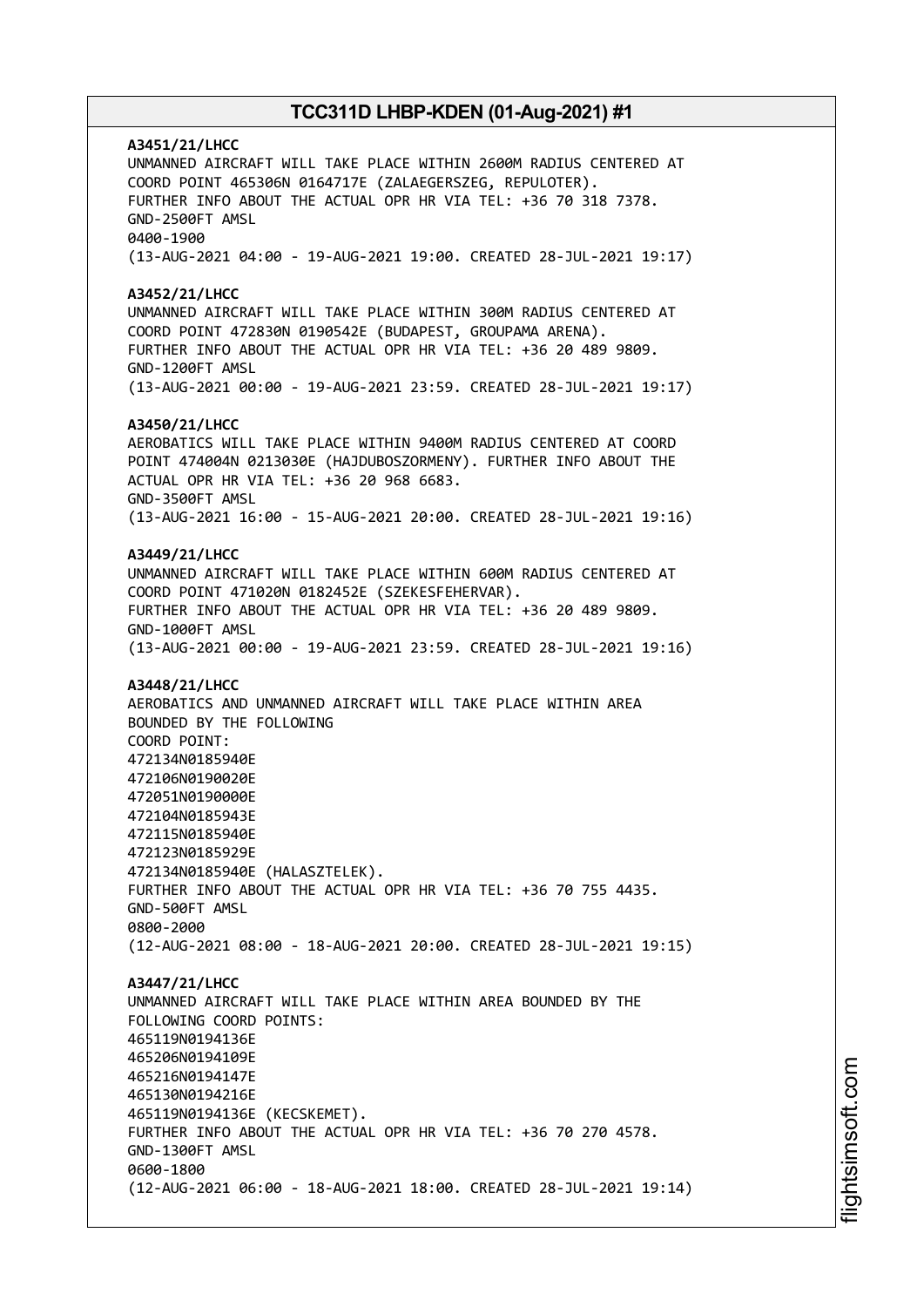**A3446/21/LHCC** UNMANNED AIRCRAFT WILL TAKE PLACE WITHIN AREA BOUNDED BY THE FOLLOWING COORD POINTS: 473059N0190531E 473043N0190502E 473010N0190533E 473036N0190614E 473103N0190537E 473059N0190531E (BUDAPEST, STEFANIA UT). FURTHER INFO ABOUT THE ACTUAL OPR HR VIA TEL: +36 30 403 7503. GND-1000FT AMSL 0600-2000 (10-AUG-2021 06:00 - 16-AUG-2021 20:00. CREATED 28-JUL-2021 19:14) **A3445/21/LHCC** UNMANNED AIRCRAFT WILL TAKE PLACE WITHIN AREA BOUNDED BY THE FOLLOWING COORD POINTS: 472743N0190247E 472747N0190213E 472805N0190219E 472759N0190253E 472743N0190247E (BUDAPEST, FEHERVARI UT). FURTHER INFO ABOUT THE ACTUAL OPR HR VIA TEL: +36 30 403 7503. GND-1000FT AMSL 0600-2000 (10-AUG-2021 06:00 - 16-AUG-2021 20:00. CREATED 28-JUL-2021 19:13) **A3444/21/LHCC** UNMANNED AIRCRAFT WILL TAKE PLACE WITHIN AREA BOUNDED BY THE FOLLOWING COORD POINTS: 473038N0190226E 473038N0190204E 473051N0190209E 473049N0190226E 473038N0190226E (BUDAPEST, BEM JOZSEF TER). FURTHER INFO ABOUT THE ACTUAL OPR HR VIA TEL: +36 30 403 7503. GND-1000FT AMSL 0600-2000 (14-AUG-2021 06:00 - 15-AUG-2021 20:00. CREATED 28-JUL-2021 19:11) **A3443/21/LHCC** UNMANNED AIRCRAFT WILL TAKE PLACE WITHIN 120M RADIUS CENTERED AT COORD POINT 473013N 0190257E (BUDAPEST,SZABADSAG TER). FURTHER INFO ABOUT THE ACTUAL OPR HR VIA TEL: +36 20 982 7272. GND-1000FT AMSL (10-AUG-2021 00:00 - 16-AUG-2021 23:59. CREATED 28-JUL-2021 16:04) **A3442/21/LHCC** UNMANNED AIRCRAFT WILL TAKE PLACE WITHIN 300M RADIUS CENTERED AT COORD POINT 472925N 0190107E (BUDAPEST, MOM KULTURALIS KOZPONT). FURTHER INFO ABOUT THE ACTUAL OPR HR VIA TEL: +36 20 981 0895. GND-120M AGL (09-AUG-2021 06:30 - 09-AUG-2021 21:30. CREATED 28-JUL-2021 16:04) **A3441/21/LHCC** UNMANNED ACFT WILL TAKE PLACE BOUNDED BY THE FOLLOWING COORD POINTS: 473347N0214134E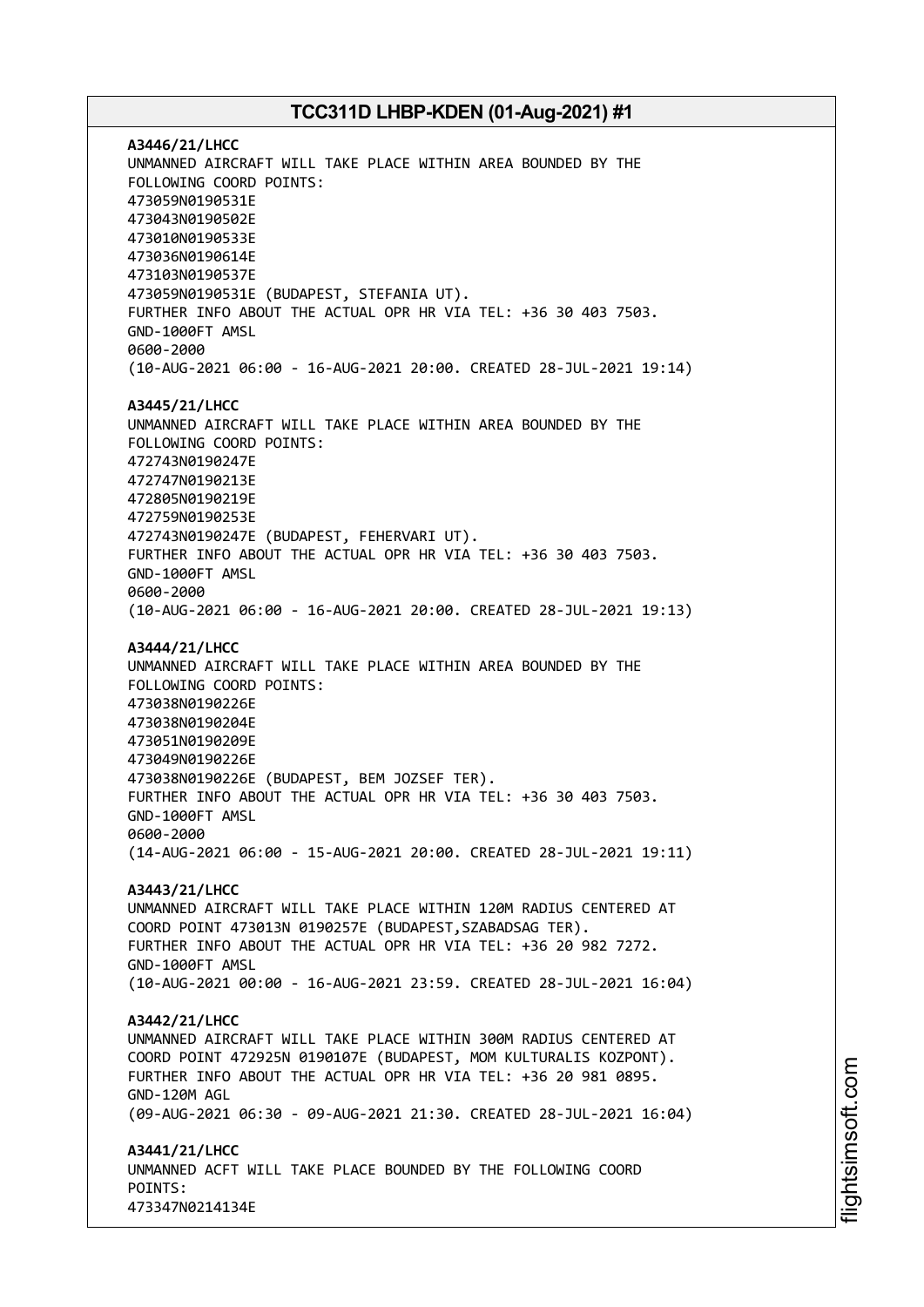473400N0213642E 473602N0213821E 473711N0214301E 473347N0214134E.(DEBRECEN MEHESZKERT). FURTHER INFO ABOUT THE ACTUAL OPR HR VIA TEL:+36 30 346 4446. GND-50M AGL 0600-1900 (09-AUG-2021 06:00 - 15-AUG-2021 19:00. CREATED 28-JUL-2021 16:04) **A3440/21/LHCC** UNMANNED ACFT WILL TAKE PLACE BOUNDED BY THE FOLLOWING COORD POINTS: 461537N0200845E 461516N0200924E 461444N0200859E 461450N0200847E 461403N0200811E 461435N0200730E 461436N0200730E 461537N0200845E (SZEGED) . FURTHER INFO ABOUT THE ACTUAL OPR HR VIA TEL: +36 70 339 4345. GND-900FT AMSL (09-AUG-2021 00:00 - 15-AUG-2021 23:59. CREATED 28-JUL-2021 15:56) **A3437/21/LHCC** UNMANNED ACFT WILL TAKE PLACE BOUNDED BY THE FOLLOWING COORD POINTS: 472809N0214412E 473122N0214429E 473137N0214951E 473148N0214957E 473211N0214104E 473051N0214122E 472820N0214342E 472809N0214412E (DEBRECEN NAGYCSERE BANK). FURTHER INFO ABOUT THE ACTUAL OPR HR VIA TEL: +36 30 346 4446. GND-50M AGL 0600-1900 (09-AUG-2021 06:00 - 15-AUG-2021 19:00. CREATED 28-JUL-2021 15:43) **A3436/21/LHCC** UNMANNED ACFT WILL TAKE PLACE BOUNDED BY THE FOLLOWING COORD POINTS: 472931N0190229E 472955N0190153E 473005N0190235E 472937N0190250E 472931N0190229E (BUDAPEST,BUDAI VAR). FURTHER INFO ABOUT THE ACTUAL OPR HR VIA TEL:+36 30 821 2323. GND-1000FT AMSL 0430-2030 (09-AUG-2021 04:30 - 15-AUG-2021 20:30. CREATED 28-JUL-2021 15:38) **A3435/21/LHCC** UNMANNED ACFT WILL TAKE PLACE BOUNDED BY THE FOLLOWING COORD POINTS: 463402N0162958E 463708N0162729E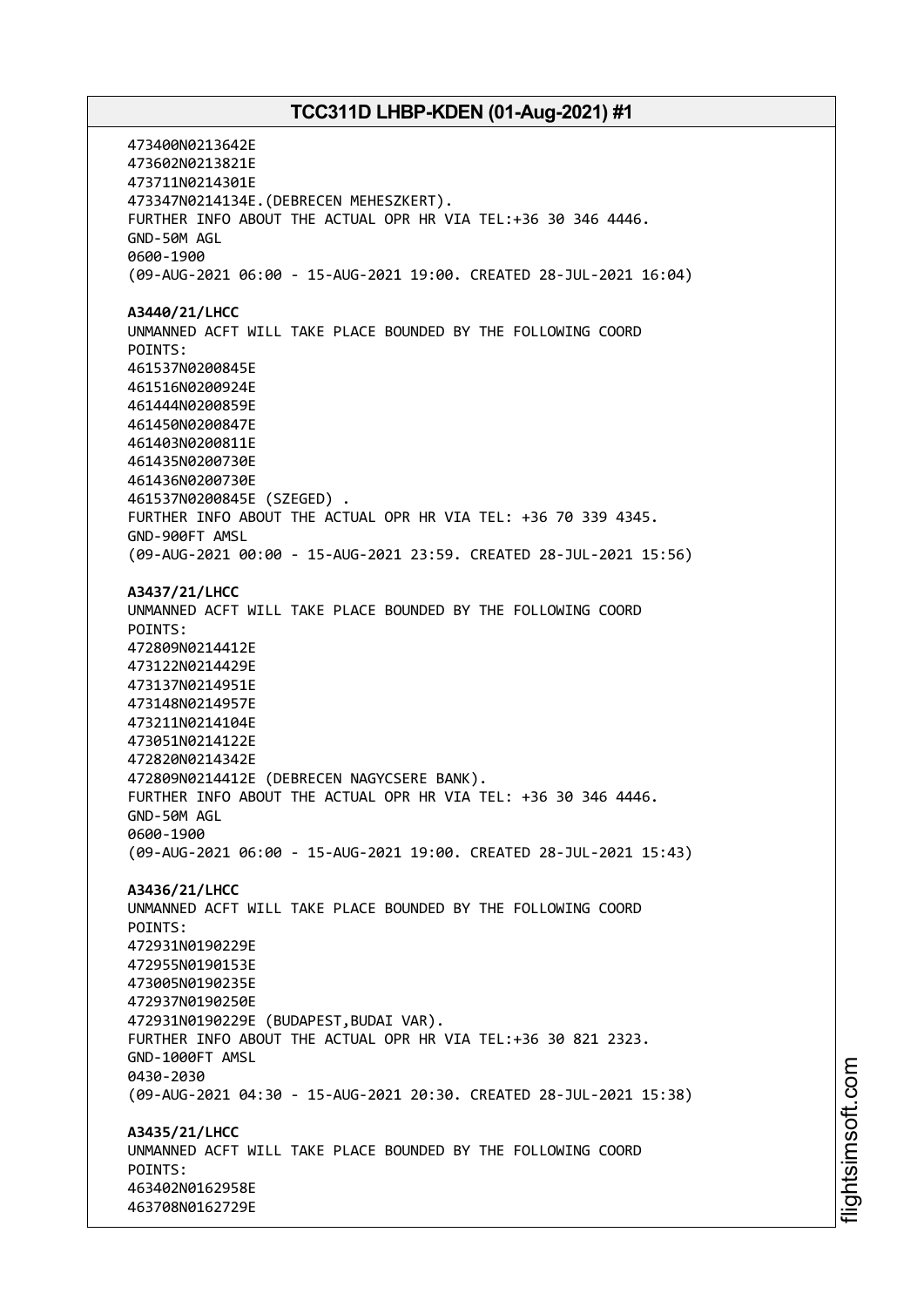463847N0163353E 463355N0163618E 463402N0162958E (REDICS). FURTHER INFO ABOUT THE ACTUAL OPR HR VIA TEL: +36 30 626 2699. GND-120M AGL 0600-2000 (08-AUG-2021 06:00 - 14-AUG-2021 20:00. CREATED 28-JUL-2021 15:37) **A3434/21/LHCC** UNMANNED AIRCRAFT WILL TAKE PLACE WITHIN 300M RADIUS CENTERED AT COORD POINT 473047N 0190526E (BUDAPEST, VAROSLIGET). FURTHER INFO ABOUT THE ACTUAL OPR HR VIA TEL: +36 20 982 7272. GND-1000FT AMSL (09-AUG-2021 00:00 - 09-AUG-2021 22:00. CREATED 28-JUL-2021 15:30) **A3433/21/LHCC** UNMANNED AIRCRAFT WILL TAKE PLACE WITHIN AREA BOUNDED BY THE FOLLOWING COORD POINTS: 473627N0213441E 473550N0213235E 473337N0213316E 473224N0212909E 473206N0212845E 473149N0213101E 473614N0213721E 473627N0213441E (DEBRECEN, ONDOD - JOZSA). FURTHER INFO ABOUT THE ACTUAL OPR HR VIA TEL: +36 30 346 4446. GND-50M AGL 0600-1900 (09-AUG-2021 06:00 - 12-AUG-2021 19:00. CREATED 28-JUL-2021 15:27) **A3432/21/LHCC** UNMANNED AIRCRAFT WILL TAKE PLACE WITHIN AREA BOUNDED BY THE FOLLOWING COORD POINTS: 472922N0213601E 472956N0213711E 473000N0213759E 472910N0213750E 472836N0214108E 473329N0214052E 473411N0213447E 473139N0213220E 472922N0213601E (DEBRECEN, BELVAROS). FURTHER INFO ABOUT THE ACTUAL OPR HR VIA TEL: +36 30 346 4446. GND-50M AGL 0600-1900 (09-AUG-2021 06:00 - 15-AUG-2021 19:00. CREATED 28-JUL-2021 15:24) **A3431/21/LHCC** UNMANNED AIRCRAFT, AEROBATICS, AIR DISPLAY AND MISSILE, ROCKET FIRING WILL TAKE PLACE WITHIN AREA BOUNDED BY THE FOLLOWING COORD POINTS: 461500N0200000E 461217N0200526E 461718N0200722E 461721N0200000E 461500N0200000E (SZEGED, REPULOTER). FURTHER INFO ABOUT THE ACTUAL OPR HR VIA TEL: +36 20 964 4064.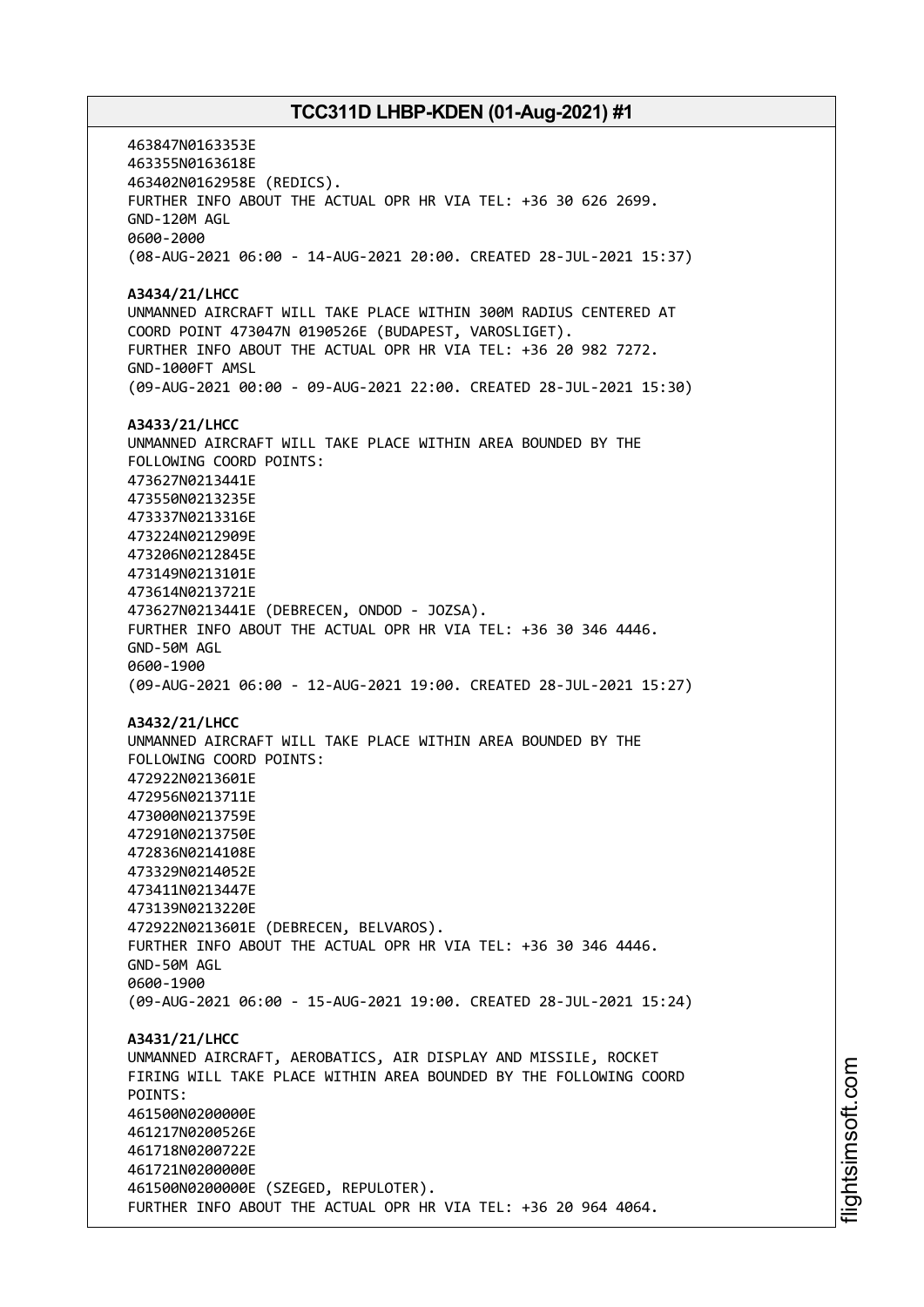GND-FL135 0500-2000 (07-AUG-2021 05:00 - 13-AUG-2021 20:00. CREATED 28-JUL-2021 15:21) **A3430/21/LHCC** UNMANNED AIRCRAFT WILL TAKE PLACE WITHIN 500M RADIUS CENTERED AT COORD POINT 470905N 0182028E (SARSZENTMIHALY). FURTHER INFO ABOUT THE ACTUAL OPR HR VIA TEL: +36 30 492 6703. GND-120M AGL (07-AUG-2021 00:00 - 13-AUG-2021 23:00. CREATED 28-JUL-2021 15:18) **A3429/21/LHCC** UNMANNED AIRCRAFT WILL TAKE PLACE WITHIN AREA BOUNDED BY THE FOLLOWING COORD POINTS: 473857N0173647E 473725N0173432E 472858N0172809E 472439N0172558E 472103N0172617E 472040N0172917E 472259N0172841E 473046N0173242E 473702N0173529E 473839N0173729E 473857N0173647E (PAPA - GYOR). FURTHER INFO ABOUT THE ACTUAL OPR HR VIA TEL: +36 20 433 3587. GND-800FT AMSL 09 13-15 0000-2359 (09-AUG-2021 00:00 - 15-AUG-2021 23:59. CREATED 28-JUL-2021 15:15) **A3428/21/LHCC** UNMANNED ACFT WILL TAKE PLACE UNMANNED AIRCRAFT WILL TAKE PLACE WITHIN AREA BOUNDED BY THE FOLLOWING COORD POINTS: 473505N0172244E 473710N0171540E 473538N0170117E 473512N0170127E 473631N0171528E 473445N0172157E 473505N0172244E (BAGYOGSZOVAT). FURTHER INFO ABOUT THE ACTUAL OPR HR VIA TEL: +36 20 358 5857. GND-120M AGL 0300-2000 (06-AUG-2021 03:00 - 11-AUG-2021 20:00. CREATED 28-JUL-2021 15:12) **A3427/21/LHCC** TO ENSURE SAFE AND EXPEDITIOUS DELIVERY OF COVID-19 VACCINES, AIRCRAFT OPERATORS OF FLIGHTS CARRYING SUCH VACCINES ARE EXEMPTED IN HUNGARY FROM ATFM MEASURES FOR EACH FLIGHT DEEMED CRITICAL. STS/ATFMX AND RMK/VACCINE SHALL BE INSERTED IN ITEM 18 OF THE FLIGHT PLAN, AS REQUIREMENT OF THE EXEMPTION. (28-JUL-2021 08:29 - 28-OCT-2021 23:59 EST. CREATED 28-JUL-2021 08:30) **A3426/21/LHCC** COVID-19: PASSENGER RESTRICTIONS ARRIVAL ENTRY AT HUNGARIAN AIRPORTS IS ALLOWED ONLY FOR HUNGARIAN CITIZENS AND CITIZENS WITH PERMANENT RESIDENCE PERMIT IN HUNGARY AND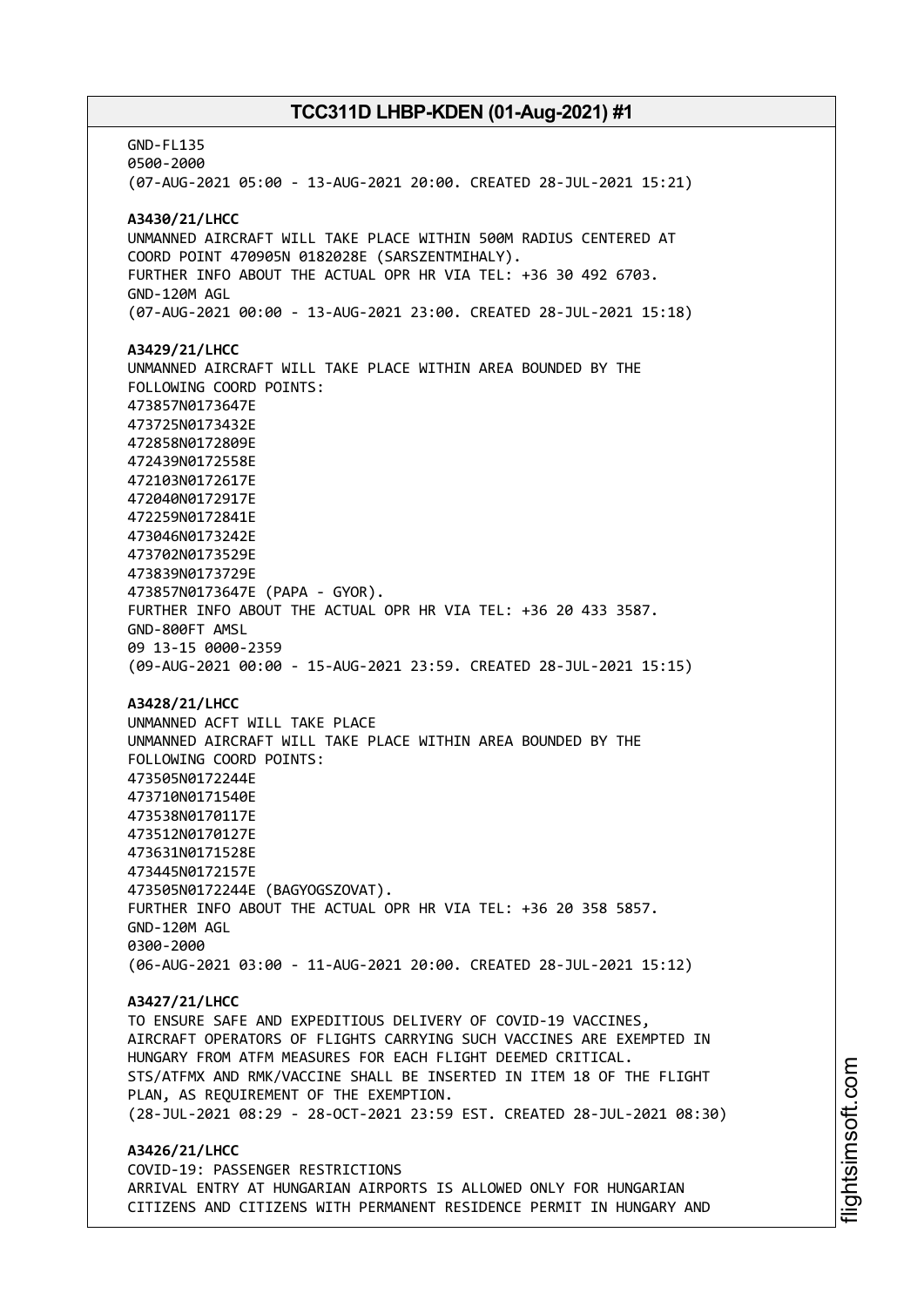THEIR FAMILY MEMBERS, CITIZENS WITH ANY RESIDENCE PERMIT ISSUED BY THE HUNGARIAN IMMIGRATION AUTHORITY WITH A LONGER VALIDITY THAN 90 DAYS, CITIZENS PROVIDING SATISFACTORY PROOF THAT THEY HAVE UNDERGONE COVID-19 INFECTION WITHIN SIX MONTHS PRIOR TO ENTRY. PASSENGERS RESTRICTIONS DO NOT APPLY TO PERSONS WITH COVID-19 IMMUNITY CERTIFICATES ISSUED BY HUNGARY, SERBIA, MONTENEGRO, SLOVENIA, BAHRAIN, CROATIA, TURKEY, NORTH MACEDONIA, CZECHIA, MONGOLIA, GEORGIA, ROMANIA, MOLDOVA, SLOVAKIA, CYPRUS, ALBANIA, MOROCCO, UKRAINE, KAZAKHSTAN, SAN MARINO, SWITZERLAND, UZBEKISTAN, RUSSIA AND TO MINORS UNDER 18 YEARS IN THEIR COMPANY. PASSENGER RESTRICTIONS DO NOT APPLY TO PERSONS WITH EU DIGITAL COVID CERTIFICATE PROVING THAT THEY ARE VACCINATED WITH EMA APPROVED VACCINES OR WITH VACCINES ON WHO EMERGENCY LIST OR WITH VACCINES APPROVED AND USED IN HUNGARY VACCINATED AT LEAST ONCE WITHIN LESS THAN ONE YEAR, OR THAT THEY HAVE ONE NEGATIVE SARS-COVID2 PCR TEST WITHIN 72 HOURS BEFORE ENTRY. PART 1 OF 2 (27-JUL-2021 17:45 - 10-AUG-2021 23:59 EST. CREATED 27-JUL-2021 17:47) **A3426/21/LHCC** PASSENGERS IN TRANSIT ARE ALLOWED TO ENTER IN CASE OF NEGATIVE HEALTH SCREENING AT ENTRY, IF THEY ARE ABLE TO CERTIFY THE PURPOSE AND DESTINATION OF THEIR TRAVEL AND THEIR ENTRY INTO A NEIGHBOURING COUNTRY OF HUNGARY ON THEIR WAY TO THEIR FINAL DESTINATION IS ENSURED. PASSENGERS ARRIVING FOR CULTURAL OR SPORT EVENTS IN HUNGARY ARE ALLOWED TO ENTER WITH A TICKET OF THE EVENT PROVIDED THAT THEY HAVE ONE NEGATIVE SARS-COV2 PCR TEST RESULTS WITHIN 3 DAYS BEFORE ENTRY CERTIFIED BY A DOCUMENT IN HUNGARIAN OR ENGLISH. CITIZENS OF EU, EEA, EU CANDIDATE STATES, GREAT BRITAIN, NORTHERN IRELAND, UNITED STATES OF AMERICA, BAHRAIN, UNITED ARAB EMIRATES, INDIA, INDONESIA, STATE OF ISRAEL, JAPAN, CHINA, RUSSIA, SINGAPORE, TURKEY, UKRAINE, KOREA, AZERBAIJAN, KAZAKHSTAN, KYRGYZSTAN, UZBEKISTAN AND CITIZENS WITH RESIDENCE PERMIT IN THESE COUNTRIES WITH LONGER VALIDITY THAN 90 DAYS ARE ALLOWED TO ENTER DOING BUSINESS OR ECONOMIC ACTIVITIES IN HUNGARY AND THIS CAN BE PROVED AT ENTRY. THESE PASSENGERS ARRIVING FOR BUSINESS OR ECONOMIC ACTIVITIES ARE EXEMPTED FROM HEALTH SCREENING AND QUARANTINE. SPECIAL QUARANTINE MEASURES APPLY FOR PASSENGERS FOR CULTURAL OR SPORT EVENTS. ANY OTHER INDIVIDUAL EXEMPTION REQUIRES PRIOR PERMISSION. EVERYBODY ENTERING HUNGARY MAY BE SUBJECT TO HEALTH SCREENING AND QUARANTINED. PART 2 OF 2 (27-JUL-2021 17:45 - 10-AUG-2021 23:59 EST. CREATED 27-JUL-2021 17:47) **A3424/21/LHCC** TEMPORARY RESTRICTED AREA ESTABLISHED DUE TO MILITARY OPERATIONS WITHIN 10000M RADIUS CENTERED AT COORD POINT 472152N 0173008E (PAPA).FURTHER INFO ABOUT THE ACTUAL OPR HR VIA TEL: + 36 89 513 615. GND-FL145 0800-1900 (10-AUG-2021 08:00 - 12-AUG-2021 19:00. CREATED 27-JUL-2021 08:35) **A3423/21/LHCC** UNMANNED AIRCRAFT WILL TAKE PLACE WITHIN AREA BOUNDED BY THE FOLLOWING COORD POINTS: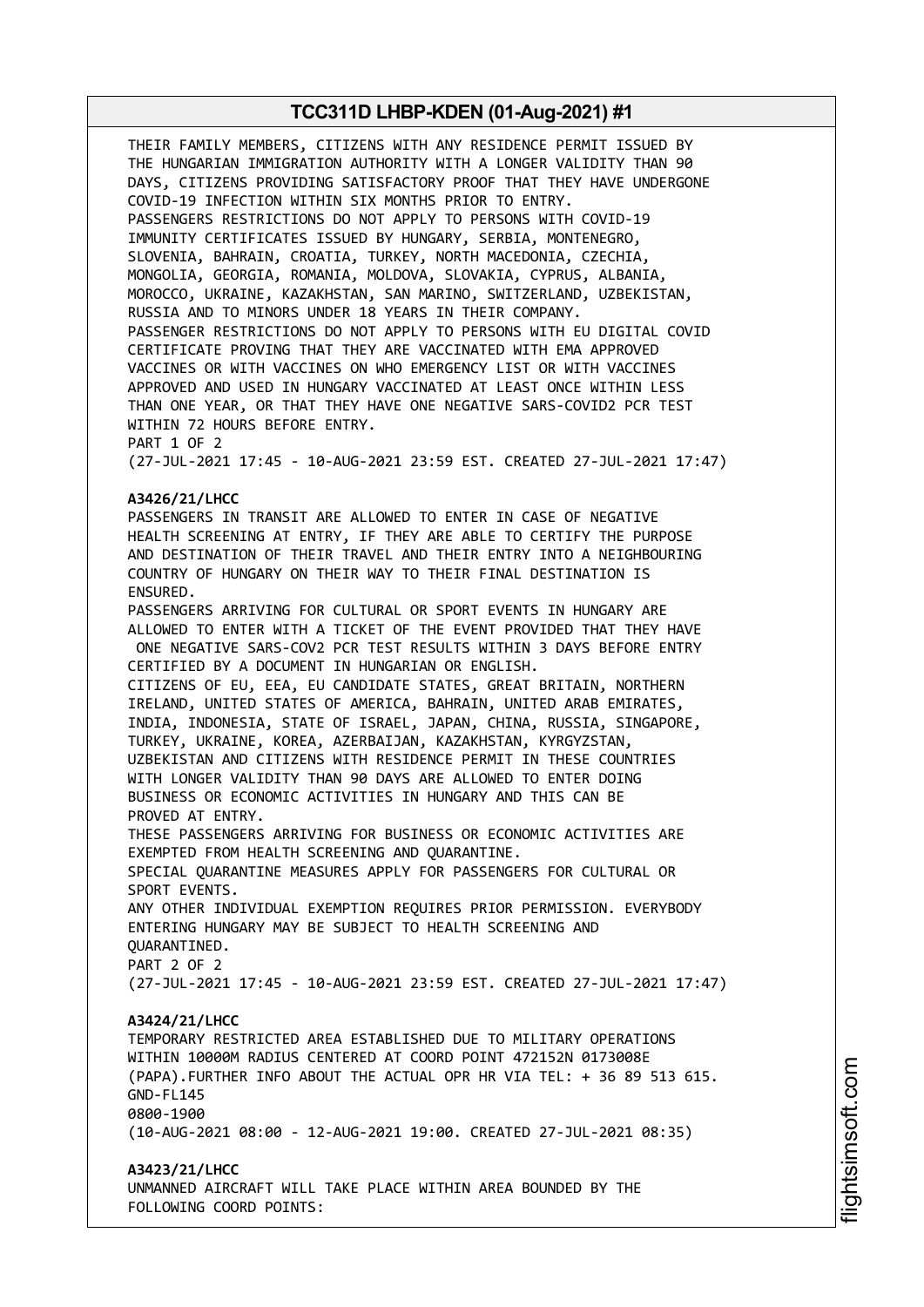472010N0211706E 471940N0211758E 471853N0211728E 471718N0211938E 471657N0211749E 471720N0211617E 471855N0211455E 472010N0211706E (KABA). FURTHER INFO ABOUT THE ACTUAL OPR HR VIA TEL: +36 30 285 2531. GND-800FT AMSL 0300-1900 (02-AUG-2021 03:00 - 08-AUG-2021 19:00. CREATED 27-JUL-2021 08:32) **A3422/21/LHCC** UNMANNED AIRCRAFT WILL TAKE PLACE WITHIN AREA BOUNDED BY THE FOLLOWING COORD POINTS: 473857N0173647E 473725N0173432E 472858N0172809E 472439N0172558E 472103N0172617E 472040N0172917E 472259N0172841E 473046N0173242E 473702N0173529E 473839N0173729E 473857N0173647E (GYOR). FURTHER INFO ABOUT THE ACTUAL OPR HR VIA TEL: +36 20 433 3587. GND-800FT AMSL 02 06-08 0000-2359 (02-AUG-2021 00:00 - 08-AUG-2021 23:59. CREATED 27-JUL-2021 08:29) **A3421/21/LHCC** AEROBATICS WILL TAKE PLACE WITHIN AREA BOUNDED BY THE FOLLOWING COORD POINT: 473419N0191507E 473512N0191619E 473546N0191445E 473448N0191259E 473419N0191507E (MOGYOROD) . FURTHER INFO ABOUT THE ACTUAL OPR HR VIA TEL: +36 30 984 9400. GND-3500FT AMSL (29-JUL-2021 06:00 - 01-AUG-2021 18:30. CREATED 27-JUL-2021 08:26) **A3419/21/LHCC** TEMPORARY RESTRICTED AREA ESTABLISHED DUE TO MILITARY OPERATIONS WILL TAKE PLACE WITHIN 10000M RADIUS CENTERED AT COORD POINT 472152N 0173008E (PAPA). FURTHER INFO ABOUT THE ACTUAL OPR HR VIA TEL: +36 89 513 615. GND-FL145 0800-1900 (03-AUG-2021 08:00 - 05-AUG-2021 19:00. CREATED 27-JUL-2021 07:56) **A3418/21/LHCC** UNMANNED ACFT WILL TAKE PLACE BOUNDED BY THE FOLLOWING COORD POINTS: 473627N0213441E 473550N0213235E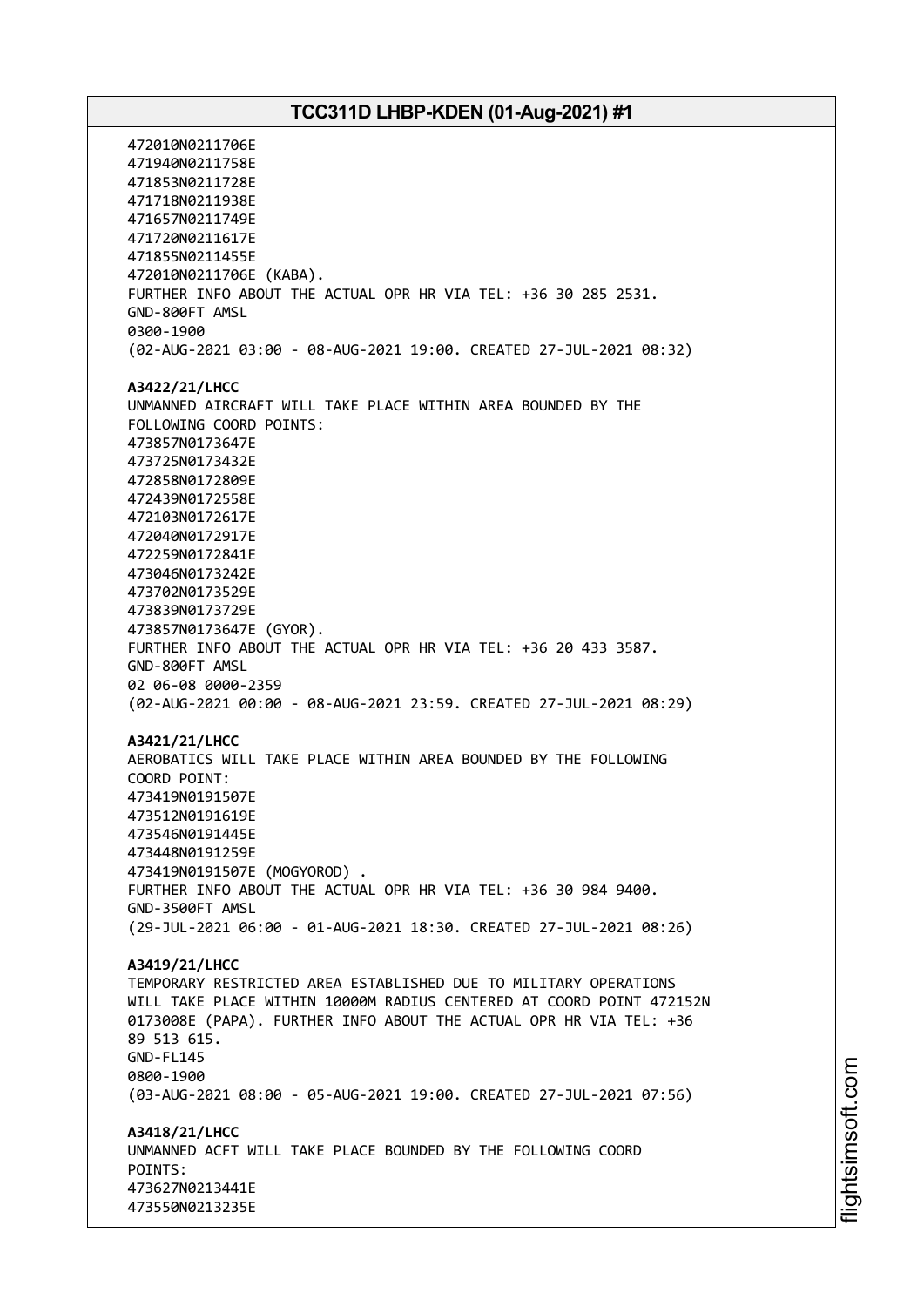473337N0213316E 473314N0213206E 473306N0213252E 473614N0213721E 473627N0213441E (DEBRECEN, KISMACS - JOZSA). FURTHER INFO ABOUT THE ACTUAL OPR HR VIA TEL: +36 30 346 4446. GND-50M AGL 0600-1900 (02-AUG-2021 06:00 - 08-AUG-2021 19:00. CREATED 27-JUL-2021 07:55) **A3417/21/LHCC** UNMANNED ACFT WILL TAKE PLACE BOUNDED BY THE FOLLOWING COORD POINTS: 472802N0190453E 472755N0190430E 472808N0190431E 472812N0190445E 472802N0190453E (BUDAPEST, SOROKSARI UT - KVASSAY UT). FURTHER INFO ABOUT THE ACTUAL OPR HR VIA TEL: +36 20 260 2862. GND-1000FT AMSL (30-JUL-2021 00:00 - 05-AUG-2021 23:59. CREATED 27-JUL-2021 07:54) **A3407/21/LHCC** UNMANNED AIRCRAFT WILL TAKE PLACE WITHIN 50M RADIUS CENTERED AT COORD POINT 472611N 0190136E (BUDAPEST, KANYARGO UTCA). FURTHER INFO ABOUT THE ACTUAL OPR HR VIA TEL: +36 30 476 8682. GND-50M AGL (02-AUG-2021 00:00 - 07-AUG-2021 17:15. CREATED 26-JUL-2021 13:02) **A3406/21/LHCC** UNMANNED AIRCRAFT WILL TAKE PLACE WITHIN 50M RADIUS CENTERED AT COORD POINT 472445N 0190116E (BUDAPEST, VILMOS UTCA). FURTHER INFO ABOUT THE ACTUAL OPR HR VIA TEL: +36 30 476 8682. GND-50M AGL (02-AUG-2021 00:00 - 07-AUG-2021 17:15. CREATED 26-JUL-2021 13:01) **A3404/21/LHCC** DANGER AREA LHD17 GYORSZENTIVAN ACTIVATED. GND-2500FT AMSL 0600-1300 (30-AUG-2021 06:00 - 31-AUG-2021 13:00. CREATED 26-JUL-2021 11:33) **A3405/21/LHCC** DANGER AREA LHD21 SZOMOD ACTIVATED. GND-FL105 30 1000-2000, 31 0600-2000 (30-AUG-2021 10:00 - 31-AUG-2021 20:00. CREATED 26-JUL-2021 11:33) **A3403/21/LHCC** DANGER AREA LHD17 GYORSZENTIVAN ACTIVATED. GND-2500FT AMSL 09-11 16-18 0600-1300 (09-AUG-2021 06:00 - 18-AUG-2021 13:00. CREATED 26-JUL-2021 11:32) **A3402/21/LHCC** DANGER AREA LHD16 IZBEG ACTIVATED. GND-2300FT AMSL 12 0600-1600, 13 0600-1400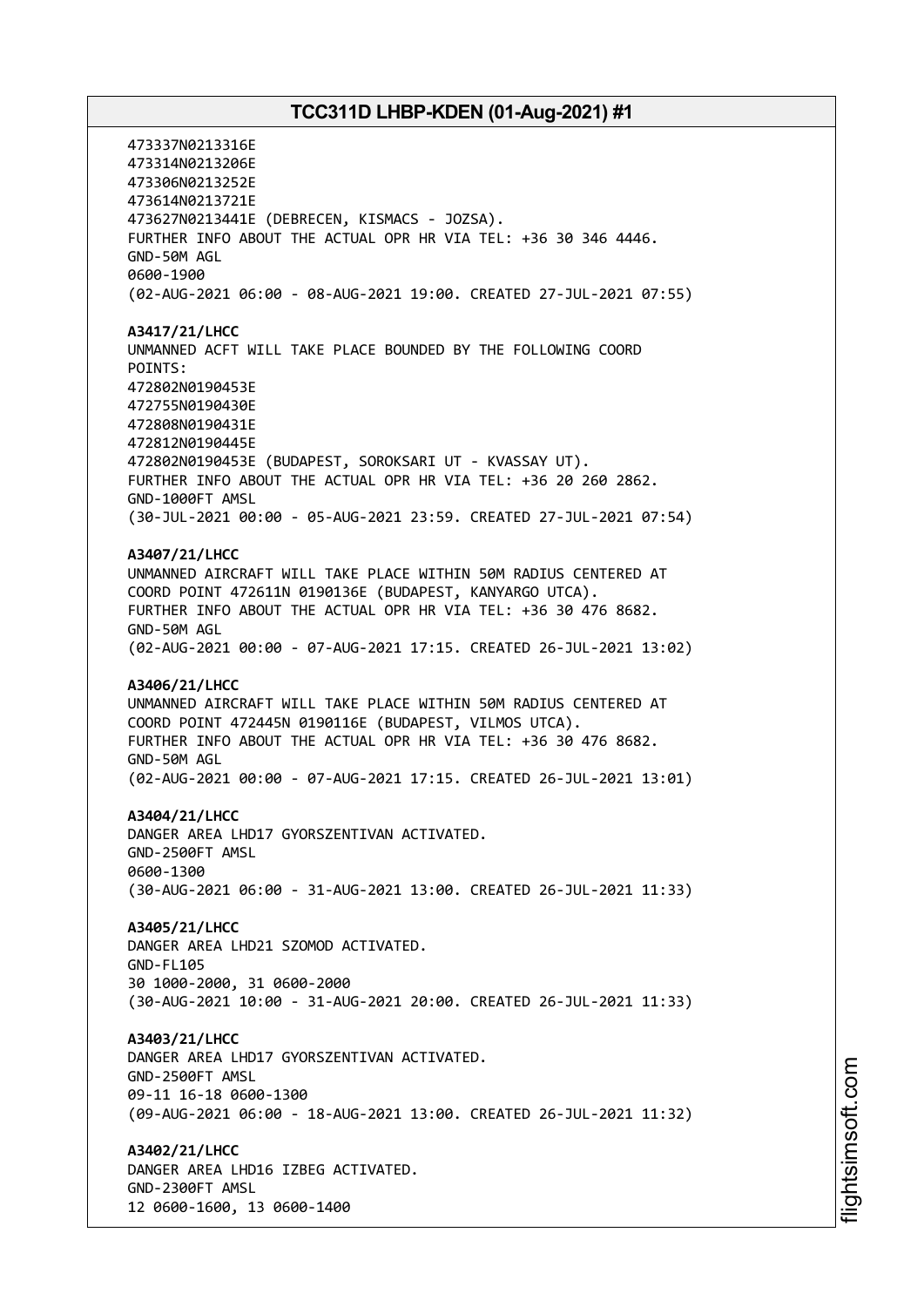(12-AUG-2021 06:00 - 13-AUG-2021 14:00. CREATED 26-JUL-2021 11:31) **A3401/21/LHCC** DANGER AREA LHD16 IZBEG ACTIVATED. GND-2300FT AMSL 0600-1600 (03-AUG-2021 06:00 - 04-AUG-2021 16:00. CREATED 26-JUL-2021 11:30) **A3400/21/LHCC** DANGER AREA LHD11 DOC ACTIVATED. GND-7500FT AMSL 17 18 24 0600-2000 (17-AUG-2021 06:00 - 24-AUG-2021 20:00. CREATED 26-JUL-2021 11:29) **A3399/21/LHCC** DANGER AREA LHD3 TATARSZENTGYORGY ACTIVATED. GND-2500FT AMSL 27 0600-1600, 30 31 0600-2100 (27-AUG-2021 06:00 - 31-AUG-2021 21:00. CREATED 26-JUL-2021 11:26) **A3398/21/LHCC** DANGER AREA LHD3 TATARSZENTGYORGY ACTIVATED. GND-8500FT AMSL 16-18 23-26 0600-2100, 19 0600-2000 (16-AUG-2021 06:00 - 26-AUG-2021 21:00. CREATED 26-JUL-2021 11:25) **A3397/21/LHCC** DANGER AREA LHD3 TATARSZENTGYORGY ACTIVATED. GND-2500FT AMSL (13-AUG-2021 06:00 - 13-AUG-2021 16:00. CREATED 26-JUL-2021 11:23) **A3396/21/LHCC** DANGER AREA LHD3 TATARSZENTGYORGY ACTIVATED. GND-7500FT AMSL (06-AUG-2021 06:00 - 06-AUG-2021 16:00. CREATED 26-JUL-2021 11:22) **A3395/21/LHCC** DANGER AREA LHD3 TATARSZENTGYORGY ACTIVATED. GND-8500FT AMSL 02-05 09-12 0600-2100 (02-AUG-2021 06:00 - 12-AUG-2021 21:00. CREATED 26-JUL-2021 11:20) **A3394/21/LHCC** DANGER AREA LHD2B VARPALOTA ACTIVATED. GND-FL105 0600-2100 (30-AUG-2021 06:00 - 31-AUG-2021 21:00. CREATED 26-JUL-2021 11:19) **A3393/21/LHCC** DANGER AREA LHD2B VARPALOTA ACTIVATED. GND-3500FT AMSL (10-AUG-2021 07:00 - 10-AUG-2021 15:00. CREATED 26-JUL-2021 11:17) **A3392/21/LHCC** DANGER AREA LHD2A HAJMASKER ACTIVATED. GND-FL245 27 0600-1600, 30 31 0600-2100 (27-AUG-2021 06:00 - 31-AUG-2021 21:00. CREATED 26-JUL-2021 11:16)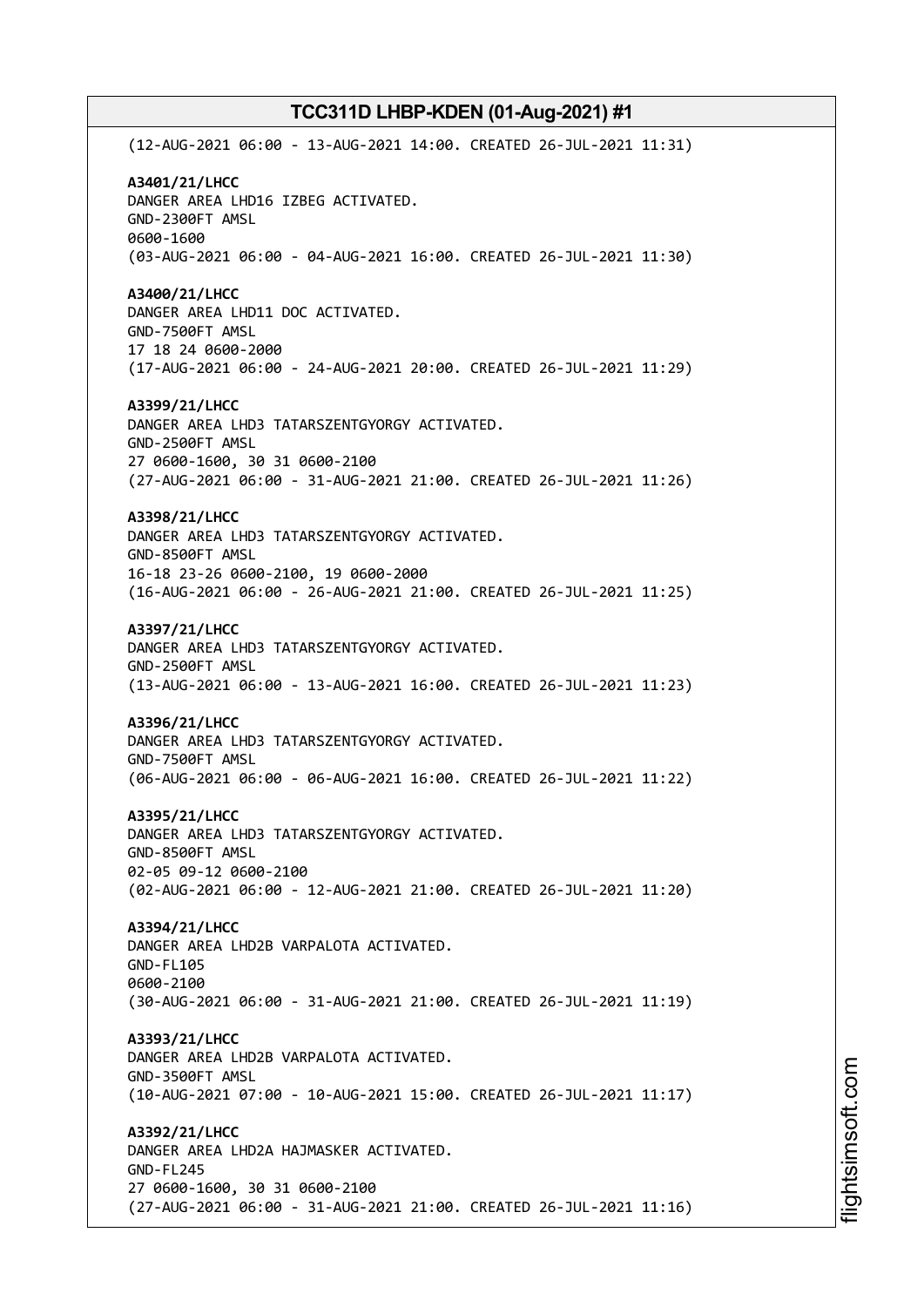**A3391/21/LHCC** DANGER AREA LHD2A HAJMASKER ACTIVATED. GND-FL245 16-18 23-26 0600-2100, 19 0600-2000 (16-AUG-2021 06:00 - 26-AUG-2021 21:00. CREATED 26-JUL-2021 11:16) **A3390/21/LHCC** UNMANNED AIRCRAFT WILL TAKE PLACE WITHIN AREA BOUNDED BY THE FOLLOWING COORD POINTS: 470823N0174057E 470933N0173953E 470813N0174557E 470741N0174509E 470823N0174057E (VAROSLOD). FURTHER INFO ABOUT THE ACTUAL OPR HR VIA TEL: +36 20 961 0631. GND-100M AGL 0400-2100 (02-AUG-2021 04:00 - 06-AUG-2021 21:00. CREATED 26-JUL-2021 10:57) **A3389/21/LHCC** UNMANNED AIRCRAFT WILL TAKE PLACE WITHIN 50M RADIUS CENTERED AT COORD POINT 472514N 0190204E (BUDAPEST, PANNONIA U.). FURTHER INFO ABOUT THE ACTUAL OPR HR VIA TEL: +36 30 476 8682. GND-50M AGL (02-AUG-2021 00:00 - 07-AUG-2021 17:15. CREATED 26-JUL-2021 10:56) **A3388/21/LHCC** DANGER AREA LHD53 NADASD ACTIVATED. GND-2300FT AMSL 19 0600-1330, 24-26 0600-1530 (19-AUG-2021 06:00 - 26-AUG-2021 15:30. CREATED 26-JUL-2021 10:56) **A3387/21/LHCC** DANGER AREA LHD53 NADASD ACTIVATED. GND-2300FT AMSL 16 0600-1330, 17 18 0600-1530 (16-AUG-2021 06:00 - 18-AUG-2021 15:30. CREATED 26-JUL-2021 10:55) **A3386/21/LHCC** DANGER AREA LHD53 NADASD ACTIVATED. GND-2300FT AMSL 03-06 10 11 0600-1530 (03-AUG-2021 06:00 - 11-AUG-2021 15:30. CREATED 26-JUL-2021 10:54) **A3384/21/LHCC** DANGER AREA LHD36A HAJMASKER ACTIVATED. GND-FL105 16-18 0600-2100, 19 0600-2000 (16-AUG-2021 06:00 - 19-AUG-2021 20:00. CREATED 26-JUL-2021 10:53) **A3385/21/LHCC** DANGER AREA LHD36A HAJMASKER ACTIVATED. GND-FL145 23-27 30 31 0600-2100 (23-AUG-2021 06:00 - 31-AUG-2021 21:00. CREATED 26-JUL-2021 10:53) **A3383/21/LHCC**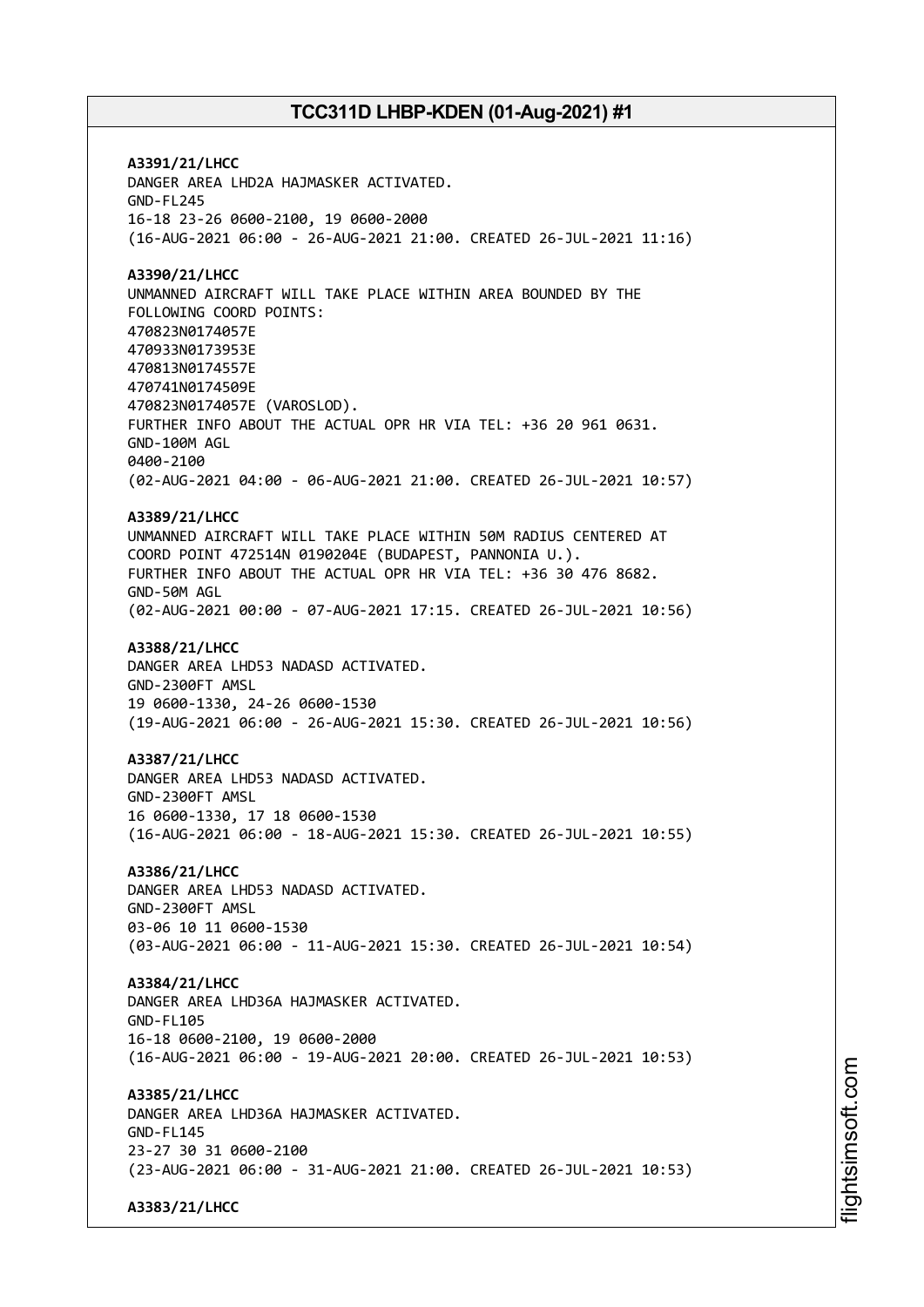DANGER AREA LHD36A HAJMASKER ACTIVATED. GND-4500FT AMSL 03 04 0600-1600, 11 0700-1600 (03-AUG-2021 06:00 - 11-AUG-2021 16:00. CREATED 26-JUL-2021 10:52) **A3382/21/LHCC** DANGER AREA LHD34 MARIANOSZTRA ACTIVATED. GND-2300FT AMSL 25 27 0600-1400 (25-AUG-2021 06:00 - 27-AUG-2021 14:00. CREATED 26-JUL-2021 10:51) **A3381/21/LHCC** DANGER AREA LHD34 MARIANOSZTRA ACTIVATED. GND-2300FT AMSL (05-AUG-2021 06:00 - 05-AUG-2021 14:00. CREATED 26-JUL-2021 10:50) **A3380/21/LHCC** DANGER AREA LHD29 PUSPOKSZILAGY ACTIVATED. GND-3800FT AMSL 25 26 31 0700-1500 (25-AUG-2021 07:00 - 31-AUG-2021 15:00. CREATED 26-JUL-2021 10:49) **A3379/21/LHCC** DANGER AREA LHD29 PUSPOKSZILAGY ACTIVATED. GND-3800FT AMSL 0700-1500 (09-AUG-2021 07:00 - 13-AUG-2021 15:00. CREATED 26-JUL-2021 10:48) **A3378/21/LHCC** DANGER AREA LHD24 SANTOS ACTIVATED. GND-3800FT AMSL 02-05 10-13 17-18 24-26 31 0600-1400 (02-AUG-2021 06:00 - 31-AUG-2021 14:00. CREATED 26-JUL-2021 10:47) **A3376/21/LHCC** SAGVAR DVOR/DME SVR DME PART CH124X OUT OF SERVICE. (04-AUG-2021 09:00 - 04-AUG-2021 13:00. CREATED 26-JUL-2021 08:38) **A3375/21/LHCC** SAGVAR DVOR/DME SVR DVOR PART FREQ 117.7MHZ OUT OF SERVICE. (03-AUG-2021 09:00 - 03-AUG-2021 13:00. CREATED 26-JUL-2021 08:37) **A3349/21/LHCC** UNMANNED AIRCRAFT WILL TAKE PLACE WITHIN 400M RADIUS CENTERED AT COORD POINT 465720N 0173631E (KAPOLCS). FURTHER INFO ABOUT THE ACTUAL OPR HR VIA TEL: +36 30 870 6160. GND-120M AGL (28-JUL-2021 00:00 - 03-AUG-2021 23:59. CREATED 23-JUL-2021 09:05) **A3348/21/LHCC** UNMANNED AIRCRAFT WILL TAKE PLACE WITHIN 600M RADIUS CENTERED AT COORD POINT 471020N 0182452E (SZEKESFEHERVAR). FURTHER INFO ABOUT THE ACTUAL OPR HR VIA TEL: +36 20 489 9809. GND-1000FT AMSL (06-AUG-2021 00:00 - 12-AUG-2021 23:59. CREATED 23-JUL-2021 09:02) **A3347/21/LHCC** UNMANNED AIRCRAFT WILL TAKE PLACE WITHIN 300M RADIUS CENTERED AT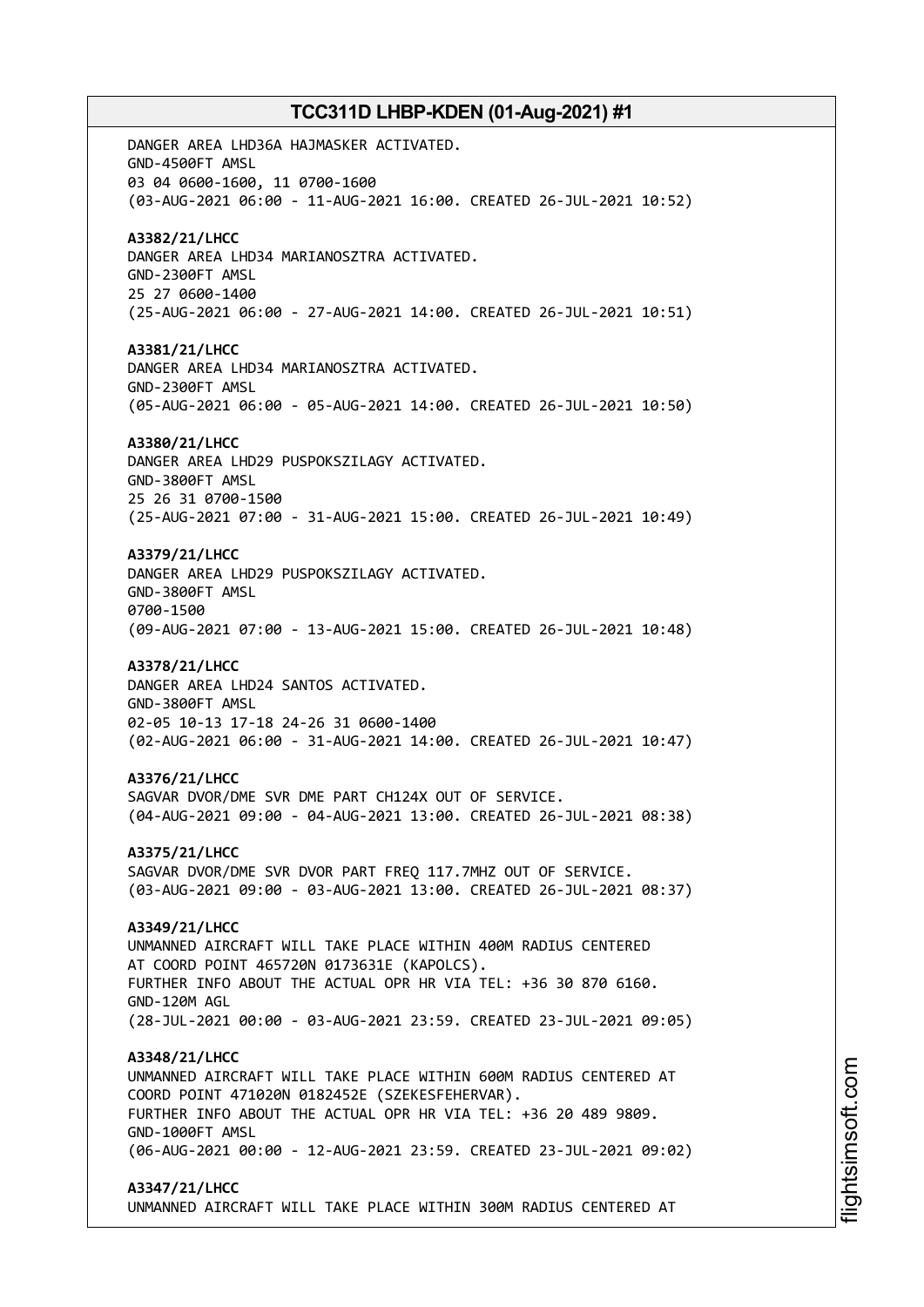COORD POINT 472830N 0190542E (BUDAPEST, GROUPAMA ARENA). FURTHER INFO ABOUT THE ACTUAL OPR HR VIA TEL: +36 20 489 9809. GND-1200FT AMSL (06-AUG-2021 00:00 - 12-AUG-2021 23:59. CREATED 23-JUL-2021 08:59) **A3346/21/LHCC** UNMANNED AIRCRAFT WILL TAKE PLACE WITHIN AREA BOUNDED BY THE FOLLOWING COORD POINTS: 472941N0190256E 472953N0190249E 472956N0190305E 472942N0190311E 472941N0190256E (BUDAPEST, VIGADO TER). FURTHER INFO ABOUT THE ACTUAL OPR HR VIA TEL: +36 30 966 4324. GND-1000FT AMSL (03-AUG-2021 00:00 - 09-AUG-2021 23:59. CREATED 23-JUL-2021 08:56) **A3345/21/LHCC** UNMANNED AIRCRAFT WILL TAKE PLACE WITHIN AREA BOUNDED BY THE FOLLOWING COORD POINTS: 473209N0212840E 472927N0213613E 472950N0213702E 473018N0213749E 473103N0213737E 473006N0213520E 473213N0213503E 473232N0213450E 473230N0212919E 473209N0212840E (DEBRECEN ONDOD TEGLASKERT). FURTHER INFO ABOUT THE ACTUAL OPR HR VIA TEL: +36 30 346 4446 . GND-50M AGL 0600-1900 (02-AUG-2021 06:00 - 08-AUG-2021 19:00. CREATED 23-JUL-2021 08:55) **A3343/21/LHCC** UNMANNED AIRCRAFT WILL TAKE PLACE WITHIN 1200M RADIUS CENTERED AT COORD POINT 461705N 0183846E (SZALKA). FURTHER INFO ABOUT THE ACTUAL OPR HR VIA TEL: +36 20 981 0895. GND-120M AGL 0630-2130 (02-AUG-2021 06:30 - 03-AUG-2021 21:30. CREATED 23-JUL-2021 08:53) **A3344/21/LHCC** UNMANNED AIRCRAFT WILL TAKE PLACE WITHIN AREA BOUNDED BY THE FOLLOWING COORD POINTS: 472746N0190335E 472748N0190306E 472811N0190308E 472808N0190343E 472746N0190335E (BUDAPEST, KOPASZI-GAT). FURTHER INFO ABOUT THE ACTUAL OPR HR VIA TEL: +36 30 966 4324. GND-1500FT AMSL (03-AUG-2021 00:00 - 09-AUG-2021 23:59. CREATED 23-JUL-2021 08:53) **A3342/21/LHCC** UNMANNED AIRCRAFT WILL TAKE PLACE WITHIN AREA BOUNDED BY THE FOLLOWING COORD POINTS: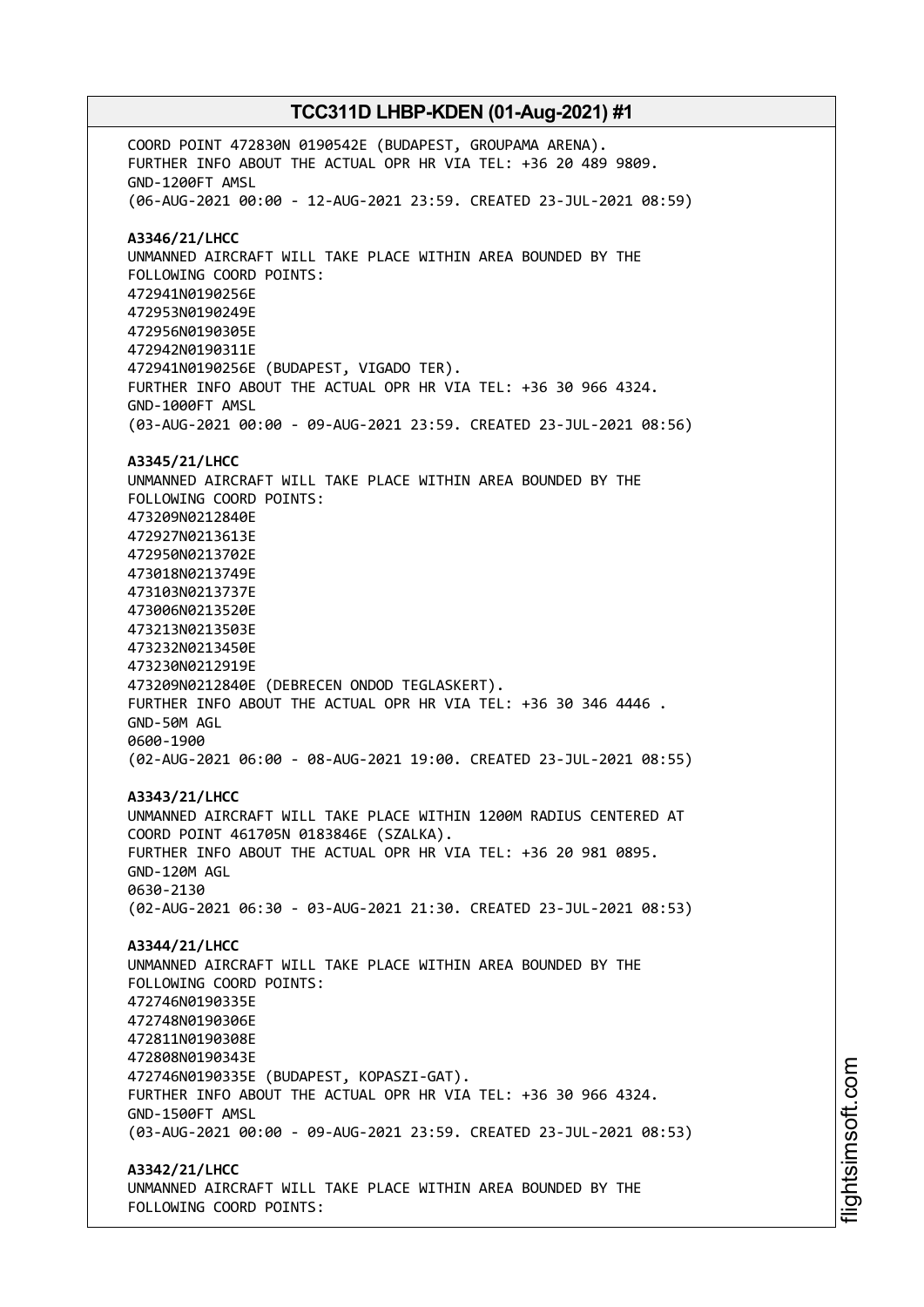471012N0201210E 471023N0201158E 471026N0201200E 471024N0201209E 471012N0201210E (SZOLNOK, TISZA-HID). FURTHER INFO ABOUT THE ACTUAL OPR HR VIA TEL: +36 30 328 9309. GND-700FT AMSL 0700-2100 (03-AUG-2021 07:00 - 06-AUG-2021 21:00. CREATED 23-JUL-2021 08:49) **A3341/21/LHCC** UNMANNED AIRCRAFT WILL TAKE PLACE WITHIN 2600M RADIUS CENTERED AT COORD POINT 465306N 0164717E (ZALAEGERSZEG REPULOTER). FURTHER INFO ABOUT THE ACTUAL OPR HR VIA TEL: +36 70 318 7378. GND-2500FT AMSL 0400-1900 (06-AUG-2021 04:00 - 12-AUG-2021 19:00. CREATED 23-JUL-2021 08:49) **A3340/21/LHCC** UNMANNED AIRCRAFT WILL TAKE PLACE WITHIN AREA BOUNDED BY THE FOLLOWING COORD POINTS: 474803N0213124E 475115N0220203E 474336N0215923E 474242N0215341E 473859N0214159E 473826N0213938E 473745N0212800E 474803N0213124E (HAJDUDOROG) . FURTHER INFO ABOUT THE ACTUAL OPR HR VIA TEL: +36 30 574 4287. GND-3500FT AMSL (02-AUG-2021 00:00 - 04-AUG-2021 23:59. CREATED 23-JUL-2021 08:41) **A3339/21/LHCC** UNMANNED AIRCRAFT WILL TAKE PLACE WITHIN AREA BOUNDED BY THE FOLLOWING COORD POINTS: 473403N0213550E 473253N0213410E 473241N0213520E 473036N0213549E 473116N0213745E 473000N0213759E 472910N0213749E 472910N0214108E 473332N0214045E 473403N0213550E (DEBRECEN NYULAS LENCZTELEP). FURTHER INFO ABOUT THE ACTUAL OPR HR VIA TEL: +36 30 346 4446 . GND-50M AGL 0600-1900 (02-AUG-2021 06:00 - 08-AUG-2021 19:00. CREATED 23-JUL-2021 08:38) **A3338/21/LHCC** UNMANNED AIRCRAFT WILL TAKE PLACE WITHIN AREA BOUNDED BY THE FOLLOWING COORD POINTS: 472931N0190229E 472955N0190153E 473005N0190235E 472937N0190250E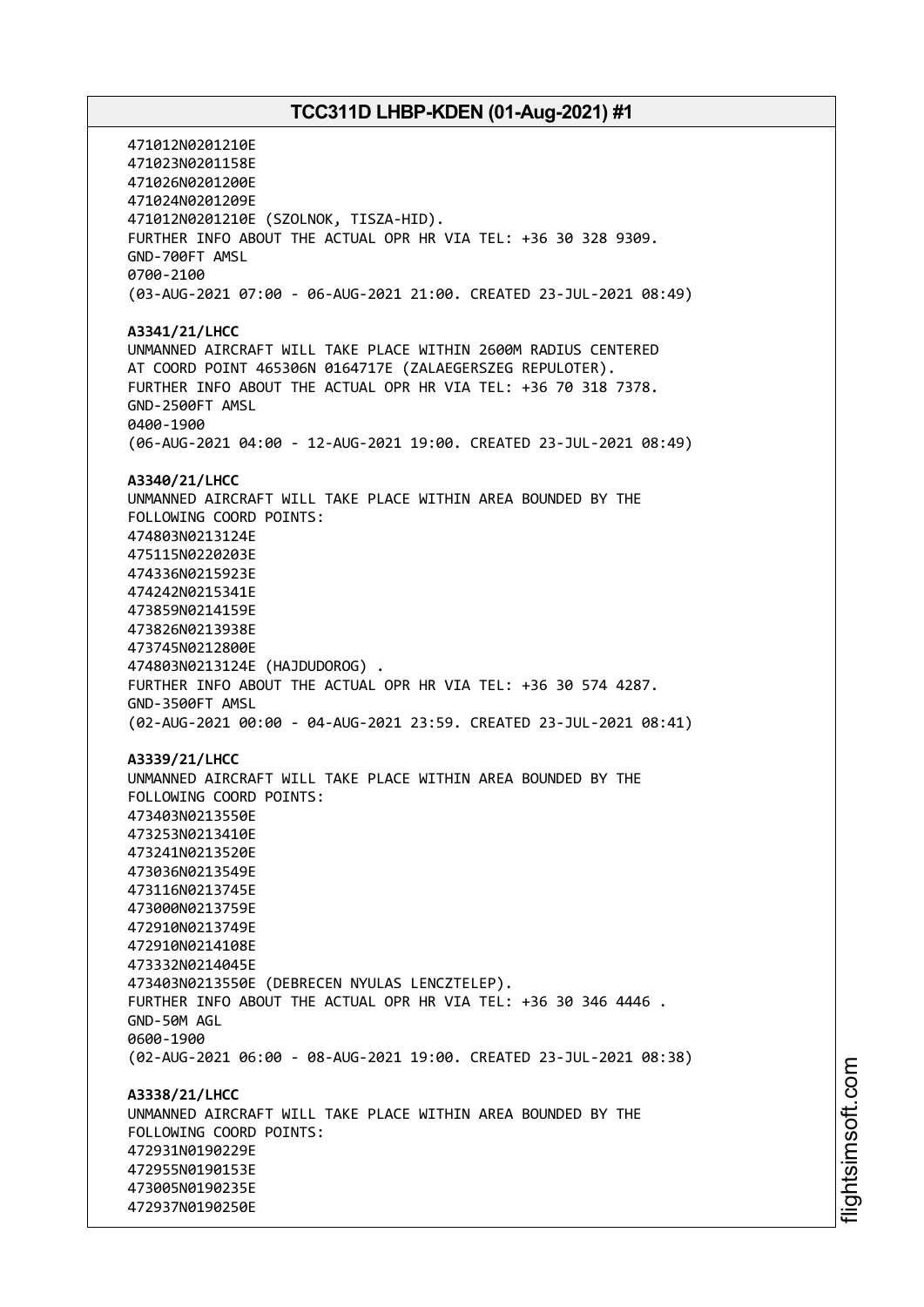472931N0190229E (BUDAPEST, BUDAI VAR). FURTHER INFO ABOUT THE ACTUAL OPR HR VIA TEL: +36 30 821 2323. GND-1000FT AMSL 0430-2030 (02-AUG-2021 04:30 - 08-AUG-2021 20:30. CREATED 23-JUL-2021 08:37) **A3337/21/LHCC** UNMANNED AIRCRAFT WILL TAKE PLACE WITHIN AREA BOUNDED BY THE FOLLOWING COORD POINTS: 472911N0190218E 472932N0190315E 472912N0190356E 472859N0190406E 472844N0190330E 472845N0190241E 472911N0190218E (BUDAPEST, MUEGYETEM RKP). FURTHER INFO ABOUT THE ACTUAL OPR HR VIA TEL: +36 70 773 2885. GND-1000FT AMSL (02-AUG-2021 00:00 - 08-AUG-2021 23:59. CREATED 23-JUL-2021 08:34) **A3336/21/LHCC** UNMANNED AIRCRAFT WILL TAKE PLACE WITHIN AREA BOUNDED BY THE FOLLOWING COORD POINTS: 473347N0214134E 473400N0213642E 473602N0213821E 473711N0214301E 473347N0214134E (DEBRECEN MEHESZKERT). FURTHER INFO ABOUT THE ACTUAL OPR HR VIA TEL: +36 30 346 4446 . GND-50M AGL 0600-1900 (02-AUG-2021 06:00 - 08-AUG-2021 19:00. CREATED 23-JUL-2021 08:32) **A3335/21/LHCC** TEMPORARY RESTRICTED AREA ESTABLISHED DUE TO POLICE OPERATIONS AND UNMANNED AIRCRAFT OPERATIONS WITHIN AREA BOUNDED BY THE FOLLOWING COORD POINTS: 475843N0222828E 480307N0225204E STATE BORDER 482401N0220925E 482307N0220906E 481305N0220456E 475953N0220450E 475705N0221858E 475843N0222828E (MAGYAR-UKRAN HATARSZAKASZ). FURTHER INFO ABOUT THE ACTUAL OPR HR VIA TEL: +36 20 267 4757. GND-1500FT AMSL (27-JUL-2021 00:00 - 02-AUG-2021 23:59. CREATED 23-JUL-2021 08:30) **A3334/21/LHCC** UNMANNED AIRCRAFT WILL TAKE PLACE WITHIN AREA BOUNDED BY THE FOLLOWING COORD POINTS: 465119N0194136E 465206N0194109E 465216N0194147E 465130N0194216E 465119N0194136E (KECSKEMET).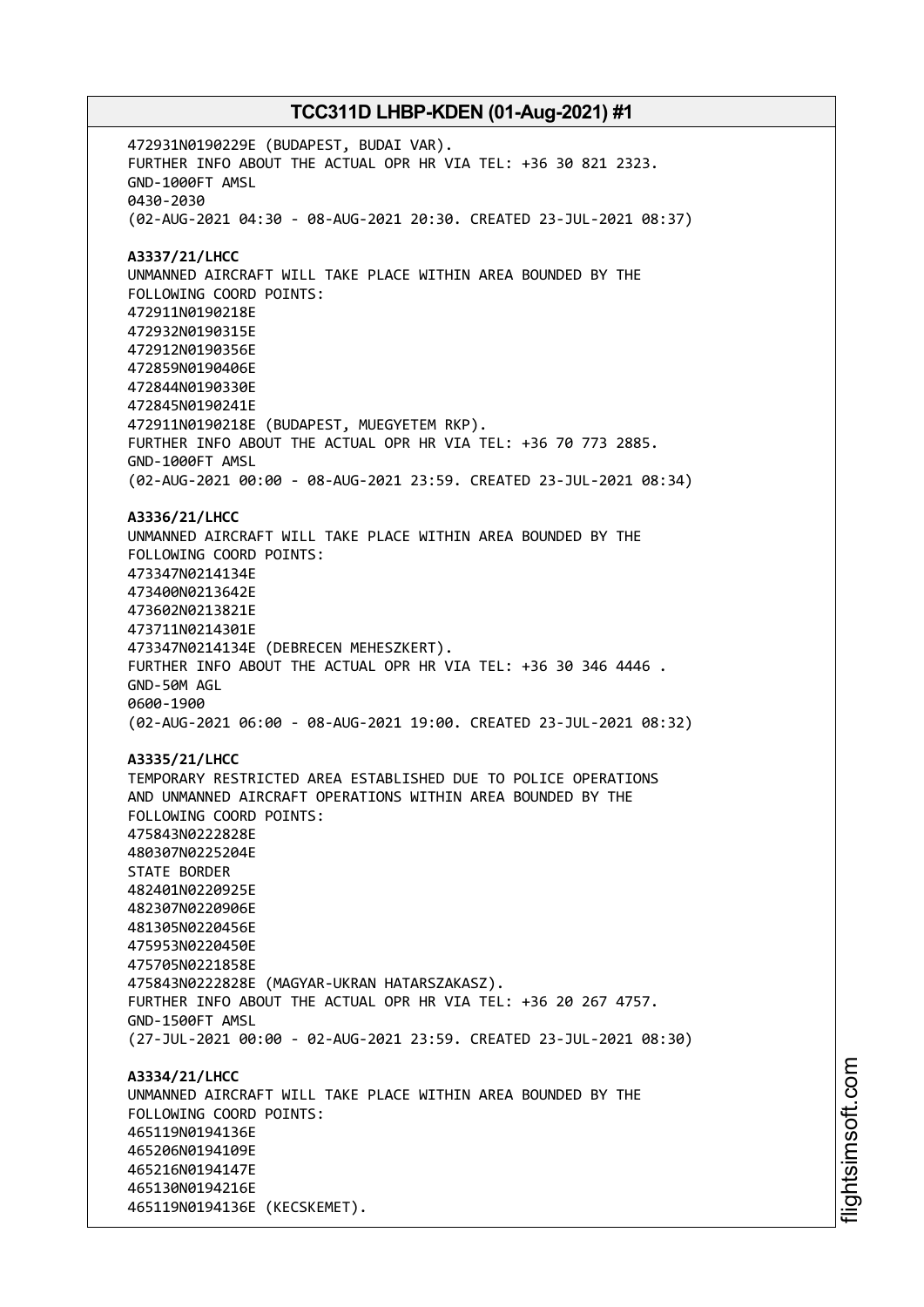FURTHER INFO ABOUT THE ACTUAL OPR HR VIA TEL: +36 70 270 4578. GND-1300FT AMSL 0600-1800 (05-AUG-2021 06:00 - 11-AUG-2021 18:00. CREATED 23-JUL-2021 08:26) **A3333/21/LHCC** UNMANNED AIRCRAFT WILL TAKE PLACE WITHIN AREA BOUNDED BY THE FOLLOWING COORD POINTS: 472809N0214412E 473122N0214429E 473137N0214951E 473148N0214957E 473211N0214104E 473051N0214122E 472820N0214342E 472809N0214412E (DEBRECEN NAGYCSERE BANK). FURTHER INFO ABOUT THE ACTUAL OPR HR VIA TEL: +36 30 346 4446 . GND-50M AGL 0600-1900 (02-AUG-2021 06:00 - 08-AUG-2021 19:00. CREATED 23-JUL-2021 08:23) **A3332/21/LHCC** UNMANNED AIRCRAFT WILL TAKE PLACE WITHIN AREA BOUNDED BY THE FOLLOWING COORD POINTS: 473403N0213550E 473253N0213410E 473241N0213520E 473036N0213549E 473116N0213745E 473000N0213759E 472910N0213749E 472910N0214108E 473332N0214045E 473403N0213550E (DEBRECEN NYULAS LENCZTELEP). FURTHER INFO ABOUT THE ACTUAL OPR HR VIA TEL: +36 30 346 4446 . GND-50M AGL 0600-1900 (26-JUL-2021 06:00 - 01-AUG-2021 19:00. CREATED 23-JUL-2021 08:21) **A3305/21/LHCC** UNMANNED AIRCRAFT WILL TAKE PLACE WITHIN AREA BOUNDED BY THE FOLLOWING COORD POINTS: 473038N0190226E 473038N0190204E 473051N0190209E 473049N0190226E (BUDAPEST,BEM JOZSEF TER). FURTHER INFO ABOUT THE ACTUAL OPR HR VIA TEL: +36 403 7503. GND-1000FT AMSL 0600-2000 (10-AUG-2021 06:00 - 16-AUG-2021 20:00. CREATED 21-JUL-2021 15:44) **A3300/21/LHCC** UNMANNED AIRCRAFT WILL TAKE PLACE WITHIN 60M RADIUS CENTERED AT COORD POINT 473044N 0190215E (BUDAPEST FEKETE SAS UTCA). FURTHER INFO ABOUT THE ACTUAL OPR HR VIA TEL: +36 30 359 9482. GND-30M AGL 0430-1500 (09-AUG-2021 04:30 - 13-AUG-2021 15:00. CREATED 21-JUL-2021 12:02)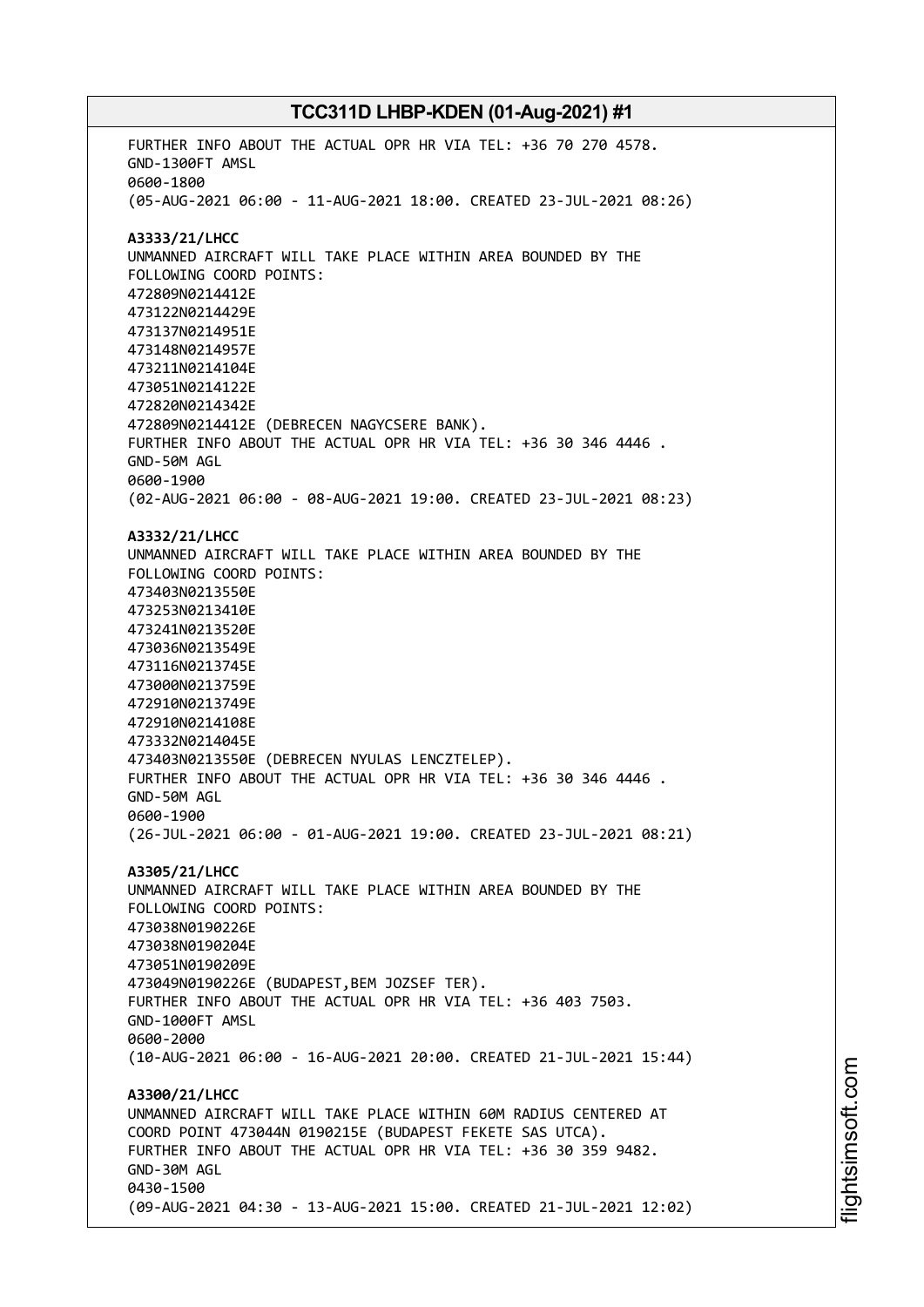**A3298/21/LHCC** UNMANNED AIRCRAFT WILL TAKE PLACE WITHIN 60M RADIUS CENTERED AT COORD POINT 473044N 0190215E (BUDAPEST FEKETE SAS UTCA). FURTHER INFO ABOUT THE ACTUAL OPR HR VIA TEL: +36 30 359 9482. GND-30M AGL 0430-1500 (23-AUG-2021 04:30 - 27-AUG-2021 15:00. CREATED 21-JUL-2021 12:01) **A3299/21/LHCC** UNMANNED AIRCRAFT WILL TAKE PLACE WITHIN 60M RADIUS CENTERED AT COORD POINT 473044N 0190215E (BUDAPEST FEKETE SAS UTCA). FURTHER INFO ABOUT THE ACTUAL OPR HR VIA TEL: +36 30 359 9482. GND-30M AGL 0430-1500 (02-AUG-2021 04:30 - 06-AUG-2021 15:00. CREATED 21-JUL-2021 12:01) **A3297/21/LHCC** UNMANNED AIRCRAFT WILL TAKE PLACE WITHIN 60M RADIUS CENTERED AT COORD POINT 473044N 0190215E (BUDAPEST FEKETE SAS UTCA). FURTHER INFO ABOUT THE ACTUAL OPR HR VIA TEL: +36 30 359 9482. GND-30M AGL 0430-1500 (16-AUG-2021 04:30 - 19-AUG-2021 15:00. CREATED 21-JUL-2021 12:00) **A3296/21/LHCC** UNMANNED AIRCRAFT WILL TAKE PLACE WITHIN AREA BOUNDED BY THE FOLLOWING COORD POINTS: 470856N0184908E 470842N0184816E 470748N0184850E 470813N0184948E 470856N0184908E (IVANCSA). FURTHER INFO ABOUT THE ACTUAL OPR HR VIA TEL: +36 20 415 1370. GND-700FT AMSL 0500-1800 (09-AUG-2021 05:00 - 15-AUG-2021 18:00. CREATED 21-JUL-2021 11:59) **A3295/21/LHCC** UNMANNED AIRCRAFT WILL TAKE PLACE WITHIN 1000M RADIUS CENTERED AT COORD POINT 465320N 0165016E (SAGOD). FURTHER INFO ABOUT THE ACTUAL OPR HR VIA TEL: +36 20 747 2397. GND-1000FT AMSL 0500-2000 (05-AUG-2021 05:00 - 11-AUG-2021 20:00. CREATED 21-JUL-2021 11:58) **A3294/21/LHCC** UNMANNED AIRCRAFT WILL TAKE PLACE WITHIN AREA BOUNDED BY THE FOLLOWING COORD POINTS: 470856N0184908E 470842N0184816E 470748N0184850E 470813N0184948E 470856N0184908E (IVANCSA). FURTHER INFO ABOUT THE ACTUAL OPR HR VIA TEL: +36 20 415 1370. GND-700FT AMSL 0500-1800 (16-AUG-2021 05:00 - 22-AUG-2021 18:00. CREATED 21-JUL-2021 11:58)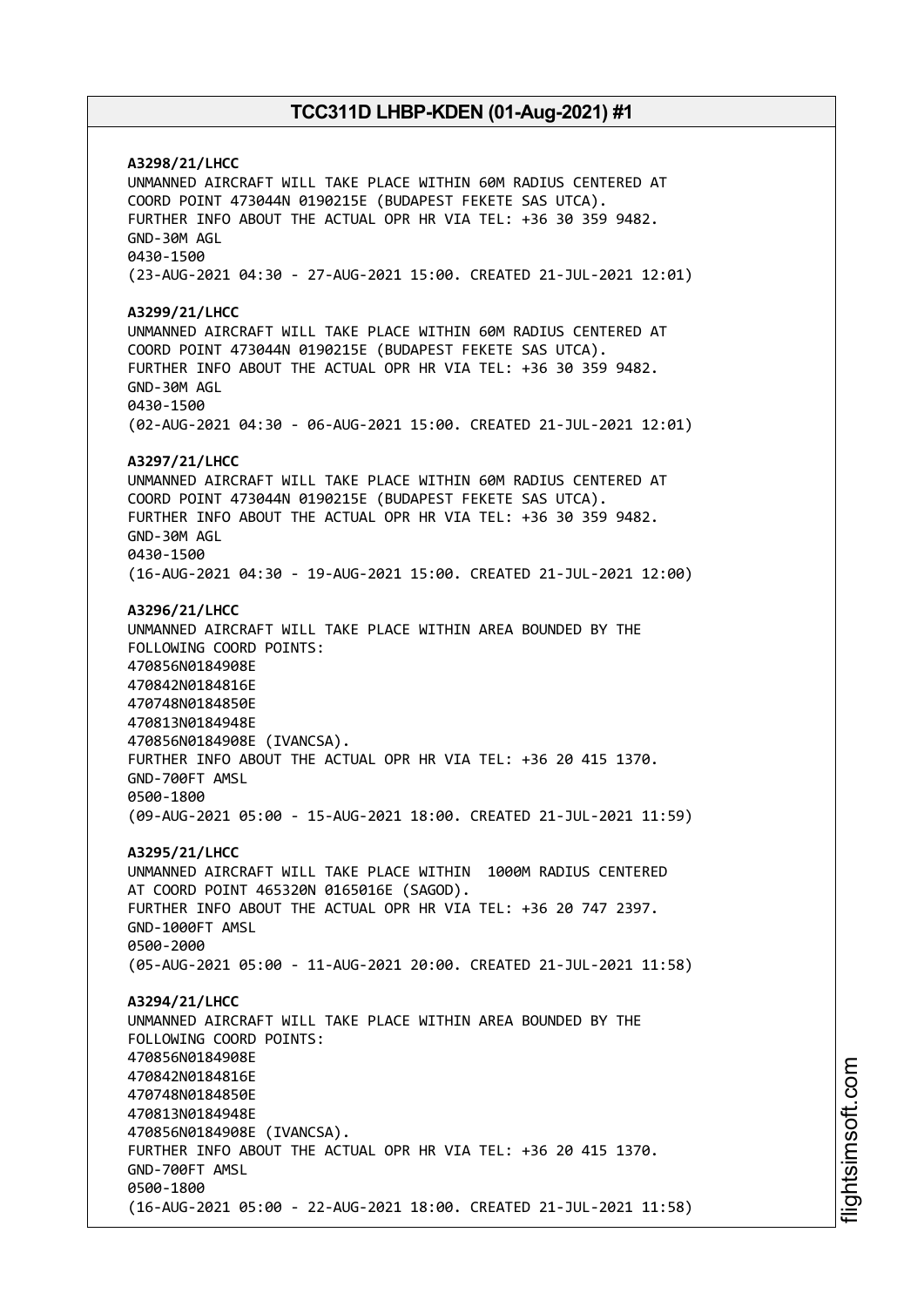**A3293/21/LHCC** UNMANNED AIRCRAFT WILL TAKE PLACE WITHIN AREA BOUNDED BY THE FOLLOWING COORD POINTS: 463056N0184613E 463325N0185237E 463317N0185257E 463223N0185323E 463220N0185445E 463158N0185538E 463158N0185618E 463149N0185618E 463159N0185311E 462923N0185414E 463056N0184613E (PAKS - KALOCSA). FURTHER INFO ABOUT THE ACTUAL OPR HR VIA TEL: +36 20 480 8811. GND-800FT AMSL 0400-2000 (08-AUG-2021 04:00 - 14-AUG-2021 20:00. CREATED 21-JUL-2021 11:57) **A3292/21/LHCC** UNMANNED AIRCRAFT WILL TAKE PLACE WITHIN AREA BOUNDED BY THE FOLLOWING COORD POINTS: 462536N0174632E 462523N0174636E 462520N0174618E 462510N0174612E 462353N0174642E 462346N0174624E 462509N0174556E 462530N0174605E 462536N0174632E (KAPOSFURED). FURTHER INFO ABOUT THE ACTUAL OPR HR VIA TEL: +36 20 433 3587. GND-800FT AMSL 0300-2100 (11-AUG-2021 03:00 - 17-AUG-2021 21:00. CREATED 21-JUL-2021 11:56) **A3291/21/LHCC** UNMANNED AIRCRAFT WILL TAKE PLACE WITHIN AREA BOUNDED BY THE FOLLOWING COORD POINTS: 463056N0184613E 463325N0185237E 463317N0185257E 463223N0185323E 463220N0185445E 463158N0185538E 463158N0185618E 463149N0185618E 463159N0185311E 462923N0185414E 463056N0184613E (PAKS - KALOCSA). FURTHER INFO ABOUT THE ACTUAL OPR HR VIA TEL: +36 20 480 8811. GND-800FT AMSL 0400-2000 (15-AUG-2021 04:00 - 21-AUG-2021 20:00. CREATED 21-JUL-2021 11:55) **A3290/21/LHCC**

UNMANNED AIRCRAFT WILL TAKE PLACE WITHIN 1000M RADIUS CENTERED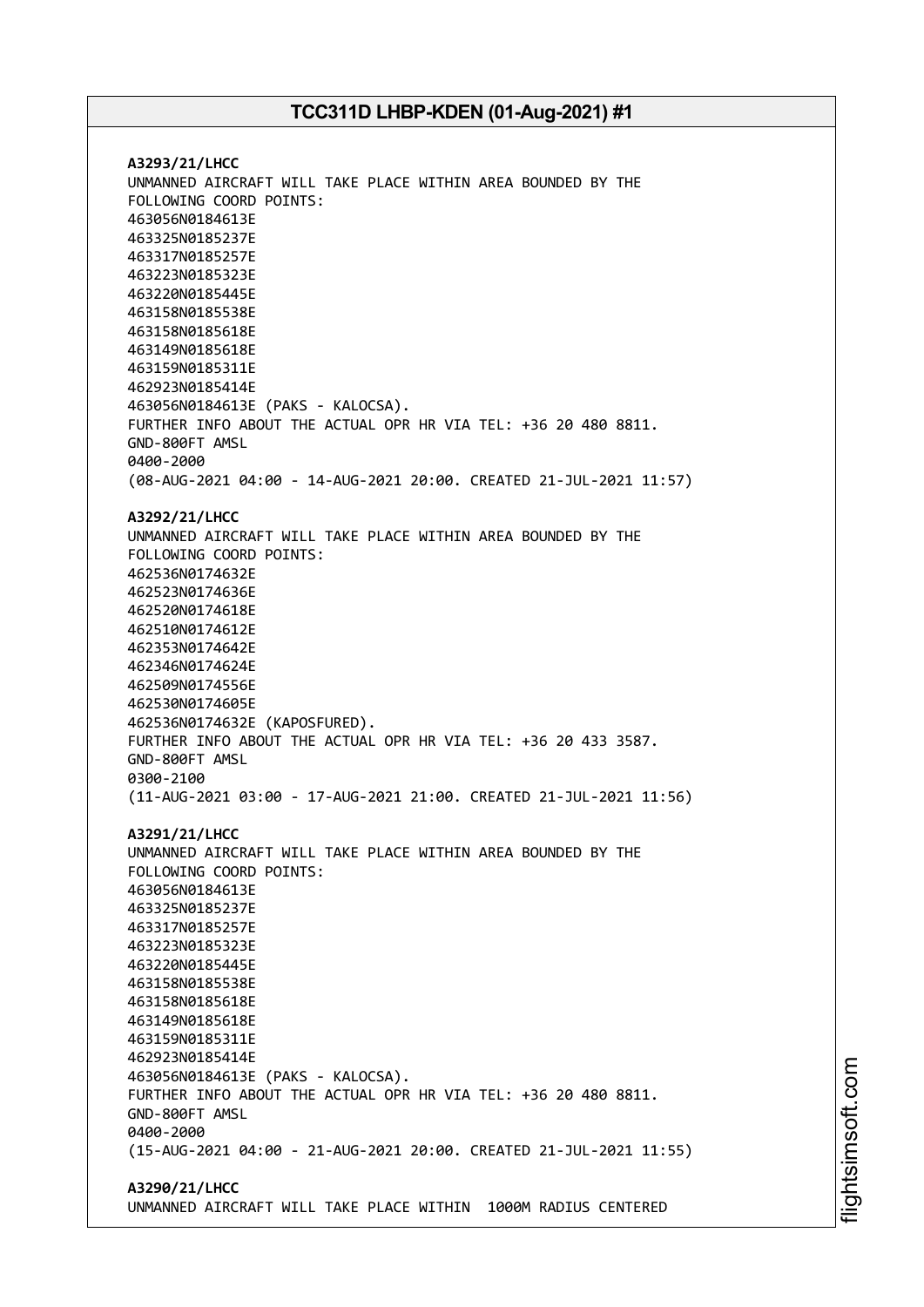AT COORD POINT 465320N 0165016E (SAGOD). FURTHER INFO ABOUT THE ACTUAL OPR HR VIA TEL: +36 20 747 2397. GND-1000FT AMSL 0500-2000 (12-AUG-2021 05:00 - 18-AUG-2021 20:00. CREATED 21-JUL-2021 11:54) **A3289/21/LHCC** UNMANNED AIRCRAFT WILL TAKE PLACE WITHIN 1000M RADIUS CENTERED AT COORD POINT 465320N 0165016E (SAGOD). FURTHER INFO ABOUT THE ACTUAL OPR HR VIA TEL: +36 20 747 2397. GND-1000FT AMSL 0500-2000 (19-AUG-2021 05:00 - 25-AUG-2021 20:00. CREATED 21-JUL-2021 11:53) **A3288/21/LHCC** TEMPORARY RESTRICTED AREA ESTABLISHED DUE TO MILITARY AND UNMANNED AIRCRAFT OPERATIONS WITHIN AREA BOUNDED BY THE FOLLOWING COORD POINTS: 460921N0201807E 461500N0201300E 462529N0205740E 462629N0211307E 462849N0211712E STATE BORDER 460921N0201807E (ROMAN I). FURTHER INFO ABOUT THE ACTUAL OPR HR VIA TEL: +36 88 543 036. GND-1500FT AMSL (04-AUG-2021 23:00 - 10-AUG-2021 23:00. CREATED 21-JUL-2021 11:52) **A3287/21/LHCC** TEMPORARY RESTRICTED AREA ESTABLISHED DUE TO MILITARY AND UNMANNED AIRCRAFT OPERATIONS WITHIN AREA BOUNDED BY THE FOLLOWING COORD POINTS: 455428N0185004E 460013N0184753E 460950N0190957E 461651N0193417E 461500N0200000E 461217N0200526E 461500N0201300E 460921N0201807E STATE BORDER 455428N0185004E (SZERB). FURTHER INFO ABOUT THE ACTUAL OPR HR VIA TEL: +36 88 543 036. GND-1500FT AMSL (06-AUG-2021 23:00 - 12-AUG-2021 23:00. CREATED 21-JUL-2021 11:47) **A3286/21/LHCC** UNMANNED AIRCRAFT WILL TAKE PLACE WITHIN AREA BOUNDED BY THE FOLLOWING COORD POINTS: 462536N0174632E 462523N0174636E 462520N0174618E 462510N0174612E 462353N0174642E 462346N0174624E 462509N0174556E 462530N0174605E 462536N0174632E (KAPOSFURED). FURTHER INFO ABOUT THE ACTUAL OPR HR VIA TEL: +36 20 433 3587. GND-800FT AMSL 0300-2100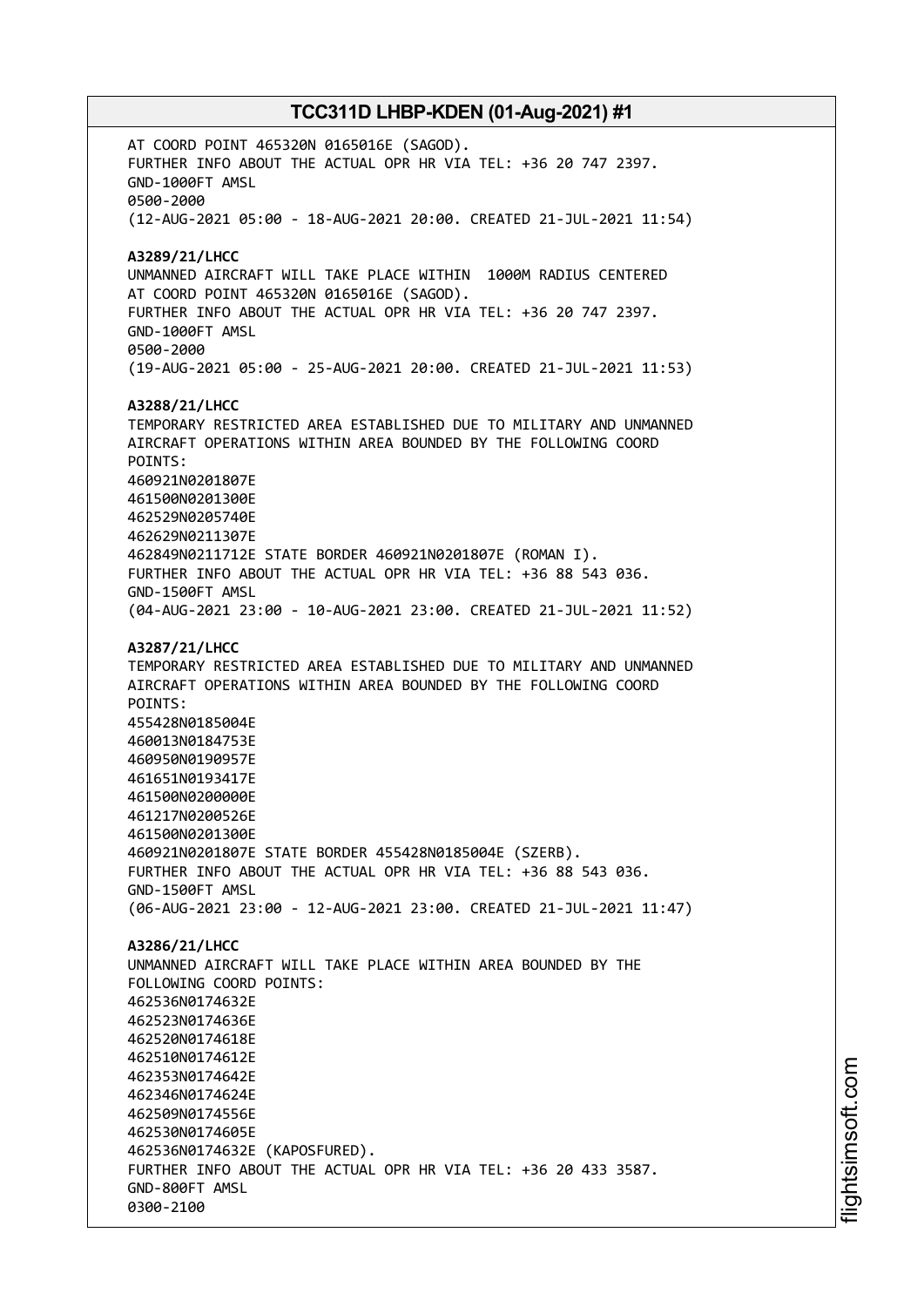(18-AUG-2021 03:00 - 24-AUG-2021 21:00. CREATED 21-JUL-2021 11:42) **A3285/21/LHCC** TEMPORARY RESTRICTED AREA ESTABLISHED DUE TO MILITARY AND UNMANNED AIRCRAFT OPERATIONS WITHIN AREA BOUNDED BY THE FOLLOWING COORD POINTS: 470945N0214841E 471152N0212607E 473338N0215503E 475654N0221905E 480307N0225204E STATE BORDER 470945N0214841E (ROMAN III). FURTHER INFO ABOUT THE ACTUAL OPR HR VIA TEL: +36 88 543 036. GND-1500FT AMSL (05-AUG-2021 23:00 - 11-AUG-2021 23:00. CREATED 21-JUL-2021 11:39) **A3284/21/LHCC** MISSILE, ROCKET FIRING WILL TAKE PLACE WITHIN AREA BOUNDED BY THE FOLLOWING COORD POINTS: 474454N0191959E 474852N0191533E 474601N0191244E 474454N0191959E (PUSPOKSZILAGY). FURTHER INFO ABOUT THE ACTUAL OPR HR VIA TEL: +36 30 777 5073. GND-4500FT AMSL 0700-1500 (23-AUG-2021 07:00 - 27-AUG-2021 15:00. CREATED 21-JUL-2021 11:09) **A3283/21/LHCC** MISSILE, ROCKET FIRING WILL TAKE PLACE WITHIN AREA BOUNDED BY THE FOLLOWING COORD POINTS: 474454N0191959E 474852N0191533E 474601N0191244E 474454N0191959E (PUSPOKSZILAGY). FURTHER INFO ABOUT THE ACTUAL OPR HR VIA TEL: +36 30 777 5073. GND-4500FT AMSL 0700-1500 (16-AUG-2021 07:00 - 20-AUG-2021 15:00. CREATED 21-JUL-2021 11:08) **A3281/21/LHCC** MISSILE, ROCKET FIRING WILL TAKE PLACE WITHIN AREA BOUNDED BY THE FOLLOWING COORD POINTS: 474454N0191959E 474852N0191533E 474601N0191244E 474454N0191959E (PUSPOKSZILAGY). FURTHER INFO ABOUT THE ACTUAL OPR HR VIA TEL: +36 30 777 5073. GND-4500FT AMSL 0700-1500 (02-AUG-2021 07:00 - 06-AUG-2021 15:00. CREATED 21-JUL-2021 11:06) **A3280/21/LHCC** MISSILE, ROCKET FIRING WILL TAKE PLACE WITHIN AREA BOUNDED BY THE FOLLOWING COORD POINTS: 474454N0191959E 474852N0191533E 474601N0191244E 474454N0191959E (PUSPOKSZILAGY).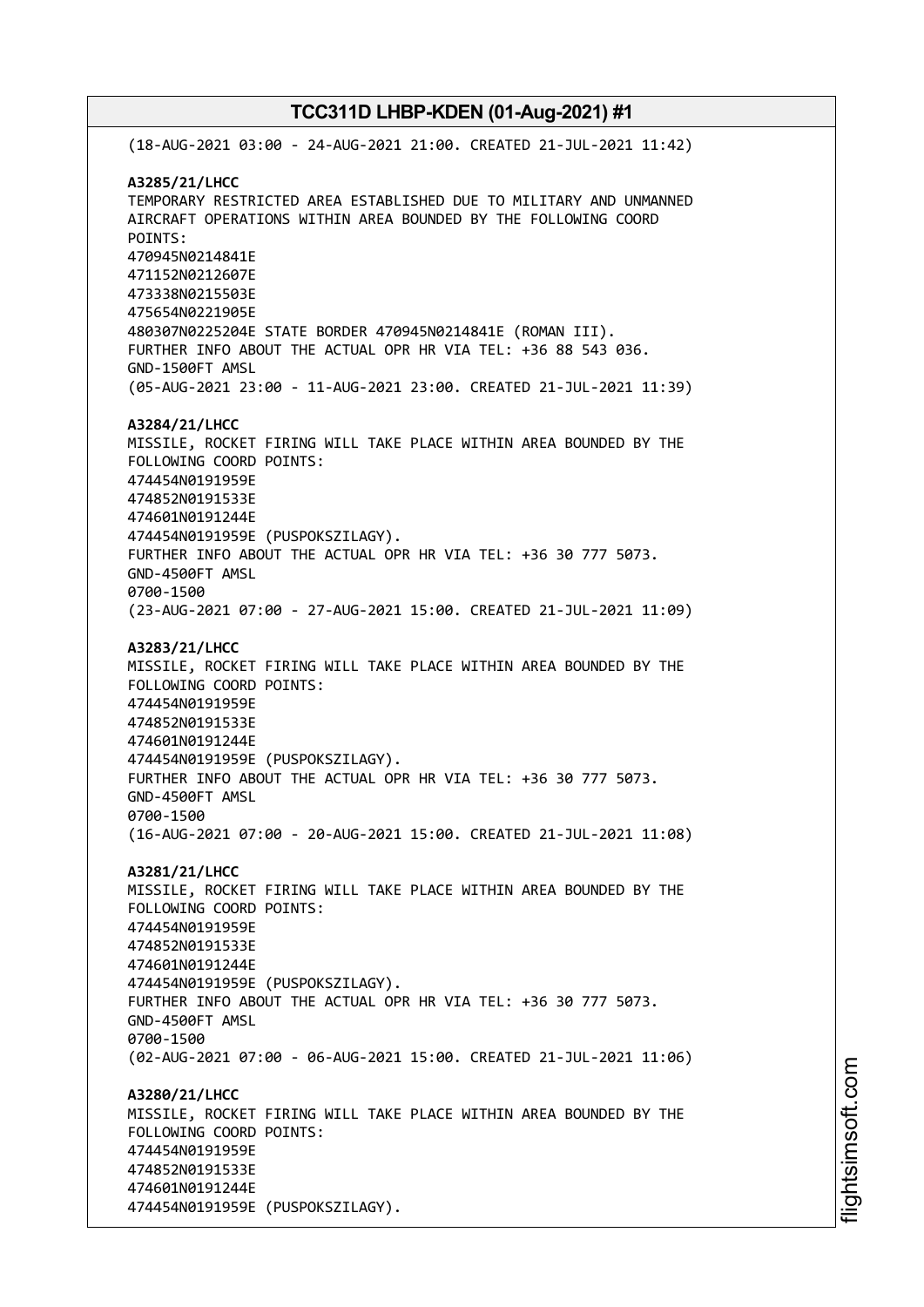FURTHER INFO ABOUT THE ACTUAL OPR HR VIA TEL: +36 30 777 5073. GND-4500FT AMSL 0700-1500 (09-AUG-2021 07:00 - 13-AUG-2021 15:00. CREATED 21-JUL-2021 11:05) **A3278/21/LHCC** UNMANNED AIRCRAFT WILL TAKE PLACE WITHIN 200M RADIUS CENTERED AT COORD POINT 481146N 0211639E (MAD) . FURTHER INFO ABOUT THE ACTUAL OPR HR VIA TEL: +36 30 626 0325. GND-1000FT AMSL (16-AUG-2021 00:00 - 22-AUG-2021 23:59. CREATED 21-JUL-2021 11:04) **A3279/21/LHCC** AEROBATICS WILL TAKE PLACE WITHIN 1200M RADIUS CENTERED AT COORD POINT 471750N 0185027E (RACKERESZTUR). FURTHER INFO ABOUT THE ACTUAL OPR HR VIA TEL: +36 1 999 1174. GND-4500FT AMSL 0400-1800 (18-AUG-2021 04:00 - 24-AUG-2021 18:00. CREATED 21-JUL-2021 11:04) **A3277/21/LHCC** AEROBATICS WILL TAKE PLACE WITHIN 1200M RADIUS CENTERED AT COORD POINT 471750N 0185027E (RACKERESZTUR). FURTHER INFO ABOUT THE ACTUAL OPR HR VIA TEL: +36 1 999 1174. GND-4500FT AMSL 0400-1800 (11-AUG-2021 04:00 - 17-AUG-2021 18:00. CREATED 21-JUL-2021 11:03) **A3275/21/LHCC** UNMANNED AIRCRAFT WILL TAKE PLACE WITHIN AREA BOUNDED BY THE FOLLOWING COORD POINTS: 473245N0205433E 473453N0205350E 473521N0205629E 473307N0205707E 473245N0205433E (TISZAFURED). FURTHER INFO ABOUT THE ACTUAL OPR HR VIA TEL: +36 30 285 2531. GND-1000FT AMSL 0300-1900 (26-JUL-2021 03:00 - 01-AUG-2021 19:00. CREATED 21-JUL-2021 11:02) **A3274/21/LHCC** UNMANNED AIRCRAFT WILL TAKE PLACE WITHIN AREA BOUNDED BY THE FOLLOWING COORD POINTS: 465654N0193822E 465716N0193753E 465735N0193820E 465712N0193852E 465654N0193822E (KECSKEMET). FURTHER INFO ABOUT THE ACTUAL OPR HR VIA TEL: +36 70 270 4578. GND-1300FT AMSL 0600-1800 (26-JUL-2021 06:00 - 01-AUG-2021 18:00. CREATED 21-JUL-2021 11:01) **A3273/21/LHCC** AEROBATICS WILL TAKE PLACE WITHIN 1200M RADIUS CENTERED AT COORD POINT 471750N 0185027E (RACKERESZTUR). FURTHER INFO ABOUT THE ACTUAL OPR HR VIA TEL: +36 1 999 1174.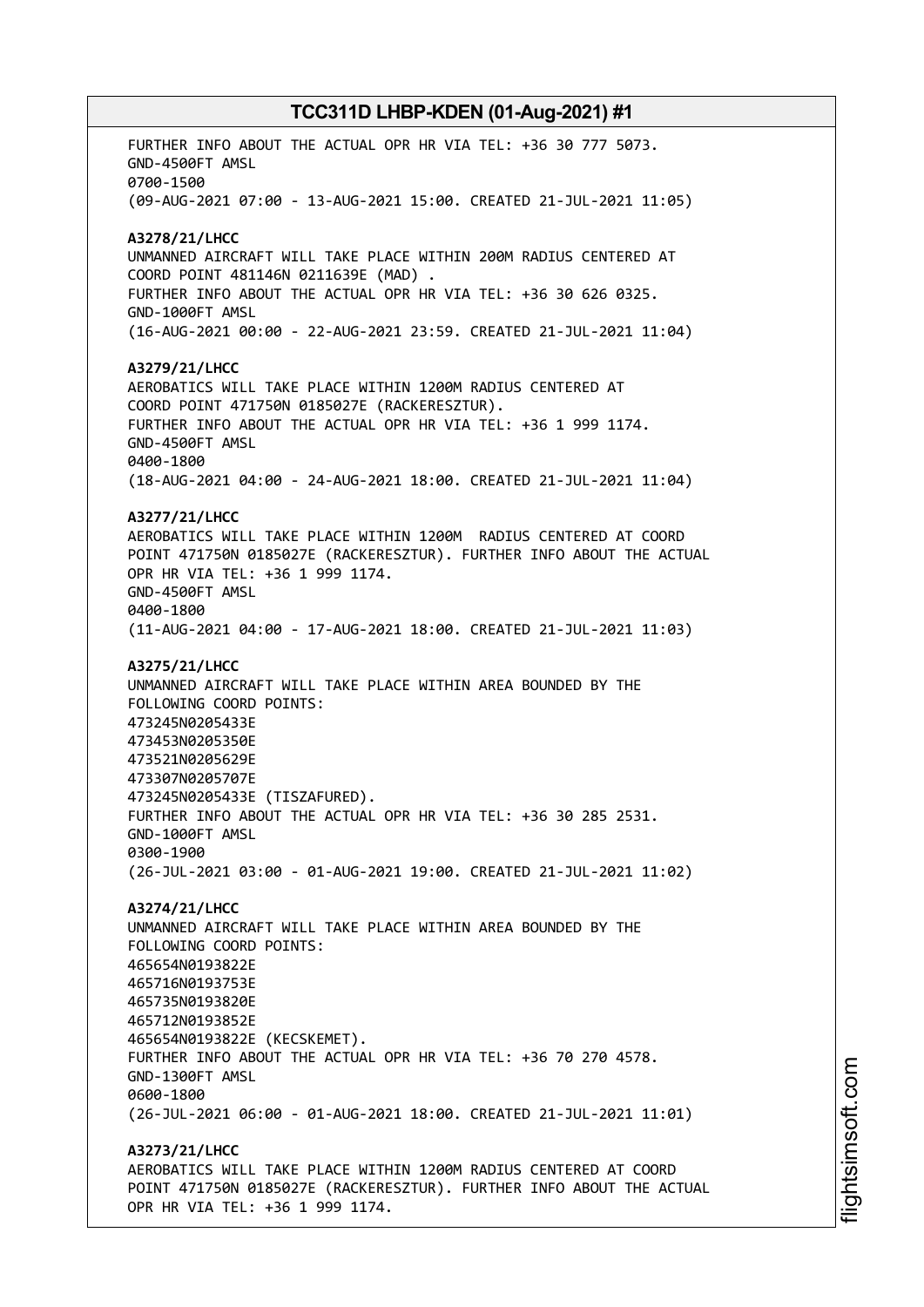GND-4500FT AMSL 0400-1800 (04-AUG-2021 04:00 - 10-AUG-2021 18:00. CREATED 21-JUL-2021 11:01) **A3272/21/LHCC** UNMANNED AIRCRAFT WILL TAKE PLACE WITHIN AREA BOUNDED BY THE FOLLOWING COORD POINTS: 462536N0174632E 462523N0174636E 462520N0174618E 462510N0174612E 462353N0174642E 462346N0174624E 462509N0174556E 462530N0174605E 462536N0174632E (KAPOSFURED). FURTHER INFO ABOUT THE ACTUAL OPR HR VIA TEL: +36 20 433 3587. GND-800FT AMSL 0300-2100 (04-AUG-2021 03:00 - 10-AUG-2021 21:00. CREATED 21-JUL-2021 11:00) **A3271/21/LHCC** UNMANNED AIRCRAFT WILL TAKE PLACE WITHIN AREA BOUNDED BY THE FOLLOWING COORD POINTS: 470856N0184908E 470842N0184816E 470748N0184850E 470813N0184948E 470856N0184908E (IVANCSA). FURTHER INFO ABOUT THE ACTUAL OPR HR VIA TEL: +36 20 415 1370. GND-700FT AMSL 0500-1800 (02-AUG-2021 05:00 - 08-AUG-2021 18:00. CREATED 21-JUL-2021 10:59) **A3270/21/LHCC** UNMANNED AIRCRAFT WILL TAKE PLACE WITHIN AREA BOUNDED BY THE FOLLOWING COORD POINTS: 455713N0183029E 455544N0183810E 455630N0183949E 461044N0184246E 461058N0183535E 460839N0183445E 460832N0183212E 461359N0183103E 461353N0182525E 455713N0183029E (BOLY). FURTHER INFO ABOUT THE ACTUAL OPR HR VIA TEL: +36 70 296 4105. GND-120M AGL 0300-2000 (01-AUG-2021 03:00 - 07-AUG-2021 20:00. CREATED 21-JUL-2021 10:58) **A3256/21/LHCC** ALL FLIGHTS TO/FROM AIRPORTS OF HUNGARY, OR OVERFLYING HUNGARIAN TERRITORY, ARE NOT ALLOWED IF AIRCRAFT ARE OPERATED BY BELARUSSIAN AIR CARRIERS AND/OR REGISTRATED IN BELARUS EXCEPT FOR AIRCRAFT IN EMERGENCY OR HUMANITARIAN FLIGHTS. (20-JUL-2021 06:30 - 03-AUG-2021 22:00 EST. CREATED 20-JUL-2021 06:36)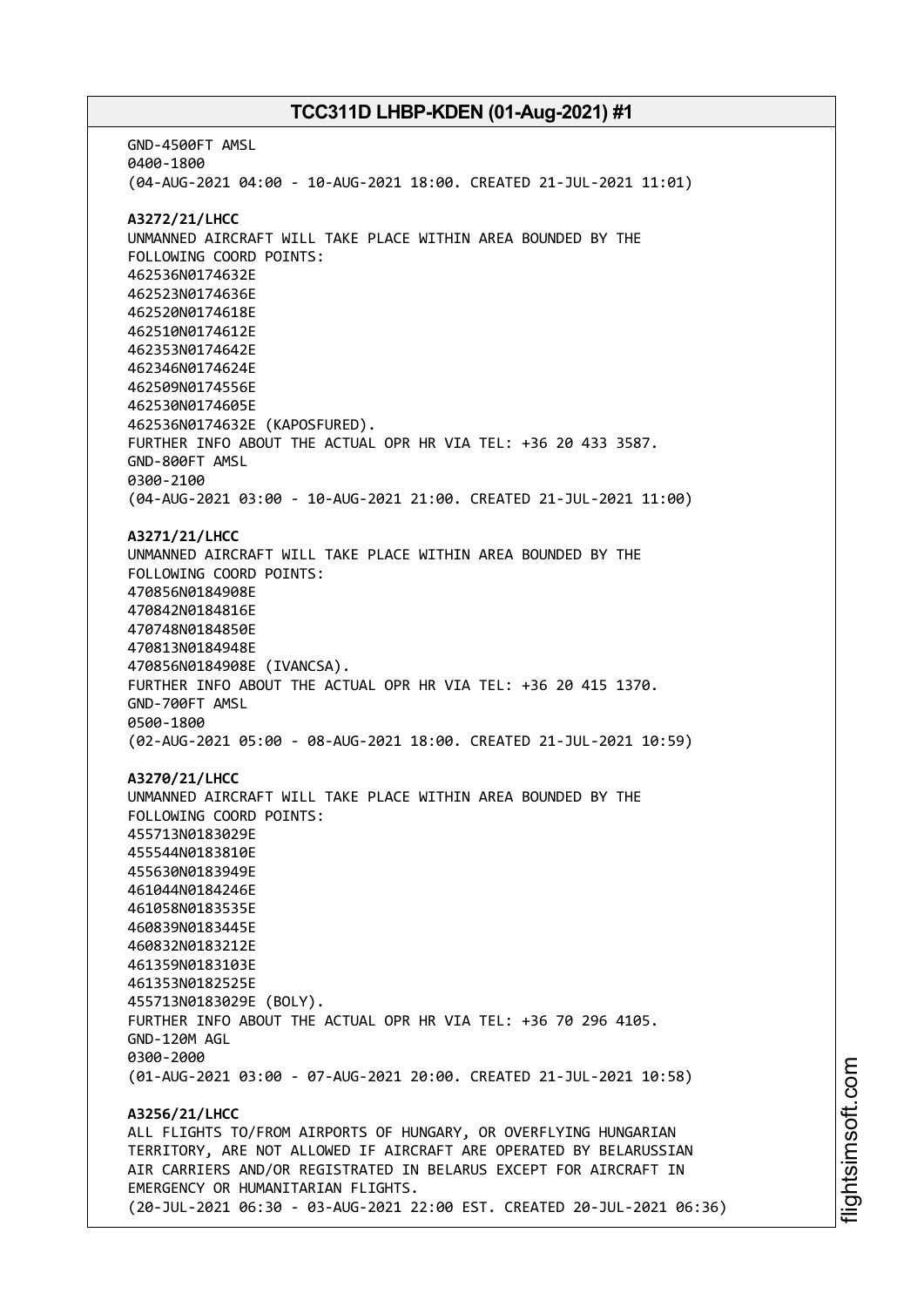**A3246/21/LHCC** UNMANNED AIRCRAFT WILL TAKE PLACE WITHIN 1100M RADIUS CENTERED AT COORD POINT 465902N 0175626E (PALOZNAK). FURTHER INFO ABOUT THE ACTUAL OPR HR VIA TEL: +36 20 922 0934. GND-1000FT AMSL (31-JUL-2021 03:00 - 01-AUG-2021 19:00. CREATED 19-JUL-2021 13:42) **A3245/21/LHCC** UNMANNED AIRCRAFT WILL TAKE PLACE WITHIN AREA BOUNDED BY THE FOLLOWING COORD POINTS: 461500N0200000E 461217N0200526E 461718N0200722E 461721N0200000E 461500N0200000E (SZEGED, REPULOTER). FURTHER INFO ABOUT THE ACTUAL OPR HR VIA TEL: +36 30 9677 064. GND-FL135 0500-2200 (31-JUL-2021 05:00 - 06-AUG-2021 22:00. CREATED 19-JUL-2021 13:37) **A3244/21/LHCC** UNMANNED AIRCRAFT WILL TAKE PLACE WITHIN AREA BOUNDED BY THE FOLLOWING COORD POINTS: 470856N0184908E 470842N0184816E 470748N0184850E 470813N0184948E 470856N0184908E (IVANCSA). FURTHER INFO ABOUT THE ACTUAL OPR HR VIA TEL: +36 20 415 1370. GND-700FT AMSL 0500-1800 (26-JUL-2021 05:00 - 01-AUG-2021 18:00. CREATED 19-JUL-2021 13:33) **A3237/21/LHCC** UNMANNED AIRCRAFT WILL TAKE PLACE WITHIN AREA BOUNDED BY THE FOLLOWING COORD POINTS: 472736N0190119E 472736N0190114E 472744N0190114E 472744N0190119E 472736N0190119E (BUDAPEST, KELENFOLD). FURTHER INFO ABOUT THE ACTUAL OPR HR VIA TEL: +36 20 509 4439. GND-800FT AMSL 0500-1800 (28-JUL-2021 05:00 - 03-AUG-2021 18:00. CREATED 19-JUL-2021 13:00) **A3236/21/LHCC** UNMANNED AIRCRAFT WILL TAKE PLACE WITHIN AREA BOUNDED BY THE FOLLOWING COORD POINTS: 462536N0174632E 462523N0174636E 462520N0174618E 462510N0174612E 462353N0174642E 462346N0174624E 462509N0174556E 462530N0174605E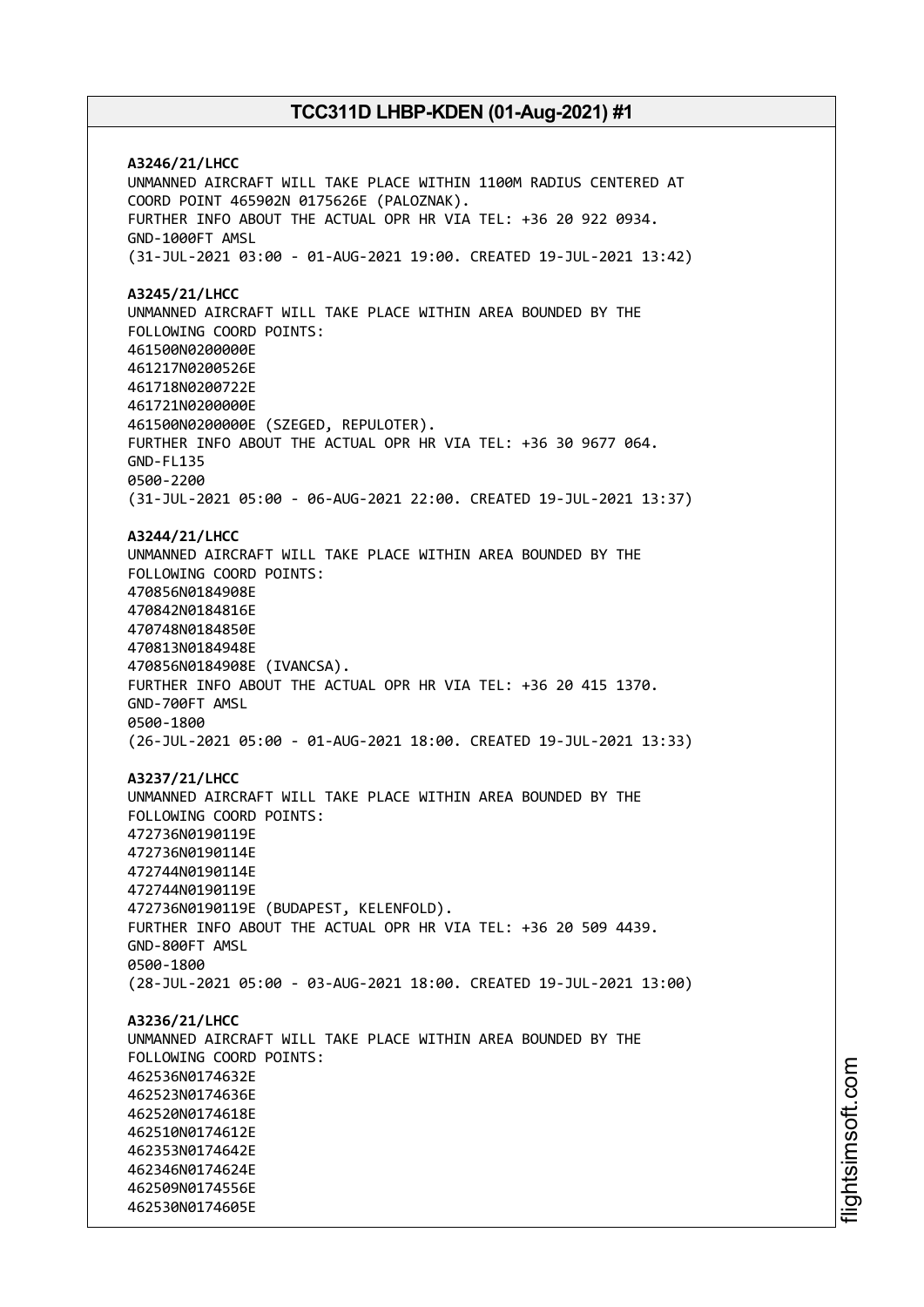462536N0174632E (KAPOSFURED). FURTHER INFO ABOUT THE ACTUAL OPR HR VIA TEL: +36 20 433 3587. GND-800FT AMSL 0300-2100 (28-JUL-2021 03:00 - 03-AUG-2021 21:00. CREATED 19-JUL-2021 12:56) **A3235/21/LHCC** UNMANNED AIRCRAFT WILL TAKE PLACE WITHIN 1000M RADIUS CENTERED AT COORD POINT 465320N 0165016E (SAGOD). FURTHER INFO ABOUT THE ACTUAL OPR HR VIA TEL: +36 20 747 2397. GND-1000FT AMSL 0500-2000 (29-JUL-2021 05:00 - 04-AUG-2021 20:00. CREATED 19-JUL-2021 12:45) **A3234/21/LHCC** UNMANNED AIRCRAFT WILL TAKE PLACE WITHIN AREA BOUNDED BY THE FOLLOWING COORD POINTS: 473507N0182340E 473511N0182338E 473515N0182350E 473508N0182356E 473507N0182340E (TATABANYA). FURTHER INFO ABOUT THE ACTUAL OPR HR VIA TEL: +36 20 580 8519. GND-1000FT AMSL 0300-1900 (30-JUL-2021 03:00 - 05-AUG-2021 19:00. CREATED 19-JUL-2021 12:39) **A3232/21/LHCC** UNMANNED AIRCRAFT WILL TAKE PLACE WITHIN 500M RADIUS CENTERED AT COORD POINT 473054N 0190238E (MARGITSZIGET). FURTHER INFO ABOUT THE ACTUAL OPR HR VIA TEL: +36 30 497 9089. GND-1000FT AMSL (31-JUL-2021 00:00 - 06-AUG-2021 23:59. CREATED 19-JUL-2021 12:12) **A3231/21/LHCC** AIR DISPLAY WILL TAKE PLACE WITHIN 1200M RADIUS CENTERED AT COORD POINT 471750N 0185027E (RACKERESZTUR). FURTHER INFO ABOUT THE ACTUAL OPR HR VIA TEL: +36 01 999 1174. GND-4500FT AMSL 0400-1800 (28-JUL-2021 04:00 - 03-AUG-2021 18:00. CREATED 19-JUL-2021 12:08) **A3228/21/LHCC** UNMANNED AIRCRAFT WILL TAKE PLACE WITHIN AREA BOUNDED BY THE FOLLOWING COORD POINTS: 472856N0174106E 472913N0174053E 472937N0174146E 472918N0174206E 472856N0174106E (SOKOROPATKA). FURTHER INFO ABOUT THE ACTUAL OPR HR VIA TEL: +36 20 358 5857. GND-120M AGL 0300-2000 (29-JUL-2021 03:00 - 04-AUG-2021 20:00. CREATED 19-JUL-2021 11:55) **A3225/21/LHCC**

UNMANNED AIRCRAFT WILL TAKE PLACE WITHIN 600M RADIUS CENTERED AT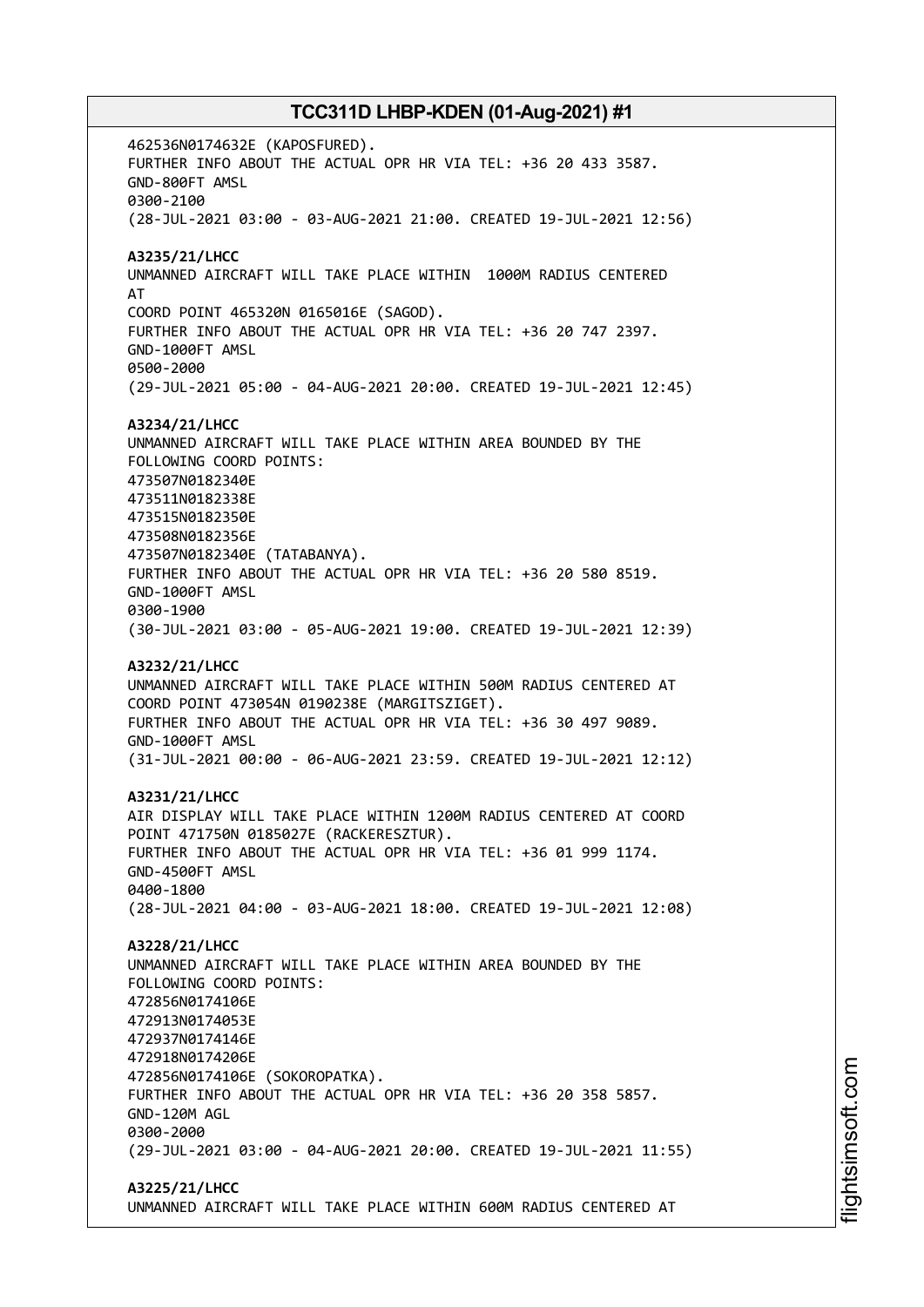COORD POINT 471020N 0182452E (SZEKESFEHERVAR). FURTHER INFO ABOUT THE ACTUAL OPR HR VIA TEL: +36 20 489 9809. GND-1000FT AMSL (30-JUL-2021 00:00 - 05-AUG-2021 23:59. CREATED 19-JUL-2021 11:48) **A3224/21/LHCC** UNMANNED AIRCRAFT WILL TAKE PLACE WITHIN 300M RADIUS CENTERED AT COORD POINT 472830N 0190542E (BUDAPEST, GROUPAMA ARENA). FURTHER INFO ABOUT THE ACTUAL OPR HR VIA TEL: +36 20 489 9809. GND-1300FT AMSL (30-JUL-2021 00:00 - 05-AUG-2021 23:59. CREATED 19-JUL-2021 11:44) **A3222/21/LHCC** UNMANNED AIRCRAFT WILL TAKE PLACE WITHIN AREA BOUNDED BY THE FOLLOWING COORD POINTS: 473524N0190409E 473526N0190221E 473730N0190226E 473721N0190414E 473524N0190409E (BUDAPEST, ROMAI PART). FURTHER INFO ABOUT THE ACTUAL OPR HR VIA TEL: +36 30 512 3815. GND-1500FT AMSL (31-JUL-2021 06:00 - 06-AUG-2021 22:00. CREATED 19-JUL-2021 11:13) **A3220/21/LHCC** UNMANNED AIRCRAFT WILL TAKE PLACE WITHIN 400M RADIUS CENTERED AT COORD POINT 470828N 0182509E (SZEKESFEHERVAR). FURTHER INFO ABOUT THE ACTUAL OPR HR VIA TEL: +36 20 953 0255. GND-600FT AMSL 0500-1800 (29-JUL-2021 05:00 - 04-AUG-2021 18:00. CREATED 19-JUL-2021 11:05) **A3219/21/LHCC** UNMANNED AIRCRAFT WILL TAKE PLACE WITHIN 250M RADIUS CENTERED AT COORD POINT 473009N 0190206E (BUDAPEST, HUNYADI LEPCSO). FURTHER INFO ABOUT THE ACTUAL OPR HR VIA TEL: +36 20 982 7272. GND-1500FT AMSL (26-JUL-2021 00:00 - 01-AUG-2021 23:59. CREATED 19-JUL-2021 11:01) **A3218/21/LHCC** UNMANNED AIRCRAFT WILL TAKE PLACE WITHIN AREA BOUNDED BY THE FOLLOWING COORD POINTS: 473627N0213441E 473550N0213235E 473337N0213316E 473314N0213206E 473306N0213252E 473614N0213721E 473627N0213441E (DEBRECEN, JOZSA). FURTHER INFO ABOUT THE ACTUAL OPR HR VIA TEL: +36 30 346 4446. GND-50M AGL 0600-1900 (26-JUL-2021 06:00 - 01-AUG-2021 19:00. CREATED 19-JUL-2021 10:53) **A3215/21/LHCC** AIR CARRIERS HOLDING OPERATING LICENCE ISSUED BY HUNGARY - PILOTS

IN COMMAND OF ACFT CONDUCTING AIR SERVICES BY HUNGARIAN OPERATING LICENCE HOLDERS AND OPERATORS OF HUNGARIAN REGISTERED ACFT ARE NOT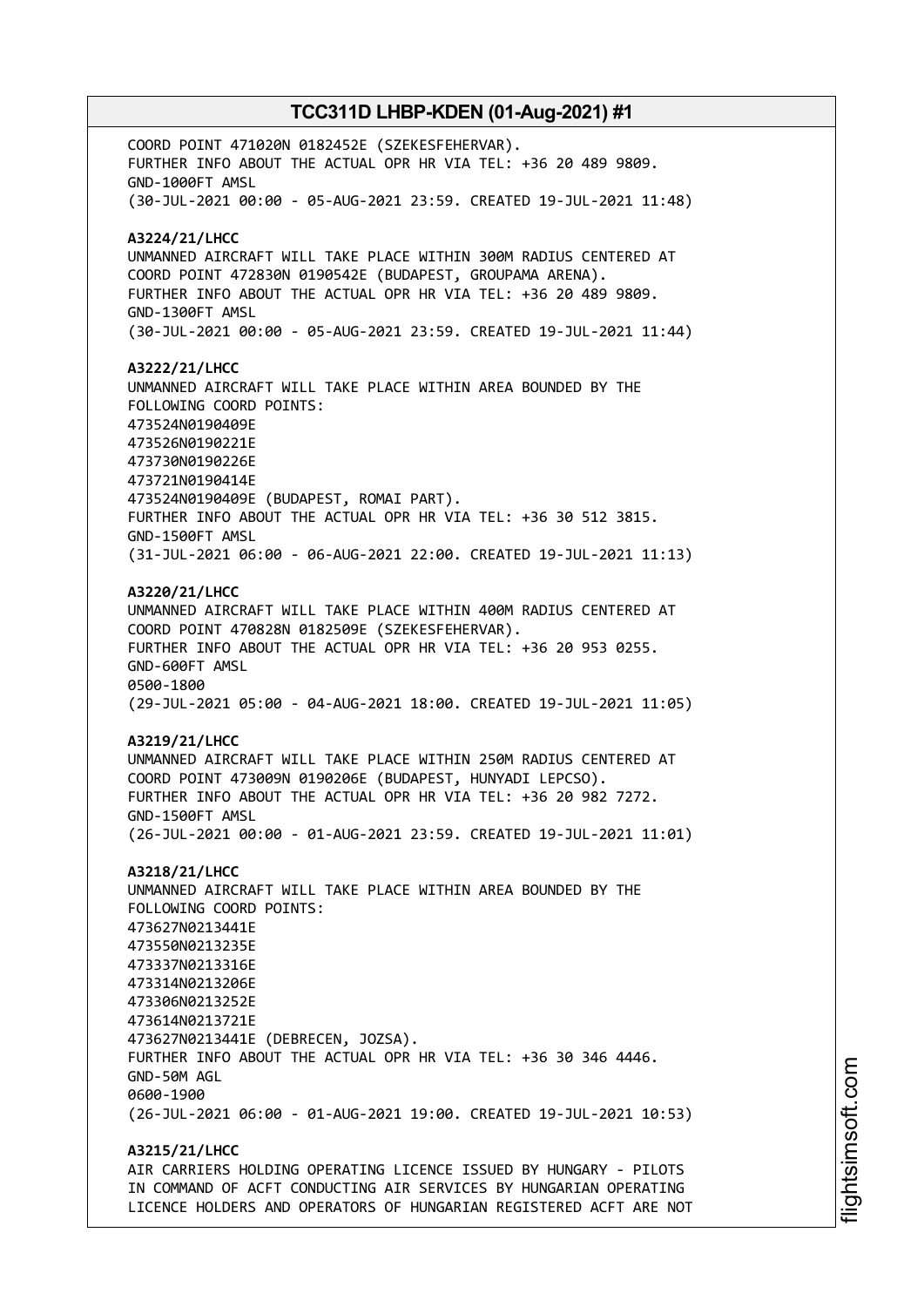PERMITTED TO ENTER MINSK FIR (UMMV) UNLESS THE USE OF THAT AIRSPACE IS DEEMED NECESSARY TO ENSURE SAFE OPERATION IN CASE OF UNFORESEEN CIRCUMSTANCES. FOREIGN AIR CARRIERS INBOUND AND OUTBOUND EU ARE RECOMMENDED TO AVOID BELARUS MINSK FIR (UMMV). (19-JUL-2021 07:02 - 02-AUG-2021 23:59 EST. CREATED 19-JUL-2021 07:03) **A3190/21/LHCC** UNMANNED AIRCRAFT WILL TAKE PLACE WITHIN AREA BOUNDED BY THE FOLLOWING COORD POINTS: 473209N0212840E 472927N0213613E 472950N0213702E 473018N0213749E 473103N0213737E 473006N0213520E 473213N0213503E 473232N0213450E 473230N0212919E 473209N0212840E (DEBRECEN). FURTHER INFO ABOUT THE ACTUAL OPR HR VIA TEL: +36 30 346 4446. GND-50M AGL 0600-1900 (26-JUL-2021 06:00 - 01-AUG-2021 19:00. CREATED 16-JUL-2021 12:26) **A3188/21/LHCC** UNMANNED AIRCRAFT WILL TAKE PLACE WITHIN AREA BOUNDED BY THE FOLLOWING COORD POINTS: 472010N0211706E 471940N0211758E 471853N0211728E 471718N0211938E 471657N0211749E 471720N0211617E 471855N0211455E 472010N0211706E (KABA). FURTHER INFO ABOUT THE ACTUAL OPR HR VIA TEL: +36 30 285 2531. GND-800FT AMSL 0300-1900 (26-JUL-2021 03:00 - 01-AUG-2021 19:00. CREATED 16-JUL-2021 12:23) **A3176/21/LHCC** UNMANNED AIRCRAFT WILL TAKE PLACE WITHIN AREA BOUNDED BY THE FOLLOWING COORD POINTS: 473347N0214134E 473400N0213642E 473602N0213821E 473711N0214301E 473347N0214134E (HAJDUHADHAZ). FURTHER INFO ABOUT THE ACTUAL OPR HR VIA TEL: +36 30 346 4446. GND-50M AGL 0600-1900 (26-JUL-2021 06:00 - 01-AUG-2021 19:00. CREATED 16-JUL-2021 11:45) **A3174/21/LHCC** UNMANNED AIRCRAFT WILL TAKE PLACE WITHIN AREA BOUNDED BY THE FOLLOWING COORD POINTS: 472809N0214412E 473122N0214429E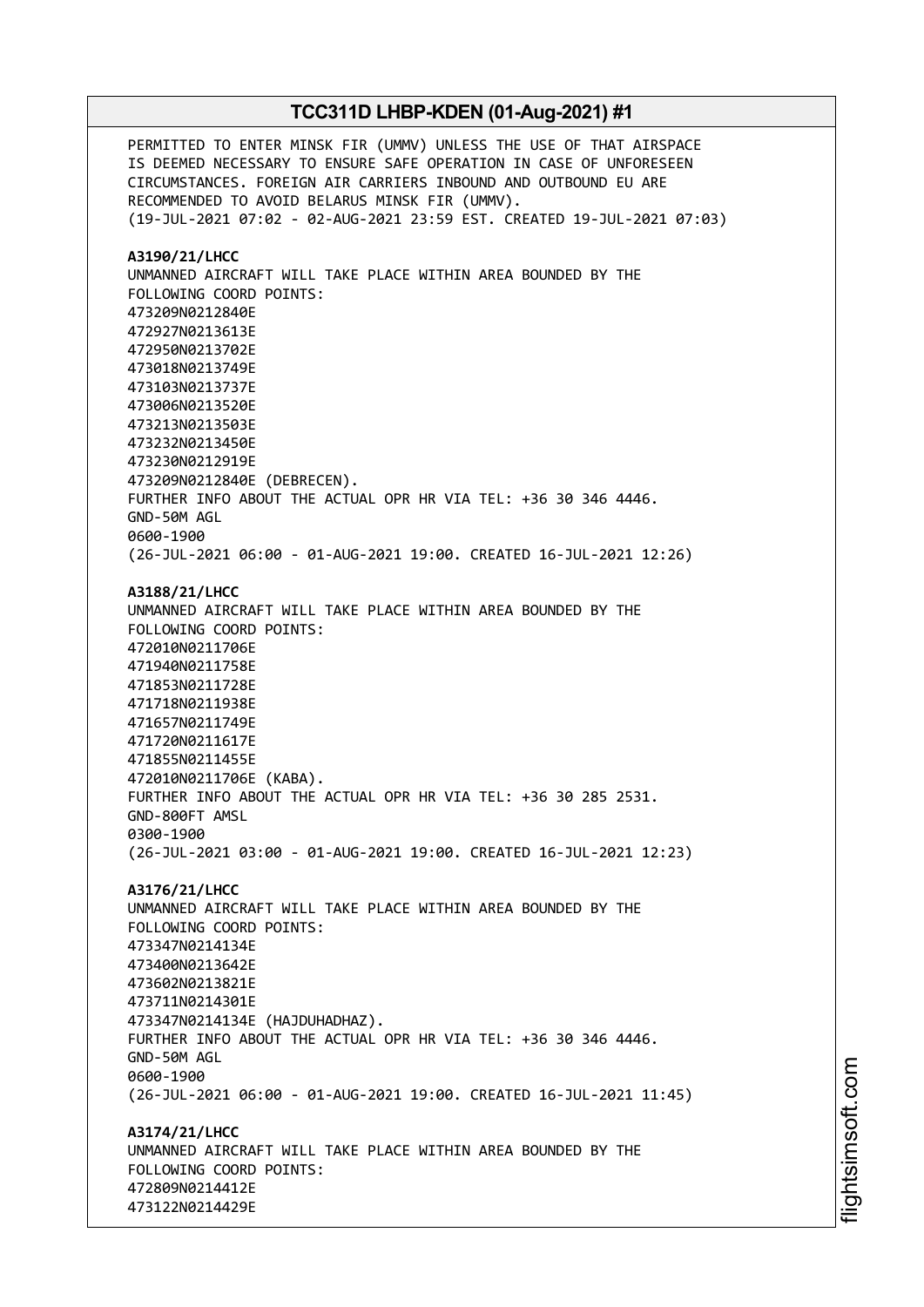473137N0214951E 473148N0214957E 473211N0214104E 473051N0214122E 472820N0214342E 472809N0214412E (DEBRECEN, BANK). FURTHER INFO ABOUT THE ACTUAL OPR HR VIA TEL: +36 30 346 4446. GND-50M AGL 0600-1900 (26-JUL-2021 06:00 - 01-AUG-2021 19:00. CREATED 16-JUL-2021 11:22) **A3161/21/LHCC** UNMANNED AIRCRAFT WILL TAKE PLACE WITHIN AREA BOUNDED BY THE FOLLOWING COORD POINTS: 470708N0183501E 470658N0183714E 470559N0183714E 470559N0183501E 470708N0183501E(SEREGELYES). FURTHER INFO ABOUT THE ACTUAL OPR HR VIA TEL: +36 30 437 1636 GND-120M AGL 0400-2030 (02-AUG-2021 04:00 - 08-AUG-2021 20:30. CREATED 15-JUL-2021 16:23) **A3160/21/LHCC** UNMANNED AIRCRAFT WILL TAKE PLACE WITHIN AREA BOUNDED BY THE FOLLOWING COORD POINTS: 470708N0183501E 470658N0183714E 470559N0183714E 470559N0183501E 470708N0183501E(SEREGELYES). FURTHER INFO ABOUT THE ACTUAL OPR HR VIA TEL: +36 30 437 1636 GND-120M AGL 0400-2030 (16-AUG-2021 04:00 - 22-AUG-2021 20:30. CREATED 15-JUL-2021 16:23) **A3159/21/LHCC** UNMANNED AIRCRAFT WILL TAKE PLACE WITHIN AREA BOUNDED BY THE FOLLOWING COORD POINTS: 470708N0183501E 470658N0183714E 470559N0183714E 470559N0183501E 470708N0183501E(SEREGELYES). FURTHER INFO ABOUT THE ACTUAL OPR HR VIA TEL: +36 30 437 1636 GND-120M AGL 0400-2030 (09-AUG-2021 04:00 - 15-AUG-2021 20:30. CREATED 15-JUL-2021 16:22) **A3148/21/LHCC** UNMANNED AIRCRAFT WILL TAKE PLACE WITHIN AREA BOUNDED BY THE FOLLOWING COORD POINTS: 470708N0183501E 470658N0183714E 470559N0183714E 470559N0183501E 470708N0183501E(SEREGELYES).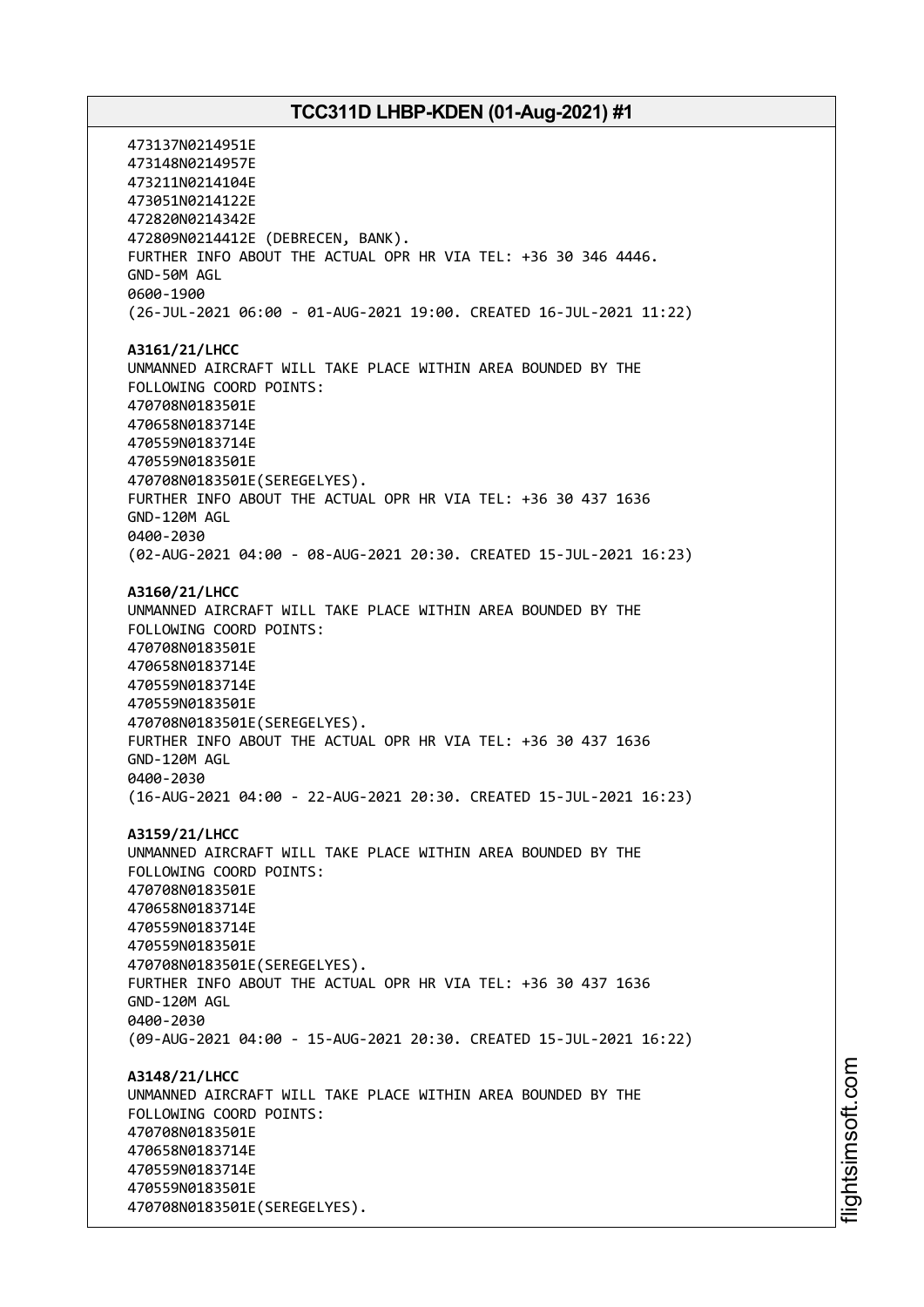FURTHER INFO ABOUT THE ACTUAL OPR HR VIA TEL: +36 30 437 1636 GND-120M AGL 0400-2030 (26-JUL-2021 04:00 - 01-AUG-2021 20:30. CREATED 15-JUL-2021 14:54) **A3051/21/LHCC** UNMANNED AIRCRAFT WILL TAKE PLACE WITHIN 300M RADIUS CENTERED AT COORD POINT 480618N 0203724E (LILLAFURED) . FURTHER INFO ABOUT THE ACTUAL OPR HR VIA TEL: +36 30 626 0325. GND-1500FT AMSL (16-AUG-2021 00:00 - 22-AUG-2021 23:59. CREATED 08-JUL-2021 08:31) **A3050/21/LHCC** UNMANNED AIRCRAFT WILL TAKE PLACE WITHIN 300M RADIUS CENTERED AT COORD POINT 480552N 0204117E (DIOSGYOR). FURTHER INFO ABOUT THE ACTUAL OPR HR VIA TEL: +36 30 626 0325. GND-1200FT AMSL (16-AUG-2021 00:00 - 22-AUG-2021 23:59. CREATED 08-JUL-2021 08:27) **A3047/21/LHCC** UNMANNED AIRCRAFT WILL TAKE PLACE WITHIN 300M RADIUS CENTERED AT COORD POINT 480338N 0204440E (MISKOLCTAPOLCA). FURTHER INFO ABOUT THE ACTUAL OPR HR VIA TEL: +36 30 626 0325. GND-1200FT AMSL (16-AUG-2021 00:00 - 22-AUG-2021 23:59. CREATED 08-JUL-2021 07:23) **A3046/21/LHCC** UNMANNED AIRCRAFT WILL TAKE PLACE WITHIN 300M RADIUS CENTERED AT COORD POINT 480741N 0212438E (TOKAJ). FURTHER INFO ABOUT THE ACTUAL OPR HR VIA TEL: +36 30 626 0325. GND-900FT AMSL (16-AUG-2021 00:00 - 22-AUG-2021 23:59. CREATED 08-JUL-2021 07:17) **A3031/21/LHCC** TEMPORARY RESTRICTED AREA ESTABLISHED DUE TO MILITARY OPERATIONS WITHIN 13000M RADIUS CENTERED AT COORD POINT 472157N 0170846E(KENYERI). FURTHER INFO ABOUT THE ACTUAL OPR HR VIA TEL: + 36 30 857 5673. GND-3500FT AMSL (26-AUG-2021 00:00 - 01-SEP-2021 23:59. CREATED 06-JUL-2021 12:49) **A3030/21/LHCC** TEMPORARY RESTRICTED AREA ESTABLISHED DUE TO MILITARY OPERATIONS WITHIN 13000M RADIUS CENTERED AT COORD POINT 472157N 0170846E(KENYERI). FURTHER INFO ABOUT THE ACTUAL OPR HR VIA TEL: + 36 30 857 5673. GND-3500FT AMSL (19-AUG-2021 00:00 - 25-AUG-2021 23:59. CREATED 06-JUL-2021 12:48) **A3029/21/LHCC** TEMPORARY RESTRICTED AREA ESTABLISHED DUE TO MILITARY AND **IINMANNED** ACFT OPERATIONS WITHIN AREA BOUNDED BY THE FOLLOWING COORD POINTS: 463128N0163150E 463851N0164616E 462158N0170416E 460242N0173732E 455347N0175950E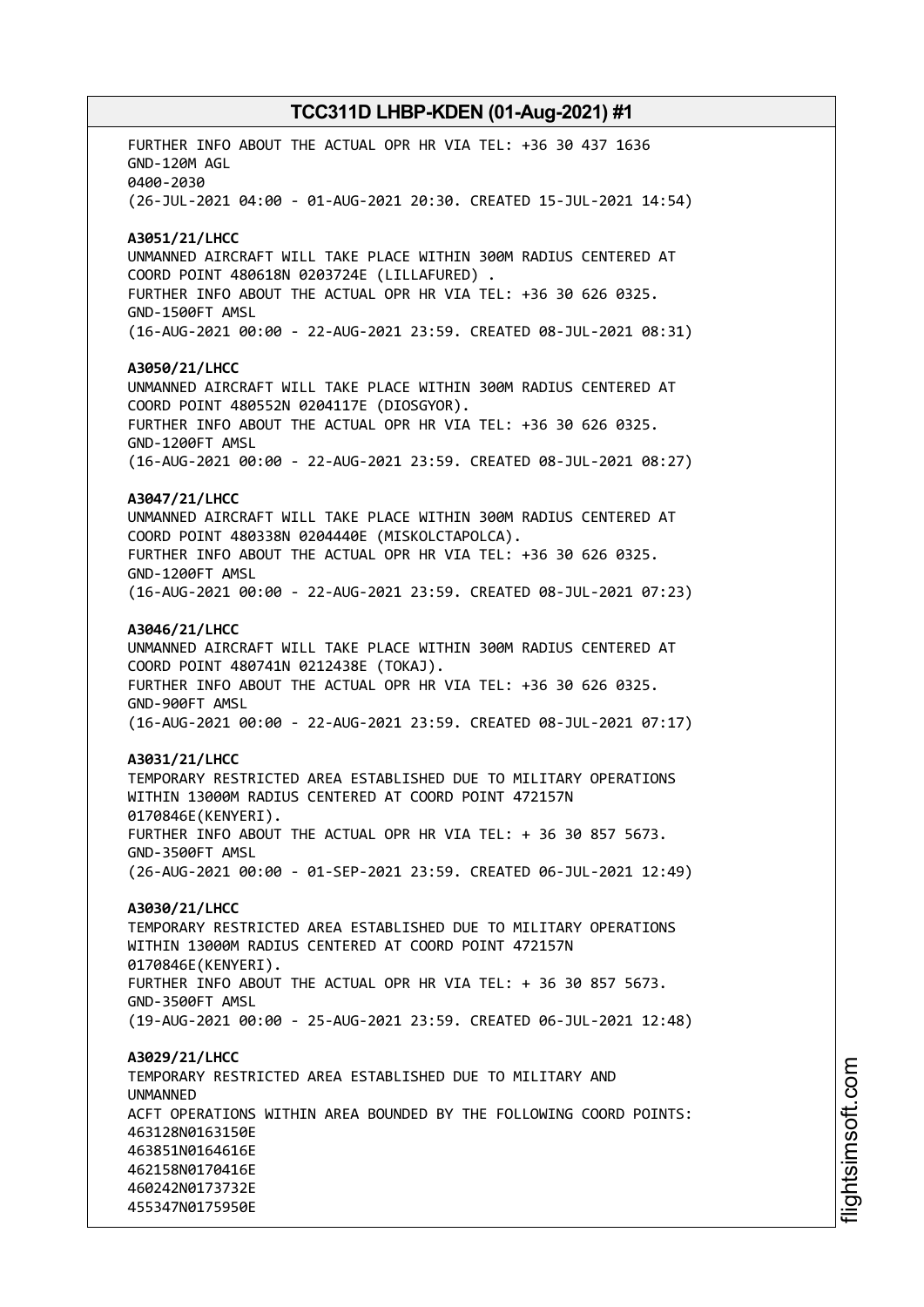454614N0181508E 455106N0182820E 460013N0184753E 455428N0185004E STATE BORDER 463128N0163150E (HORVAT). FURTHER INFO ABOUT THE ACTUAL OPR HR VIA TEL: +36 88 543 036. GND-1500FT AMSL (06-AUG-2021 23:00 - 12-AUG-2021 23:00. CREATED 06-JUL-2021 12:48) **A3027/21/LHCC** TEMPORARY RESTRICTED AREA ESTABLISHED DUE TO MILITARY OPERATIONS WITHIN 13000M RADIUS CENTERED AT COORD POINT 472157N 0170846E(KENYERI). FURTHER INFO ABOUT THE ACTUAL OPR HR VIA TEL: + 36 30 857 5673. GND-3500FT AMSL (05-AUG-2021 00:00 - 11-AUG-2021 23:59. CREATED 06-JUL-2021 12:43) **A3025/21/LHCC** UNMANNED AIRCRAFT WILL TAKE PLACE WITHIN AREA BOUNDED BY THE FOLLOWING COORD POINTS: 473352N0212946E 473325N0213057E 473319N0213134E 473339N0213308E 473508N0213226E 473452N0213003E 473352N0212946E (DEBRECEN, BMW GYAR). FURTHER INFO ABOUT THE ACTUAL OPR HR VIA TEL: +36 20 237 3799. GND-2500FT AMSL 0500-1700 (31-JUL-2021 05:00 - 06-AUG-2021 17:00. CREATED 06-JUL-2021 12:41) **A3024/21/LHCC** UNMANNED AIRCRAFT WILL TAKE PLACE WITHIN AREA BOUNDED BY THE FOLLOWING COORD POINTS: 473352N0212946E 473325N0213057E 473319N0213134E 473339N0213308E 473508N0213226E 473452N0213003E 473352N0212946E (DEBRECEN, BMW GYAR). FURTHER INFO ABOUT THE ACTUAL OPR HR VIA TEL: +36 20 237 3799. GND-2500FT AMSL 0500-1700 (21-AUG-2021 05:00 - 27-AUG-2021 17:00. CREATED 06-JUL-2021 12:35) **A3023/21/LHCC** UNMANNED AIRCRAFT WILL TAKE PLACE WITHIN AREA BOUNDED BY THE FOLLOWING COORD POINTS: 473352N0212946E 473325N0213057E 473319N0213134E 473339N0213308E 473508N0213226E 473452N0213003E 473352N0212946E (DEBRECEN, BMW GYAR). FURTHER INFO ABOUT THE ACTUAL OPR HR VIA TEL: +36 20 237 3799. GND-2500FT AMSL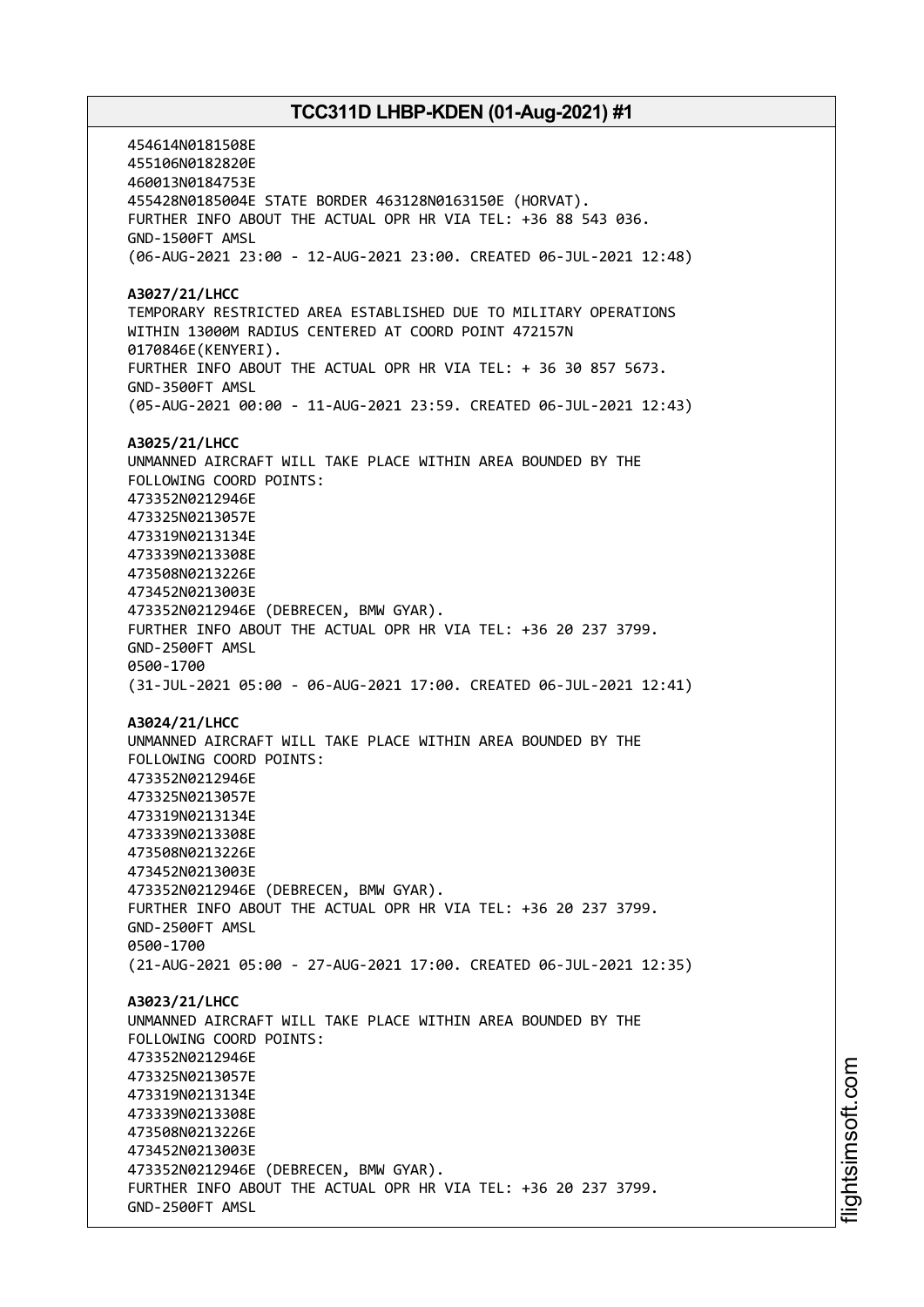0500-1700 (07-AUG-2021 05:00 - 13-AUG-2021 17:00. CREATED 06-JUL-2021 12:34) **A3020/21/LHCC** UNMANNED AIRCRAFT WILL TAKE PLACE WITHIN AREA BOUNDED BY THE FOLLOWING COORD POINTS: 473352N0212946E 473325N0213057E 473319N0213134E 473339N0213308E 473508N0213226E 473452N0213003E 473352N0212946E (DEBRECEN, BMW GYAR). FURTHER INFO ABOUT THE ACTUAL OPR HR VIA TEL: +36 20 237 3799. GND-2500FT AMSL 0500-1700 (14-AUG-2021 05:00 - 20-AUG-2021 17:00. CREATED 06-JUL-2021 12:31) **A3018/21/LHCC** UNMANNED AIRCRAFT WILL TAKE PLACE WITHIN AREA BOUNDED BY THE FOLLOWING COORD POINTS: 470743N0174824E 471109N0180203E 471039N0181855E 471854N0181653E 471839N0181457E 471925N0181446E 471252N0174720E 470743N0174824E (MARKO). FURTHER INFO ABOUT THE ACTUAL OPR HR VIA TEL: +36 70 478 5920. GND-4500FT AMSL 0300-1900 (26-JUL-2021 03:00 - 01-AUG-2021 19:00. CREATED 06-JUL-2021 12:27) **A3014/21/LHCC** UNMANNED AIRCRAFT WILL TAKE PLACE WITHIN AREA BOUNDED BY THE FOLLOWING COORD POINTS: 455249N0183153E 455637N0183042E 455645N0183242E 455433N0183308E 455433N0183406E 455545N0183408E 455425N0183522E 455249N0183153E (MAROK). FURTHER INFO ABOUT THE ACTUAL OPR HR VIA TEL: +36 20 433 3587. GND-800FT AMSL (31-JUL-2021 00:00 - 06-AUG-2021 23:59. CREATED 06-JUL-2021 12:24) **A3012/21/LHCC** UNMANNED AIRCRAFT WILL TAKE PLACE WITHIN AREA BOUNDED BY THE FOLLOWING COORD POINTS: 463056N0184613E 463325N0185237E 463317N0185257E 463223N0185323E 463220N0185445E 463158N0185538E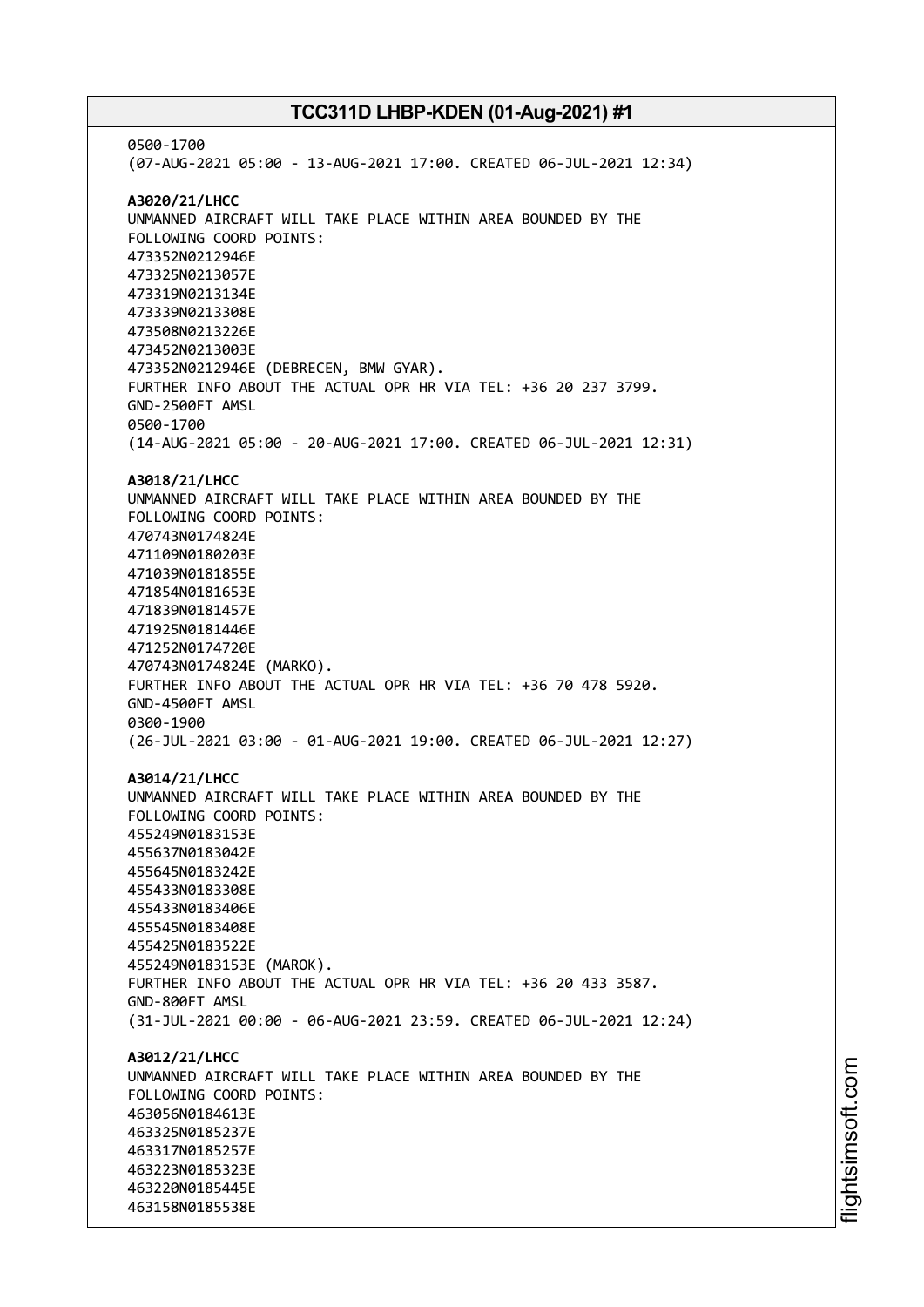463158N0185618E 463149N0185618E 463159N0185311E 462923N0185414E 463056N0184613E (PAKS - KALOCSA). FURTHER INFO ABOUT THE ACTUAL OPR HR VIA TEL: +36 20 480 8811. GND-800FT AMSL 0400-2000 (01-AUG-2021 04:00 - 07-AUG-2021 20:00. CREATED 06-JUL-2021 12:23) **A3010/21/LHCC** UNMANNED AIRCRAFT WILL TAKE PLACE WITHIN AREA BOUNDED BY THE FOLLOWING COORD POINTS: 465902N0173609E 465923N0174002E 470133N0173649E 465902N0173609E(TALIANDOROGD). FURTHER INFO ABOUT THE ACTUAL OPR HR VIA TEL: +36 70 642 3911. GND-1500FT AMSL 0300-1800 (16-AUG-2021 03:00 - 22-AUG-2021 18:00. CREATED 06-JUL-2021 12:21) **A3009/21/LHCC** UNMANNED AIRCRAFT WILL TAKE PLACE WITHIN AREA BOUNDED BY THE FOLLOWING COORD POINTS: 465902N0173609E 465923N0174002E 470133N0173649E 465902N0173609E(TALIANDOROGD). FURTHER INFO ABOUT THE ACTUAL OPR HR VIA TEL: +36 70 642 3911. GND-1500FT AMSL 0300-1900 (26-JUL-2021 03:00 - 01-AUG-2021 19:00. CREATED 06-JUL-2021 12:20) **A2989/21/LHCC** TEMPORARY RESTRICTED AREA ESTABLISHED DUE TO MILITARY OPERATIONS WITHIN 13000M RADIUS CENTERED AT COORD POINT 472157N 0170846E(KENYERI). FURTHER INFO ABOUT THE ACTUAL OPR HR VIA TEL: + 36 30 857 5673. GND-3500FT AMSL (12-AUG-2021 00:00 - 18-AUG-2021 23:59. CREATED 03-JUL-2021 13:18) **A2987/21/LHCC** TEMPORARY RESTRICTED AREA ESTABLISHED DUE TO MILITARY OPERATIONS WITHIN 13000M RADIUS CENTERED AT COORD POINT 472157N 0170846E(KENYERI). FURTHER INFO ABOUT THE ACTUAL OPR HR VIA TEL: + 36 30 857 5673. GND-3500FT AMSL (29-JUL-2021 00:00 - 04-AUG-2021 23:59. CREATED 03-JUL-2021 13:03) **A2978/21/LHCC** UNMANNED AIRCRAFT WILL TAKE PLACE WITHIN AREA BOUNDED BY THE FOLLOWING COORD POINTS: 455249N0183153E 455637N0183042E 455645N0183242E 455433N0183308E 455433N0183406E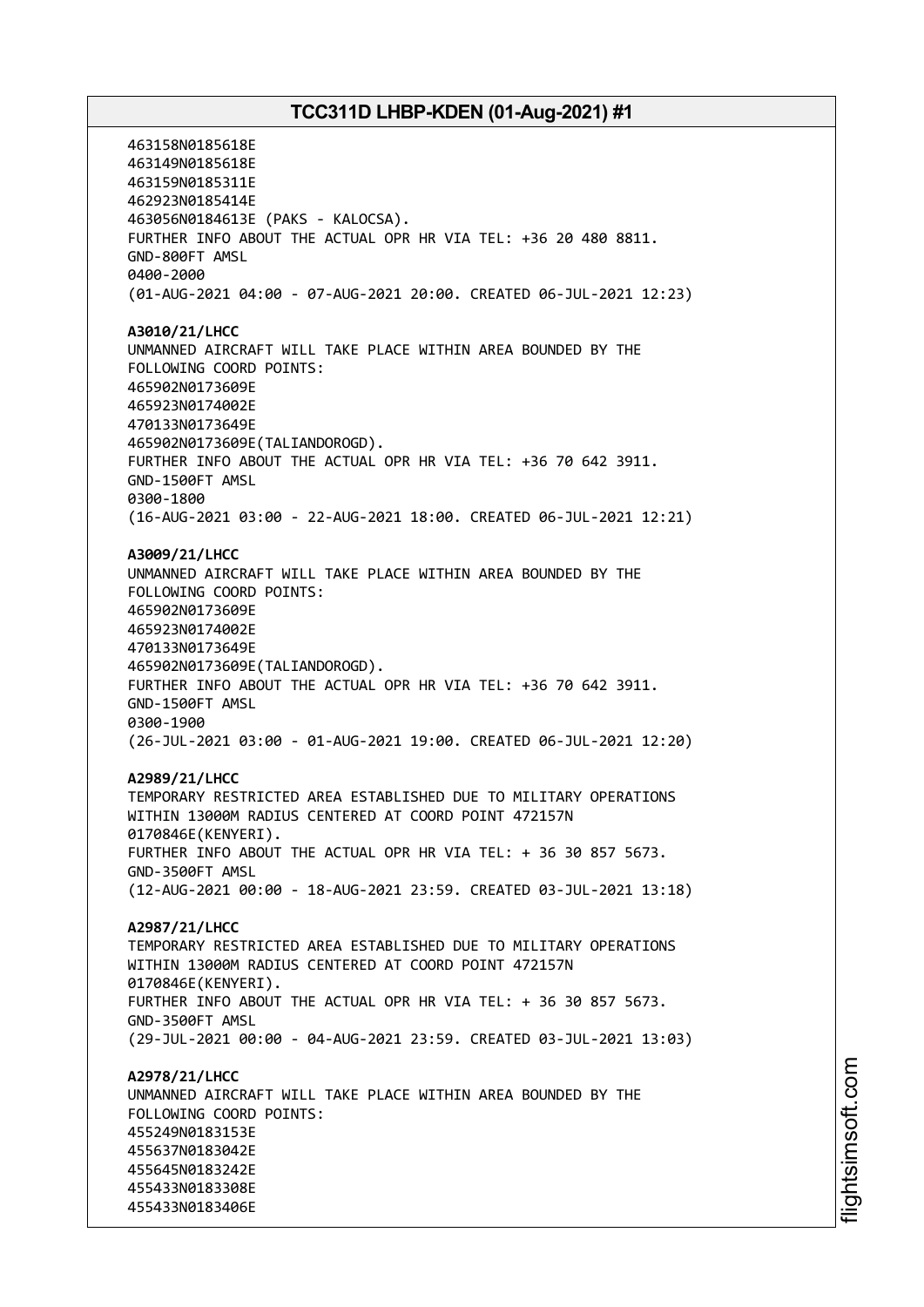455545N0183408E 455425N0183522E 455249N0183153E (MAROK). FURTHER INFO ABOUT THE ACTUAL OPR HR VIA TEL: +36 20 433 3587. GND-800FT AMSL (07-AUG-2021 00:00 - 13-AUG-2021 23:59. CREATED 02-JUL-2021 19:51) **A2977/21/LHCC** UNMANNED AIRCRAFT WILL TAKE PLACE WITHIN AREA BOUNDED BY THE FOLLOWING COORD POINTS: 455249N0183153E 455637N0183042E 455645N0183242E 455433N0183308E 455433N0183406E 455545N0183408E 455425N0183522E 455249N0183153E (MAROK). FURTHER INFO ABOUT THE ACTUAL OPR HR VIA TEL: +36 20 433 3587. GND-800FT AMSL (14-AUG-2021 00:00 - 20-AUG-2021 23:59. CREATED 02-JUL-2021 19:45) **A2976/21/LHCC** UNMANNED AIRCRAFT WILL TAKE PLACE WITHIN AREA BOUNDED BY THE FOLLOWING COORD POINTS: 474001N0190443E 474002N0190426E 474011N0190429E 474010N0190445E 474001N0190443E (SZENTENDRE). FURTHER INFO ABOUT THE ACTUAL OPR HR VIA TEL: +36 30 626 0325. GND-900FT AMSL (02-AUG-2021 00:00 - 08-AUG-2021 23:59. CREATED 02-JUL-2021 19:38) **A2970/21/LHCC** TEMPORARY RESTRICTED AREA ESTABLISHED DUE TO POLICE OPERATIONS AND UNMANNED AIRCRAFT OPERATIONS WITHIN AREA BOUNDED BY THE FOLLOWING COORD POINTS: 475843N0222828E 480307N0225204E STATE BORDER 482401N0220925E 482307N0220906E 481305N0220456E 475953N0220450E 475705N0221858E 475843N0222828E (MAGYAR-UKRAN HATARSZAKASZ). FURTHER INFO ABOUT THE ACTUAL OPR HR VIA TEL: +36 20 267 4757. GND-1500FT AMSL (10-AUG-2021 00:00 - 16-AUG-2021 23:59. CREATED 02-JUL-2021 18:47) **A2969/21/LHCC** TEMPORARY RESTRICTED AREA ESTABLISHED DUE TO POLICE OPERATIONS AND UNMANNED AIRCRAFT OPERATIONS WITHIN AREA BOUNDED BY THE FOLLOWING COORD POINTS: 475843N0222828E 480307N0225204E STATE BORDER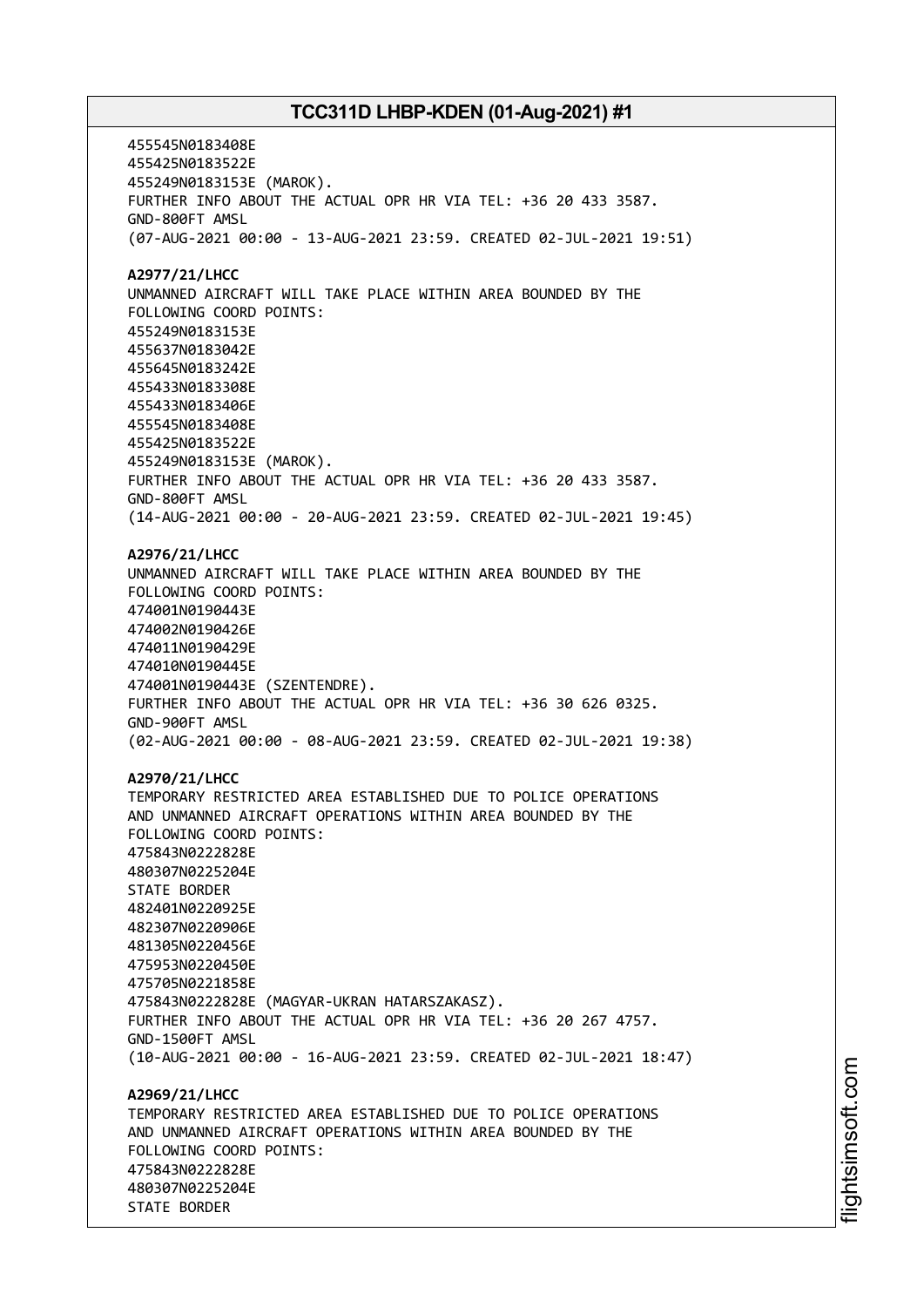482401N0220925E 482307N0220906E 481305N0220456E 475953N0220450E 475705N0221858E 475843N0222828E (MAGYAR-UKRAN HATARSZAKASZ). FURTHER INFO ABOUT THE ACTUAL OPR HR VIA TEL: +36 20 267 4757. GND-1500FT AMSL (03-AUG-2021 00:00 - 09-AUG-2021 23:59. CREATED 02-JUL-2021 18:42) **A2964/21/LHCC** UNMANNED AIRCRAFT WILL TAKE PLACE WITHIN 150M RADIUS CENTERED AT COORD POINT 473452N 0190817E (BUDAPEST, FELSOKERT UTCA). FURTHER INFO ABOUT THE ACTUAL OPR HR VIA TEL: +36 70 257 2282. GND-1100FT AMSL (23-AUG-2021 00:00 - 29-AUG-2021 23:59. CREATED 02-JUL-2021 15:57) **A2963/21/LHCC** UNMANNED AIRCRAFT WILL TAKE PLACE WITHIN 150M RADIUS CENTERED AT COORD POINT 473452N 0190817E (BUDAPEST, FELSOKERT UTCA). FURTHER INFO ABOUT THE ACTUAL OPR HR VIA TEL: +36 70 257 2282. GND-1100FT AMSL (30-AUG-2021 00:00 - 05-SEP-2021 23:59. CREATED 02-JUL-2021 15:54) **A2958/21/LHCC** UNMANNED AIRCRAFT WILL TAKE PLACE WITHIN AREA BOUNDED BY THE FOLLOWING COORD POINTS: 474718N0185714E 474703N0185833E 474744N0185909E 474751N0185832E 474732N0185815E 474725N0185721E 474718N0185714E (NAGYMAROS). FURTHER INFO ABOUT THE ACTUAL OPR HR VIA TEL: +36 30 626 0325. GND-1500FT AMSL (02-AUG-2021 00:00 - 08-AUG-2021 23:59. CREATED 02-JUL-2021 15:21) **A2957/21/LHCC** UNMANNED AIRCRAFT WILL TAKE PLACE WITHIN 2600M RADIUS CENTERED AT COORD POINT 465306N 0164717E (ZALAEGERSZEG REPULOTER). FURTHER INFO ABOUT THE ACTUAL OPR HR VIA TEL: +36 70 318 7378. GND-2500FT AMSL 0400-1900 (30-JUL-2021 04:00 - 05-AUG-2021 19:00. CREATED 02-JUL-2021 15:18) **A2956/21/LHCC** UNMANNED AIRCRAFT WILL TAKE PLACE WITHIN AREA BOUNDED BY THE FOLLOWING COORD POINTS: 465119N0194136E 465206N0194109E 465216N0194147E 465130N0194216E 465119N0194136E (KECSKEMET). FURTHER INFO ABOUT THE ACTUAL OPR HR VIA TEL: +36 70 270 4578. GND-1300FT AMSL 0600-1800 (29-JUL-2021 06:00 - 04-AUG-2021 18:00. CREATED 02-JUL-2021 15:16)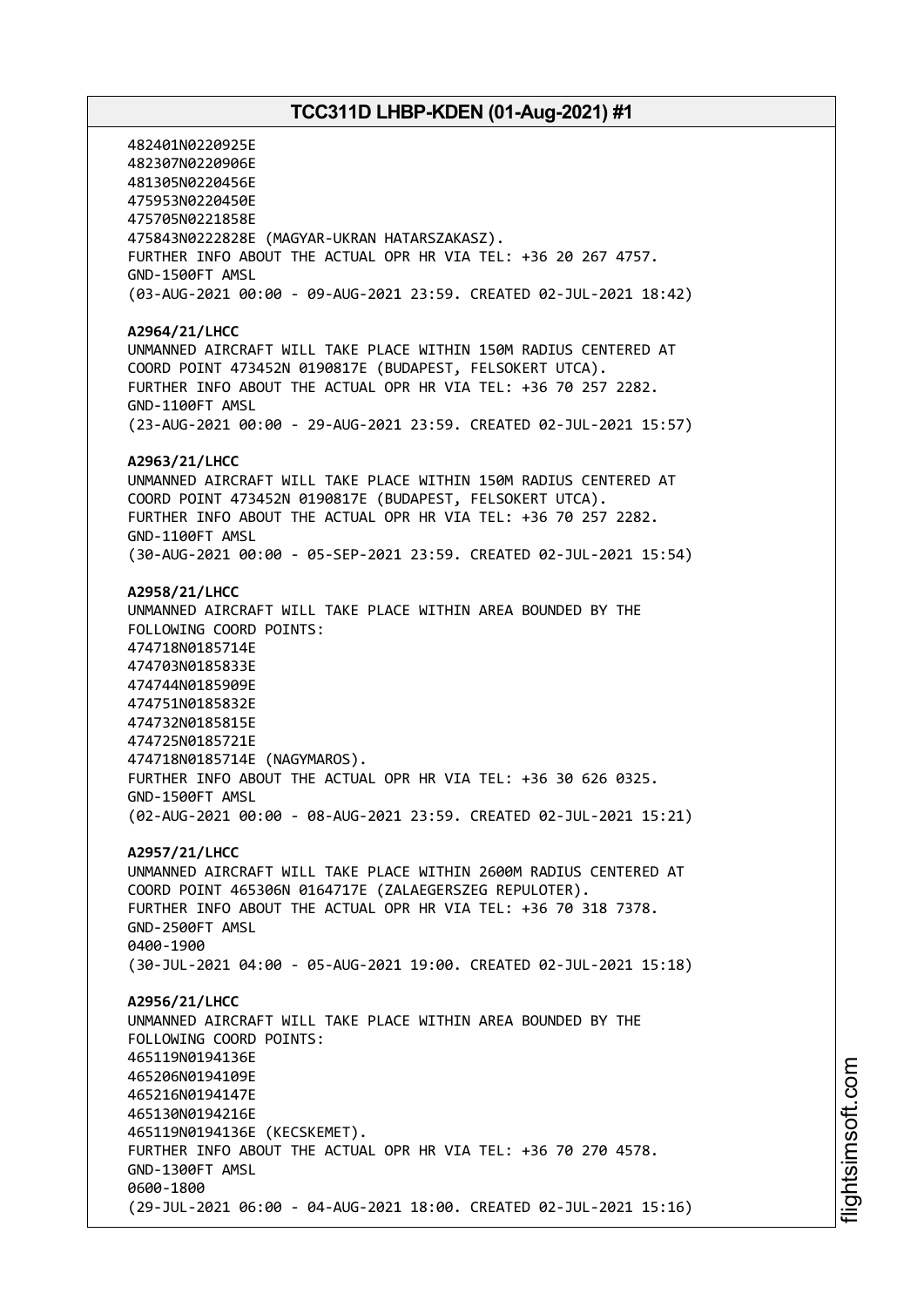**A2902/21/LHCC** UNMANNED AIRCRAFT WILL TAKE PLACE WITHIN AREA BOUNDED BY THE FOLLOWING COORD POINTS: 472951N0190319E 473008N0190320E 473005N0190244E 472942N0190255E 472951N0190319E (BUDAPEST, JOZSEF ATTILA UTCA). FURTHER INFO ABOUT THE ACTUAL OPR HR VIA TEL: +36 20 366 6661. GND-1500FT AMSL 0600-2200 (12-AUG-2021 06:00 - 15-AUG-2021 22:00. CREATED 01-JUL-2021 15:07) **A2901/21/LHCC** UNMANNED AIRCRAFT AND AEROBATICS WILL TAKE PLACE WITHIN AREA BOUNDED BY THE FOLLOWING COORD POINTS: 473607N0190439E 473447N0191004E 473355N0190601E 473212N0190326E 473200N0190238E 473607N0190439E (MOGYOROD-DRAVA HELIPORT). FURTHER INFO ABOUT THE ACTUAL OPR HR VIA TEL: +36 70 944 4440. GND-1500FT AMSL 0500-1930 (31-JUL-2021 05:00 - 01-AUG-2021 19:30. CREATED 01-JUL-2021 15:06) **A2899/21/LHCC** UNMANNED AIRCRAFT WILL TAKE PLACE WITHIN AREA BOUNDED BY THE FOLLOWING COORD POINTS: 481840N0213416E 481849N0213336E 481938N0213410E 481929N0213441E 481840N0213416E (SAROSPATAK). FURTHER INFO ABOUT THE ACTUAL OPR HR VIA TEL: +36 30 626 0325. GND-1400FT AMSL (16-AUG-2021 00:00 - 22-AUG-2021 23:59. CREATED 01-JUL-2021 15:05) **A2900/21/LHCC** UNMANNED AIRCRAFT WILL TAKE PLACE WITHIN 300M RADIUS CENTERED AT COORD POINT 482612N 0213724E (SZEPHALOM). FURTHER INFO ABOUT THE ACTUAL OPR HR VIA TEL: +36 30 626 0325. GND-1300FT AMSL (16-AUG-2021 00:00 - 22-AUG-2021 23:59. CREATED 01-JUL-2021 15:05) **A2898/21/LHCC** UNMANNED AIRCRAFT WILL TAKE PLACE WITHIN AREA BOUNDED BY THE FOLLOWING COORD POINTS: 474547N0180446E 474518N0180522E 474504N0180629E 474433N0180536E 474446N0180502E 474547N0180446E (KOMAROM). FURTHER INFO ABOUT THE ACTUAL OPR HR VIA TEL: +36 70 339 4345. GND-900FT AMSL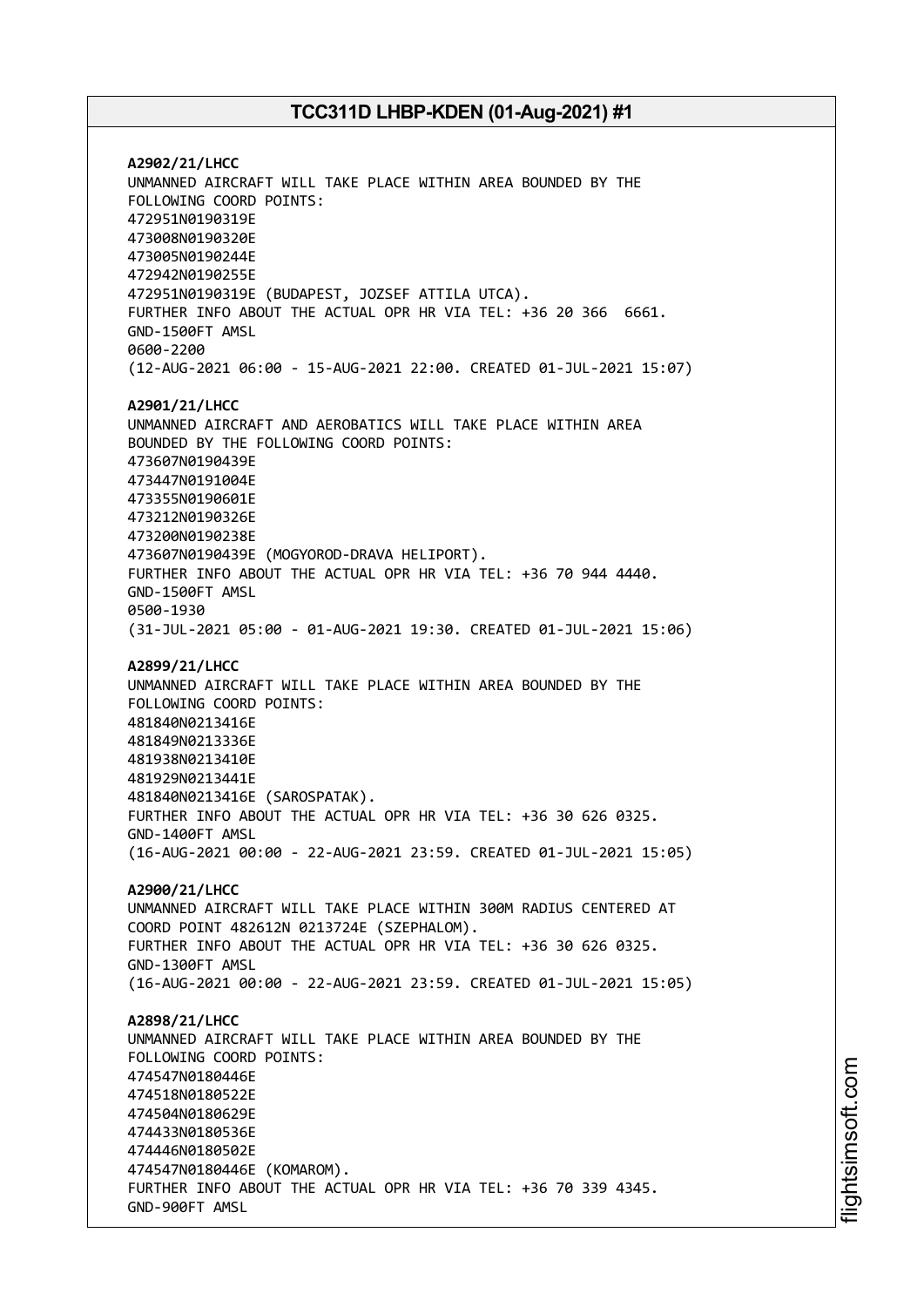(16-AUG-2021 00:00 - 22-AUG-2021 23:59. CREATED 01-JUL-2021 15:04) **A2895/21/LHCC** UNMANNED AIRCRAFT WILL TAKE PLACE WITHIN AREA BOUNDED BY THE FOLLOWING COORD POINTS: 455519N0180025E 455431N0181346E 455403N0182426E 455555N0182655E 455113N0182817E 455109N0182808E 454617N0181509E 455348N0175954E 455519N0180025E (SIKLOS). FURTHER INFO ABOUT THE ACTUAL OPR HR VIA TEL: +36 20 356 1407. GND-1000FT AMSL (19-AUG-2021 00:00 - 25-AUG-2021 23:59. CREATED 01-JUL-2021 14:41) **A2894/21/LHCC** UNMANNED AIRCRAFT WILL TAKE PLACE WITHIN AREA BOUNDED BY THE FOLLOWING COORD POINTS: 455519N0180025E 455431N0181346E 455403N0182426E 455555N0182655E 455113N0182817E 455109N0182808E 454617N0181509E 455348N0175954E 455519N0180025E (SIKLOS). FURTHER INFO ABOUT THE ACTUAL OPR HR VIA TEL: +36 20 356 1407. GND-1000FT AMSL (11-AUG-2021 00:00 - 17-AUG-2021 23:59. CREATED 01-JUL-2021 14:40) **A2893/21/LHCC** UNMANNED AIRCRAFT WILL TAKE PLACE WITHIN AREA BOUNDED BY THE FOLLOWING COORD POINTS: 455519N0180025E 455431N0181346E 455403N0182426E 455555N0182655E 455113N0182817E 455109N0182808E 454617N0181509E 455348N0175954E 455519N0180025E (SIKLOS). FURTHER INFO ABOUT THE ACTUAL OPR HR VIA TEL: +36 20 356 1407. GND-1000FT AMSL (02-AUG-2021 00:00 - 08-AUG-2021 23:59. CREATED 01-JUL-2021 14:39) **A2891/21/LHCC** UNMANNED AIRCRAFT WILL TAKE PLACE WITHIN AREA BOUNDED BY THE FOLLOWING COORD POINTS: 465633N0175205E 465840N0175554E 465735N0175714E 465549N0175615E 465534N0175308E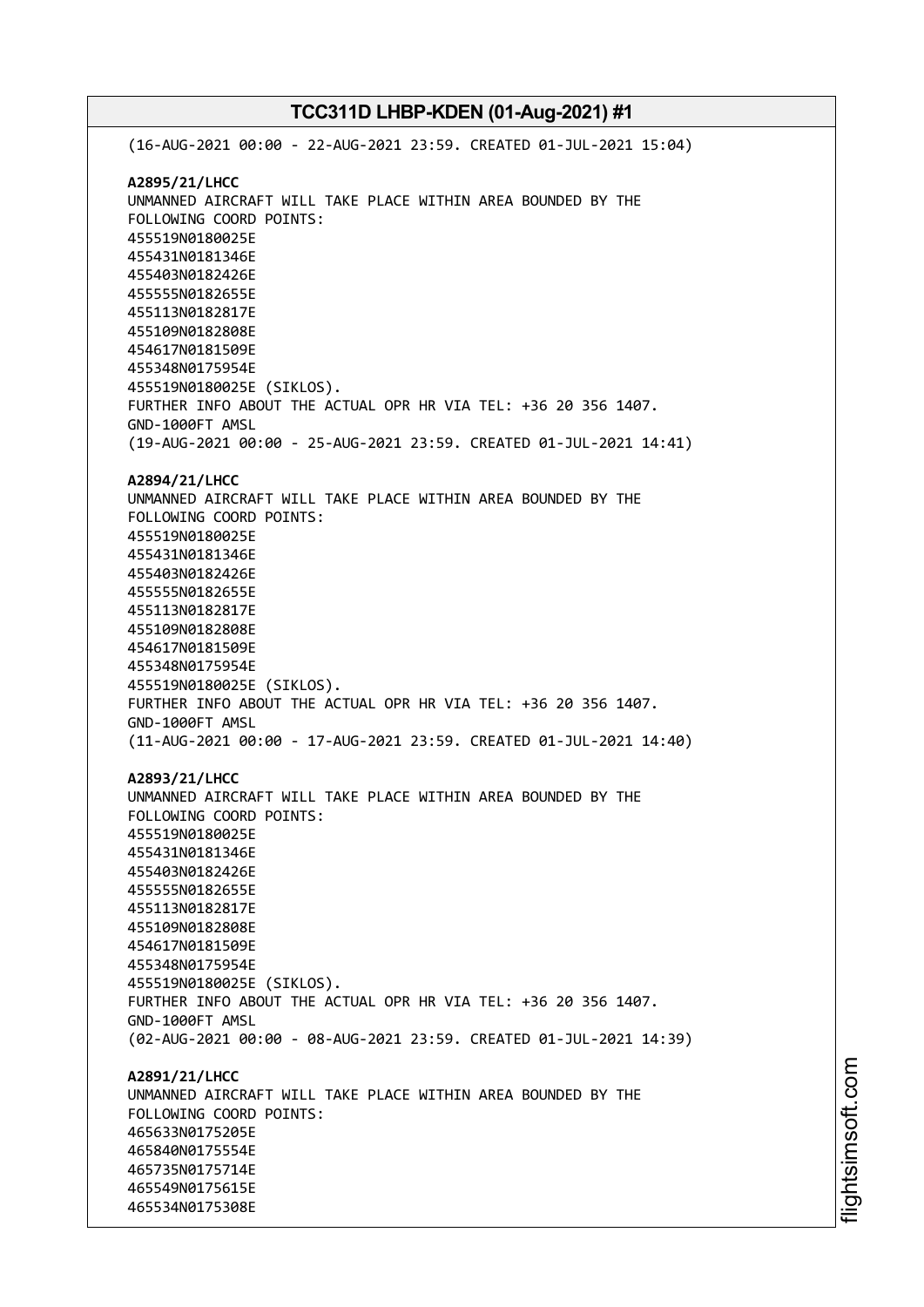465633N0175205E (BALATONFURED). FURTHER INFO ABOUT THE ACTUAL OPR HR VIA TEL: +36 70 386 1443. GND-700FT AMSL 0200-1800 (09-SEP-2021 02:00 - 12-SEP-2021 18:00. CREATED 01-JUL-2021 14:33) **A2889/21/LHCC** UNMANNED AIRCRAFT WILL TAKE PLACE WITHIN AREA BOUNDED BY THE FOLLOWING COORD POINTS: 474116N0190242E 474155N0190223E 474159N0190257E 474117N0190336E 474116N0190242E(SZENTENDRE, PASZTOR UTCA). FURTHER INFO ABOUT THE ACTUAL OPR HR VIA TEL: +36 30 626 0325. GND-1100FT AMSL (02-AUG-2021 00:00 - 08-AUG-2021 23:59. CREATED 01-JUL-2021 14:04) **A2888/21/LHCC** UNMANNED AIRCRAFT WILL TAKE PLACE WITHIN AREA BOUNDED BY THE FOLLOWING COORD POINTS: 474739N0184430E 474741N0184354E 474809N0184356E 474807N0184438E 474739N0184430E (ESZTERGOM). FURTHER INFO ABOUT THE ACTUAL OPR HR VIA TEL: +36 70 339 4345. GND-1000FT AMSL (16-AUG-2021 00:00 - 22-AUG-2021 23:59. CREATED 01-JUL-2021 13:58) **A2887/21/LHCC** UNMANNED AIRCRAFT WILL TAKE PLACE WITHIN 300M RADIUS CENTERED AT COORD POINT 471128N 0182435E (SZEKESFEHERVAR). FURTHER INFO ABOUT THE ACTUAL OPR HR VIA TEL: +36 30 626 0325. GND-900FT AMSL (09-AUG-2021 00:00 - 15-AUG-2021 23:59. CREATED 01-JUL-2021 13:56) **A2886/21/LHCC** UNMANNED AIRCRAFT WILL TAKE PLACE WITHIN AREA BOUNDED BY THE FOLLOWING COORD POINTS: 474627N0190745E 474644N0190732E 474648N0190744E 474634N0190758E 474627N0190745E (VAC). FURTHER INFO ABOUT THE ACTUAL OPR HR VIA TEL: +36 30 626 0325. GND-900FT AMSL (02-AUG-2021 00:00 - 08-AUG-2021 23:59. CREATED 01-JUL-2021 13:56) **A2882/21/LHCC** UNMANNED AIRCRAFT WILL TAKE PLACE WITHIN AREA BOUNDED BY THE FOLLOWING COORD POINTS: 473653N0212147E 473628N0212126E 473324N0213001E 473230N0213504E 473007N0213521E 473107N0213746E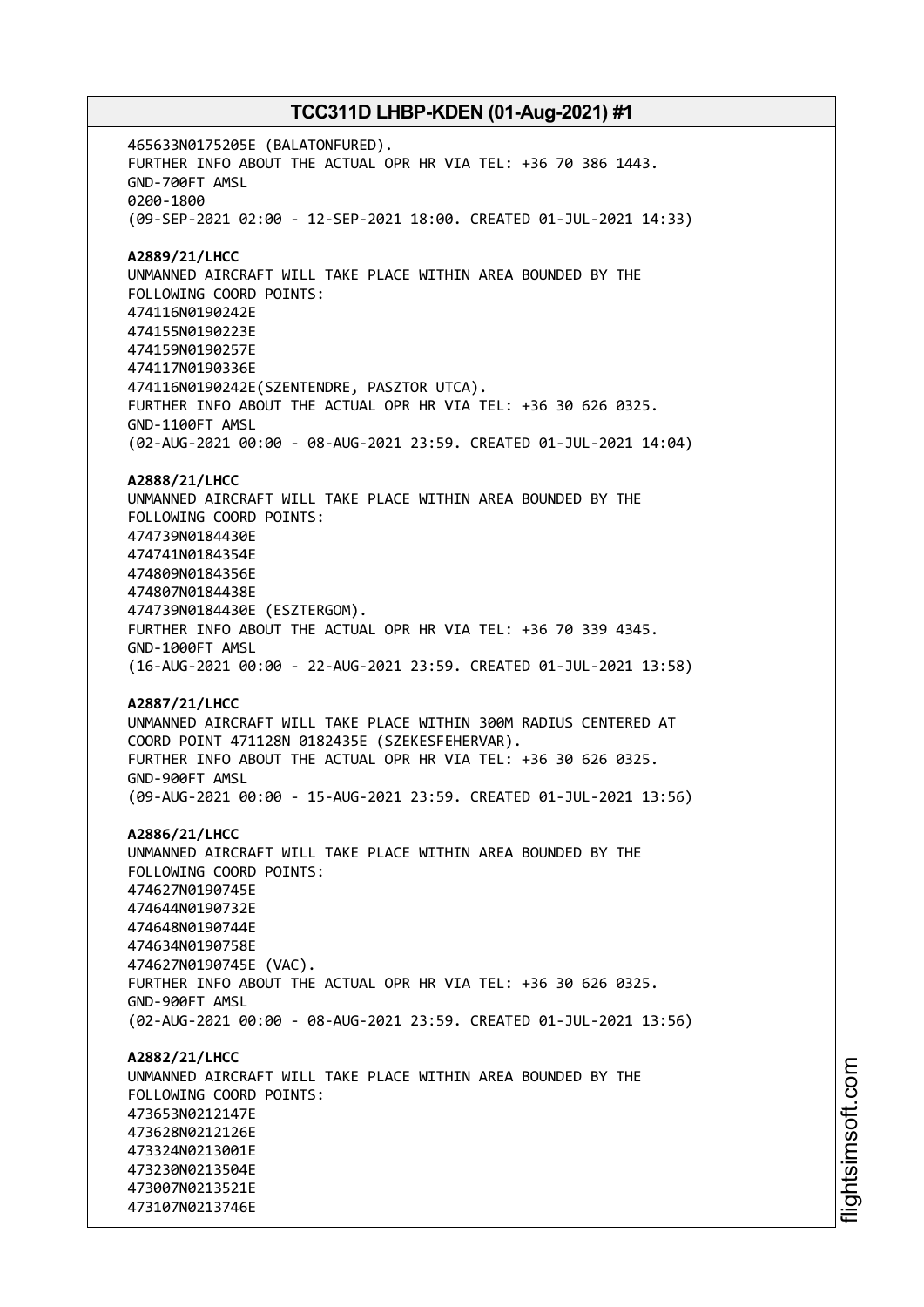473114N0213740E 473035N0213548E 473241N0213519E 473325N0213056E 473653N0212147E (BALMAZUJVAROS). FURTHER INFO ABOUT THE ACTUAL OPR HR VIA TEL: +36 20 509 4439. GND-1000FT AMSL 0500-1700 (28-JUL-2021 05:00 - 03-AUG-2021 17:00. CREATED 01-JUL-2021 13:50) **A2880/21/LHCC** UNMANNED AIRCRAFT WILL TAKE PLACE WITHIN AREA BOUNDED BY THE FOLLOWING COORD POINTS: 472931N0190229E 472955N0190152E 473005N0190236E 472938N0190250E 472931N0190229E (BUDAPEST, BUDAI VAR). FURTHER INFO ABOUT THE ACTUAL OPR HR VIA TEL: +36 30 529 4973. GND-1500FT AMSL (26-JUL-2021 00:00 - 01-AUG-2021 23:59. CREATED 01-JUL-2021 13:49) **A2879/21/LHCC** UNMANNED AIRCRAFT WILL TAKE PLACE WITHIN AREA BOUNDED BY THE FOLLOWING COORD POINTS: 472026N0172810E 472032N0172834E 472031N0172912E 472002N0172921E 471955N0172801E 471953N0172746E 472013N0172747E 472019N0172750E 472026N0172810E (PAPA). FURTHER INFO ABOUT THE ACTUAL OPR HR VIA TEL: +36 30 936 8060. GND-1500FT AMSL 0200-1900 (26-JUL-2021 02:00 - 01-AUG-2021 19:00. CREATED 01-JUL-2021 13:48) **A2878/21/LHCC** UNMANNED AIRCRAFT WILL TAKE PLACE WITHIN AREA BOUNDED BY THE FOLLOWING COORD POINTS: 472233N0164710E 472247N0164728E 472259N0164742E 472316N0164726E 472340N0164644E 472330N0164628E 472309N0164657E 472258N0164651E 472247N0164635E 472233N0164710E (BUKFURDO). FURTHER INFO ABOUT THE ACTUAL OPR HR VIA TEL: +36 30 936 8060. GND-1000FT AMSL 0200-1900 (26-JUL-2021 02:00 - 01-AUG-2021 19:00. CREATED 01-JUL-2021 13:47) **A2877/21/LHCC**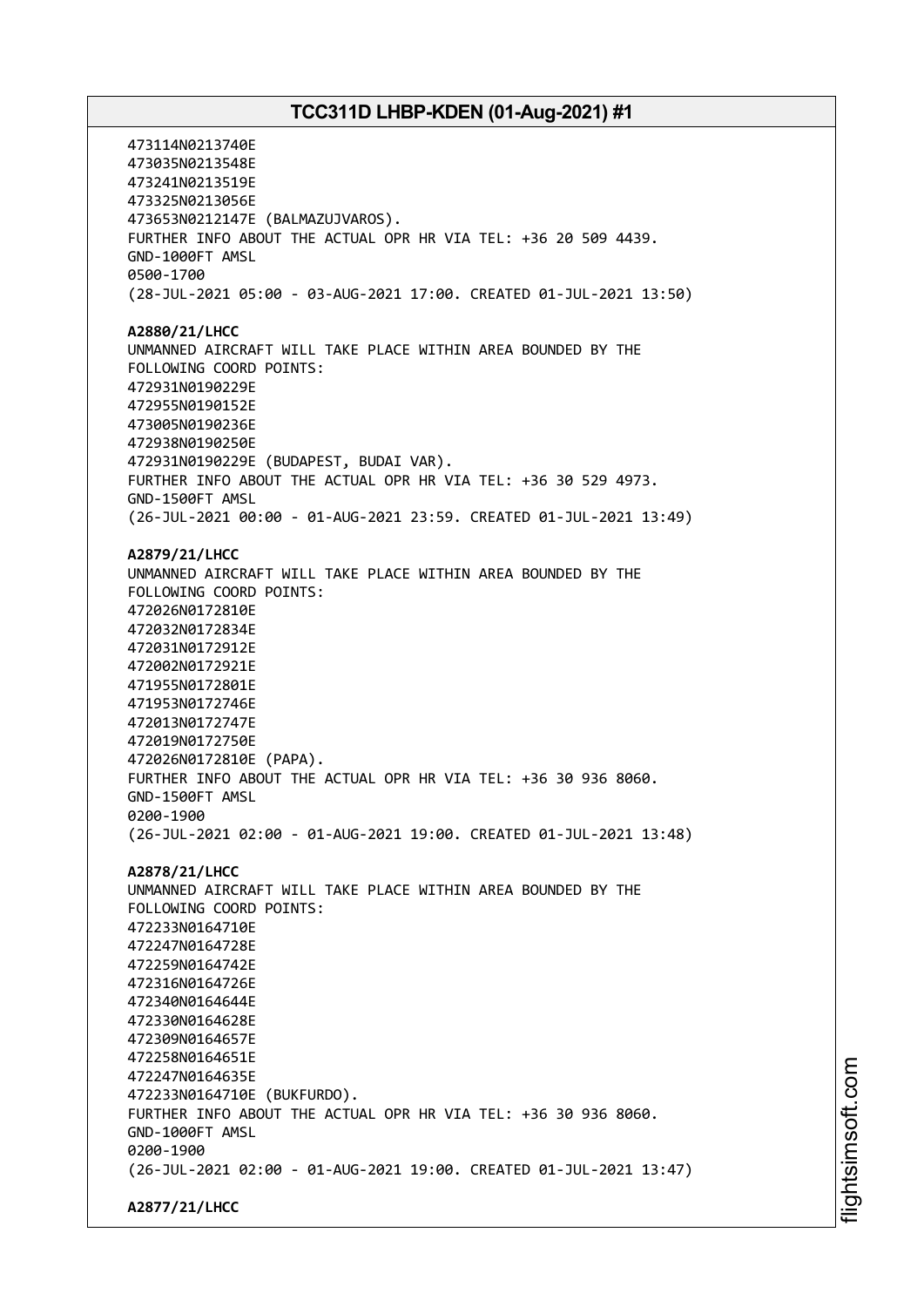UNMANNED AIRCRAFT WILL TAKE PLACE WITHIN 200M RADIUS CENTERED AT COORD POINT 473027N 0190428E (BUDAPEST, VAROSLIGETI FASOR). FURTHER INFO ABOUT THE ACTUAL OPR HR VIA TEL: +36 20 961 6016. GND-1000FT AMSL 0400-1800 (01-AUG-2021 04:00 - 07-AUG-2021 18:00. CREATED 01-JUL-2021 13:46) **A2875/21/LHCC** UNMANNED AIRCRAFT WILL TAKE PLACE WITHIN 900M RADIUS CENTERED AT COORD POINT 465246N 0193831E (KECSKEMET). FURTHER INFO ABOUT THE ACTUAL OPR HR VIA TEL: +36 20 933 5495. GND-1000FT AMSL 0500-2000 (13-AUG-2021 05:00 - 19-AUG-2021 20:00. CREATED 01-JUL-2021 13:44) **A2874/21/LHCC** UNMANNED AIRCRAFT WILL TAKE PLACE WITHIN 900M RADIUS CENTERED AT COORD POINT 465246N 0193831E (KECSKEMET). FURTHER INFO ABOUT THE ACTUAL OPR HR VIA TEL: +36 20 933 5495. GND-1000FT AMSL 0500-2000 (06-AUG-2021 05:00 - 12-AUG-2021 20:00. CREATED 01-JUL-2021 13:44) **A2873/21/LHCC** UNMANNED AIRCRAFT WILL TAKE PLACE WITHIN 900M RADIUS CENTERED AT COORD POINT 465246N 0193831E (KECSKEMET). FURTHER INFO ABOUT THE ACTUAL OPR HR VIA TEL: +36 20 933 5495. GND-1000FT AMSL 0500-2000 (30-JUL-2021 05:00 - 05-AUG-2021 20:00. CREATED 01-JUL-2021 13:43) **A2863/21/LHCC** TRIGGER NOTAM - PERM AIRAC AIP AMDT 005/2021 WEF 12 AUG 2021. CONDITIONS OF VISIBILITY AND DISTANCE FROM CLOUDS UPDATED. INTRODUCING USAGE OF RMZ AND TMZ AIRSPACES AND DISCONTINUING USAGE OF RTMZ. UPDATED CHARTS: ENR 6-LHCC-ERC, ENR 6-LHCC-PRD. LHTL AFS ADDRESS ADDED. (12-AUG-2021 00:00 - 25-AUG-2021 23:59. CREATED 01-JUL-2021 08:54) **A2862/21/LHCC** TRIGGER NOTAM - PERM AIRAC AIP AMDT 005/2021 WEF 12 AUG 2021. CAA CONTACTS UPDATED AND REVISION OF THE DIFFERENCES FROM ICAO STANDARDS. SNOWTAM INFORMATION AND MET SERVICE INFORMATION UPDATED. (12-AUG-2021 00:00 - 25-AUG-2021 23:59. CREATED 01-JUL-2021 08:53) **M0340/21/LHCC** AIRAC EFFECTIVE DATE 12 AUG 2021 NIL. (12-AUG-2021 00:00 - 25-AUG-2021 23:59. CREATED 01-JUL-2021 08:38) **A2844/21/LHCC** UNMANNED AIRCRAFT WILL TAKE PLACE WITHIN AREA BOUNDED BY THE FOLLOWING COORD POINTS: 474749N0185442E 474750N0185453E 474810N0185442E 474807N0185432E 474749N0185442E(ZEBEGENY). FURTHER INFO ABOUT THE ACTUAL OPR HR VIA TEL: +36 30 626 0325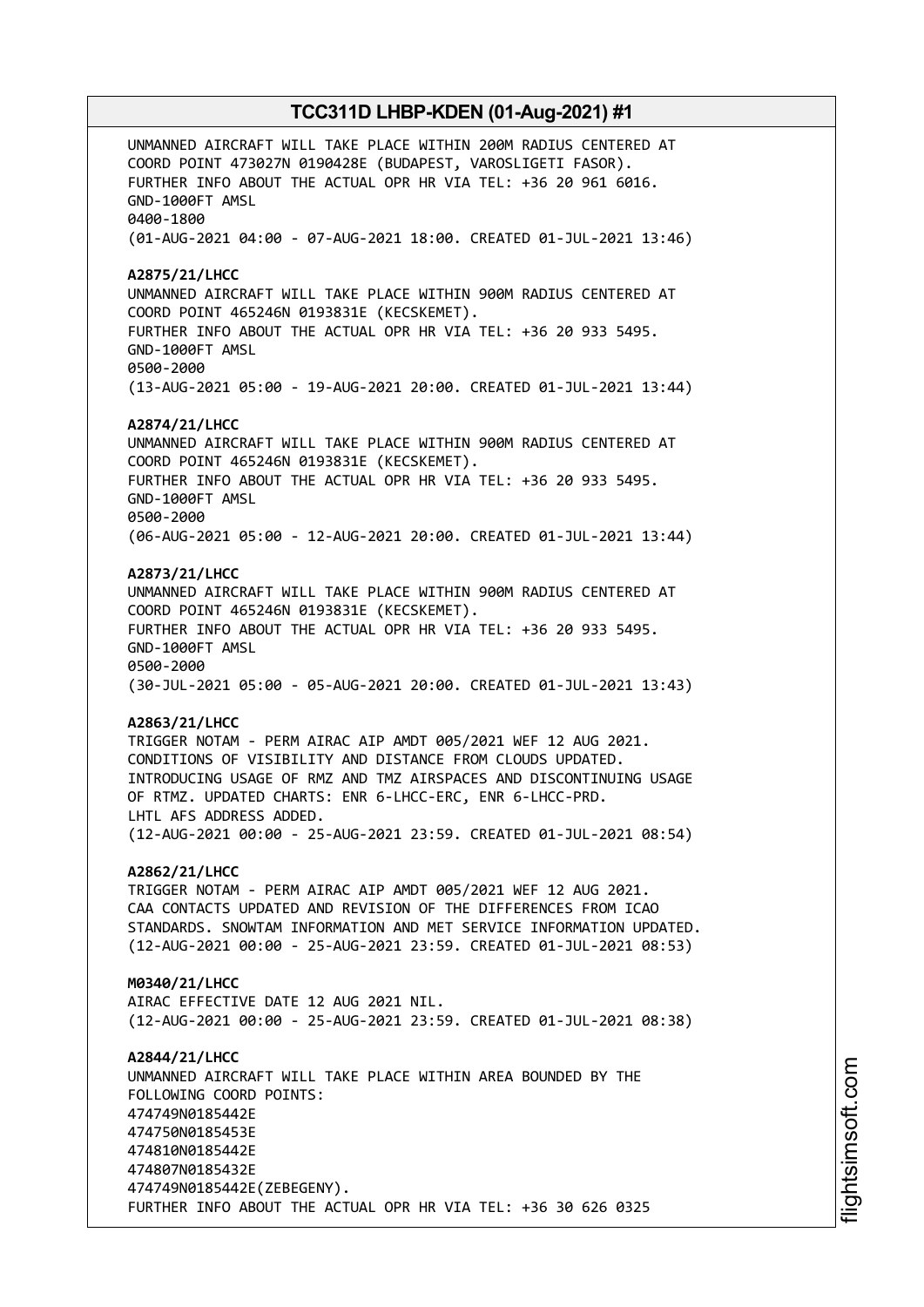GND-900FT AMSL (02-AUG-2021 00:00 - 08-AUG-2021 23:59. CREATED 30-JUN-2021 09:16) **A2845/21/LHCC** UNMANNED AIRCRAFT WILL TAKE PLACE WITHIN 400M RADIUS CENTERED AT COORD POINT 463841N 0211707E (GYULA). FURTHER INFO ABOUT THE ACTUAL OPR HR VIA TEL: +36 70 339 4345 GND-900FT AMSL (02-AUG-2021 00:00 - 08-AUG-2021 23:59. CREATED 30-JUN-2021 09:16) **A2843/21/LHCC** UNMANNED AIRCRAFT WILL TAKE PLACE WITHIN 600M RADIUS CENTERED AT COORD POINT 474226N 0191356E (VACRATOT). FURTHER INFO ABOUT THE ACTUAL OPR HR VIA TEL: +36 30 626 0325 GND-900FT AMSL (02-AUG-2021 00:00 - 08-AUG-2021 23:59. CREATED 30-JUN-2021 09:15) **A2842/21/LHCC** UNMANNED AIRCRAFT WILL TAKE PLACE WITHIN 300M RADIUS CENTERED AT COORD POINT 472909N 0190316E (SZABADSAG-HID) . FURTHER INFO ABOUT THE ACTUAL OPR HR VIA TEL: +36 30 497 9089 GND-1000FT AMSL (26-JUL-2021 00:00 - 01-AUG-2021 23:59. CREATED 30-JUN-2021 09:15) **A2841/21/LHCC** UNMANNED AIRCRAFT WILL TAKE PLACE WITHIN AREA BOUNDED BY THE FOLLOWING COORD POINTS: 473857N0173647E 473725N0173432E 472858N0172809E 472439N0172558E 472103N0172617E 472040N0172917E 472259N0172841E 473046N0173242E 473702N0173529E 473839N0173729E 473857N0173647E (GYOR). FURTHER INFO ABOUT THE ACTUAL OPR HR VIA TEL: +36 20 433 3587. GND-800FT AMSL (26-JUL-2021 00:00 - 01-AUG-2021 23:59. CREATED 30-JUN-2021 08:27) **A2839/21/LHCC** UNMANNED AIRCRAFT WILL TAKE PLACE WITHIN AREA BOUNDED BY THE FOLLOWING COORD POINTS: 464658N0172729E 464707N0172503E 464817N0172459E 464831N0172517E 464900N0172526E 464902N0172813E 464658N0172729E (SZIGLIGET). FURTHER INFO ABOUT THE ACTUAL OPR HR VIA TEL: +36 70 371 3375. GND-2500FT AMSL 0500-2359 (28-JUL-2021 05:00 - 03-AUG-2021 23:59. CREATED 30-JUN-2021 08:24) **A2838/21/LHCC**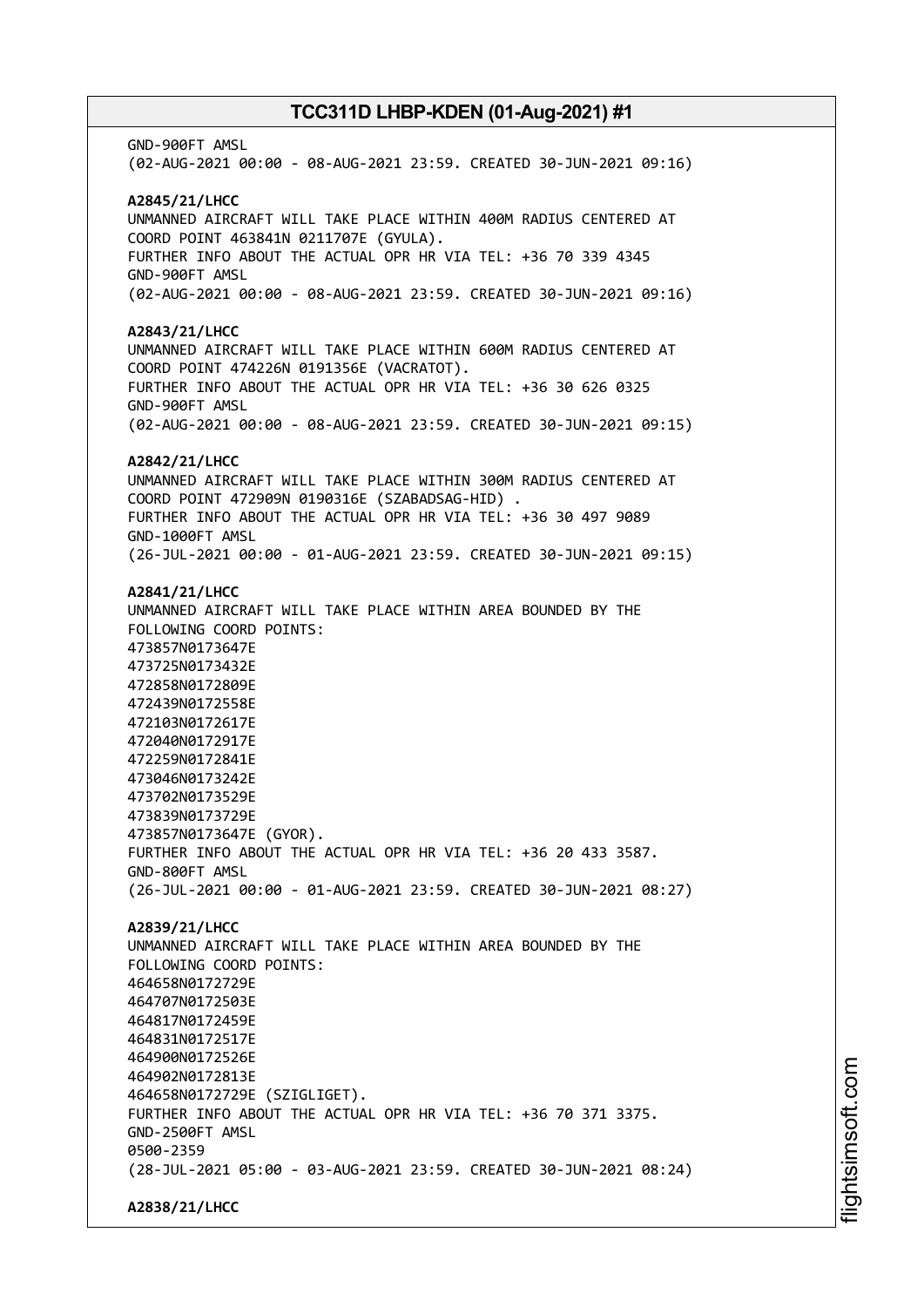UNMANNED AIRCRAFT WILL TAKE PLACE WITHIN AREA BOUNDED BY THE FOLLOWING COORD POINTS: 455519N0180025E 455431N0181346E 455403N0182426E 455555N0182655E 455113N0182817E 455109N0182808E 454617N0181509E 455348N0175954E 455519N0180025E (SIKLOS). FURTHER INFO ABOUT THE ACTUAL OPR HR VIA TEL: +36 20 356 1407. GND-1000FT AMSL (26-JUL-2021 00:00 - 01-AUG-2021 23:59. CREATED 30-JUN-2021 08:23) **A2835/21/LHCC** TEMPORARY RESTRICTED AREA ESTABLISHED DUE TO MILITARY AND UNMANNED AIRCRAFT OPERATIONS WITHIN AREA BOUNDED BY THE FOLLOWING COORD POINTS: 460921N0201807E 461500N0201300E 462529N0205740E 462629N0211307E 462849N0211712E STATE BORDER 460921N0201807E (ROMAN I). FURTHER INFO ABOUT THE ACTUAL OPR HR VIA TEL: +36 88 543 036. GND-1500FT AMSL (29-JUL-2021 23:00 - 04-AUG-2021 23:00. CREATED 29-JUN-2021 14:48) **A2834/21/LHCC** TEMPORARY RESTRICTED AREA ESTABLISHED DUE TO MILITARY AND UNMANNED AIRCRAFT OPERATIONS WITHIN AREA BOUNDED BY THE FOLLOWING COORD POINTS: 455428N0185004E 460013N0184753E 460950N0190957E 461651N0193417E 461500N0200000E 461217N0200526E 461500N0201300E 460921N0201807E STATE BORDER 455428N0185004E (SZERB). FURTHER INFO ABOUT THE ACTUAL OPR HR VIA TEL: +36 88 543 036. GND-1500FT AMSL (31-JUL-2021 23:00 - 06-AUG-2021 23:00. CREATED 29-JUN-2021 14:44) **A2833/21/LHCC** TEMPORARY RESTRICTED AREA ESTABLISHED DUE TO MILITARY AND UNMANNED ACFT OPERATIONS WITHIN AREA BOUNDED BY THE FOLLOWING COORD POINTS: 463747N0212055E 464613N0212426E 465341N0212325E 471152N0212607E 470945N0214841E STATE BORDER 463747N0212055E (ROMAN II). FURTHER INFO ABOUT THE ACTUAL OPR HR VIA TEL: +36 88 543 036. GND-1500FT AMSL (30-JUL-2021 23:00 - 05-AUG-2021 23:00. CREATED 29-JUN-2021 14:40) **A2831/21/LHCC**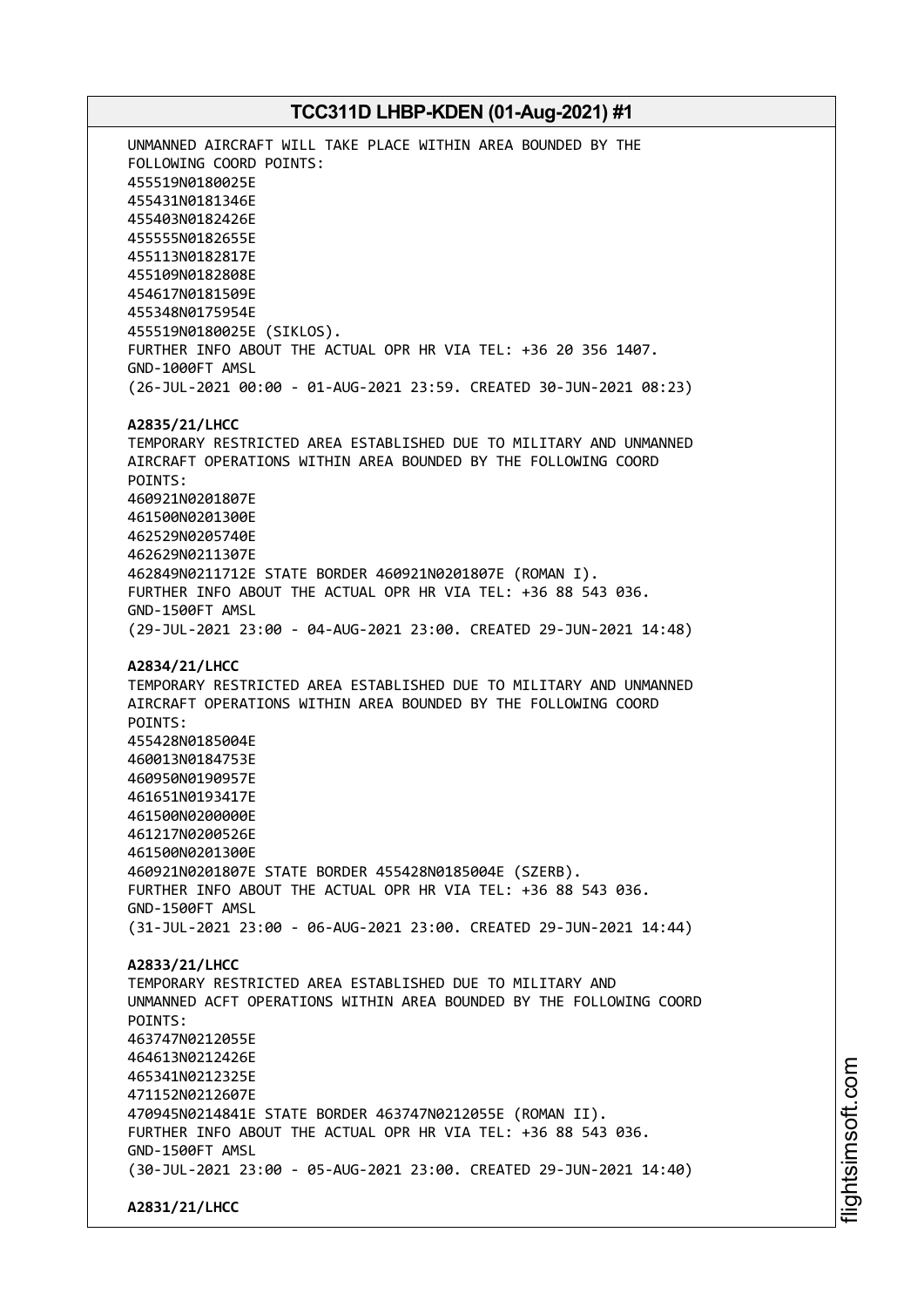TEMPORARY RESTRICTED AREA ESTABLISHED DUE TO MILITARY AND UNMANNED ACFT OPERATIONS WITHIN AREA BOUNDED BY THE FOLLOWING COORD POINTS: 463747N0212055E 464613N0212426E 465341N0212325E 471152N0212607E 470945N0214841E STATE BORDER 463747N0212055E (ROMAN II). FURTHER INFO ABOUT THE ACTUAL OPR HR VIA TEL: +36 88 543 036. GND-1500FT AMSL (05-AUG-2021 23:00 - 11-AUG-2021 23:00. CREATED 29-JUN-2021 14:36) **A2830/21/LHCC** TEMPORARY RESTRICTED AREA ESTABLISHED DUE TO MILITARY OPERATIONS AND UNMANNED AIRCRAFT OPERATIONS WITHIN AREA BOUNDED BY THE FOLLOWING COORD POINTS: 470945N0214841E 471152N0212607E 473338N0215503E 475654N0221905E 480307N0225204E STATE BORDER 470945N 0214841E (ROMAN III). FURTHER INFO ABOUT THE ACTUAL OPR HR VIA TEL: +36 88 543 036. GND-1500FT AMSL (30-JUL-2021 23:00 - 05-AUG-2021 23:00. CREATED 29-JUN-2021 14:31) **A2824/21/LHCC** UNMANNED AIRCRAFT WILL TAKE PLACE WITHIN 600M RADIUS CENTERED AT COORD POINT 464929N 0172217E (NEMESVITA). FURTHER INFO ABOUT THE ACTUAL OPR HR VIA TEL: +36 30 844 7199. GND-120M AGL 0700-2000 (26-JUL-2021 07:00 - 01-AUG-2021 20:00. CREATED 29-JUN-2021 13:31) **A2822/21/LHCC** UNMANNED AIRCRAFT WILL TAKE PLACE WITHIN 1200M RADIUS CENTERED AT COORD POINT 465405N 0174604E (BALATONAKALI). FURTHER INFO ABOUT THE ACTUAL OPR HR VIA TEL: +36 30 844 7199. GND-120M AGL 0700-2000 (26-JUL-2021 07:00 - 01-AUG-2021 20:00. CREATED 29-JUN-2021 13:27) **A2820/21/LHCC** UNMANNED AIRCRAFT WILL TAKE PLACE WITHIN 1900M RADIUS CENTERED AT COORD POINT 460941N 0183333E (FEKED). FURTHER INFO ABOUT THE ACTUAL OPR HR VIA TEL: +36 30 844 7199. GND-120M AGL 0700-2000 (26-JUL-2021 07:00 - 01-AUG-2021 20:00. CREATED 29-JUN-2021 13:22) **A2810/21/LHCC** TEMPORARY RESTRICTED AREA ESTABLISHED DUE TO MILITARY AND **IINMANNED** ACFT OPERATIONS WITHIN AREA BOUNDED BY THE FOLLOWING COORD POINTS: 463128N0163150E 463851N0164616E 462158N0170416E 460242N0173732E 455347N0175950E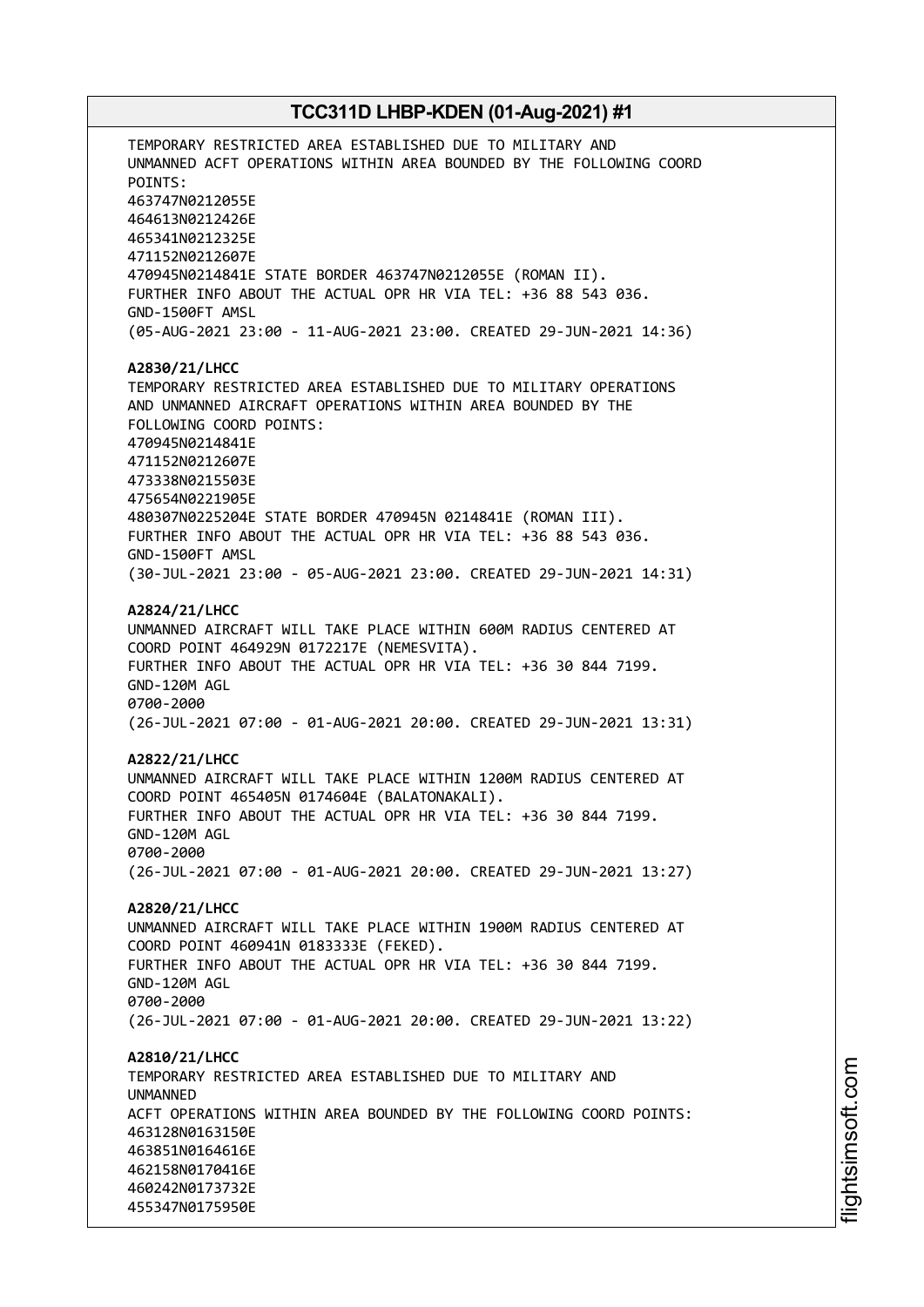454614N0181508E 455106N0182820E 460013N0184753E 455428N0185004E STATE BORDER 463128N0163150E (HORVAT). FURTHER INFO ABOUT THE ACTUAL OPR HR VIA TEL: +36 88 543 036. GND-1500FT AMSL (31-JUL-2021 23:00 - 06-AUG-2021 23:00. CREATED 29-JUN-2021 07:21) **A2473/21/LHCC** UNMANNED AIRCRAFT WILL TAKE PLACE WITHIN 2000M RADIUS CENTERED AT COORD POINT 464441N 0173225E (FONYOD) . FURTHER INFO ABOUT THE ACTUAL OPR HR VIA TEL: +36 70 386 1443. GND-700FT AMSL (14-AUG-2021 02:00 - 14-AUG-2021 18:00. CREATED 10-JUN-2021 19:17) **A2466/21/LHCC** UNMANNED AIRCRAFT WILL TAKE PLACE WITHIN AREA BOUNDED BY THE FOLLOWING COORD POINTS: 464155N0172812E 464302N0172734E 464639N0173622E 464525N0173739E 464155N0172812E (BALATONFENYVES). FURTHER INFO ABOUT THE ACTUAL OPR HR VIA TEL: +36 30 936 8060. GND-1500FT AMSL 0400-1900 (19-AUG-2021 04:00 - 25-AUG-2021 19:00. CREATED 10-JUN-2021 18:45) **A2347/21/LHCC** ACCORDING TO REG. EU 2016/399, PRIVATE FLIGHTS OPERATING FROM OR TO NON-SCHENGEN COUNTRIES, SHALL TRANSMIT TO THE HUNGARIAN POLICE, PRIOR TO TAKE-OFF, A GENERAL DECLARATION COMPRISING INTER ALIA A FLIGHT PLAN IN ACCORDANCE WITH ANNEX 2 TO THE CONVENTION ON INTERNATIONAL CIVIL AVIATION AND INFORMATION CONCERNING THE PASSENGERS' IDENTITY AS THE FOLLOWING: FIRST NAME, LAST NAME, DATE OF BIRTH, NATIONALITY, NUMBER OF ID CARD, DEPARTING FROM. FAX: +36-1-296-82-45, EMAIL: GATUTASLISTA(A)RRI.POLICE.HU REF AIP GEN 1.2. (04-JUN-2021 07:36 - PERM. CREATED 04-JUN-2021 07:37) **A2332/21/LHCC** UNMANNED AIRCRAFT WILL TAKE PLACE WITHIN 5000M RADIUS CENTERED AT COORD POINT 481918N 0220546E (KOMORO). FURTHER INFO ABOUT THE ACTUAL OPR HR VIA TEL: +36 70 331 3829. GND-120M AGL (02-AUG-2021 08:00 - 08-AUG-2021 16:00. CREATED 03-JUN-2021 15:46)

#### **A2330/21/LHCC**

UNMANNED AIRCRAFT WILL TAKE PLACE WITHIN 5000M RADIUS CENTERED AT COORD POINT 481631N 0220224E (SZABOLCSVERESMART). FURTHER INFO ABOUT THE ACTUAL OPR HR VIA TEL: +36 70 331 3829. GND-120M AGL (09-AUG-2021 08:00 - 15-AUG-2021 16:00. CREATED 03-JUN-2021 15:41)

**A2081/21/LHCC** UNMANNED AIRCRAFT WILL TAKE PLACE WITHIN 3000M RADIUS CENTERED AT COORD POINT 472903N 0203510E (TISZA-TO). FURTHER INFO ABOUT THE ACTUAL OPR HR VIA TEL: +36 70 386 1443.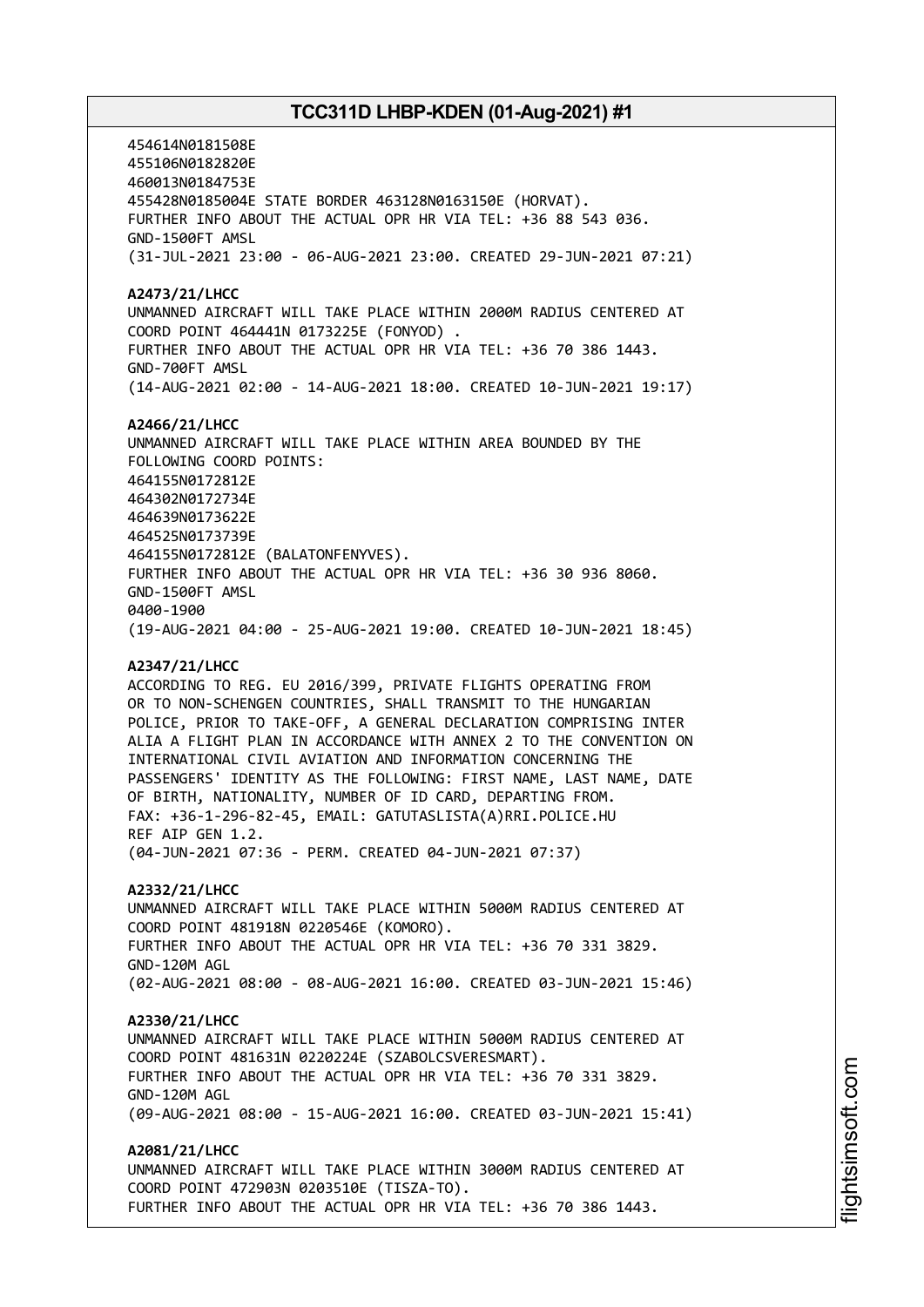GND-1000FT AMSL (14-AUG-2021 02:00 - 14-AUG-2021 18:00. CREATED 20-MAY-2021 14:52) **A2070/21/LHCC** UNMANNED AIRCRAFT WILL TAKE PLACE WITHIN 3000M RADIUS CENTERED AT COORD POINT 472903N 0203510E (TISZA-TO). FURTHER INFO ABOUT THE ACTUAL OPR HR VIA TEL: +36 70 386 1443. GND-1000FT AMSL 0200-1800 (07-AUG-2021 02:00 - 13-AUG-2021 18:00. CREATED 20-MAY-2021 14:16) **A1693/21/LHCC** UNMANNED AIRCRAFT WILL TAKE PLACE WITHIN AREA BOUNDED BY THE FOLLOWING COORD POINTS: 465548N0194406E 465446N0194627E 465413N0194556E 465513N0194333E 465548N0194335E 465548N0194406E (KECSKEMET REPULOTER). FURTHER INFO ABOUT THE ACTUAL OPR HR VIA TEL: +36 30 827 3302. GND-1000FT AMSL 0400-1800 (29-JUL-2021 04:00 - 04-AUG-2021 18:00. CREATED 03-MAY-2021 08:30) **A0952/21/LHCC** TEMPORARY RESTRICTED AREA ESTABLISHED DUE TO AVIATION EVENT WITHIN AREA BOUNDED BY THE FOLLOWING COORD POINTS: 461852N0200000E 461727N0200458E 461923N0200541E 462300N0200530E 462300N0200000E 461852N0200000E (SZATYMAZ REPULOTER). FURTHER INFO ABOUT THE ACTUAL OPR HR VIA TEL: +36 70 701 4883 . GND-8500FT AMSL 0400-1730 (27-SEP-2021 04:00 - 26-OCT-2021 17:30. CREATED 16-MAR-2021 16:47) **A0951/21/LHCC** UNMANNED AIRCRAFT WILL TAKE PLACE WITHIN 250M RADIUS CENTERED AT COORD POINT 465455N 0174934E (ORVENYES). FURTHER INFO ABOUT THE ACTUAL OPR HR VIA TEL: +36 20 961 7066. GND-1500FT AMSL 0600-2200 (02-OCT-2021 06:00 - 31-OCT-2021 22:00. CREATED 16-MAR-2021 16:45) **A0935/21/LHCC** TEMPORARY RESTRICTED AREA ESTABLISHED DUE TO AVIATION EVENT WITHIN AREA BOUNDED BY THE FOLLOWING COORD POINTS: 461852N0200000E 461727N0200458E 461923N0200541E 462300N0200530E 462300N0200000E 461852N0200000E (SZATYMAZ REPULOTER). FURTHER INFO ABOUT THE ACTUAL OPR HR VIA TEL: +36 70 701 4883.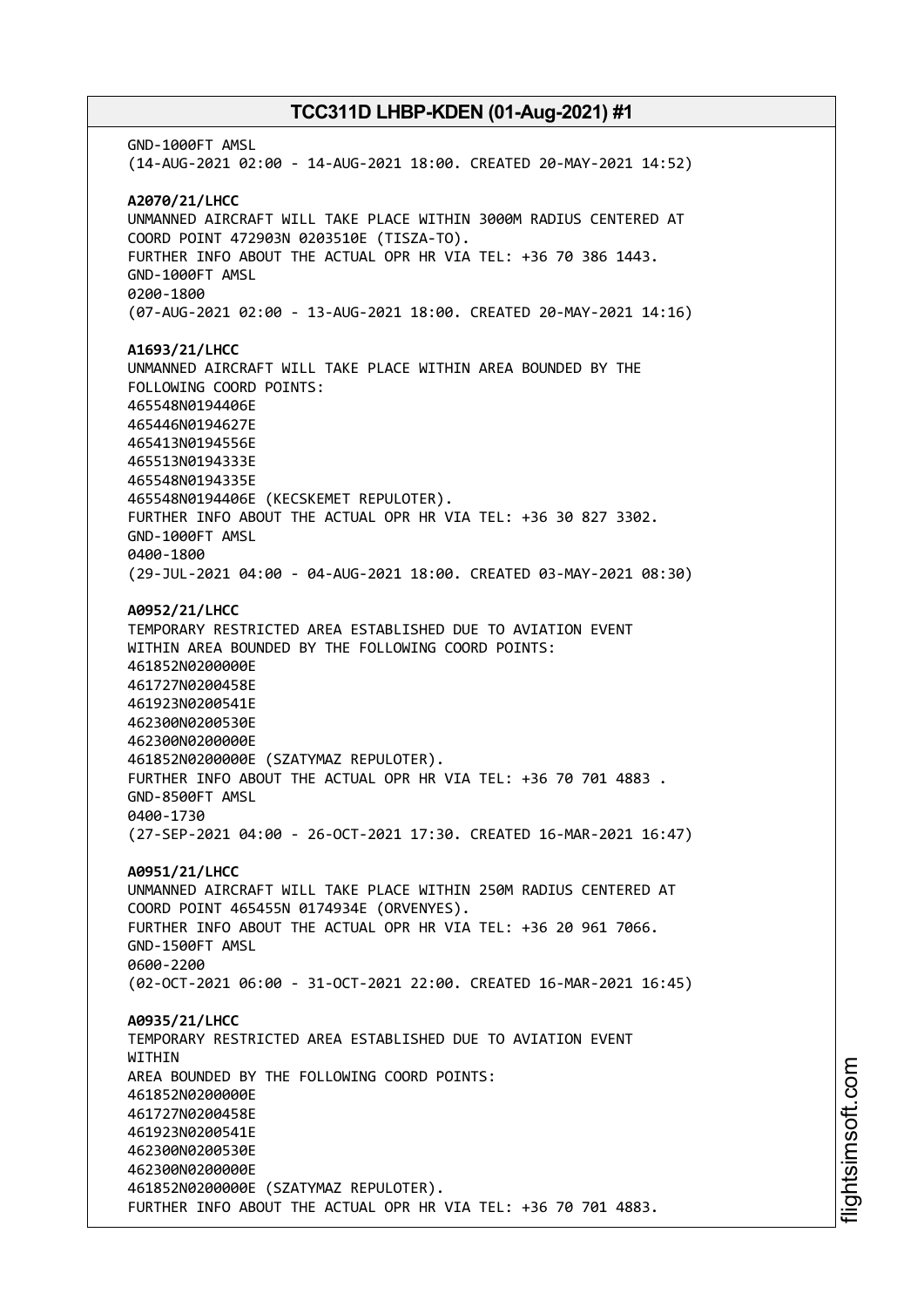GND-8500FT AMSL 0400-1730 (27-OCT-2021 04:00 - 25-NOV-2021 17:30. CREATED 12-MAR-2021 15:04) **A0933/21/LHCC** UNMANNED AIRCRAFT WILL TAKE PLACE WITHIN AREA BOUNDED BY THE FOLLOWING COORD POINTS: 472444N0185709E 472551N0185541E 472605N0185606E 472508N0185802E 472444N0185709E (TOROKBALINT). FURTHER INFO ABOUT THE ACTUAL OPR HR VIA TEL: +36 70 708 1066. GND-1000FT AMSL 0800-2000 (01-SEP-2021 08:00 - 30-SEP-2021 20:00. CREATED 12-MAR-2021 14:56) **A0931/21/LHCC** UNMANNED AIRCRAFT WILL TAKE PLACE WITHIN AREA BOUNDED BY THE FOLLOWING COORD POINTS: 472444N0185709E 472551N0185541E 472605N0185606E 472508N0185802E 472444N0185709E (TOROKBALINT). FURTHER INFO ABOUT THE ACTUAL OPR HR VIA TEL: +36 70 708 1066. GND-1000FT AMSL 0800-2000 (01-AUG-2021 08:00 - 30-AUG-2021 20:00. CREATED 12-MAR-2021 14:49) **A0924/21/LHCC** UNMANNED AIRCRAFT WILL TAKE PLACE WITHIN 250M RADIUS CENTERED AT COORD POINT 465455N 0174934E (ORVENYES). FURTHER INFO ABOUT THE ACTUAL OPR HR VIA TEL: +36 20 961 7066. GND-1500FT AMSL 0600-2200 (01-AUG-2021 06:00 - 30-AUG-2021 22:00. CREATED 12-MAR-2021 13:41) **A0912/21/LHCC** UNMANNED AIRCRAFT WILL TAKE PLACE WITHIN 250M RADIUS CENTERED AT COORD POINT 465455N 0174934E (ORVENYES). FURTHER INFO ABOUT THE ACTUAL OPR HR VIA TEL: +36 20 961 7066 . GND-1500FT AMSL 0600-2200 (01-SEP-2021 06:00 - 30-SEP-2021 22:00. CREATED 11-MAR-2021 12:24) **A0911/21/LHCC** UNMANNED AIRCRAFT WILL TAKE PLACE WITHIN 250M RADIUS CENTERED AT COORD POINT 465455N 0174934E (ORVENYES). FURTHER INFO ABOUT THE ACTUAL OPR HR VIA TEL: +36 20 961 7066. GND-1500FT AMSL 0600-2200 (02-DEC-2021 06:00 - 31-DEC-2021 22:00. CREATED 11-MAR-2021 12:23) **A0910/21/LHCC** AEROBATICS WILL TAKE PLACE BOUNDED BY THE FOLLOWING COORD POINT: 461852N0200000E 461727N0200458E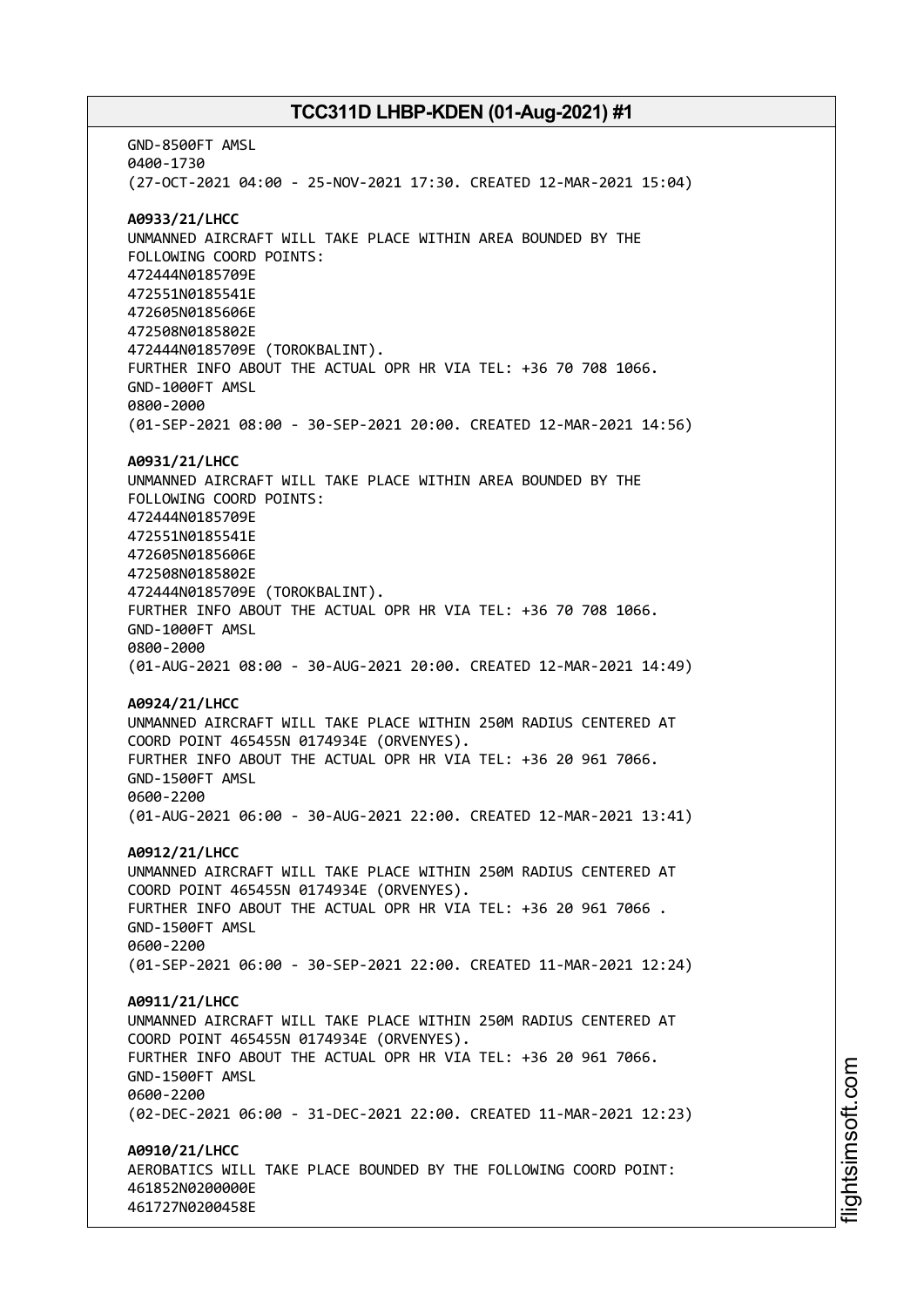461923N0200541E 462300N0200530E 462300N0200000E 461852N0200000E (SZATYMAZ REPULOTER). FURTHER INFO ABOUT THE ACTUAL OPR HR VIA TEL: +36 70 701 4883. GND-8500FT AMSL 0400-1730 (29-JUL-2021 04:00 - 27-AUG-2021 17:30. CREATED 11-MAR-2021 12:22)

**A0909/21/LHCC** UNMANNED AIRCRAFT WILL TAKE PLACE WITHIN 250M RADIUS CENTERED AT COORD POINT 465455N 0174934E (ORVENYES). FURTHER INFO ABOUT THE ACTUAL OPR HR VIA TEL: +36 20 961 7066. GND-1500FT AMSL 0600-2200 (01-NOV-2021 06:00 - 30-NOV-2021 22:00. CREATED 11-MAR-2021 12:21)

┌──────────────────────────────────────────────────────────────────────────────┐

#### │**LZBB (BRATISLAVA FIR/UIR)** │

└──────────────────────────────────────────────────────────────────────────────┘ **A1306/21/LZBB** CHECKLIST YEAR=2021 0955 0956 0985 0989 1013 1014 1096 1110 1111 1112 1113 1130 1131 1132 1133 1189 1226 1229 1250 1251 1254 1276 1282 1283 1284 1285 1286 1287 1288 1289 1292 1293 1295 1296 1303 1304 1305 LATEST PUBLICATIONS AIRAC AIP AMDT 226 (9 SEP 2021) AIP AMDT 193 (17 JUN 2021) AIRAC AIP SUP 1/20 AIP SUP 2/12 AIC A4/21 AIC C4/21 VALID PUBLICATIONS AIP SUP: 2/12 1/20 AIC A: 3/05 4/11 3/13 1/14 6/18 4/19 3/20 4/20 6/20 7/20 1/21 2/21 3/21 4/21 AIC C: 35/05 11/06 9/09 25/09 34/09 18/11 7/14 11/14 12/14 13/14 5/15 7/15 8/15 1/16 2/16 3/16 5/16 6/16 9/16 11/16 2/17 1/18 2/18 3/18 4/18 1/19 1/20 2/20 3/20 4/20 6/20 7/20 8/20 9/20 10/20 11/20 12/20 1/21 2/21 3/21 4/21 AIC A5/20 CNL BY THIS NOTAM CHECKLIST. (01-AUG-2021 07:25 - 01-SEP-2021 23:59 EST. CREATED 01-AUG-2021 07:25) **A1284/21/LZBB** TRIGGER NOTAM - PERM AIRAC AIP AMDT NR 226 WEF 09 SEP 2021: GEN 1.7 - AN EDITORIAL TEXT AMENDMENT GEN 3.2 - CORRECTIONS TO CHARTS NOT CONTAINED IN THE AIP UPDATED ENR 2.2, ENR 6-13, ENR 6-15 - NEW CTR/TMA UZHHOROD WEST AREAS ESTABLISHED ENR 3.1 - W425 ROUTE CHANGED ENR 3.3 - P27, Q350 ROUTES CHANGED ENR 4.4 - NEW SIGNIFICANT POINT TOKAJ ADDED, COORDINATES OF EVULA SIGNIFICANT POINT CHANGED, ATS ROUTES AND REMARKS FOR ANEXA, DUFES SIGNIFICANT POINTS UPDATED ENR 5.1 - LZR55 REMARK CHANGED ENR 6-1 - NEW CTR/TMA UZHHOROD WEST AREAS ESTABLISHED, NEW SIGNIFICANT POINT TOKAJ ADDED, W425, P27, Q350 ROUTES CHANGED, COORDINATES OF EVULA SIGNIFICANT POINT CHANGED.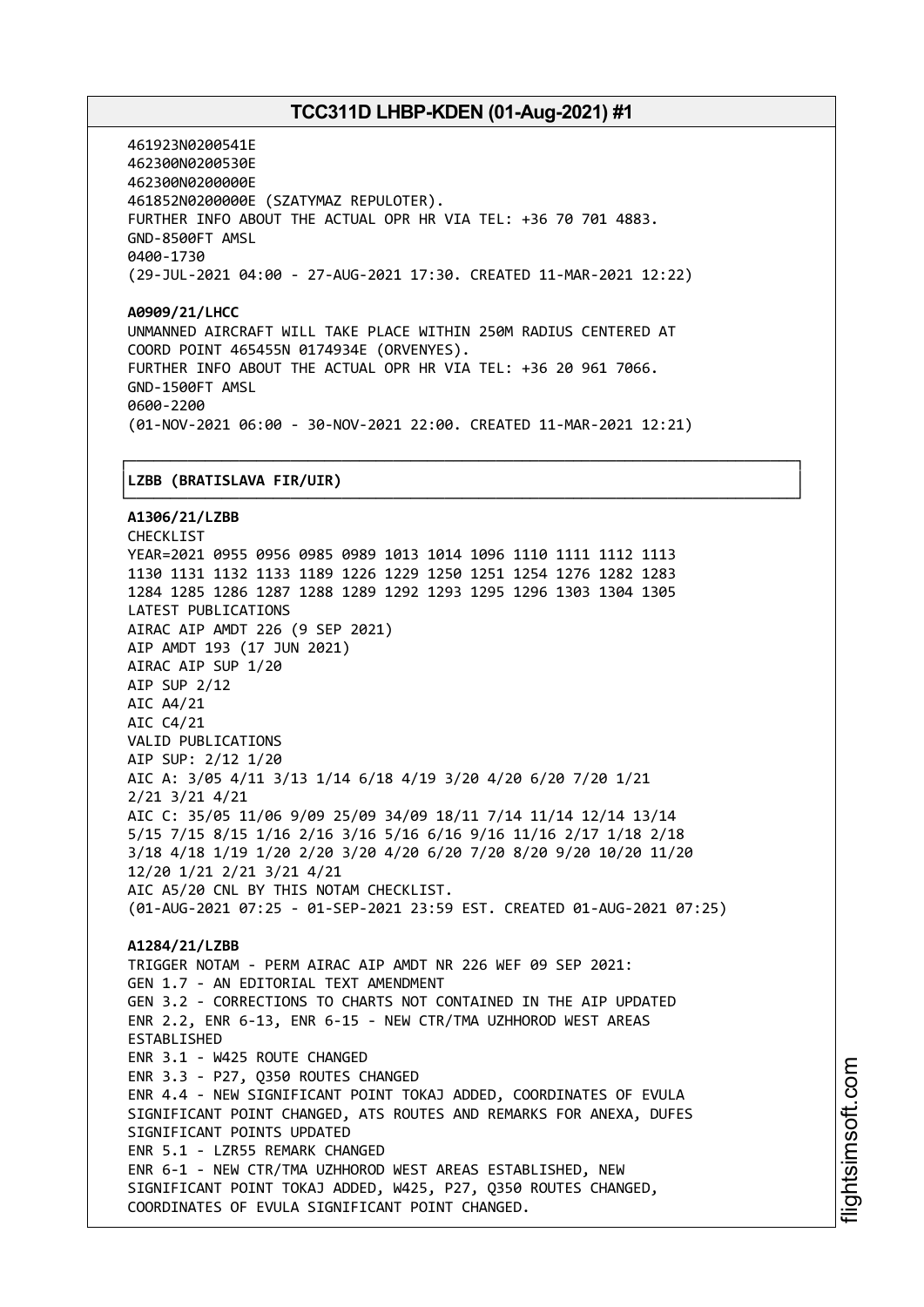(09-SEP-2021 00:00 - 22-SEP-2021 23:59. CREATED 29-JUL-2021 10:24) **A1276/21/LZBB** COVID-19: AIRCRAFT OPERATORS REQUIREMENTS I. TO ENSURE SAFE AND EXPEDITIOUS DELIVERY OF COVID-19 VACCINES, AIRCRAFT OPERATORS OF FLIGHTS CARRYING SUCH VACCINES SHOULD ASK APPROVAL FROM TRANSPORT AUTHORITY FOR EXEMPTION FROM ATFM MEASURES FOR EACH FLIGHT DEEMED CRITICAL. II. UPON APPROVAL, STS/ATFMX AND RMK/VACCINE SHALL BE INSERTED IN ITEM 18 OF THE FLIGHT PLAN. III. AIRCRAFT OPERATORS CARRYING COVID-19 VACCINES REGULARLY MAY REQUEST APPROVAL IN ADVANCE FOR ALL FLIGHTS INVOLVED. IV. THE APPLICATION FORM FOR APPROVAL OF EXEMPTION FROM ATFM MEASURES IS AVAILABLE AT THE WEBPAGE OF THE TRANSPORT AUTHORITY HTTP://LETECTVO.NSAT.SK/COVID-19-OPATRENIA/ V. THE REQUEST FOR THE EXEMPTION FROM ATFM MEASURES SHALL BE ADDRESSED IN WORKING DAYS TO CIVIL AVIATION DIVISION OF TRANSPORT AUTHORITY AT LEAST 48 HOURS IN ADVANCE VIA E-MAIL: NAVIGACIA(A)NSAT.SK (26-JUL-2021 07:20 - 26-OCT-2021 23:59 EST. CREATED 26-JUL-2021 07:21) **A1250/21/LZBB** PERM AIR NAVIGATION OBSTACLE - AREA 1: SMOLINSKE - MAST, PSN: 484104N 0171023E, ELEV/HGT GND: 405M/105M, MARKINGS: YES, LGT - COLOUR: W/R, TYPE: FLG, LIM/LIL, RADIUS OF THE AREA OF ANCHOR ROPES: 50M. REF ENR 5.4, AERONAUTICAL CHART ICAO 1:500 000. (21-JUL-2021 11:50 - 21-OCT-2021 23:59 EST. CREATED 21-JUL-2021 11:51) **A1189/21/LZBB** COVID-19: AIRCRAFT OPERATORS REQUIREMENTS THE AIRCRAFT OPERATORS ARRIVING TO FIR LZBB AND LANDING AT THE AIRPORT IN THE TERRITORY OF THE SLOVAK REPUBLIC: I. ENABLE BOARDING ONLY PASSENGERS WITH FILLED ELECTRONIC PLF (PUBLIC HEALTH PASSENGER LOCATOR FORM). II. INFORM PASSENGERS ABOUT THE OBLIGATION TO FILL IN ELECTRONIC PLF. III. KEEP THE DATA AVAILABLE TO THEM (IDENTIFICATION, CONTACT DETAILS OF PASSENGERS AND SEATING PLANS) FOR MINIMUM 30 DAYS. IV. UPON REQUEST OF A PUBLIC HEALTH AUTHORITY PROVIDE PASSENGERS DATA NECESSARY FOR THE CONTACT-TRACING PURPOSES. V. ENABLE PASSENGERS ONLY WITH COVERED UPPER RESPIRATORY TRACT WITH FFP2, KN95 OR N95 RESPIRATOR WITHOUT EXHALATION VALVE TO ENTER AND STAY ON BOARD THE AIRCRAFT. VI. FROM COUNTRIES NOT LISTED ON THE WEBPAGE OF THE MINISTRY OF TRANSPORT AND CONSTRUCTION OF THE SLOVAK REPUBLIC IN PARAGRAPH VII ARE RECOMMENDED TO ASK FROM THE PASSENGERS OVER 12 YEARS TO PRESENT THE NEGATIVE RT-PCR TEST RESULT NOT OLDER THAN 72 HOURS BEFORE BOARDING. VII THE ELECTRONIC PLF AND THE CIVIL AVIATION ANTI-EPIDEMIC MEASURES ARE AVAILABLE ON THE WEBPAGE OF THE MINISTRY OF TRANSPORT AND CONSTRUCTION OF THE SLOVAK REPUBLIC HTTPS://WWW.MINDOP.SK/FACILITATION-AIR-TRANSPORT (13-JUL-2021 12:08 - 13-OCT-2021 23:59 EST. CREATED 13-JUL-2021 12:09) **A1133/21/LZBB**

HORNAD AREA DEDICATED TO GLIDER FLIGHTS ACTIVATED. REAL TIME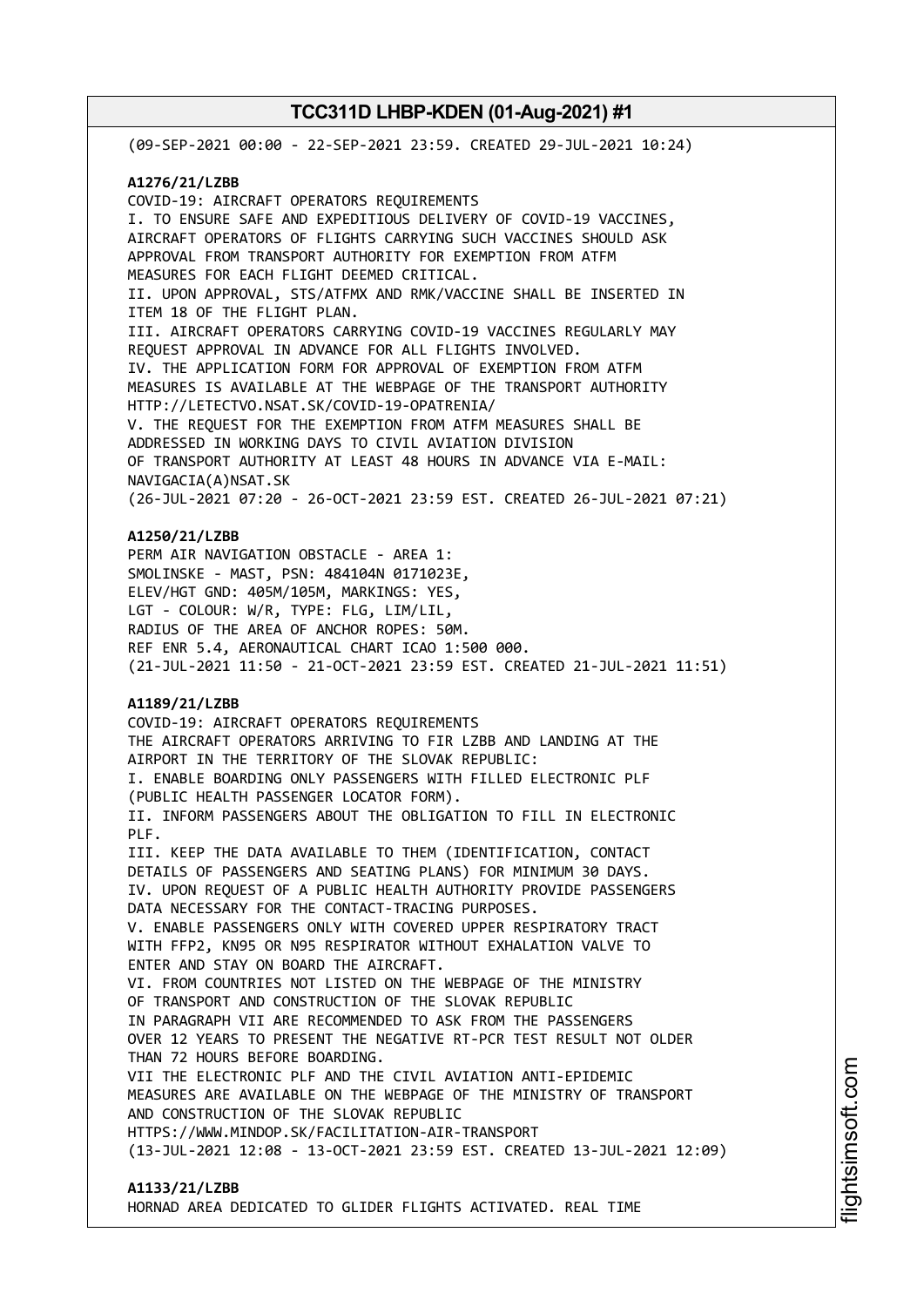OF ACTIVITY AVAILABLE FROM: BRATISLAVA INFORMATION 124,300 MHZ AND KOSICE RADAR 129,350 MHZ (119,850 MHZ). 5000FT AMSL-7000FT AMSL 0900-SS (01-JUL-2021 09:00 - 30-SEP-2021 16:19. CREATED 01-JUL-2021 08:42) **A1130/21/LZBB** TRIGGER NOTAM - PERM AIRAC AIP AMDT NR 225 WEF 12 AUG 2021: GEN 1.5 - EXEMPTION FOR NON-EQUIPPED STATE AIRCRAFT WITH SSR TRANSPONDER UPDATED - AN EDITORIAL AMENDMENT (ENGLISH VERSION ONLY) GEN 2.5 - NEW RADIO NAVIGATION AIDS DME KTN, DME CRT ADDED GEN 3.2 - CORRECTIONS TO CHARTS NOT CONTAINED IN THE AIP UPDATED ENR 1.8 - INFORMATION FOR NON-EQUIPPED AIRCRAFT WITH SSR TRANSPONDER ADDED ENR 4.1 - NEW RADIO NAVIGATION AIDS DME KTN, DME CRT ADDED ENR 5.4 - AIR NAVIGATION OBSTACLE IN AREA 1 ADDED ENR 6-7 - NEW DME ADDED. (12-AUG-2021 00:00 - 25-AUG-2021 23:59. CREATED 01-JUL-2021 07:47) **A1113/21/LZBB** BESKYDY AREA DEDICATED TO GLIDER FLIGHTS ACTIVATED. REAL TIME OF ACTIVITY AVAILABLE FROM: BRATISLAVA INFORMATION 124,300 MHZ AND BRATISLAVA RADAR 134,475 MHZ (126,475 MHZ). 8000FT AMSL-9500FT AMSL 0900-SS (27-JUN-2021 09:01 - 30-SEP-2021 16:23. CREATED 27-JUN-2021 09:01) **A1112/21/LZBB** MARTINKY AREA DEDICATED TO GLIDER FLIGHTS ACTIVATED. REAL TIME OF ACTIVITY AVAILABLE FROM: BRATISLAVA INFORMATION 124,300 MHZ AND ZILINA TOWER 118,400 MHZ. 7500FT AMSL-8000FT AMSL 0900-SS (27-JUN-2021 09:00 - 30-SEP-2021 16:25. CREATED 27-JUN-2021 09:01) **A1111/21/LZBB** CHOPOK AREA DEDICATED TO GLIDER FLIGHTS ACTIVATED. REAL TIME OF ACTIVITY AVAILABLE FROM: BRATISLAVA INFORMATION 124,300 MHZ AND BRATISLAVA RADAR 134,475 MHZ (126,475 MHZ). 8000FT AMSL-9500FT AMSL 0900-SS (27-JUN-2021 09:00 - 30-SEP-2021 16:23. CREATED 27-JUN-2021 09:00) **A1110/21/LZBB** LIPTOV AREA DEDICATED TO GLIDER FLIGHTS ACTIVATED. REAL TIME OF ACTIVITY AVAILABLE FROM: BRATISLAVA INFORMATION 124,300 MHZ AND BRATISLAVA RADAR 134,475 MHZ (126,475 MHZ). 8000FT AMSL-9500FT AMSL 0900-SS (27-JUN-2021 09:00 - 30-SEP-2021 16:23. CREATED 27-JUN-2021 09:00) **A1096/21/LZBB** ALL FLIGHTS TO/FROM AIRPORTS OF BRATISLAVA FIR, OR OVERFLYING BRATISLAVA FIR TERRITORY ARE NOT ALLOWED IF AIRCRAFT ARE OPERATED BY BELARUSSIAN AIR CARRIERS AND/OR REGISTRATED IN BELARUS EXCEPT FOR AIRCRAFT IN EMERGENCY OR HUMANITARIAN FLIGHTS. (23-JUN-2021 11:26 - 23-SEP-2021 23:59 EST. CREATED 23-JUN-2021 11:27)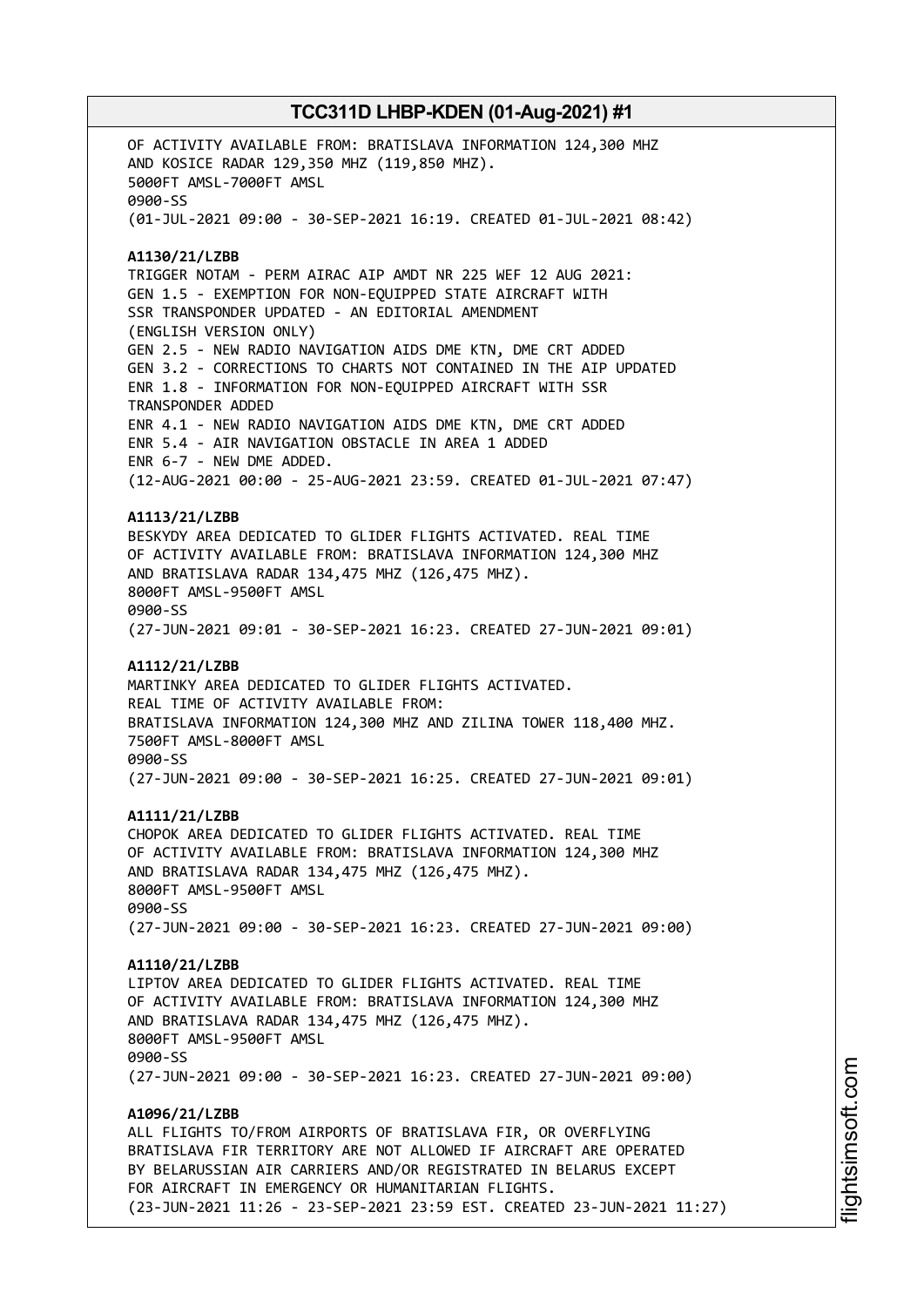**A1014/21/LZBB** NAVIGATION WARNING - PARACHUTE JUMPS IN AREA: CIRCLE RADIUS 3 NM CENTRED ON 475742N 0181102E (ARP LZNZ). GND-8000FT AMSL SR-SS (11-JUN-2021 02:47 - 31-AUG-2021 17:30. CREATED 09-JUN-2021 11:32)

#### **A1013/21/LZBB**

SLOVAK AIR CARRIERS AND CAPTAINS OF ACFT IN CHARGE OF AIR SERVICE MANAGED BY CARRIERS HOLDERS OF OPERATING LICENCE ISSUED BY SLOVAK REPUBLIC, WHETHER THEY ARE CONTRACTUAL CARRIERS AND/OR DE FACTO CARRIERS, OR PERFORMING AIR SERVICE WITH COMMERCIAL CHARTER AGREEMENT OR WITH CODE SHARING AND TO ALL FLIGHT PERFORMED WITH SLOVAK REPUBLIC ACFT REGISTRATION, ARE REQUESTED TO AVOID MINSK FIR (UMMV). FOREIGN AIR CARRIERS INBOUND EUROPEAN UNION ARE RECOMMENDED TO AVOID BELARUS MINSK FIR (UMMV). (09-JUN-2021 10:10 - 09-SEP-2021 23:59 EST. CREATED 09-JUN-2021 10:09)

#### **A0989/21/LZBB**

PERM AIR NAVIGATION OBSTACLE - AREA 1: KLIZSKA NEMA - MAST, PSN: 474444N 0174757E, ELEV/HGT GND: 215M/105M, LGT - COLOUR: R, TYPE: FLG, LIM/LIL. REF ENR 5.4, AERONAUTICAL CHART ICAO 1:500 000. (07-JUN-2021 08:24 - 07-SEP-2021 23:59 EST. CREATED 07-JUN-2021 08:24)

#### **A0985/21/LZBB**

COVID-19: CREWS REQUIREMENTS I. THE PILOT RESPONSIBLE FOR AN AIRCRAFT ARRIVING TO FIR LZBB UPON LANDING AT THE FIRST AIRPORT IN THE TERRITORY OF THE SLOVAK REPUBLIC HAS TO PROVIDE THE GENERAL DECLARATION AND AIRCRAFT COVID-19 DISINFECTION CONTROL SHEET TO AUTHORIZED PERSONNEL OF THE AIRPORT OPERATOR. II. THE PILOT RESPONSIBLE FOR AN AIRCRAFT IS REQUESTED TO REPORT SUSPECTED COVID-19 CASES ON BOARD, IF POSSIBLE BEFORE LANDING,

TO THE AIR TRAFFIC CONTROL. III. THE GENERAL DECLARATION IN ENGLISH LANGUAGE AND THE CIVIL AVIATION ANTI-EPIDEMIC MEASURES ARE AVAILABLE AT THE WEBPAGE OF THE MINISTRY OF TRANSPORT AND CONSTRUCTION OF THE SLOVAK REPUBLIC HTTPS://WWW.MINDOP.SK/FACILITATION-AIR-TRANSPORT (06-JUN-2021 08:58 - 06-SEP-2021 23:59 EST. CREATED 06-JUN-2021 08:58)

┌──────────────────────────────────────────────────────────────────────────────┐

└──────────────────────────────────────────────────────────────────────────────┘

#### │**LKAA (PRAGUE FIR/UIR)** │

#### **B1694/21/LKAA**

NAV WRNG - INTRODUCTORY HELICOPTER FLT IN AREA PSN 500250,78N0144221,81E (0.9NM W SKVOREC) - PSN 500550,05N0144555,63E (0.8NM N TUKLATY) - PSN 500228,16N0144748,11E (1.2NM N DOUBRAVCICE) - PSN 500250,78N0144221,81E /0.9NM W SKVOREC/ GND-2000FT AMSL (01-AUG-2021 06:00 - 01-AUG-2021 18:00. CREATED 30-JUL-2021 11:38)

**B1693/21/LKAA** NAV WRNG - INTRODUCTORY HELICOPTER FLT IN AREA RADIUS 5KM PSN 501650,41N0144946,46E /0.7NM S BENATKY NAD JIZEROU/ GND-2000FT AMSL (01-AUG-2021 06:00 - 01-AUG-2021 18:00. CREATED 30-JUL-2021 11:31)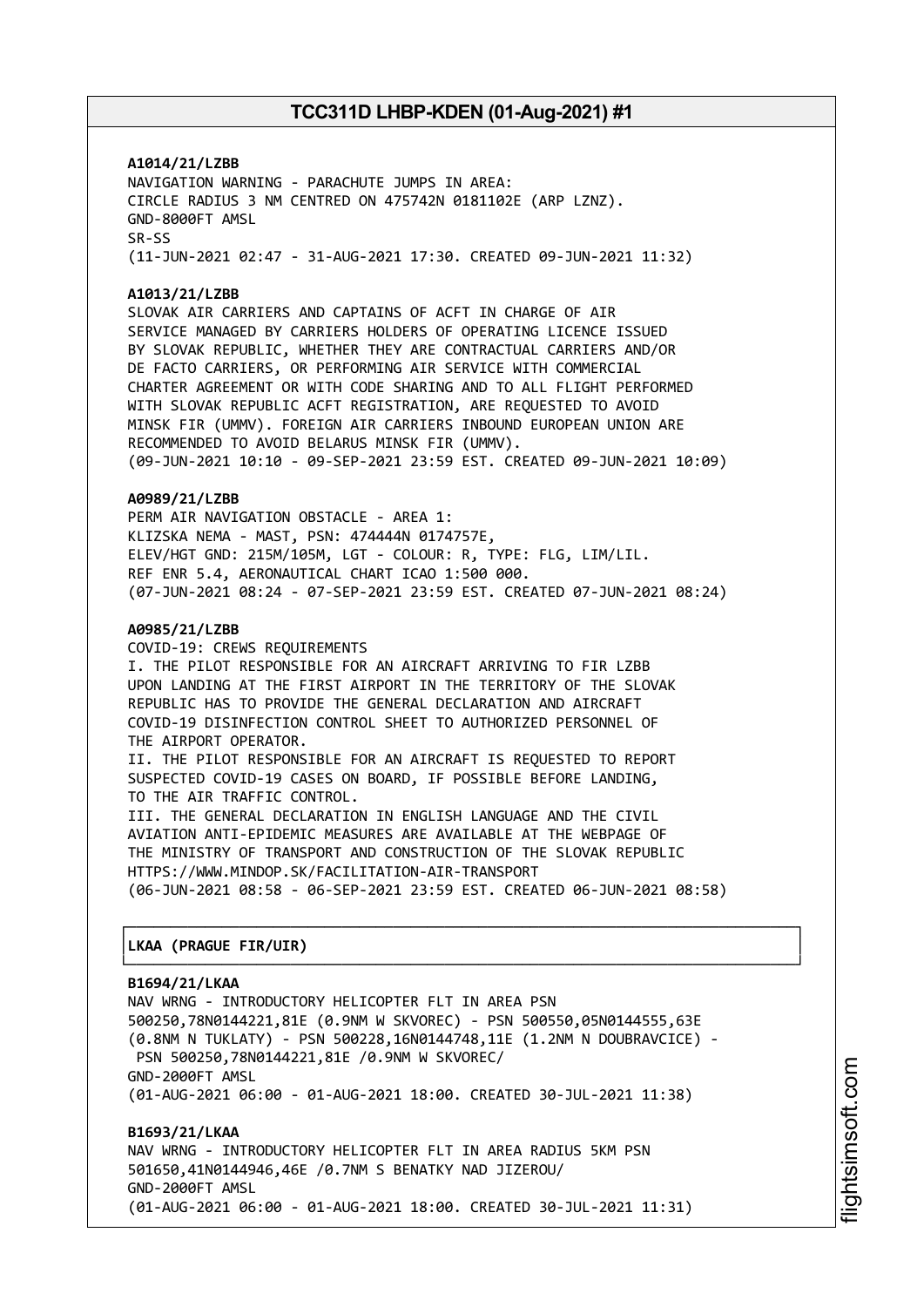**B1692/21/LKAA** NAV WRNG - INTRODUCTORY HELICOPTER FLT IN AREA RADIUS 5KM PSN 504328,30N0150354,15E /2.7NM S LIBEREC/ GND-3000FT AMSL (01-AUG-2021 06:00 - 01-AUG-2021 18:00. CREATED 30-JUL-2021 11:27) **B1691/21/LKAA** NAV WRNG - INTRODUCTORY HELICOPTER FLT IN AREA RADIUS 5KM PSN 505524,24N0150650,34E /1.2NM N RASPENAVA/ GND-3000FT AMSL (01-AUG-2021 06:00 - 01-AUG-2021 18:00. CREATED 30-JUL-2021 11:25) **A0829/21/LKAA** TEMPO RESTRICTED AREA RADIUS 10KM PSN 492652,00N0170802,00E (LKPJ). PJE GND-FL125 AUG 23 24 25 0700-1400 (23-AUG-2021 07:00 - 25-AUG-2021 14:00. CREATED 30-JUL-2021 10:07) **A0828/21/LKAA** TEMPO RESTRICTED AREA RADIUS 10KM PSN 492652,00N0170802,00E (LKPJ). PJE GND-FL125 AUG 26 0700-1400 27 0700-1000 (26-AUG-2021 07:00 - 27-AUG-2021 10:00. CREATED 30-JUL-2021 10:05) **A0827/21/LKAA** TEMPO RESTRICTED AREA RADIUS 10KM PSN 492533,00N0172417,00E (LKPO) TMA BRNO AND TMA OSTRAVA EXCLUDED. PJE. ACT AFTER APP BRNO AND APP OSTRAVA APV GND-FL125 AUG 26 0700-1400 27 0700-1000 (26-AUG-2021 07:00 - 27-AUG-2021 10:00. CREATED 30-JUL-2021 10:02) **A0826/21/LKAA** TEMPO RESTRICTED AREA RADIUS 2NM PSN 490232,69N0165945,99E (1.9NM SW ZDANICE). PJE. ACT AFTER APP BRNO APV GND-2500FT AMSL (07-AUG-2021 16:00 - 07-AUG-2021 18:00. CREATED 30-JUL-2021 09:59) **A0825/21/LKAA** TEMPO RESTRICTED AREA RADIUS 2NM PSN 490155,94N0170311,85E (1.4NM N STRAZOVICE) TMA BRNO EXCLUDED. PJE. ACT AFTER APP BRNO APV. ENTRY REQ KYJOV RADIO 130,610 GND-3500FT AMSL (07-AUG-2021 14:00 - 07-AUG-2021 16:00. CREATED 30-JUL-2021 09:56) **A0824/21/LKAA** TEMPO RESTRICTED AREA RADIUS 10KM PSN 492533,00N0172417,00E (LKPO) TMA BRNO AND TMA OSTRAVA EXCLUDED. PJE. ACT AFTER APP BRNO AND APP OSTRAVA APV GND-FL125 AUG 23 0700-1600 24 25 0700-1400 (23-AUG-2021 07:00 - 25-AUG-2021 14:00. CREATED 30-JUL-2021 09:52) **A0823/21/LKAA** TEMPO RESTRICTED AREA RADIUS 3NM PSN 503113,68N0141619,87E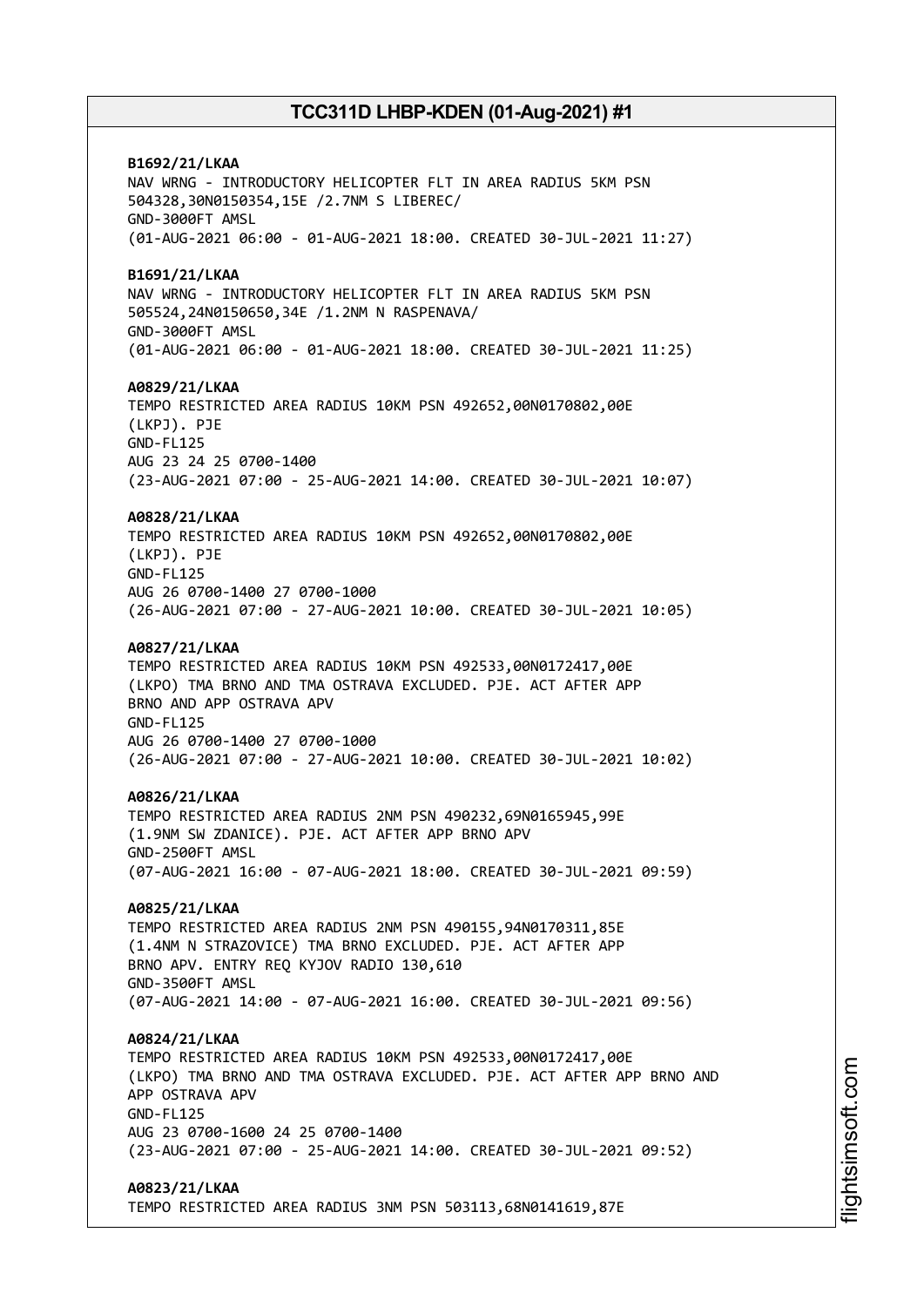(0.9NM N POLEPY). PJE GND-FL065 (08-AUG-2021 06:00 - 08-AUG-2021 10:00. CREATED 30-JUL-2021 09:08) **B1686/21/LKAA** TEMPO RESTRICTED AREA RADIUS 5KM PSN 494800,60N0160504,05E (CESKA RYBNA). PJE GND-FL095 (11-AUG-2021 07:00 - 11-AUG-2021 14:00. CREATED 30-JUL-2021 08:46) **A0821/21/LKAA** TEMPO RESTRICTED AREA RADIUS 2NM PSN 494255,60N0132119,00E (2NM NE LHOTA). PJE GND-FL095 (29-AUG-2021 08:00 - 29-AUG-2021 17:59. CREATED 30-JUL-2021 07:16) **B1684/21/LKAA** TEMPO RESTRICED AREA RADIUS 3NM PSN 491947,00N0135141,00E (TREBOHOSTICE). PJE GND-FL065 (07-AUG-2021 14:00 - 07-AUG-2021 16:00. CREATED 30-JUL-2021 04:54) **A0820/21/LKAA** COVID-19: INFORMATION TO ENSURE SAFE AND EXPEDITIOUS DELIVERY OF COVID-19 VACCINES, AIRCRAFT OPERATORS OF FLIGHTS CARRYING SUCH VACCINES SHOULD ASK APPROVAL FROM CIVIL AVIATION AUTHORITY FOR EXEMPTION FROM ATFM MEASURES FOR EACH FLIGHT DEEMED CRITICAL. UPON APPROVAL, STS/ATFMX AND RMK/VACCINE SHALL BE INSERTED IN ITEM 18 OF THE FLIGHT PLAN. AIRCRAFT OPERATORS CARRYING COVID-19 VACCINES REGULARY MAY REQUEST APPROVAL IN ADVANCE FOR ALL FLIGHTS INVOLVED. APPLICATIONS MUST BE SUBMITTED IN ACCORDANCE WITH AIP ENR 1.9.1.8.3.2 (29-JUL-2021 09:54 - 31-OCT-2021 23:59 EST. CREATED 29-JUL-2021 09:57) **A0818/21/LKAA** TRIGGER NOTAM PERM AIP AIRAC 7/21 WEF 9 SEP 21 CONTAINS: ENR - NEW AREAS TRA GA ZABREH 1, ZABREH 2 AND ZABREH 3 (09-SEP-2021 00:00 - 22-SEP-2021 23:55. CREATED 29-JUL-2021 09:09) **B1678/21/LKAA** TEMPO RESTRICTED AREA PSN 491653,00N0142923,00E (1,2NM SE BECHYNE) - PSN 491611,00N0143103,00E (1,5NM SW SUDOMERICE U BECHYNE) - PSN 491559,00N0143052,00E (1,6NM NW HODETIN) - PSN 491641,00N0142911,00E (1,3NM SE BECHYNE) - PSN 491653,00N0142923,00E (1,2NM SE BECHYNE). UAS FLIGHTS GND-300FT AGL AUG 25 0800-1800 26 0600-1800 (25-AUG-2021 08:00 - 26-AUG-2021 18:00. CREATED 29-JUL-2021 08:16) **B1676/21/LKAA** NAV WRNG - MASS MOV OF GLIDERS IN AREA RADIUS 10KM. PSN 494754N0164116E /LKMK/ GND-FL095 DATLY 0600-1700 (01-AUG-2021 06:00 - 14-AUG-2021 17:00. CREATED 29-JUL-2021 08:07) **A0817/21/LKAA**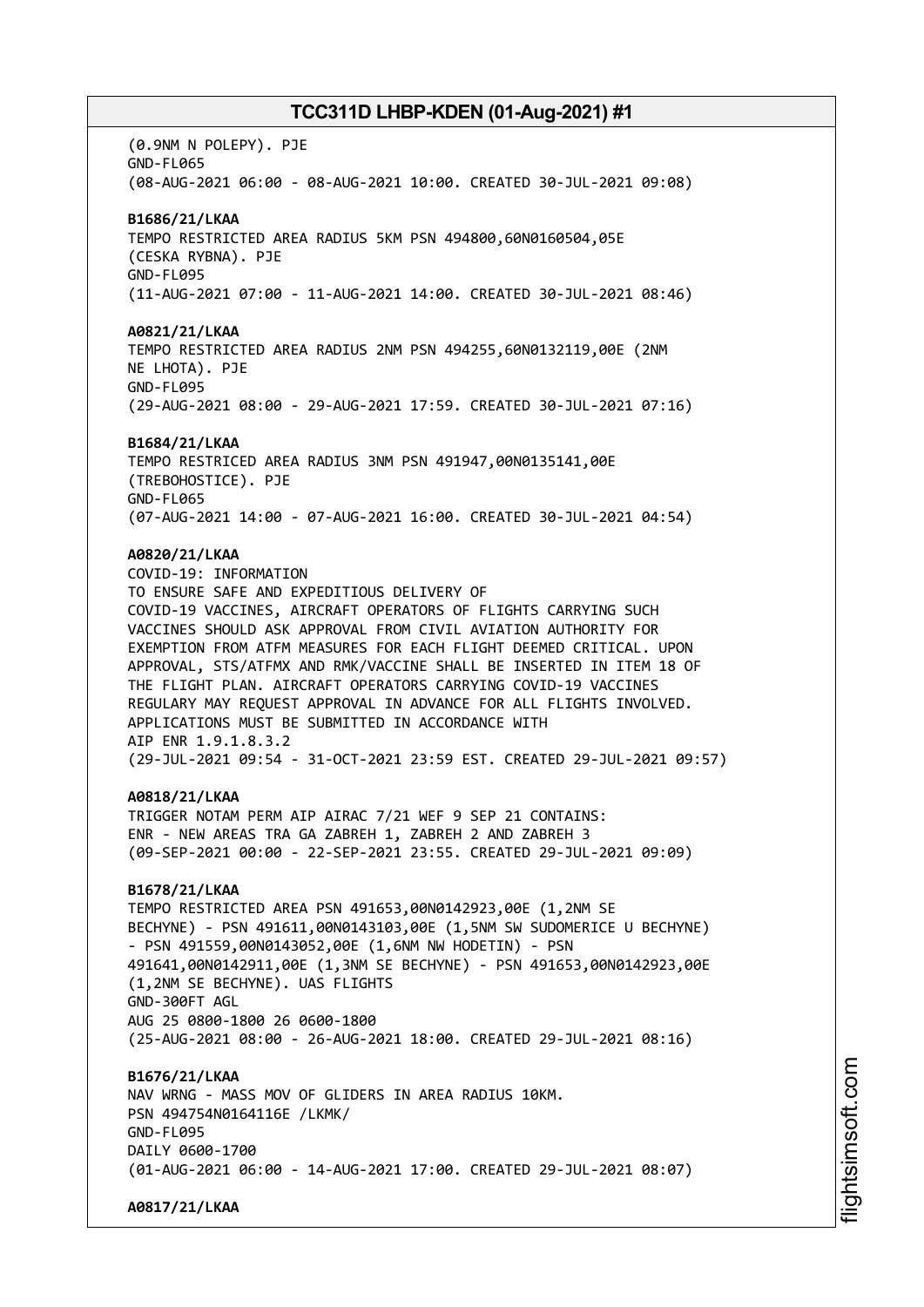TEMPO RESTRICTED AREA RADIUS 2KM PSN 492427,00N0171806,00E (1,6NM S TOVACOV). PJE GND-FL075 (26-AUG-2021 11:00 - 26-AUG-2021 14:00. CREATED 29-JUL-2021 07:34) **A0816/21/LKAA** TEMPO RESTRICTED AREA RADIUS 2KM PSN 492807,00N0170156,00E (0.5NM E PLUMLOV). PJE GND-FL075 (26-AUG-2021 11:00 - 26-AUG-2021 14:00. CREATED 29-JUL-2021 07:31) **A0815/21/LKAA** TEMPO RESTRICTED AREA RADIUS 5.5KM PSN 495611,00N0154650,00E (LKCR) MCTR PARDUBICE EXCLUDED. PJE. ACT WITH MTWR/MAPP PARDUBICE APV GND-2500FT AMSL AUG 25 1000-2100 AUG 26 0800-1400 (25-AUG-2021 10:00 - 26-AUG-2021 14:00. CREATED 29-JUL-2021 07:28) **B1663/21/LKAA** TEMPO RESTRICTED AREA RADIUS 1NM PSN 500814,00N0150611,00E (0.7NM SW PODEBRADY). PJE. ACT WITH MTWR/MAPP CASLAV APV ONLY. REQ ENTRY ON TEL: +420 721 199 195, EMAIL: CRKAL(AT)EMAIL.CZ GND-2000FT AMSL (06-AUG-2021 15:00 - 06-AUG-2021 17:00. CREATED 28-JUL-2021 08:40) **B1662/21/LKAA** TEMPO RESTRICTED AREA RADIUS 3NM PSN 504239,00N0143318,50E (LKCE). PJE GND-FL095 (06-AUG-2021 20:00 - 06-AUG-2021 23:59. CREATED 28-JUL-2021 08:25) **B1661/21/LKAA** TEMPO RESTRICTED AREA RADIUS 1NM PSN 495206,91N0164241,99E (1NM NE KRASIKOV). PJE GND-FL075 (13-AUG-2021 12:00 - 13-AUG-2021 17:00. CREATED 28-JUL-2021 08:07) **B1660/21/LKAA** TEMPO RESTRICTED AREA RADIUS 1.3NM PSN 492602,11N0163530,33E (0.5NM N BORITOV). PJE. REQ ENTRY ON BORITOV RADIO 125,830 GND-FL095 (21-AUG-2021 07:00 - 21-AUG-2021 14:30. CREATED 28-JUL-2021 08:06) **B1659/21/LKAA** TEMPO RESTRICTED AREA RADIUS 0.9NM PSN 492242,47N0163804,83E (1NM N BLANSKO). PJE GND-FL065 (21-AUG-2021 12:00 - 21-AUG-2021 18:02. CREATED 28-JUL-2021 07:53) **A0813/21/LKAA** TEMPO RESTRICTED AREA PSN 490342,43N0132230,40E (4.4NM W SRNI) - ALONG STATE BDRY OF CR - PSN 490623,27N0131839,78E (3.5NM SE ZELEZNA RUDA) - ARC OF A CIRCLE RADIUS 3NM CENTERED AT PSN 490640,19N0132312,58E (4NM W SRNI) - PSN 490342,43N0132230,40E (4.4NM W SRNI). PJE GND-FL075 (21-AUG-2021 08:00 - 21-AUG-2021 18:00. CREATED 28-JUL-2021 05:23)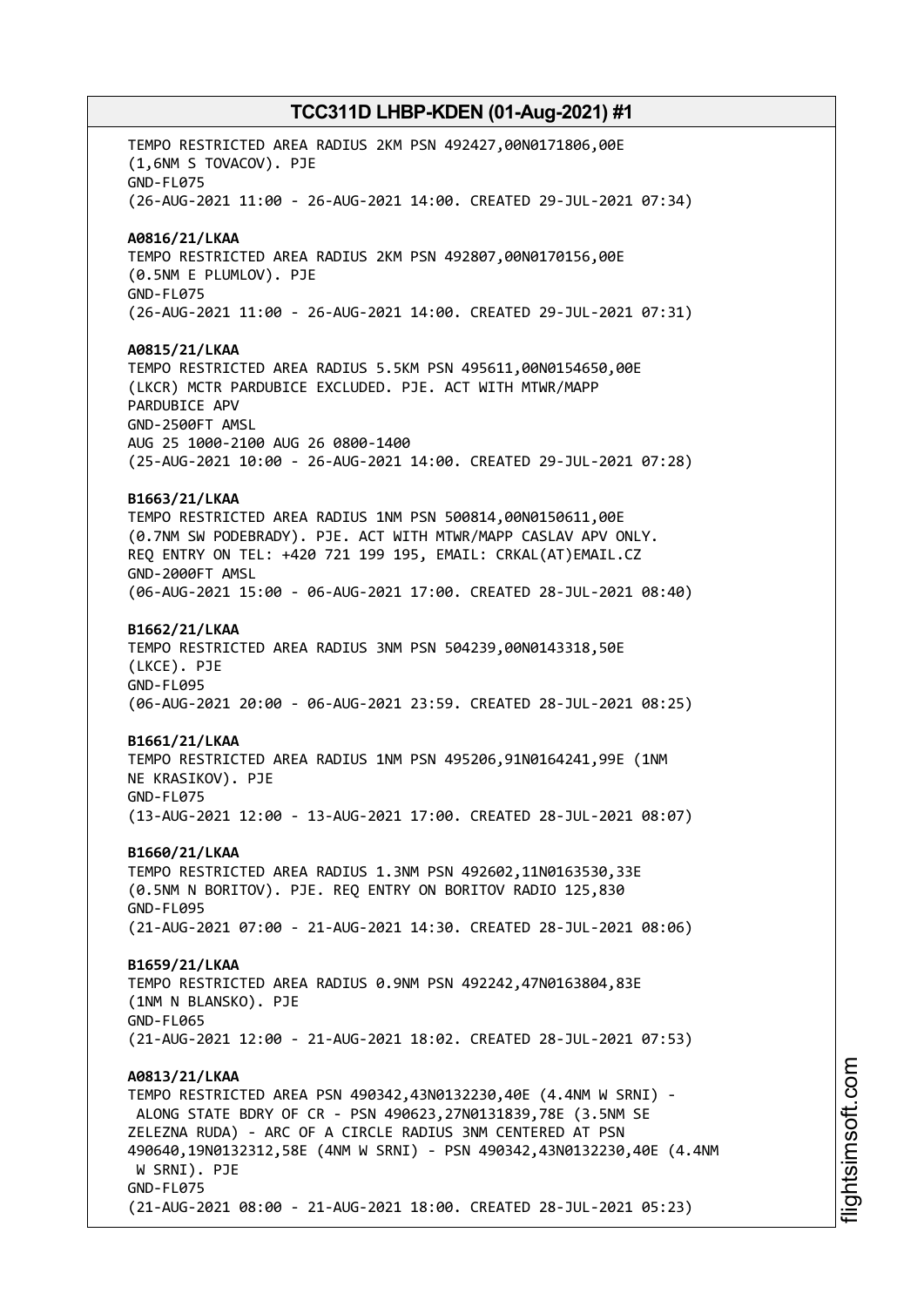**B1655/21/LKAA** TEMPO RESTRICTED AREA RADIUS 2NM PSN 494459,25N0160414,82E (0.7NM SW PUSTA KAMENICE). PJE GND-FL065 (06-AUG-2021 07:00 - 06-AUG-2021 18:32. CREATED 28-JUL-2021 05:15) **B1654/21/LKAA** TEMPO RESTRICTED AREA RADIUS 2NM PSN 494459,25N0160414,82E (0.7NM SW PUSTA KAMENICE). PJE GND-FL065 (13-AUG-2021 07:00 - 13-AUG-2021 18:20. CREATED 28-JUL-2021 05:13) **A0810/21/LKAA** TEMPO RESTRICTED AREA RADIUS 2NM PSN 495106,00N0143045,00E (0.7NM NW LESANY). PJE. ACT AFTER APP PRAHA APV GND-3500FT AMSL AUG 03 0800-SS (03-AUG-2021 08:00 - 03-AUG-2021 18:43. CREATED 27-JUL-2021 12:10) **B1650/21/LKAA** NAV WRNG. MASS MOV OF ACFT IN AREA RADIUS 5.5KM PSN 491448,00N0144249,00E /LKSO/ GND-FL065 DAILY 0600-1800 (27-JUL-2021 06:00 - 01-AUG-2021 18:00. CREATED 26-JUL-2021 21:18) **A0807/21/LKAA** TEMPO RESTRICTED AREA RADIUS 1NM PSN 493252,20N0181334,18E (FRENSTAT POD RADHOSTEM). PJE. ACT WITH APP OSTRAVA APV GND-4000FT AMSL (21-AUG-2021 12:00 - 21-AUG-2021 14:00. CREATED 26-JUL-2021 14:00) **A0806/21/LKAA** TEMPO RESTRICTED AREA RADIUS 1NM PSN 495114,57N0181947,26E (OSTRAVA-HERMANICE). PJE. ACT WITH APP OSTRAVA APV GND-2500FT AMSL (21-AUG-2021 14:00 - 21-AUG-2021 18:00. CREATED 26-JUL-2021 13:57) **A0805/21/LKAA** TEMPO RESTRICTED AREA RADIUS 3KM PSN 485743,27N0164954,64E (0.8NM E BOLERADICE). PUBLIC AIR DISPLAY. ACT WITH APP BRNO APV. REQ ENTRY ON BOLERADICE RADIO 125,830 GND-2500FT AMSL (14-AUG-2021 10:00 - 14-AUG-2021 15:00. CREATED 26-JUL-2021 13:54) **A0804/21/LKAA** TEMPO RESTRICTED AREA RADIUS 10KM PSN 492533,00N0172417,00E (LKPO) TMA BRNO AND TMA OSTRAVA EXCLUDED. PJE. ACT WITH APP BRNO AND APP OSTRAVA APV ONLY GND-FL125 (16-AUG-2021 10:00 - 16-AUG-2021 16:00. CREATED 26-JUL-2021 13:45) **A0803/21/LKAA** TEMPO RESTRICTED AREA RADIUS 10KM PSN 492533,00N0172417,00E (LKPO) TMA BRNO AND TMA OSTRAVA EXCLUDED. PJE. ACT WITH APP BRNO AND APP OSTRAVA APV GND-FL125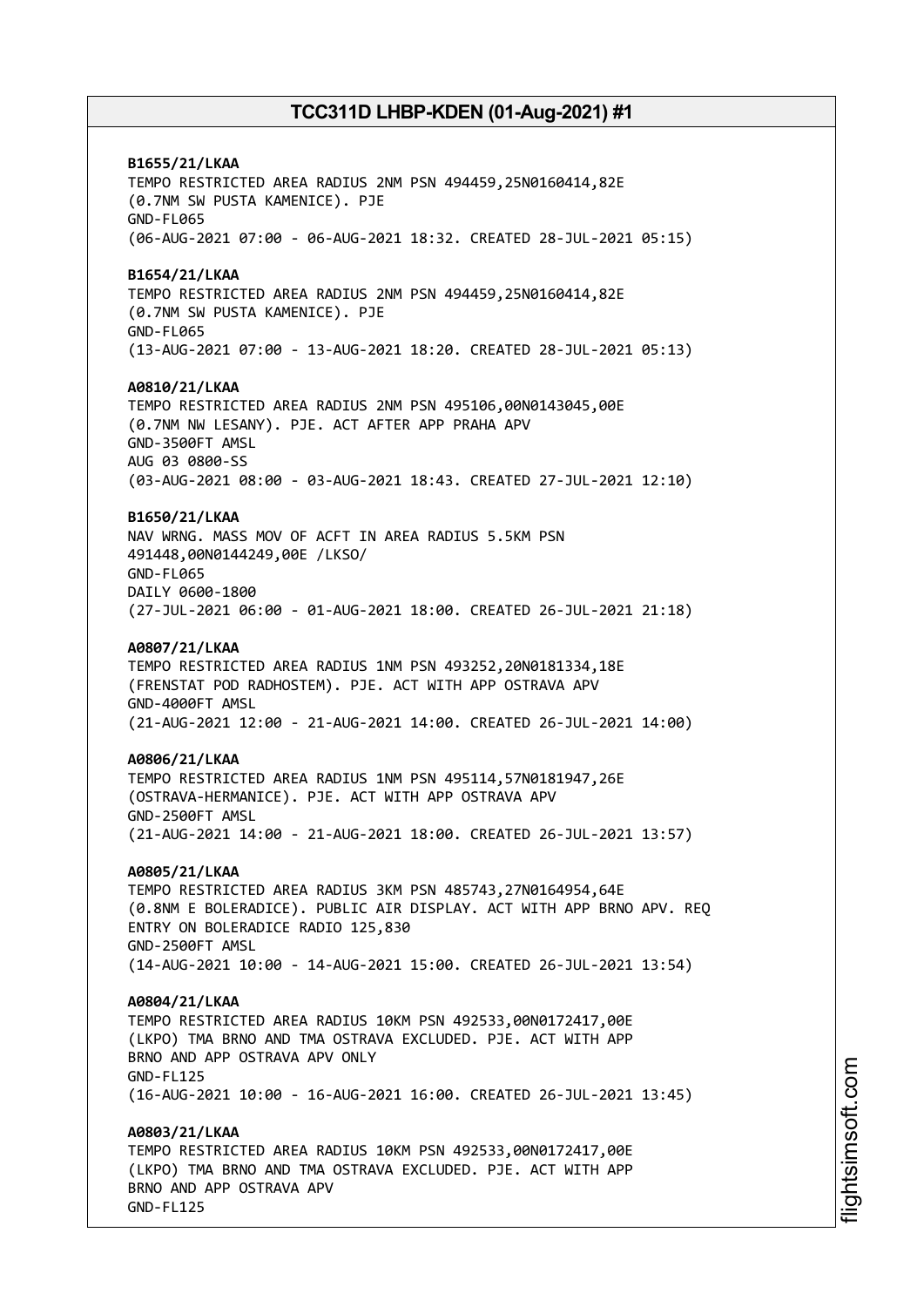(19-AUG-2021 07:00 - 19-AUG-2021 14:00. CREATED 26-JUL-2021 13:04) **A0802/21/LKAA** TEMPO RESTRICTED AREA RADIUS 5.5KM PSN 492533,00N0172417,00E (LKPO) TMA BRNO EXCLUDED. PJE. ACT WITH APP BRNO APV GND-FL095 (20-AUG-2021 07:00 - 20-AUG-2021 10:00. CREATED 26-JUL-2021 13:00) **A0801/21/LKAA** TEMPO RESTRICTED AREA RADIUS 8NM PSN 495421,00N0173249,84E (SLEZSKA HARTA). OAT FLIGHTS GND-FL125 AUG 16 0700-0830 0930-1100 1200-1330 1430-1600 1700-1830 (16-AUG-2021 07:00 - 16-AUG-2021 18:30. CREATED 26-JUL-2021 12:57) **A0800/21/LKAA** TEMPO RESTRICTED AREA RADIUS 8NM PSN 495421,00N0173249,84E (SLEZSKA HARTA). OAT FLIGHTS GND-FL125 AUG 19 0700-0830 0930-1100 1200-1330 1430-1600 1700-1830 (19-AUG-2021 07:00 - 19-AUG-2021 18:30. CREATED 26-JUL-2021 12:55) **A0799/21/LKAA** TEMPO RESTRICTED AREA HLUBOCKY PSN 493730,21N0172420,93E (HLUBOCKY) - PSN 493558,88N0172350,72E (MRSKLESY) - PSN 493833,76N0170733,32E (0,7NM W PRIKAZY) - PSN 495900,00N0171600,00E (1,6NM W DOLNI MORAVICE) - PSN 494635,89N0173227,73E (1,8NM E STARA LIBAVA) - PSN 494431,88N0172635,72E (DOMASOV NAD BYSTRICI) - PSN 493730,21N0172420,93E (HLUBOCKY). OAT FLIGHTS 1000FT AGL-FL095 AUG 16 17 0700-0830 0930-1100 1200-1330 1430-1600 1700-1830 1900-2000 (16-AUG-2021 07:00 - 17-AUG-2021 20:00. CREATED 26-JUL-2021 12:52) **A0798/21/LKAA** TEMPO RESTRICTED AREA SPALOV PSN 494216,93N0174320,75E (SPALOV) - PSN 493413,89N0173740,77E (3KM N JEZERNICE) - PSN 493858,84N0173817,85E (1KM NW POTSTAT) - PSN 494216,93N0174320,75E (SPALOV). OAT FLIGHTS GND-FL195 AUG 16 17 0700-0830 0930-1100 1200-1330 1430-1600 1700-1830 1900-2000 (16-AUG-2021 07:00 - 17-AUG-2021 20:00. CREATED 26-JUL-2021 12:49) **A0797/21/LKAA** TEMPO RESTRICTED AREA LKPO PSN 493019,24N0173405,07E (1,5NM SW LIPNIK NAD BECVOU) - PSN 492337,75N0172637,51E (2,5NM SE LKPO) - PSN 492117,87N0171351,82E (1,3NM NE NEMCICE NAD HANOU) - ARC OF A CIRCLE RADIUS 8NM CENTRED PSN 492533,00N0172417,00E (LKPO) - PSN 493019,24N0173405,07E (1,5NM SW LIPNIK NAD BECVOU) TMA BRNO AND TMA OSTRAVA EXCLUDED. OAT FLIGHTS. ACT WITH APP BRNO AND APP OSTRAVA APV GND-FL125 AUG 17 18 0700-0830 0930-1100 1200-1330 1430-1600 1700-1830 (17-AUG-2021 07:00 - 18-AUG-2021 18:30. CREATED 26-JUL-2021 12:45) **A0796/21/LKAA** TEMPO RESTRICTED AREA HLUBOCKY PSN 493730,21N0172420,93E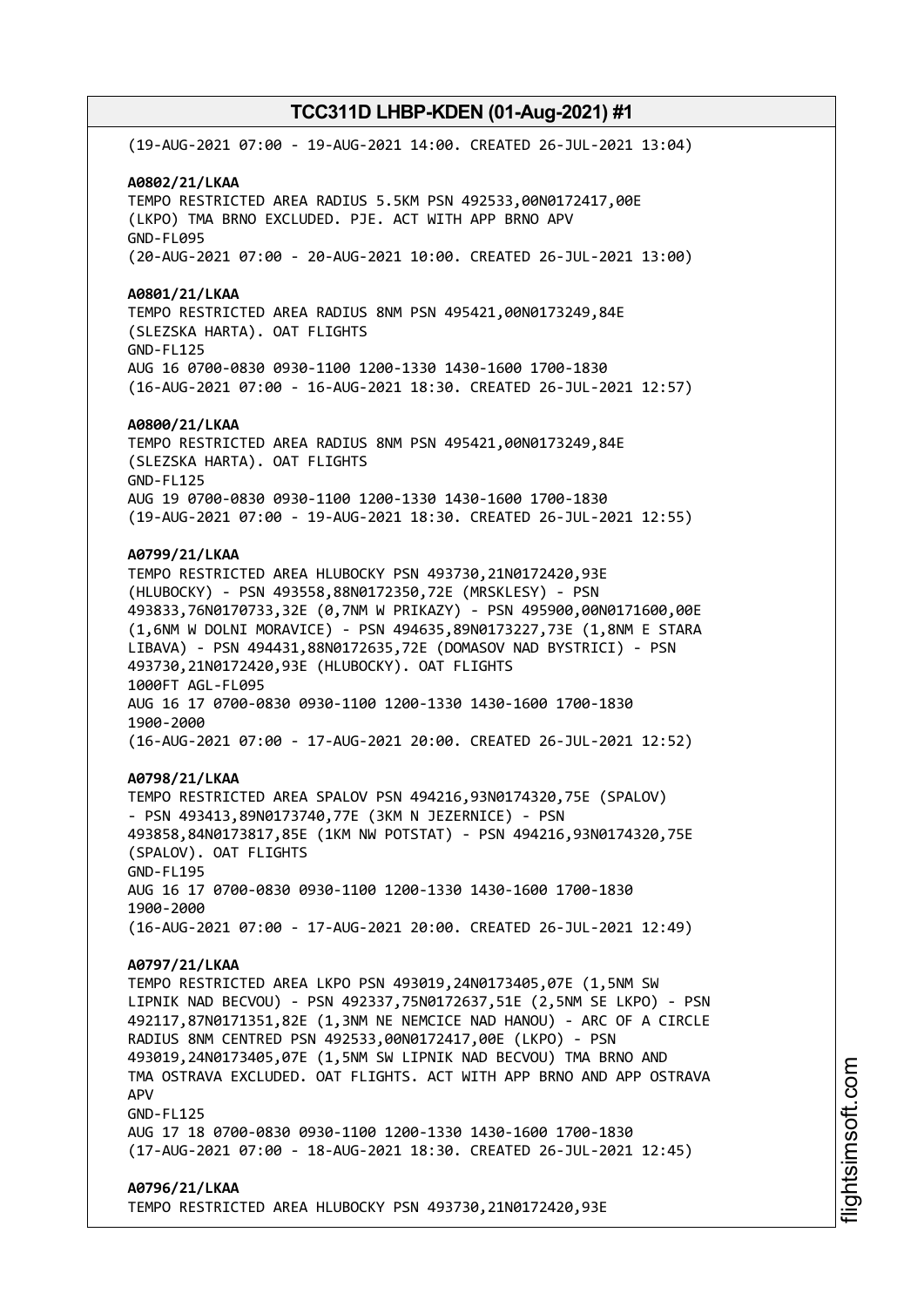(HLUBOCKY) - PSN 493558,88N0172350,72E (MRSKLESY) - PSN 493833,76N0170733,32E (0,7NM W PRIKAZY) - PSN 495900,00N0171600,00E (1,6NM W DOLNI MORAVICE) - PSN 494635,89N0173227,73E (1,8NM E STARA LIBAVA) - PSN 494431,88N0172635,72E (DOMASOV NAD BYSTRICI) - PSN 493730,21N0172420,93E (HLUBOCKY). OAT FLIGHTS 1000FT AGL-FL095 AUG 18 19 0700-0830 0930-1100 1200-1330 1430-1600 1700-1830 1900-2000 AUG 20 0700-0830 (18-AUG-2021 07:00 - 20-AUG-2021 08:30. CREATED 26-JUL-2021 12:38) **A0795/21/LKAA** TEMPO RESTRICTED AREA SPALOV PSN 494216,93N0174320,75E (SPALOV) - PSN 493413,89N0173740,77E (3KM N JEZERNICE) - PSN 493858,84N0173817,85E (1KM NW POTSTAT) - PSN 494216,93N0174320,75E (SPALOV). OAT FLIGHTS GND-FL195 AUG 18 19 0700-0830 0930-1100 1200-1330 1430-1600 1700-1830 1900-2000 AUG 20 0700-0830 (18-AUG-2021 07:00 - 20-AUG-2021 08:30. CREATED 26-JUL-2021 12:35) **A0794/21/LKAA** TEMPO RESTRICTED AREA RADIUS 10KM PSN 494034,85N0173611,38E (3NM NW POTSTAT). PJE GND-FL125 (20-AUG-2021 06:00 - 20-AUG-2021 07:30. CREATED 26-JUL-2021 12:30) **A0793/21/LKAA** TEMPO RESTRICTED AREA RADIUS 4KM PSN 492958,59N0172010,19E (0.9NM N BRODEK U PREROVA). OAT FLIGHTS GND-FL065 (20-AUG-2021 07:00 - 20-AUG-2021 10:00. CREATED 26-JUL-2021 12:22) **A0792/21/LKAA** TEMPO RESTRICTED AREA RADIUS 2NM PSN 493108,00N0152512,00E (1,6NM SW HERALEC). PJE GND-FL065 (02-AUG-2021 10:00 - 02-AUG-2021 14:00. CREATED 26-JUL-2021 12:18) **A0791/21/LKAA** TEMPO RESTRICTED AREA RADIUS 5.5KM PSN 492652,00N0170802,00E (LKPJ). OAT FLIGHTS GND-FL095 (15-AUG-2021 11:00 - 15-AUG-2021 14:00. CREATED 26-JUL-2021 12:13) **B1649/21/LKAA** NAV WRNG - PJE IN AREA RADIUS 3NM PSN 493451N0154546E /LKPI/ GND-FL095 13 1300-SS 14 15 0600-SS (13-AUG-2021 13:00 - 15-AUG-2021 18:17. CREATED 26-JUL-2021 10:31) **B1646/21/LKAA** TEMPO RESTRICTED AREA RADIUS 1KM PSN 492758,61N0170210,18E (0,5NM E PLUMLOV). PJE GND-5000FT AMSL (05-AUG-2021 16:30 - 05-AUG-2021 18:30. CREATED 26-JUL-2021 07:08) **M0434/21/LKAA**

CHECKLIST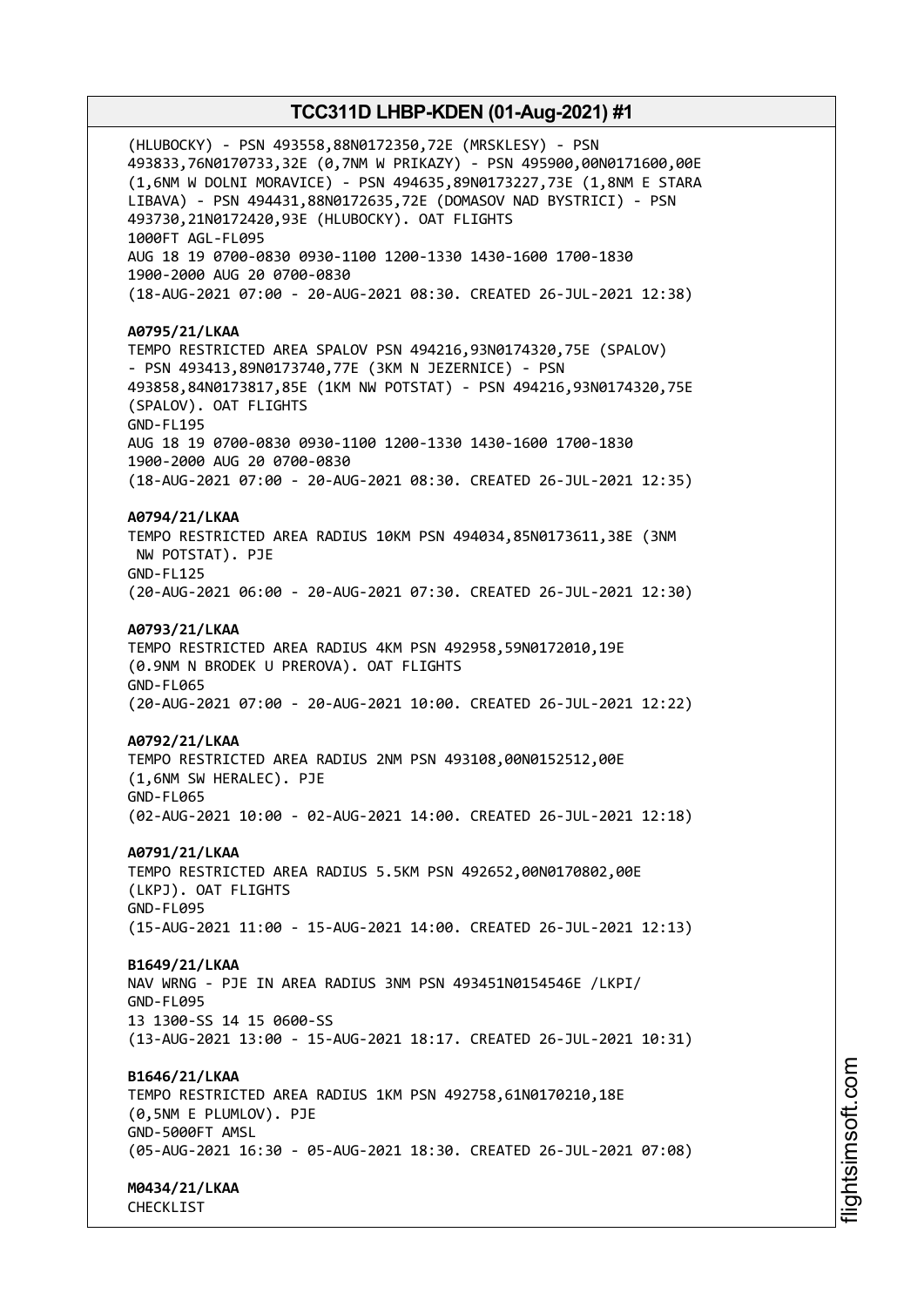YEAR=2021 0314 0315 0320 0321 0322 0323 0324 0325 0326 0333 0354 0380 0391 0394 0399 0403 0410 0421 0425 0426 0427 0428 0429 0430 0431 0432 0433 LATEST PUBLICATIONS MIL AIP AIRAC AMDT 6/21 EFFECTIVE DATE 15 JUL 21 MIL AIP AMDT 202/21 EFFECTIVE DATE 15 JUL 21 MIL AIP SUP - 02/21 MIL AIC - 07/21 MIL AIP AIRAC EFFECTIVE DATE 9 SEP 21 = NIL LIST OF VALID PUBLICATIONS MIL AIC SERIES C 12/08 07/09 03/11 08/11 08/12 08/14 01/15 05/16 04/17 04/18 02/20 06/20 08/20 09/20 01/21 02/21 03/21 04/21 05/21 06/21 07/21 MIL SUP 01/21 02/21 (25-JUL-2021 05:53 - 25-AUG-2021 05:53 EST. CREATED 25-JUL-2021 05:53) **B1642/21/LKAA** CHECKLIST YEAR=2021 0709 0847 0975 0976 0978 0980 1038 1046 1047 1074 1078 1079 1080 1081 1082 1083 1084 1087 1120 1122 1185 1205 1231 1256 1268 1270 1299 1361 1372 1379 1380 1381 1396 1399 1407 1408 1411 1418 1419 1420 1425 1465 1481 1505 1506 1507 1511 1512 1517 1535 1550 1568 1569 1572 1576 1577 1583 1584 1585 1589 1590 1591 1592 1593 1594 1596 1600 1601 1602 1603 1606 1607 1619 1620 1621 1622 1623 1624 1627 1628 1629 1630 1631 1632 1633 1635 1636 1637 1639 1641 (25-JUL-2021 05:49 - 25-AUG-2021 05:49 EST. CREATED 25-JUL-2021 05:46) **A0789/21/LKAA** CHECKLIST YEAR=2021 0361 0390 0505 0529 0531 0533 0550 0551 0552 0554 0561 0573 0598 0600 0619 0690 0708 0710 0720 0721 0724 0727 0731 0733 0738 0743 0744 0745 0746 0752 0753 0757 0758 0759 0765 0766 0767 0778 0779 0780 0781 0782 0785 0786 0787 0788 LATEST PUBLICATIONS AIP AIRAC AMDT 6/21 EFFECTIVE DATE 15 JUL 21 AIP AMDT 395/21 EFFECTIVE DATE 15 JUL 21 AIP SUP 17/21 EFFECTIVE DATE 15 JUL 21 VFR MANUAL AMDT 15 JUL 21 (1) VFR MANUAL SUP 15/21 AIC A 2/21 AIRAC NIL EFFECTIVE DATE 12 AUG 21 THE LIST OF VALID PUBLICATIONS AIP SUP 1/20 5/20 2/21 3/21 5/21 8/21 10/21 11/21 12/21 13/21 14/21 15/21 16/21 17/21 VFR MANUAL SUP 14/14 16/16 13/17 12/20 13/20 2/21 4/21 6/21 7/21 8/21 9/21 10/21 11/21 12/21 13/21 14/21 15/21 AIC A 9/03 2/04 8/07 1/10 8/14 9/14 1/16 5/16 1/18 7/19 2/20 5/20 6/20 7/20 8/20 9/20 10/20 1/21 2/21 (25-JUL-2021 05:40 - 25-AUG-2021 05:40 EST. CREATED 25-JUL-2021 05:41) **B1641/21/LKAA** NAV WRNG - MASS MOVEMENT OF ULTRALIGHT ACFT IN AREA PSN 500631,64N0164304,68E (2.1NM E LICHKOV) - ALONG STATE BDRY OF CR - PSN 500906,50N0164653,53E (1.9NM N DOLNI MORAVA) - ARC OF A CIRCLE RADIUS 5KM CENTERED AT PSN 500625,54N0164715,95E (1KM NW CERVENY POTOK) - PSN 500631,64N0164304,68E /2.1NM E LICHKOV/

GND-4500FT AMSL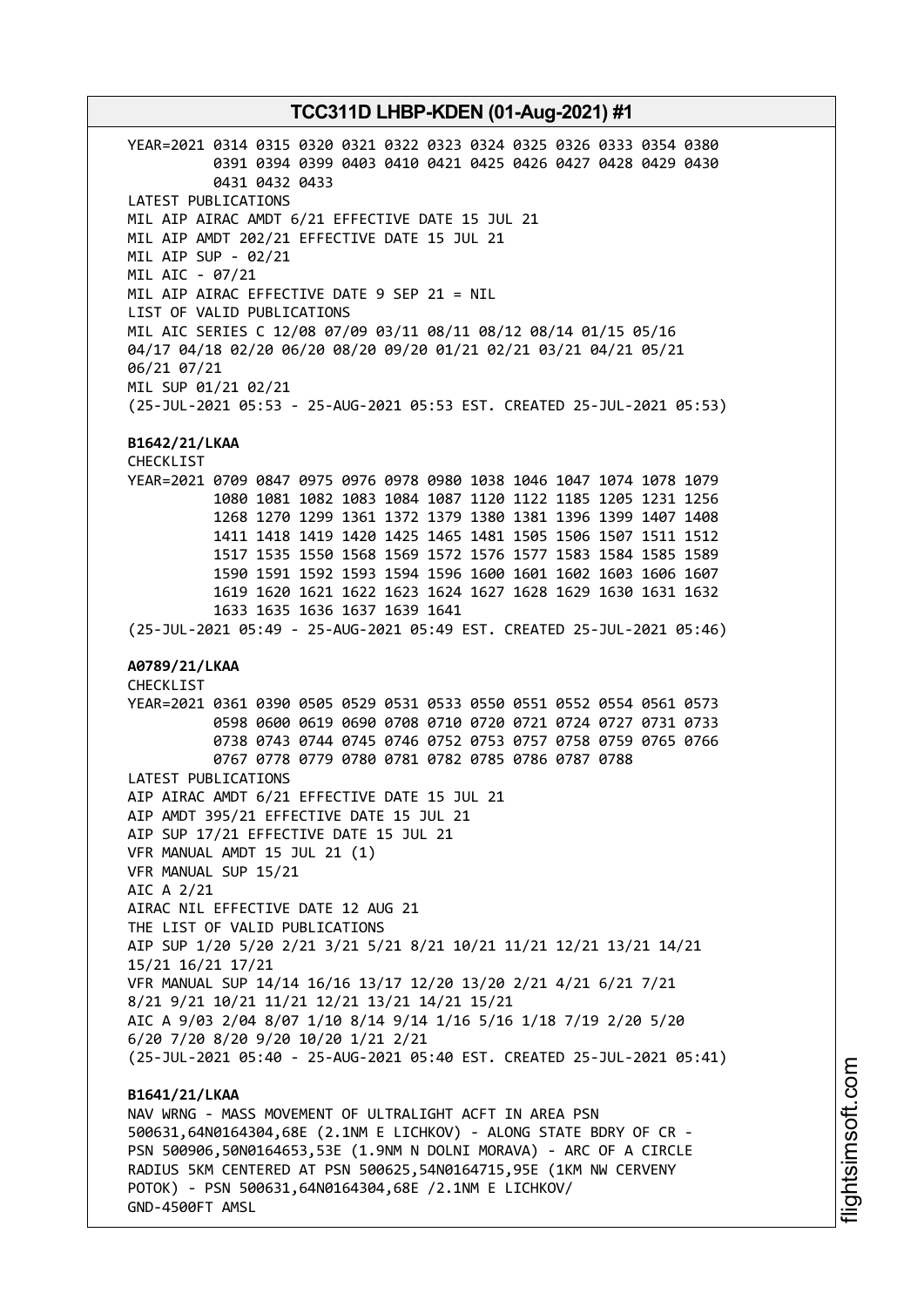JUL 29 1400-SS 30 SR-SS 31 SR-1200 1800-SS AUG 01 SR-1800 (29-JUL-2021 14:00 - 01-AUG-2021 18:00. CREATED 24-JUL-2021 09:45) **B1632/21/LKAA** NAV WRNG. GLIDER MASS MOV IN AREA PSN 503011,61N0161924,59E (1.8NM E MACHOV) - ALONG STATE BOUNDARY - PSN 502330,59N0161531,02E (1.2NM SE CESKA CERMNA) - ARC OF A CIRCLE RADIUS 5NM CENTERED PSN 502804,00N0161220,00E (LKVP) - PSN 503011,61N0161924,59E (1.8NM E MACHOV GND-5000FT AMSL DAILY 0700-1700 (07-AUG-2021 07:00 - 14-AUG-2021 17:00. CREATED 23-JUL-2021 08:10) **A0786/21/LKAA** TEMPO RESTRICTED AREA RADIUS 2NM PSN 494734,00N0124937,40E (1.7NM S TREBEL). PJE GND-FL095 (07-AUG-2021 15:00 - 07-AUG-2021 18:43. CREATED 22-JUL-2021 10:51) **A0785/21/LKAA** TEMPO RESTRICTED AREA RADIUS 2NM PSN 492615,00N0125510,10E (DOMAZLICE). PJE GND-FL095 (15-AUG-2021 13:00 - 15-AUG-2021 18:00. CREATED 22-JUL-2021 10:49) **A0782/21/LKAA** TEMPO RESTRICTED AREA RADIUS 5.5KM PSN 494925,00N0145301,00E (0,9NM NE TREMOSNICE) MTMA KBELY AND TMA PRAHA EXCLUDED. PJE. ACT AFTER MTWR/MAPP KBELY AND APP PRAHA APV GND-FL065 AUG 09 10 1300-1600 (09-AUG-2021 13:00 - 10-AUG-2021 16:00. CREATED 22-JUL-2021 05:57) **A0781/21/LKAA** TEMPO RESTRICTED AREA RADIUS 4.5KM PSN 494327,00N0151055,00E (0.5NM SE VLASTEJOVICE). PJE GND-FL075 (02-AUG-2021 08:00 - 02-AUG-2021 13:00. CREATED 21-JUL-2021 10:46) **A0780/21/LKAA** TEMPO RESTRICTED AREA RADIUS 2.5NM PSN 493752,85N0152917,20E (OKROUHLICE). PJE. TO ENTER REQ BROD RADIO 128,905 GND-FL065 (02-AUG-2021 11:00 - 02-AUG-2021 16:00. CREATED 21-JUL-2021 10:24) **A0778/21/LKAA** TEMPO RESTRICTED AREA RADIUS 10KM PSN 492652,00N0170802,00E (LKPJ). PJE GND-FL125 (12-AUG-2021 08:00 - 12-AUG-2021 15:00. CREATED 21-JUL-2021 07:03) **B1596/21/LKAA** NAV WRNG - MASS MOVEMENT OF GLIDERS IN AREA RADIUS 3NM PSN 502438N0141334E (LKRO) INTENSE TRAFFIC OF GLIDERS GND-FL065 DATLY SR-SS (21-JUL-2021 03:14 - 08-AUG-2021 18:38. CREATED 20-JUL-2021 10:37)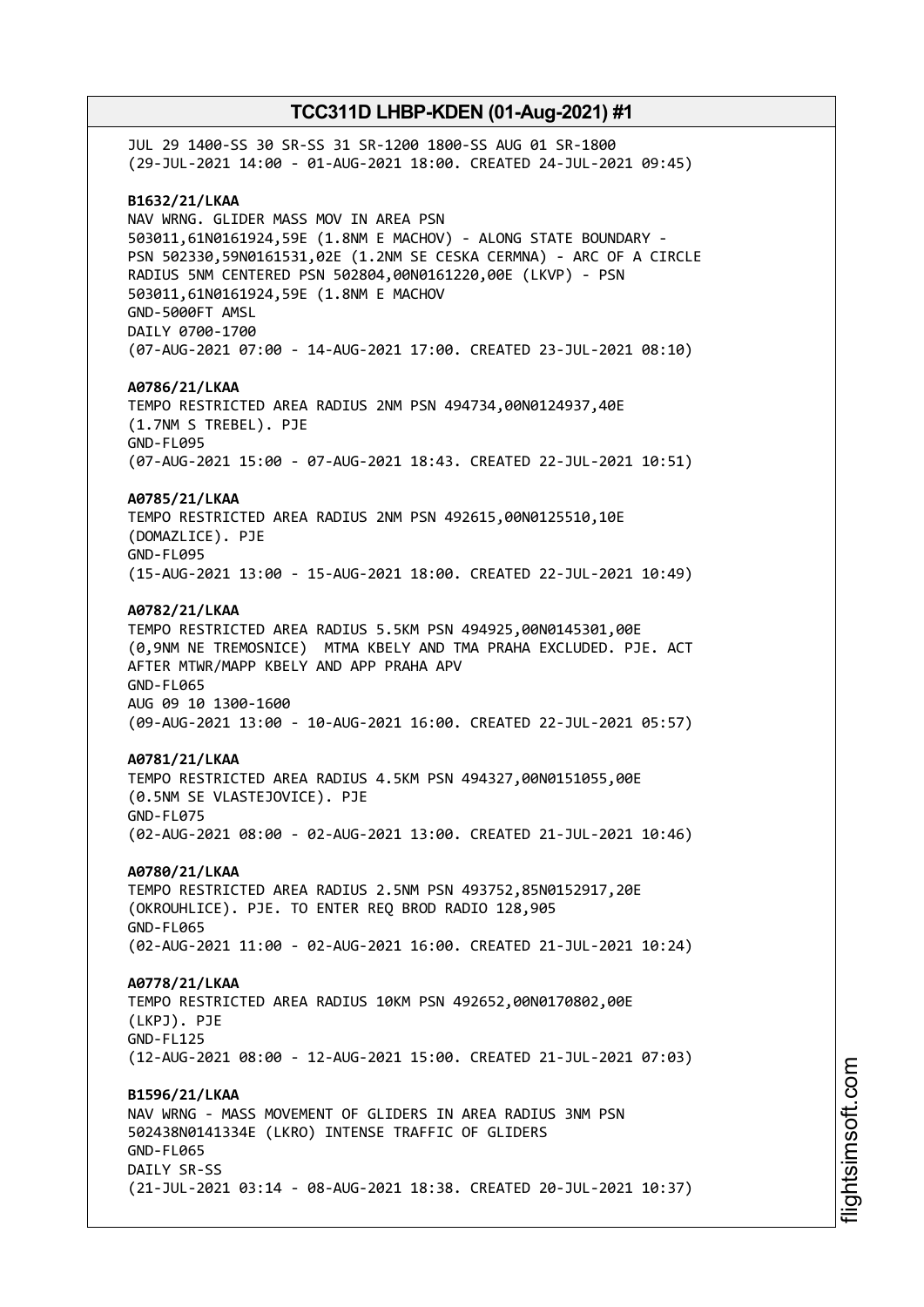**A0767/21/LKAA** TEMPO RESTRICTED AREA RADIUS 10KM PSN 492533,00N0172417,00E (LKPO) TMA BRNO AND TMA OSTRAVA EXCLUDED. PJE. ACT AFTER APP BRNO AND APP OSTRAVA APV GND-FL125 (12-AUG-2021 08:00 - 12-AUG-2021 15:00. CREATED 20-JUL-2021 08:41) **A0766/21/LKAA** TEMPO RESTRICTED AREA RADIUS 10KM PSN 492533,00N0172417,00E (LKPO) TMA BRNO AND TMA OSTRAVA EXCLUDED. PJE. ACT AFTER APP BRNO AND APP OSTRAVA APV GND-FL125 (10-AUG-2021 08:00 - 10-AUG-2021 15:00. CREATED 20-JUL-2021 08:41) **A0765/21/LKAA** TEMPO RESTRICTED AREA RADIUS 10KM PSN 492652,00N0170802,00E (LKPJ). PJE GND-FL125 (10-AUG-2021 08:00 - 10-AUG-2021 15:00. CREATED 20-JUL-2021 08:41) **B1594/21/LKAA** TEMPO RESTRICTED AREA RADIUS 3KM PSN 492810,13N0170204,88E (0.5NM W MOSTKOVICE). PJE GND-FL095 (12-AUG-2021 08:00 - 12-AUG-2021 15:00. CREATED 20-JUL-2021 05:28) **B1593/21/LKAA** TEMPO RESTRICTED AREA RADIUS 3KM PSN 492810,13N0170204,88E (0.5NM W MOSTKOVICE). PJE GND-FL095 (10-AUG-2021 08:00 - 10-AUG-2021 15:00. CREATED 20-JUL-2021 05:19) **B1590/21/LKAA** NAV WRNG. PJE IN AREA RADIUS 3NM PSN 501903N0133046E (LKZD GND-FL095 (08-AUG-2021 08:00 - 08-AUG-2021 18:00. CREATED 19-JUL-2021 16:12) **B1589/21/LKAA** NAV WRNG. PJE IN AREA RADIUS 3NM PSN 501903N0133046E (LKZD GND-FL095 (07-AUG-2021 08:00 - 07-AUG-2021 18:00. CREATED 19-JUL-2021 16:09) **B1584/21/LKAA** TEMPO RESTRICTED AREA RADIUS 3NM PSN 500406,00N0154844,00E (RABY) MCTR PARDUBICE EXCLUDED. PJE. ACT AFTER MTWR/MAPP PARDUBICE APV GND-2000FT AMSL AUG 02 0630-SS (02-AUG-2021 06:30 - 02-AUG-2021 18:40. CREATED 19-JUL-2021 08:26) **A0746/21/LKAA** TEMPO RESTRICTED AREA RADIUS 5.5KM PSN 492533,00N0172417,00E (LKPO) TMA BRNO EXCLUDED. PJE. ACT WITH APP BRNO APV GND-FL125 AUG 03 04 0600-1600 (03-AUG-2021 06:00 - 04-AUG-2021 16:00. CREATED 12-JUL-2021 13:34) **A0745/21/LKAA**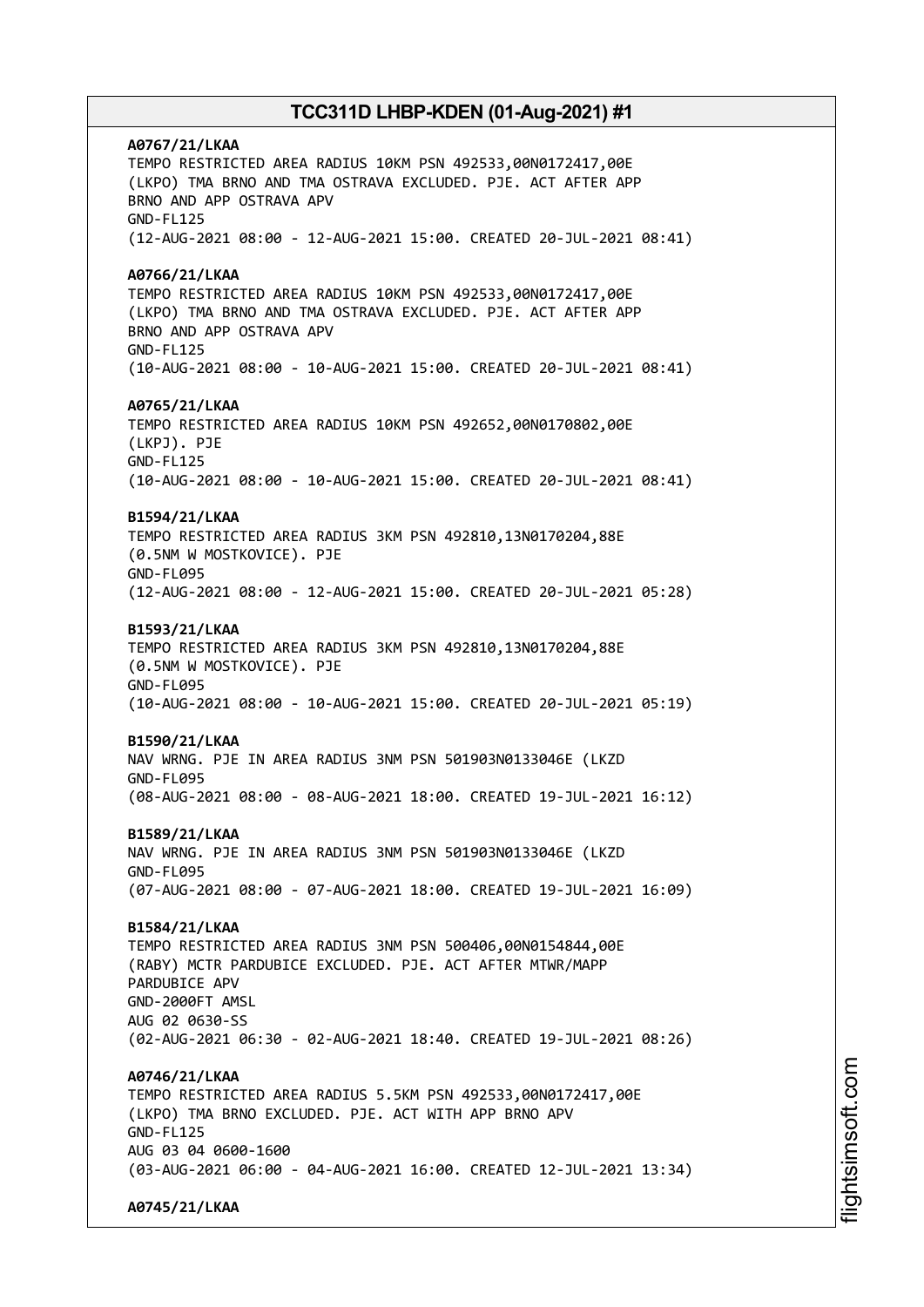TEMPO RESTRICTED AREA RADIUS 5.5KM PSN 492533,00N0172417,00E (LKPO) TMA BRNO EXCLUDED. PJE. ACT WITH APP BRNO APV GND-FL125 (05-AUG-2021 06:00 - 05-AUG-2021 16:00. CREATED 12-JUL-2021 13:32) **B1512/21/LKAA** NAV WRNG - PJE IN AREA RADIUS 2.5NM PSN 493550N0153257E /LKHB/ GND-FL095 (02-AUG-2021 10:00 - 02-AUG-2021 16:00. CREATED 12-JUL-2021 09:35) **A0738/21/LKAA** TEMPO RESTRICTED AREA RADIUS 3NM PSN 500406,00N0154844,00E (RABY) MCTR PARDUBICE EXCLUDED. PJE. ACT WITH MTWR/MAPP PARDUBICE APV GND-2000FT AMSL AUG 01 0700-SS (01-AUG-2021 07:00 - 01-AUG-2021 18:42. CREATED 12-JUL-2021 09:17) **A0573/21/LKAA** IN ACCORDANCE WITH COUNCIL REGULATION (EU) 2021/907, ALL FLIGHTS TO/FROM AIRPORTS OF THE CZECH REPUBLIC, OR OVERFLYING CZECH TERRITORY, ARE NOT ALLOWED IF AIRCRAFT ARE OPERATED BY BELARUSSIAN AIR CARRIERS, INCLUDING AS A MARKETING CARRIER IN CODE-SHARING OR BLOCKED-SPACE ARRANGEMENTS, AND/OR REGISTRATED IN BELARUS EXCEPT FOR AIRCRAFT IN EMERGENCY OR HUMANITARIAN FLIGHTS (07-JUN-2021 15:00 - 06-SEP-2021 23:59. CREATED 07-JUN-2021 14:31) **A0561/21/LKAA** CZECH AIR CARRIERS AND CAPTAINS OF ACFT IN CHARGE OF AIR SERVICE MANAGED BY CARRIERS HOLDERS OF OPERATING LICENCE ISSUED BY CZECH REPUBLIC, WHETHER THEY ARE CONTRACTUAL CARRIERS AND/OR DE FACTO CARRIERS, OR PERFORMING AIR SERVICE WITH COMMERCIAL CHARTER AGREEMENT OR WITH CODE SHARING AND TO ALL FLIGHT PERFORMED WITH ACFT REGISTRATION OF CZECH REPUBLIC, ARE REQUESTED TO AVOID MINSK FIR (UMMV). FOREIGN AIR CARRIERS INBOUND EU ARE RECOMMENDED TO AVOID BELARUS MINSK FIR (UMMV). (03-JUN-2021 21:08 - PERM. CREATED 03-JUN-2021 21:09) **A0552/21/LKAA** TRIGGER NOTAM - AIP SUP 14/21 WEF 5 SEP 21 TIL 17 SEP 21 - TEMPORARY SEGREGATED AREAS FOR INTERNATIONAL MILITARY AIR EXERCISE AMPLE STRIKE 2021 (05-SEP-2021 00:00 - 17-SEP-2021 23:59. CREATED 03-JUN-2021 08:10) **B0980/21/LKAA** NAV WRNG. PJE IN AREA RADIUS 3NM PSN 491801N0170131E (LKVY) TMA BRNO EXCLUDED GND-FL095 (26-SEP-2021 07:00 - 26-SEP-2021 16:44. CREATED 20-MAY-2021 19:07) **B0978/21/LKAA** NAV WRNG. PJE IN AREA RADIUS 3NM PSN 485647N0142539E (LKCS GND-FL095 OCT 23 24 0700-SS (23-OCT-2021 07:00 - 24-OCT-2021 15:58. CREATED 20-MAY-2021 18:48) **B0976/21/LKAA** NAV WRNG. PJE IN AREA RADIUS 3NM PSN 485647N0142539E (LKCS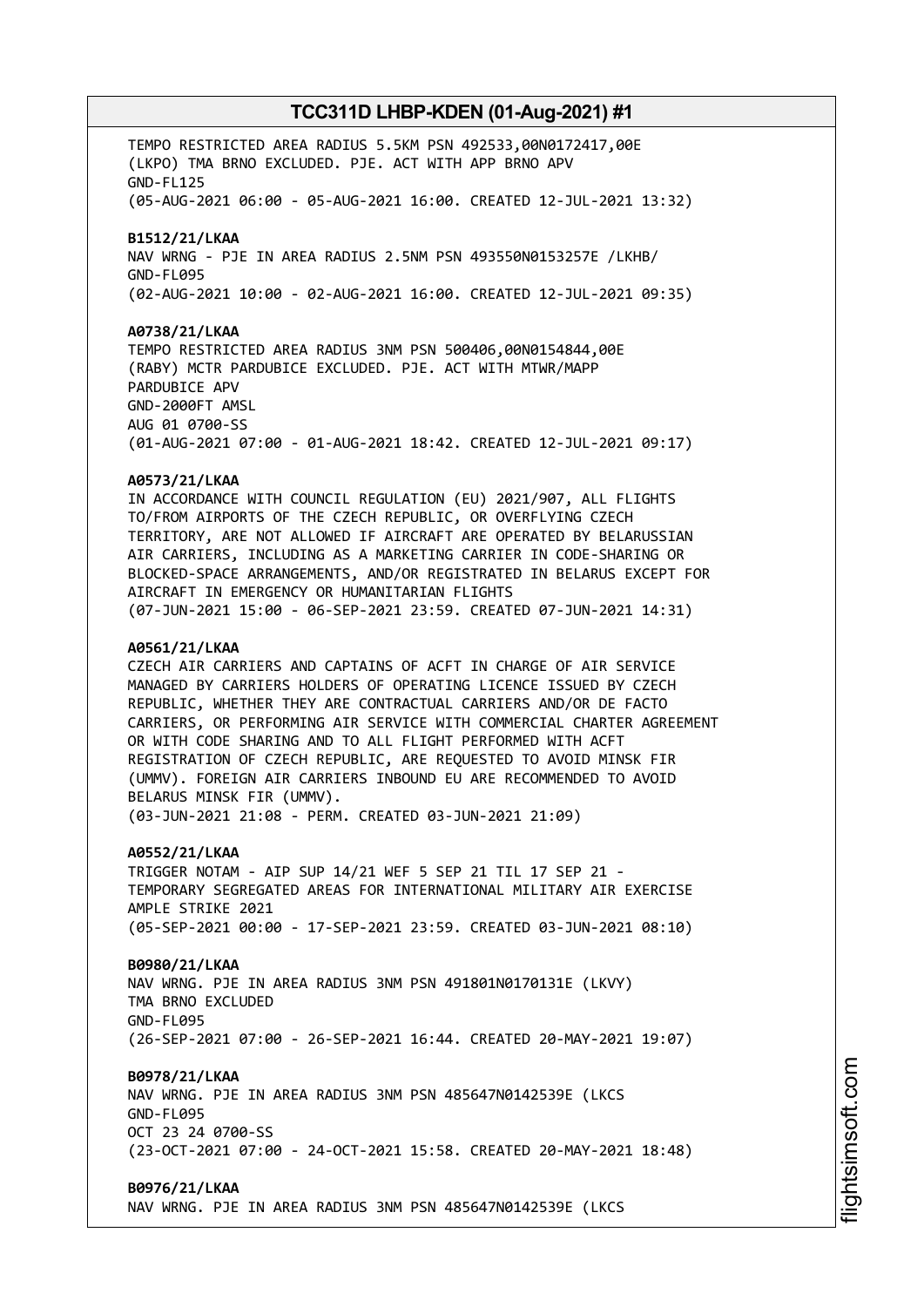┌──────────────────────────────────────────────────────────────────────────────┐

└──────────────────────────────────────────────────────────────────────────────┘

┌──────────────────────────────────────────────────────────────────────────────┐

└──────────────────────────────────────────────────────────────────────────────┘

┌──────────────────────────────────────────────────────────────────────────────┐

GND-FL095 AUG 28 29 0700-SS (28-AUG-2021 07:00 - 29-AUG-2021 17:54. CREATED 20-MAY-2021 18:05)

### │**EDUU (RHEIN UIR)** │

WARNING: CAN'T RETRIEVE NOTAMS

### │**EDVV (HANNOVER UIR)** │

WARNING: CAN'T RETRIEVE NOTAMS

### │**EHAA (AMSTERDAM FIR/UIR)** │

└──────────────────────────────────────────────────────────────────────────────┘ **B0524/21/EHAA** CHECKLIST YEAR=2021 0274 0281 0282 0309 0334 0335 0337 0345 0347 0348 0368 0370 0373 0378 0384 0424 0434 0435 0452 0455 0462 0464 0467 0470 0471 0472 0476 0478 0484 0485 0486 0492 0496 0497 0506 0507 0508 0509 0516 0517 0521 0522 0523 LATEST PUBLICATIONS AIP AIRAC AMDT IFR 008/2021 EFFECTIVE DATE 12 AUG 21 AIP AIRAC SUP IFR 007/2021 EFFECTIVE DATE 12 AUG 21 AIP SUP IFR 005/2021 EFFECTIVE DATE 08 APR 21 AIC IFR B003/2021 EFFECTIVE DATE 03 JUN 21 AIC IFR A003/2021 EFFECTIVE DATE 03 JUN 21 AIC CHECKLIST AIP IFR A019/1992 B061/1992 B006/2002 A016/2002 B023/2004 B001/2006 A012/2007 A001/2008 B003/2008 A009/2008 A013/2010 A014/2010 A006/2011 B009/2011 B005/2013 A006/2013 A003/2014 A004/2014 A006/2014 A004/2015 B004/2015 B005/2016 B001/2017 B002/2018 B001/2019 A002/2019 B002/2019 B003/2019 A004/2019 A006/2019 A009/2019 A011/2019 A012/2019 A013/2019 A014/2019 A002/2020 A004/2020 B001/2021 A001/2021 A002/2021 B002/2021 B003/2021 A003/2021 AIP VFR **NTI** SUP CHECKLIST AIP IFR 001/2020 004/2020 004/2021 005/2021 AIP VFR **NTI** (01-AUG-2021 00:05 - 01-SEP-2021 00:05 EST. CREATED 01-AUG-2021 00:07) **A1762/21/EHAA CHECKLIST** YEAR=2021 0206 0207 0379 0439 0463 0464 0465 0466 0489 0541 0734 0735 0814 0948 0978 0999 1000 1014 1047 1049 1111 1149 1160 1161 1162 1230 1278 1284 1286 1308 1334 1338 1355 1366 1371 1375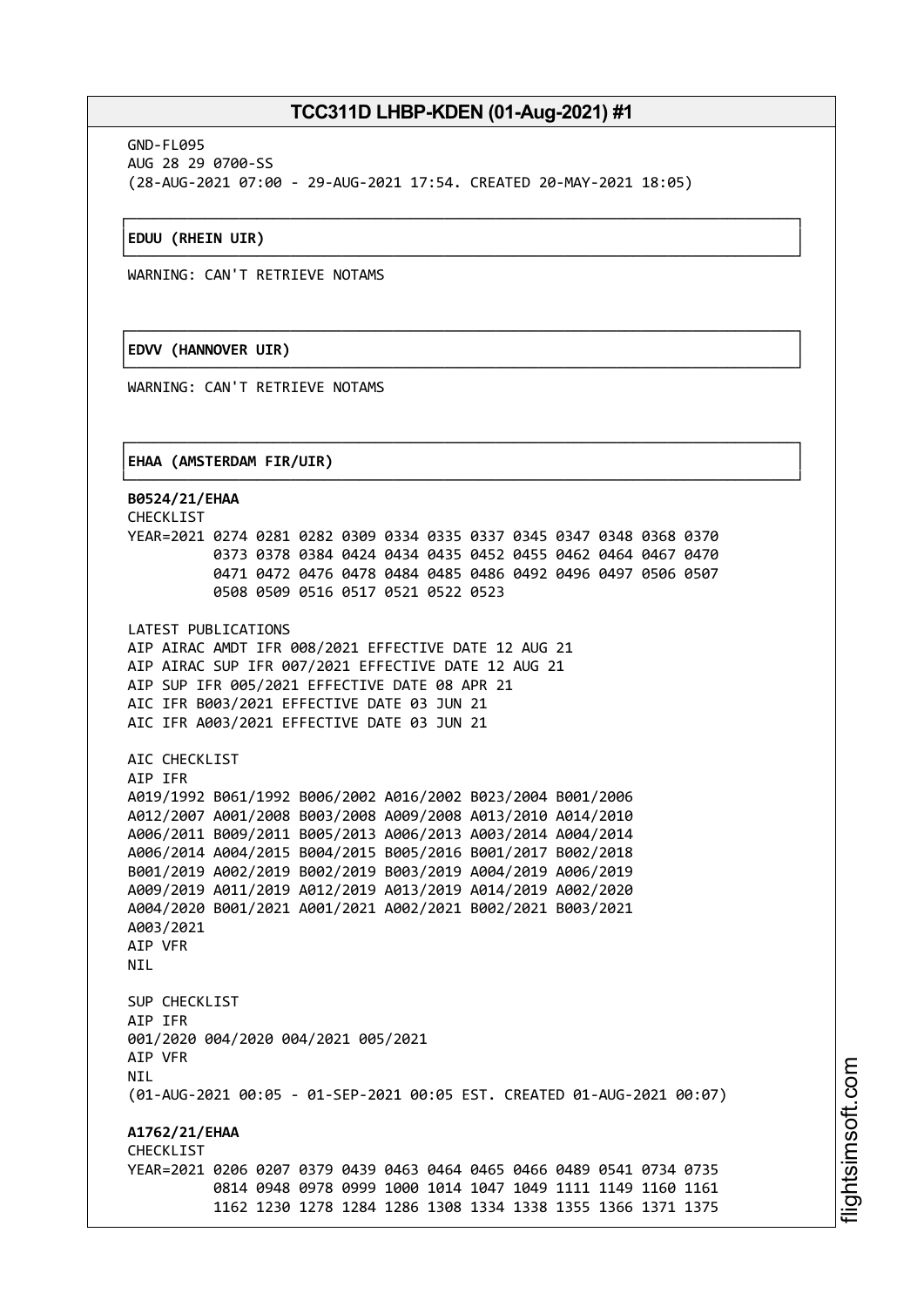1379 1384 1391 1409 1431 1484 1487 1488 1490 1494 1499 1502 1503 1510 1516 1517 1518 1519 1520 1521 1522 1537 1538 1539 1541 1543 1569 1590 1599 1606 1607 1611 1615 1616 1634 1645 1652 1653 1664 1678 1684 1686 1689 1693 1702 1703 1707 1713 1714 1723 1726 1727 1728 1730 1734 1736 1737 1746 1749 1750 1752 1753 1755 1756 1757 1758 1759 1760 1761 LATEST PUBLICATIONS AIP AIRAC AMDT IFR 008/2021 EFFECTIVE DATE 12 AUG 21 AIP AIRAC SUP IFR 007/2021 EFFECTIVE DATE 12 AUG 21 AIP SUP IFR 005/2021 EFFECTIVE DATE 08 APR 21 AIC IFR B003/2021 EFFECTIVE DATE 03 JUN 21 AIC IFR A003/2021 EFFECTIVE DATE 03 JUN 21 AIC CHECKLIST AIP IFR A019/1992 B061/1992 B006/2002 A016/2002 B023/2004 B001/2006 A012/2007 A001/2008 B003/2008 A009/2008 A013/2010 A014/2010 A006/2011 B009/2011 B005/2013 A006/2013 A003/2014 A004/2014 A006/2014 A004/2015 B004/2015 B005/2016 B001/2017 B002/2018 B001/2019 A002/2019 B002/2019 B003/2019 A004/2019 A006/2019 A009/2019 A011/2019 A012/2019 A013/2019 A014/2019 A002/2020 A004/2020 B001/2021 A001/2021 A002/2021 B002/2021 B003/2021 A003/2021 AIP VFR NIL SUP CHECKLIST AIP IFR 001/2020 004/2020 004/2021 005/2021 AIP VFR NIL (01-AUG-2021 00:05 - 01-SEP-2021 00:05 EST. CREATED 01-AUG-2021 00:06) **B0523/21/EHAA** UAS ACTIVITY WI 500M RADIUS CENTRED ON 514552N 0042237E (ZUID-BEIJERLAND) . GND-300FT AGL (02-AUG-2021 04:04 - 02-AUG-2021 19:28. CREATED 31-JUL-2021 11:04) **B0522/21/EHAA** UAS ACTIVITY WI 500M RADIUS CENTRED ON 514659N 0042222E (NIEUW-BEIJERLAND) . GND-300FT AGL (02-AUG-2021 04:04 - 02-AUG-2021 19:28. CREATED 31-JUL-2021 10:16) **M2277/21/EHAA** TEMPORARY RESTRICTED AREA 'EHR49 EXT' ACTIVATED. AREA: 530103N 0051232E - 525345N 0051600E - 525329N 0051111E - 524839N 0051016E - 524847N 0050733E - 525053N 0050749E - 525600N 0050333E BACK TO 530103N 0051232E BTN 19500FT AMSL/FL350. AREA PROHIBITED. SAR, POLICE, HELICOPTER EMERGENCY MEDICAL SERVICE FLIGHTS AND OTHER AUTHORISED TFC ARE EXEMPTED AFTER PRIOR PERMISSION FROM MILATCC SCHIPHOL/AMSTERDAM ACC (BELOW FL245) OR MAASTRICHT UAC (ABOVE FL245). 19500FT AMSL-FL350 MON-FRI 0900-1130 1330-1500 (27-SEP-2021 09:00 - 08-OCT-2021 15:00. CREATED 30-JUL-2021 09:06)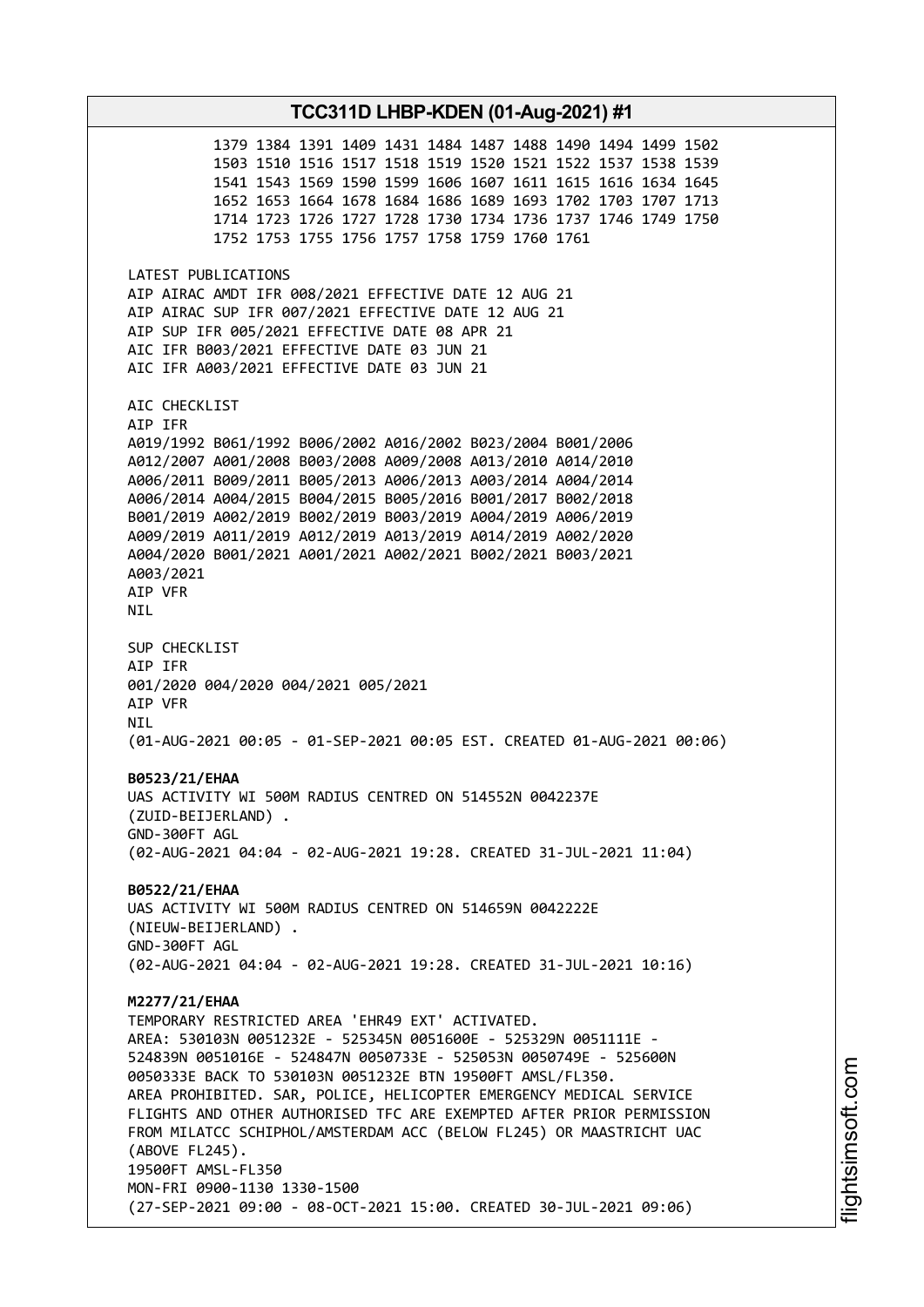# **M2275/21/EHAA** PJE WILL TAKE PLACE AT SPAKENBURG PSN 521522N 0052244E RADIUS 2NM. GND-3500FT AGL (14-AUG-2021 13:00 - 14-AUG-2021 14:00. CREATED 30-JUL-2021 08:24) **M2274/21/EHAA** PJE WILL TAKE PLACE AT ALMELO PSN 5222N 00641E RADIUS 5NM. GND-6500FT AGL (02-AUG-2021 17:00 - 21-AUG-2021 19:00. CREATED 30-JUL-2021 08:18) **M2272/21/EHAA** TEMPORARY RESTRICTED AREA 'BAARLO' ACTIVATED FOR LAUNCHING OF MODEL ROCKETS AROUND BAARLO. AREA: PSN 524443N 0055718E RADIUS 2NM BTN GND/FL060. AREA PROHIBITED. POLICE, SAR AND MEDICAL FLIGHTS ARE EXEMPTED. GND-FL060 (08-AUG-2021 08:00 - 08-AUG-2021 15:00. CREATED 30-JUL-2021 07:50) **M2271/21/EHAA** TEMPORARY RESTRICTED AREA 'PRAKTIJKGEBIED RWS WEST' ACTIVATED FOR UAS FLIGHTS. AREA: 515444N 0053338E - 515432N 0054055E - 515312N 0054956E - 515223N 0055102E - 515117N 0054943E - 515317N 0054051E - 515346N 0053338E BACK TO 515444N 0053338E BTN GND/500FT AGL. AREA PROHIBITED. PARTICIPATING UAS FLIGHTS, SAR, POLICE AND HELICOPTER EMERGENCY MEDICAL SERVICE FLIGHTS ARE EXEMPTED. GND-500FT AGL (04-AUG-2021 07:00 - 04-AUG-2021 19:37. CREATED 30-JUL-2021 06:59) **M2268/21/EHAA** TEMPORARY RESTRICTED AREA 'MEPPEL-ZWOLLE' ACTIVATED FOR FLIGHTS WITH UNMANNED AERIAL SYSTEM. AREA: 523318N 0060827E - 523812N 0060752E - 524217N 0061241E - 524159N 0061431E - 523753N 0060948E - 523318N 0061010E BACK TO 523318N 0060827E BTN GND/600FT AGL. AREA PROHIBITED. POLICE, SAR AND HELICOPTER EMERGENCY MEDICAL SERVICES EXEMPTED. GND-600FT AGL (03-AUG-2021 08:00 - 03-AUG-2021 14:00. CREATED 29-JUL-2021 12:28) **A1746/21/EHAA** TRIGGER NOTAM - AIRAC AIP AMDT 09/2021 WEF 09 SEP 2021: NIL. CONTAINS NON ATRAC INFORMATION ONLY. (09-SEP-2021 00:00 - 22-SEP-2021 23:59. CREATED 29-JUL-2021 12:02) **M2267/21/EHAA** TEMPORARY SEGREGATED AREA EHTSA50 (MARNE) ACTIVATED. AREA PROHIBITED. GND-1200FT AMSL (29-NOV-2021 11:00 - 03-DEC-2021 11:00. CREATED 29-JUL-2021 11:24) **B0517/21/EHAA** SEVERAL OBSTACLE LIGHTS U/S AT NOORDZEE TRIANEL WINDPARK BORKUM. PSN 5403N 00627E RADIUS 5NM. REF AIP THE NETHERLANDS ENR 5.4 ID 420. (29-JUL-2021 05:30 - 29-OCT-2021 12:00 EST. CREATED 29-JUL-2021 05:30)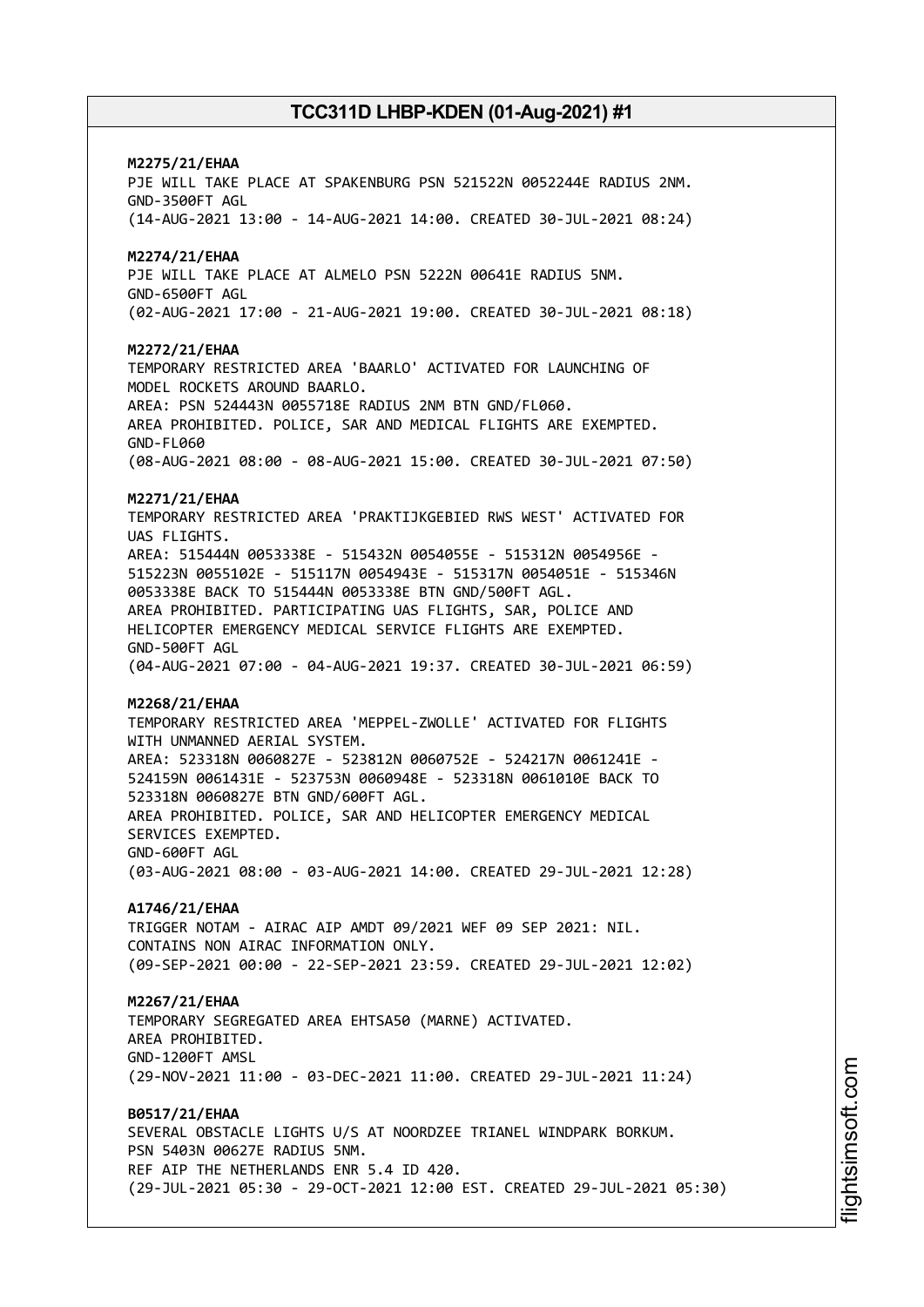**M2261/21/EHAA** TEMPORARY RESERVED AIRSPACE EHTRA59 (LEUSDERHEIDE) ACTIVATED. AREA PROHIBITED. VERTICAL LIMITS CHANGED DURING ACTIVATION. GND-3000FT AMSL DAILY 0730-0930 (19-AUG-2021 07:30 - 20-AUG-2021 09:30. CREATED 28-JUL-2021 11:18) **M2259/21/EHAA** TEMPORARY RESTRICTED AREA EHTRA82 (ZALTBOMMEL) ACTIVATED. AREA PROHIBITED. VERTICAL LIMITS CHANGED DURING ACTIVATION. GND-1500FT AMSL (05-AUG-2021 11:10 - 05-AUG-2021 14:00. CREATED 28-JUL-2021 11:13) **M2258/21/EHAA** TEMPORARY RESTRICTED AREA EHTRA81 (MAAS/WAAL) ACTIVATED. AREA PROHIBITED. VERTICAL LIMITS CHANGED DURING ACTIVATION. GND-1500FT AMSL (05-AUG-2021 11:10 - 05-AUG-2021 14:00. CREATED 28-JUL-2021 11:10) **B0516/21/EHAA** UAS ACTIVITY WI 500M RADIUS CENTERED ON 514735N 0043322E MAASDAM. GND-400FT AGL (01-SEP-2021 09:00 - 01-SEP-2021 14:00. CREATED 28-JUL-2021 10:54) **M2244/21/EHAA** IN EXERCISE 'LONGBOW STRIKE' INTENSE MIL ACTIVITY CAN BE EXPECTED BELOW MNM VFR ALT IN THE FOLLOWING AREA: 522853N 0060604E - 522757N 0063401E - 520955N 0064517E - 520919N 0061203E BACK TO 522853N 0060604E BTN GND/1500FT AMSL. REQ TO AVOID AREA. GND-1500FT AMSL MON-THU 1000-2030, FRI 0730-1400 (18-OCT-2021 10:00 - 22-OCT-2021 14:00. CREATED 28-JUL-2021 09:52) **A1734/21/EHAA** COVID-19: TO ENSURE SAFE AND EXPEDITIOUS DELIVERY OF COVID-19 VACCINES, AIRCRAFT OPERATORS OF FLIGHTS CARRYING SUCH VACCINES ARE EXEMPTED FROM ANY DUTCH ATFM MEASURES FOR EACH FLIGHT DEEMED CRITICAL. FOR SUCH CRITICAL FLIGHTS INSERT STS/ATFMX AND RMK/VACCINE IN ITEM 18 OF THE FLIGHT PLAN. (28-JUL-2021 08:33 - 28-OCT-2021 10:00 EST. CREATED 28-JUL-2021 08:34) **M2241/21/EHAA** TEMPORARY SEGREGATED AREA EHTSA50 (MARNE) ACTIVATED. AREA PROHIBITED. GND-1200FT AMSL 04 0600-08 1000, 11 1000-15 1000 (04-OCT-2021 06:00 - 15-OCT-2021 10:00. CREATED 27-JUL-2021 11:56) **M2240/21/EHAA** TEMPORARY SEGREGATED AREA EHTSA50 (MARNE) ACTIVATED. AREA PROHIBITED. VERTICAL LIMITS CHANGED DURING ACTIVATION. GND-600FT AMSL SEP 27 0600-OCT 01 1000 (27-SEP-2021 06:00 - 01-OCT-2021 10:00. CREATED 27-JUL-2021 11:54)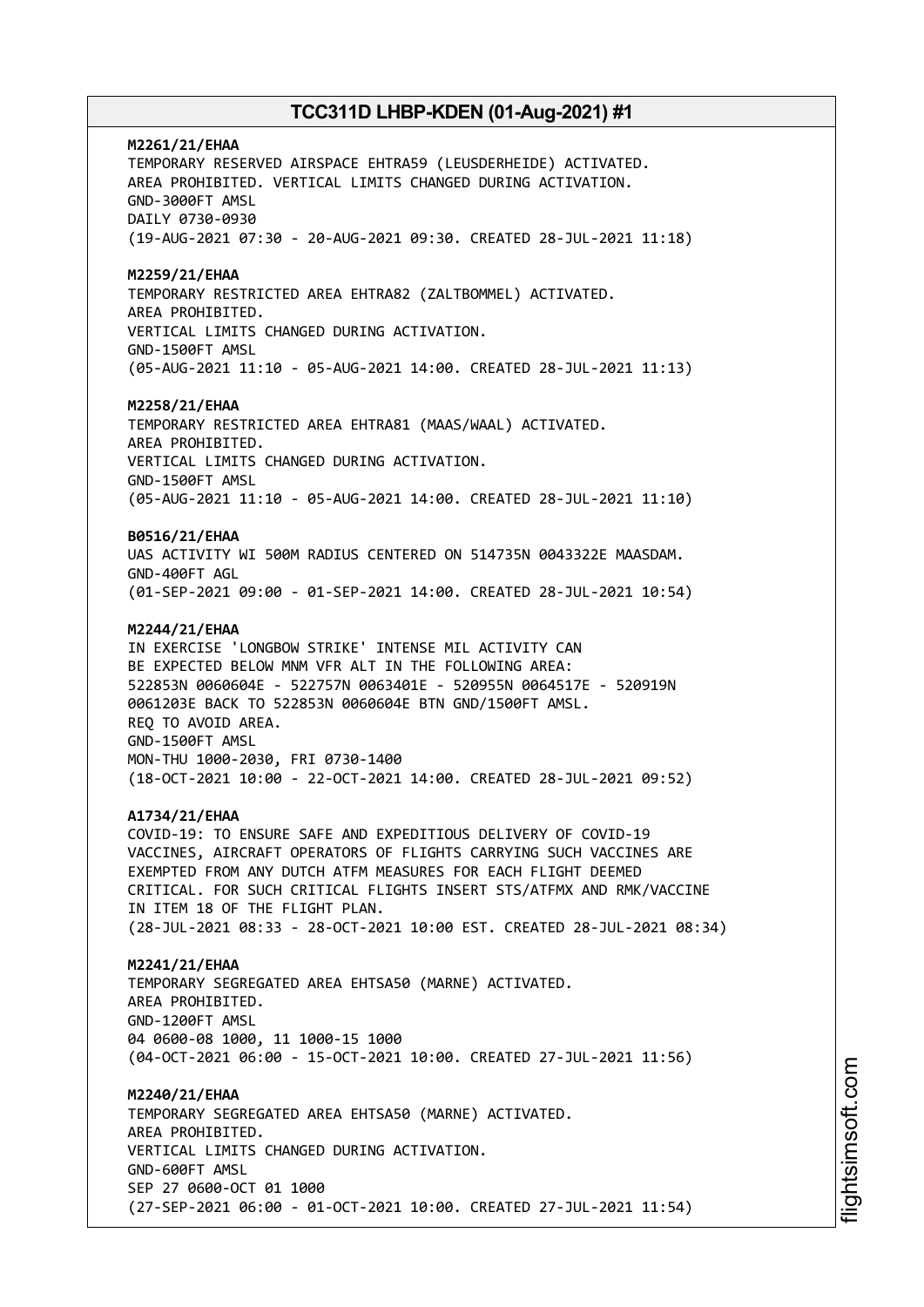# **M2238/21/EHAA** MIL ACFT HAVE TO AVOID OVERFLYING THE VICINITY OF OISTERWIJK DUE TO CEREMONY. PSN: 513349N 0051151E RADIUS 1NM BTN GND/3000FT AMSL. GND-3000FT AMSL (08-SEP-2021 13:00 - 08-SEP-2021 14:30. CREATED 27-JUL-2021 10:59) **A1703/21/EHAA** COVID-19: BY ORDER OF THE GOVERNMENT OF THE KINGDOM OF THE NETHERLANDS, THERE ARE CURRENTLY COVID-19 RESTRICTIONS IN EFFECT. NOTICE: AS OF JULY 27ND 2021, THE MANDATORY QUARANTINE WILL BE SUSPENDED FOR PASSENGERS TRAVELLING FROM ALL VERY HIGH-RISK AREAS (WITH NO COVID VARIANT OF CONCERN) TO THE NETHERLANDS FROM A COUNTRY WITHIN THE EU/SCHENGEN/CARIBEAN ISLANDS OF THE KINGDOM OF THE NETHERLANDS. TRAVELLERS ARE URGENTLY ADVISED TO GET TESTED AT A DUTCH HEALTH AUTHORITY ON DAY 2 AND 5 AFTER ARRIVAL IN THE NETHERLANDS OR USE A COVID SELF-TEST. PLEASE REFER TO THE FOLLOWING WEBSITE FOR MORE INFORMATION: HTTPS://WWW.GOVERNMENT.NL/COVID19NOTAM (DOCUMENTS: NL COVID-19 TRAVEL RESTRICTIONS AND VACCINE DECLARATION). DURATION OF TRAVEL RESTRICTIONS: THE TEMPORARY TRAVEL RESTRICTIONS ARE APPLICABLE UNTIL FURTHER NOTICE, REGARDLESS OF THE INDICATED ENDING TIME OF THIS NOTAM. ANY POSSIBLE CHANGE OF THIS PERIOD WILL BE ASSESSED DEPENDING ON FURTHER DEVELOPMENTS. (27-JUL-2021 00:01 - 31-AUG-2021 22:01 EST. CREATED 26-JUL-2021 19:08) **M2228/21/EHAA** UAS FLYING WILL TAKE PLACE AT SLIEDRECHT PSN 514915N 0044601E RADIUS 100M BTN GND/132FT AGL, REQ TO AVOID AREA. GND-132FT AGL (28-AUG-2021 11:00 - 28-AUG-2021 12:30. CREATED 26-JUL-2021 09:07) **B0509/21/EHAA** OBST LIGHTS U/S PART OF THE OBST LIGHTS PRINSES AMALIAWINDPARK U/S. REF AIP 5.4 ID 317. (26-JUL-2021 06:52 - 09-AUG-2021 09:00 EST. CREATED 26-JUL-2021 06:52) **B0508/21/EHAA** OBST LIGHT 18 AND 24 U/S AT WINDPARK NOORDZEE LUCHTERDUINEN. REF AIP ENR 5.4 ID 454. (25-JUL-2021 09:30 - 25-AUG-2021 09:00. CREATED 25-JUL-2021 09:31) **B0506/21/EHAA** MOBILE RIG SEAFOX-4 RELOCATED PSN 5318.4N00356.8E (ACP K15-G) . (22-JUL-2021 17:47 - 22-OCT-2021 09:00 EST. CREATED 22-JUL-2021 17:49) **M2215/21/EHAA** TEMPORARY RESTRICTED AREA EHTRA81 (MAAS/WAAL) ACTIVATED. AREA PROHIBITED. GND-3000FT AMSL 0830-1530 1730-2130 (13-DEC-2021 08:30 - 13-DEC-2021 21:30. CREATED 22-JUL-2021 09:46) **M2193/21/EHAA**

MIL ACFT HAVE TO AVOID OVERFLYING OF ZWIGGELTE AT PSN 525358N 0063348E RADIUS 0,5NM BTN GND/500FT AGL.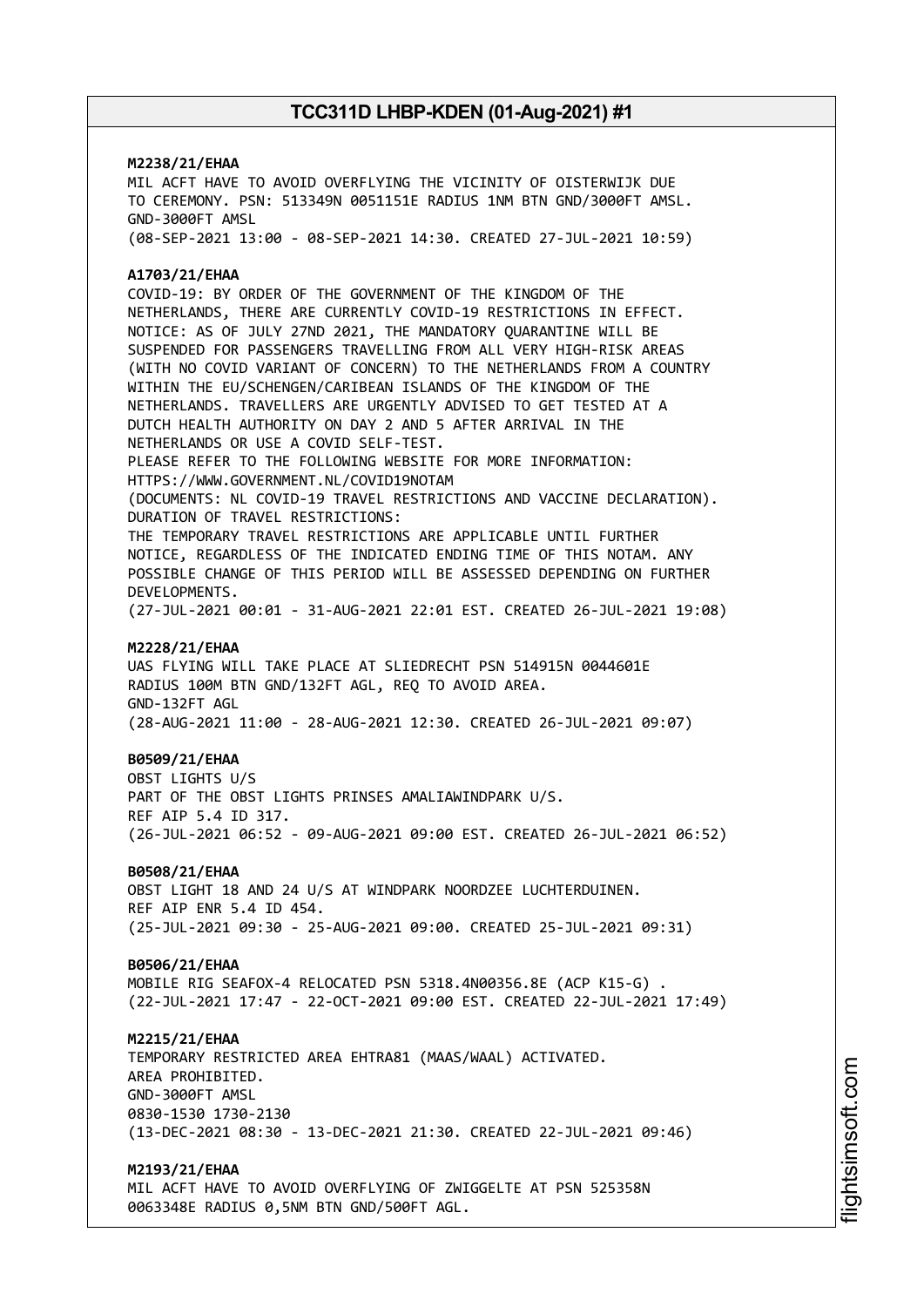GND-500FT AGL (20-JUL-2021 13:35 - 20-OCT-2021 23:59 EST. CREATED 20-JUL-2021 13:35) **B0497/21/EHAA** EHTRA14 AMEND CO-ORDINATES TO READ: 525716N 0071115E - ALONG DUTCH-GERMAN BORDER - 521956N 0070320E - 521811N 0064627E - 522808N 0062830E - 523821N 0062000E - 524117N 0062000E - 524157N 0063506E - 525236N 0063146E - 525716N 0071115E. REF AIP NETHERLANDS ENR 5.1. 2000FT AMSL-FL065 (19-JUL-2021 14:42 - PERM. CREATED 19-JUL-2021 14:44) **M2179/21/EHAA** UAS FLYING WILL TAKE PLACE AT NIEUW MILLIGEN PSN 521324N 0054554E RADIUS 0,5NM BTN GND/130FT AMSL, REQ TO AVOID AREA. GND-130FT AMSL DAILY 0600-1400 (06-SEP-2021 06:00 - 10-SEP-2021 14:00. CREATED 19-JUL-2021 11:53) **M2174/21/EHAA** PARAGLIDING WILL TAKE PLACE WITH WINCH LAUNCHING CABLE UP TO 2500FT AMSL AT TOLDIJK PSN 5202N00613E RADIUS 2NM, EXP INTENSE ACT IN VCY AND ABOVE. GND-2500FT AMSL DAILY SR-SS (25-JUL-2021 03:46 - 25-OCT-2021 16:20. CREATED 19-JUL-2021 07:42) **B0496/21/EHAA** MOBILE RIG PROSPECTOR-1 RELOCATED, PSN 5229.7N 00412.8E (ACP  $010 - A$ ). (18-JUL-2021 17:04 - 18-OCT-2021 09:00 EST. CREATED 18-JUL-2021 17:05) **M2155/21/EHAA** FIREWORKS AT NIEUWEGEIN PSN 520256N 0050726E. GND-130FT AGL (19-AUG-2021 20:00 - 19-AUG-2021 22:00. CREATED 16-JUL-2021 07:57) **A1645/21/EHAA** IN LINE WITH THE DATA LINK SERVICE IMPLEMENTING RULE EU 29/2009, MAASTRICHT-UAC, WILL AS OF 24 AUG 2021 ONLY SUPPORT CONTROLLER PILOT DATA LINK COMMUNICATIONS (CPDLC) VIA ATN. LEGACY FANS 1/A SUPPORT WILL SEIZE AS OF THEN. WIE ALL AIRLINES WITH EUROCONTROL NM LOG-ON LISTED DUAL STACK AIRFRAMES, SHOULD ENSURE THE APPROPRIATE AVIONICS CONFIGURATION AND COCKPIT PROCEDURES TO LOG-ON VIA ATN TO EDYY (ISO FANS 1/A), TO SMOOTHEN THE OPERATIONAL TRANSITION TO ATN ONLY CPDLC AS SOON AS PRACTICABLE. VALIDITY OF THE AIRCRAFT DATA PROVIDED TO EUROCONTROL NM IN THE LOG ON LIST AND NECESSARY UPDATES UPDATES SHOULD BE PROVIDED VIA ONE SKY TEAMS. THE PROCESS TO ADD AIRCRAFT TO THE LOGON LIST IS DESCRIBED: HTTPS://EXT.EUROCONTROL.INT/WIKILINK/INDEX.PHP/LOGON(UNDERSCORE)LIST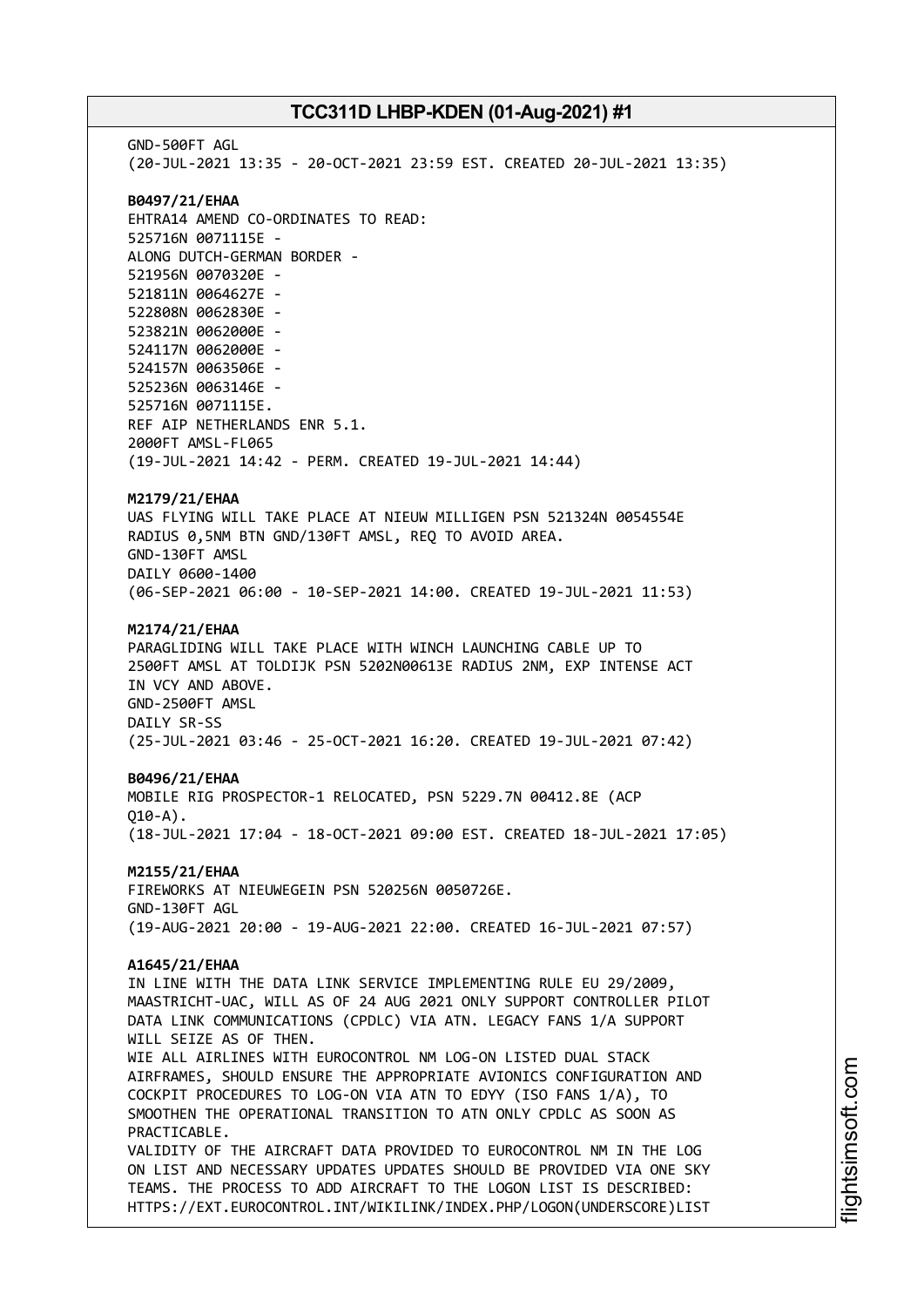IN CASE AIRCRAFT/FLEET ARE ELIGIBLE FOR LOG ON LISTING, BUT NOT YET L ISTED, REGISTRATION PROCESS SHOULD BE STARTED ASAP DUE TO THE ATN LOG -ON REQUIREMENTS AT MAASTRICHT-UAC. (15-JUL-2021 12:00 - 15-SEP-2021 12:00 EST. CREATED 15-JUL-2021 10:06) **M2137/21/EHAA** RESTRICTED AREA EHR2A (MARNEWAARD A) ACTIVATED. AREA PROHIBITED. VERTICAL LIMITS CHANGED DURING ACTIVATION. GND-FL065 SEP 27-29 0700-1000 1130-1330, OCT 01 0700-1000 1130-1330 (27-SEP-2021 07:00 - 01-OCT-2021 13:30. CREATED 15-JUL-2021 08:23) **M2135/21/EHAA** CHECKLIST YEAR=2020 3689 YEAR=2021 0085 0086 0087 0088 0089 0090 0091 0092 0136 0137 0175 0260 0390 0830 0844 0946 0953 0959 0974 1105 1125 1150 1151 1161 1174 1205 1206 1207 1208 1216 1217 1218 1221 1259 1296 1301 1433 1479 1494 1496 1504 1510 1511 1512 1513 1537 1597 1598 1602 1603 1611 1612 1614 1616 1617 1618 1619 1630 1653 1663 1670 1671 1673 1674 1675 1680 1729 1730 1731 1732 1744 1749 1757 1765 1769 1770 1794 1795 1796 1802 1822 1824 1825 1826 1828 1829 1830 1833 1834 1835 1836 1837 1838 1839 1861 1862 1863 1864 1865 1866 1869 1886 1895 1899 1900 1902 1908 1924 1937 1941 1945 1947 1951 1961 1966 1974 1980 1989 1996 1997 1998 1999 2000 2001 2005 2006 2007 2013 2016 2025 2026 2030 2034 2035 2036 2042 2043 2044 2045 2050 2051 2052 2056 2058 2059 2060 2061 2062 2063 2064 2065 2067 2068 2075 2076 2082 2084 2086 2089 2091 2092 2093 2094 2099 2100 2103 2104 2105 2106 2108 2109 2110 2111 2112 2117 2119 2120 2121 2122 2123 2124 2126 2128 2129 2130 2131 2132 2133 2134 LATEST PUBLICATIONS AIP AIRAC AMDT MIL 008/2021 EFFECTIVE DATE 12 AUG 21 AIP AIRAC SUP MIL 002/2011 EFFECTIVE DATE 17 NOV 11 AIP SUP MIL 002/2015 EFFECTIVE DATE 21 OCT 15 AIC CHECKLIST AIP VFR NIL AIP MIL **NTI** SUP CHECKLIST AIP VFR **NTI** AIP MIL **NTI** (15-JUL-2021 06:20 - 15-AUG-2021 06:20 EST. CREATED 15-JUL-2021 06:21) **B0492/21/EHAA** INFO EEMSHAVEN HELIPORT IN AD.3 NOT FOR OPERATIONAL USE. REF AIP NETHERLANDS AIRAC AMDT 07/2021, AD 3.EHHE. (14-JUL-2021 18:26 - 03-SEP-2021 12:00 EST. CREATED 14-JUL-2021 18:26) **M2128/21/EHAA** TEMPORARY SEGREGATED AREA EHTSA52 (HAVELTE) ACTIVATED. AREA PROHIBITED.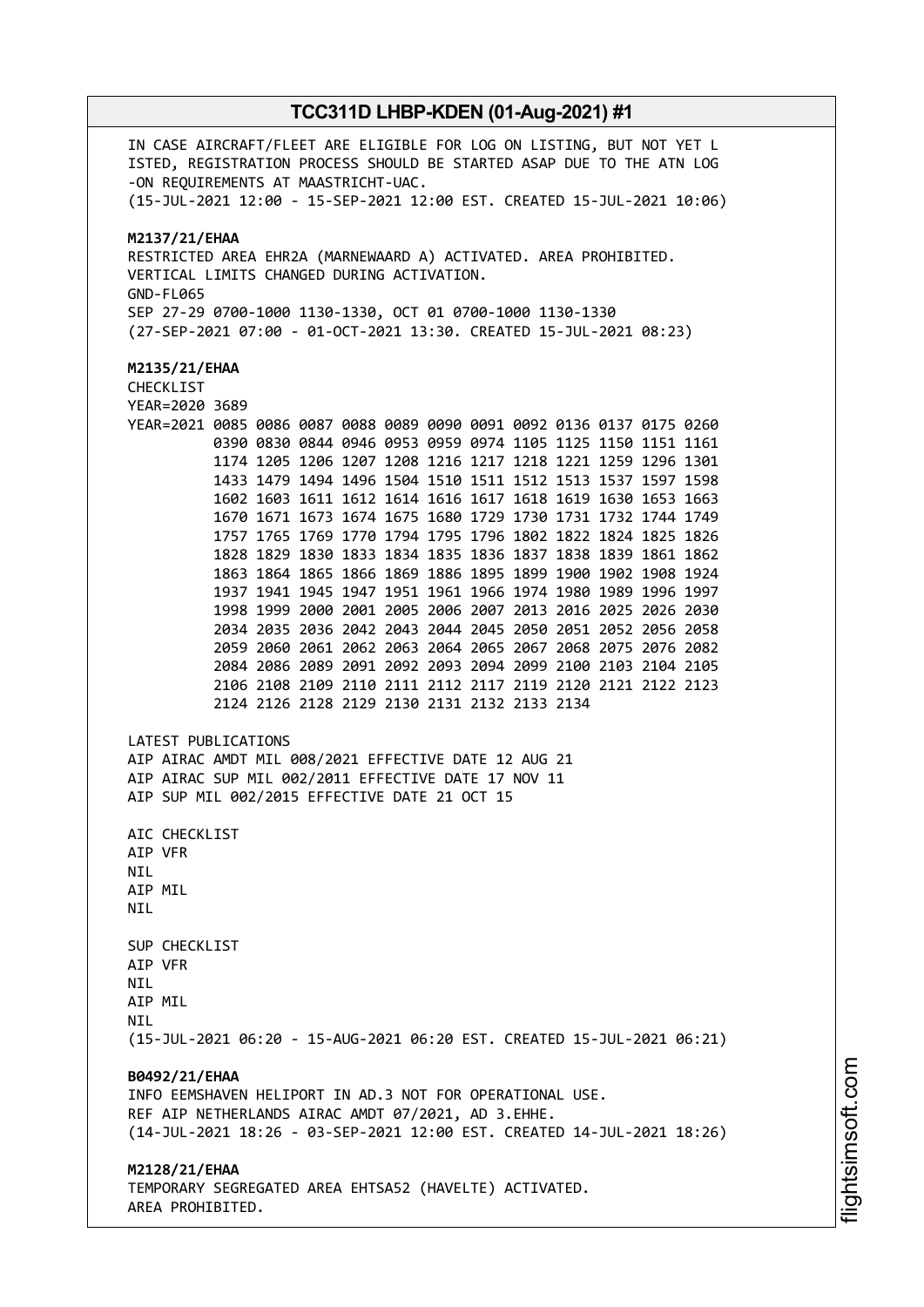GND-600FT AMSL 23 1000-1500, 24 25 0600-1500 (23-AUG-2021 10:00 - 25-AUG-2021 15:00. CREATED 14-JUL-2021 13:14) **M2094/21/EHAA** TEMPORARY SEGREGATED AREA EHTSA50 (MARNE) ACTIVATED. AREA PROHIBITED. GND-1200FT AMSL (13-SEP-2021 10:00 - 13-SEP-2021 21:59. CREATED 12-JUL-2021 13:56) **M2093/21/EHAA** RESTRICTED AREA EHR2 (MARNEWAARD) ACTIVATED. AREA PROHIBITED. VERTICAL LIMITS CHANGED DURING ACTIVATION. GND-FL065 (13-SEP-2021 10:00 - 13-SEP-2021 21:59. CREATED 12-JUL-2021 13:54) **M2092/21/EHAA** RESTRICTED AREA EHR2A (MARNEWAARD A) ACTIVATED. AREA PROHIBITED. VERTICAL LIMITS CHANGED DURING ACTIVATION. GND-FL065 (13-SEP-2021 10:00 - 13-SEP-2021 21:59. CREATED 12-JUL-2021 13:51) **M2091/21/EHAA** RESTRICTED AREA EHR2A (MARNEWAARD A) ACTIVATED. AREA PROHIBITED. VERTICAL LIMITS CHANGED DURING ACTIVATION. GND-1200FT AGL 08 1400-12 2359, 13 0000-1000 2200-2359, 14 0000-0600 (08-SEP-2021 14:00 - 14-SEP-2021 06:00. CREATED 12-JUL-2021 13:47) **M2082/21/EHAA** TEMPORARY RESERVED AIRSPACE EHTRA80 (DEELEN HOOG) ACTIVATED. AREA PROHIBITED. 3000FT AMSL-FL065 (17-AUG-2021 10:30 - 17-AUG-2021 12:00. CREATED 12-JUL-2021 09:02) **M2076/21/EHAA** FIREWORKS AT ZWOLLE PSN 523053N 0060520E GND-100FT AGL (09-SEP-2021 19:00 - 09-SEP-2021 21:00. CREATED 12-JUL-2021 06:28) **B0485/21/EHAA** FIREWORKS AT DE ZILK PSN 521824N 0043241E. GND-363FT AGL (03-SEP-2021 15:00 - 03-SEP-2021 20:00. CREATED 09-JUL-2021 16:34) **M2056/21/EHAA** TEMPORARY SEGREGATED AREA EHTSA52 (HAVELTE) ACTIVATED. AREA PROHIBITED. GND-600FT AMSL DAILY 0600-1300 (06-SEP-2021 06:00 - 07-SEP-2021 13:00. CREATED 09-JUL-2021 06:06) **A1569/21/EHAA** CROSSING AND ENTERING EHR4, EHR4A, EHR4B, EHR4C, EHR4D, EHR4E AND EHR4F (VLIEHORS) IS PROHIBITED TO GENERAL AVIATION WHEN ACTIVE. POLICE, SAR, HEMS AND FLIGHTS TO AND FROM OIL PLATFORM L15-FA-1 ARE EXEMPTED. THESE FLIGHTS MUST BE COORDINATED WITH DUTCH MIL INFO

(132.350) PRIOR TO ENTRY. AIRSPACE CLASSIFICATION G IS APPLICABLE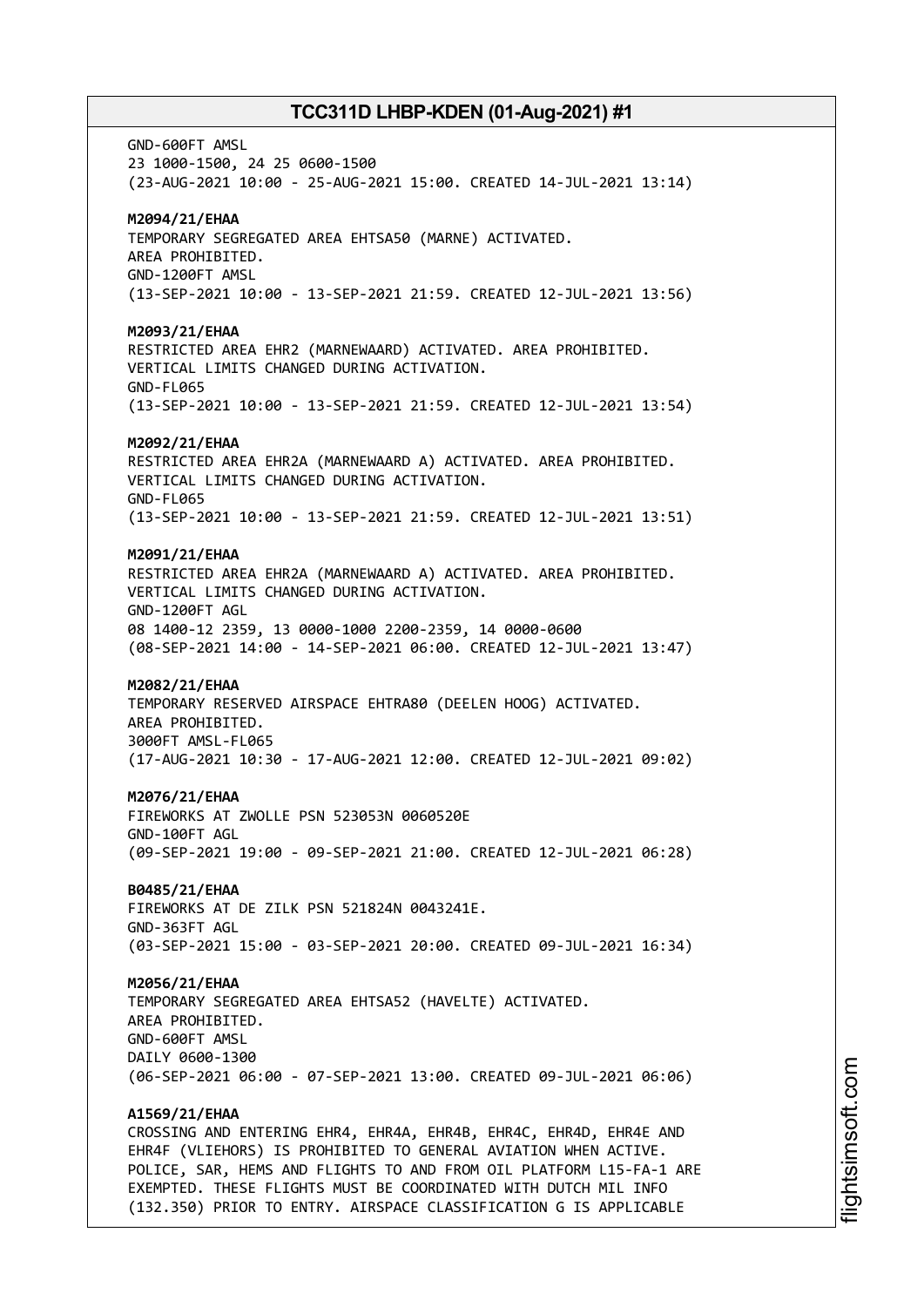WITHIN THE ABOVE MENTIONED AIRSPACE. REF AIP NETHERLANDS ENR 5.1 PARA 7.2. SFC-FL285 (08-JUL-2021 11:22 - PERM. CREATED 08-JUL-2021 11:22) **M2052/21/EHAA** RESTRICTED AREA EHR2C (MARNEWAARD C) ACTIVATED. AREA PROHIBITED. 1200FT AMSL-2500FT AMSL (30-SEP-2021 06:00 - 30-SEP-2021 14:30. CREATED 08-JUL-2021 10:07) **M2050/21/EHAA** RESTRICTED AREA EHR2A (MARNEWAARD A) ACTIVATED. AREA PROHIBITED. VERTICAL LIMITS CHANGED DURING ACTIVATION. GND-FL065 (30-SEP-2021 06:00 - 30-SEP-2021 14:30. CREATED 08-JUL-2021 10:05) **B0484/21/EHAA** OBST LIGHTS CHIMNEY NIJMEGEN 515122N 0054944E U/S. REF AIP ENR 5.4 ITEM 123. HEIGT 512FT AGL, ELEVATION 551FT AMSL. (08-JUL-2021 07:22 - 26-AUG-2021 09:00 EST. CREATED 08-JUL-2021 07:22) **M2045/21/EHAA** FIREWORKS AT UTRECHT PSN 520436N 0050327E. GND-200FT AGL (04-SEP-2021 18:00 - 04-SEP-2021 21:30. CREATED 08-JUL-2021 06:52) **M2044/21/EHAA** FIREWORKS AT ELIM PSN 524056N 0063414E. GND-135FT AGL (06-SEP-2021 19:00 - 06-SEP-2021 21:00. CREATED 08-JUL-2021 06:48) **M2043/21/EHAA** FIREWORKS AT SINT-NICOLAASGA PSN 525514N 0054406E. GND-100FT AGL (03-SEP-2021 20:00 - 03-SEP-2021 21:00. CREATED 08-JUL-2021 06:44) **M2042/21/EHAA** FIREWORKS AT GRAMSBERGEN PSN 523649N 0064035E. GND-495FT AGL (03-SEP-2021 19:00 - 03-SEP-2021 20:30. CREATED 08-JUL-2021 06:41) **M2035/21/EHAA** DUE TO LACK OF PERSONNEL NO OAT ATS WILL BE PROVIDED IN EHAA FIR BY DUTCHMIL BTN GND AND FL245 UNLESS PPR OBTAINED VIA DUTCHMIL SUPERVISOR PHONE +31 (0)577 45 8700. DAILY 0600-1500 (07-JUL-2021 13:54 - 07-OCT-2021 15:00. CREATED 07-JUL-2021 13:55) **M2034/21/EHAA** TEMPORARY SEGREGATED AREA EHTSA56 (LEUSDERHEIDE) ACTIVATED. AREA PROHIBITED. GND-600FT AMSL DAILY 0600-1300 (01-SEP-2021 06:00 - 03-SEP-2021 13:00. CREATED 07-JUL-2021 13:34) **M2026/21/EHAA**

CROSSING AND ENTERING EHR4, EHR4A, EHR4B, EHR4C, EHR4D, EHR4E AND EHR4F (VLIEHORS) IS PROHIBITED TO GENERAL AVIATION WHEN ACTIVE.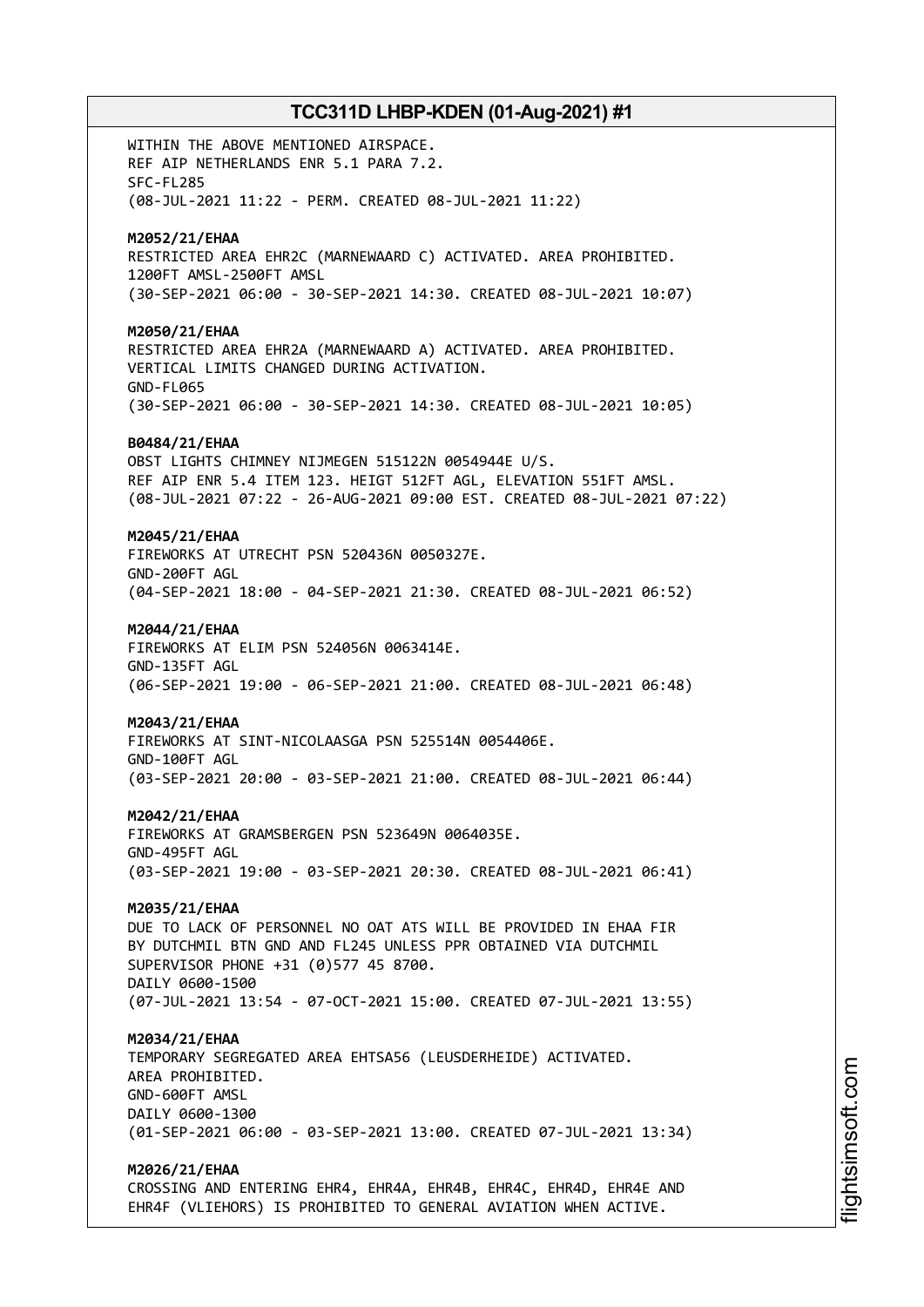POLICE, SAR, HEMS AND FLIGHTS TO AND FROM OIL PLATFORM L15-FA-1 ARE EXEMPTED. THESE FLIGHTS MUST BE COORDINATED WITH DUTCH MIL INFO (FREQ 132.350MHZ) PRIOR TO ENTRY. AIRSPACE CLASSIFICATION G IS APPLICABLE WITHIN THE ABOVE MENTIONED AIRSPACE. SFC-FL285 (07-JUL-2021 08:32 - 25-AUG-2021 10:00 EST. CREATED 07-JUL-2021 08:33) **M2025/21/EHAA** TEMPORARY RESTRICTED AREA ACTIVATED FOR 'DONAC 2021'. AREA: 513039N 0034113E - 513045N 0034609E - 512908N 0034609E - 512908N 0034113E BACK TO 513039N 0034113E BTN 500FT AMSL/FL050. AREA PROHIBITED. SAR, POLICE AND HELICOPTER EMERGENCY MEDICAL SERVICES ARE EXEMPTED AFTER PRIOR PERMISSION FROM DUTCH MIL INFO. 500FT AMSL-FL050 02 1000-1800, 03 0700-1800, 04 0700-1500 (02-SEP-2021 10:00 - 04-SEP-2021 15:00. CREATED 07-JUL-2021 08:29) **B0478/21/EHAA** LASERSHOW AT LEERDAM, PSN 515312N 0050513E. GND-UNL (19-AUG-2021 20:30 - 19-AUG-2021 23:15. CREATED 06-JUL-2021 10:38) **M2007/21/EHAA** UAS FLYING WILL TAKE PLACE AT OPIJNEN PSN 515002N 0051738E RADIUS 1000M BTN GND/329FT AGL, REQ TO AVOID AREA. GND-329FT AGL (07-AUG-2021 07:00 - 07-AUG-2021 16:00. CREATED 06-JUL-2021 09:54) **M2006/21/EHAA** LASERSHOW WILL TAKE PLACE AT ARNHEM PSN 515704N 0055258E. GND-UNL JUL 30-AUG 01 1800-0600, 02 AUG 1600-0600, AUG 03-AUG 08 1800-0600 (30-JUL-2021 18:00 - 09-AUG-2021 06:00. CREATED 06-JUL-2021 09:49) **M2005/21/EHAA** LASERSHOW WILL TAKE PLACE AT LEERDAM PSN 515317N 0050509E. GND-UNL (19-AUG-2021 20:30 - 19-AUG-2021 23:15. CREATED 06-JUL-2021 09:37) **M2001/21/EHAA** FIREWORKS AT UTRECHT PSN 520657N 0050250E. GND-135FT AGL (29-AUG-2021 18:00 - 29-AUG-2021 20:00. CREATED 06-JUL-2021 06:33) **M1999/21/EHAA** FIREWORKS AT MAKKUM PSN 530305N 0052237E. GND-220FT AGL (11-AUG-2021 19:30 - 11-AUG-2021 21:00. CREATED 06-JUL-2021 06:29) **M1998/21/EHAA** FIREWORKS AT HOLTEN PSN 521635N 0062427E. GND-165FT AGL (27-AUG-2021 19:30 - 27-AUG-2021 20:30. CREATED 06-JUL-2021 06:21) **M1997/21/EHAA** FIREWORKS AT GORINCHEM PSN 514932N 0045938E. GND-660FT AGL (28-AUG-2021 20:00 - 28-AUG-2021 22:00. CREATED 06-JUL-2021 06:18)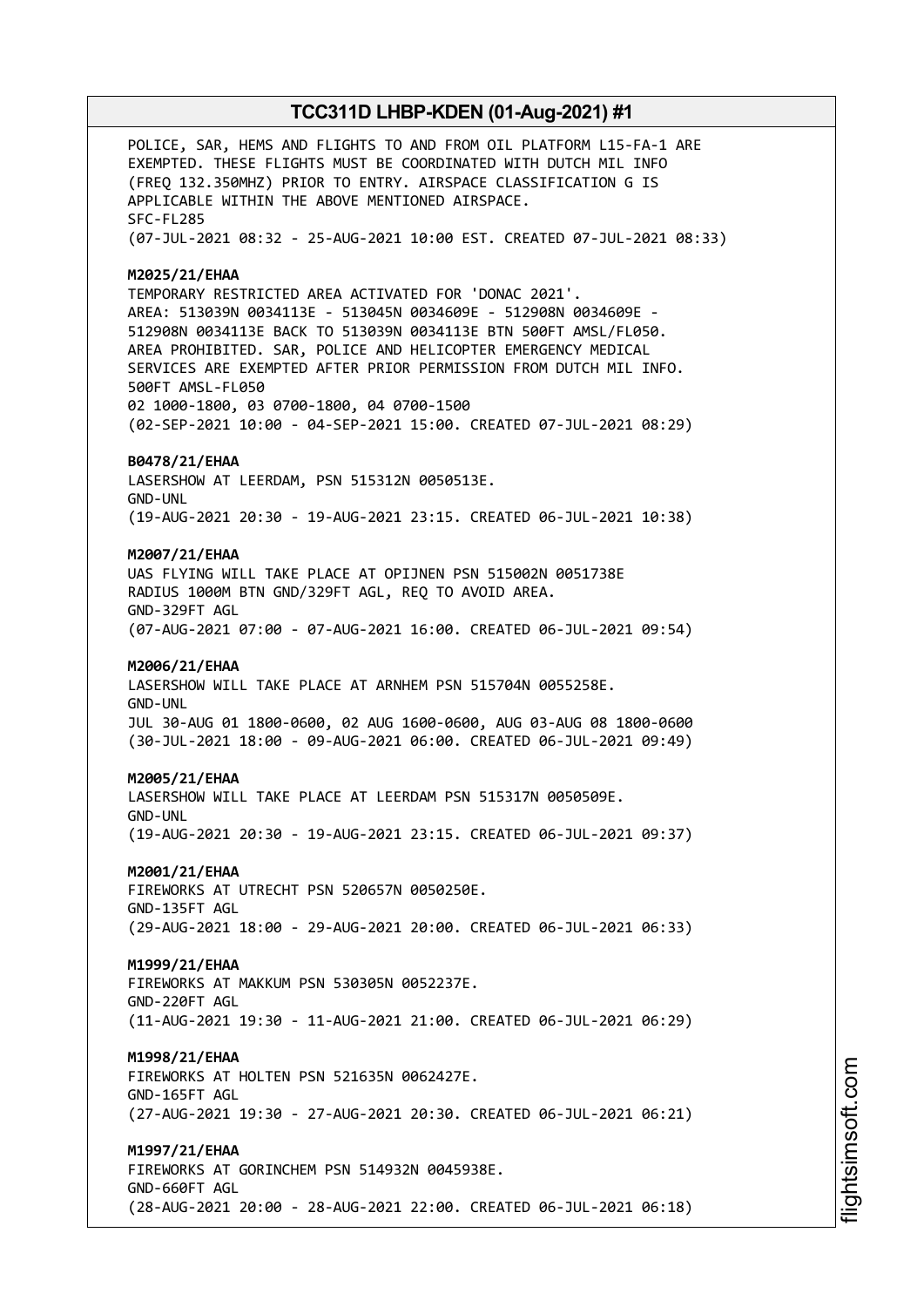**M1996/21/EHAA** FIREWORKS AT OMMEN PSN 523049N 0062446E. GND-100FT AGL (27-AUG-2021 20:30 - 27-AUG-2021 22:00. CREATED 06-JUL-2021 06:15)

### **A1543/21/EHAA**

OPERATIONS IN FIR MINSK (UMMV)

NETHERLANDS AIR CARRIERS AND CAPTAINS OF ACFT IN CHARGE OF AIR SERVICE MANAGED BY CARRIERS HOLDERS OF OPERATING LICENCE ISSUED BY THE NETHERLANDS, WHETHER THEY ARE CONTRACTUAL CARRIERS AND/OR DE FACTO CARRIERS, OR PERFORMING AIR SERVICE WITH COMMERCIAL CHARTER AGREEMENT OR WITH CODE SHARING AND TO ALL FLIGHT PERFORMED WITH NETHERLANDS ACFT REGISTRATION, ARE REQUESTED TO AVOID MINSK FIR (UMMV).

FOREIGN AIR CARRIERS INBOUND EU ARE RECOMMENDED TO AVOID BELARUS MINSK FIR(UMMV).

(02-JUL-2021 18:08 - 02-SEP-2021 23:59 EST. CREATED 02-JUL-2021 18:09)

#### **B0472/21/EHAA**

PJE WILL TAKE PLACE AT ROCKANJE, PSN 515232N 0040244E. GND-FL050 (04-SEP-2021 15:00 - 04-SEP-2021 18:00. CREATED 02-JUL-2021 16:49)

#### **A1539/21/EHAA**

AMSTERDAM INFORMATION 124.300MHZ EXPECT LIMITED RADIO COVERAGE BELOW 1500FT BETWEEN EHRD CTR AND EHSE. (02-JUL-2021 14:10 - 02-OCT-2021 12:00 EST. CREATED 02-JUL-2021 13:31)

### **A1538/21/EHAA**

AMSTERDAM INFORMATION 119.175MHZ EXPECT LIMITED RADIO COVERAGE BELOW 2000FT AROUND ATRIX RADIUS 10NM. (02-JUL-2021 14:10 - 02-OCT-2021 12:00 EST. CREATED 02-JUL-2021 13:27)

#### **M1966/21/EHAA**

DUE TO TECHNICAL ISSUES DUTCH MIL LOWER FREQUENCY 128.355MHZ HAS LIMITED RADIO COVERAGE IN CTA NORTH AND TMA A. CONTACT DUTCH MIL INFO ON 132.350MHZ WHEN UNABLE TO MAKE RADIO CONTACT. (02-JUL-2021 12:28 - 02-OCT-2021 23:59. CREATED 02-JUL-2021 12:32)

### **A1537/21/EHAA**

BASED ON THE LATEST COVID-19 REGULATIONS (TIJDELIJKE REGELING MAATREGELEN COVID-19) ALL FLIGHTS SHOULD ADHERE TO THE FOLLOWING CONDITIONS:

1. DISINFECT CABIN, SEATS AND INSTRUMENTS. 2. ALL PASSENGERS ARE REQUIRED TO USE A MANDATORY NON MEDICAL FACE MASK FROM BEFORE BOARDING UNTIL AFTER DISEMBARKING (NON COMMERCIAL FLIGHTS ARE EXEMPTED) .

3. BEFORE BOARDING, A HEALTH CHECK OF ALL POB SHALL BE PERFORMED BY CREW BASED ON THE RIVM GUIDELINES:

HTTPS://WWW.RIVM.NL/CORONAVIRUS-COVID-19/ADVIEZEN-WERK-VRIJE-TIJD/GEN ERIEK-KADER-CORONAMAATREGELEN

4. COMPANIES SHALL ADHERE TO COMPANY SPECIFIC PROTOCOL.

NOTE:

POLICE, HELICOPTER EMERGENCY SERVICES AND SAR FLIGHTS ARE EXEMPTED. (02-JUL-2021 10:43 - 21-AUG-2021 23:59 EST. CREATED 02-JUL-2021 10:43)

**A1521/21/EHAA**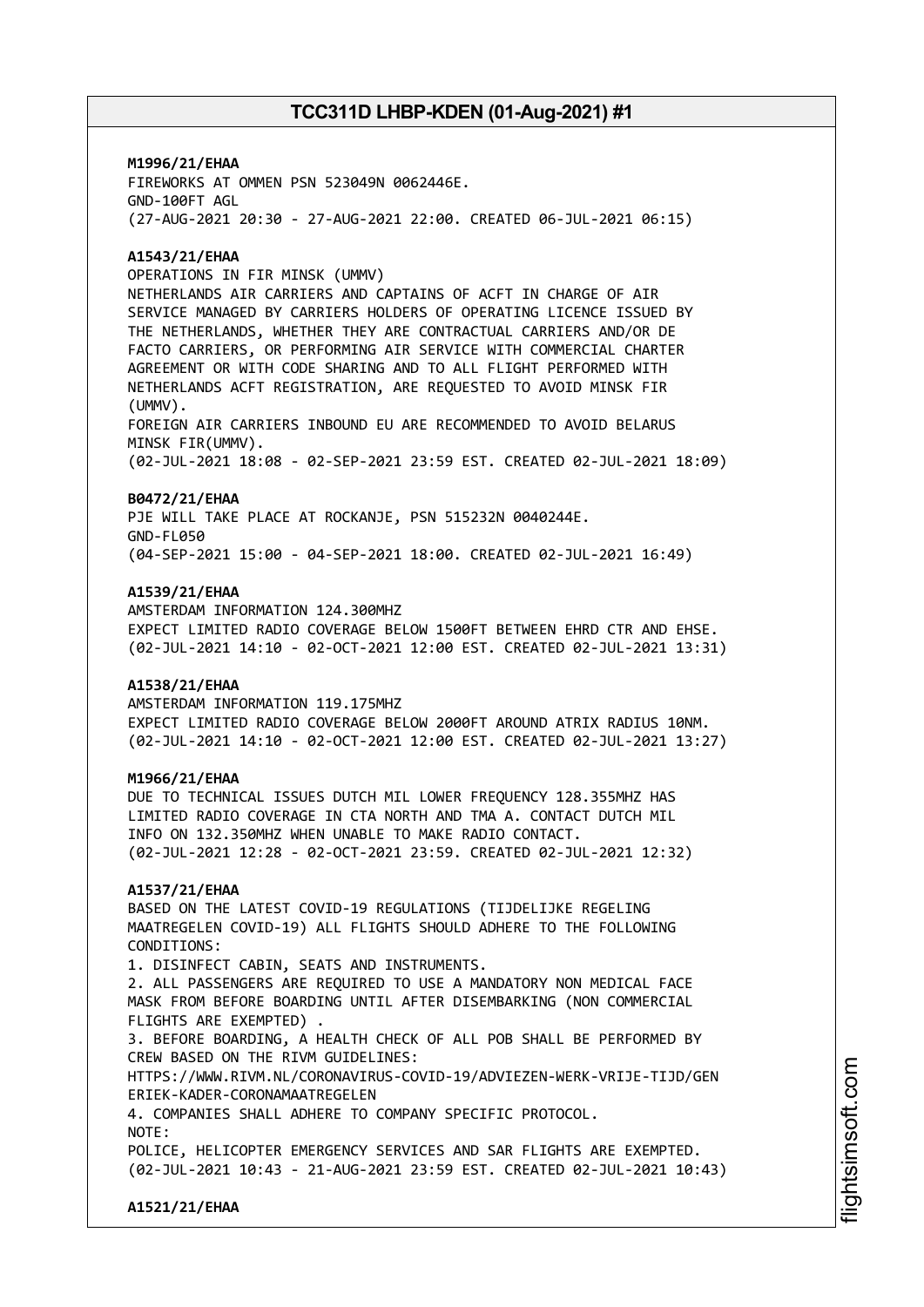TRIGGER NOTAM - AIRAC AIP AMDT 08/2021 WEF 12 AUG 2021: PERMANENTLY OUT OF SERVICE: VOR AMS, HDR, HSD, PAM, SPY: NDB EHN, ROT, STD / CH, NV, OA, PS, RR: LOCATORS CH, NV, OA, PS, RR. (12-AUG-2021 00:00 - 25-AUG-2021 23:59. CREATED 01-JUL-2021 10:03) **M1945/21/EHAA** TEMPORARY SEGREGATED AREA EHTSA52 (HAVELTE, RPAS) ACTIVATED. AREA PROHIBITED. GND-600FT AMSL DAILY 0600-1400 (02-SEP-2021 06:00 - 03-SEP-2021 14:00. CREATED 30-JUN-2021 13:48) **B0467/21/EHAA** NEW PARAGLIDING SITE VELDHOEK, PSN 520200N 0062510E. MAX CABLE HGT 1500FT AMSL, ACTIVE DAILY UDP. REF AIP NETHERLANDS ENR 5.5. GND-1500FT AMSL (30-JUN-2021 09:50 - PERM. CREATED 30-JUN-2021 09:51) **B0464/21/EHAA** PJE AT OUDENBOSCH, PSN 513622N 0043256E. GND-3000FT AMSL (13-AUG-2021 07:00 - 13-AUG-2021 18:00. CREATED 30-JUN-2021 08:56) **B0462/21/EHAA** PJE AT OUDENBOSCH, PSN 513622N 0043256E. GND-3000FT AMSL (08-AUG-2021 07:00 - 08-AUG-2021 18:00. CREATED 30-JUN-2021 07:42) **B0452/21/EHAA** NEW OBSTACLE UNDER CONSTRUCTION IJSSELMEER WINDFARM FRYSLAN, 89 WIND TURBINES WITHIN AREA: 530153N0051541E-530145N0051700E-525933N0051851E-525816N0051633E-52583 4N0051357E-530040N0051246E-530144N0051433E-530153N0051541E. ELEV 590FT AMSL, NOT LGTD. REF AIP ENR 5.4 (28-JUN-2021 14:48 - PERM. CREATED 28-JUN-2021 14:49) **M1895/21/EHAA** UAS FLYING WILL TAKE PLACE AT BIDDINGHUIZEN PSN 522616N 0054519E RADIUS 1000M BTN GND/400FT AGL, REQ TO AVOID AREA. GND-400FT AGL DAILY 1300-1906 (20-AUG-2021 13:00 - 21-AUG-2021 19:06. CREATED 28-JUN-2021 09:01) **M1829/21/EHAA** RESTRICTED AREA EHR49 (BREEZANDDIJK) ACTIVATED. AREA PROHIBITED. SFC-19500FT AMSL MON-FRI 0600-1500 (27-SEP-2021 06:00 - 08-OCT-2021 15:00. CREATED 22-JUN-2021 10:13) **M1825/21/EHAA** FIREWORKS AT STEGEREN PSN 523237N 0062922E. GND-100FT AGL

(10-AUG-2021 20:00 - 10-AUG-2021 21:00. CREATED 22-JUN-2021 09:56)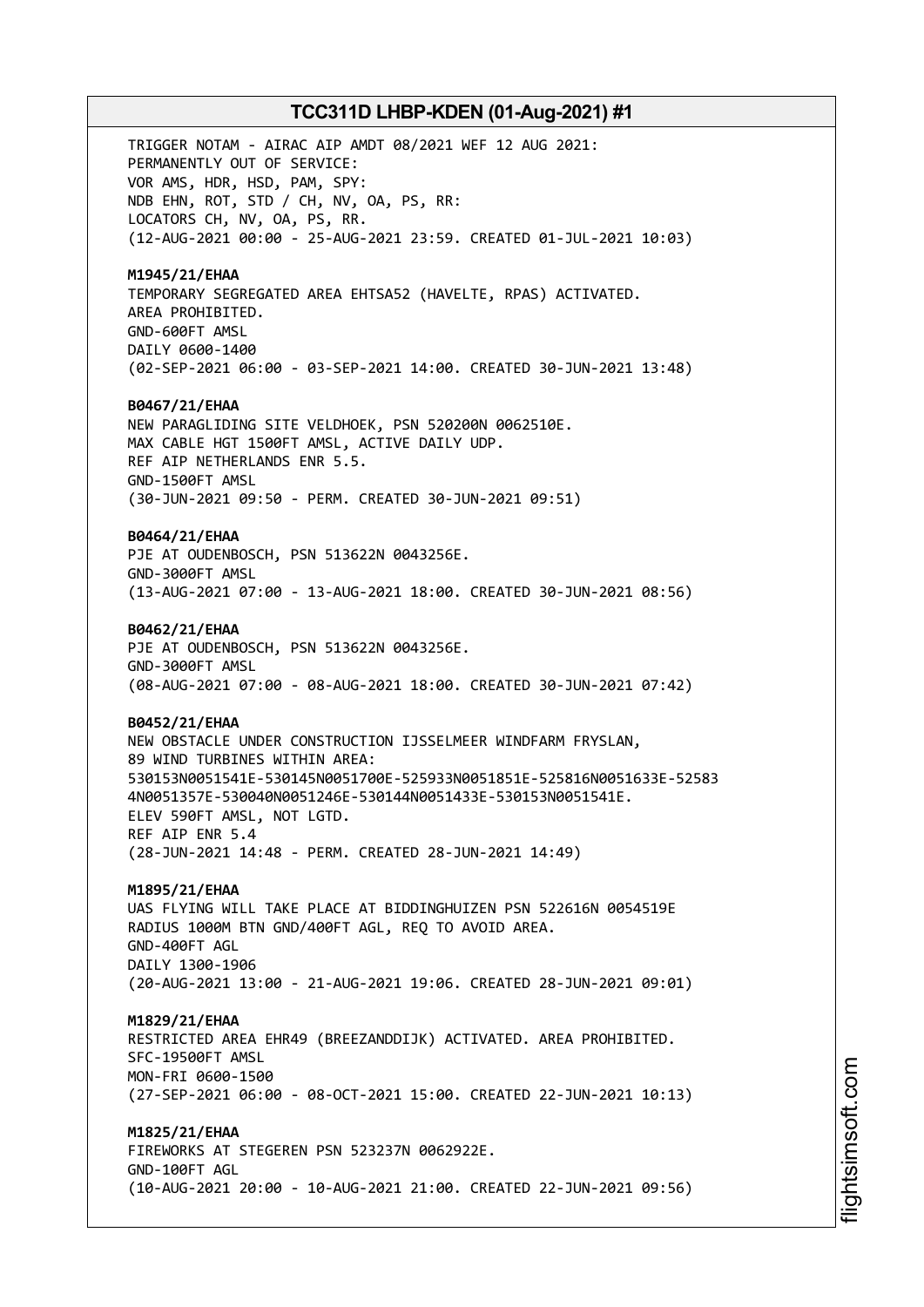**M1826/21/EHAA** FIREWORKS AT STEGEREN PSN 523237N 0062922E. GND-100FT AGL (24-AUG-2021 20:00 - 24-AUG-2021 21:00. CREATED 22-JUN-2021 09:56) **M1822/21/EHAA** FIREWORKS AT UTRECHT PSN 520729N 0050755E. GND-200FT AGL (28-AUG-2021 20:00 - 28-AUG-2021 22:00. CREATED 22-JUN-2021 09:48) **M1796/21/EHAA** TEMPORARY SEGREGATED AREA EHTSA50 (MARNE) ACTIVATED. AREA PROHIBITED. GND-1200FT AMSL 14-16 20-23 0600-2159, 17 0600-1500 (14-SEP-2021 06:00 - 23-SEP-2021 21:59. CREATED 18-JUN-2021 13:16) **M1795/21/EHAA** RESTRICTED AREA EHR2A (MARNEWAARD A) ACTIVATED. AREA PROHIBITED. VERTICAL LIMITS CHANGED DURING ACTIVATION. GND-6500FT AMSL 14-16 20-23 0600-2159, 17 0600-1500 (14-SEP-2021 06:00 - 23-SEP-2021 21:59. CREATED 18-JUN-2021 13:13) **M1794/21/EHAA** RESTRICTED AREA EHR2 (MARNEWAARD) ACTIVATED. AREA PROHIBITED. VERTICAL LIMITS CHANGED DURING ACTIVATION. SFC-6500FT AMSL 14-16 20-23 0600-2159, 17 0600-1500 (14-SEP-2021 06:00 - 23-SEP-2021 21:59. CREATED 18-JUN-2021 13:09) **M1765/21/EHAA** TEMPORARY SEGREGATED AREA EHTSA50 (MARNE) ACTIVATED. AREA PROHIBITED. GND-600FT AGL (30-AUG-2021 20:00 - 08-SEP-2021 20:00. CREATED 16-JUN-2021 10:12) **M1749/21/EHAA** PJE WILL TAKE PLACE AT GROESBEEK PSN 514512N 0055527E RADIUS 2NM. GND-3000FT AGL (17-SEP-2021 04:59 - 17-SEP-2021 18:01. CREATED 15-JUN-2021 07:49) **M1744/21/EHAA** FIREWORKS AT LOPIKERKAPEL PSN 515913N 0050302E GND-165FT AGL (13-AUG-2021 14:00 - 13-AUG-2021 22:00. CREATED 15-JUN-2021 06:22) **B0435/21/EHAA** OBST LIGHTS WIND FARM BARD OFFSHORE 1 PARTLY U/S. ELEVATION 492FT AMSL. REF AIP THE NETHERLANDS ENR 5.4 ID 333. (14-JUN-2021 14:44 - 14-SEP-2021 09:00 EST. CREATED 14-JUN-2021 14:45) **B0434/21/EHAA** MOBILE RIG MAERSK RESOLUTE RELOCATED, PSN 5222.7N 00323.9E (ACP P11-UNITY). (13-JUN-2021 00:53 - 13-SEP-2021 09:00 EST. CREATED 13-JUN-2021 00:54)

**M1731/21/EHAA**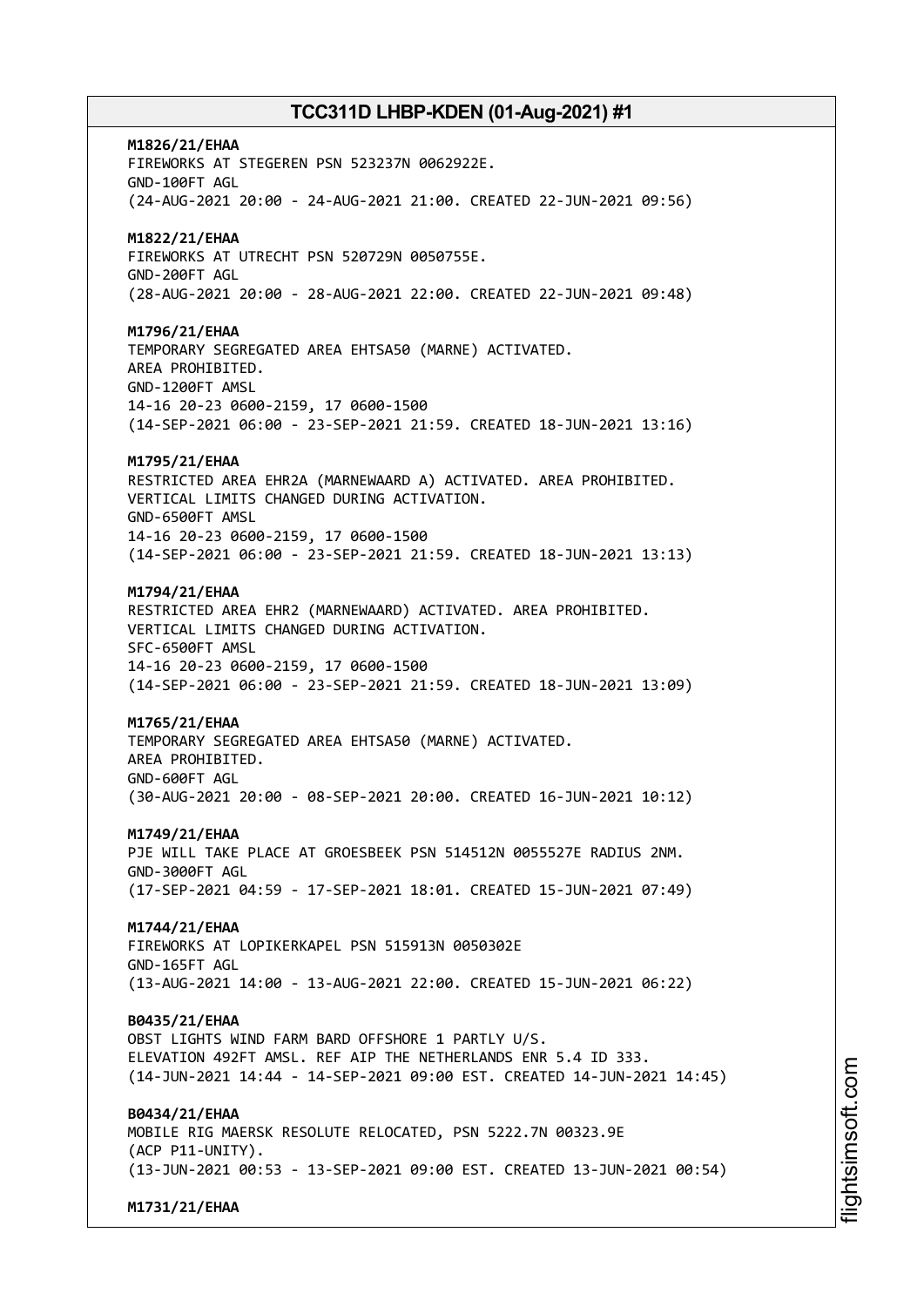ACFT HAVE TO AVOID OVERFLYING OF OUWEHANDS DIERENPARK RHENEN AT PSN 515727N 0053525E RADIUS 1.5NM BTN GND/3000FT AGL. GND-3000FT AGL (11-JUN-2021 11:40 - 11-SEP-2021 23:59 EST. CREATED 11-JUN-2021 11:41) **M1730/21/EHAA** MIL ACFT HAVE TO AVOID OVERFLYING OF SLUIS DUE TO OSTRICH FARM AT PSN 511658N 0032501E RADIUS 2NM BTN GND/3000FT AGL. GND-3000FT AGL (11-JUN-2021 11:40 - 11-SEP-2021 23:59 EST. CREATED 11-JUN-2021 11:41) **M1732/21/EHAA** MIL ACFT HAVE TO AVOID OVERFLYING OF DIERENPARK APENHEUL AT PSN 521257N 0055505E RADIUS 0.5NM BTN GND/1000FT AGL. GND-1000FT AGL (11-JUN-2021 11:41 - 11-SEP-2021 23:59 EST. CREATED 11-JUN-2021 11:41) **M1729/21/EHAA** MIL ACFT HAVE TO AVOID OVERFLYING OF LITHOIJEN PSN 514600N 0052622E RADIUS 1NM BTN GND/500FT AGL. GND-500FT AGL (11-JUN-2021 11:39 - 11-SEP-2021 23:59 EST. CREATED 11-JUN-2021 11:40) **B0424/21/EHAA** MOBILE RIG TEST PLATFORM 590021-TEST PSN 5314.0N 00314.5E. (11-JUN-2021 07:45 - 06-SEP-2021 12:00 EST. CREATED 11-JUN-2021 07:46) **M1675/21/EHAA** FIREWORKS AT OLDENZAAL PSN 521822N 0065317E GND-265FT AGL DAILY 1830-2030 (27-AUG-2021 18:30 - 28-AUG-2021 20:30. CREATED 09-JUN-2021 06:43) **M1674/21/EHAA** FIREWORKS AT HARLINGEN PSN 531023N 0052426E GND-465FT AGL (28-AUG-2021 19:30 - 28-AUG-2021 21:30. CREATED 09-JUN-2021 06:40) **M1673/21/EHAA** FIREWORKS AT ENSCHEDE PSN 521050N 0065013E. GND-297FT AGL DAILY 1600-2200 (14-AUG-2021 16:00 - 15-AUG-2021 22:00. CREATED 09-JUN-2021 06:27) **M1671/21/EHAA** FIREWORKS AT DROUWENERMOND PSN 525816N 0065227E. GND-280FT AGL 19 0700-1100 2100-2330, 20 2100-2359, 21 2100-0015 (19-AUG-2021 07:00 - 22-AUG-2021 00:15. CREATED 09-JUN-2021 06:21) **M1670/21/EHAA** FIREWORKS AT LUTTENBERG PSN 522410N 0062147E. GND-120FT AGL (15-AUG-2021 20:00 - 15-AUG-2021 21:30. CREATED 09-JUN-2021 06:17) **A1278/21/EHAA** ALL FLIGHTS TO/FROM AIRPORTS IN THE NETHERLANDS, OR OVERFLYING NETHERLANDS TERRITORY, ARE NOT ALLOWED IF AIRCRAFT ARE OPERATED BY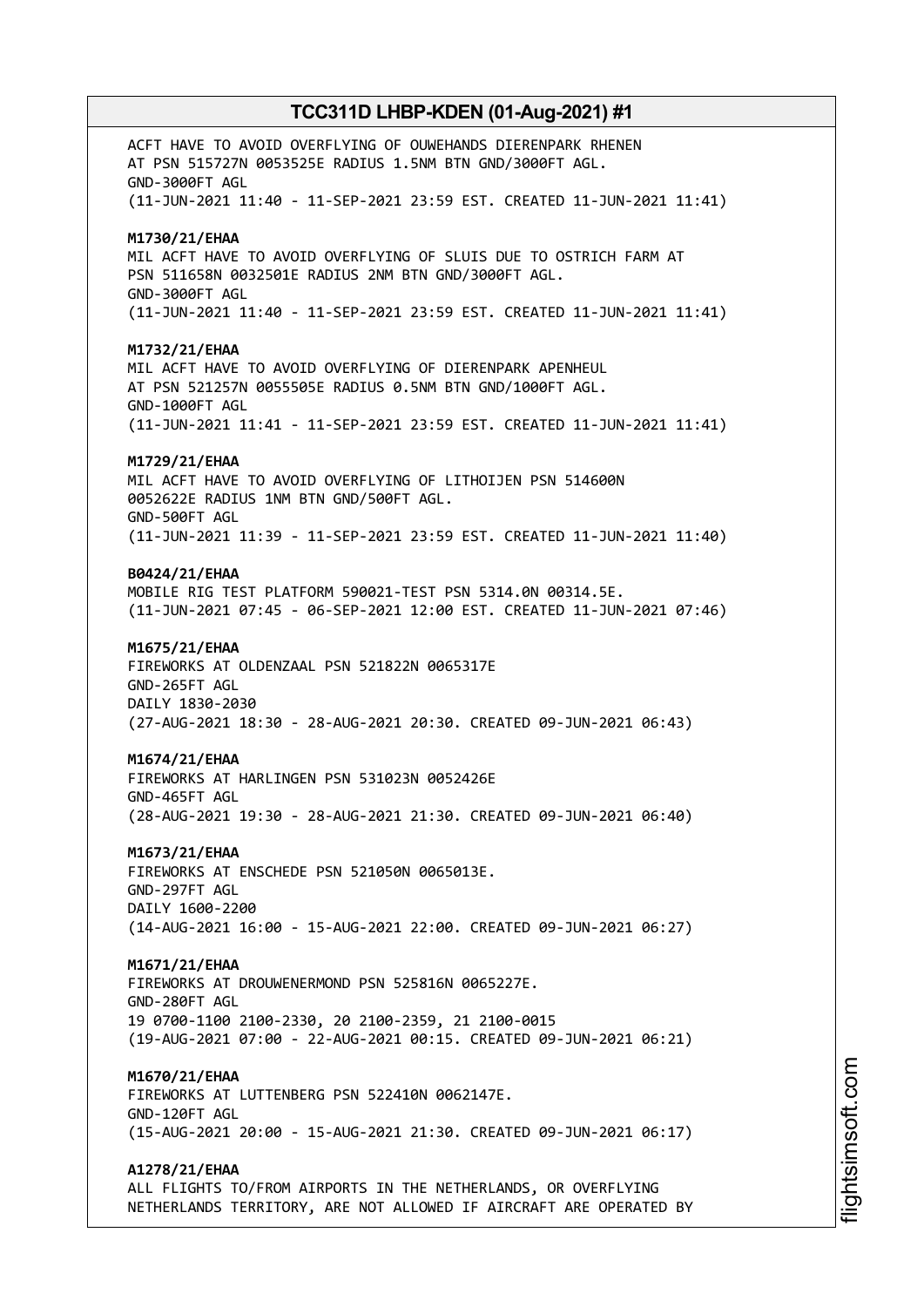BELARUSIAN AIR CARRIERS AND/OR REGISTERED IN BELARUS, EXCEPT FOR AIRCRAFT IN EMERGENCY OR HUMANITARIAN FLIGHTS. (05-JUN-2021 00:00 - 06-SEP-2021 12:00 EST. CREATED 04-JUN-2021 18:50) **M1611/21/EHAA** TEMPORARY RESTRICTED AREA 'TGB MARNEWAARD' ACTIVATED FOR EXERCISE 'FALCON LEAP'. AREA: PSN 532300N 0061504E RADIUS 5NM BTN GND/3000FT AMSL. AREA PROHIBITED. SAR, POLICE, HELICOPTER EMERGENCY MEDICAL SERVICES AND OTHER AUTHORISED TFC ARE EXEMPTED AFTER PRIOR PERMISSION FROM MILATCC SCHIPHOL. GND-3000FT AMSL 07 08 0800-1000 1200-1400 1600-1800, 13 0700-1600 (07-SEP-2021 08:00 - 13-SEP-2021 16:00. CREATED 02-JUN-2021 10:04) **M1598/21/EHAA** IN EXERCISE 'WEAPON INSTRUCTOR COURSE' INTENSE MIL ACTIVITY CAN BE EXPECTED BELOW MNM VFR ALT IN THE FOLLOWING AREA: 532732N 0064038E - 532437N 0063630E - 524803N 0051711E - 524350N 0043648E ALONG A LINE (1NM WEST OF THE NORTH SEA COAST) TO 525835N 0044259E ALONG THE SOUTHERN BOUNDARY OF THE 'WADDENZEE' AREA (SEE: AIP ENR 5.6 AND ENR 6-5.3) TO 532441N 0060956E ALONG A CLOCKWISE ARC (RADIUS 4NM WITH CENTRE 532300N 0061600E) TO 532446N 0062159E ALONG THE SOUTHERN BOUNDARY OF THE 'WADDENZEE' AREA (SEE: AIP ENR 5.6 AND ENR 6-5.3) BACK TO 532732N 0064038E BTN SFC/1500FT AGL. BIRD SANCTUARIES (AS DEFINED IN AIP ENR 5.6.3 AND ENR 6-5.3) 'LAUWERSMEER/WIERUMMER WAD/WAD FERWERADEEL' AND 'HORNHUIZER WAD' ARE EXCLUDED. REQ TO AVOID AREA. SFC-1500FT AGL DAILY 0700-1000 1130-1330 (27-SEP-2021 07:00 - 01-OCT-2021 13:30. CREATED 01-JUN-2021 12:13) **M1597/21/EHAA** IN EXERCISE 'WEAPON INSTRUCTOR COURSE' INTENSE MIL ACTIVITY CAN BE EXPECTED BELOW MNM VFR ALT IN THE FOLLOWING AREA: 532732N 0064038E - 532437N 0063630E - 524803N 0051711E - 524350N 0043648E ALONG A LINE (1NM WEST OF THE NORTH SEA COAST) TO 525835N 0044259E ALONG THE SOUTHERN BOUNDARY OF THE 'WADDENZEE' AREA (SEE: AIP ENR 5.6 AND ENR 6-5.3) TO 532441N 0060956E ALONG A CLOCKWISE ARC (RADIUS 4NM WITH CENTRE 532300N 0061600E) TO 532446N 0062159E ALONG THE SOUTHERN BOUNDARY OF THE 'WADDENZEE' AREA (SEE: AIP ENR 5.6 AND ENR 6-5.3) BACK TO 532732N 0064038E BTN SFC/1500FT AGL. BIRD SANCTUARIES (AS DEFINED IN AIP ENR 5.6.3 AND ENR 6-5.3) 'LAUWERSMEER/WIERUMMER WAD/WAD FERWERADEEL' AND 'HORNHUIZER WAD' ARE EXCLUDED. REQ TO AVOID AREA. SFC-1500FT AGL DAILY 0700-1000 1130-1330 (16-AUG-2021 07:00 - 20-AUG-2021 13:30. CREATED 01-JUN-2021 12:05) **B0378/21/EHAA** LIMITED RADIO COVERAGE OF THE AMSTERDAM INFO FREQUENCY 119.175MHZ BETWEEN UTIRA AND EPOXU BELOW 1000FT. NORTH SEA AREA AMSTERAM IS A RADIO MANDATORY ZONE AND RADIO COMMUNICATION WITH AMSTERDAM INFORMATION IS REQUIRED. TO PREVENT

SAFETY INCIDENTS KEEP TRYING TO CALL AMSTERDAM INFO WHEN OPERATING

IN THIS AREA.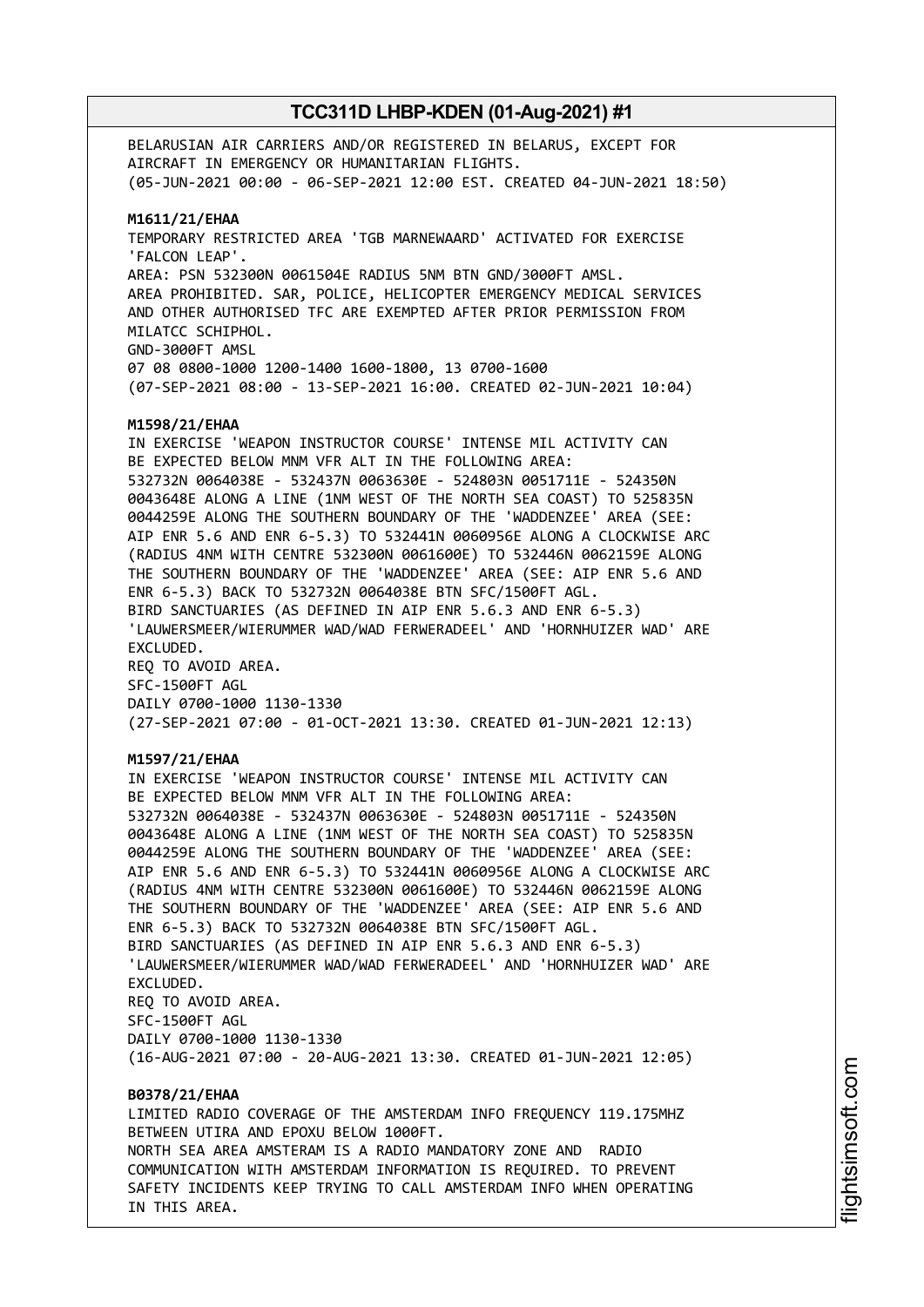(01-JUN-2021 09:04 - 01-SEP-2021 12:00 EST. CREATED 01-JUN-2021 09:05)

#### **B0373/21/EHAA**

SEVERAL CRANES ERECTED AT ZEEWOLDE PSN 522055N 0052025E, 548FT AMSL, AND 558FT AGL. (28-MAY-2021 14:31 - 28-AUG-2021 09:00 EST. CREATED 28-MAY-2021 14:31)

#### **B0370/21/EHAA**

FIREWORKS AT HOORN PSN 523828N 0050522E. GND-660FT AGL (28-AUG-2021 21:45 - 28-AUG-2021 22:30. CREATED 26-MAY-2021 13:45)

### **M1504/21/EHAA**

MILITARY TRAFFIC WITH DEPARTURE OR DESTINATION ETNG OVERFLYING EHAA FIR SHALL FILE A GAT FLIGHTPLAN, FILED IN ACCORDANCE WITH AIP THE NETHERLANDS SECTION ENR1.10 AND ACKNOWLEDGED BY IFPS. (25-MAY-2021 06:56 - 26-AUG-2021 23:59 EST. CREATED 25-MAY-2021 06:58)

#### **M1496/21/EHAA**

TEMPORARY RESTRICTED AREA 'MARNEWAARD' ACTIVATED FOR MIL EXER 'WEAPON INSTRUCTOR COURSE'. AREA: 532422N 0060943E ALONG CLOCKWISE ARC (RADIUS 4NM WITH CENTRE 532300N 0061600E) TO 532500N 0062147E ALONG THE BOUNDARY OF EHR2A (MARNEWAARD A) BACK TO 532422N 0060943E BTN SFC/2000FT AMSL.

AREA PROHIBITED. POLICE, SAR, HELICOPTER EMERGENCY MEDICAL SERVICE FLIGHTS AND PARTICIPATING FLIGHTS ARE EXEMPTED AFTER PRIOR PERMISSION FROM MILATCC SCHIPHOL.

SFC-2000FT AMSL DAILY 0700-1000 1130-1330 (27-SEP-2021 07:00 - 01-OCT-2021 13:30. CREATED 21-MAY-2021 12:50)

#### **M1494/21/EHAA**

TEMPORARY RESTRICTED AREA 'MARNEWAARD' ACTIVATED FOR MIL EXER 'WEAPON INSTRUCTOR COURSE'. AREA: 532422N 0060943E ALONG CLOCKWISE ARC (RADIUS 4NM WITH CENTRE 532300N 0061600E) TO 532500N 0062147E ALONG THE BOUNDARY OF EHR2A (MARNEWAARD A) BACK TO 532422N 0060943E BTN SFC/2000FT AMSL. AREA PROHIBITED. POLICE, SAR, HELICOPTER EMERGENCY MEDICAL SERVICE FLIGHTS AND PARTICIPATING FLIGHTS ARE EXEMPTED AFTER PRIOR PERMISSION FROM MILATCC SCHIPHOL. SFC-2000FT AMSL DAILY 0700-1000 1130-1330 (16-AUG-2021 07:00 - 20-AUG-2021 13:30. CREATED 21-MAY-2021 12:44)

#### **B0348/21/EHAA**

NEW OBSTACLES UNDER CONSTRUCTION AT OSPELDIJK, 4 WIND TURBINES (LINE) BTN PSN 511858N 0055138E AND 511827N 0055008E. HEIGHT 689FT AGL, ELEV 784FT AMSL. NOT LGT. REF AIP ENR 5.4. (20-MAY-2021 14:15 - PERM. CREATED 20-MAY-2021 14:16)

### **B0347/21/EHAA**

FIREWORKS AT LUTJEBROEK PSN 524200N 0051159E. GND-330FT AGL (28-AUG-2021 20:00 - 28-AUG-2021 20:15. CREATED 20-MAY-2021 11:07)

**B0337/21/EHAA** FIREWORKS AT HOORN PSN 523831N 0050521E.

GND-660FT AGL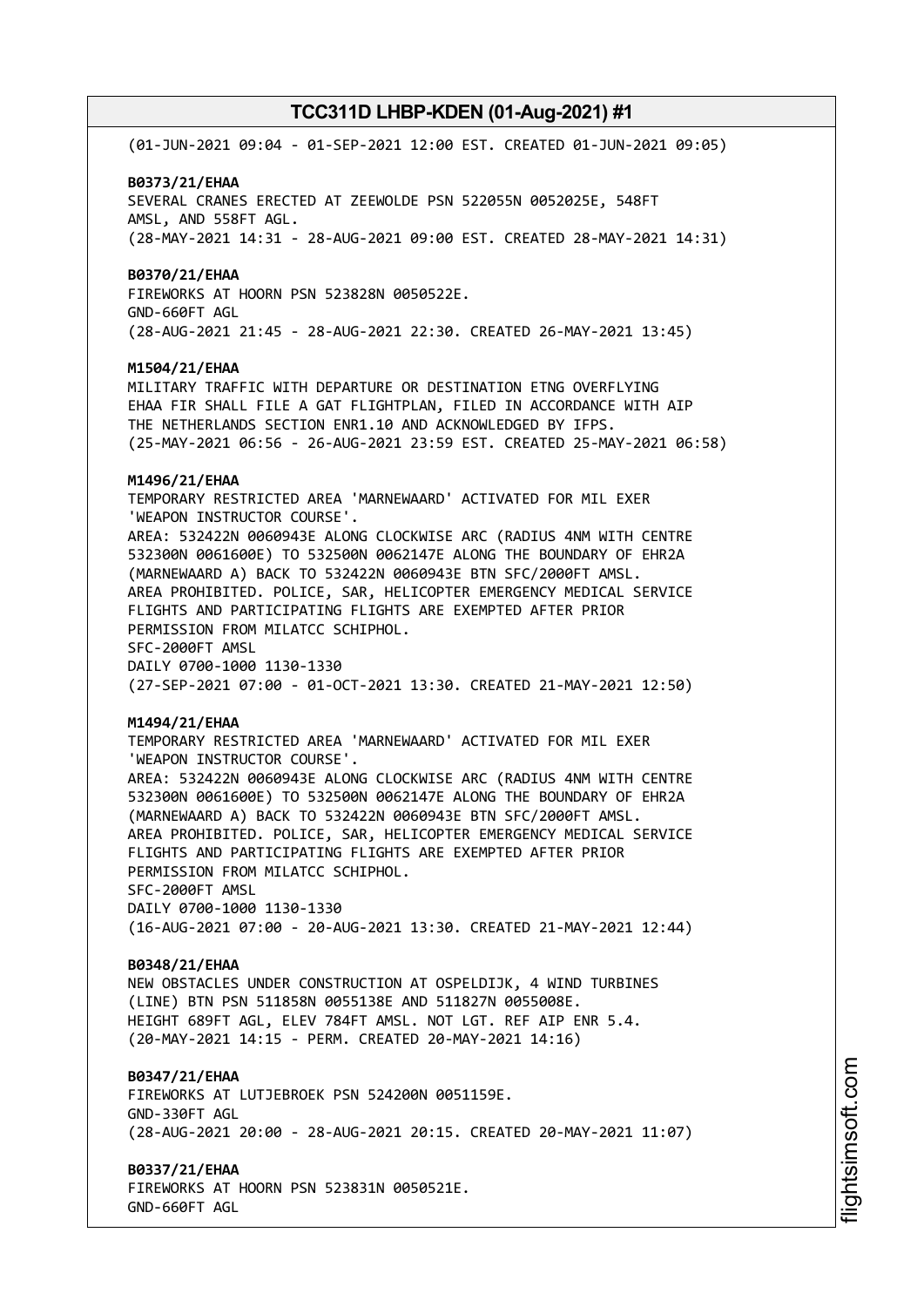(13-AUG-2021 20:00 - 13-AUG-2021 21:00. CREATED 18-MAY-2021 16:09) **B0334/21/EHAA** NEW OBSTACLES AT HATTEMERBROEK, 4 WIND TURBINES (LINE) BTN PSN 522958N 0060004E AND 522929N 0060048E. HEIGHT 492FT AGL, ELEV 495FT AMSL, NOT LGT. REF AIP ENR 5.4. (18-MAY-2021 12:15 - PERM. CREATED 18-MAY-2021 12:15) **B0309/21/EHAA** SEVERAL OBST LIGHTS NOORDZEE RIFFGAT U/S. 487FT AMSL. REF AIP NETHERLANDS ENR 5.4 ID 415. (05-MAY-2021 12:16 - 05-AUG-2021 10:00 EST. CREATED 05-MAY-2021 12:16) **B0282/21/EHAA** NEW OBSTACLES AT NEER UNDER CONSTRUCTION, 3 WIND TURBINES IN LINE BTN 511706N 0055851E AND 511646N 0055950E. HEIGHT 659FT AGL, ELEV 751FT AMSL. LGT OBST/DAY FLG WHITE, NIGHT RED. REF AIP ENR 5.4. (26-APR-2021 14:34 - PERM. CREATED 26-APR-2021 14:34) **B0281/21/EHAA** NEW OBSTACLES AT EGCHEL UNDER CONSTRUCTION, 5 WIND TURBINES IN **LTNF** BTN 511917N 0055423E AND 511839N 0055638E. HEIGHT 656FT AGL, ELEV 757FT AMSL. LGT OBST/DAY FLG WHITE, NIGHT RED. REF AIP ENR 5.4. (26-APR-2021 14:21 - PERM. CREATED 26-APR-2021 14:25) **M1150/21/EHAA** RESTRICTED AREA EHR2A (MARNEWAARD A) ACTIVATED. AREA PROHIBITED. VERTICAL LIMITS CHANGED DURING ACTIVATION. GND-FL065 DAILY 0700-1000 1130-1330 (16-AUG-2021 07:00 - 20-AUG-2021 13:30. CREATED 23-APR-2021 08:46) **B0274/21/EHAA** OBST ERECTED, 4 NEW WIND TUNBINES AT ANGERLO BTN PSN 515833N 0060722E AND 515850N 0060825E. HEIGHT 577 FT AGL, ELEV 606FT AMSL, LGT OBST/DAY FLG W, NIGHT R. REF AIP ENR 5.4. (22-APR-2021 14:45 - PERM. CREATED 22-APR-2021 14:45) **M0844/21/EHAA** TEMPORARY RESTRICTED AREA 'TGB HOUTDORPERVELD' ACTIVATED. AREA: PSN 521528N 0054345E RADIUS 5NM BTN GND/3000FT AMSL. AREA PROHIBITED. SAR, POLICE, HELICOPTER EMERGENCY MEDICAL SERVICES AND OTHER AUTHORISED TFC EXEMPTED AFTER PRIOR PERMISSION FROM MILATCC SCHIPHOL. GND-3000FT AMSL 14 16 0700-1600 (14-SEP-2021 07:00 - 16-SEP-2021 16:00. CREATED 26-MAR-2021 12:06) ┌──────────────────────────────────────────────────────────────────────────────┐ │**EKDK (COPENHAGEN FIR/UIR)** │

# └──────────────────────────────────────────────────────────────────────────────┘

**C0632/21/EKDK** CHECKL<sub>TST</sub> YEAR=2021 0251 0570 0616 0617 0618 0622 LATEST AIS PUBLICATIONS ISSUED: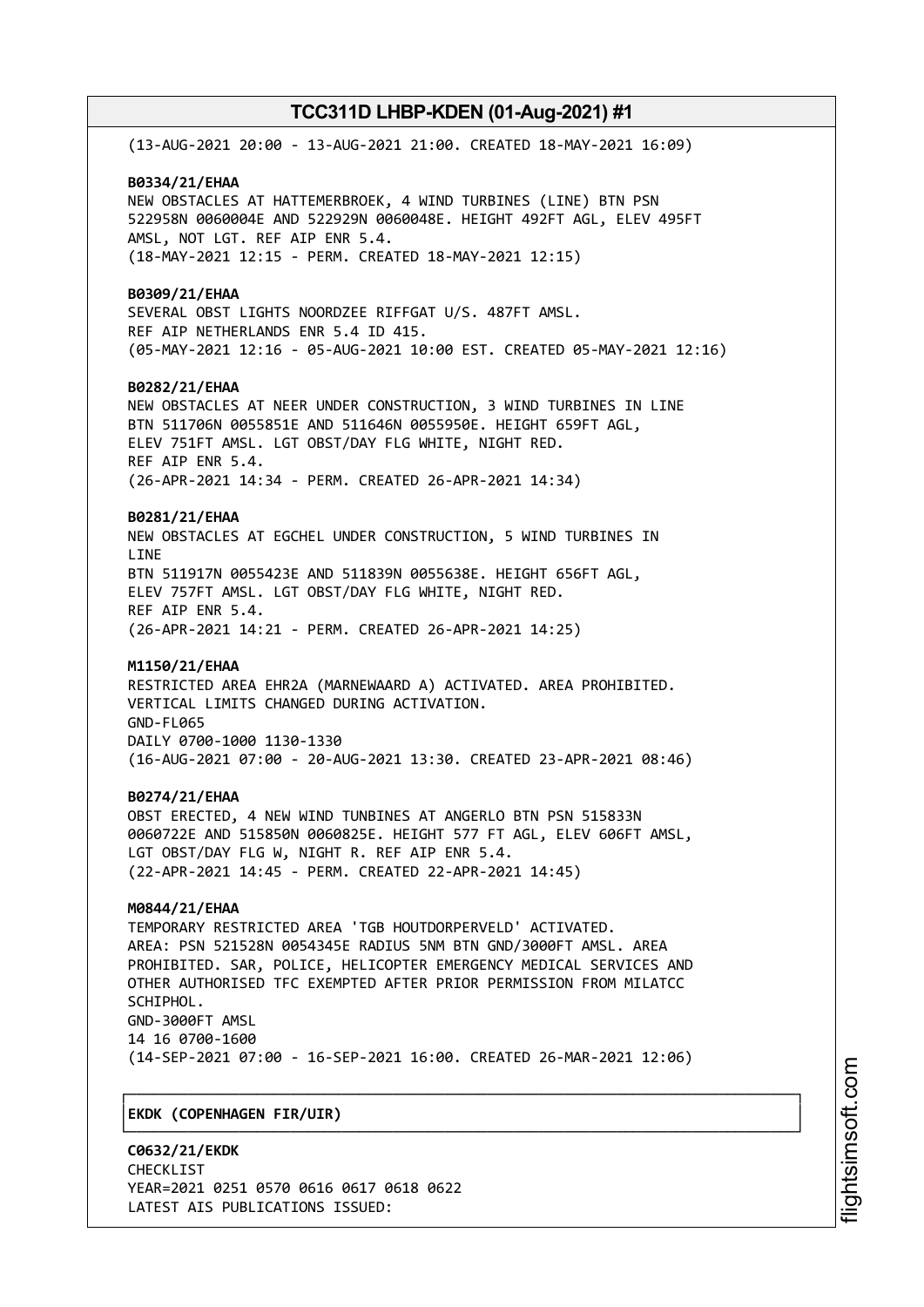AIP AIRAC AMDT IFR 009/2021 EFFECTIVE DATE 09 SEP 21 AIP AIRAC AMDT VFR 009/2021 EFFECTIVE DATE 09 SEP 21 AIP AMDT IFR 003/2018 EFFECTIVE DATE 15 MAR 18 AIP AMDT VFR 003/2018 EFFECTIVE DATE 15 MAR 18 AIP SUP IFR 006/2021 EFFECTIVE DATE 07 AUG 21 AIP SUP VFR 006/2021 EFFECTIVE DATE 07 AUG 21 AIC IFR A001/2021 EFFECTIVE DATE 23 MAR 21 AIC VFR A001/2021 EFFECTIVE DATE 23 MAR 21 AIC CHECKLIST AIP IFR A005/2004 A002/2012 A008/2012 A004/2013 A005/2013 A004/2014 A005/2014 A005/2015 A001/2016 A004/2016 A005/2017 A001/2018 A005/2018 A002/2019 A004/2019 A005/2019 A006/2019 A007/2019 A001/2020 A001/2021 AIP VFR A005/2004 A002/2012 A008/2012 A004/2013 A005/2013 A004/2014 A005/2014 A005/2015 A001/2016 A004/2016 A005/2017 A001/2018 A005/2018 A002/2019 A003/2019 A004/2019 A005/2019 A006/2019 A007/2019 A001/2020 A001/2021 SUP CHECKLIST AIP IFR 010/2017 014/2017 008/2018 AIP VFR 010/2017 014/2017 008/2018 (01-AUG-2021 00:36 - 01-SEP-2021 00:00 EST. CREATED 01-AUG-2021 00:39) **B1959/21/EKDK** CHECKLIST YEAR=2020 3161 3162 3163 3164 3165 3166 3704 YEAR=2021 1005 1027 1063 1070 1132 1133 1134 1294 1415 1498 1677 1678 1705 1744 1761 1762 1765 1769 1805 1806 1847 1848 1859 1861 1862 1863 1864 1865 1875 1891 1923 1937 1938 1939 1940 1941 1944 1946 1949 1958 LATEST AIS PUBLICATIONS ISSUED: AIP AIRAC AMDT IFR 009/2021 EFFECTIVE DATE 09 SEP 21 AIP AIRAC AMDT VFR 009/2021 EFFECTIVE DATE 09 SEP 21 AIP AMDT IFR 003/2018 EFFECTIVE DATE 15 MAR 18 AIP AMDT VFR 003/2018 EFFECTIVE DATE 15 MAR 18 AIP SUP IFR 006/2021 EFFECTIVE DATE 07 AUG 21 AIP SUP VFR 006/2021 EFFECTIVE DATE 07 AUG 21 AIC IFR A001/2021 EFFECTIVE DATE 23 MAR 21 AIC VFR A001/2021 EFFECTIVE DATE 23 MAR 21 AIC CHECKLIST AIP IFR A005/2004 A002/2012 A008/2012 A004/2013 A005/2013 A004/2014 A005/2014 A005/2015 A001/2016 A004/2016 A005/2017 A001/2018 A005/2018 A002/2019 A004/2019 A005/2019 A006/2019 A007/2019 A001/2020 A001/2021 AIP VFR A005/2004 A002/2012 A008/2012 A004/2013 A005/2013 A004/2014 A005/2014 A005/2015 A001/2016 A004/2016 A005/2017 A001/2018 A005/2018 A002/2019 A003/2019 A004/2019 A005/2019 A006/2019 A007/2019 A001/2020 A001/2021 SUP CHECKLIST AIP IFR 010/2017 014/2017 008/2018 AIP VFR 010/2017 014/2017 008/2018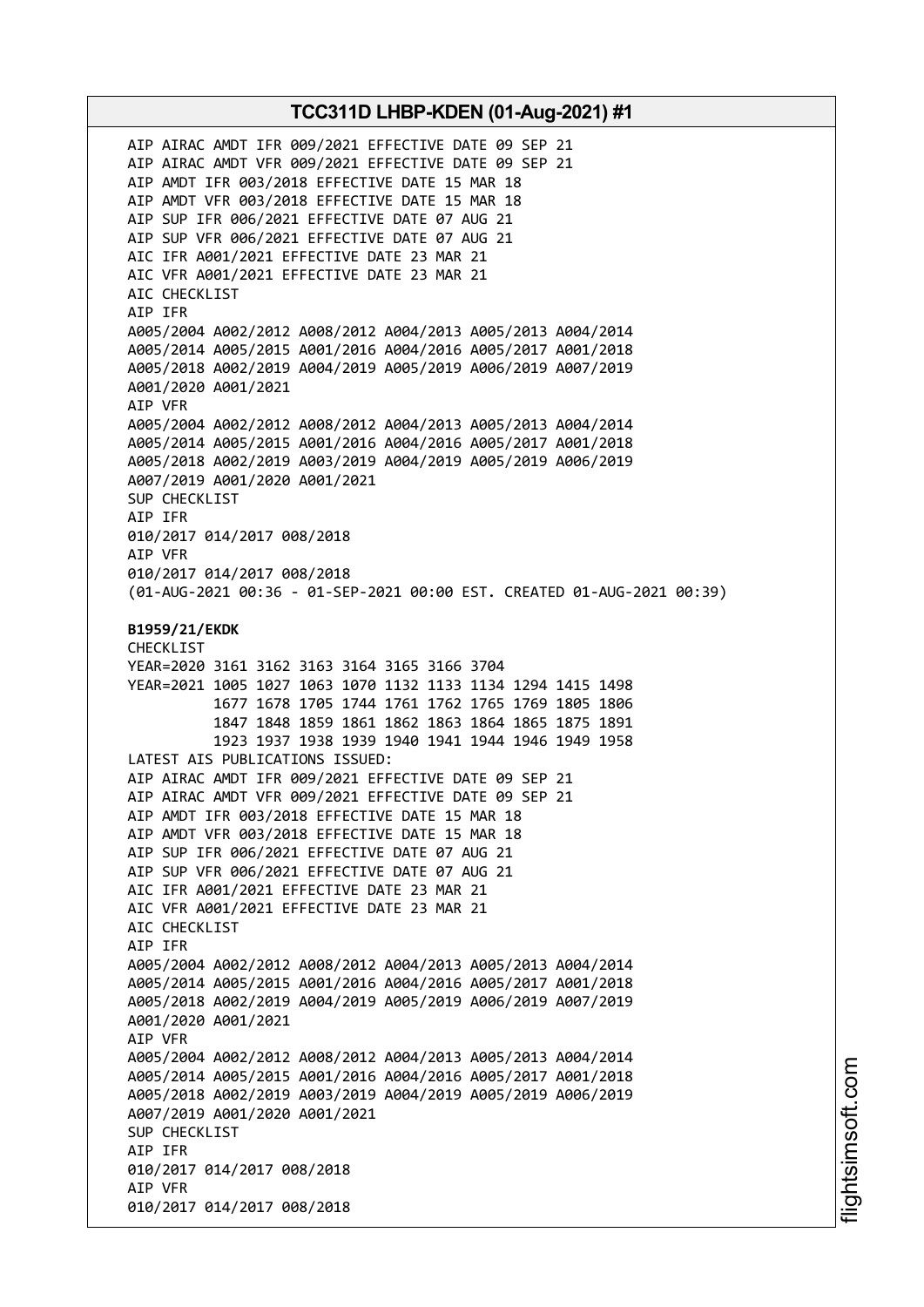(01-AUG-2021 00:22 - 01-SEP-2021 00:00 EST. CREATED 01-AUG-2021 00:22) **D1289/21/EKDK** CHECKLIST YEAR=2016 0128 1595 1597 YEAR=2017 1278 1279 1280 YEAR=2020 0288 0369 1122 YEAR=2021 0334 0592 0860 0938 1053 1054 1084 1119 1132 1135 1148 1164 1166 1167 1192 1195 1214 1241 1245 1250 1251 1262 1266 1271 1276 1278 1279 1281 1283 1288 LATEST AIS PUBLICATIONS ISSUED: AIP AIRAC AMDT IFR 009/2021 EFFECTIVE DATE 09 SEP 21 AIP AIRAC AMDT VFR 009/2021 EFFECTIVE DATE 09 SEP 21 AIP AMDT IFR 003/2018 EFFECTIVE DATE 15 MAR 18 AIP AMDT VFR 003/2018 EFFECTIVE DATE 15 MAR 18 AIP SUP IFR 006/2021 EFFECTIVE DATE 07 AUG 21 AIP SUP VFR 006/2021 EFFECTIVE DATE 07 AUG 21 AIC IFR A001/2021 EFFECTIVE DATE 23 MAR 21 AIC VFR A001/2021 EFFECTIVE DATE 23 MAR 21 AIC CHECKLIST AIP IFR A005/2004 A002/2012 A008/2012 A004/2013 A005/2013 A004/2014 A005/2014 A005/2015 A001/2016 A004/2016 A005/2017 A001/2018 A005/2018 A002/2019 A004/2019 A005/2019 A006/2019 A007/2019 A001/2020 A001/2021 AIP VFR A005/2004 A002/2012 A008/2012 A004/2013 A005/2013 A004/2014 A005/2014 A005/2015 A001/2016 A004/2016 A005/2017 A001/2018 A005/2018 A002/2019 A003/2019 A004/2019 A005/2019 A006/2019 A007/2019 A001/2020 A001/2021 SUP CHECKLIST AIP IFR 010/2017 014/2017 008/2018 AIP VFR 010/2017 014/2017 008/2018 (01-AUG-2021 00:19 - 01-SEP-2021 00:00 EST. CREATED 01-AUG-2021 00:19) **E0072/21/EKDK** CHECKLIST YEAR=2018 0101 YEAR=2019 0038 YEAR=2021 0059 0062 0064 0070 0071 LATEST AIS PUBLICATIONS ISSUED: FOR FAROE ISLANDS: AIP AIRAC AMDT IFR 004/2021 EFFECTIVE DATE 09 SEP 21 AIP AMDT IFR 002/2018 EFFECTIVE DATE 15 MAR 18 AIP SUP IFR 002/2017 EFFECTIVE DATE 10 OCT 17 AIC IFR A001/2019 EFFECTIVE DATE 19 FEB 19 AIRAC EFFECTIVE DATE 12 AUG 2021 NIL AIC CHECKLIST AIP IFR A001/2016 A002/2016 A001/2018 A002/2018 A004/2018 A001/2019 AIP VFR **NTI** AIP MIL **NTI** SUP CHECKLIST AIP IFR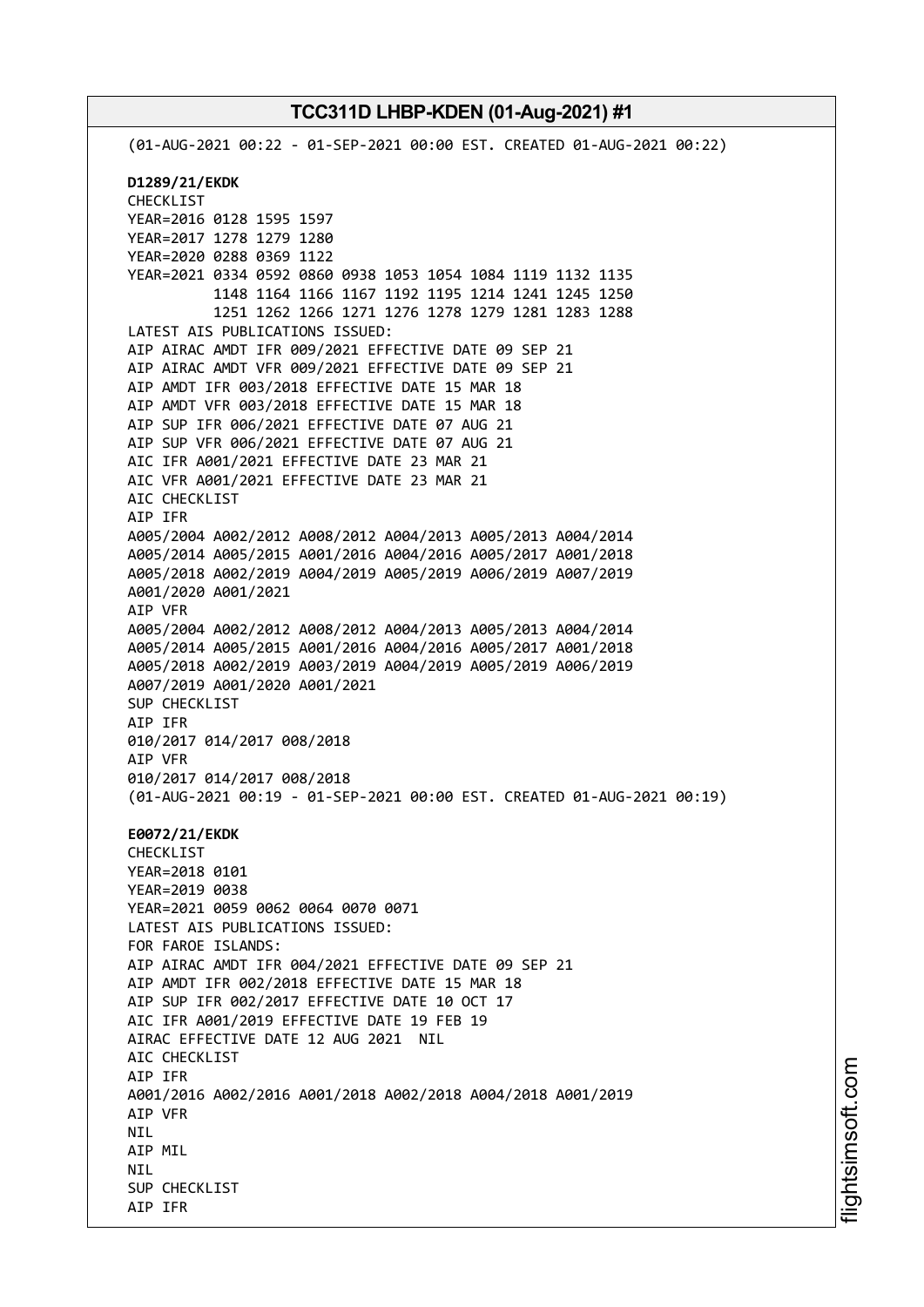**NTI** AIP VFR NIL AIP MIL **NTI** (01-AUG-2021 00:07 - 01-SEP-2021 00:00 EST. CREATED 01-AUG-2021 00:07) **A2525/21/EKDK** CHECKLIST YEAR=2017 3023 YEAR=2020 0288 YEAR=2021 0009 0153 0267 0487 1080 1272 1381 1382 1383 1724 1834 1835 2011 2034 2051 2095 2198 2199 2200 2202 2204 2205 2206 2207 2208 2209 2210 2211 2219 2229 2230 2236 2237 2238 2239 2240 2251 2254 2255 2256 2257 2258 2268 2274 2275 2277 2278 2281 2283 2284 2285 2328 2396 2397 2418 2419 2424 2425 2426 2427 2428 2429 2431 2432 2433 2434 2435 2461 2463 2481 2482 2483 2484 2485 2486 2487 2488 2489 2490 2491 2494 2514 2515 2516 2517 2518 2519 2520 2521 2522 2523 2524 LATEST AIS PUBLICATIONS ISSUED: AIP AIRAC AMDT IFR 009/2021 EFFECTIVE DATE 09 SEP 21 AIP AIRAC AMDT VFR 009/2021 EFFECTIVE DATE 09 SEP 21 AIP AMDT IFR 003/2018 EFFECTIVE DATE 15 MAR 18 AIP AMDT VFR 003/2018 EFFECTIVE DATE 15 MAR 18 AIP SUP IFR 006/2021 EFFECTIVE DATE 07 AUG 21 AIP SUP VFR 006/2021 EFFECTIVE DATE 07 AUG 21 AIC IFR A001/2021 EFFECTIVE DATE 23 MAR 21 AIC VFR A001/2021 EFFECTIVE DATE 23 MAR 21 AIC CHECKLIST AIP IFR A005/2004 A002/2012 A008/2012 A004/2013 A005/2013 A004/2014 A005/2014 A005/2015 A001/2016 A004/2016 A005/2017 A001/2018 A005/2018 A002/2019 A004/2019 A005/2019 A006/2019 A007/2019 A001/2020 A001/2021 AIP VFR A005/2004 A002/2012 A008/2012 A004/2013 A005/2013 A004/2014 A005/2014 A005/2015 A001/2016 A004/2016 A005/2017 A001/2018 A005/2018 A002/2019 A003/2019 A004/2019 A005/2019 A006/2019 A007/2019 A001/2020 A001/2021 SUP CHECKLIST AIP IFR 010/2017 014/2017 008/2018 AIP VFR 010/2017 014/2017 008/2018 (01-AUG-2021 00:04 - 01-SEP-2021 00:00 EST. CREATED 01-AUG-2021 00:05) **D1288/21/EKDK** THE FOLLOWING OBST LIGHTS AT NORDSEE 14 (SANDBANK) IS OUT OF SERVICE: OBST LIGHTS NORDSEE 14-90 551059N0065013E OBST LIGHTS NORDSEE 14-210 550651N0065243E OBST LIGHTS NORDSEE 14-420 550731N0065326E OBST LIGHTS NORDSEE 14-450 550905N0065251E OBST LIGHTS NORDSEE 14-530 551351N0065105E OBST LIGHTS NORDSEE 14-600 551733N0064942E. (31-JUL-2021 18:29 - 10-AUG-2021 12:00 EST. CREATED 31-JUL-2021 18:30)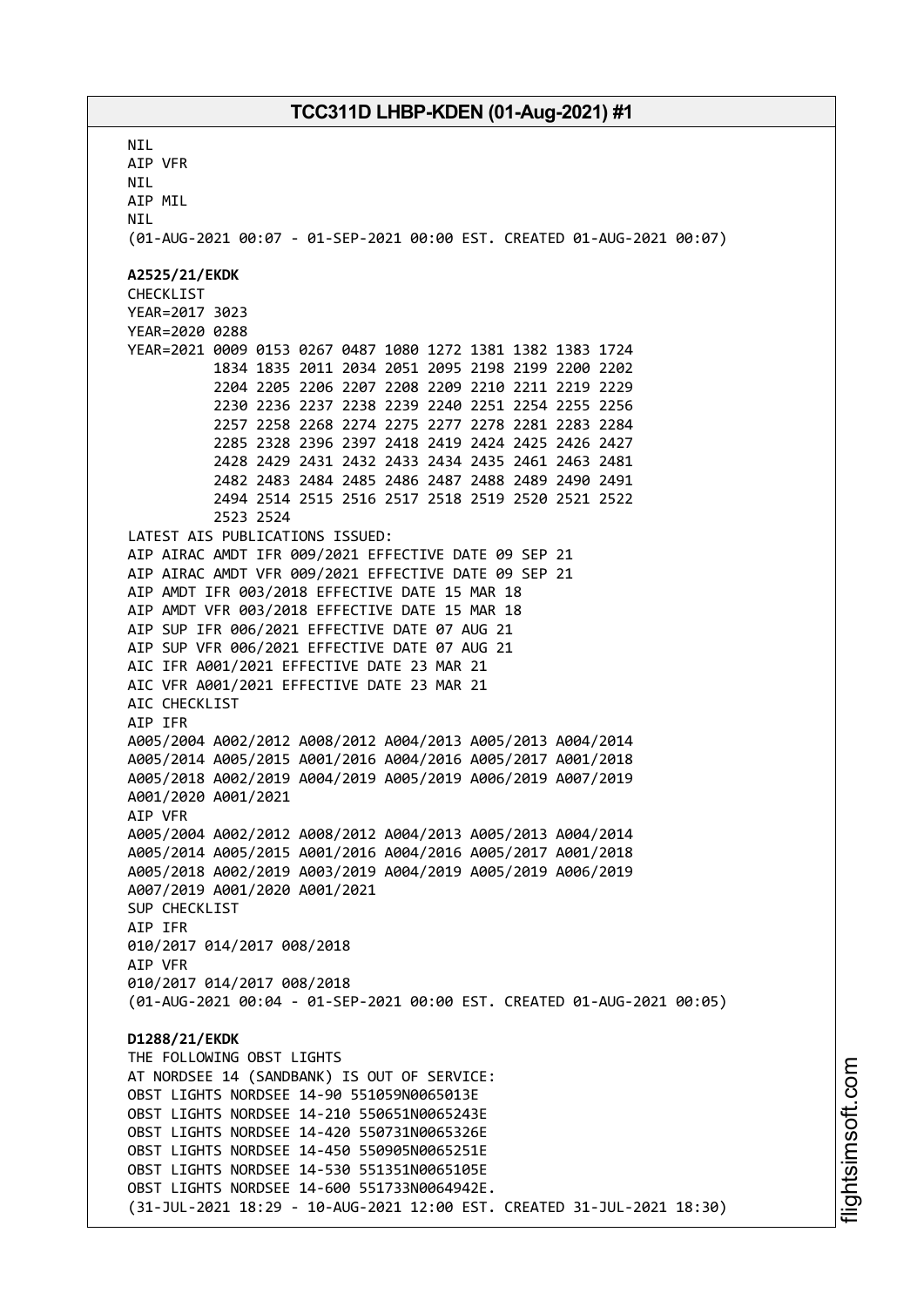**A2522/21/EKDK** DANGER AREA EKD302 HANSTHOLM A - TSA ACTIVATED. SFC-FL530 (02-AUG-2021 11:00 - 02-AUG-2021 12:40. CREATED 30-JUL-2021 11:14) **A2521/21/EKDK** DANGER AREA EKD303 HANSTHOLM B - TSA ACTIVATED. FL055-FL530 (02-AUG-2021 07:55 - 02-AUG-2021 09:35. CREATED 30-JUL-2021 11:13) **A2520/21/EKDK** DANGER AREA EKD303 HANSTHOLM B - TSA ACTIVATED. FL055-FL530 (02-AUG-2021 11:00 - 02-AUG-2021 12:40. CREATED 30-JUL-2021 11:13) **A2519/21/EKDK** DANGER AREA EKD304 DOGGER TSA ACTIVATED. SFC-FL530 (02-AUG-2021 07:55 - 02-AUG-2021 09:35. CREATED 30-JUL-2021 11:10) **A2518/21/EKDK** DANGER AREA EKD304 DOGGER TSA ACTIVATED. SFC-FL530 (02-AUG-2021 11:00 - 02-AUG-2021 12:40. CREATED 30-JUL-2021 11:09) **A2517/21/EKDK** DANGER AREA EKD302 HANSTHOLM A - TSA ACTIVATED. SFC-FL530 (02-AUG-2021 07:55 - 02-AUG-2021 09:35. CREATED 30-JUL-2021 10:02) **A2516/21/EKDK** DANGER AREA EKD301 FANOE - TSA ACTIVATED. SFC-FL530 (02-AUG-2021 11:00 - 02-AUG-2021 12:40. CREATED 30-JUL-2021 10:01) **A2515/21/EKDK** DANGER AREA EKD301 FANOE - TSA ACTIVATED. SFC-FL530 (02-AUG-2021 07:55 - 02-AUG-2021 09:35. CREATED 30-JUL-2021 10:01) **D1283/21/EKDK** OBST LIGHTS VIDEBAEK 560827N0084218E U/S. (29-JUL-2021 06:34 - 26-AUG-2021 14:00 EST. CREATED 29-JUL-2021 06:36) **D1281/21/EKDK** OBST LIGHTS HOVE 554300N0121415E U/S. (28-JUL-2021 09:26 - 26-AUG-2021 12:00 EST. CREATED 28-JUL-2021 09:28) **D1279/21/EKDK** OBST LIGHTS TOMMERUP 551853N0101335E U/S. (28-JUL-2021 07:47 - 26-AUG-2021 12:00 EST. CREATED 28-JUL-2021 07:48) **D1278/21/EKDK** OBST LIGHTS TOLNE 573001N0101806E U/S. (28-JUL-2021 07:46 - 26-AUG-2021 12:00 EST. CREATED 28-JUL-2021 07:47) **A2491/21/EKDK**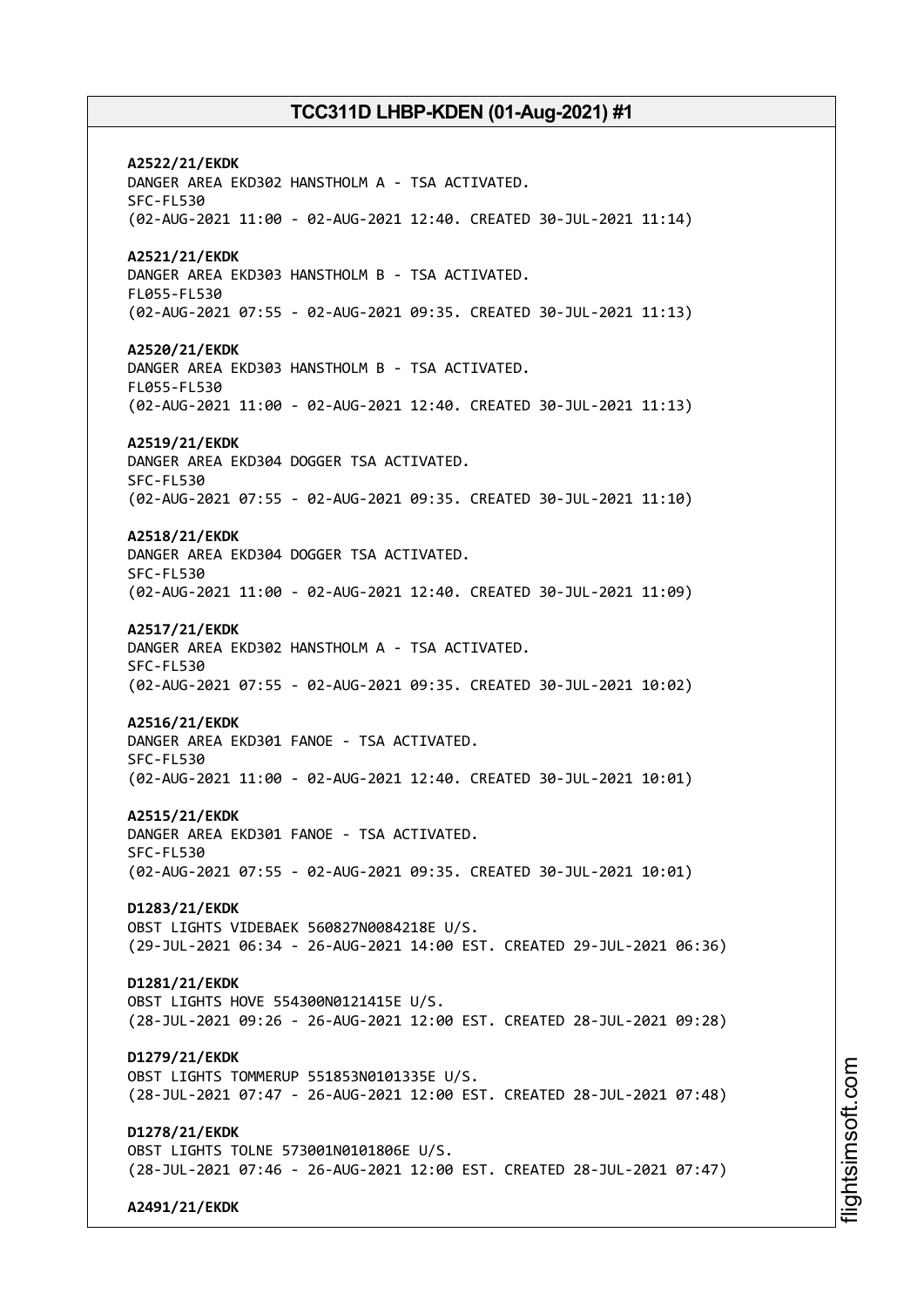DANISH AIR CARRIERS AND CAPTAINS OF ACFT IN CHARGE OF AIR SERVICE MANAGED BY CARRIERS HOLDERS OF OPERATING LICENCE ISSUED BY DENMARK, WHETHER THEY ARE CONTRACTUAL CARRIERS AND/OR DE FACTO CARRIERS , OR PERFORMING AIR SERVICE WITH COMMERCIAL CHARTER AGREEMENT OR WITH CODE SHARING AND TO ALL FLIGHT PERFORMED WITH DANISH ACFT REGISTRATION ARE REQUESTED TO AVOID MINSK FIR (UMMV). FOREIGN AIR CARRIERS INBOUND EU ARE RECOMMENDED TO AVOID BELARUS MINSK FIR (UMMV). (28-JUL-2021 06:22 - 30-NOV-2021 22:59. CREATED 28-JUL-2021 06:23) **A2490/21/EKDK** ALL FLIGHTS TO/FROM AIRPORTS OF DENMARK, OR OVERFLYING DANISH AIRSPACE FROM BELARUSSIAN AIRSPACE, ARE NOT ALLOWED IF AIRCRAFT ARE OPERATED BY BELARUSSIAN AIR CARRIERS AND/OR REGISTRATED IN BELARUS EXCEPT FOR AIRCRAFT IN EMERGENCY OR HUMANITARIAN FLIGHTS. (28-JUL-2021 06:21 - 30-NOV-2021 22:59. CREATED 28-JUL-2021 06:22) **A2487/21/EKDK** CONTROLLER-PILOT DATA LINK COMMUNICATION (CPDLC) TO/FROM COPENHAGEN ACC OUT OF SERVICE. (15-DEC-2021 22:00 - 16-DEC-2021 03:00. CREATED 27-JUL-2021 10:04) **A2486/21/EKDK** CONTROLLER-PILOT DATA LINK COMMUNICATION (CPDLC) TO/FROM COPENHAGEN ACC OUT OF SERVICE. (08-DEC-2021 22:00 - 09-DEC-2021 03:00. CREATED 27-JUL-2021 10:03) **A2485/21/EKDK** CONTROLLER-PILOT DATA LINK COMMUNICATION (CPDLC) TO/FROM COPENHAGEN ACC OUT OF SERVICE. (01-DEC-2021 22:00 - 02-DEC-2021 03:00. CREATED 27-JUL-2021 10:02) **A2483/21/EKDK** CONTROLLER-PILOT DATA LINK COMMUNICATION (CPDLC) TO/FROM COPENHAGEN ACC OUT OF SERVICE. (13-OCT-2021 22:00 - 14-OCT-2021 03:00. CREATED 27-JUL-2021 10:01) **A2484/21/EKDK** CONTROLLER-PILOT DATA LINK COMMUNICATION (CPDLC) TO/FROM COPENHAGEN ACC OUT OF SERVICE. (03-NOV-2021 22:00 - 04-NOV-2021 03:00. CREATED 27-JUL-2021 10:01) **A2482/21/EKDK** CONTROLLER-PILOT DATA LINK COMMUNICATION (CPDLC) TO/FROM COPENHAGEN ACC OUT OF SERVICE. (06-OCT-2021 22:00 - 07-OCT-2021 03:00. CREATED 27-JUL-2021 10:00) **A2481/21/EKDK** CONTROLLER-PILOT DATA LINK COMMUNICATION (CPDLC) TO/FROM COPENHAGEN ACC OUT OF SERVICE. (08-SEP-2021 22:00 - 09-SEP-2021 03:00. CREATED 27-JUL-2021 09:59) **A2463/21/EKDK** CONTROLLER-PILOT DATA LINK COMMUNICATION (CPDLC) TO/FROM COPENHAGEN ACC OUT OF SERVICE. (11-AUG-2021 22:00 - 12-AUG-2021 03:00. CREATED 27-JUL-2021 05:55)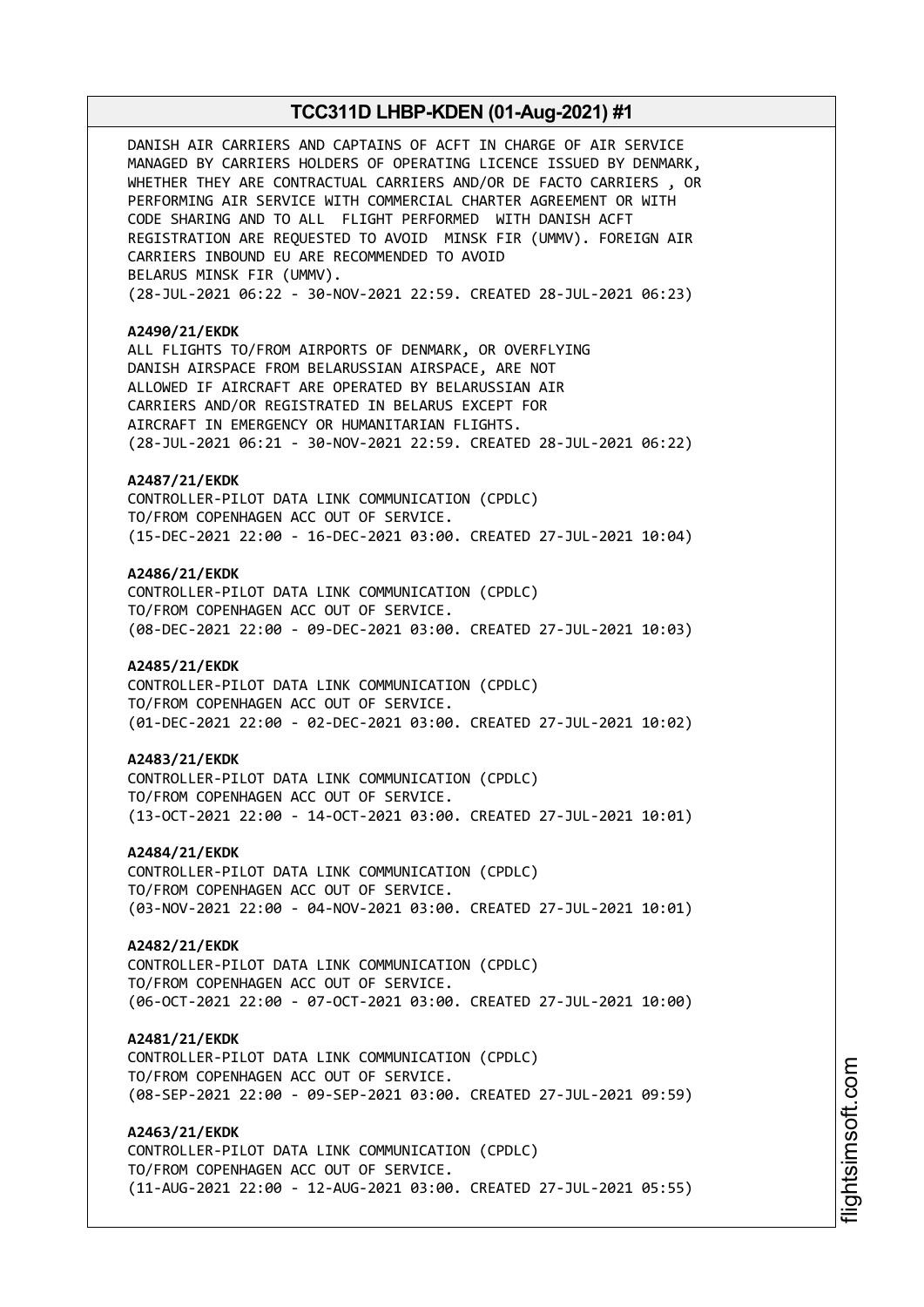# **D1266/21/EKDK** OBST LIGHTS STOREBAELT 552025N0110124E AND 552037N0110254E U/S (PYLON 16 AND PYLON 17, FROM TOP TO CENTRAL NODE (23-JUL-2021 12:11 - 02-AUG-2021 12:00 EST. CREATED 23-JUL-2021 12:12) **D1262/21/EKDK** LGTD OBST CRANE ERECTED AT VALBY IN PSN 553955N0123202E. HGT 457FT AGL, ELEV 491FT AMSL. (22-JUL-2021 12:47 - 10-OCT-2021 12:00 EST. CREATED 22-JUL-2021 12:48) **C0622/21/EKDK** ALL AIRCRAFT TO EKGF 1 HOUR PPR REQUIRED. PHONE +45 76121429. (20-JUL-2021 05:13 - 31-DEC-2021 12:00 EST. CREATED 20-JUL-2021 05:15) **D1241/21/EKDK** OBST LIGHTS AABENRAA, ENSTEDVAERKET 1 550114N0092632E U/S. (14-JUL-2021 06:38 - 30-SEP-2021 12:00 EST. CREATED 14-JUL-2021 06:40) **A2284/21/EKDK** DENMIL UHF 246.350 AND VHF 129.825 RADIOS ON THE FOLLOWING SITE SKROEBELEV, IS OUT OF COMMISSION DUE TO MAINTENANCE. TRAFFIC INFORMATION IS STILL AVAILABLE FROM DENMIL, BUT POOR TO NONE LOW LEVEL COVERAGE CAN BE EXPECTED AROUND LANGELAND, LOLLAND AND WESTERN PART OF BALTIC SEA. REF.: MILNOTAM M0340/21 (18-AUG-2021 07:00 - 18-AUG-2021 11:00. CREATED 12-JUL-2021 09:13) **A2283/21/EKDK** DENMIL UHF 246.350 AND 243.0 RADIOS ON THE FOLLOWING SITE KASTRUP, IS OUT OF COMMISSION DUE TO MAINTENANCE. POOR TO NONE LOW LEVEL COVERAGE CAN BE EXPECTED IN THE EASTERN PART OF DENMARK ON 243.0. AND IN KOEGE BUGT AND SOUTHERN PART OF KATTEGAT ON 246.350. REF.: MILNOTAM M0339/21 (13-AUG-2021 07:00 - 13-AUG-2021 11:00. CREATED 12-JUL-2021 09:12) **A2275/21/EKDK** TRIGGER NOTAM - PERM VFG AIRAC AMDT 09/21 WEF 09 SEP 2021. REF GEN 0.6: CORRECTION TO HEADER (AD 1.2) WITH REF TO AIRAC AMDT 12 AUG 2021. (09-SEP-2021 00:00 - 22-SEP-2021 23:59. CREATED 12-JUL-2021 08:25) **A2274/21/EKDK** TRIGGER NOTAM - PERM AIP DENMARK AND VFG AIRAC AMDT 09/21 WEF 09 SEP 2021. REF GEN 0.5 AND ENR 5.4: NEW OBSTACLES AULUM, ST. SOELS ENERGIPARK, VELLING 1 AND VELLING 2. REF GEN 1.1: CHANGE OF CAA NAME AND EMAIL. (09-SEP-2021 00:00 - 22-SEP-2021 23:59. CREATED 12-JUL-2021 08:24) **A2268/21/EKDK** DENMIL UHF 246.350 AND VHF 129.825 RADIOS ON THE FOLLOWING SITE VEJRHOEJ, IS OUT OF COMMISSION DUE TO MAINTENANCE. TRAFFIC INFORMATION IS STILL AVAILABLE FROM DENMIL, BUT POOR TO NONE LOW LEVEL COVERAGE CAN BE EXPECTED AROUND GREAT BELT AND NORTHERN PART OF SEALAND.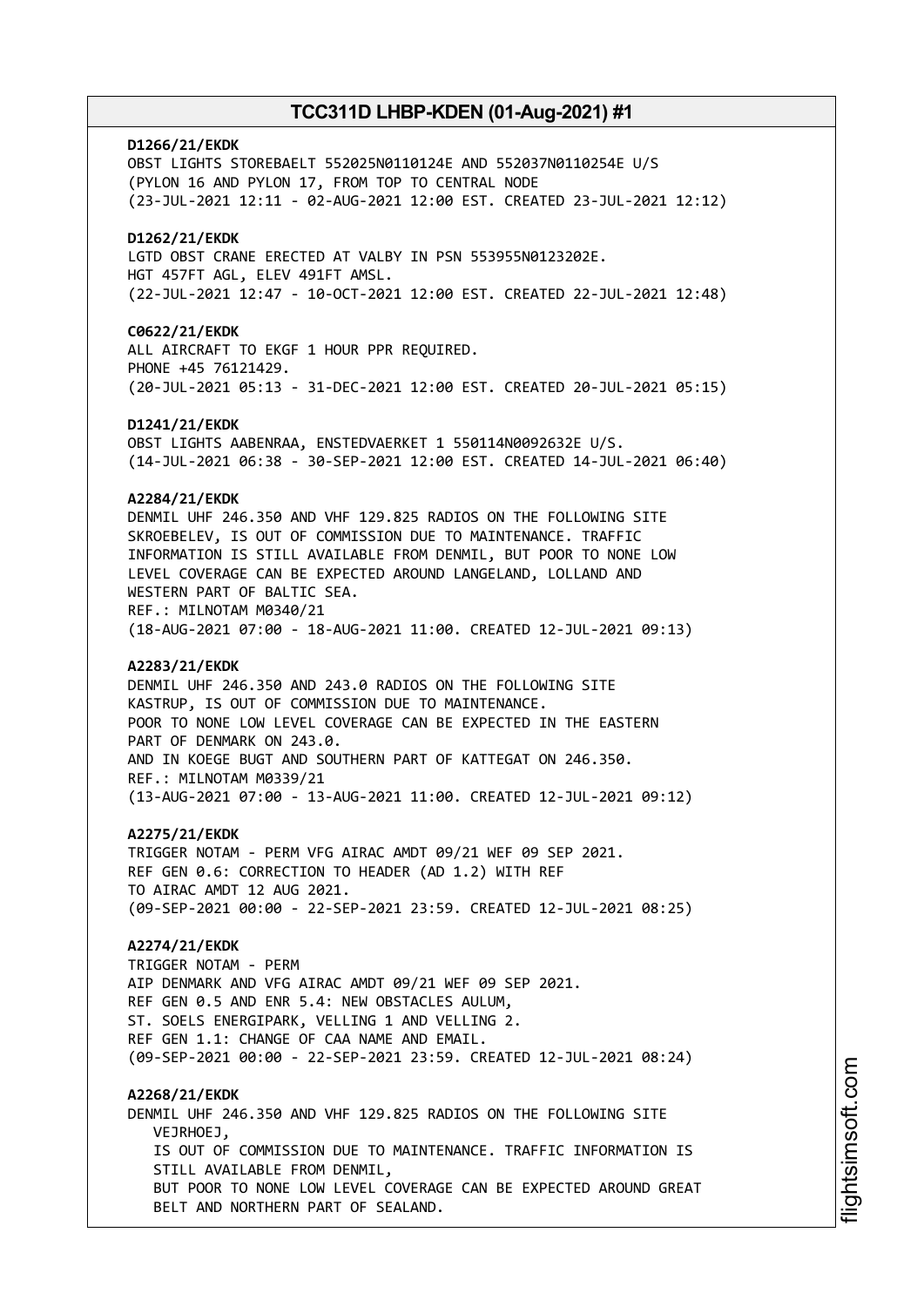REF MIL NOTAM M0338/21. (09-AUG-2021 07:00 - 09-AUG-2021 11:00. CREATED 12-JUL-2021 06:34) **M0340/21/EKDK** DENMIL UHF 246.350 AND VHF 129.825 RADIOS ON THE FOLLOWING SITE SKROEBELEV, IS OUT OF COMMISSION DUE TO MAINTENANCE. TRAFFIC INFORMATION IS STILL AVAILABLE FROM DENMIL, BUT POOR TO NONE LOW LEVEL COVERAGE CAN BE EXPECTED AROUND LANGELAND, LOLLAND AND WESTERN PART OF BALTIC SEA. (18-AUG-2021 07:00 - 18-AUG-2021 11:00. CREATED 12-JUL-2021 05:59) **M0339/21/EKDK** DENMIL UHF 246.350 AND 243.0 RADIOS ON THE FOLLOWING SITE KASTRUP, IS OUT OF COMMISSION DUE TO MAINTENANCE. POOR TO NONE LOW LEVEL COVERAGE CAN BE EXPECTED IN THE EASTERN PART OF DENMARK ON 243.0. AND IN KOEGE BUGT AND SOUTHERN PART OF KATTEGAT ON 246.350. (13-AUG-2021 07:00 - 13-AUG-2021 11:00. CREATED 12-JUL-2021 05:58) **M0338/21/EKDK** DENMIL UHF 246.350 AND VHF 129.825 RADIOS ON THE FOLLOWING SITE VEJRHOEJ, IS OUT OF COMMISSION DUE TO MAINTENANCE. TRAFFIC INFORMATION IS STILL AVAILABLE FROM DENMIL, BUT POOR TO NONE LOW LEVEL COVERAGE CAN BE EXPECTED AROUND GREAT BELT AND NORTHERN PART OF SEALAND. (09-AUG-2021 07:00 - 09-AUG-2021 11:00. CREATED 12-JUL-2021 05:56) **A2258/21/EKDK** NAV WARNING: PJE HALO/HAHO WILL TAKE PLACE AT BIERSTED REF MIL NOTAM M0336/21 SFC-30000FT AMSL (13-AUG-2021 07:00 - 13-AUG-2021 11:00. CREATED 09-JUL-2021 14:09) **A2257/21/EKDK** NAV WARNING: PJE HALO/HAHO WILL TAKE PLACE AT BIERSTED REF MIL NOTAM M0333/21 SFC-30000FT AMSL (12-AUG-2021 07:00 - 12-AUG-2021 15:00. CREATED 09-JUL-2021 14:07) **A2256/21/EKDK** NAV WARNING: PJE HALO/HAHO WILL TAKE PLACE AT BIERSTED REF MIL NOTAM M0329/21 SFC-30000FT AMSL (11-AUG-2021 07:00 - 11-AUG-2021 15:00. CREATED 09-JUL-2021 13:59) **D1214/21/EKDK** OBST LIGHTS AVEDOERE HOLME U/S. (09-JUL-2021 11:51 - 09-AUG-2021 12:00 EST. CREATED 09-JUL-2021 11:53) **A2238/21/EKDK** NAV WARNING PJE HALO/HAHO WILL TAKE PLACE AT BIERSTED PSN 571050N 0094908E, RADIUS 10 NM . REF MIL NOTAM M0323/21 SFC-30000FT AMSL (09-AUG-2021 08:00 - 09-AUG-2021 15:00. CREATED 09-JUL-2021 11:04)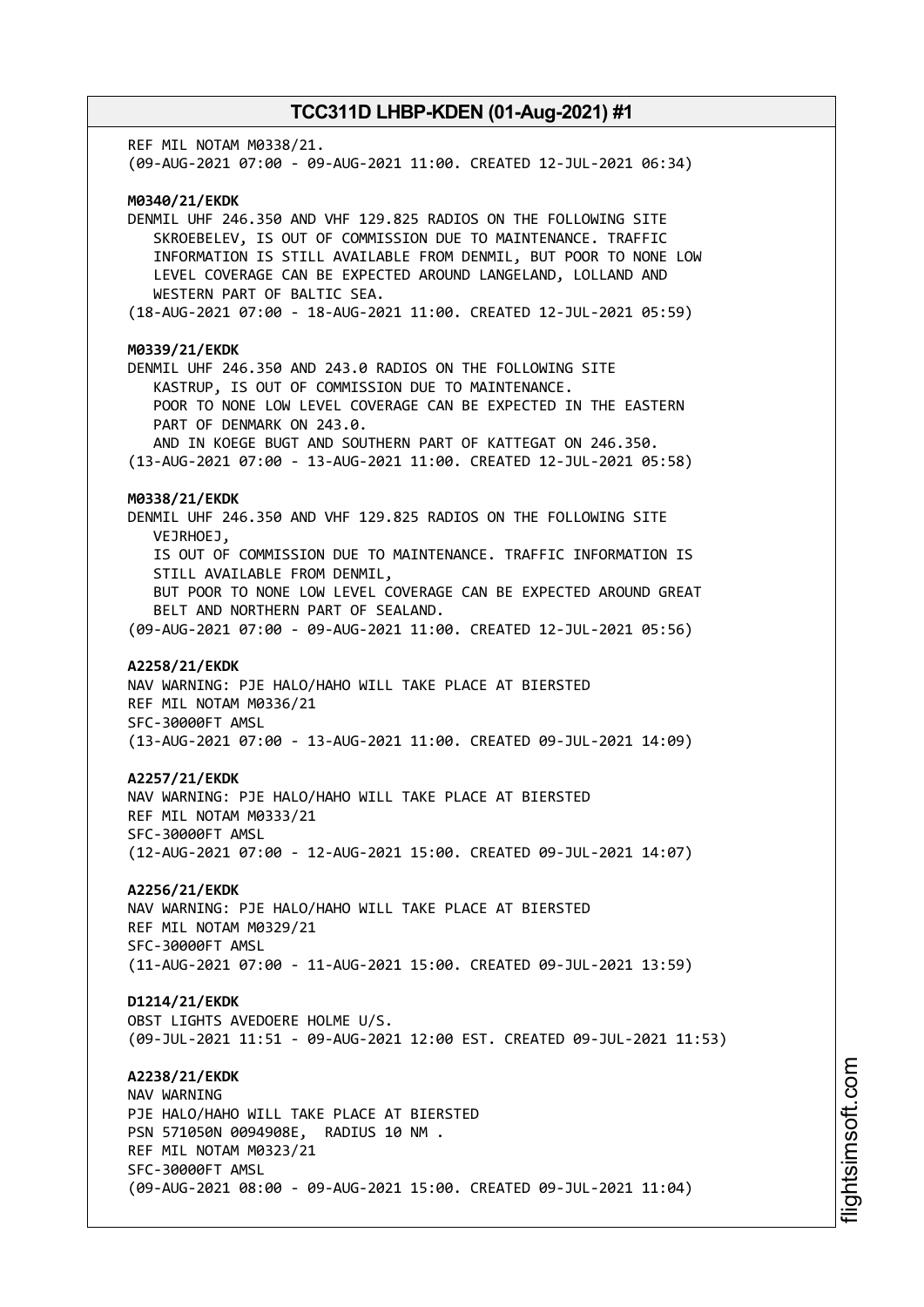**A2236/21/EKDK** NAV WARNING PJE HALO/HAHO WILL TAKE PLACE AT BIERSTED PSN 571050N0094908E, RADIUS 10 NM. REF MIL NOTAM M0326/21 SFC-30000FT AMSL (10-AUG-2021 07:00 - 10-AUG-2021 15:00. CREATED 09-JUL-2021 11:00) **M0336/21/EKDK** NAV WARNING PJE HALO/HAHO WILL TAKE PLACE AT BIERSTED PSN 571050N 0094908E RADIUS 10 NM SFC-30000FT AMSL (13-AUG-2021 07:00 - 13-AUG-2021 11:00. CREATED 09-JUL-2021 10:19) **M0333/21/EKDK** NAV WARNING PJE HALO/HAHO WILL TAKE PLACE AT BIERSTED PSN 571050N 0094908E RADIUS 10 NM SFC-30000FT AMSL (12-AUG-2021 07:00 - 12-AUG-2021 15:00. CREATED 09-JUL-2021 10:15) **M0329/21/EKDK** NAV WARNING PJE HALO/HAHO WILL TAKE PLACE AT BIERSTED PSN 571050N 0094908E RADIUS 10 NM SFC-30000FT AMSL (11-AUG-2021 07:00 - 11-AUG-2021 15:00. CREATED 09-JUL-2021 10:09) **M0326/21/EKDK** NAV WARNING PJE HALO/HAHO WILL TAKE PLACE AT BIERSTED PSN 571050N 0094908E RADIUS 10 NM SFC-30000FT AMSL (10-AUG-2021 07:00 - 10-AUG-2021 15:00. CREATED 09-JUL-2021 08:43) **M0323/21/EKDK** NAV WARNING PJE HALO/HAHO WILL TAKE PLACE AT BIERSTED PSN 571050N 0094908E RADIUS 10 NM SFC-30000FT AMSL (09-AUG-2021 08:00 - 09-AUG-2021 15:00. CREATED 09-JUL-2021 08:36) **A2219/21/EKDK** COVID-19: FLIGHT RESTRICTIONS. DUE TO COVID-19, RESTRICTIONS APPLY FOR FLIGHTS WITH PASSENGERS LANDING IN DENMARK. RESTRICTIONS DEPEND ON A. COVID-19 TEST RESULT B. COVID-19 TEST TYPE C. COVID-19 TEST TIME D. PASSENGER AGE E. POINT OF DEPARTURE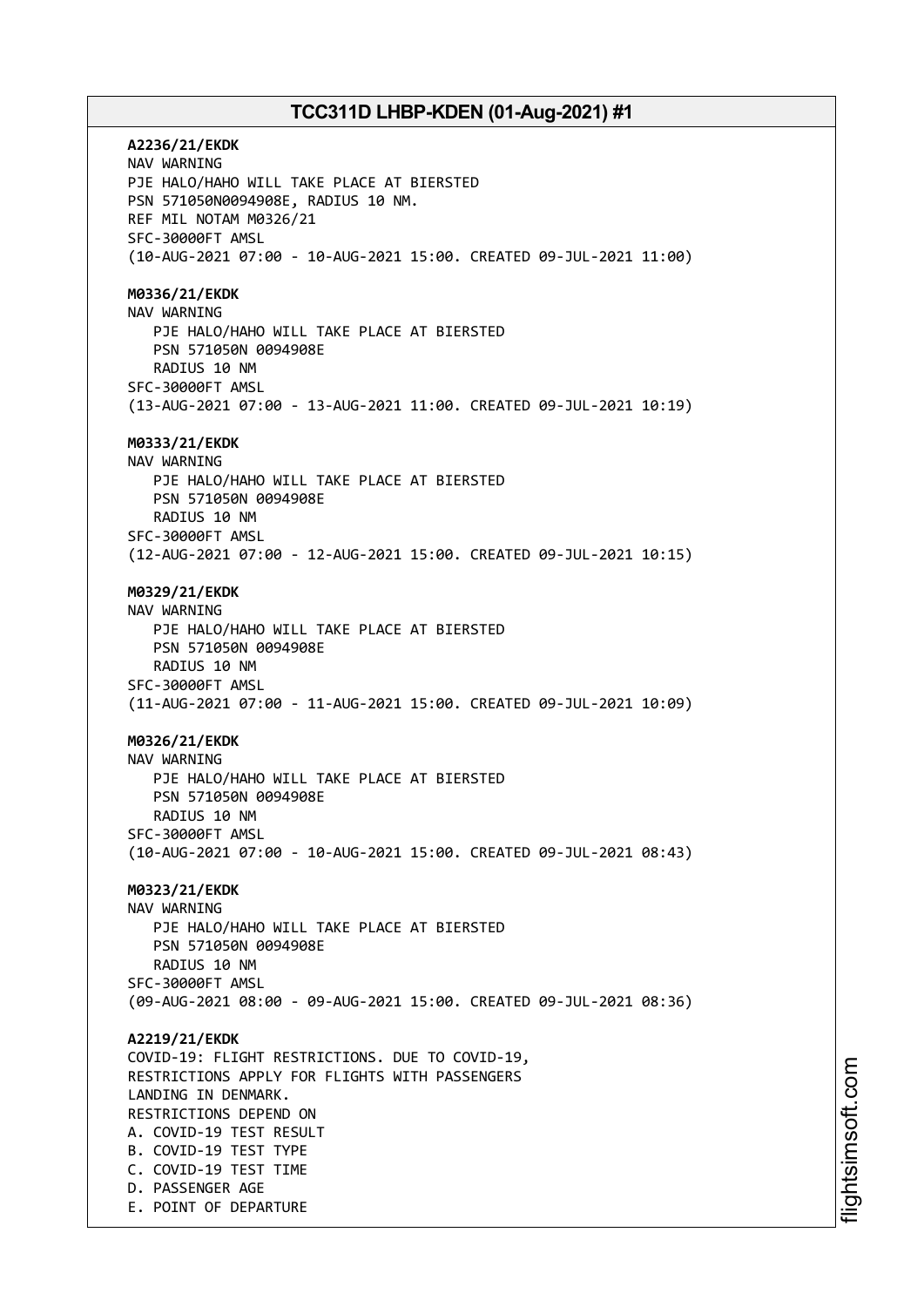F. FLIGHT DESTINATION G. VACCINATION STATUS H. AUTHORITY ISSUING PROOF OF VACCINATION. FOR DETAILED DESCRIPTION OF RESTRICTIONS SEE HTTPS://EN.CORONASMITTE.DK/RULES-AND-REGULATIONS/ ENTRY-INTO-DENMARK . SPECIAL ATTENTION: UNTIL 31 OCTOBER 2021 PASSENGERS ARE REQUIRED TO HAVE A NEGATIVE PCR-TEST TAKEN NO LATER THAN 72 HOURS BEFORE TIME OF DEPARTURE WHEN TRAVELLING FROM COUNTRIES AND REGIONS THAT ARE CLASSIFIED AS RED. THE AIR CARRIER IS RESPONSIBLE FOR MAKING SURE THAT THE FLIGHT DOES NOT LAND IN DENMARK WITH PASSENGERS ONBOARD WERE NOT ABLE TO PROVIDE A NEGATIVE TEST BEFORE BOARDING. CHILDREN UNDER THE AGE OF 16 ARE EXEMPT AS ARE CERTAIN OTHER GROUPS. FOR ALL EXCEPTIONS SEE HTTPS://EN.CORONASMITTE.DK/RULES-AND-REGULATIONS/ENTRY-INTO-DENMARK/REGARDING-PERSONS-TRAVELLING-TO-DENMARK-BY-AIR. FOR A DESCRIPTION AND OVERVIEW OF THE COLOUR CATEGORY FOR COUNTRIES SEE HTTPS://EN.CORONASMITTE.DK/RULES-AND-REGULATIONS/ ENTRY-INTO-DENMARK/CATEGORIZATION-OF-COUNTRIES (08-JUL-2021 10:00 - 30-OCT-2021 21:59. CREATED 08-JUL-2021 10:03) **C0618/21/EKDK** TRIGGER NOTAM - AIP SUP 06/21 AND VFG SUP 06/21 - WEF 08 JUL 2021. TEMPORARY RESTRICTED AREA VESTER ALLING. SFC-2500FT AMSL (07-AUG-2021 08:00 - 08-AUG-2021 16:00. CREATED 08-JUL-2021 09:56) **C0617/21/EKDK** TEMPORARY RESTRICTED AREA AT VESTER ALLING ACTIVATED. REF AIP AND VFG SUP 06/21. LATERAL LIMITS: A CIRCLE CENTERED AT PSN 562505N0101723E. RADIUS 3NM. NO TFC PERMITTED IN THE AREA WITHOUT PRIOR PERMISSION FROM ATC. RELEVANT ATS UNIT REF AIP DENMARK ENR 5.1 ITEM 3: EKAH APP. SFC-2500FT AMSL (08-AUG-2021 08:00 - 08-AUG-2021 16:00. CREATED 08-JUL-2021 09:55) **C0616/21/EKDK** TEMPORARY RESTRICTED AREA AT VESTER ALLING ACTIVATED. REF AIP AND VFG SUP 06/21. LATERAL LIMITS: A CIRCLE CENTERED AT PSN 562505N0101723E. RADIUS 3NM. NO TFC PERMITTED IN THE AREA WITHOUT PRIOR PERMISSION FROM ATC. RELEVANT ATS UNIT REF AIP DENMARK ENR 5.1 ITEM 3: EKAH APP. SFC-2500FT AMSL (07-AUG-2021 08:00 - 07-AUG-2021 16:00. CREATED 08-JUL-2021 09:54) **D1195/21/EKDK**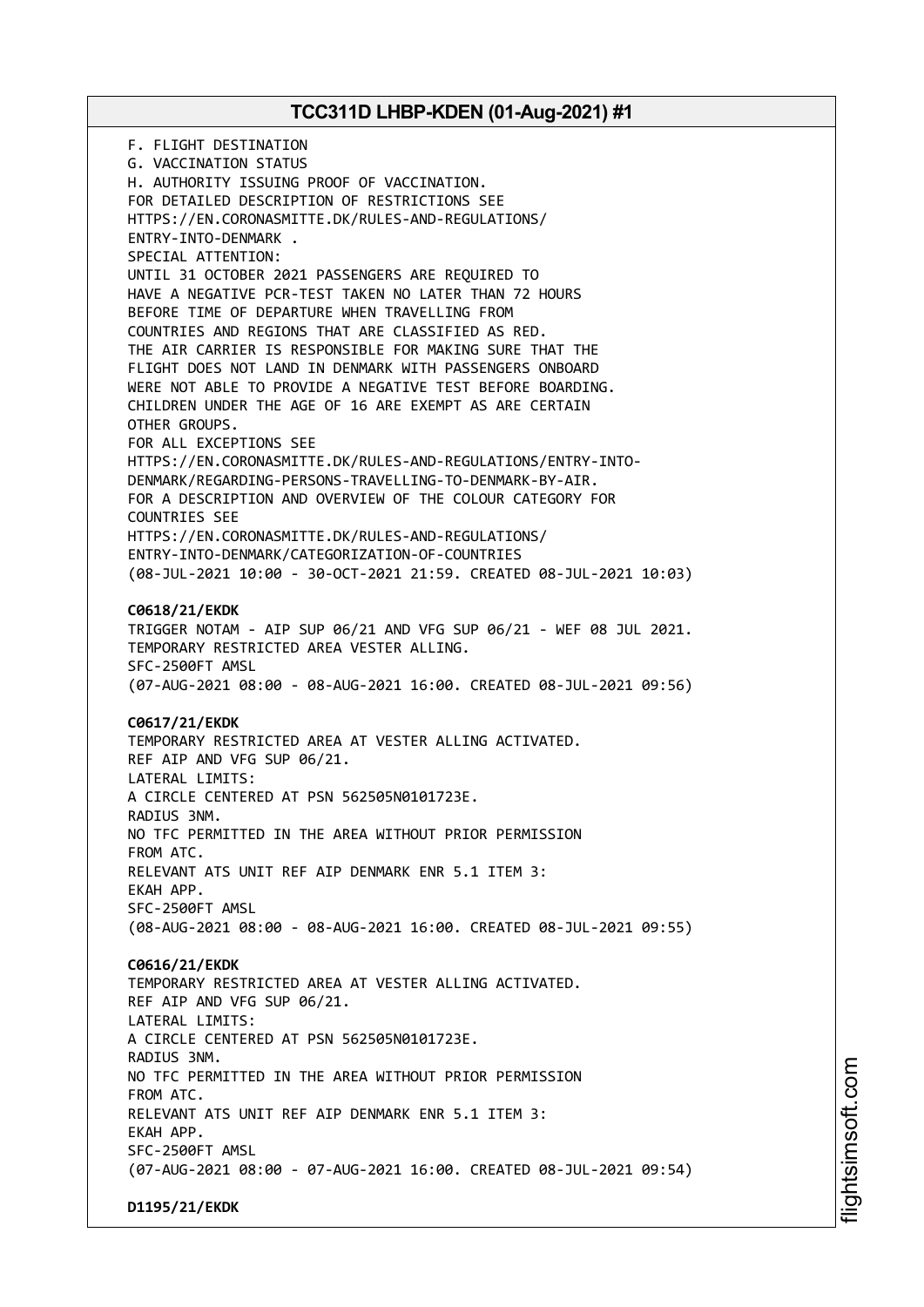TEMPORARY RESTRICTED AREA AT STRUER ACTIVATED. REF AIP AND VFG SUP 05/21. LATERAL LIMITS: A CIRCLE CENTERED AT PSN 562917N0083430E. RADIUS 3.5NM. NO TFC PERMITTED IN THE AREA WITHOUT PRIOR PERMISSION FROM ATC. RELEVANT ATS UNIT REF AIP DENMARK ENR 5.1 ITEM 3: KARUP APP/TWR. SFC-1500FT AMSL (10-AUG-2021 04:00 - 10-AUG-2021 14:00. CREATED 08-JUL-2021 09:50) **D1192/21/EKDK** TRIGGER NOTAM - AIP SUP 05/21 AND VFG SUP 05/21 - WEF 08 JUL 2021. TEMPORARY RESTRICTED AREA STRUER. SFC-1500FT AMSL (10-AUG-2021 04:00 - 10-AUG-2021 14:00. CREATED 08-JUL-2021 09:41) **A2211/21/EKDK** FBZ HAS BEEN ESTABLISHED, IN RELATION TO THE EXTENDED RESTRICTED AREA EKR 81 (EXTENSION PUBLISHED ON NOTAM A2210/21). FBZ IS A AMC MANAGEABLE AREA AND DAILY EXTENSION WILL BE PUBLISHED VIA THE AUP. FBZ LATERAL LIMITS: 553201N0074005E 553408N0073752E 554207N0074106E 554737N0074819E 555122N0075948E 555020N0080439E 554405N0080808E 554230N0080729E 553812N0080016E 553119N0075340E 553029N0075017E 553201N0074005E FBZ VERTICAL LIMITS: FL195-FL245 19 0800-1330, 20 0800-1030, 23-26 0800-1330, 27 0800-1030 (19-AUG-2021 08:00 - 27-AUG-2021 10:30. CREATED 08-JUL-2021 07:33) **A2210/21/EKDK** DUE TO MILITARY EXERCISE EK R81 HAS BEEN VERTICALLY EXTENDED. NO TRAFFIC IS PERMITTED IN THE AREAS. FBZ IS ESTABLISHED. RELEVANT ATS UNITS REF. AIP DENMARK ENR 5.1 ITEM 3: COPENHAGEN ACC. SFC-23000FT AMSL 19 0800-1330, 20 0800-1030, 23-26 0800-1330, 27 0800-1030 (19-AUG-2021 08:00 - 27-AUG-2021 10:30. CREATED 08-JUL-2021 07:29) **A2209/21/EKDK** FBZ HAS BEEN ESTABLISHED, IN RELATION TO THE EXTENDED RESTRICTED AREA EKR 80 (EXTENSION PUBLISHED ON NOTAM A2208/21). FBZ IS A AMC MANAGEABLE AREA AND DAILY EXTENSION WILL BE PUBLISHED VIA THE AUP. FBZ LATERAL LIMITS: 553106N0074604E 553347N0074358E 554134N0075125E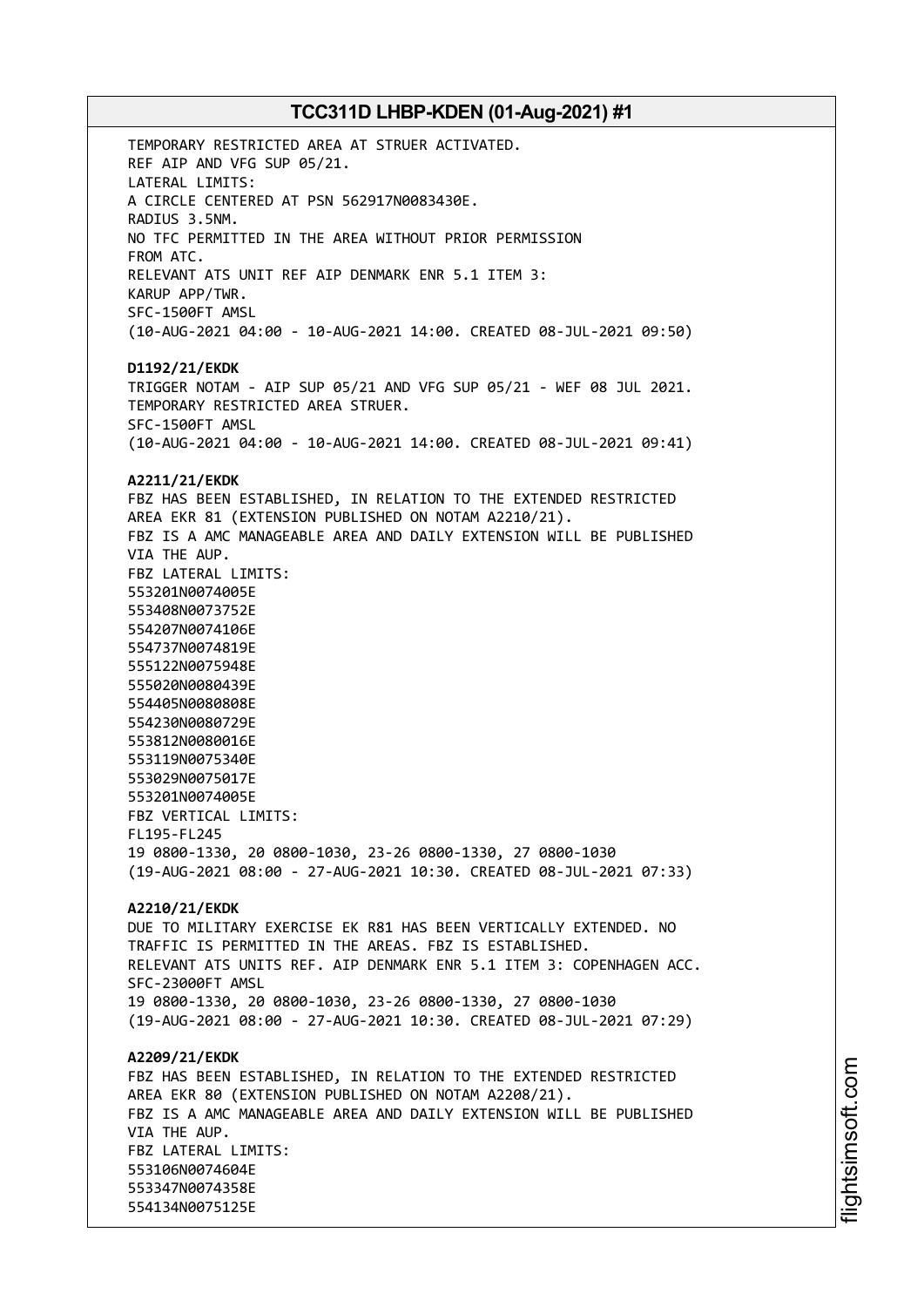554153N0075148E 554717N0080050E 554630N0080648E 554153N0080921E 554054N0080918E 553339N0080436E 553057N0080451E 552901N0080043E 553106N0074604E FBZ VERTICAL LIMITS: FL195-FL245 19 0800-1330, 20 0800-1030, 23-26 0800-1330, 27 0800-1030 (19-AUG-2021 08:00 - 27-AUG-2021 10:30. CREATED 08-JUL-2021 07:27) **A2208/21/EKDK** DUE TO MILITARY EXERCISE EK R80 HAS BEEN VERTICALLY EXTENDED. NO TRAFFIC IS PERMITTED IN THE AREAS. FBZ IS ESTABLISHED. RELEVANT ATS UNITS REF. AIP DENMARK ENR 5.1 ITEM 3: COPENHAGEN ACC. SFC-23000FT AMSL 19 0800-1330, 20 0800-1030, 23-26 0800-1330, 27 0800-1030 (19-AUG-2021 08:00 - 27-AUG-2021 10:30. CREATED 08-JUL-2021 07:24) **A2207/21/EKDK** FBZ EK R34Z HAS BEEN EXTENDED, IN RELATION TO THE EXTENDED RESTRICTED AREA EK R34 (EXTENSION PUBLISHED ON NOTAM A2205/21). FBZ IS A AMC MANAGEABLE AREA AND DAILY EXTENSION WILL BE PUBLISHED VIA THE AUP. FBZ EK R34Z VERTICAL LIMITS: 3500FT MSL-FL195 19 0800-1330, 20 0800-1030, 23-26 0800-1330, 27 0800-1030 (19-AUG-2021 08:00 - 27-AUG-2021 10:30. CREATED 08-JUL-2021 07:22) **A2206/21/EKDK** FBZ HAS BEEN ESTABLISHED, IN RELATION TO THE EXTENDED RESTRICTED AREA EKR 34 (EXTENSION PUBLISHED ON NOTAM A2205/21). FBZ IS A AMC MANAGEABLE AREA AND DAILY EXTENSION WILL BE PUBLISHED VIA THE AUP. FBZ LATERAL LIMITS: 553433N0080532E 553446N0080336E 553554N0080125E 554209N0075805E 554438N0080145E 554330N0081930E 554204N0082206E 553301N0082418E 553103N0082146E 552944N0080815E 553213N0080420E 553433N0080532E FBZ VERTICAL LIMITS: FL195-FL245 19 0800-1330, 20 0800-1030, 23-26 0800-1330, 27 0800-1030 (19-AUG-2021 08:00 - 27-AUG-2021 10:30. CREATED 08-JUL-2021 07:16) **A2205/21/EKDK**

DUE TO MILITARY EXERCISE EK R34 HAS BEEN VERTICALLY EXTENDED. NO TRAFFIC IS PERMITTED IN THE AREAS. FBZ IS ESTABLISHED.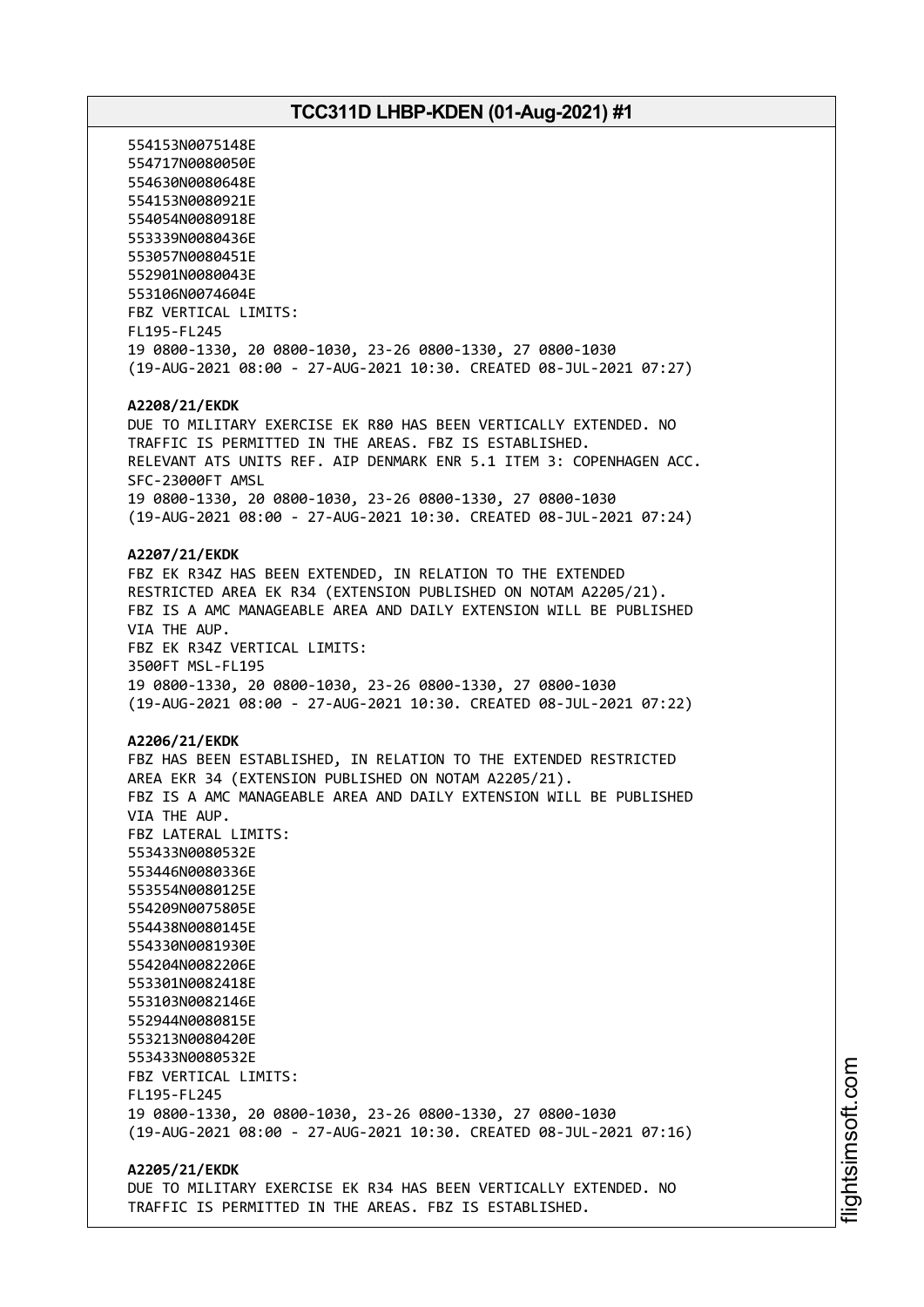RELEVANT ATS UNITS REF. AIP DENMARK ENR 5.1 ITEM 3: COPENHAGEN ACC OR BILLUND APP. SFC-23000FT AMSL 19 0800-1330, 20 0800-1030, 23-26 0800-1330, 27 0800-1030 (19-AUG-2021 08:00 - 27-AUG-2021 10:30. CREATED 08-JUL-2021 07:13) **A2204/21/EKDK** FBZ EK R33Z HAS BEEN EXTENDED, IN RELATION TO THE EXTENDED RESTRICTED AREA EK R33 (EXTENSION PUBLISHED ON NOTAM A2200/21). FBZ IS A AMC MANAGEABLE AREA AND DAILY EXTENSION WILL BE PUBLISHED VIA THE AUP. FBZ EK R33Z VERTICAL LIMITS: 3500FT MSL-FL195 19 0800-1330, 20 0800-1030, 23-26 0800-1330, 27 0800-1030 (19-AUG-2021 08:00 - 27-AUG-2021 10:30. CREATED 07-JUL-2021 13:01) **A2202/21/EKDK** FBZ HAS BEEN ESTABLISHED, IN RELATION TO THE EXTENDED RESTRICTED AREA EKR 33 (EXTENSION PUBLISHED ON NOTAM A2200/21). FBZ IS A AMC MANAGEABLE AREA AND DAILY EXTENSION WILL BE PUBLISHED VIA THE AUP. FBZ LATERAL LIMITS: 553045N0081030E 552953N0080818E 552910N0075746E 553051N0075415E 553415N0075355E 553450N0075405E 554432N0080018E 554424N0080800E 554009N0081015E 553945N0081343E 553706N0081602E 553045N0081030E FBZ VERTICAL LIMITS: FL195-FL245 19 0800-1330, 20 0800-1030, 23-26 0800-1330, 27 0800-1030 (19-AUG-2021 08:00 - 27-AUG-2021 10:30. CREATED 07-JUL-2021 12:59) **A2200/21/EKDK** DUE TO MILITARY EXERCISE EK R33 HAS BEEN VERTICALLY EXTENDED. NO TRAFFIC IS PERMITTED IN THE AREAS. FBZ IS ESTABLISHED. RELEVANT ATS UNITS REF. AIP DENMARK ENR 5.1 ITEM 3: COPENHAGEN ACC OR BILLUND APP. SFC-23000FT AMSL 19 0800-1330, 20 0800-1030, 23-26 0800-1330, 27 0800-1030 (19-AUG-2021 08:00 - 27-AUG-2021 10:30. CREATED 07-JUL-2021 12:53) **A2199/21/EKDK** FBZ EK R32Z HAS BEEN EXTENDED, IN RELATION TO THE EXTENDED RESTRICTED AREA EK R32 (EXTENSION PUBLISHED ON NOTAM A2198/21). FBZ IS A AMC MANAGEABLE AREA AND DAILY EXTENSION WILL BE PUBLISHED VIA THE AUP. FBZ EK R32Z VERTICAL LIMITS: 3500FT MSL-FL245 19 0800-1330, 20 0800-1030, 23-26 0800-1330, 27 0800-1030 (19-AUG-2021 08:00 - 27-AUG-2021 10:30. CREATED 07-JUL-2021 12:50)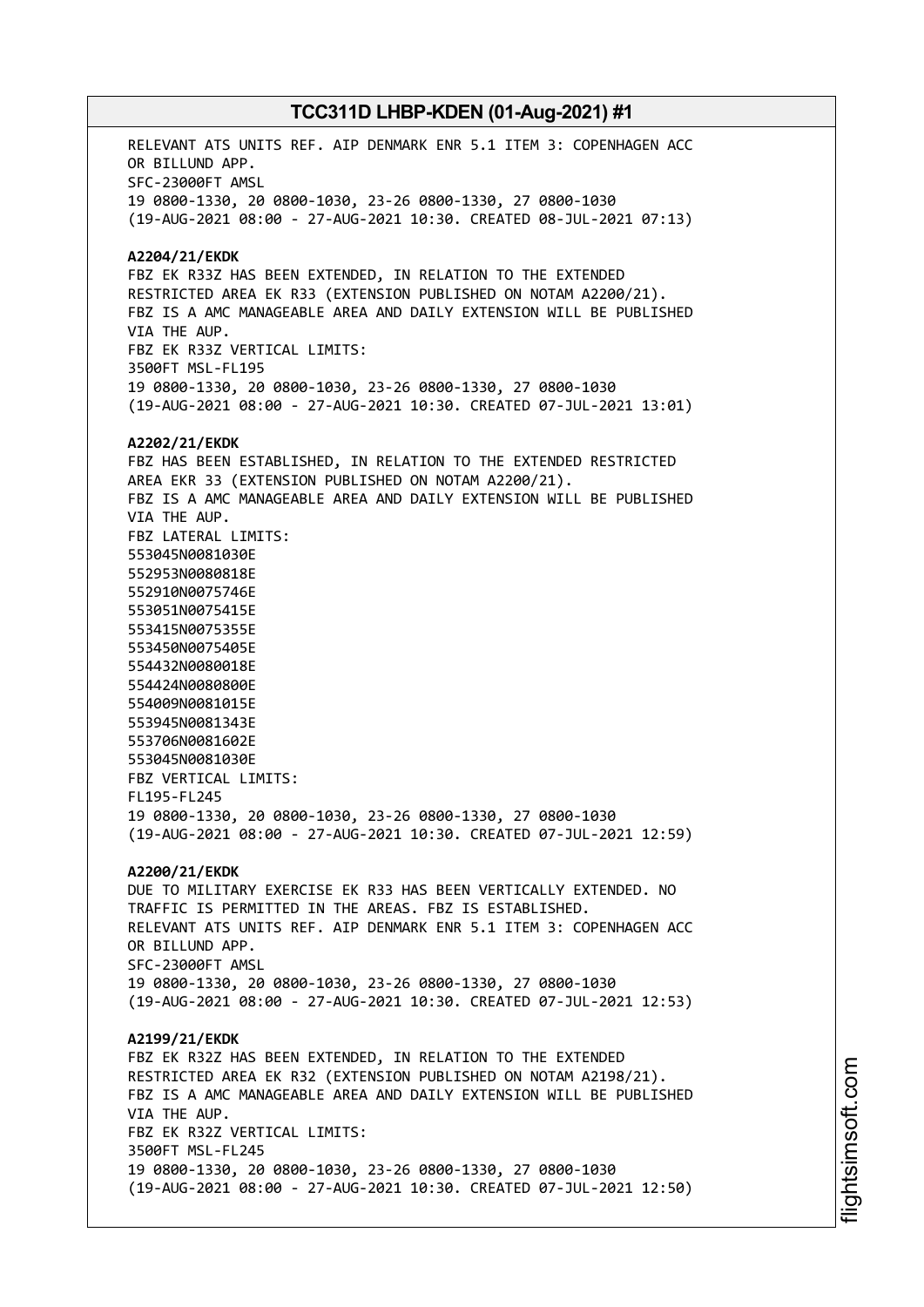**A2198/21/EKDK** DUE TO MILITARY EXERCISE EK R32 HAS BEEN VERTICALLY EXTENDED. NO TRAFFIC IS PERMITTED IN THE AREAS. FBZ IS ESTABLISHED. RELEVANT ATS UNITS REF. AIP DENMARK ENR 5.1 ITEM 3: COPENHAGEN ACC OR BILLUND APP. SFC-23000FT AMSL 19 0800-1330, 20 0800-1030, 23-26 0800-1330, 27 0800-1030 (19-AUG-2021 08:00 - 27-AUG-2021 10:30. CREATED 07-JUL-2021 12:46) **C0570/21/EKDK** FLYIN AT BLOKHUS BEACH PPR INTENSE VFR TRAFFIC LANDING AND DEPARTING VFR TRAFFIC AT BLOKHUS BEACH. POSITION: N571520 E0093441 RADIUS 3 NM 3500FT-GND. GND-3500FT AMSL (22-AUG-2021 10:30 - 22-AUG-2021 14:00. CREATED 02-JUL-2021 09:05) **D1166/21/EKDK** OBST ERECTED. 7 WIND TURBINES ERECTED AT AULUM, ST. SOELS ENERGIPARK AT PSN: 561630N0084427E 561639N0084418E 561648N0084408E 561657N0084359E 561706N0084349E 561715N0084339E 561724N0084330E HEIGHT 459 FT AGL, ELEV 651 FT AMSL. OBST LGT LIM FLG W. (01-JUL-2021 11:30 - PERM. CREATED 01-JUL-2021 11:33) **D1148/21/EKDK** OBST LIGHT ASNAESVAERKET CHIMNEY NO. 5 U/S. MIDDLE NORTH EASTERN LIGHT IS FLASHING IRREGULARLY. (29-JUN-2021 05:10 - 29-AUG-2021 13:00. CREATED 29-JUN-2021 05:10) **D1135/21/EKDK** OBST ERECTED 11 WINDTURBINES (KRIEGERS FLAK) ERECTED AT PSN: 550313N0124604E 550232N0124555E 550158N0124542E 550123N0124543E 550048N0124540E 550016N0124522E 545941N0124544E 545905N0124606E 545829N0124633E 545823N0124814E 545903N0124838E HEIGHT 617 FT AGL, ELEV 617 FT AMSL OBST LGT DAYTIME LIM FLG W. OBST LGT NIGHTTIME LIM FLG R. (28-JUN-2021 06:53 - PERM. CREATED 28-JUN-2021 06:54) **D1132/21/EKDK**

OESTERILD 9 WINDTURBINES AND 12 MASTS,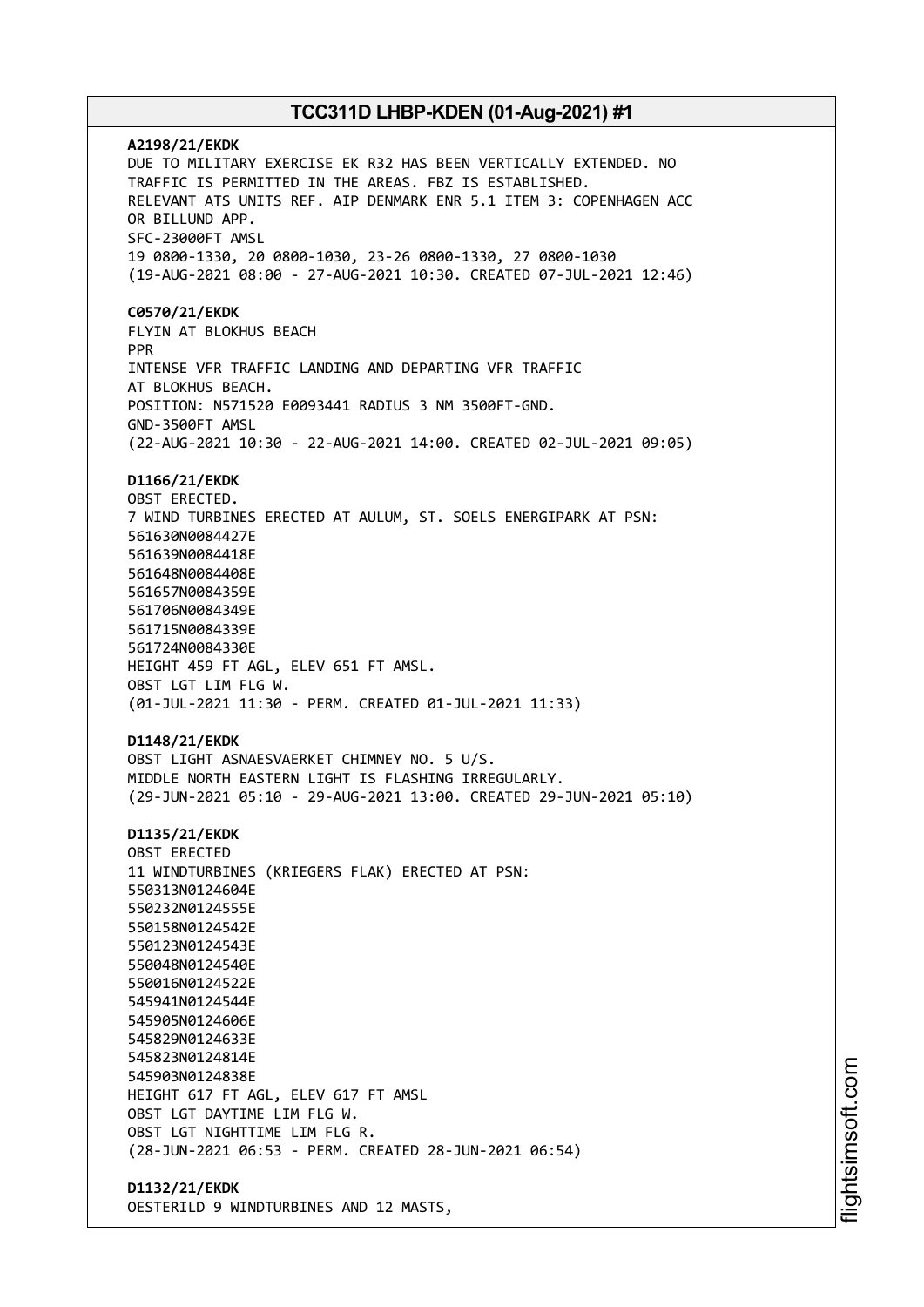LIH FLG W OUT OF SERVICE. LATERAL LIMITS FOR OBSTACLE AREA: 570513N0085250E 570502N0085302E 570404N0085303E 570306N0085303E 570231N0085300E 570231N0085231E 570503N0085233E MAX HEIGHT 1083FT AGL, MAX ELEV 1126FT AMSL. (27-JUN-2021 11:46 - 30-SEP-2021 12:00 EST. CREATED 27-JUN-2021 11:47) **A2095/21/EKDK** COVID-19: PASSENGER RESTRICTIONS. A NUMBER OF RESTRICTIONS AND REQUIREMENTS APPLY TO PASSENGERS WHEN ENTERING DENMARK DEPENDING ON THE COUNTRY OR REGION OF DEPARTURE, COUNTRY OF RESIDENCE OR OF NATIONALITY. COUNTRIES AND REGIONS ARE LABELLED AS EITHER GREEN, YELLOW, ORANGE OR RED DEPENDING ON A CURRENT RISK ASSESSMENT. THE COLOR CATEGORIZATION OF COUNTRIES AND REGIONS IS REGULARLY UPDATED AND AVAILABLE AT: HTTPS://EN.CORONASMITTE.DK/RULES-AND-REGULATIONS/ ENTRY-INTO-DENMARK/CATEGORIZATION-OF-COUNTRIES DEPENDING ON THE COLOR CATEGORY OF THE COUNTRY OF RESIDENCE, PASSENGERS MIGHT BE REQUIRED TO PRESENT PROOF OF WORTHY PURPOSE TO ENTER, PROOF OF NEGATIVE TEST RESULT OR PROOF OF COMPLETED VACCINATION. A FULL DESCRIPTION OF TRAVEL AND ENTRY RESTRICTIONS DUE TO COVID-19 AND DETAILS ON WHAT EXEMPTIONS THAT APPLY ARE AVAILABLE AT: HTTPS://EN.CORONASMITTE.DK/RULES-AND-REGULATIONS/ENTRY-INTO-DENMARK. IN ADDITION TO THE ENTRY RESTRICTIONS FURTHER REQUIREMENTS ON TESTS AND VACCINATIONS APPLY ACCORDING TO THE FLIGHT BAN. IT IS FURTHER REQUIRED TO WEAR AN APPROVED MEDICAL FACEMASK AT DANISH AIRPORTS (25-JUN-2021 22:00 - 31-OCT-2021 22:59. CREATED 24-JUN-2021 17:28) **A2051/21/EKDK** MIL UHF FREQ CHANGED. MIL FIC FREQ 309.600 CHANGED TO FREQ 246.350. REF AIP ENR 2.1, ENR 3.4, ENR 6.2-3 AND ENR 6.5-1. (22-JUN-2021 10:04 - PERM. CREATED 22-JUN-2021 10:06) **A2034/21/EKDK** COVID-19: OPERATOR REQUIREMENT FOR CREWS/PASSENGERS INFORMATION OPERATORS ARE REQUIRED TO SEND A PASSENGER LIST CONTAINING FLIGHT NUMBER, PASSENGER NAMES, SEAT NUMBER AND TELEPHONE NUMBER TO, STYRELSEN FOR PATIENTSIKKERHED, REJSEOPSPORING(AT)STPS.DK NO LATER THAN THREE HOURS AFTER LANDING OR IF LANDING AFTER 1900 LOCAL TIME NO LATER THAN 0800 LOCAL TIME THE FOLLOWING DAY. THE REQUIREMENT DOES NOT APPLY TO DOMESTIC FLIGHTS NOR FLIGHTS FROM GREENLAND AND THE FAROE ISLANDS. FORM TO BE FILED MAY BE FOUND VIA LINK: HTTPS://EN.STPS.DK/EN/COVID-19/COVID-19-INFORMATION-TO-AIRLINES/ (22-JUN-2021 05:29 - 31-OCT-2021 22:59. CREATED 22-JUN-2021 05:31)

**D1084/21/EKDK**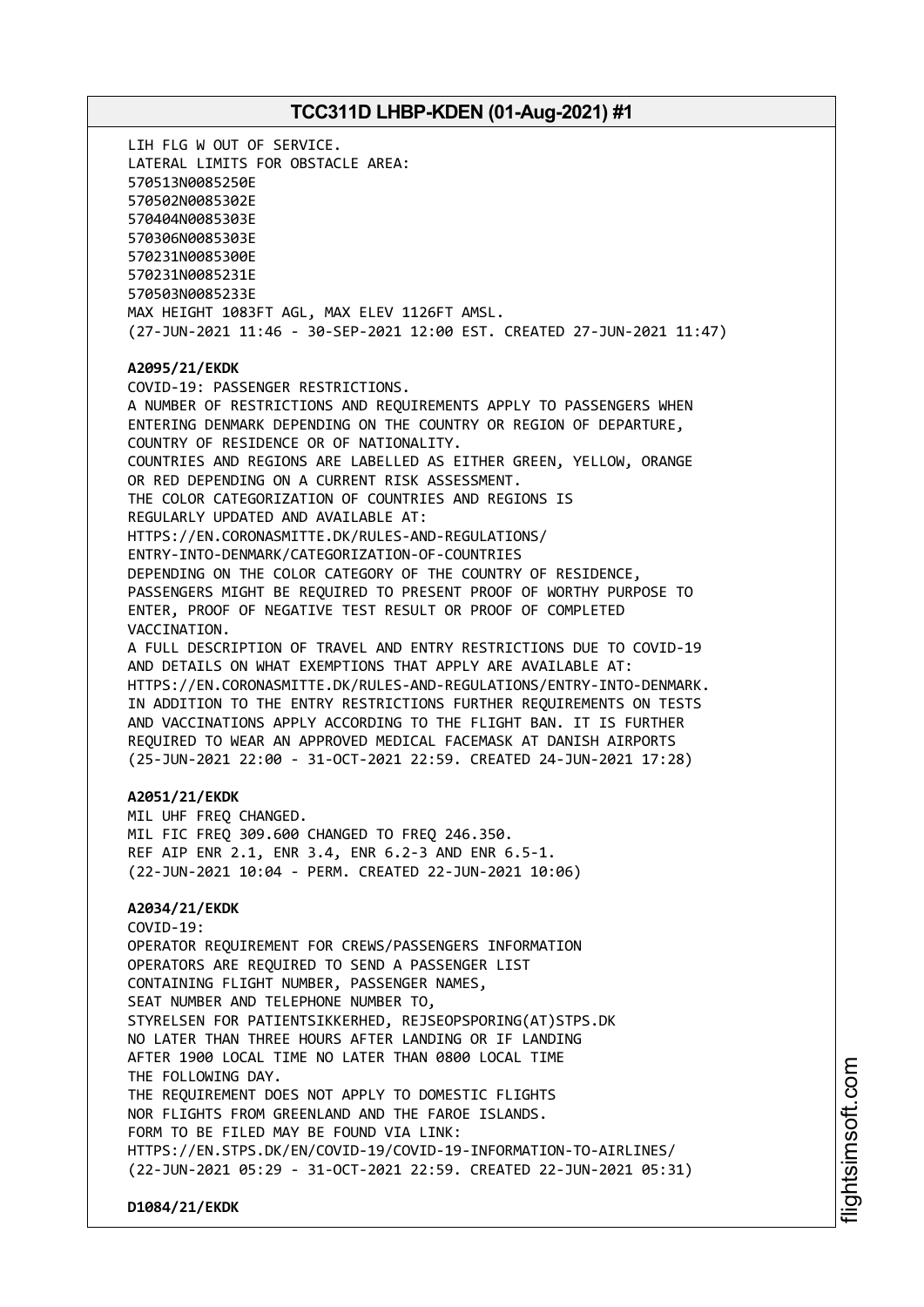OBST LIGHTS HORNS REV 3 D07 554043N0073615E U/S. (21-JUN-2021 12:48 - 01-SEP-2021 12:00 EST. CREATED 21-JUN-2021 12:50) **D1054/21/EKDK** OBST ERECTED. WINDTURBINE VELLING 2 AT PSN: 560144N0081900E HEIGHT 656 FT AGL, ELEV 660 FT AMSL. OBST LGT: LIM FLG W DAYTIME, LIM FLG R NIGHTTIME. (17-JUN-2021 10:29 - PERM. CREATED 17-JUN-2021 10:31) **D1053/21/EKDK** OBST ERECTED. WINDTURBINE VELLING 1 AT PSN: 560122N0081906E. HEIGHT 656 FT AGL, ELEV 660 FT AMSL. OBST LGT LIH FLG W. (17-JUN-2021 10:27 - PERM. CREATED 17-JUN-2021 10:29) **A1835/21/EKDK** TRIGGER NOTAM PERM AIP AND VFG AIRAC AMDT 08/21 WEF 12 AUG 2021. REF GEN 0.5: CHANGE TO UPPER VERTICAL LIMIT IN ED-D46 (NORDSEE). REF GEN 3.3: CHANGES TO POSTAL ADDRESS AND TEL/FAX/TLX/AFS AT TYRA AFIS. REF AD 1.2: CHANGES TO RESCUE AND FIRE FIGHTING SERVICES AND RUNWAY SURFACE CONDITION ASSESSMENT AND REPORTING AND SNOW PLAN. (12-AUG-2021 00:00 - 25-AUG-2021 23:59. CREATED 09-JUN-2021 07:56) **A1834/21/EKDK** TRIGGER NOTAM - PERM AIP AIRAC AMDT 08/21 WEF 12 AUG 2021. REF ENR 5.1: CHANGES TO VERTICAL LIMITS ED-D46 (NORDSEE) AND ED-D46Z (NORDSEE FBZ). REF ENR 6.5: UPPER LIMIT OF ED D46 CHANGED. GND-FL660 (12-AUG-2021 00:00 - 25-AUG-2021 23:59. CREATED 09-JUN-2021 07:55) **M0208/21/EKDK** NAV WARNING CL-604 CHALLENGER WILL DROP 2. PARACHUTEFLARE, 2. SEA-MARKER, 2.LIFE RAFT, AT AALBAEK BAY PSN 5728N 1038E RADIUS 2 NM THE DROP WILL BE ON 2 SEPARATE FLIGHTS SFC-4000FT AMSL (02-JUN-2031 09:05 - 02-JUN-2031 10:35. CREATED 31-MAY-2021 09:48) **D0860/21/EKDK** OBST ERECTED. 9 WINDTURBINES UNDER CONSTRUCTION AT VEDDUM, PSN: 564557N0101148E 564708N0101143E 564720N0101137E 564731N0101132E 564743N0101126E 564742N0101151E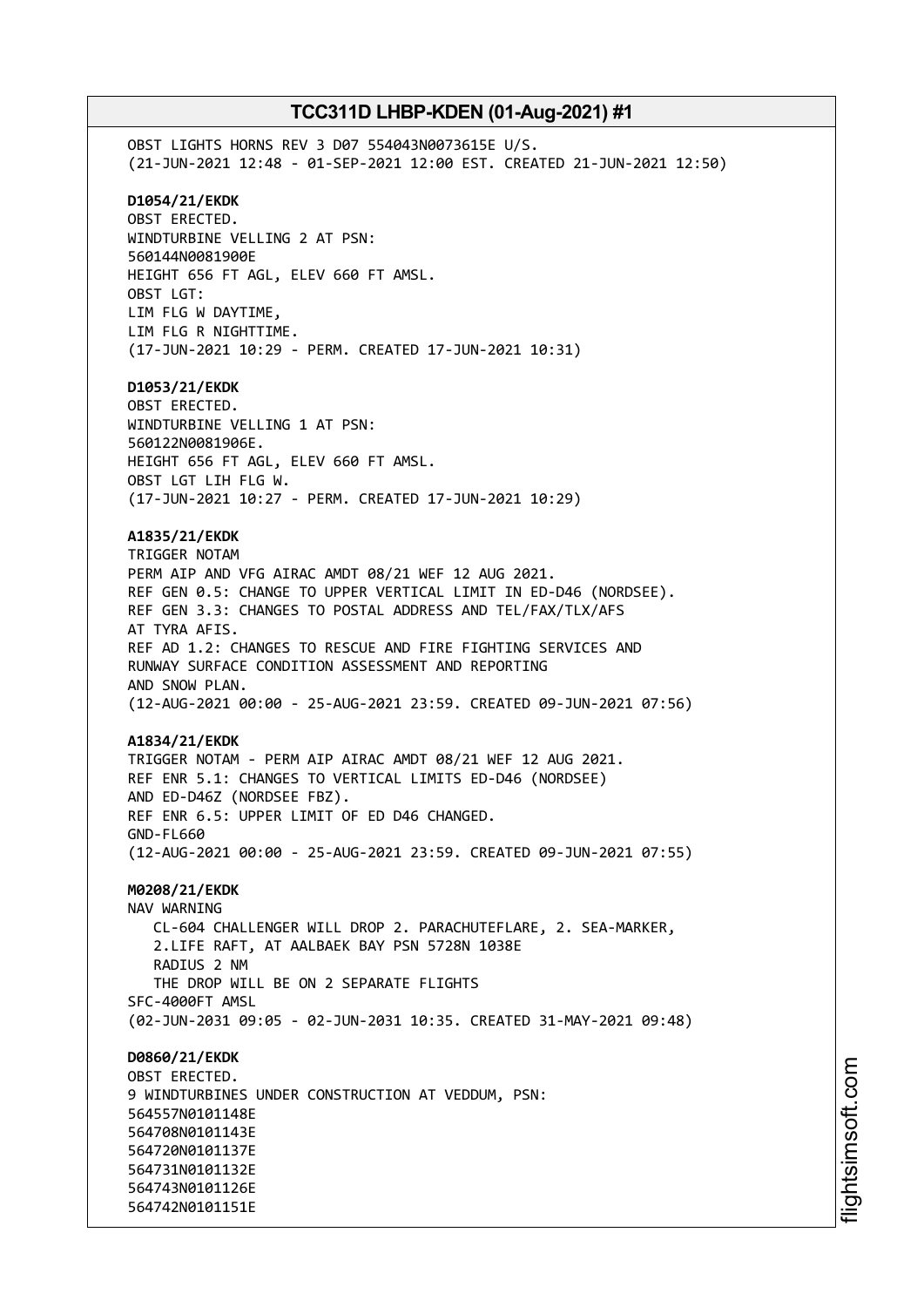564731N0101157E 564719N0101203E 564708N0101208E. HEIGHT 492 FT AGL, ELEV 505 FT AMSL. NO OBST LGT DURING CONSTRUCTION PHASE. (30-MAY-2021 00:00 - PERM. CREATED 20-MAY-2021 21:45) **A1383/21/EKDK** MIL UHF FREQ CHANGED. MIL SECTOR E FREQ 387.950 CHANGED TO FREQ 313.425. REF AIP ENR 2.1 AND ENR 6.2-3. (20-MAY-2021 00:00 - PERM. CREATED 08-MAY-2021 11:14) **A1382/21/EKDK** MIL UHF FREQ CHANGED. MIL SECTOR B+I FREQ 264.825 CHANGED TO FREQ 251.475. REF AIP ENR 2.1 AND ENR 6.2-3. (20-MAY-2021 00:00 - PERM. CREATED 08-MAY-2021 11:11) **A1381/21/EKDK** MIL UHF FREQ CHANGED. MIL SECTOR UV+V+L FREQ 259.375 CHANGED TO FREQ 242.650. REF AIP ENR 2.1, ENR 6.2-1 AND ENR 6.2-3. (20-MAY-2021 00:00 - PERM. CREATED 08-MAY-2021 11:06) **A0487/21/EKDK** DANGER AREA AND FBZ CHANGED. DANGER AREA ED-D46 NORDSEE AND FBZ ED-D46Z NORDSEE FBZ, VERTICAL LIMITS SHOULD READ UPPER: FL660 LOWER: GND REF AIP DENMARK ENR 5.1, 9. SFC-FL660 (25-MAR-2021 00:00 - PERM. CREATED 17-FEB-2021 10:10) **A0153/21/EKDK** COVID 19: TO ENSURE SAFE AND EXPEDITIOUS DELIVERY OF COVID-19 VACCINES, AIRCRAFT OPERATORS OF FLIGHTS CARRYING SUCH VACCINES SHOULD ASK APPROVAL FROM NAVIAIR REF. AIP DENMARK ENR 1.9 ITEM 10.5 FOR EXEMPTION FROM ATFM MEASURES FOR EACH FLIGHT DEEMED CRITICAL. UPON APPROVAL, STS/ATFMX AND RMK/VACCINE SHALL BE INSERTED IN ITEM 18 OF THE FLIGHT PLAN. AIRCRAFT OPERATORS CARRYING COVID 19 VACCINES REGULARLY MAY REQUEST APPROVAL IN ADVANCE FOR ALL FLIGHTS INVOLVED. (28-JAN-2021 00:00 - 30-SEP-2021 23:59. CREATED 19-JAN-2021 12:38) **D1122/20/EKDK** OBST ERECTED 2 WIND TURBINE AT MAADE 2 UNDER CONSTRUCTION AT PSN: 552715N0083009E 552721N0082941E HEIGHT FT 656 AGL , ELEV 672 FT AMSL NO OBST LIGHT DURING CONSTRUCTION PHASE (17-SEP-2020 12:23 - PERM. CREATED 17-SEP-2020 12:24)

┌──────────────────────────────────────────────────────────────────────────────┐

└──────────────────────────────────────────────────────────────────────────────┘

│**EGPX (SCOTTISH FIR/UIR)** │

**D1107/21/EGPX**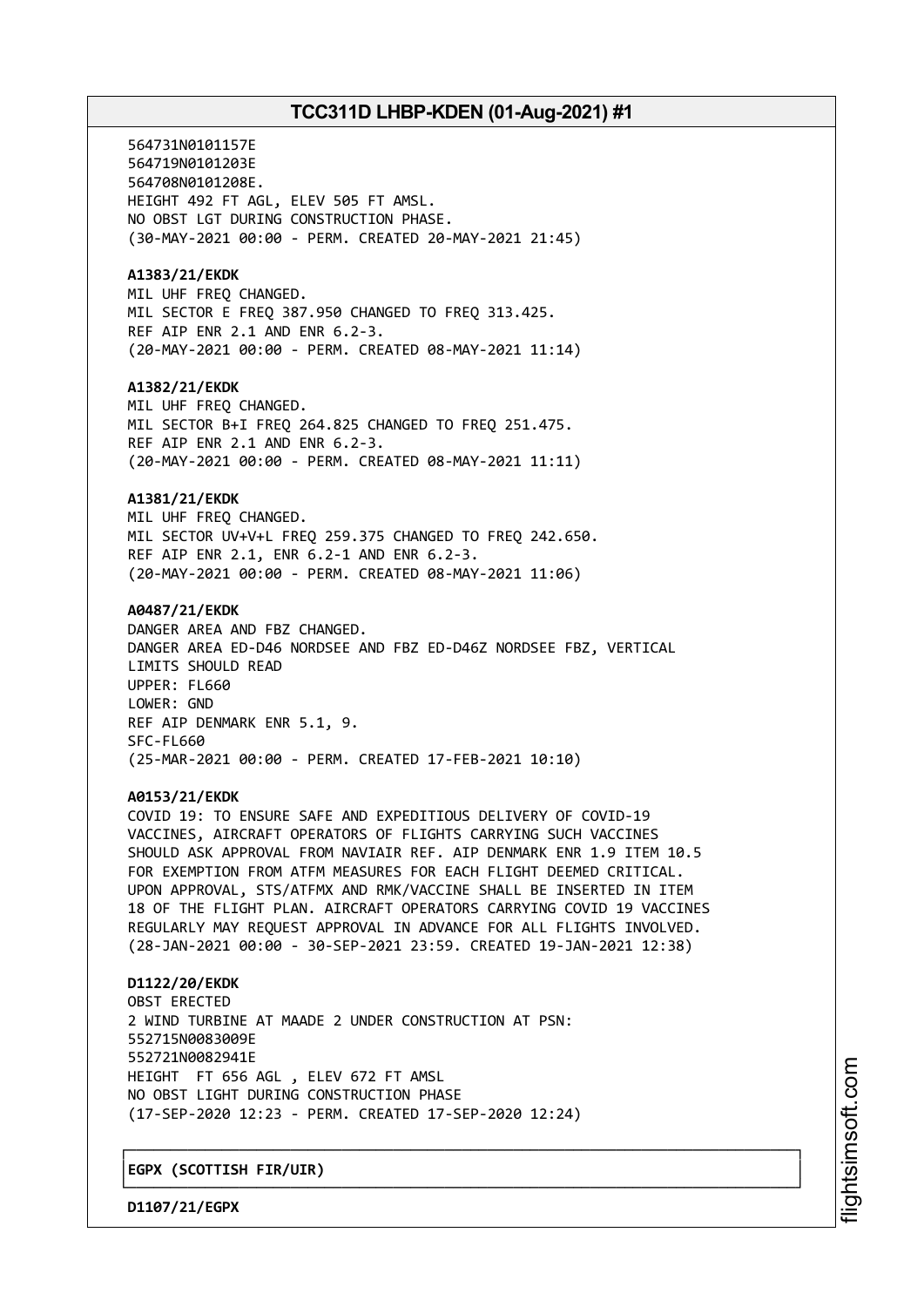**TCC311D LHBP-KDEN (01-Aug-2021) #1** Y028/2020 Y031/2020 P034/2020 W035/2020 Y036/2020 Y039/2020 Y040/2020 Y041/2020 Y042/2020 Y043/2020 P044/2020 Y045/2020 P046/2020 Y051/2020 Y052/2020 P053/2020 P056/2020 P060/2020 P083/2020 Y085/2020 Y086/2020 Y087/2020 Y002/2021 Y008/2021 Y010/2021 Y011/2021 M012/2021 P017/2021 P018/2021 P026/2021 Y027/2021 Y028/2021 Y029/2021 Y037/2021 M044/2021 P045/2021 Y050/2021 Y054/2021 Y055/2021 P056/2021 Y058/2021 M060/2021 Y062/2021 M063/2021 M064/2021 M065/2021 M066/2021 P067/2021 Y068/2021 W069/2021 AIP VFR NIL AIP MIL NIL SUP CHECKLIST AIP IFR 053/2018 060/2018 011/2019 023/2019 025/2019 003/2020 017/2020 019/2020 023/2020 030/2020 031/2020 032/2020 037/2020 038/2020 039/2020 045/2020 046/2020 048/2020 049/2020 052/2020 002/2021 003/2021 007/2021 008/2021 012/2021 014/2021 017/2021 018/2021 019/2021 020/2021 022/2021 023/2021 024/2021 025/2021 026/2021 028/2021 029/2021 030/2021 031/2021 032/2021 034/2021 035/2021 036/2021 037/2021 038/2021 039/2021 040/2021 AIP VFR NIL AIP MIL NIL PART 2 OF 2 (01-AUG-2021 00:05 - 01-SEP-2021 00:05 EST. CREATED 01-AUG-2021 01:52) **D1107/21/EGPX** CHECKLIST YEAR=2021 0726 1100 1105 1106 LATEST PUBLICATIONS AIP AIRAC AMDT IFR 009/2021 EFFECTIVE DATE 09 SEP 21 AIP SUP IFR 040/2021 EFFECTIVE DATE 29 JUL 21 AIC IFR W069/2021 EFFECTIVE DATE 29 JUL 21 AIC IFR P067/2021 EFFECTIVE DATE 29 JUL 21 AIC IFR M066/2021 EFFECTIVE DATE 29 JUL 21 AIC IFR Y068/2021 EFFECTIVE DATE 29 JUL 21 AIC IFR G097/2009 EFFECTIVE DATE 31 DEC 09 ATC CHECKLIST AIP IFR P127/2006 P008/2008 P064/2008 P086/2008 P077/2009 P070/2010 P062/2012 P138/2012 Y009/2014 P002/2018 P053/2018 Y104/2018 Y031/2019 Y055/2019 Y117/2019 Y135/2019 P136/2019 P137/2019 P138/2019 P139/2019 Y140/2019 Y141/2019 Y142/2019 Y001/2020 P003/2020 W008/2020 Y011/2020 Y012/2020 W018/2020 Y024/2020 PART 1 OF 2 (01-AUG-2021 00:05 - 01-SEP-2021 00:05 EST. CREATED 01-AUG-2021 01:52) **G0256/21/EGPX CHECKLIST** YEAR=2021 0256 LATEST PUBLICATIONS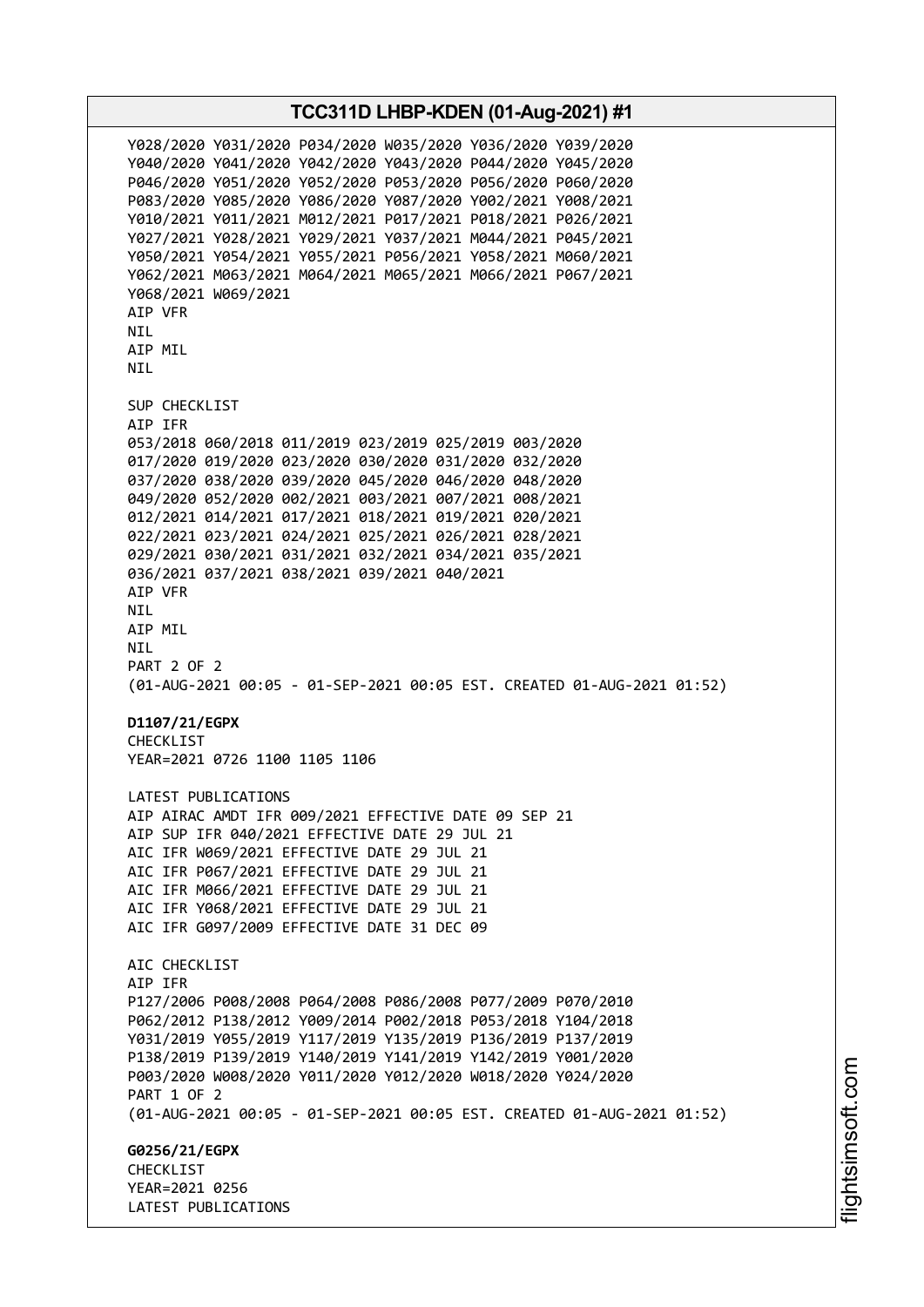AIP AIRAC AMDT IFR 009/2021 EFFECTIVE DATE 09 SEP 21 AIP SUP IFR 040/2021 EFFECTIVE DATE 29 JUL 21 AIC IFR W069/2021 EFFECTIVE DATE 29 JUL 21 AIC IFR P067/2021 EFFECTIVE DATE 29 JUL 21 AIC IFR M066/2021 EFFECTIVE DATE 29 JUL 21 AIC IFR Y068/2021 EFFECTIVE DATE 29 JUL 21 AIC IFR G097/2009 EFFECTIVE DATE 31 DEC 09 AIC CHECKLIST AIP IFR P127/2006 P008/2008 P064/2008 P086/2008 P077/2009 P070/2010 P062/2012 P138/2012 Y009/2014 P002/2018 P053/2018 Y104/2018 Y031/2019 Y055/2019 Y117/2019 Y135/2019 P136/2019 P137/2019 P138/2019 P139/2019 Y140/2019 Y141/2019 Y142/2019 Y001/2020 P003/2020 W008/2020 Y011/2020 Y012/2020 W018/2020 Y024/2020 Y028/2020 Y031/2020 P034/2020 W035/2020 Y036/2020 Y039/2020 Y040/2020 Y041/2020 Y042/2020 Y043/2020 P044/2020 Y045/2020 P046/2020 Y051/2020 Y052/2020 P053/2020 P056/2020 P060/2020 PART 1 OF 2 (01-AUG-2021 00:05 - 01-SEP-2021 00:05 EST. CREATED 01-AUG-2021 01:34) **G0256/21/EGPX** P083/2020 Y085/2020 Y086/2020 Y087/2020 Y002/2021 Y008/2021 Y010/2021 Y011/2021 M012/2021 P017/2021 P018/2021 P026/2021 Y027/2021 Y028/2021 Y029/2021 Y037/2021 M044/2021 P045/2021 Y050/2021 Y054/2021 Y055/2021 P056/2021 Y058/2021 M060/2021 Y062/2021 M063/2021 M064/2021 M065/2021 M066/2021 P067/2021 Y068/2021 W069/2021 AIP VFR NIL AIP MIL NIL SUP CHECKLIST AIP IFR 053/2018 060/2018 011/2019 023/2019 025/2019 003/2020 017/2020 019/2020 023/2020 030/2020 031/2020 032/2020 037/2020 038/2020 039/2020 045/2020 046/2020 048/2020 049/2020 052/2020 002/2021 003/2021 007/2021 008/2021 012/2021 014/2021 017/2021 018/2021 019/2021 020/2021 022/2021 023/2021 024/2021 025/2021 026/2021 028/2021 029/2021 030/2021 031/2021 032/2021 034/2021 035/2021 036/2021 037/2021 038/2021 039/2021 040/2021 AIP VFR NIL AIP MIL **NTI** PART 2 OF 2 (01-AUG-2021 00:05 - 01-SEP-2021 00:05 EST. CREATED 01-AUG-2021 01:34) **M2939/21/EGPX** CHECKLIST YEAR=2021 2913 2914 2915 2916 2917 2918 2919 2920 2921 2922 2923 2924 2925 2926 2927 2928 2929 2930 2931 2932 2933 2935 LATEST PUBLICATIONS AIP AIRAC AMDT IFR 009/2021 EFFECTIVE DATE 09 SEP 21 AIP SUP IFR 040/2021 EFFECTIVE DATE 29 JUL 21 AIC IFR W069/2021 EFFECTIVE DATE 29 JUL 21 AIC IFR P067/2021 EFFECTIVE DATE 29 JUL 21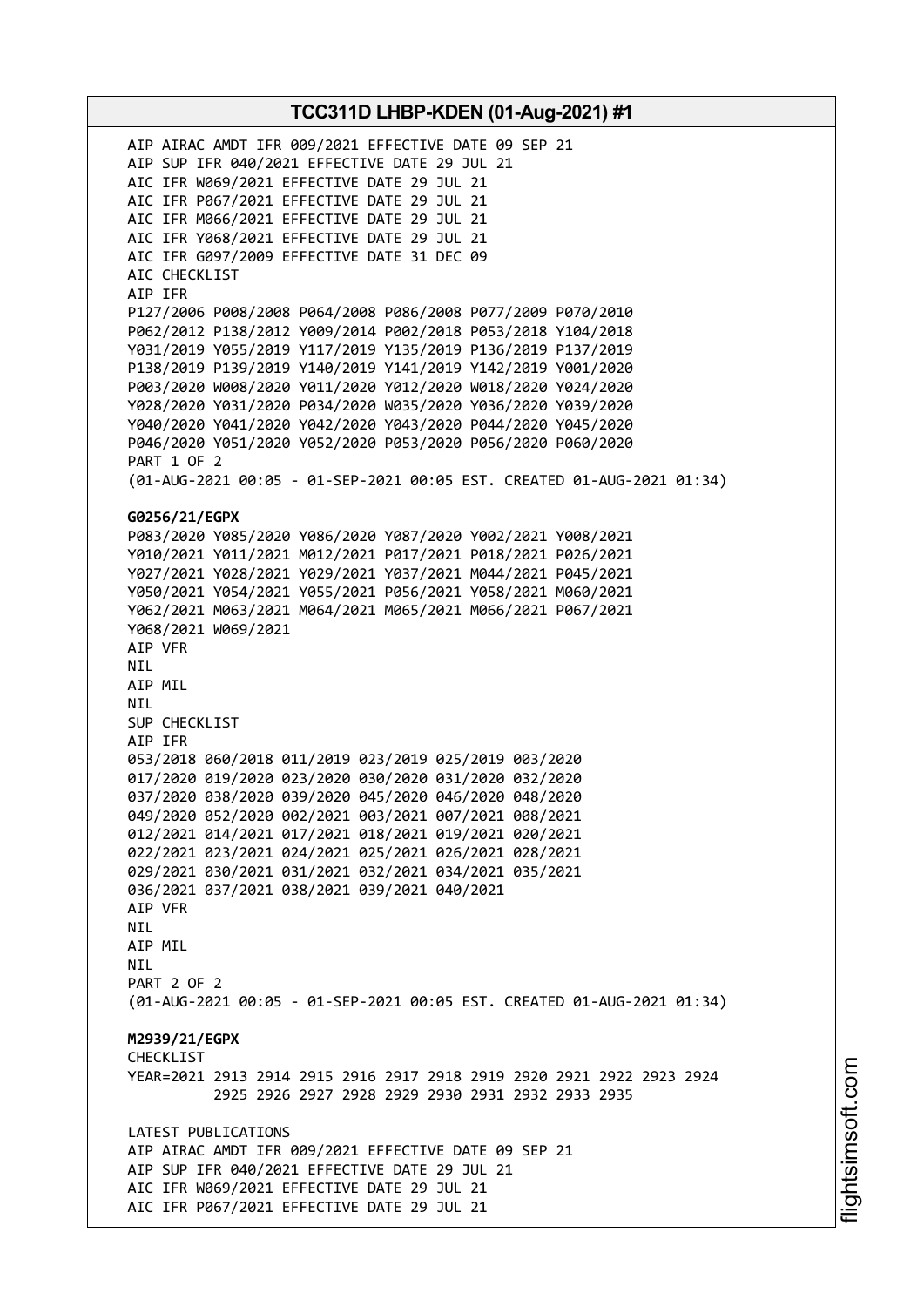**TCC311D LHBP-KDEN (01-Aug-2021) #1** AIC IFR M066/2021 EFFECTIVE DATE 29 JUL 21 AIC IFR Y068/2021 EFFECTIVE DATE 29 JUL 21 AIC IFR G097/2009 EFFECTIVE DATE 31 DEC 09 AIC CHECKLIST AIP IFR P127/2006 P008/2008 P064/2008 P086/2008 P077/2009 P070/2010 P062/2012 P138/2012 Y009/2014 P002/2018 P053/2018 Y104/2018 Y031/2019 Y055/2019 Y117/2019 Y135/2019 P136/2019 P137/2019 PART 1 OF 2 (01-AUG-2021 00:05 - 01-SEP-2021 00:05 EST. CREATED 01-AUG-2021 01:33) **M2939/21/EGPX** P138/2019 P139/2019 Y140/2019 Y141/2019 Y142/2019 Y001/2020 P003/2020 W008/2020 Y011/2020 Y012/2020 W018/2020 Y024/2020 Y028/2020 Y031/2020 P034/2020 W035/2020 Y036/2020 Y039/2020 Y040/2020 Y041/2020 Y042/2020 Y043/2020 P044/2020 Y045/2020 P046/2020 Y051/2020 Y052/2020 P053/2020 P056/2020 P060/2020 P083/2020 Y085/2020 Y086/2020 Y087/2020 Y002/2021 Y008/2021 Y010/2021 Y011/2021 M012/2021 P017/2021 P018/2021 P026/2021 Y027/2021 Y028/2021 Y029/2021 Y037/2021 M044/2021 P045/2021 Y050/2021 Y054/2021 Y055/2021 P056/2021 Y058/2021 M060/2021 Y062/2021 M063/2021 M064/2021 M065/2021 M066/2021 P067/2021 Y068/2021 W069/2021 AIP VFR NIL AIP MIL NIL 022/2021 023/2021 024/2021 025/2021 026/2021 028/2021 029/2021 030/2021 031/2021 032/2021 034/2021 035/2021 036/2021 037/2021 038/2021 039/2021 040/2021 AIP VFR NIL AIP MIL NIL PART 2 OF 2 (01-AUG-2021 00:05 - 01-SEP-2021 00:05 EST. CREATED 01-AUG-2021 01:33) **F0776/21/EGPX** P046/2020 Y051/2020 Y052/2020 P053/2020 P056/2020 P060/2020 P083/2020 Y085/2020 Y086/2020 Y087/2020 Y002/2021 Y008/2021 Y010/2021 Y011/2021 M012/2021 P017/2021 P018/2021 P026/2021 Y027/2021 Y028/2021 Y029/2021 Y037/2021 M044/2021 P045/2021 Y050/2021 Y054/2021 Y055/2021 P056/2021 Y058/2021 M060/2021 Y062/2021 M063/2021 M064/2021 M065/2021 M066/2021 P067/2021 Y068/2021 W069/2021 AIP VFR **NTI** AIP MIL NIL SUP CHECKLIST AIP IFR 053/2018 060/2018 011/2019 023/2019 025/2019 003/2020 017/2020 019/2020 023/2020 030/2020 031/2020 032/2020 037/2020 038/2020 039/2020 045/2020 046/2020 048/2020 049/2020 052/2020 002/2021 003/2021 007/2021 008/2021 012/2021 014/2021 017/2021 018/2021 019/2021 020/2021 022/2021 023/2021 024/2021 025/2021 026/2021 028/2021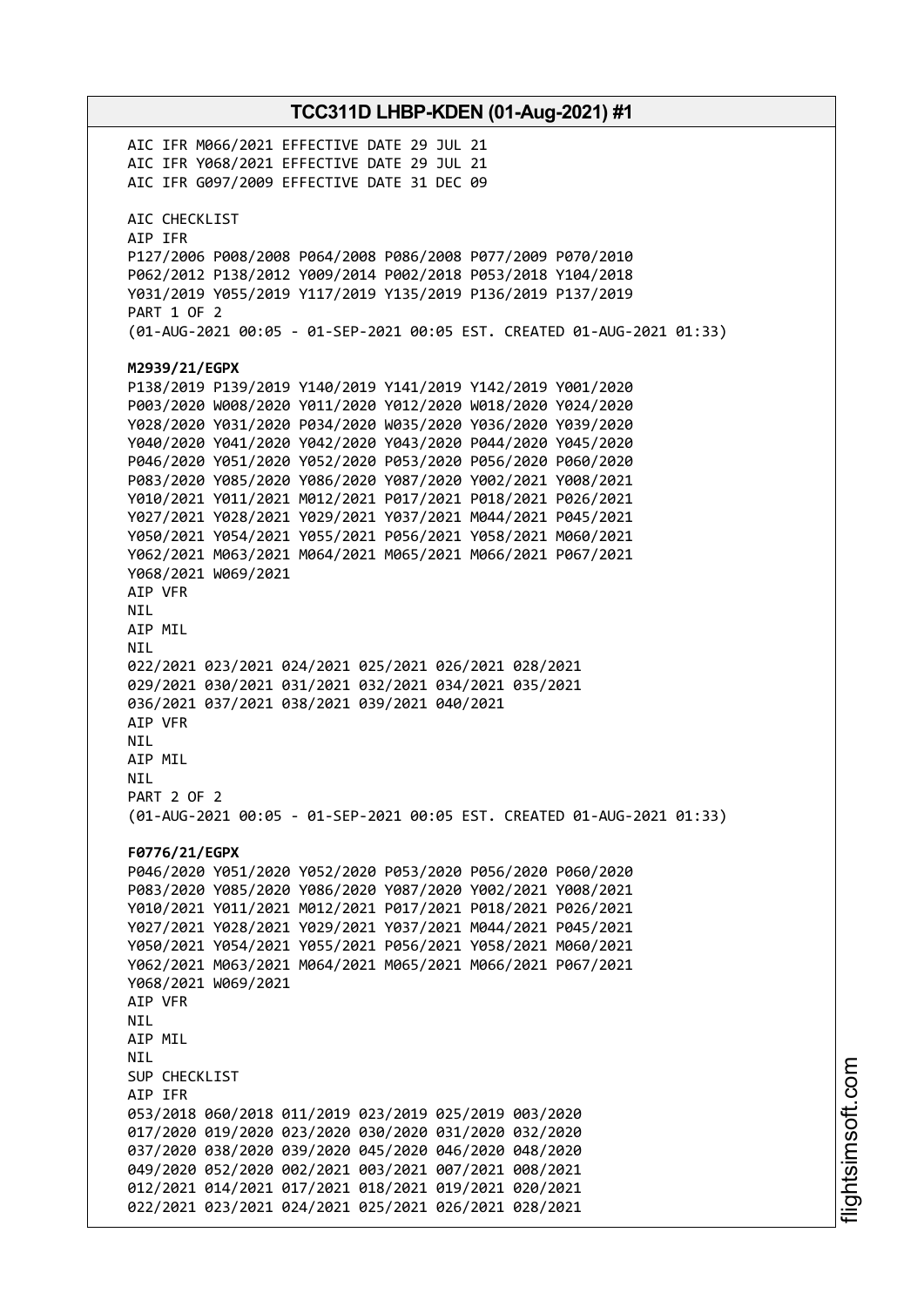029/2021 030/2021 031/2021 032/2021 034/2021 035/2021 036/2021 037/2021 038/2021 039/2021 040/2021 AIP VFR NIL AIP MIL NIL PART 2 OF 2 (01-AUG-2021 00:05 - 01-SEP-2021 00:05 EST. CREATED 01-AUG-2021 01:31) **F0776/21/EGPX** CHECKLIST YEAR=2021 0769 0770 0771 0773 0776 LATEST PUBLICATIONS AIP AIRAC AMDT IFR 009/2021 EFFECTIVE DATE 09 SEP 21 AIP SUP IFR 040/2021 EFFECTIVE DATE 29 JUL 21 AIC IFR W069/2021 EFFECTIVE DATE 29 JUL 21 AIC IFR P067/2021 EFFECTIVE DATE 29 JUL 21 AIC IFR M066/2021 EFFECTIVE DATE 29 JUL 21 AIC IFR Y068/2021 EFFECTIVE DATE 29 JUL 21 AIC IFR G097/2009 EFFECTIVE DATE 31 DEC 09 AIC CHECKLIST AIP IFR P127/2006 P008/2008 P064/2008 P086/2008 P077/2009 P070/2010 P062/2012 P138/2012 Y009/2014 P002/2018 P053/2018 Y104/2018 Y031/2019 Y055/2019 Y117/2019 Y135/2019 P136/2019 P137/2019 P138/2019 P139/2019 Y140/2019 Y141/2019 Y142/2019 Y001/2020 P003/2020 W008/2020 Y011/2020 Y012/2020 W018/2020 Y024/2020 Y028/2020 Y031/2020 P034/2020 W035/2020 Y036/2020 Y039/2020 Y040/2020 Y041/2020 Y042/2020 Y043/2020 P044/2020 Y045/2020 PART 1 OF 2 (01-AUG-2021 00:05 - 01-SEP-2021 00:05 EST. CREATED 01-AUG-2021 01:31) **N0151/21/EGPX** P083/2020 Y085/2020 Y086/2020 Y087/2020 Y002/2021 Y008/2021 Y010/2021 Y011/2021 M012/2021 P017/2021 P018/2021 P026/2021 Y027/2021 Y028/2021 Y029/2021 Y037/2021 M044/2021 P045/2021 Y050/2021 Y054/2021 Y055/2021 P056/2021 Y058/2021 M060/2021 Y062/2021 M063/2021 M064/2021 M065/2021 M066/2021 P067/2021 Y068/2021 W069/2021 AIP VFR **NTI** AIP MIL NIL SUP CHECKLIST AIP IFR 053/2018 060/2018 011/2019 023/2019 025/2019 003/2020 017/2020 019/2020 023/2020 030/2020 031/2020 032/2020 037/2020 038/2020 039/2020 045/2020 046/2020 048/2020 049/2020 052/2020 002/2021 003/2021 007/2021 008/2021 012/2021 014/2021 017/2021 018/2021 019/2021 020/2021 022/2021 023/2021 024/2021 025/2021 026/2021 028/2021 029/2021 030/2021 031/2021 032/2021 034/2021 035/2021 036/2021 037/2021 038/2021 039/2021 040/2021 AIP VFR **NTI** AIP MIL **NTI** PART 2 OF 2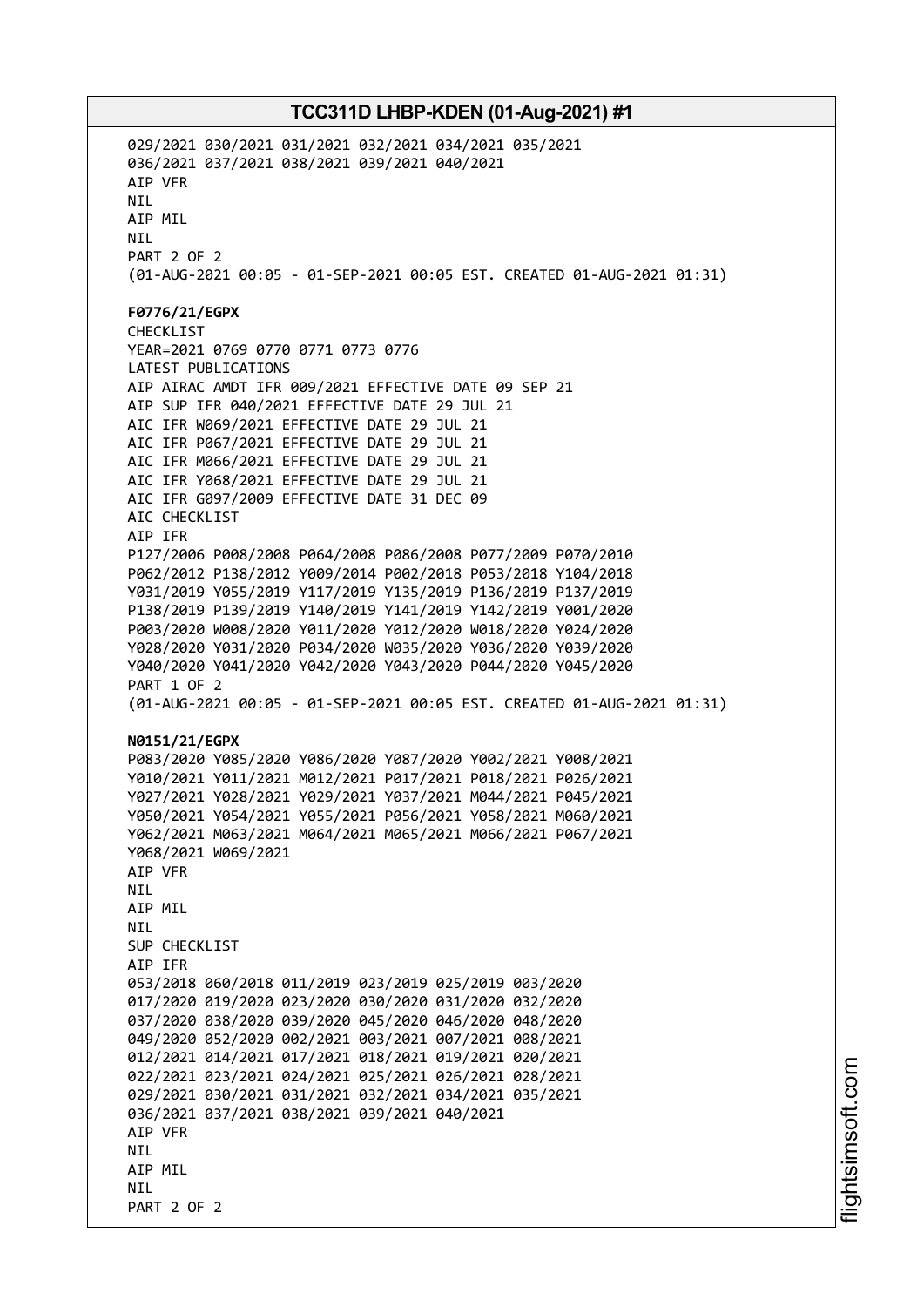(01-AUG-2021 00:05 - 01-SEP-2021 00:05 EST. CREATED 01-AUG-2021 01:29) **N0151/21/EGPX** CHECKLIST YEAR=2021 0095 0111 0112 0113 0118 0122 0123 0124 0127 0136 0138 0139 0141 0142 0143 0145 0147 0149 0150 0151 LATEST PUBLICATIONS AIP AIRAC AMDT IFR 009/2021 EFFECTIVE DATE 09 SEP 21 AIP SUP IFR 040/2021 EFFECTIVE DATE 29 JUL 21 AIC IFR W069/2021 EFFECTIVE DATE 29 JUL 21 AIC IFR P067/2021 EFFECTIVE DATE 29 JUL 21 AIC IFR M066/2021 EFFECTIVE DATE 29 JUL 21 AIC IFR Y068/2021 EFFECTIVE DATE 29 JUL 21 AIC IFR G097/2009 EFFECTIVE DATE 31 DEC 09 AIC CHECKLIST AIP IFR P127/2006 P008/2008 P064/2008 P086/2008 P077/2009 P070/2010 P062/2012 P138/2012 Y009/2014 P002/2018 P053/2018 Y104/2018 Y031/2019 Y055/2019 Y117/2019 Y135/2019 P136/2019 P137/2019 P138/2019 P139/2019 Y140/2019 Y141/2019 Y142/2019 Y001/2020 P003/2020 W008/2020 Y011/2020 Y012/2020 W018/2020 Y024/2020 Y028/2020 Y031/2020 P034/2020 W035/2020 Y036/2020 Y039/2020 Y040/2020 Y041/2020 Y042/2020 Y043/2020 P044/2020 Y045/2020 P046/2020 Y051/2020 Y052/2020 P053/2020 P056/2020 P060/2020 PART 1 OF 2 (01-AUG-2021 00:05 - 01-SEP-2021 00:05 EST. CREATED 01-AUG-2021 01:29) **B1876/21/EGPX** CHECKLIST YEAR=2021 0989 1036 1041 1142 1175 1194 1205 1206 1207 1209 1372 1378 1413 1431 1537 1558 1579 1630 1705 1717 1725 1743 1747 1750 1751 1753 1790 1813 1816 1824 1836 1837 1839 1840 1841 1843 1844 1854 1856 1857 1860 1861 1862 1863 1864 1865 1866 1867 LATEST PUBLICATIONS AIP AIRAC AMDT IFR 009/2021 EFFECTIVE DATE 09 SEP 21 AIP SUP IFR 040/2021 EFFECTIVE DATE 29 JUL 21 AIC IFR W069/2021 EFFECTIVE DATE 29 JUL 21 AIC IFR P067/2021 EFFECTIVE DATE 29 JUL 21 AIC IFR M066/2021 EFFECTIVE DATE 29 JUL 21 PART 1 OF 3 (01-AUG-2021 00:05 - 01-SEP-2021 00:05 EST. CREATED 01-AUG-2021 01:28) **B1876/21/EGPX** AIC IFR Y068/2021 EFFECTIVE DATE 29 JUL 21 AIC IFR G097/2009 EFFECTIVE DATE 31 DEC 09 AIC CHECKLIST AIP IFR P127/2006 P008/2008 P064/2008 P086/2008 P077/2009 P070/2010 P062/2012 P138/2012 Y009/2014 P002/2018 P053/2018 Y104/2018 Y031/2019 Y055/2019 Y117/2019 Y135/2019 P136/2019 P137/2019 P138/2019 P139/2019 Y140/2019 Y141/2019 Y142/2019 Y001/2020 P003/2020 W008/2020 Y011/2020 Y012/2020 W018/2020 Y024/2020 Y028/2020 Y031/2020 P034/2020 W035/2020 Y036/2020 Y039/2020 Y040/2020 Y041/2020 Y042/2020 Y043/2020 P044/2020 Y045/2020 P046/2020 Y051/2020 Y052/2020 P053/2020 P056/2020 P060/2020 P083/2020 Y085/2020 Y086/2020 Y087/2020 Y002/2021 Y008/2021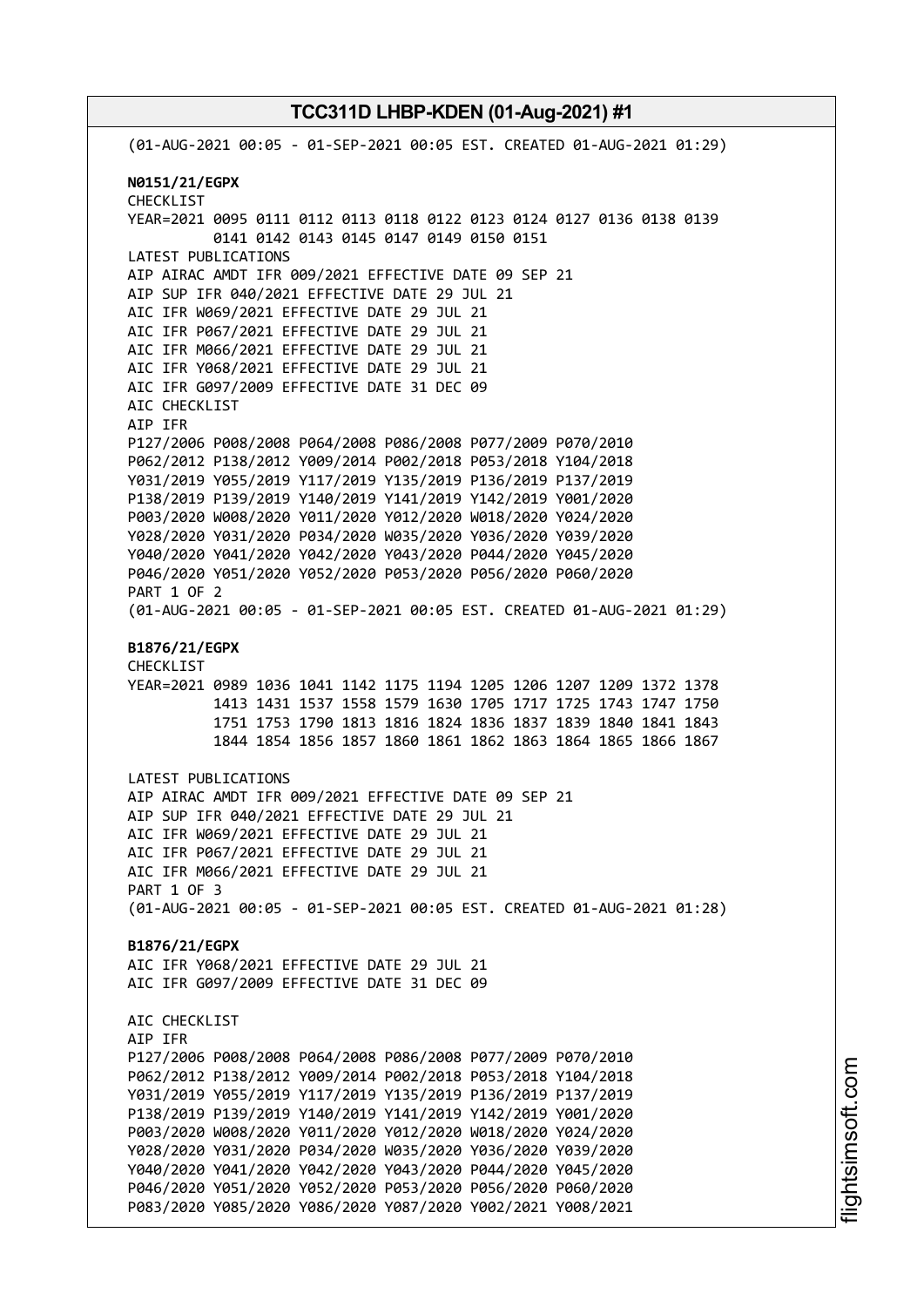Y010/2021 Y011/2021 M012/2021 P017/2021 P018/2021 P026/2021 Y027/2021 Y028/2021 Y029/2021 Y037/2021 M044/2021 P045/2021 Y050/2021 Y054/2021 Y055/2021 P056/2021 Y058/2021 M060/2021 Y062/2021 M063/2021 M064/2021 M065/2021 M066/2021 P067/2021 Y068/2021 W069/2021 PART 2 OF 3 (01-AUG-2021 00:05 - 01-SEP-2021 00:05 EST. CREATED 01-AUG-2021 01:28) **B1876/21/EGPX** AIP VFR NIL AIP MIL NIL SUP CHECKLIST AIP IFR 053/2018 060/2018 011/2019 023/2019 025/2019 003/2020 017/2020 019/2020 023/2020 030/2020 031/2020 032/2020 037/2020 038/2020 039/2020 045/2020 046/2020 048/2020 049/2020 052/2020 002/2021 003/2021 007/2021 008/2021 012/2021 014/2021 017/2021 018/2021 019/2021 020/2021 022/2021 023/2021 024/2021 025/2021 026/2021 028/2021 029/2021 030/2021 031/2021 032/2021 034/2021 035/2021 036/2021 037/2021 038/2021 039/2021 040/2021 AIP VFR NIL AIP MIL **NTI** PART 3 OF 3 (01-AUG-2021 00:05 - 01-SEP-2021 00:05 EST. CREATED 01-AUG-2021 01:28) **A2748/21/EGPX** CHECKLIST YEAR=2021 1471 1502 1566 1576 1577 1596 1650 1662 1674 1675 1713 1740 1747 1798 1845 1938 1940 1970 2020 2025 2032 2033 2034 2078 2111 2138 2167 2168 2211 2224 2259 2270 2290 2310 2320 2328 2345 2385 2391 2393 2395 2398 2410 2411 2434 2441 2445 2455 2457 2462 2463 2464 2484 2509 2510 2524 2527 2528 2530 2548 2556 2583 2592 2593 2594 2595 2596 2597 2598 2599 2600 2601 2602 2609 2611 2612 2629 2631 2632 2641 2642 2650 2651 2673 2674 2680 2682 2685 2686 2690 2692 2694 2701 2702 2703 2704 2705 2709 2710 2711 2713 2715 2716 2721 2722 2723 2728 2733 2736 2738 2741 2744 2745 2747 LATEST PUBLICATIONS AIP AIRAC AMDT IFR 009/2021 EFFECTIVE DATE 09 SEP 21 AIP SUP IFR 040/2021 EFFECTIVE DATE 29 JUL 21 AIC IFR W069/2021 EFFECTIVE DATE 29 JUL 21 AIC IFR P067/2021 EFFECTIVE DATE 29 JUL 21 AIC IFR M066/2021 EFFECTIVE DATE 29 JUL 21 AIC IFR Y068/2021 EFFECTIVE DATE 29 JUL 21 AIC IFR G097/2009 EFFECTIVE DATE 31 DEC 09 AIC CHECKLIST AIP IFR P127/2006 P008/2008 P064/2008 P086/2008 P077/2009 P070/2010 P062/2012 P138/2012 Y009/2014 P002/2018 P053/2018 Y104/2018 PART 1 OF 2 (01-AUG-2021 00:05 - 01-SEP-2021 00:05 EST. CREATED 01-AUG-2021 01:27) **A2748/21/EGPX**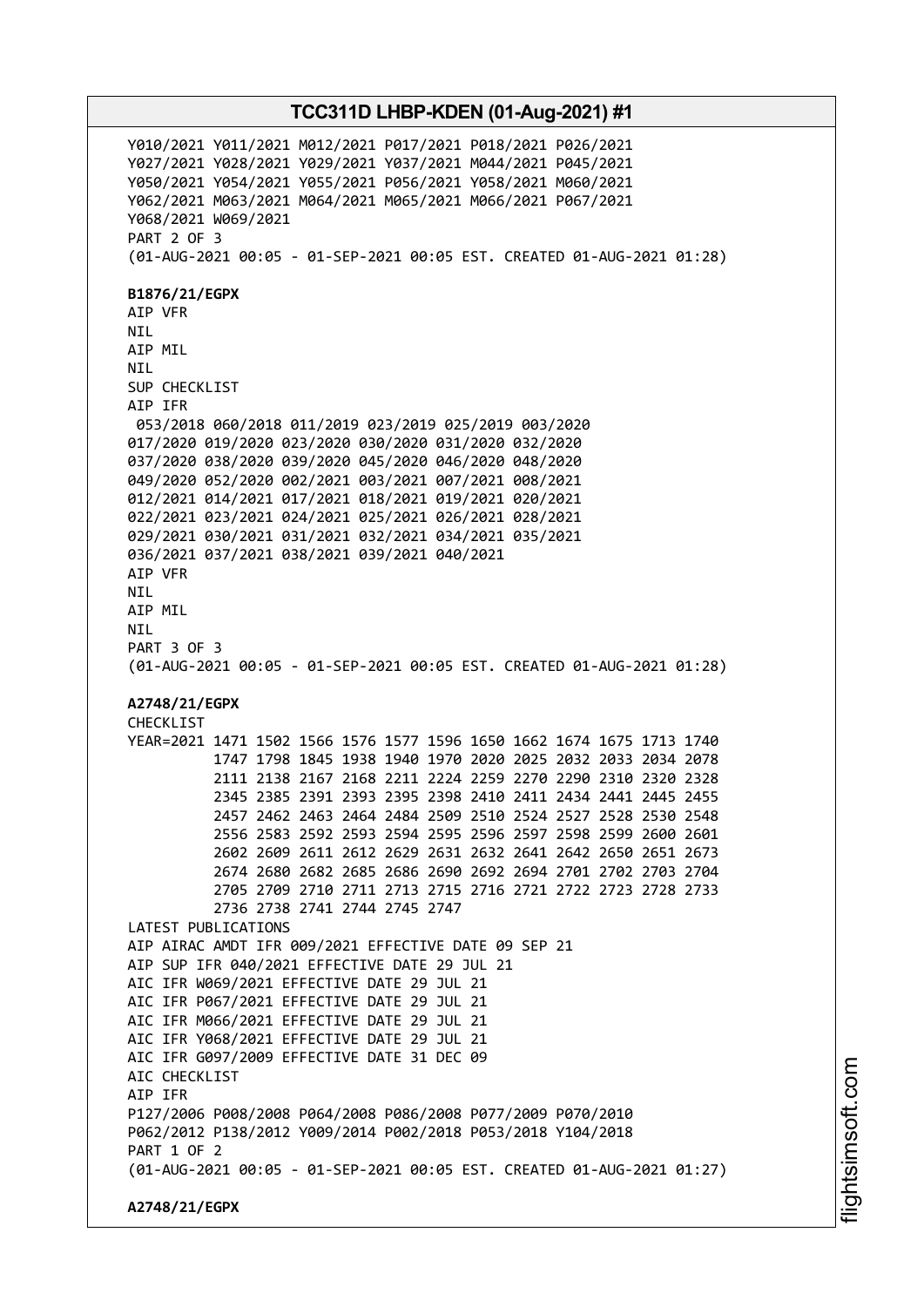**TCC311D LHBP-KDEN (01-Aug-2021) #1** Y031/2019 Y055/2019 Y117/2019 Y135/2019 P136/2019 P137/2019 P138/2019 P139/2019 Y140/2019 Y141/2019 Y142/2019 Y001/2020 P003/2020 W008/2020 Y011/2020 Y012/2020 W018/2020 Y024/2020 Y028/2020 Y031/2020 P034/2020 W035/2020 Y036/2020 Y039/2020 Y040/2020 Y041/2020 Y042/2020 Y043/2020 P044/2020 Y045/2020 P046/2020 Y051/2020 Y052/2020 P053/2020 P056/2020 P060/2020 P083/2020 Y085/2020 Y086/2020 Y087/2020 Y002/2021 Y008/2021 Y010/2021 Y011/2021 M012/2021 P017/2021 P018/2021 P026/2021 Y027/2021 Y028/2021 Y029/2021 Y037/2021 M044/2021 P045/2021 Y050/2021 Y054/2021 Y055/2021 P056/2021 Y058/2021 M060/2021 Y062/2021 M063/2021 M064/2021 M065/2021 M066/2021 P067/2021 Y068/2021 W069/2021 AIP VFR NIL AIP MIL NIL SUP CHECKLIST AIP IFR 053/2018 060/2018 011/2019 023/2019 025/2019 003/2020 017/2020 019/2020 023/2020 030/2020 031/2020 032/2020 037/2020 038/2020 039/2020 045/2020 046/2020 048/2020 049/2020 052/2020 002/2021 003/2021 007/2021 008/2021 012/2021 014/2021 017/2021 018/2021 019/2021 020/2021 022/2021 023/2021 024/2021 025/2021 026/2021 028/2021 029/2021 030/2021 031/2021 032/2021 034/2021 035/2021 036/2021 037/2021 038/2021 039/2021 040/2021 AIP VFR NIL AIP MIL NIL PART 2 OF 2 (01-AUG-2021 00:05 - 01-SEP-2021 00:05 EST. CREATED 01-AUG-2021 01:27) **K0336/21/EGPX** Y062/2021 M063/2021 M064/2021 M065/2021 M066/2021 P067/2021 (01-AUG-2021 00:05 - 01-SEP-2021 00:05 EST. CREATED 01-AUG-2021 01:12) **K0336/21/EGPX** CHECKLIST YEAR=2021 0202 0203 0204 0209 0211 0212 0215 0216 0217 0219 0220 0221 0222 0223 0224 0225 0227 0228 0230 0231 0233 0235 0236 0237 0238 0241 0242 0250 0251 0252 0253 0254 0255 0259 0260 0261 0262 0263 0269 0271 0275 0276 0277 0279 0281 0286 0287 0292 0293 0298 0299 0303 0306 0307 0313 0314 0315 0316 0317 0319 0321 0324 0325 0329 0333 0334 0335 LATEST PUBLICATIONS AIP AIRAC AMDT IFR 009/2021 EFFECTIVE DATE 09 SEP 21 AIP SUP IFR 040/2021 EFFECTIVE DATE 29 JUL 21 AIC IFR W069/2021 EFFECTIVE DATE 29 JUL 21 PART 1 OF 3 (01-AUG-2021 00:05 - 01-SEP-2021 00:05 EST. CREATED 01-AUG-2021 01:12) **K0336/21/EGPX** AIC IFR P067/2021 EFFECTIVE DATE 29 JUL 21 AIC IFR M066/2021 EFFECTIVE DATE 29 JUL 21 AIC IFR Y068/2021 EFFECTIVE DATE 29 JUL 21 AIC IFR G097/2009 EFFECTIVE DATE 31 DEC 09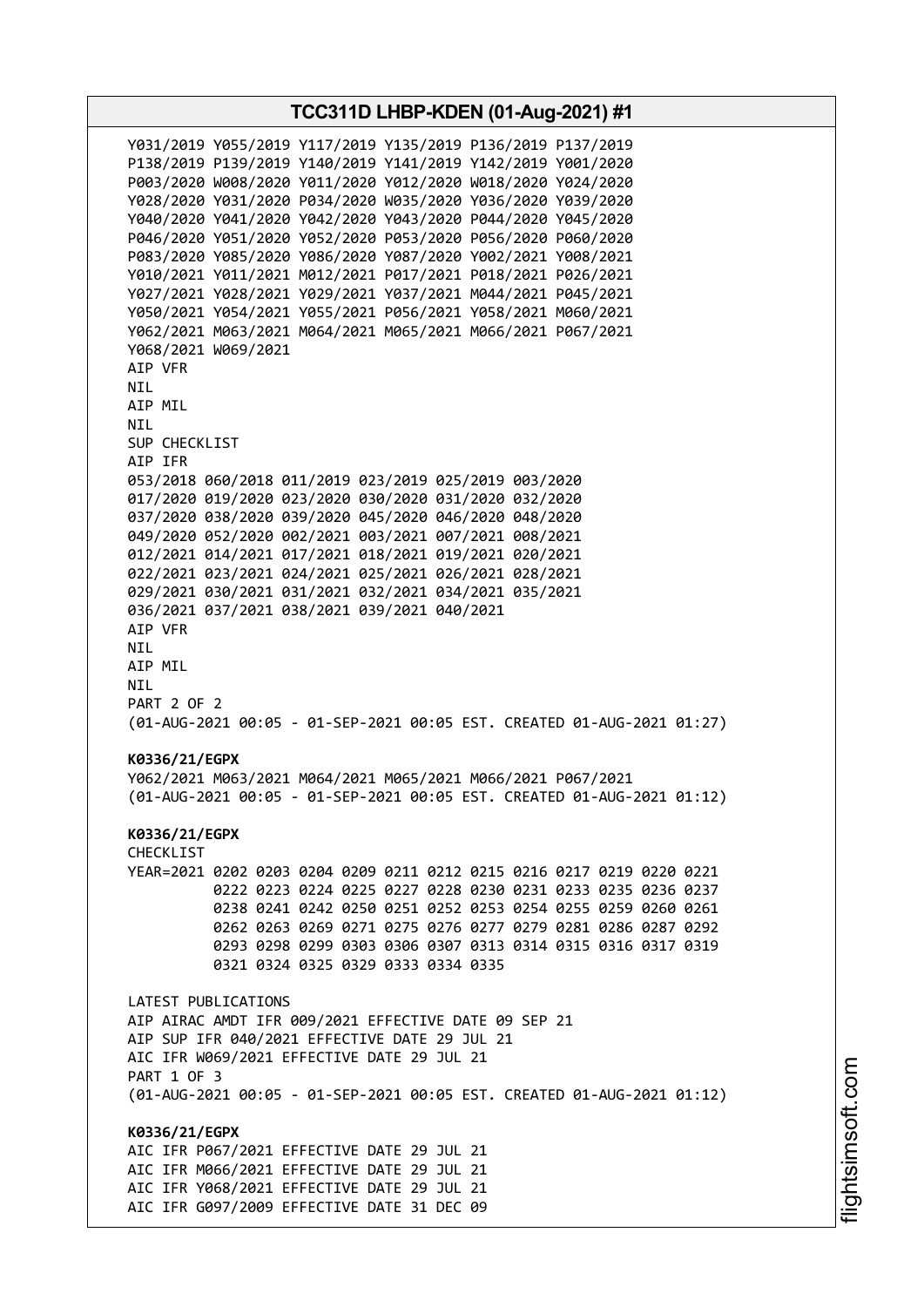AIC CHECKLIST AIP IFR P127/2006 P008/2008 P064/2008 P086/2008 P077/2009 P070/2010 P062/2012 P138/2012 Y009/2014 P002/2018 P053/2018 Y104/2018 Y031/2019 Y055/2019 Y117/2019 Y135/2019 P136/2019 P137/2019 P138/2019 P139/2019 Y140/2019 Y141/2019 Y142/2019 Y001/2020 P003/2020 W008/2020 Y011/2020 Y012/2020 W018/2020 Y024/2020 Y028/2020 Y031/2020 P034/2020 W035/2020 Y036/2020 Y039/2020 Y040/2020 Y041/2020 Y042/2020 Y043/2020 P044/2020 Y045/2020 P046/2020 Y051/2020 Y052/2020 P053/2020 P056/2020 P060/2020 P083/2020 Y085/2020 Y086/2020 Y087/2020 Y002/2021 Y008/2021 Y010/2021 Y011/2021 M012/2021 P017/2021 P018/2021 P026/2021 Y027/2021 Y028/2021 Y029/2021 Y037/2021 M044/2021 P045/2021 Y050/2021 Y054/2021 Y055/2021 P056/2021 Y058/2021 M060/2021 PART 2 OF 3 (01-AUG-2021 00:05 - 01-SEP-2021 00:05 EST. CREATED 01-AUG-2021 01:12) **Q0411/21/EGPX** CHECKLIST YEAR=2021 0387 0393 0400 0402 0404 0405 0406 0407 0408 0409 0410 0411 LATEST PUBLICATIONS AIP AIRAC AMDT IFR 009/2021 EFFECTIVE DATE 09 SEP 21 AIP SUP IFR 040/2021 EFFECTIVE DATE 29 JUL 21 AIC IFR W069/2021 EFFECTIVE DATE 29 JUL 21 AIC IFR P067/2021 EFFECTIVE DATE 29 JUL 21 AIC IFR M066/2021 EFFECTIVE DATE 29 JUL 21 AIC IFR Y068/2021 EFFECTIVE DATE 29 JUL 21 AIC IFR G097/2009 EFFECTIVE DATE 31 DEC 09 AIC CHECKLIST AIP IFR P127/2006 P008/2008 P064/2008 P086/2008 P077/2009 P070/2010 P062/2012 P138/2012 Y009/2014 P002/2018 P053/2018 Y104/2018 Y031/2019 Y055/2019 Y117/2019 Y135/2019 P136/2019 P137/2019 P138/2019 P139/2019 Y140/2019 Y141/2019 Y142/2019 Y001/2020 P003/2020 W008/2020 Y011/2020 Y012/2020 W018/2020 Y024/2020 Y028/2020 Y031/2020 P034/2020 W035/2020 Y036/2020 Y039/2020 Y040/2020 Y041/2020 Y042/2020 Y043/2020 P044/2020 Y045/2020 P046/2020 Y051/2020 Y052/2020 P053/2020 P056/2020 P060/2020 PART 1 OF 2 (01-AUG-2021 00:05 - 01-SEP-2021 00:05 EST. CREATED 01-AUG-2021 01:12) **Q0411/21/EGPX** P083/2020 Y085/2020 Y086/2020 Y087/2020 Y002/2021 Y008/2021 Y010/2021 Y011/2021 M012/2021 P017/2021 P018/2021 P026/2021 Y027/2021 Y028/2021 Y029/2021 Y037/2021 M044/2021 P045/2021 Y050/2021 Y054/2021 Y055/2021 P056/2021 Y058/2021 M060/2021 Y062/2021 M063/2021 M064/2021 M065/2021 M066/2021 P067/2021 Y068/2021 W069/2021 AIP VFR NIL AIP MIL NIL SUP CHECKLIST AIP IFR 053/2018 060/2018 011/2019 023/2019 025/2019 003/2020 017/2020 019/2020 023/2020 030/2020 031/2020 032/2020 037/2020 038/2020 039/2020 045/2020 046/2020 048/2020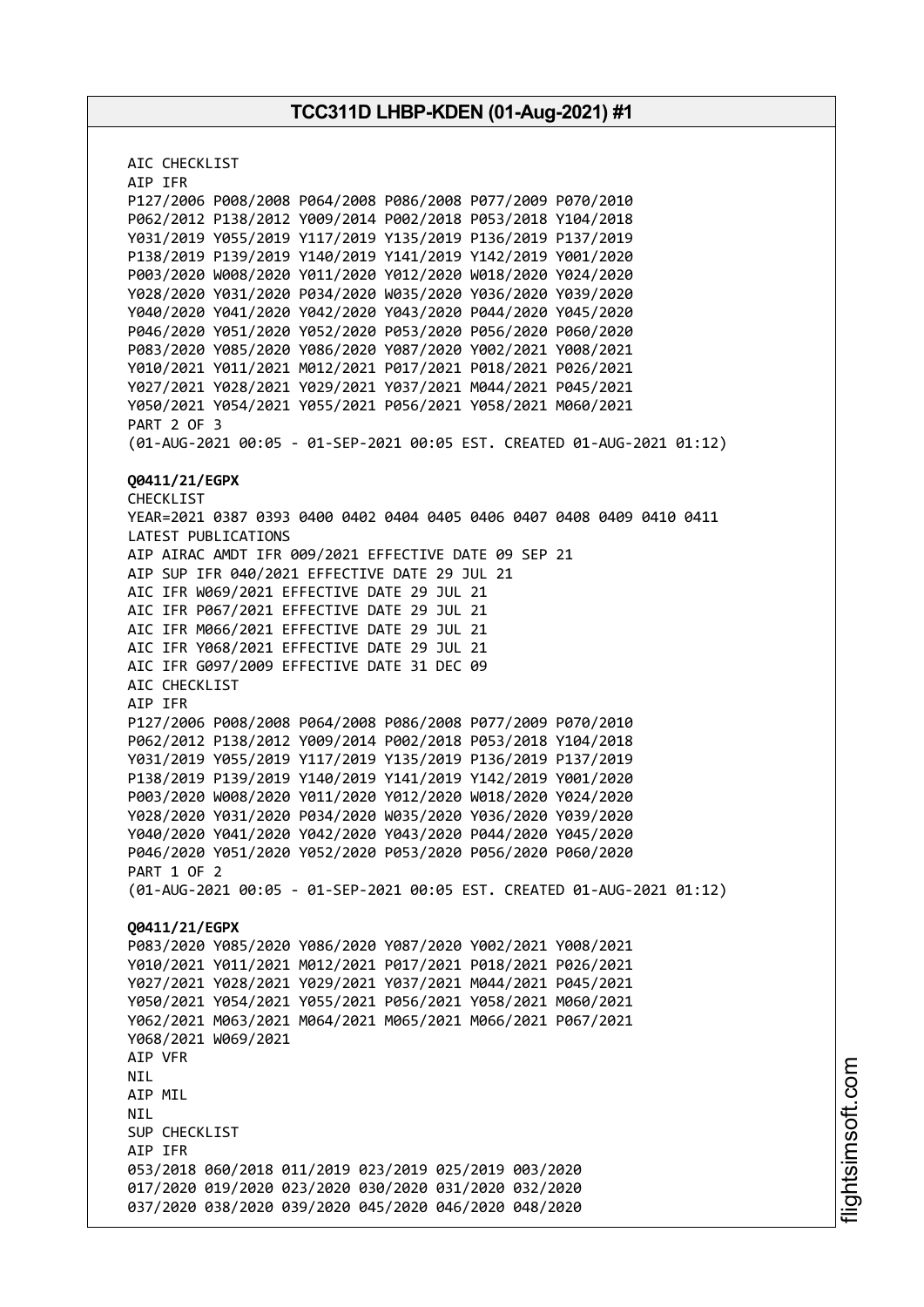049/2020 052/2020 002/2021 003/2021 007/2021 008/2021 012/2021 014/2021 017/2021 018/2021 019/2021 020/2021 022/2021 023/2021 024/2021 025/2021 026/2021 028/2021 029/2021 030/2021 031/2021 032/2021 034/2021 035/2021 036/2021 037/2021 038/2021 039/2021 040/2021 AIP VFR NIL AIP MIL NIL PART 2 OF 2 (01-AUG-2021 00:05 - 01-SEP-2021 00:05 EST. CREATED 01-AUG-2021 01:12) **C7728/21/EGPX** CHECKLIST YEAR=2021 1934 2190 3078 4070 4072 4325 4334 4408 4500 4629 4642 4711 4837 4892 5013 5014 5015 5127 5129 5276 5280 5283 5290 5294 5295 5317 5320 5346 5432 5494 5514 5519 5608 5655 5656 5657 5658 5659 5660 5661 5672 5753 5756 5757 5897 5922 5933 5971 6007 6025 6055 6091 6286 6361 6447 6472 6482 6495 6516 6549 6550 6554 6601 6641 6671 6687 6738 6764 6772 6780 6832 6839 6843 6845 6851 6882 6914 7006 7014 7015 7016 7017 7018 7035 7039 7041 7043 7044 7066 7069 7071 7073 7074 7093 7131 7133 7138 7142 7161 7193 7196 7223 7249 7252 7266 7296 7297 7298 7299 7301 7330 7331 7334 7373 7408 7412 7413 7465 7504 7505 7508 7510 7529 7542 7550 7558 7562 7563 7591 7602 7603 7604 7605 7606 7607 7608 7611 7612 7613 7615 7616 7617 7619 7620 PART 1 OF 3 (01-AUG-2021 00:05 - 01-SEP-2021 00:05 EST. CREATED 01-AUG-2021 01:07) **C7728/21/EGPX** 7621 7622 7626 7629 7632 7636 7637 7638 7639 7640 7643 7650 7662 7664 7665 7666 7667 7670 7672 7673 7676 7677 7679 7680 7694 7695 7702 7710 7711 7712 7713 7714 7716 7718 7719 7720 7725 7726 7727 LATEST PUBLICATIONS AIP AIRAC AMDT IFR 009/2021 EFFECTIVE DATE 09 SEP 21 AIP SUP IFR 040/2021 EFFECTIVE DATE 29 JUL 21 AIC IFR W069/2021 EFFECTIVE DATE 29 JUL 21 AIC IFR P067/2021 EFFECTIVE DATE 29 JUL 21 AIC IFR M066/2021 EFFECTIVE DATE 29 JUL 21 AIC IFR Y068/2021 EFFECTIVE DATE 29 JUL 21 AIC IFR G097/2009 EFFECTIVE DATE 31 DEC 09 AIC CHECKLIST AIP IFR P127/2006 P008/2008 P064/2008 P086/2008 P077/2009 P070/2010 (01-AUG-2021 00:05 - 01-SEP-2021 00:05 EST. CREATED 01-AUG-2021 01:07) **C7728/21/EGPX** Y031/2019 Y055/2019 Y117/2019 Y135/2019 P136/2019 P137/2019 P138/2019 P139/2019 Y140/2019 Y141/2019 Y142/2019 Y001/2020 P003/2020 W008/2020 Y011/2020 Y012/2020 W018/2020 Y024/2020 Y028/2020 Y031/2020 P034/2020 W035/2020 Y036/2020 Y039/2020 Y040/2020 Y041/2020 Y042/2020 Y043/2020 P044/2020 Y045/2020 P046/2020 Y051/2020 Y052/2020 P053/2020 P056/2020 P060/2020 P083/2020 Y085/2020 Y086/2020 Y087/2020 Y002/2021 Y008/2021 Y010/2021 Y011/2021 M012/2021 P017/2021 P018/2021 P026/2021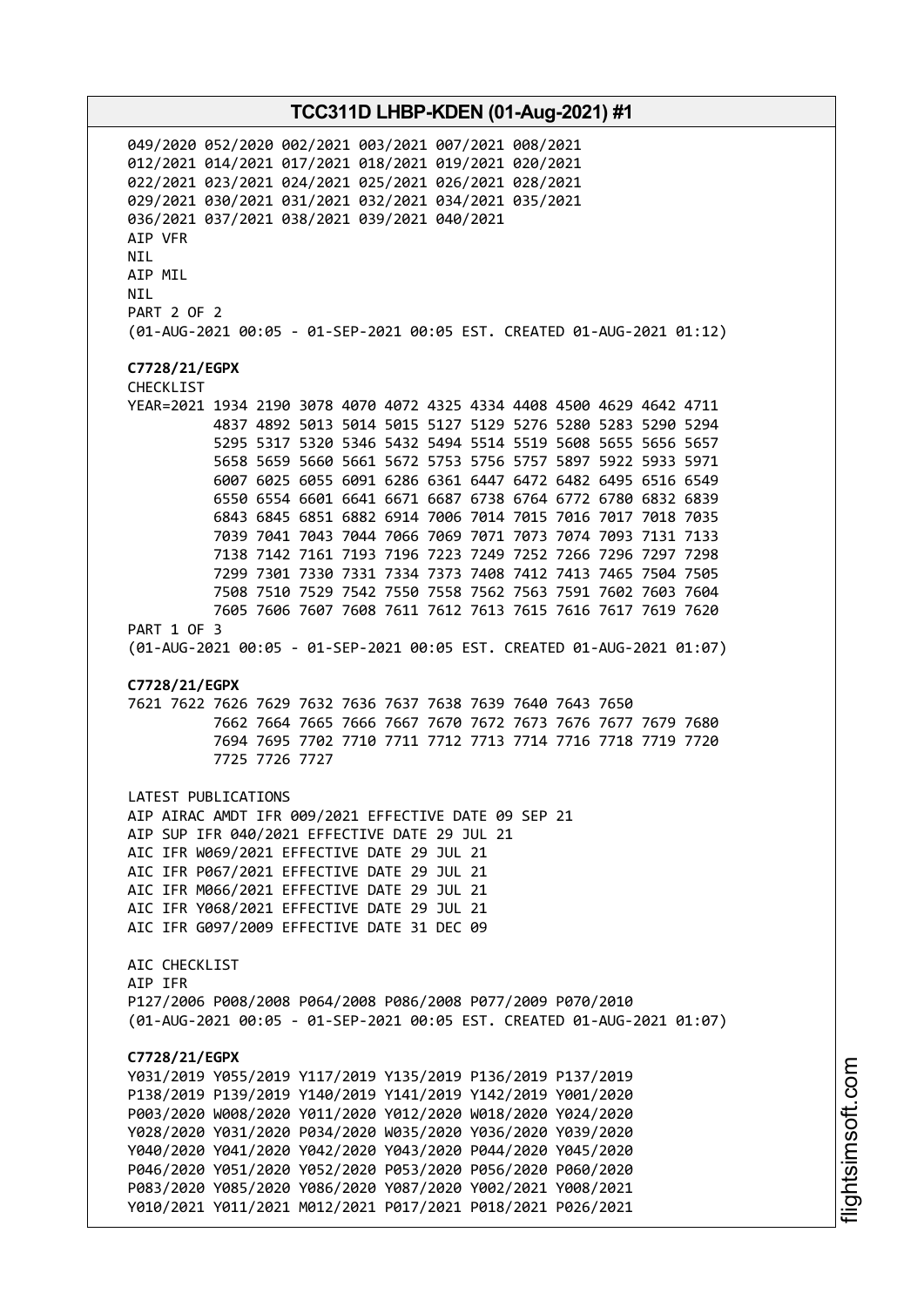Y027/2021 Y028/2021 Y029/2021 Y037/2021 M044/2021 P045/2021 Y050/2021 Y054/2021 Y055/2021 P056/2021 Y058/2021 M060/2021 Y062/2021 M063/2021 M064/2021 M065/2021 M066/2021 P067/2021 Y068/2021 W069/2021 AIP VFR NIL AIP MIL NIL SUP CHECKLIST AIP IFR 053/2018 060/2018 011/2019 023/2019 025/2019 003/2020 017/2020 019/2020 023/2020 030/2020 031/2020 032/2020 037/2020 038/2020 039/2020 045/2020 046/2020 048/2020 049/2020 052/2020 002/2021 003/2021 007/2021 008/2021 012/2021 014/2021 017/2021 018/2021 019/2021 020/2021 022/2021 023/2021 024/2021 025/2021 026/2021 028/2021 029/2021 030/2021 031/2021 032/2021 034/2021 035/2021 036/2021 037/2021 038/2021 039/2021 040/2021 AIP VFR NIL AIP MIL NIL PART 3 OF 3 (01-AUG-2021 00:05 - 01-SEP-2021 00:05 EST. CREATED 01-AUG-2021 01:07) **H4810/21/EGPX** P127/2006 P008/2008 P064/2008 P086/2008 P077/2009 P070/2010 P062/2012 P138/2012 Y009/2014 P002/2018 P053/2018 Y104/2018 Y031/2019 Y055/2019 Y117/2019 Y135/2019 P136/2019 P137/2019 P138/2019 P139/2019 Y140/2019 Y141/2019 Y142/2019 Y001/2020 P003/2020 W008/2020 Y011/2020 Y012/2020 W018/2020 Y024/2020 Y028/2020 Y031/2020 P034/2020 W035/2020 Y036/2020 Y039/2020 Y040/2020 Y041/2020 Y042/2020 Y043/2020 P044/2020 Y045/2020 P046/2020 Y051/2020 Y052/2020 P053/2020 P056/2020 P060/2020 PART 2 OF 3 P083/2020 Y085/2020 Y086/2020 Y087/2020 Y002/2021 Y008/2021 Y010/2021 Y011/2021 M012/2021 P017/2021 P018/2021 P026/2021 Y027/2021 Y028/2021 Y029/2021 Y037/2021 M044/2021 P045/2021 Y050/2021 Y054/2021 Y055/2021 P056/2021 Y058/2021 M060/2021 Y062/2021 M063/2021 M064/2021 M065/2021 M066/2021 P067/2021 Y068/2021 W069/2021 AIP VFR NIL AIP MIL **NTI** SUP CHECKLIST AIP IFR 053/2018 060/2018 011/2019 023/2019 025/2019 003/2020 017/2020 019/2020 023/2020 030/2020 031/2020 032/2020 037/2020 038/2020 039/2020 045/2020 046/2020 048/2020 049/2020 052/2020 002/2021 003/2021 007/2021 008/2021 012/2021 014/2021 017/2021 018/2021 019/2021 020/2021 022/2021 023/2021 024/2021 025/2021 026/2021 028/2021 029/2021 030/2021 031/2021 032/2021 034/2021 035/2021 036/2021 037/2021 038/2021 039/2021 040/2021 AIP VFR NIL AIP MIL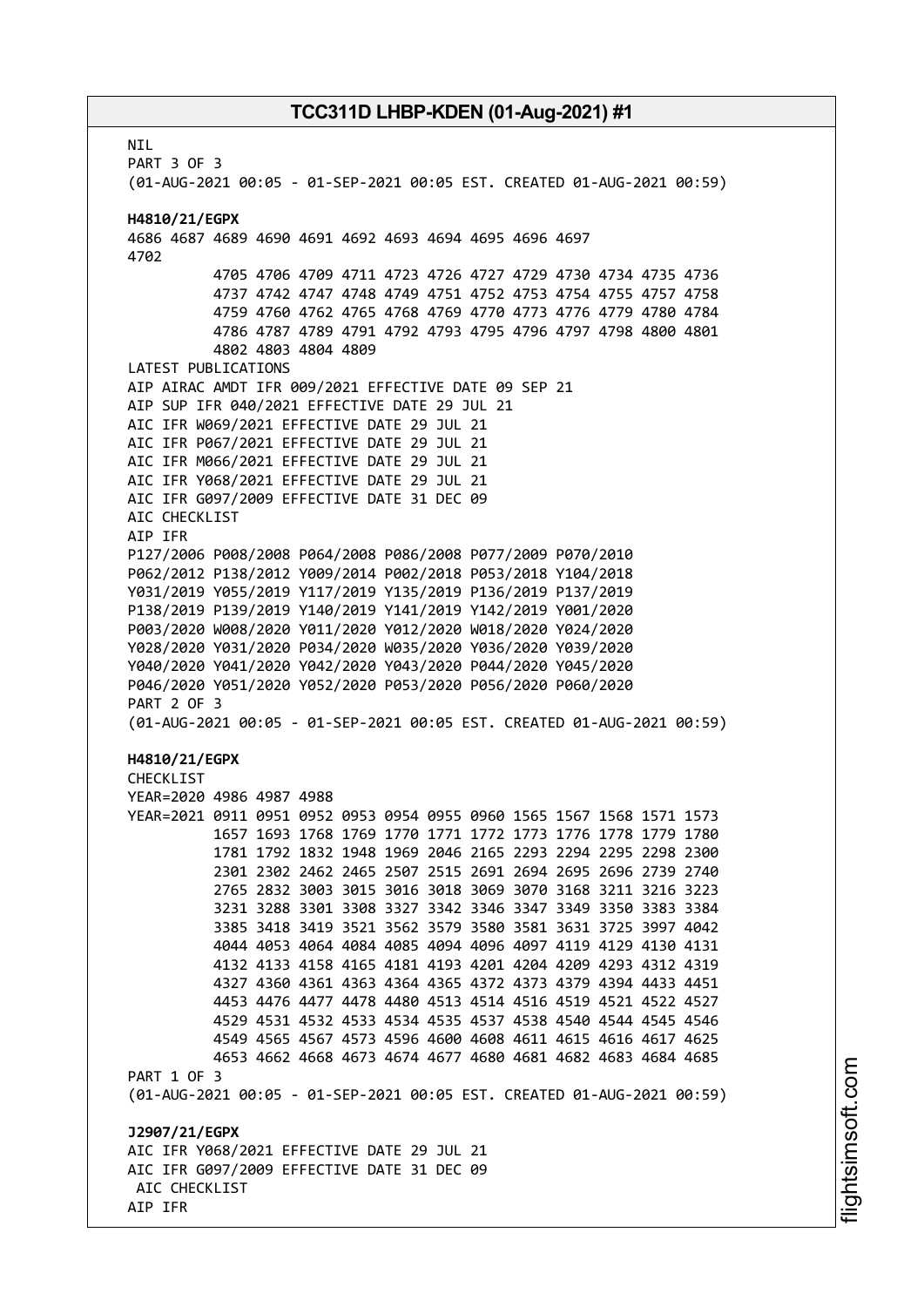**TCC311D LHBP-KDEN (01-Aug-2021) #1** P127/2006 P008/2008 P064/2008 P086/2008 P077/2009 P070/2010 P062/2012 P138/2012 Y009/2014 P002/2018 P053/2018 Y104/2018 Y031/2019 Y055/2019 Y117/2019 Y135/2019 P136/2019 P137/2019 P138/2019 P139/2019 Y140/2019 Y141/2019 Y142/2019 Y001/2020 P003/2020 W008/2020 Y011/2020 Y012/2020 W018/2020 Y024/2020 Y028/2020 Y031/2020 P034/2020 W035/2020 Y036/2020 Y039/2020 Y040/2020 Y041/2020 Y042/2020 Y043/2020 P044/2020 Y045/2020 P046/2020 Y051/2020 Y052/2020 P053/2020 P056/2020 P060/2020 P083/2020 Y085/2020 Y086/2020 Y087/2020 Y002/2021 Y008/2021 Y010/2021 Y011/2021 M012/2021 P017/2021 P018/2021 P026/2021 Y027/2021 Y028/2021 Y029/2021 Y037/2021 M044/2021 P045/2021 Y050/2021 Y054/2021 Y055/2021 P056/2021 Y058/2021 M060/2021 Y062/2021 M063/2021 M064/2021 M065/2021 M066/2021 P067/2021 Y068/2021 W069/2021 PART 2 OF 3 (01-AUG-2021 00:05 - 01-SEP-2021 00:05 EST. CREATED 01-AUG-2021 00:57) **J2907/21/EGPX** CHECKLIST YEAR=2021 2634 2657 2668 2709 2710 2726 2762 2779 2834 2835 2836 2841 2843 2844 2845 2859 2860 2861 2862 2863 2864 2865 2866 2867 2868 2869 2870 2871 2872 2873 2874 2891 2892 2893 2894 2895 2896 2897 2898 2899 2900 2901 2902 2903 2904 2905 2906 LATEST PUBLICATIONS AIP AIRAC AMDT IFR 009/2021 EFFECTIVE DATE 09 SEP 21 AIP SUP IFR 040/2021 EFFECTIVE DATE 29 JUL 21 AIC IFR W069/2021 EFFECTIVE DATE 29 JUL 21 AIC IFR P067/2021 EFFECTIVE DATE 29 JUL 21 AIC IFR M066/2021 EFFECTIVE DATE 29 JUL 21 PART 1 OF 3 (01-AUG-2021 00:05 - 01-SEP-2021 00:05 EST. CREATED 01-AUG-2021 00:57) **J2907/21/EGPX** AIP VFR **NTL** AIP MIL NIL SUP CHECKLIST AIP IFR (01-AUG-2021 00:05 - 01-SEP-2021 00:05 EST. CREATED 01-AUG-2021 00:57) **U4729/21/EGPX** AIC IFR G097/2009 EFFECTIVE DATE 31 DEC 09 AIC CHECKLIST AIP IFR P127/2006 P008/2008 P064/2008 P086/2008 P077/2009 P070/2010 P062/2012 P138/2012 Y009/2014 P002/2018 P053/2018 Y104/2018 Y031/2019 Y055/2019 Y117/2019 Y135/2019 P136/2019 P137/2019 P138/2019 P139/2019 Y140/2019 Y141/2019 Y142/2019 Y001/2020 P003/2020 W008/2020 Y011/2020 Y012/2020 W018/2020 Y024/2020 Y028/2020 Y031/2020 P034/2020 W035/2020 Y036/2020 Y039/2020 Y040/2020 Y041/2020 Y042/2020 Y043/2020 P044/2020 Y045/2020 P046/2020 Y051/2020 Y052/2020 P053/2020 P056/2020 P060/2020 P083/2020 Y085/2020 Y086/2020 Y087/2020 Y002/2021 Y008/2021 Y010/2021 Y011/2021 M012/2021 P017/2021 P018/2021 P026/2021 Y027/2021 Y028/2021 Y029/2021 Y037/2021 M044/2021 P045/2021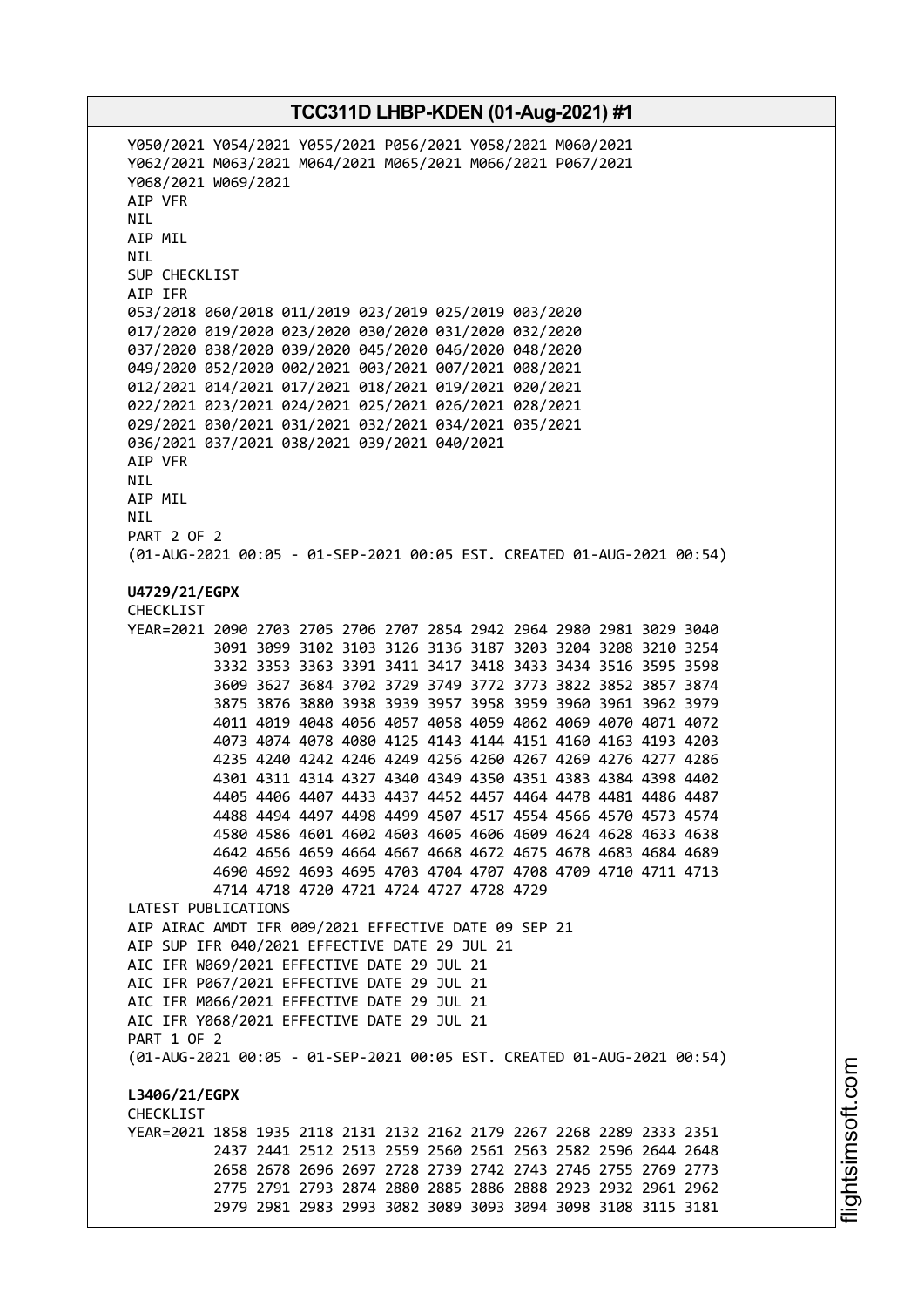3182 3191 3210 3215 3219 3233 3252 3279 3280 3281 3282 3283 3284 3285 3297 3300 3305 3311 3312 3314 3317 3325 3328 3342 3344 3353 3357 3361 3363 3364 3365 3366 3369 3371 3373 3374 3375 3376 3378 3379 3388 3390 3391 3393 3394 3395 3396 3397 3398 3399 3400 3401 3402 LATEST PUBLICATIONS AIP AIRAC AMDT IFR 009/2021 EFFECTIVE DATE 09 SEP 21 AIP SUP IFR 040/2021 EFFECTIVE DATE 29 JUL 21 AIC IFR W069/2021 EFFECTIVE DATE 29 JUL 21 AIC IFR P067/2021 EFFECTIVE DATE 29 JUL 21 AIC IFR M066/2021 EFFECTIVE DATE 29 JUL 21 AIC IFR Y068/2021 EFFECTIVE DATE 29 JUL 21 AIC IFR G097/2009 EFFECTIVE DATE 31 DEC 09 AIC CHECKLIST AIP IFR PART 1 OF 2 (01-AUG-2021 00:05 - 01-SEP-2021 00:05 EST. CREATED 01-AUG-2021 00:51) **L3406/21/EGPX** P127/2006 P008/2008 P064/2008 P086/2008 P077/2009 P070/2010 P062/2012 P138/2012 Y009/2014 P002/2018 P053/2018 Y104/2018 Y031/2019 Y055/2019 Y117/2019 Y135/2019 P136/2019 P137/2019 P138/2019 P139/2019 Y140/2019 Y141/2019 Y142/2019 Y001/2020 P003/2020 W008/2020 Y011/2020 Y012/2020 W018/2020 Y024/2020 Y028/2020 Y031/2020 P034/2020 W035/2020 Y036/2020 Y039/2020 Y040/2020 Y041/2020 Y042/2020 Y043/2020 P044/2020 Y045/2020 P046/2020 Y051/2020 Y052/2020 P053/2020 P056/2020 P060/2020 P083/2020 Y085/2020 Y086/2020 Y087/2020 Y002/2021 Y008/2021 Y010/2021 Y011/2021 M012/2021 P017/2021 P018/2021 P026/2021 Y027/2021 Y028/2021 Y029/2021 Y037/2021 M044/2021 P045/2021 Y050/2021 Y054/2021 Y055/2021 P056/2021 Y058/2021 M060/2021 Y062/2021 M063/2021 M064/2021 M065/2021 M066/2021 P067/2021 Y068/2021 W069/2021 AIP VFR NIL AIP MIL NIL SUP CHECKLIST AIP IFR 053/2018 060/2018 011/2019 023/2019 025/2019 003/2020 017/2020 019/2020 023/2020 030/2020 031/2020 032/2020 037/2020 038/2020 039/2020 045/2020 046/2020 048/2020 049/2020 052/2020 002/2021 003/2021 007/2021 008/2021 012/2021 014/2021 017/2021 018/2021 019/2021 020/2021 022/2021 023/2021 024/2021 025/2021 026/2021 028/2021 029/2021 030/2021 031/2021 032/2021 034/2021 035/2021 036/2021 037/2021 038/2021 039/2021 040/2021 AIP VFR NIL AIP MIL NIL PART 2 OF 2 (01-AUG-2021 00:05 - 01-SEP-2021 00:05 EST. CREATED 01-AUG-2021 00:51) **V0013/21/EGPX CHECKLIST** YEAR=2021 0009 0012 0013 LATEST PUBLICATIONS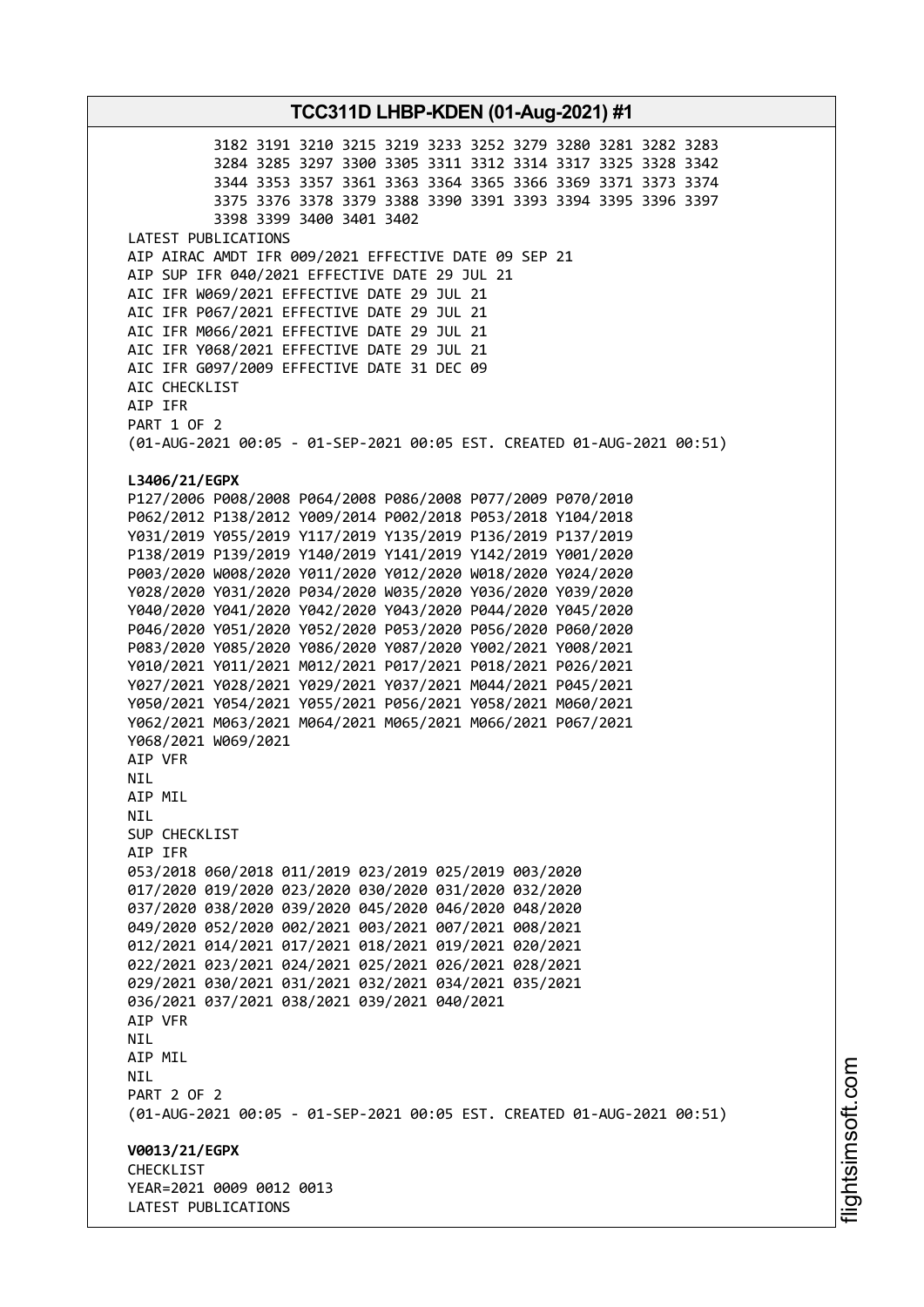AIP AIRAC AMDT IFR 009/2021 EFFECTIVE DATE 09 SEP 21 AIP SUP IFR 040/2021 EFFECTIVE DATE 29 JUL 21 AIC IFR W069/2021 EFFECTIVE DATE 29 JUL 21 AIC IFR P067/2021 EFFECTIVE DATE 29 JUL 21 AIC IFR M066/2021 EFFECTIVE DATE 29 JUL 21 AIC IFR Y068/2021 EFFECTIVE DATE 29 JUL 21 AIC IFR G097/2009 EFFECTIVE DATE 31 DEC 09 AIC CHECKLIST AIP IFR P127/2006 P008/2008 P064/2008 P086/2008 P077/2009 P070/2010 P062/2012 P138/2012 Y009/2014 P002/2018 P053/2018 Y104/2018 Y031/2019 Y055/2019 Y117/2019 Y135/2019 P136/2019 P137/2019 P138/2019 P139/2019 Y140/2019 Y141/2019 Y142/2019 Y001/2020 P003/2020 W008/2020 Y011/2020 Y012/2020 W018/2020 Y024/2020 Y028/2020 Y031/2020 P034/2020 W035/2020 Y036/2020 Y039/2020 Y040/2020 Y041/2020 Y042/2020 Y043/2020 P044/2020 Y045/2020 P046/2020 Y051/2020 Y052/2020 P053/2020 P056/2020 P060/2020 PART 1 OF 2 (01-AUG-2021 00:05 - 01-SEP-2021 00:05 EST. CREATED 01-AUG-2021 00:49) **V0013/21/EGPX** P083/2020 Y085/2020 Y086/2020 Y087/2020 Y002/2021 Y008/2021 Y010/2021 Y011/2021 M012/2021 P017/2021 P018/2021 P026/2021 Y027/2021 Y028/2021 Y029/2021 Y037/2021 M044/2021 P045/2021 Y050/2021 Y054/2021 Y055/2021 P056/2021 Y058/2021 M060/2021 Y062/2021 M063/2021 M064/2021 M065/2021 M066/2021 P067/2021 Y068/2021 W069/2021 AIP VFR NIL AIP MIL NIL SUP CHECKLIST AIP IFR 053/2018 060/2018 011/2019 023/2019 025/2019 003/2020 017/2020 019/2020 023/2020 030/2020 031/2020 032/2020 037/2020 038/2020 039/2020 045/2020 046/2020 048/2020 049/2020 052/2020 002/2021 003/2021 007/2021 008/2021 012/2021 014/2021 017/2021 018/2021 019/2021 020/2021 022/2021 023/2021 024/2021 025/2021 026/2021 028/2021 029/2021 030/2021 031/2021 032/2021 034/2021 035/2021 036/2021 037/2021 038/2021 039/2021 040/2021 AIP VFR NIL AIP MIL **NTI** PART 2 OF 2 (01-AUG-2021 00:05 - 01-SEP-2021 00:05 EST. CREATED 01-AUG-2021 00:49) **H4800/21/EGPX** AIR EXER. MULTIPLE FAST JET ACFT WILL CONDUCT HIGH ENERGY MANOEUVRES IN SUPPORT OF GROUND OPS WI 5NM RADIUS 551623N 0020803W (OTTERBURN, NORTHUMBERLAND). ACFT MAY OPERATE AT SPEEDS OF UP TO 450 KNOTS IAS AND MAY BE UNABLE TO COMPLY WITH RAC. FOR FURTHER INFO AIC Y042/2020 REFERS. OPS CTC 335.700 MHZ / 127.185 MHZ / 07801 489716. 2021-08-0254/AS4 SFC-10000FT AMSL 0700-1700 (03-AUG-2021 07:00 - 04-AUG-2021 17:00. CREATED 30-JUL-2021 14:06)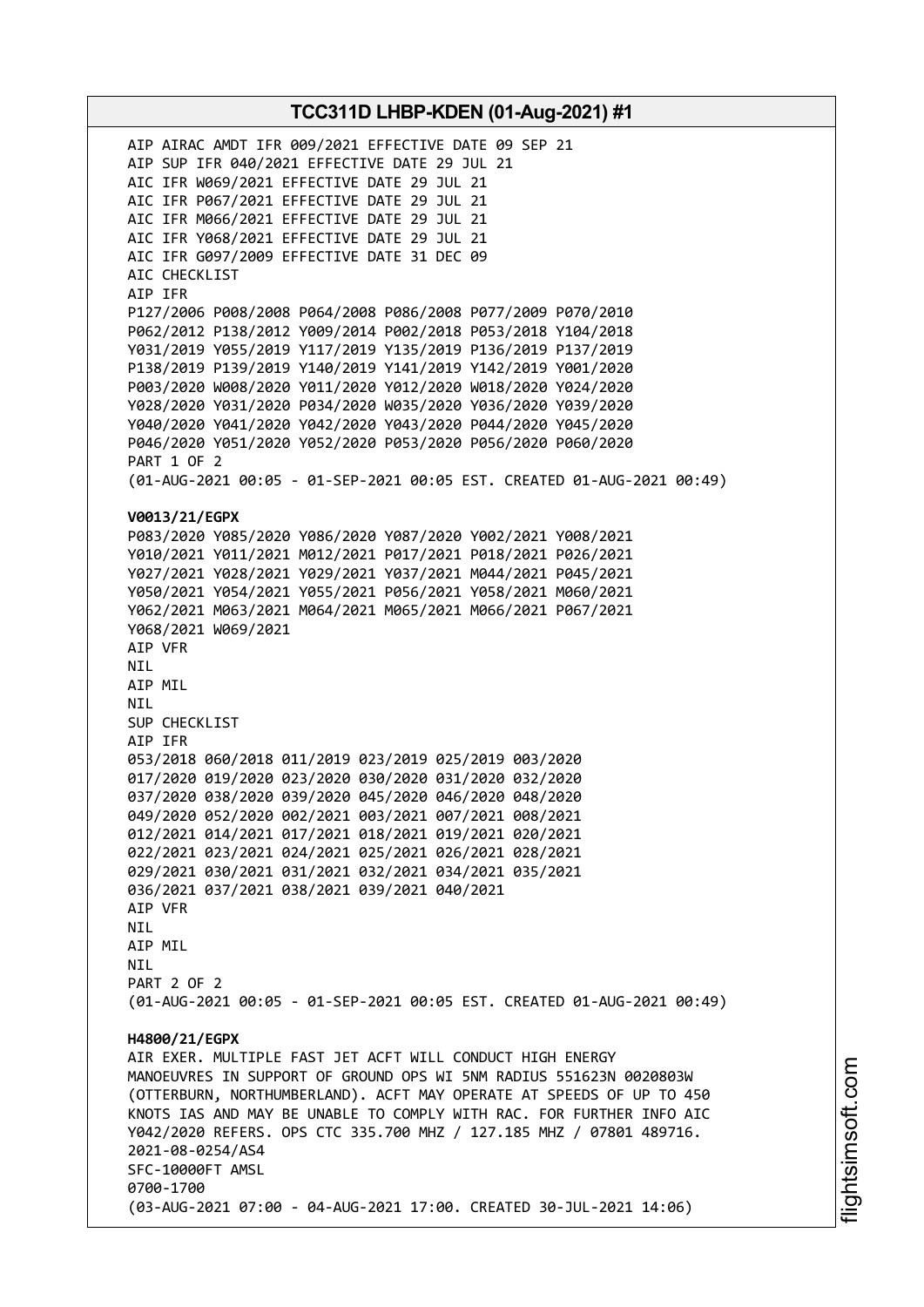**H4796/21/EGPX** UAS OPR BEYOND VISUAL LINE OF SIGHT (BVLOS) UTILISING VISUAL OBSERVERS (EXTENDED LINE OF SIGHT) WI 3NM RADIUS OF 574113N 0041001W (INVERGORDON, CROMARTY FIRTH). MAX HGT 800FT AGL. FOR INFO 0774 3719366. 2021-08-0228/AS2 SFC-800FT AMSL (03-AUG-2021 05:30 - 03-AUG-2021 12:00. CREATED 30-JUL-2021 13:40) **H4791/21/EGPX** CIVIL AIRCRAFT NOTIFICATION PROCEDURE - UNDERSLUNG LOADS WILL OPERATE LOW FLYING AREA 14. WI 2NM EITHER SIDE OF TRACK AND 2NM RADIUS OF 564936N 0041319W - 564613N 0041528W - 564553N 0041027W - 564744N 0040847W - 564936N 0041319W, (DALNASPIDAL, PERTH AND KINROSS). MAX HEIGHT 500FT AGL. ACFT MAY BE RESTRICTED IN ABILITY TO MANOEUVRE AND UNABLE TO COMPLY WITH RAC. OPS CTC 07442 502437. 21/07/263/LFC SFC-3600FT AMSL (06-AUG-2021 07:00 - 06-AUG-2021 16:00. CREATED 30-JUL-2021 13:15) **H4789/21/EGPX** CIVIL AIRCRAFT NOTIFICATION PROCEDURE - UNDERSLUNG LOADS WILL OPERATE LOW FLYING AREA 14. WI 2NM EITHER SIDE OF TRACK AND 2NM RADIUS OF 565855N 0033019W - 565836N 0033912W - 565609N 0033229W - 565855N 0033019W,(BRAEMAR, ABERDEENSHIRE). MAX HEIGHT 500FT AGL. ACFT MAY BE RESTRICTED IN ABILITY TO MANOEUVRE AND UNABLE TO COMPLY WITH RAC. OPS CTC 07442 502437. 21/07/262/LFC SFC-3500FT AMSL (02-AUG-2021 14:00 - 02-AUG-2021 17:00. CREATED 30-JUL-2021 12:48) **M2933/21/EGPX** THE FOLLOWING LUCE BAY DANGER AREAS ARE ACTIVATED: EG D402A 0800-1600 SFC-5000FT AMSL EXCLUDING AIRWAYS P600 AND P620 SFC-5000FT AMSL (02-AUG-2021 08:00 - 02-AUG-2021 16:00. CREATED 30-JUL-2021 12:15) **H4784/21/EGPX** PIPELINE INSPECTION NOTIFICATION PROCEDURE SYSTEM (PINS) WILL TAKE PLACE IN THE FOLLOWING LOW FLYING AREAS 1, 2, 4, 5, 6, 7N, 7S, 8, 9, 10, 11N, 11S, 12, 13, 14W, 14E, 16, 17, 18 AND THAMES VALLEY AVOIDANCE AREA MAX HEIGHT 2000FT AGL. UK AIP ENR 6 (PINS AREAS AND UK DAY LOW FLYING SYSTEM (DLFS)) REFERS. 21/07/260/LFBC SFC-6500FT AMSL (02-AUG-2021 06:00 - 02-AUG-2021 16:00. CREATED 30-JUL-2021 11:47) **M2926/21/EGPX** THE FOLLOWING MORAY FIRTH DANGER AREAS ARE ACTIVATED: EG D809N 0900-1030 SFC-55000FT AMSL EG D809N 1130-1300 SFC-55000FT AMSL EG D809C 0900-1030 SFC-55000FT AMSL EG D809C 1130-1300 SFC-55000FT AMSL EG D809S 0900-1030 SFC-55000FT AMSL EG D809S 1130-1300 SFC-55000FT AMSL SFC-55000FT AMSL (02-AUG-2021 09:00 - 02-AUG-2021 13:00. CREATED 30-JUL-2021 11:44)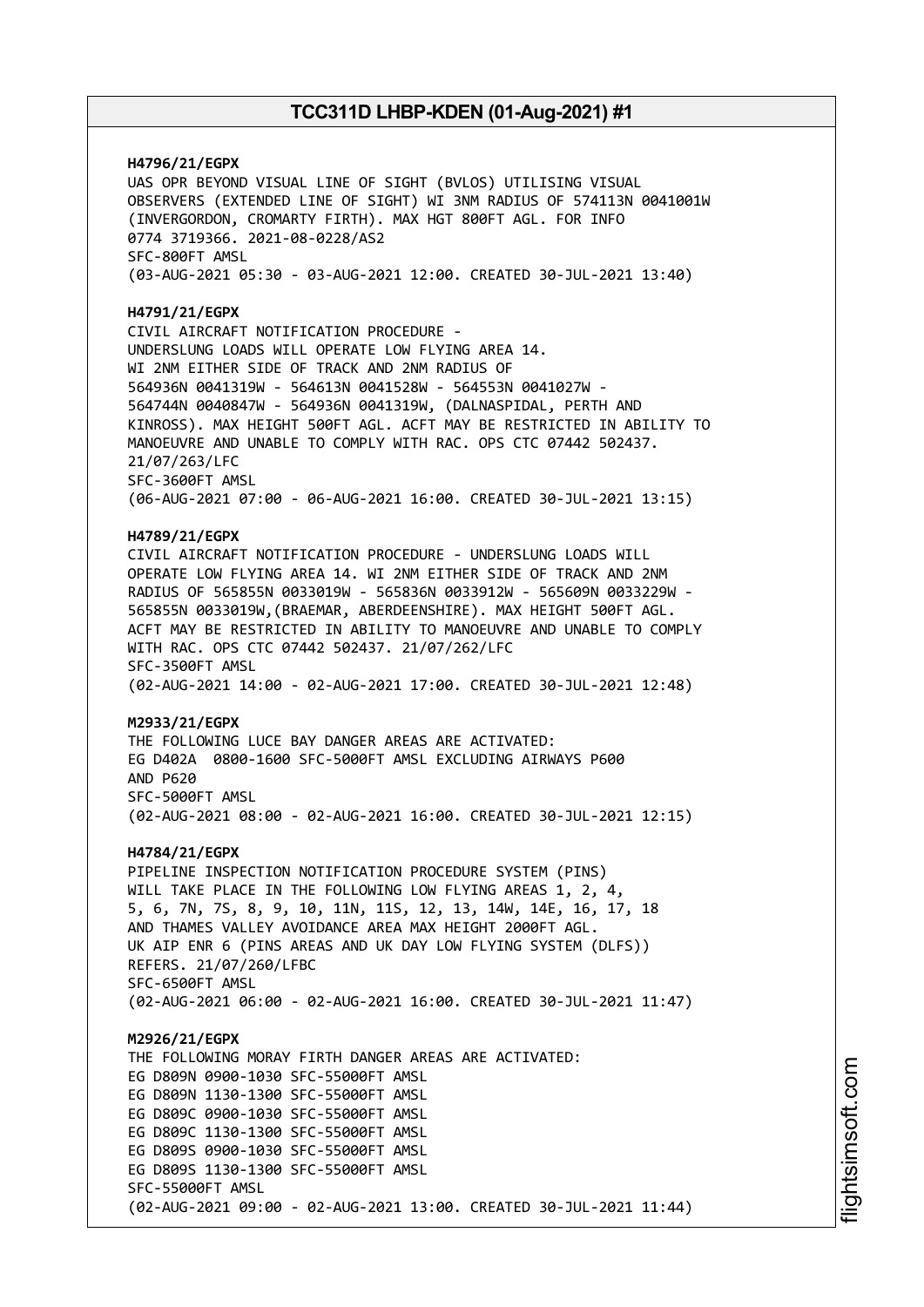**M2925/21/EGPX** THE FOLLOWING DRURIDGE BAY DANGER AREAS ARE ACTIVATED: EG D513A 1500-1630 SFC-FL230 EG D513B 1500-1630 SFC-FL230 EG D513C 1500-1630 SFC-FL100 SFC-FL230 (02-AUG-2021 15:00 - 02-AUG-2021 16:30. CREATED 30-JUL-2021 11:44) **M2921/21/EGPX** THE FOLLOWING SOUTHERN MANAGED DANGER AREAS ARE ACTIVATED: EG D323B 0745-0915 FL050-FL660 EG D323B 0915-1030 FL050-FL660 EG D323B 1300-1415 FL050-FL660 EG D323B 1515-1700 FL050-FL660 EG D323H 0745-0915 FL150-FL660 EG D323H 0915-1030 FL150-FL660 EG D323H 1300-1415 FL150-FL660 EG D323H 1515-1700 FL150-FL660 EG D323M 0745-0915 FL100-FL660 EG D323M 0915-1030 FL100-FL660 EG D323M 1300-1415 FL100-FL660 EG D323M 1515-1700 FL100-FL660 EG D323R 0745-0915 FL100-FL660 EG D323R 0915-1030 FL100-FL660 EG D323R 1300-1415 FL100-FL660 EG D323R 1515-1700 FL100-FL660 FL050-FL660 (02-AUG-2021 07:45 - 02-AUG-2021 17:00. CREATED 30-JUL-2021 11:41) **M2920/21/EGPX** THE FOLLOWING SOUTHERN MANAGED DANGER AREAS ARE ACTIVATED: EG D323A 0745-0915 FL050-FL660 EG D323A 0915-1030 FL050-FL660 EG D323A 1300-1415 FL050-FL660 EG D323A 1515-1700 FL050-FL660 EG D323G 0745-0915 FL150-FL660 EG D323G 0915-1030 FL150-FL660 EG D323G 1300-1415 FL150-FL660 EG D323G 1515-1700 FL150-FL660 EG D323L 0745-0915 FL100-FL660 EG D323L 0915-1030 FL100-FL660 EG D323L 1300-1415 FL100-FL660 EG D323L 1515-1700 FL100-FL660 EG D323Q 0745-0915 FL100-FL660 EG D323Q 0915-1030 FL100-FL660 EG D323Q 1300-1415 FL100-FL660 EG D323Q 1515-1700 FL100-FL660 FL050-FL660 (02-AUG-2021 07:45 - 02-AUG-2021 17:00. CREATED 30-JUL-2021 11:35) **B1856/21/EGPX** THE NOTAM OFFICE WILL BE UNABLE TO ISSUE NOTAM DUE TO A PLANNED EUROPEAN AIS DATABASE (EAD) OUTAGE. DURING THIS TIME, ONLY TIME CRITICAL NOTAM WILL BE TRANSMITTED AS AN X SERIES NOTAM IF SENT TO EGGNYNYX. ADDITIONALLY, THE AIS WEBSITE, INTEGRATED AIP (IAIP) AND NOTAM PIB WILL ALSO BE UNAVAILABLE. (11-AUG-2021 23:55 - 12-AUG-2021 00:25. CREATED 30-JUL-2021 08:27)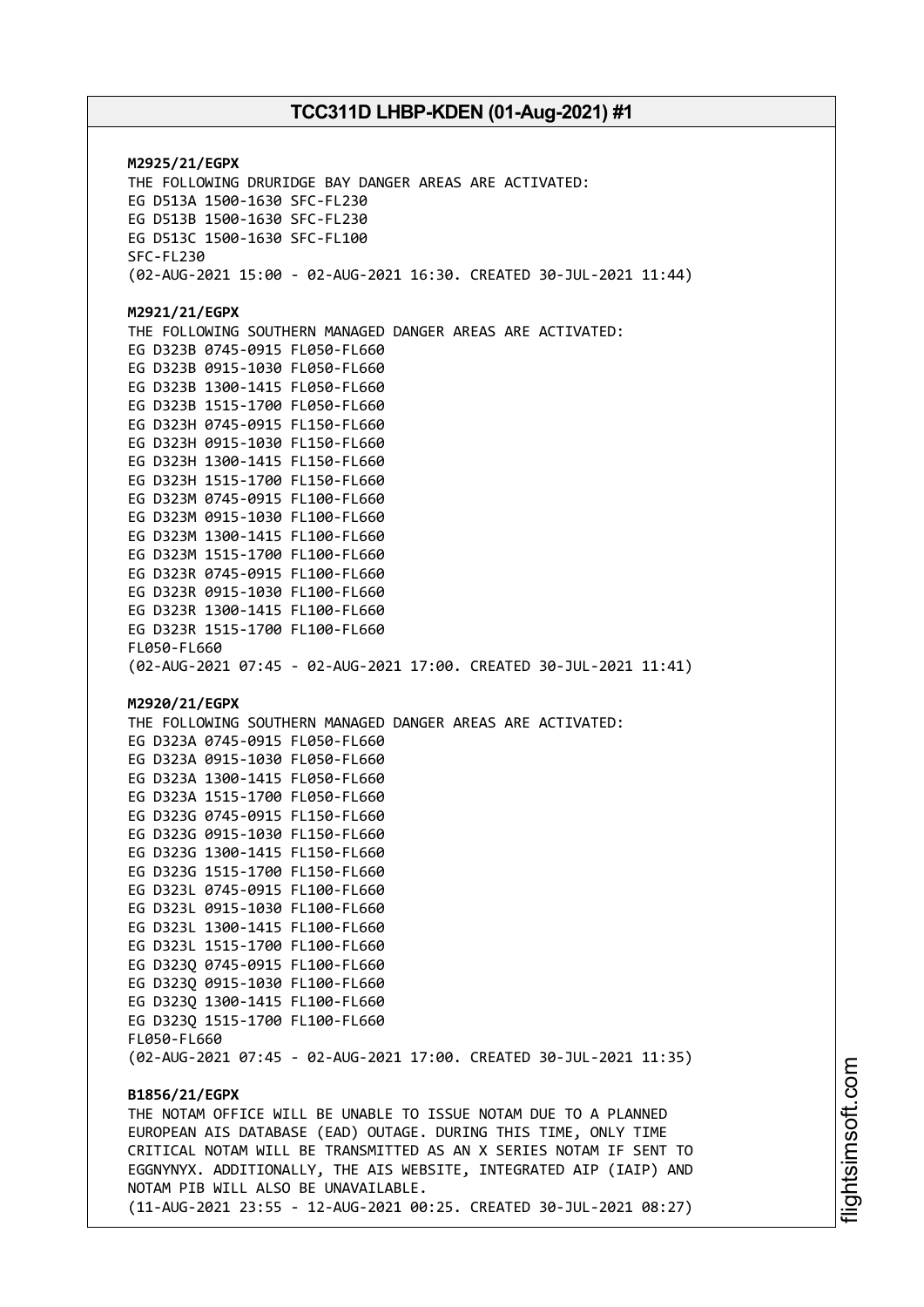**D1105/21/EGPX** DANGER AREA EG D702 FORT GEORGE ACTIVATED SFC-2100FT AMSL 1500-2259 (09-AUG-2021 15:00 - 31-AUG-2021 22:59. CREATED 30-JUL-2021 08:01) **M2919/21/EGPX** THE FOLLOWING HEBRIDES DANGER AREAS ARE ACTIVATED: EG D701A 0900-1900 SFC-UNL EG D701B 0900-1900 SFC-UNL EG D701C 0900-1900 SFC-UNL EG D701D 0900-1900 SFC-UNL EG D701Y 0900-1900 SFC-UNL SFC-UNL (08-AUG-2021 09:00 - 08-AUG-2021 19:00. CREATED 30-JUL-2021 07:54) **M2918/21/EGPX** THE FOLLOWING HEBRIDES DANGER AREAS ARE ACTIVATED: EG D701A 0900-1900 SFC-UNL EG D701B 0900-1900 SFC-UNL EG D701C 0900-1900 SFC-UNL EG D701D 0900-1900 SFC-UNL EG D701Y 0900-1900 SFC-UNL SFC-UNL (07-AUG-2021 09:00 - 07-AUG-2021 19:00. CREATED 30-JUL-2021 07:53) **M2917/21/EGPX** THE FOLLOWING HEBRIDES DANGER AREAS ARE ACTIVATED: EG D701A 0900-1900 SFC-UNL EG D701B 0900-1900 SFC-UNL EG D701C 0900-1900 SFC-UNL EG D701D 0900-1900 SFC-UNL EG D701Y 0900-1900 SFC-UNL SFC-UNL (06-AUG-2021 09:00 - 06-AUG-2021 19:00. CREATED 30-JUL-2021 07:53) **M2916/21/EGPX** THE FOLLOWING HEBRIDES DANGER AREAS ARE ACTIVATED: EG D701A 0900-1900 SFC-UNL EG D701B 0900-1900 SFC-UNL EG D701C 0900-1900 SFC-UNL EG D701D 0900-1900 SFC-UNL EG D701Y 0900-1900 SFC-UNL SFC-UNL (05-AUG-2021 09:00 - 05-AUG-2021 19:00. CREATED 30-JUL-2021 07:52) **M2915/21/EGPX** THE FOLLOWING HEBRIDES DANGER AREAS ARE ACTIVATED: EG D701A 0900-1900 SFC-UNL EG D701B 0900-1900 SFC-UNL EG D701C 0900-1900 SFC-UNL EG D701D 0900-1900 SFC-UNL EG D701Y 0900-1900 SFC-UNL SFC-UNL (04-AUG-2021 09:00 - 04-AUG-2021 19:00. CREATED 30-JUL-2021 07:51) **M2914/21/EGPX**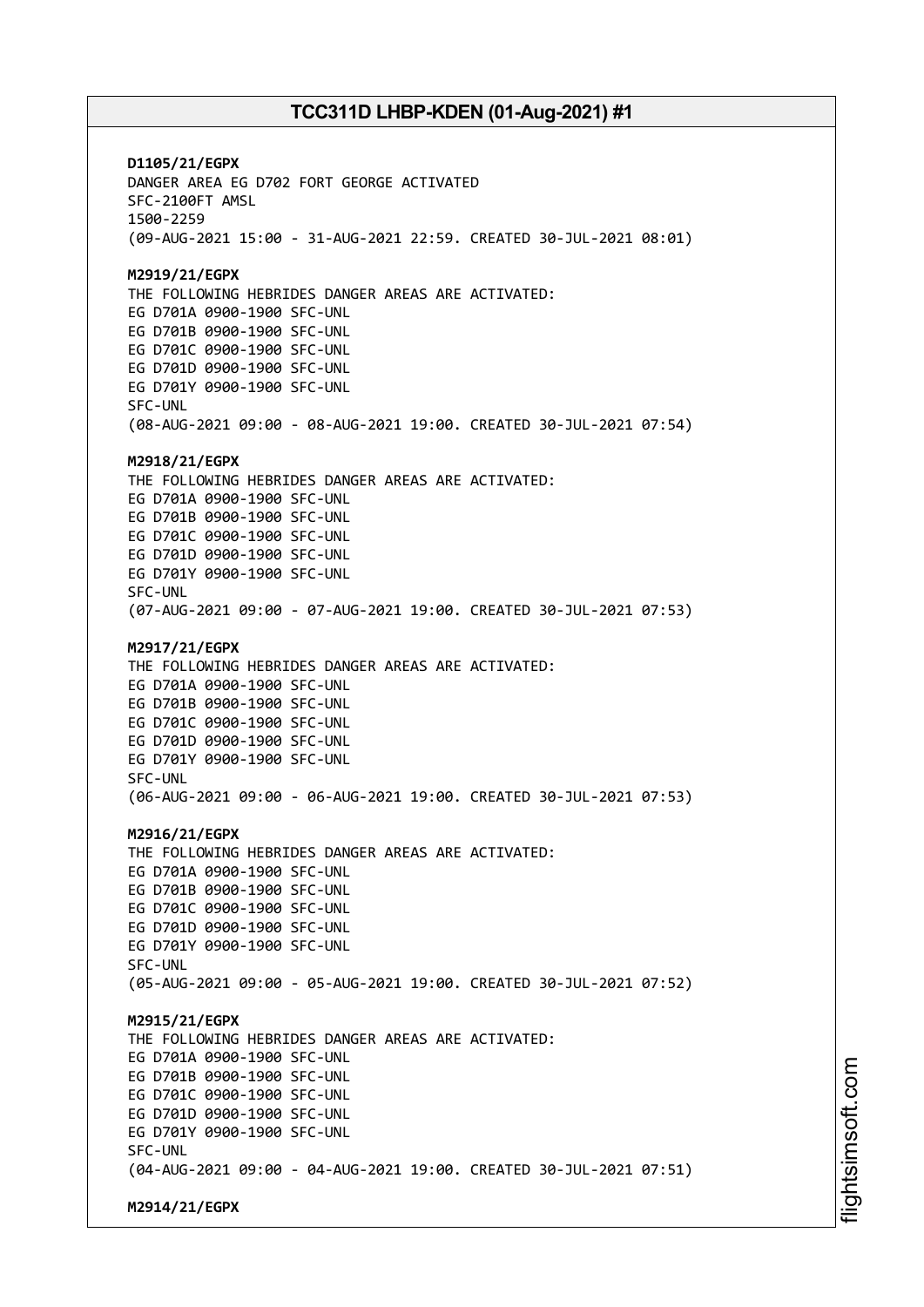THE FOLLOWING HEBRIDES DANGER AREAS ARE ACTIVATED: EG D701A 0900-1900 SFC-UNL EG D701B 0900-1900 SFC-UNL EG D701C 0900-1900 SFC-UNL EG D701D 0900-1900 SFC-UNL EG D701Y 0900-1900 SFC-UNL SFC-UNL (03-AUG-2021 09:00 - 03-AUG-2021 19:00. CREATED 30-JUL-2021 07:50) **M2913/21/EGPX** THE FOLLOWING HEBRIDES DANGER AREAS ARE ACTIVATED: EG D701A 0900-1900 SFC-UNL EG D701B 0900-1900 SFC-UNL EG D701C 0900-1900 SFC-UNL EG D701D 0900-1900 SFC-UNL EG D701Y 0900-1900 SFC-UNL SFC-UNL (02-AUG-2021 09:00 - 02-AUG-2021 19:00. CREATED 30-JUL-2021 07:49) **B1840/21/EGPX** COVID-19 INFORMATION: NEWCASTLE LOWER AIRSPACE RADAR SERVICE OPERATING HOURS 02-06 0000-0130 0445-2359 07-08 0000-0130 0500-2359 (02-AUG-2021 00:00 - 08-AUG-2021 23:59. CREATED 29-JUL-2021 09:30) **C7617/21/EGPX** COVID-19 INFORMATION : NEWCASTLE CTA/CTR/ATZ HOURS ACTIVE 02-06 0000-0130 0445-2359 07-08 0000-0130 0500-2359 (02-AUG-2021 00:00 - 08-AUG-2021 23:59. CREATED 29-JUL-2021 09:28) **J2841/21/EGPX** TRIGGER NOTAM - TEMPORARY DANGER AREA EG D597 - 06 SEPT TO 24 SEP 2021 AND 07 MAR TO 25 MAR 2022. SUP 039/21 REFERS FL085-FL660 (06-SEP-2021 00:00 - 19-SEP-2021 23:59. CREATED 29-JUL-2021 00:19) **B1836/21/EGPX** TRIGGER NOTAM - PERM AIRAC AIP AMDT 09/21 WEF 09 SEP 2021. MULTIPLE ENR CHANGES, SEE COVER SHEET FOR FULL DETAILS (09-SEP-2021 00:00 - 22-SEP-2021 23:59. CREATED 29-JUL-2021 00:11) **C7563/21/EGPX** COVID-19 INFORMATION: NEWCASTLE CTA/CTR/ATZ HOURS ACTIVE 28 JUL 0830 - 2359 29 JUL 0000-0130 AND 0445 - 2359 30 JUL 0000-0130 AND 0445 - 2359 31 JUL 0000-0130 AND 0500 - 2359 01 AUG 0000-0230 AND 0500 - 2359 (28-JUL-2021 08:29 - 01-AUG-2021 23:59. CREATED 28-JUL-2021 08:36) **H4702/21/EGPX** MILITARY EXERCISE. MIXED ACFT INCREASED AERIAL ACTIVITY OPR WITH NO LIGHTS WI 4NM: 550343N 0023539W (SPADEADAM, CUMBRIA). AIRSPACE COORDINATION NOTICE 2021-08-0055 (SPADEADAM) REFERS. FOR INFO 07827 939372. 2021-09-0074/AS3. SFC-5700FT AMSL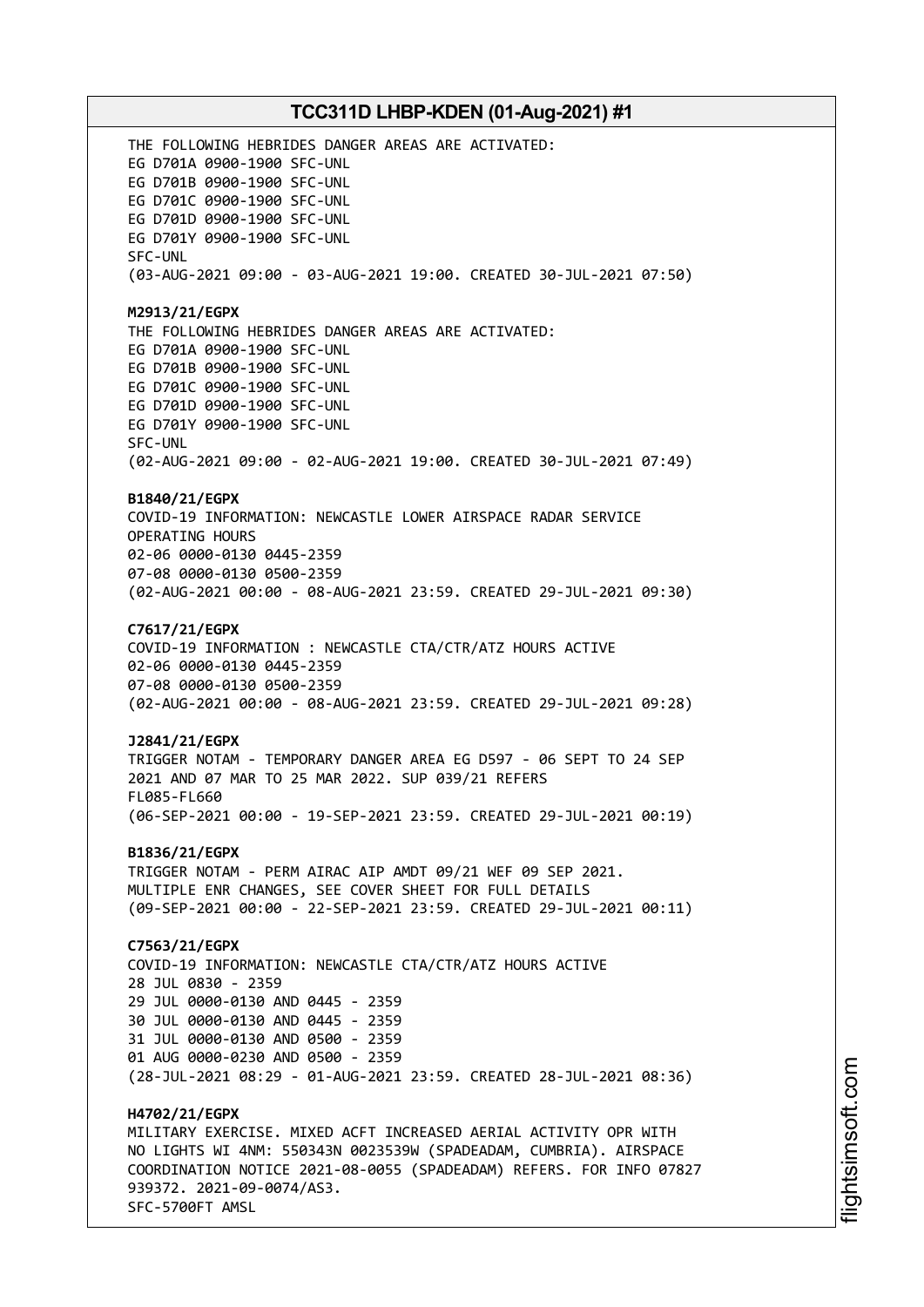02-06 11-16 2100-0500 (02-SEP-2021 21:00 - 17-SEP-2021 05:00. CREATED 27-JUL-2021 14:52) **H4697/21/EGPX** CIVIL AIRCRAFT NOTIFICATION PROCEDURE - UNDERSLUNG LOADS WILL OPERATE LOW FLYING AREA 14 WI 2NM RADIUS OF PSN 570807N 0034019W, (AVIEMORE, HIGHLANDS). MAX HEIGHT 500FT AGL. ACFT MAY BE RESTRICTED IN ABILITY TO MANOEUVRE AND UNABLE TO COMPLY WITH RAC OPS CTC 07442 502437. 21/07/253/LFC SFC-4500FT AMSL 0700-1600 (01-AUG-2021 07:00 - 29-OCT-2021 16:00. CREATED 27-JUL-2021 10:04) **H4691/21/EGPX** AN EQUESTRIAN EVENT WILL TAKE PLACE IN LOW FLYING AREA 12 WI 2NM RADIUS OF PSN 551541N 0014345W (BURGHAM PARK, NORTHUMBERLAND) MILITARY AIRCRAFT SHALL AVOID THE AREA FROM SURFACE TO 2000FT AGL. 21/07/082 LFTP SFC-2250FT AMSL SR-SS (30-JUL-2021 04:11 - 01-AUG-2021 20:11. CREATED 27-JUL-2021 09:15) **H4684/21/EGPX** MILITARY EXERCISE. ACFT WILL OPR WI 4NM OF PSN 550343N 0023539W (SPADEADAM, CUMBRIA). ACFT MAY BE UNABLE TO COMPLY WITH RAC. NON-DEVIATING STATUS APPROVED IN ACCORDANCE WITH AIRSPACE COORDINATION NOTICE 2021-08-0055. FOR INFO 07827 939372. 2021-09-0072/AS3. FL180-FL200 02-06 11-16 2100-0500 (02-SEP-2021 21:00 - 17-SEP-2021 05:00. CREATED 27-JUL-2021 08:35) **H4677/21/EGPX** AN EQUESTRIAN EVENT WILL TAKE PLACE IN LOW FLYING AREA 14 WI 2NM RADIUS OF PSN 561531N 0034656W (BLACKFORD, PERTH AND KINROSS) MILITARY AIRCRAFT SHALL AVOID THE AREA FROM SURFACE TO 2000FT AGL. 21/07/078 LFTP SFC-2425FT AMSL 0830-1700 (31-JUL-2021 08:30 - 01-AUG-2021 17:00. CREATED 27-JUL-2021 08:00) **B1816/21/EGPX** THE NOTAM OFFICE WILL BE UNABLE TO ISSUE NOTAM DUE TO A PLANNED EUROPEAN AIS DATABASE (EAD) OUTAGE. DURING THIS TIME, ONLY TIME CRITICAL NOTAM WILL BE TRANSMITTED AS AN X SERIES NOTAM IF SENT TO EGGNYNYX. ADDITIONALLY, THE AIS WEBSITE, INTEGRATED AIP (IAIP) AND NOTAM PIB WILL ALSO BE UNAVAILABLE. (05-AUG-2021 19:05 - 05-AUG-2021 19:35. CREATED 26-JUL-2021 11:46) **H4533/21/EGPX** MODEL ROCKET FIRING WI 2NM LOCATION 554300N 0044800W (FAIRLIE MOOR, NORTH AYRSHIRE). LAUNCH SBJ TO ATC CLEARANCE. FOR INFO 07733 250135. 2021-08-0160/AS2 SFC-16000FT AMSL 1100-1800 (25-AUG-2021 11:00 - 30-AUG-2021 18:00. CREATED 22-JUL-2021 09:19) **B1790/21/EGPX**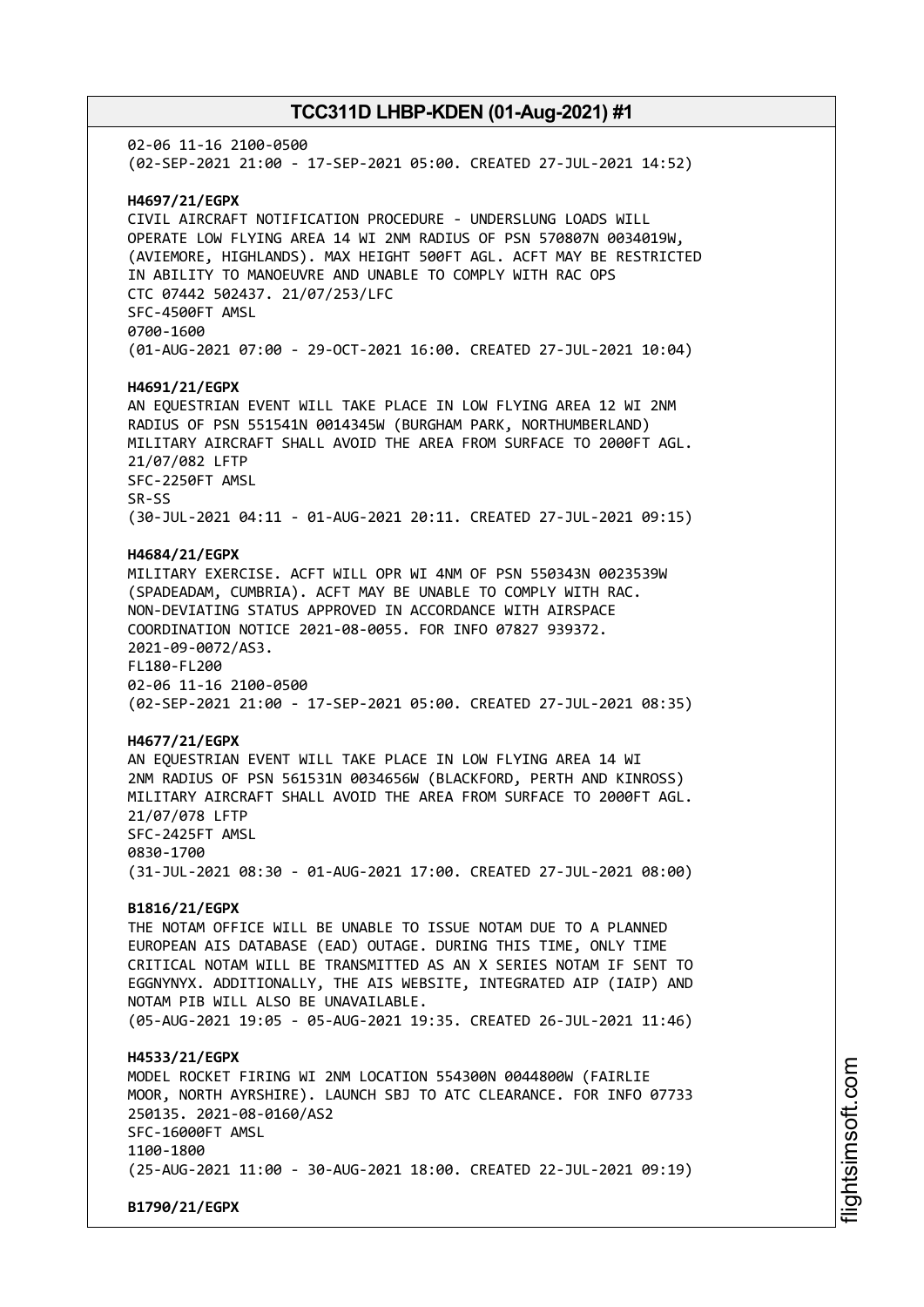COVID-19 INFORMATION: NEWCASTLE LOWER AIRSPACE RADAR SERVICE OPERATING HOURS : 0500-2200 (26-JUL-2021 00:00 - 02-AUG-2021 23:59. CREATED 21-JUL-2021 15:17)

#### **V0012/21/EGPX**

AIRSPACE SECURITY WARNINGS ISSUED BY THE DEPARTMENT FOR TRANSPORT IN RESPONSE TO HAZARDOUS SITUATIONS WITHIN THE TERRITORY AND/OR AIRSPACE OF AFGHANISTAN, EGYPT, IRAN, IRAQ, KENYA, LIBYA, MALI, NORTH KOREA, PAKISTAN, SOMALIA, SOUTH SUDAN, SYRIA, UP TO 200NM OUTSIDE THE DAMASCUS FIR, UKRAINE AND YEMEN. ALL OPERATORS ARE TO REFER TO THE TABLE IN UK AIP AT ENR 1.1 SECTION 1.4 FOR FURTHER DETAILS. FOR INFORMATION CONTACT UK DEPARTMENT FOR TRANSPORT +44 (0)207 944 6322 OR +44 (0)207 944 5999 OUT OF HOURS. 2018-03-0229-AS6 SFC-UNL

(19-JUL-2021 14:14 - 16-OCT-2021 23:59 EST. CREATED 19-JUL-2021 14:18)

#### **N0145/21/EGPX**

AIR NAV OBST LGT UK28145585F RTM KNOCKMOR SE OF ELGIN L14 U/S. PSN 573156.49N 0030806.35W, ELEV 1544FT/HGT 387FT (18-JUL-2021 04:14 - 18-AUG-2021 23:59. CREATED 18-JUL-2021 04:21)

#### **B1753/21/EGPX**

COVID 19 INFORMATION:

COMMERCIAL AND PRIVATE PASSENGER FLIGHTS WHERE THE LAST POINT OF DEPATURE WAS ARGENTINA, BAHRAIN, BANGLADESH, BRAZIL, CAPE VERDE, CHILE, CUBA, DOMINICAN REPUBLIC, EGYPT, ETHIOPIA, INDIA, INDONESIA, KENYA, THE MALDIVES, OMAN, PAKISTAN, QATAR, SOUTH AFRICA, SRI LANKA, TUNISIA, TURKEY OR UNITED ARAB EMIRATES WILL BE PERMITTED TO LAND IN ENGLAND ONLY IF THEY LAND AT LONDON HEATHROW (LHR/EGLL) OR BIRMINGHAM INTERNATIONAL (BHX/EGBB) AND DISEMBARK PASSENGERS THROUGH DEDICATED TERMINALS. THIS REGULATION DOES NOT APPLY TO AIR AMBULANCE ACFT WHERE THE LANDING IS FOR THE PURPOSE OF TRANSPORTING A PERSON FOR MEDICAL TREATMENT. ALL FLIGHTS LANDING TO SECURE THE SAFETY OF THE AIRCRAFT OR FOR HEALTH AND SAFETY OF ANY PERSON ABOARD WILL CONTINUE TO BE PERMITTED. 2020-10-0279 AS6 (19-JUL-2021 03:00 - 15-OCT-2021 11:59. CREATED 16-JUL-2021 21:11)

#### **B1751/21/EGPX**

COVID-19 THE FOLLOWING ON-BOARD MESSAGE MUST BE DELIVERED BY ALL FLIGHTS INTO SCOTLAND PRIOR TO DISEMBARKATION. THIS SHOULD BE COMPLETED IN ENGLISH AND AN OFFICIALLY RECOGNISED LANGUAGE OF THE COUNTRY OF DEPARTURE. -ANNOUNCEMENT STARTS- THE FOLLOWING IS A PUBLIC HEALTH MESSAGE ON BEHALF OF THE UK PUBLIC HEALTH AGENCIES. HOWEVER LONG YOU INTEND TO STAY IN THE UK, EVERYONE MUST TAKE A PRE-BOOKED COVID-19 TEST WITHIN THE FIRST TWO DAYS AFTER YOU ARRIVE, EVEN IF YOU HAVE BEEN FULLY VACCINATED. FOR THOSE NOT FULLY VACCINATED: IF YOU HAVE BEEN IN OR TRANSITED THROUGH ANY COUNTRIES ON THE RED OR AMBER LIST YOU MUST ALSO TAKE ANOTHER PRE-BOOKED TEST 8 DAYS AFTER ARRIVAL AND IF YOU HAVE BEEN IN OR TRANSITED THROUGH AN AMBER OR RED COUNTRY WITHIN THE PREVIOUS 10 DAYS, YOU MUST QUARANTINE FOR THE FIRST 10 DAYS AFTER YOU ARRIVE. THE SYMPTOMS OF CORONAVIRUS ARE A NEW CONTINUOUS COUGH, A HIGH TEMPERATURE OR A LOSS OF, OR CHANGE IN, NORMAL SENSE OF TASTE OR SMELL. IF YOU EXPERIENCE ANY OF THESE SYMPTOMS, HOWEVER MILD, YOU ARE ADVISED TO MAKE YOURSELF KNOWN TO THE CREW. PLEASE FOLLOW THE PUBLIC HEALTH GUIDANCE FOR THE AREA YOU ARE LIVING OR TRAVELLING IN. VISIT GOV.UK/CORONAVIRUS FOR MORE ADVICE. 2020-10-0279/AS6 (19-JUL-2021 03:00 - 15-OCT-2021 11:59. CREATED 16-JUL-2021 21:06)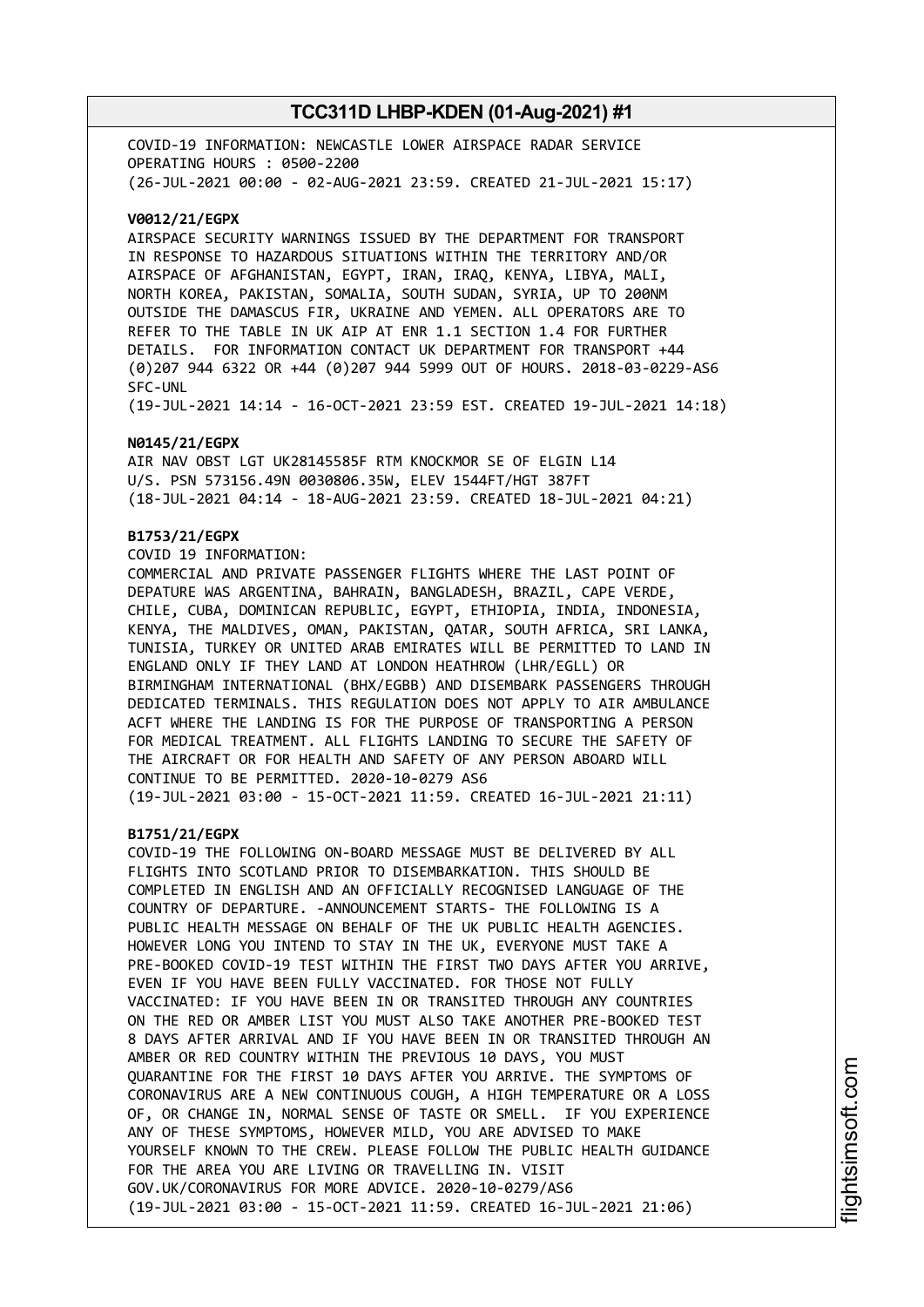#### **B1750/21/EGPX**

COVID-19 THE FOLLOWING ON-BOARD MESSAGE MUST BE DELIVERED BY ALL FLIGHTS INTO ENGLAND, WALES AND NORTHERN IRELAND PRIOR TO DISEMBARKATION. THIS SHOULD BE COMPLETED IN ENGLISH AND AN OFFICIALLY RECOGNISED LANGUAGE OF THE COUNTRY OF DEPARTURE. -ANNOUNCEMENT STARTS- THE FOLLOWING IS A PUBLIC HEALTH MESSAGE ON BEHALF OF THE UK PUBLIC HEALTH AGENCIES. HOWEVER LONG YOU INTEND TO STAY IN THE UK, EVERYONE MUST TAKE A PRE-BOOKED COVID-19 TEST WITHIN THE FIRST TWO DAYS AFTER YOU ARRIVE, EVEN IF YOU HAVE BEEN FULLY VACCINATED. IF YOU HAVE BEEN IN OR TRANSITED THROUGH ANY COUNTRIES ON THE RED OR AMBER LIST YOU MUST ALSO TAKE ANOTHER PRE-BOOKED TEST 8 DAYS AFTER ARRIVAL. IF YOU HAVE BEEN IN OR TRANSITED THROUGH AN AMBER OR RED COUNTRY WITHIN THE PREVIOUS 10 DAYS YOU MUST QUARANTINE FOR THE FIRST 10 DAYS AFTER YOU ARRIVE. THE SYMPTOMS OF CORONAVIRUS ARE A NEW CONTINUOUS COUGH, A HIGH TEMPERATURE OR A LOSS OF, OR CHANGE IN, NORMAL SENSE OF TASTE OR SMELL. IF YOU EXPERIENCE ANY OF THESE SYMPTOMS, HOWEVER MILD, YOU ARE ADVISED TO MAKE YOURSELF KNOWN TO THE CREW. PLEASE FOLLOW THE PUBLIC HEALTH GUIDANCE FOR THE AREA YOU ARE LIVING OR TRAVELLING IN. VISIT GOV.UK/CORONAVIRUS FOR MORE ADVICE. 2020-10-0279/AS6

(19-JUL-2021 03:00 - 15-OCT-2021 11:59. CREATED 16-JUL-2021 21:03)

#### **B1725/21/EGPX**

GNSS(GPS) SIGNAL AND RADIO FREQUENCY JAMMING (UAV CONTROL FREQUENCIES). JAMMERS LOCATED WI 2.6NM RADIUS PSN 545021N 0045550W (WEST FREUGH, DUMFRIES AND GALLOWAY). ACTIVITY MAY AFFECT ACFT WI 52NM UP TO 40,000FT AMSL OR ABOVE (ALL DIRECTIONS). MAY ALSO AFFECT AIRBORNE ELECTRONIC SITUATIONAL AWARENESS DEVICES AND UAV CONTROL. NOT TO EXCEED 2 MINUTE DURATION. GNSS(GPS) RECEIVERS MAY SUFFER INTERMITTENT / TOTAL FAILURE OR GIVE INCORRECT POSITION INFO. SOME ELECTRONIC SITUATIONAL AWARENESS DEVICES AND UAV SYSTEMS MAY SUFFER INTERMITTENT / TOTAL FAILURE OR GIVE INCORRECT NOTIFICATION. FOR INFO/CEASE JAMMING 01776 888932 / 01776 888930. 2021-07-0496/AS4 0730-1500

(19-JUL-2021 07:30 - 13-AUG-2021 15:00. CREATED 15-JUL-2021 09:48)

#### **H4158/21/EGPX**

FLYING OF LARGE MODEL ACFT WI 0.5NM RADIUS OF 560050N 0024738W (DREM, EAST LOTHIAN). FOR INFO CONTACT 07770 746850. 2021-07-0497/AS2. SFC-1700FT AMSL 0900-SS PLUS30 (13-JUL-2021 09:00 - 10-OCT-2021 17:53. CREATED 12-JUL-2021 13:02)

#### **B1579/21/EGPX**

TRIGGER NOTAM - PERM AIRAC AIP AMDT 08/21 WEF 12 AUG 21. MULTIPLE ENR CHANGES, SEE COVER SHEET FOR FULL DETAILS (12-AUG-2021 00:00 - 25-AUG-2021 23:59. CREATED 01-JUL-2021 00:05)

### **H3562/21/EGPX** D BAND HIGH INTENSITY RADIO TRANSMISSION AREA (HIRTA) IN LOW FLYING AREA 14 AND NIGHT SECTOR 1A AT 562213N 0025259W, (LEUCHARS, FIFE) RADIUS 0.5NM. MAX HEIGHT 512FT AGL. 21/06/079/LFTP SAFE DISTANCES CIVILIAN ACFT 0.069NM 115FT AGL MIL ACFT SUSCEPTIBILITY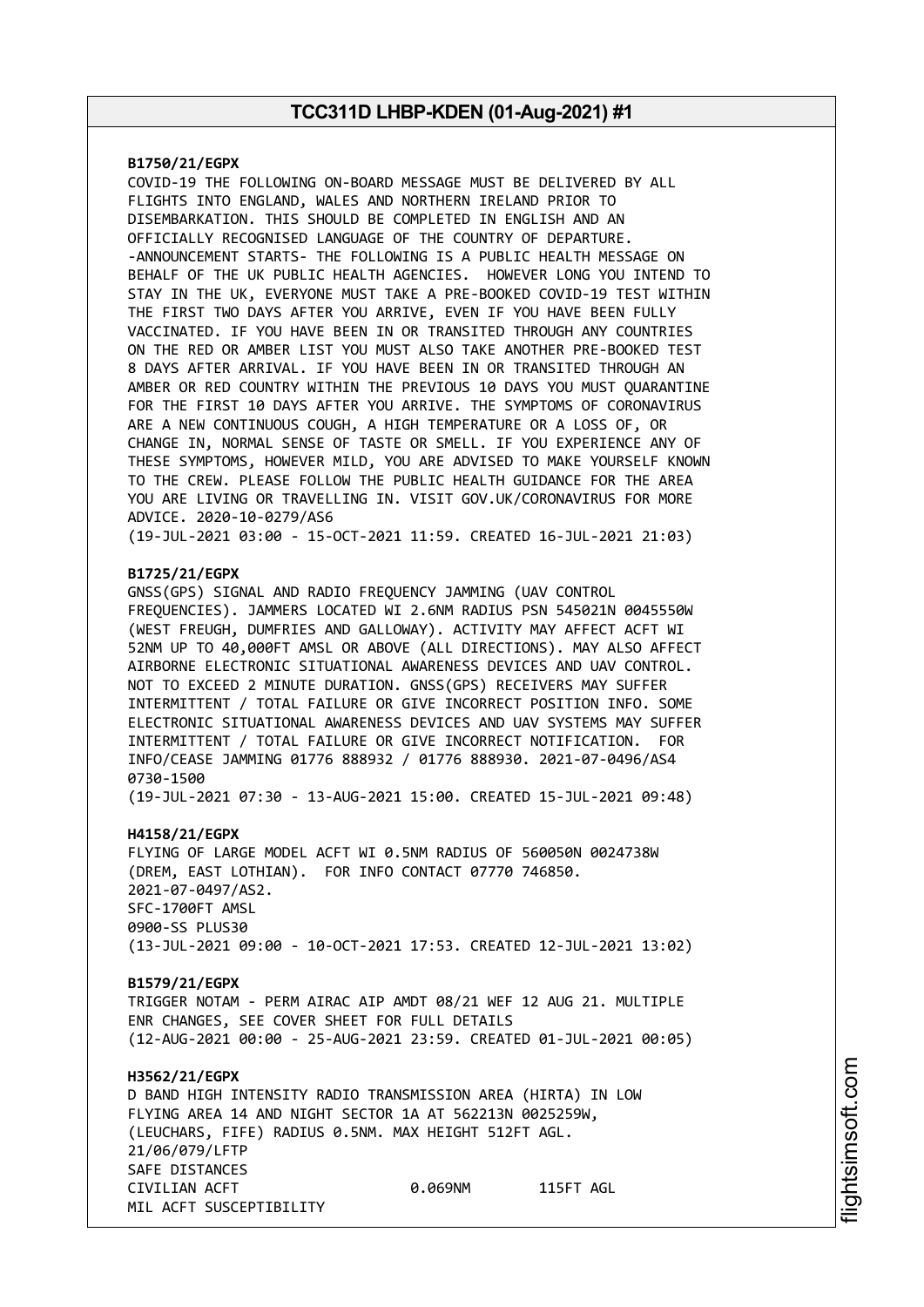| VERY LOW                                                           | SAFE     | <b>SAFE</b> |
|--------------------------------------------------------------------|----------|-------------|
| LOW                                                                | 0.0843NM | 170FT AGL   |
| MEDIUM                                                             | 0.1107NM | 262FT AGL   |
| HIGH                                                               | 0.1825NM | 512FT AGL   |
| PULSE LOW                                                          | 0.0438NM | 28FT AGL    |
| PULSE MEDIUM                                                       | 0.0488NM | 46FT AGL    |
| PULSE HIGH                                                         | 0.0587NM | 81FT AGL    |
| SFC-535FT AMSL                                                     |          |             |
| (24-JUN-2021 09:45 - 09-SEP-2021 22:59. CREATED 24-JUN-2021 10:01) |          |             |

#### **B1537/21/EGPX**

ATS ROUTES UP60 BETWEEN VAXIT AND LAMRO, UN581 BETWEEN VAXIT AND GIBSU AND UN603 BETWEEN AKIVO AND SUM ARE UNAVAILABLE FOR FLIGHT PLANNING DUE MAINTENANCE AT SUMBURGH RADAR. CONTACT:00441294655300 (05-AUG-2021 17:00 - 05-AUG-2021 19:00. CREATED 23-JUN-2021 16:30)

#### **H3211/21/EGPX**

UNMANNED CAPTIVE BALLOON IN LOW FLYING AREA 14 WI 1NM RADIUS OF PSN 562756N 0025709W (DUNDEE, DUNDEE CITY) MAX HGT 200FT AGL. 21/06/039/LFTP SFC-600FT AMSL SR - SS (15-JUN-2021 03:21 - 14-SEP-2021 18:32. CREATED 14-JUN-2021 12:33)

#### **B1431/21/EGPX**

COVID-19: EMERGENCY DIVERSIONS. THE ABILITY FOR AERODROMES TO ACCEPT NON-EMERGENCY DIVERSIONS MAY BE LIMITED DURING COVID-19. NON-EMERGENCY DIVERSION REQUESTS WILL TAKE TIME TO COORDINATE AND OPERATORS SHOULD BE AWARE THAT THE EXPECTED ALTERNATE MAY NOT BE ABLE TO ACCEPT THE REQUEST AND ALTERNATE OPTIONS MAY NEED TO BE CONSIDERED IN ADVANCE. SHOULD A DIVERSION EXPECT TO ARRIVE WITH LESS THAN THE FINAL RESERVE FUEL THE COMMANDER SHALL IMMEDIATELY INFORM ATC AND DECLARE AN EMERGENCY. AIRCRAFT EMERGENCIES WILL BE OFFERED ANY SUITABLE AND AVAILABLE AERODROME. 2001-05-0459/AS3). (09-JUN-2021 09:15 - 27-AUG-2021 23:59. CREATED 09-JUN-2021 09:29)

#### **B1413/21/EGPX**

THE EUROPEAN GEOSTATIONARY NAVIGATION OVERLAY SERVICE (EGNOS) IS NOT AVAILABLE FOR LPV PROCEDURES. LPV LINES OF OCA(H) DISPLAYED ON RNP INSTRUMENT APPROACH CHARTS ARE NOT AVAILABLE FOR USE. (25-JUN-2021 00:01 - 24-SEP-2021 23:59. CREATED 08-JUN-2021 13:48)

#### **N0118/21/EGPX**

AVIATION LGT INTERMITTANTLY U/S OBST UK0150A006F PSN 560255N 0034057W (LONGANNET POWER STATION, FIFE). HGT 600FT AGL/621FT AMSL. 2020-12-0268/CIV1 (07-JUN-2021 12:00 - 05-SEP-2021 12:00. CREATED 07-JUN-2021 09:31)

#### **K0230/21/EGPX**

LIT CRANE POSITION 550245N 0012658W (WHITLEY BAY, TYNE AND WEAR) IN LOW FLYING AREA 12 AND NIGHT SECTOR 4AS HGT 161FT AMSL (114FT AGL). 21/06/012/LFTP (08-JUN-2021 00:00 - 12-AUG-2021 23:59. CREATED 07-JUN-2021 09:24)

#### **B1372/21/EGPX**

AIRSPACE RESTRICTION ISSUED BY THE DEPARTMENT FOR TRANSPORT - AIRCRAFT OPERATING SCHEDULED SERVICES BY OR ON BEHALF OF BELAVIA BELARUSIAN AIRLINES ARE PROHIBITED FROM FLYING IN UK AIRSPACE,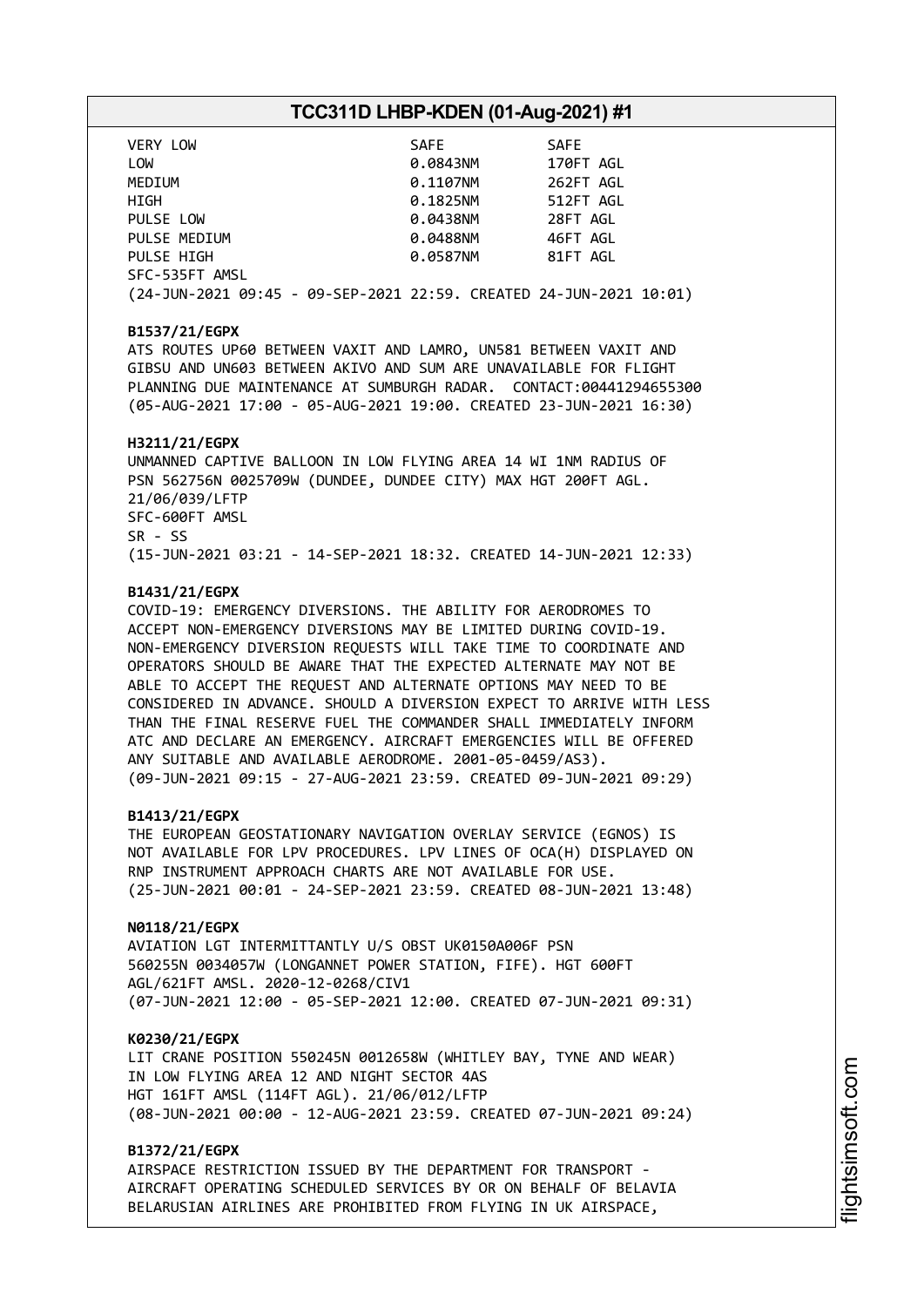INCLUDING THAT AIRSPACE ABOVE THE TERRITORIAL SEA OF THE UK. THIS REGULATION DOES NOT APPLY TO ANY AIRCRAFT FLYING IN ACCORDANCE WITH THE PERMISSION OF THE UK SECRETARY OF STATE FOR TRANSPORT OR TO ACFT FLYING IN ACCORDANCE WITH A CLEARANCE ISSUED BY LONDON TERMINAL CONTROL CENTRE SWANWICK THE AIR TRAFFIC CONTROL CENTRE PRESTWICK. PERMISSION AVAILABLE FROM UK DEPARTMENT FOR TRANSPORT +44 0300 330 3000, MON-FRI 0830-1730, OR VIA DUTYOFFICERS(AT)DFT.GOV.UK, OR IN WRITING TO CONTACTDFT(AT)DFT.GOV.UK 2021-05-0542/AS6 (03-JUN-2021 11:00 - 01-SEP-2021 10:59 EST. CREATED 03-JUN-2021 11:08) **V0009/21/EGPX** AIRSPACE SECURITY WARNING ISSUED BY THE DEPARTMENT FOR TRANSPORT - RISK TO CIVIL AVIATION IN BELARUS. OPERATORS ARE ADVISED NOT TO ENTER THE TERRITORY AND AIRSPACE OF BELARUS DUE TO SERIOUS SAFETY AND SECURITY CONCERNS POSED TO COMMERCIAL AVIATION. OPERATORS ARE ADVISED TO TAKE THIS INFORMATION INTO ACCOUNT IN THEIR OWN RISK ASSESSMENTS AND ROUTING DECISIONS. CONTACT UK DEPARTMENT FOR TRANSPORT +44(0)207 082 6639 OR +44(0)207 944 5999 OUT OF HOURS. FOR FURTHER DETAILS. 2021-05-0542/AS6 SFC-UNL (25-MAY-2021 06:36 - 22-AUG-2021 16:00 EST. CREATED 25-MAY-2021 06:36) **H2465/21/EGPX** MILITARY EXERCISE. EXER TYPHOON WARRIOR. UP TO 60 MIL ACFT WILL OPERATE AND CONDUCT HIGH ENERGY MANOEVRES WI AREA BOUNDED BY: 574800N 0002400E - 544500N 0025700E - 542300N 0024500E - 533000N 0030000E - 531600N 0030000E - 532000N 0023000E - 531200N 0023000E - 530900N 0020600E - 532200N 0000400E - 534300N 0000800W - 544200N 0011400W - 550100N 0013000W - 550300N 0014100W - 550600N 0013800W - 552600N 0023700W - 553800N 0025100W - 560000N 0024900W - 560700N 0025600W - 560700N 0033000W - 561400N 0033200W - 562400N 0031500W - 571600N 0021000W - 574800N 0002400E. ACCESS TO CONTROLLED AIRSPACE SUBJ ATC CLR. ACFT MAY BE UNABLE TO COMPLY WITH RAC. FOR OPERATIONAL INFO CTC: 01522 731625 (1ACC DURING HOURS OF ACTIVITY) OR 01526 346346 (AT ALL OTHER TIMES). AIRSPACE COORDINATION NOTICE 2021-07-0028/AS3 REFERS. SFC-FL660 17 19 24 26 0830-1130 (17-AUG-2021 08:30 - 26-AUG-2021 11:30. CREATED 18-MAY-2021 11:16) **H2462/21/EGPX** MILITARY EXERCISE. EXER TYPHOON WARRIOR. UP TO 60 MIL ACFT WILL OPERATE AND CONDUCT HIGH ENERGY MANOEVRES WI AREA BOUNDED BY: 574800N 0002400E - 544500N 0025700E - 542300N 0024500E - 533000N 0030000E - 531600N 0030000E - 532000N 0023000E - 531200N 0023000E - 530900N 0020600E - 532200N 0000400E - 534300N 0000800W - 544200N 0011400W - 550100N 0013000W - 550300N 0014100W - 550600N 0013800W - 552600N 0023700W - 553800N 0025100W - 560000N 0024900W - 560700N 0025600W - 560700N 0033000W - 561400N 0033200W - 562400N 0031500W - 571600N 0021000W - 574800N 0002400E. ACCESS TO CONTROLLED AIRSPACE SUBJ ATC CLR. ACFT MAY BE UNABLE TO COMPLY WITH RAC. FOR OPERATIONAL INFO CTC: 01522 731625 (1ACC DURING HOURS OF ACTIVITY) OR 01526 346346 (AT ALL OTHER TIMES). AIRSPACE COORDINATION NOTICE 2021-07-0028/AS3 REFERS. SFC-FL660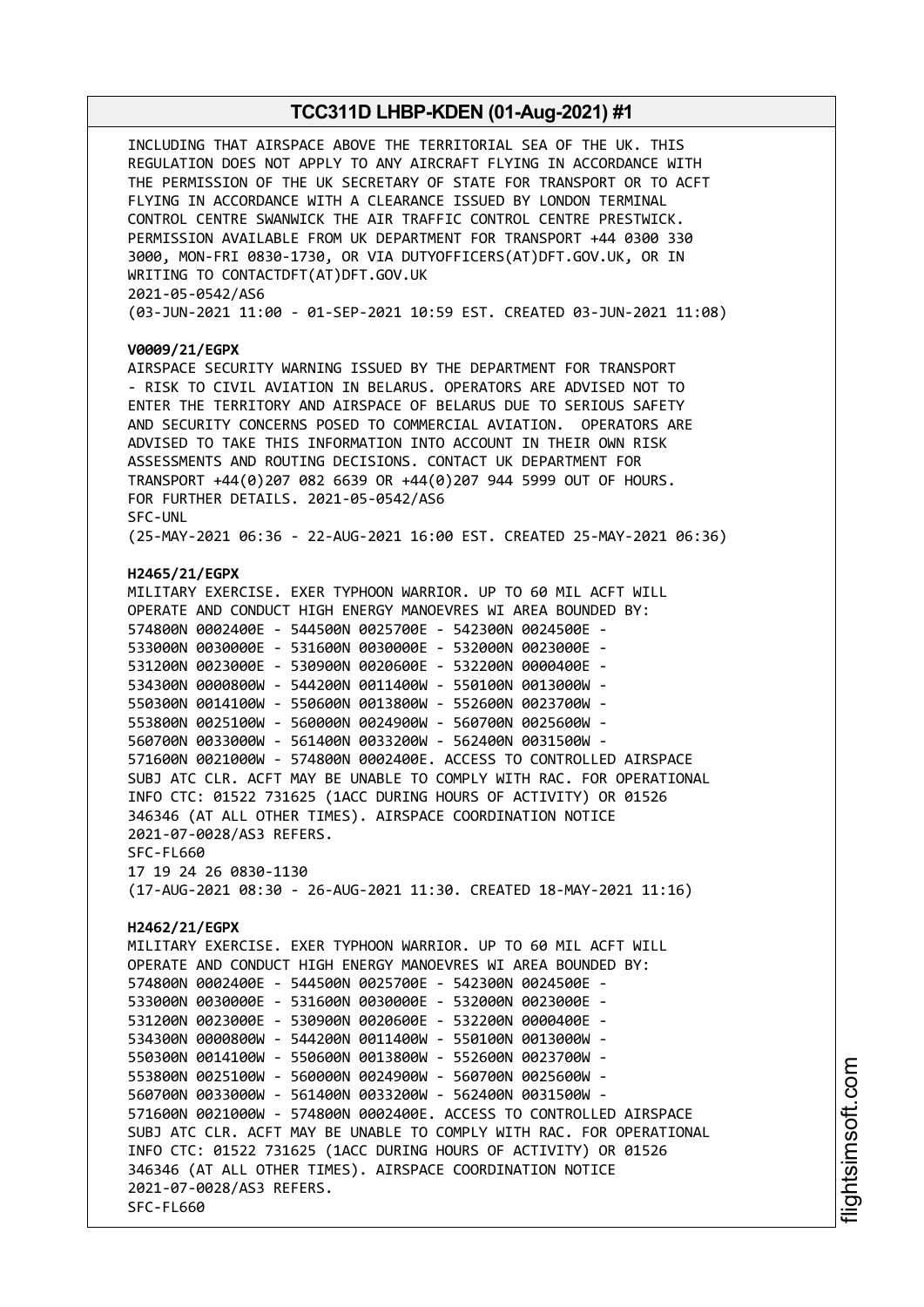JUL 15 20 0830-1130, JUL 22 0830-1430, JUL 27 29 AUG 03 0830-1130 (15-JUL-2021 08:30 - 03-AUG-2021 11:30. CREATED 18-MAY-2021 11:01)

#### **B1209/21/EGPX**

SAFETY AND OPERATIONAL DIRECTIVE, NUMBER 2021/003 ISSUED 14 MAY 2021, BOEING 737-8 BOEING 737-8200 AND BOEING 737-9 (MAX) RETURN TO SERVICE.IN ACCORDANCE WITH SD-2021/003 THE CIVIL AVIATION AUTHORITY (CAA), IN EXERCISE OF ITS POWERS UNDER ARTICLE 248, AND IN ACCORDANCE WITH ARTICLE 17(1), OF THE AIR NAVIGATION ORDER 2016, AND SUBJECT TO, AND IN ACCORDANCE WITH, UK REGULATION (EU) 2018/1139 (AS RETAINED IN UK LAW), ARTICLE 70, DIRECTS OPERATORS AND PILOTS IN COMMAND OF ANY BOEING 737-8 MAX OR BOEING 737-9 MAX AIRCRAFT WHICH IS REGISTERED OTHER THAN IN THE UK NOT TO CONDUCT FLIGHTS WITHIN UK AIRSPACE UNLESS THEY HAVE SUBMITTED A DECLARATION TO THE CAA. ADDITIONALLY SUCH AEROPLANES TOGETHER WITH ANY BOEING 737-8200 AEROPLANE ARE NOT TO CONDUCT RNP-AR APPROACH OPERATIONS WITHIN THE UK. NOTWITHSTANDING THE ABOVE OPERATORS AND PILOTS IN COMMAND OF ANY SUCH BOEING 737-8 MAX OR BOEING 737-9 MAX AIRCRAFT REGISTERED OTHER THAN IN THE UK MAY CONDUCT A FERRY FLIGHT OPERATION FOR THE PURPOSE OF ESSENTIAL MAINTENANCE OR MODIFICATION INTO, OUT OF OR THROUGH UK AIRSPACE, SUBJECT TO THE EXPRESS PERMISSION OF THE CAA AND SUBJECT TO SUCH REQUIREMENTS AND CONDITIONS AS THE PERMISSION CONTAINS.TO BE GRANTED A PERMISSION FOR ANY ABOVE FERRY FLIGHT, THE OPERATOR MUST APPLY TO THE CAA AND COMPLY WITH THEIR REQUIREMENTS AND CONDITIONS. PERMISSION WILL BE PROVIDED TO THE OPERATOR IN WRITING. 2019-03-0217/AS4.

(14-MAY-2021 16:46 - 11-AUG-2021 19:00 EST. CREATED 14-MAY-2021 16:47)

#### **B1207/21/EGPX**

MILITARY EXERCISE. SSR MODE 3/A CODES 0100, 0200, 0300, 0400, 0500, 0600, 0700, 1510 - 1577 AND 2400 - 2477 TEMPO ALLOCATED TO EXER TYPHOON WARRIOR 21. INFO CTC 01526 346346 OR 01526 346351. 2021-06-0138/AS3. (15-JUL-2021 00:01 - 26-AUG-2021 23:59. CREATED 14-MAY-2021 14:22)

#### **B1205/21/EGPX**

COVID-19: FLIGHT RESTRICTIONS. ISLE OF MAN. ALL ACFT INTENDING TO LAND ON THE ISLE OF MAN MUST DO SO AT ISLE OF MAN AIRPORT DURING PUBLISHED AIRPORT OPENING HOURS TO COMPLETE PORT ARRIVALS PROCESS PRIOR TO LANDING ELSEWHERE ON THE ISLAND. LANDING FEES ARE WAIVED FOR ACFT DEPARTING TO AN ALTERNATIVE SITE WITHIN 1 HOUR. FAILURE TO COMPLY MAY RESULT IN A FINE OR IMPRISONMENT. FOR INFO SEE COVID19.GOV.IM/GENERAL-INFORMATION/PRIVATE-VESSELS-AND-AIRCRAFTS/ OR PHONE +44 1624 687171. 2020-08-0241/AS4 (14-MAY-2021 09:06 - 12-AUG-2021 12:00 EST. CREATED 14-MAY-2021 09:07)

#### **B1175/21/EGPX**

COVID-19: CREWS/PASSENGERS REQUIREMENTS. CREWS SHOULD COMPLETE THE ENHANCED GENERAL AIRCRAFT DECLARATION (GAD) PROCESS FOR ALL INTERNATIONAL FLIGHTS INTO THE UK, INCLUDING THE ACTIVE REPORTING OF NIL RETURNS. IF SYMPTOMATIC PASSENGERS ARE IDENTIFIED, THIS MUST BE NOTIFIED. GADS FOR FLIGHTS TO ENGLAND SHOULD BE SENT TO THE HEALTH CONTROL UNIT TEL: +44 (0) 20 8745 7209 EMAIL: HEATHROW.HCU(AT)PHE.GOV.UK.GADS. FOR FLIGHTS TO SCOTLAND SHOULD BE SENT TO PUBLIC HEALTH SCOTLAND TEL: +44 (0)141 300 1414 EMAIL: NSS.HPSCORONAVIRUS(AT)NHS.NET (SUBJECT: AIRCRAFT DECLARATION). GADS FOR FLIGHTS TO NORTHERN IRELAND SHOULD BE SENT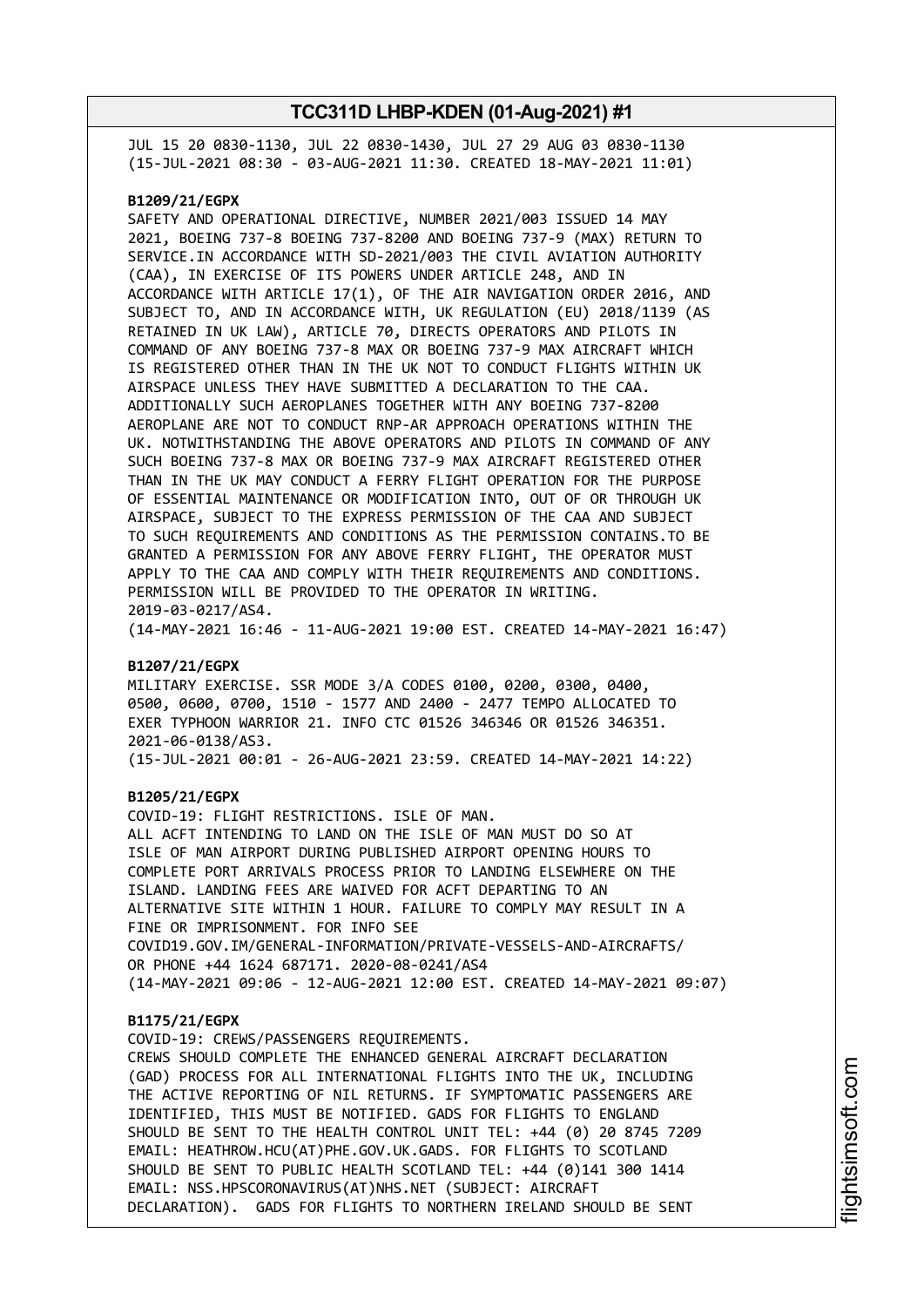TO PUBLIC HEALTH AGENCY TEL: +44 (0)141 300 1414 EMAIL: NIPORTHEALTH(AT)HSCNI.NET. 2021-05-0359/AS6 (12-MAY-2021 09:45 - 07-AUG-2021 23:59. CREATED 12-MAY-2021 09:39) **B0989/21/EGPX** ADD ACTIVITY TO THE REMARKS OF THE PLYMOUTH PORTLAND AND PORTSMOUTH DANGER AREAS. ACTIVITY: ELECTRONIC/ OPTICAL HAZARDS. FOR THE FOLLOWING DANGER AREAS: EG D003 - PLYMOUTH EG D004 - PLYMOUTH EG D006 A,B,C - FALMOUTH BAY EG D007 A,B,C - FOWEY, FOWEY INNER EG D008 A,B,C - PLYMOUTH EG D009 A,B - WEMBURY EG D012 - LYME BAY NORTH EG D013 - LYME BAY EG D014 - PORTLAND EG D017 - PORTLAND EG D021 - PORTLAND EG D023 - PORTLAND EG D031 - PORTLAND EG D036 - PORTSMOUTH EG D037 - PORTSMOUTH EG D038 - PORTSMOUTH EG D039 - PORTSMOUTH EG D040 - PORTSMOUTH UK AIP ENR 5.1 REFERS (26-APR-2021 00:00 - PERM. CREATED 23-APR-2021 13:40) **H1573/21/EGPX** MODEL ROCKET FIRING WI 2NM LOCATION 554300N 0044800W (FAIRLIE MOOR, NORTH AYRSHIRE). FOR INFO 07733 250135. 2021-06-0042/AS2 SFC-16000FT AMSL (06-NOV-2021 12:00 - 06-NOV-2021 17:00. CREATED 14-APR-2021 14:24) **H1571/21/EGPX** MODEL ROCKET FIRING WI 2NM LOCATION 554300N 0044800W (FAIRLIE MOOR, NORTH AYRSHIRE). FOR INFO 07733 250135. 2021-06-0042/AS2 SFC-16000FT AMSL (27-NOV-2021 12:00 - 27-NOV-2021 17:00. CREATED 14-APR-2021 14:22) **H1565/21/EGPX** MODEL ROCKET FIRING WI 2NM LOCATION 554300N 0044800W (FAIRLIE MOOR, NORTH AYRSHIRE). FOR INFO 07733 250135. 2021-06-0042/AS2 SFC-16000FT AMSL (07-AUG-2021 12:00 - 07-AUG-2021 18:00. CREATED 14-APR-2021 14:19) **H1568/21/EGPX** MODEL ROCKET FIRING WI 2NM LOCATION 554300N 0044800W (FAIRLIE MOOR, NORTH AYRSHIRE). FOR INFO 07733 250135. 2021-06-0042/AS2 SFC-16000FT AMSL (25-SEP-2021 12:00 - 25-SEP-2021 18:00. CREATED 14-APR-2021 14:19) **H1567/21/EGPX** MODEL ROCKET FIRING WI 2NM LOCATION 554300N 0044800W (FAIRLIE MOOR, NORTH AYRSHIRE). FOR INFO 07733 250135. 2021-06-0042/AS2 SFC-16000FT AMSL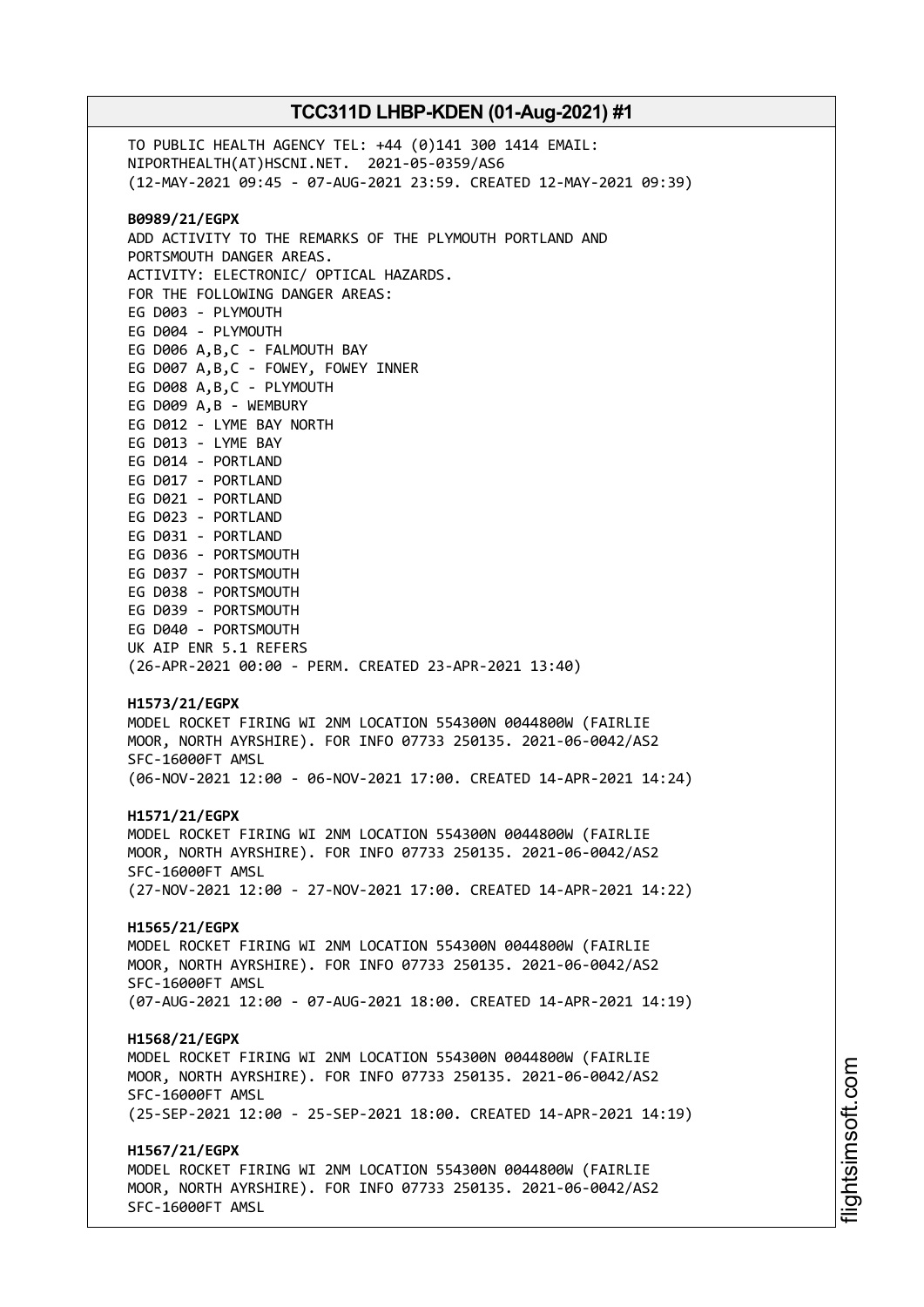└──────────────────────────────────────────────────────────────────────────────┘

(16-OCT-2021 12:00 - 16-OCT-2021 18:00. CREATED 14-APR-2021 14:19)

#### ┌──────────────────────────────────────────────────────────────────────────────┐ │**EGGX (SHANWICK OCEANIC FIR/UIR)** │

**D1107/21/EGGX** CHECKLIST YEAR=2021 0726 1100 1105 1106

LATEST PUBLICATIONS AIP AIRAC AMDT IFR 009/2021 EFFECTIVE DATE 09 SEP 21 AIP SUP IFR 040/2021 EFFECTIVE DATE 29 JUL 21 AIC IFR W069/2021 EFFECTIVE DATE 29 JUL 21 AIC IFR P067/2021 EFFECTIVE DATE 29 JUL 21 AIC IFR M066/2021 EFFECTIVE DATE 29 JUL 21 AIC IFR Y068/2021 EFFECTIVE DATE 29 JUL 21 AIC IFR G097/2009 EFFECTIVE DATE 31 DEC 09

AIC CHECKLIST AIP IFR P127/2006 P008/2008 P064/2008 P086/2008 P077/2009 P070/2010 P062/2012 P138/2012 Y009/2014 P002/2018 P053/2018 Y104/2018 Y031/2019 Y055/2019 Y117/2019 Y135/2019 P136/2019 P137/2019 P138/2019 P139/2019 Y140/2019 Y141/2019 Y142/2019 Y001/2020 P003/2020 W008/2020 Y011/2020 Y012/2020 W018/2020 Y024/2020 PART 1 OF 2 (01-AUG-2021 00:05 - 01-SEP-2021 00:05 EST. CREATED 01-AUG-2021 01:52)

#### **D1107/21/EGGX**

```
Y028/2020 Y031/2020 P034/2020 W035/2020 Y036/2020 Y039/2020
Y040/2020 Y041/2020 Y042/2020 Y043/2020 P044/2020 Y045/2020
P046/2020 Y051/2020 Y052/2020 P053/2020 P056/2020 P060/2020
P083/2020 Y085/2020 Y086/2020 Y087/2020 Y002/2021 Y008/2021
Y010/2021 Y011/2021 M012/2021 P017/2021 P018/2021 P026/2021
Y027/2021 Y028/2021 Y029/2021 Y037/2021 M044/2021 P045/2021
Y050/2021 Y054/2021 Y055/2021 P056/2021 Y058/2021 M060/2021
Y062/2021 M063/2021 M064/2021 M065/2021 M066/2021 P067/2021
Y068/2021 W069/2021
AIP VFR
NIL
AIP MIL
NTI
SUP CHECKLIST
AIP IFR
053/2018 060/2018 011/2019 023/2019 025/2019 003/2020
017/2020 019/2020 023/2020 030/2020 031/2020 032/2020
037/2020 038/2020 039/2020 045/2020 046/2020 048/2020
049/2020 052/2020 002/2021 003/2021 007/2021 008/2021
012/2021 014/2021 017/2021 018/2021 019/2021 020/2021
022/2021 023/2021 024/2021 025/2021 026/2021 028/2021
029/2021 030/2021 031/2021 032/2021 034/2021 035/2021
036/2021 037/2021 038/2021 039/2021 040/2021
AIP VFR
NTI
AIP MIL
NTI
PART 2 OF 2
```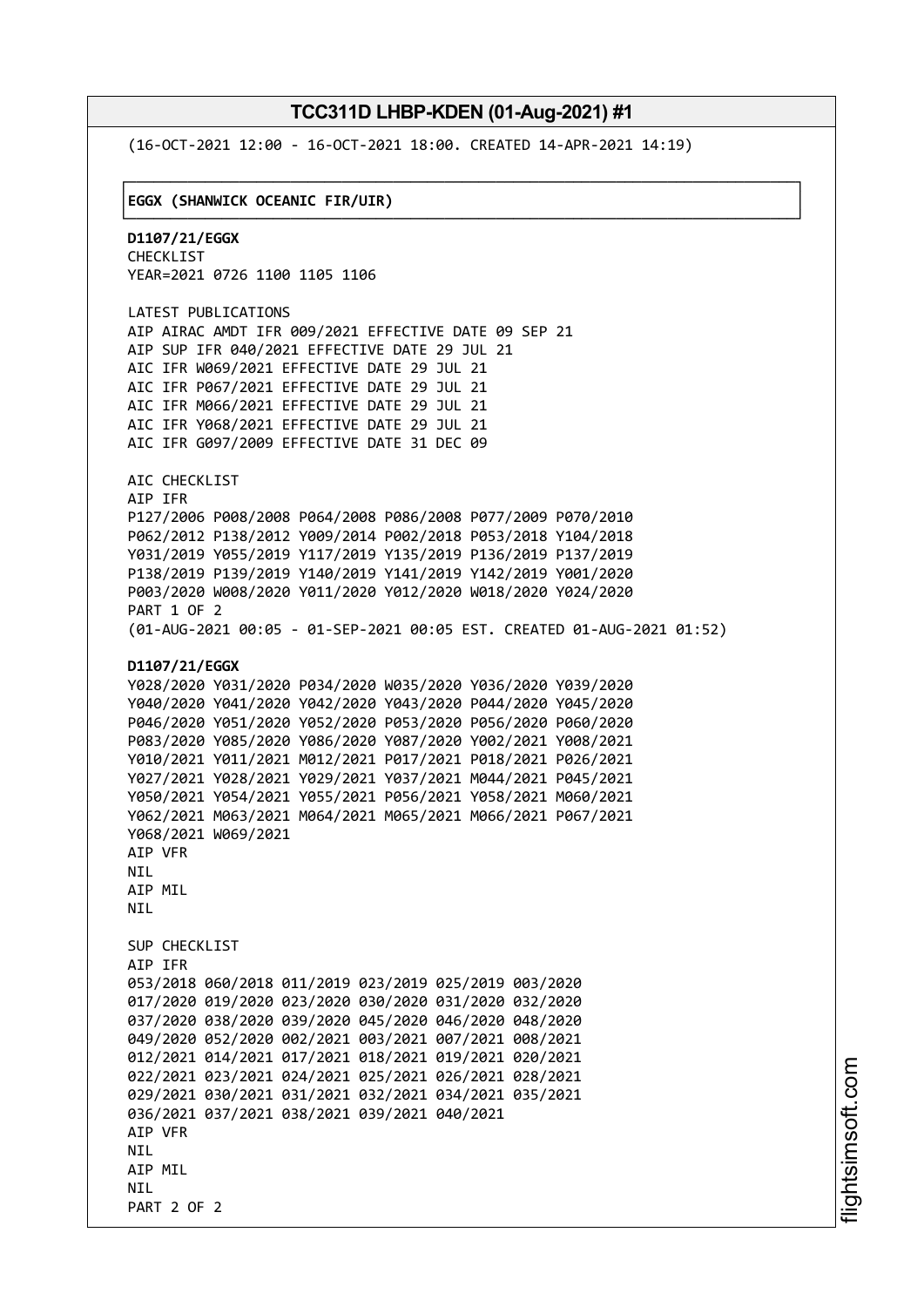**TCC311D LHBP-KDEN (01-Aug-2021) #1** (01-AUG-2021 00:05 - 01-SEP-2021 00:05 EST. CREATED 01-AUG-2021 01:52) **G0256/21/EGGX** P083/2020 Y085/2020 Y086/2020 Y087/2020 Y002/2021 Y008/2021 Y010/2021 Y011/2021 M012/2021 P017/2021 P018/2021 P026/2021 Y027/2021 Y028/2021 Y029/2021 Y037/2021 M044/2021 P045/2021 Y050/2021 Y054/2021 Y055/2021 P056/2021 Y058/2021 M060/2021 Y062/2021 M063/2021 M064/2021 M065/2021 M066/2021 P067/2021 Y068/2021 W069/2021 AIP VFR NIL AIP MIL NIL SUP CHECKLIST AIP IFR 053/2018 060/2018 011/2019 023/2019 025/2019 003/2020 017/2020 019/2020 023/2020 030/2020 031/2020 032/2020 037/2020 038/2020 039/2020 045/2020 046/2020 048/2020 049/2020 052/2020 002/2021 003/2021 007/2021 008/2021 012/2021 014/2021 017/2021 018/2021 019/2021 020/2021 022/2021 023/2021 024/2021 025/2021 026/2021 028/2021 029/2021 030/2021 031/2021 032/2021 034/2021 035/2021 036/2021 037/2021 038/2021 039/2021 040/2021 AIP VFR NIL AIP MIL NIL PART 2 OF 2 (01-AUG-2021 00:05 - 01-SEP-2021 00:05 EST. CREATED 01-AUG-2021 01:34) **G0256/21/EGGX** CHECKLIST YEAR=2021 0256 LATEST PUBLICATIONS AIP AIRAC AMDT IFR 009/2021 EFFECTIVE DATE 09 SEP 21 AIP SUP IFR 040/2021 EFFECTIVE DATE 29 JUL 21 AIC IFR W069/2021 EFFECTIVE DATE 29 JUL 21 AIC IFR P067/2021 EFFECTIVE DATE 29 JUL 21 AIC IFR M066/2021 EFFECTIVE DATE 29 JUL 21 AIC IFR Y068/2021 EFFECTIVE DATE 29 JUL 21 AIC IFR G097/2009 EFFECTIVE DATE 31 DEC 09 AIC CHECKLIST AIP IFR P127/2006 P008/2008 P064/2008 P086/2008 P077/2009 P070/2010 P062/2012 P138/2012 Y009/2014 P002/2018 P053/2018 Y104/2018 Y031/2019 Y055/2019 Y117/2019 Y135/2019 P136/2019 P137/2019 P138/2019 P139/2019 Y140/2019 Y141/2019 Y142/2019 Y001/2020 P003/2020 W008/2020 Y011/2020 Y012/2020 W018/2020 Y024/2020 Y028/2020 Y031/2020 P034/2020 W035/2020 Y036/2020 Y039/2020 Y040/2020 Y041/2020 Y042/2020 Y043/2020 P044/2020 Y045/2020 P046/2020 Y051/2020 Y052/2020 P053/2020 P056/2020 P060/2020 PART 1 OF 2 (01-AUG-2021 00:05 - 01-SEP-2021 00:05 EST. CREATED 01-AUG-2021 01:34) **M2939/21/EGGX CHECKLIST** YEAR=2021 2913 2914 2915 2916 2917 2918 2919 2920 2921 2922 2923 2924 2925 2926 2927 2928 2929 2930 2931 2932 2933 2935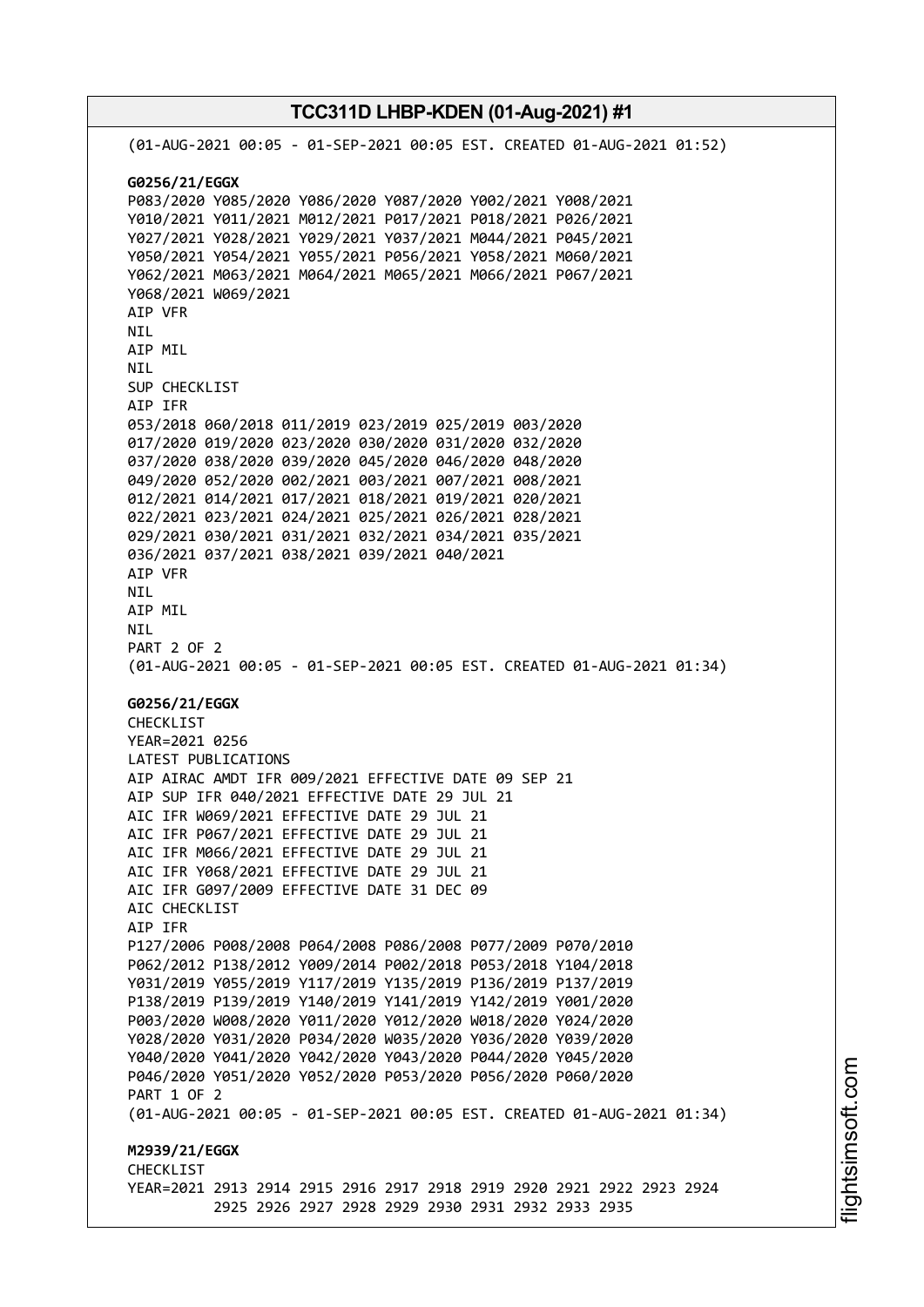LATEST PUBLICATIONS AIP AIRAC AMDT IFR 009/2021 EFFECTIVE DATE 09 SEP 21 AIP SUP IFR 040/2021 EFFECTIVE DATE 29 JUL 21 AIC IFR W069/2021 EFFECTIVE DATE 29 JUL 21 AIC IFR P067/2021 EFFECTIVE DATE 29 JUL 21 AIC IFR M066/2021 EFFECTIVE DATE 29 JUL 21 AIC IFR Y068/2021 EFFECTIVE DATE 29 JUL 21 AIC IFR G097/2009 EFFECTIVE DATE 31 DEC 09 AIC CHECKLIST AIP IFR P127/2006 P008/2008 P064/2008 P086/2008 P077/2009 P070/2010 P062/2012 P138/2012 Y009/2014 P002/2018 P053/2018 Y104/2018 Y031/2019 Y055/2019 Y117/2019 Y135/2019 P136/2019 P137/2019 PART 1 OF 2 (01-AUG-2021 00:05 - 01-SEP-2021 00:05 EST. CREATED 01-AUG-2021 01:33) **M2939/21/EGGX** P138/2019 P139/2019 Y140/2019 Y141/2019 Y142/2019 Y001/2020 P003/2020 W008/2020 Y011/2020 Y012/2020 W018/2020 Y024/2020 Y028/2020 Y031/2020 P034/2020 W035/2020 Y036/2020 Y039/2020 Y040/2020 Y041/2020 Y042/2020 Y043/2020 P044/2020 Y045/2020 P046/2020 Y051/2020 Y052/2020 P053/2020 P056/2020 P060/2020 P083/2020 Y085/2020 Y086/2020 Y087/2020 Y002/2021 Y008/2021 Y010/2021 Y011/2021 M012/2021 P017/2021 P018/2021 P026/2021 Y027/2021 Y028/2021 Y029/2021 Y037/2021 M044/2021 P045/2021 Y050/2021 Y054/2021 Y055/2021 P056/2021 Y058/2021 M060/2021 Y062/2021 M063/2021 M064/2021 M065/2021 M066/2021 P067/2021 Y068/2021 W069/2021 AIP VFR NIL AIP MIL NIL 022/2021 023/2021 024/2021 025/2021 026/2021 028/2021 029/2021 030/2021 031/2021 032/2021 034/2021 035/2021 036/2021 037/2021 038/2021 039/2021 040/2021 AIP VFR NIL AIP MIL **NTI** PART 2 OF 2 (01-AUG-2021 00:05 - 01-SEP-2021 00:05 EST. CREATED 01-AUG-2021 01:33) **F0776/21/EGGX** P046/2020 Y051/2020 Y052/2020 P053/2020 P056/2020 P060/2020 P083/2020 Y085/2020 Y086/2020 Y087/2020 Y002/2021 Y008/2021 Y010/2021 Y011/2021 M012/2021 P017/2021 P018/2021 P026/2021 Y027/2021 Y028/2021 Y029/2021 Y037/2021 M044/2021 P045/2021 Y050/2021 Y054/2021 Y055/2021 P056/2021 Y058/2021 M060/2021 Y062/2021 M063/2021 M064/2021 M065/2021 M066/2021 P067/2021 Y068/2021 W069/2021 AIP VFR **NTI** AIP MIL **NTI** SUP CHECKLIST AIP IFR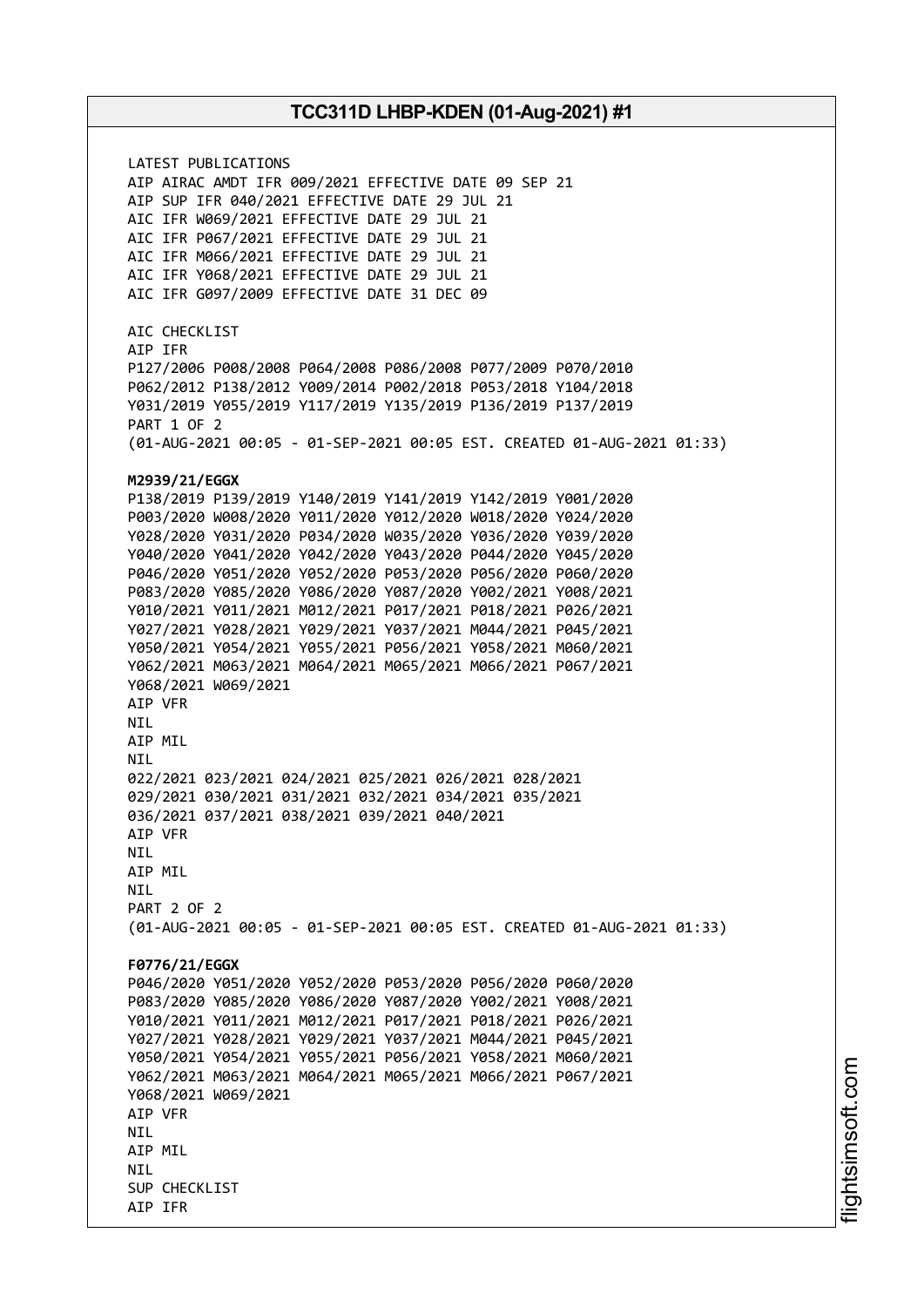053/2018 060/2018 011/2019 023/2019 025/2019 003/2020 017/2020 019/2020 023/2020 030/2020 031/2020 032/2020 037/2020 038/2020 039/2020 045/2020 046/2020 048/2020 049/2020 052/2020 002/2021 003/2021 007/2021 008/2021 012/2021 014/2021 017/2021 018/2021 019/2021 020/2021 022/2021 023/2021 024/2021 025/2021 026/2021 028/2021 029/2021 030/2021 031/2021 032/2021 034/2021 035/2021 036/2021 037/2021 038/2021 039/2021 040/2021 AIP VFR NIL AIP MIL **NTI** PART 2 OF 2 (01-AUG-2021 00:05 - 01-SEP-2021 00:05 EST. CREATED 01-AUG-2021 01:31) **F0776/21/EGGX** CHECKLIST YEAR=2021 0769 0770 0771 0773 0776 LATEST PUBLICATIONS AIP AIRAC AMDT IFR 009/2021 EFFECTIVE DATE 09 SEP 21 AIP SUP IFR 040/2021 EFFECTIVE DATE 29 JUL 21 AIC IFR W069/2021 EFFECTIVE DATE 29 JUL 21 AIC IFR P067/2021 EFFECTIVE DATE 29 JUL 21 AIC IFR M066/2021 EFFECTIVE DATE 29 JUL 21 AIC IFR Y068/2021 EFFECTIVE DATE 29 JUL 21 AIC IFR G097/2009 EFFECTIVE DATE 31 DEC 09 AIC CHECKLIST AIP IFR P127/2006 P008/2008 P064/2008 P086/2008 P077/2009 P070/2010 P062/2012 P138/2012 Y009/2014 P002/2018 P053/2018 Y104/2018 Y031/2019 Y055/2019 Y117/2019 Y135/2019 P136/2019 P137/2019 P138/2019 P139/2019 Y140/2019 Y141/2019 Y142/2019 Y001/2020 P003/2020 W008/2020 Y011/2020 Y012/2020 W018/2020 Y024/2020 Y028/2020 Y031/2020 P034/2020 W035/2020 Y036/2020 Y039/2020 Y040/2020 Y041/2020 Y042/2020 Y043/2020 P044/2020 Y045/2020 PART 1 OF 2 (01-AUG-2021 00:05 - 01-SEP-2021 00:05 EST. CREATED 01-AUG-2021 01:31) **N0151/21/EGGX** CHECKLIST YEAR=2021 0095 0111 0112 0113 0118 0122 0123 0124 0127 0136 0138 0139 0141 0142 0143 0145 0147 0149 0150 0151 LATEST PUBLICATIONS AIP AIRAC AMDT IFR 009/2021 EFFECTIVE DATE 09 SEP 21 AIP SUP IFR 040/2021 EFFECTIVE DATE 29 JUL 21 AIC IFR W069/2021 EFFECTIVE DATE 29 JUL 21 AIC IFR P067/2021 EFFECTIVE DATE 29 JUL 21 AIC IFR M066/2021 EFFECTIVE DATE 29 JUL 21 AIC IFR Y068/2021 EFFECTIVE DATE 29 JUL 21 AIC IFR G097/2009 EFFECTIVE DATE 31 DEC 09 AIC CHECKLIST AIP IFR P127/2006 P008/2008 P064/2008 P086/2008 P077/2009 P070/2010 P062/2012 P138/2012 Y009/2014 P002/2018 P053/2018 Y104/2018 Y031/2019 Y055/2019 Y117/2019 Y135/2019 P136/2019 P137/2019 P138/2019 P139/2019 Y140/2019 Y141/2019 Y142/2019 Y001/2020 P003/2020 W008/2020 Y011/2020 Y012/2020 W018/2020 Y024/2020 Y028/2020 Y031/2020 P034/2020 W035/2020 Y036/2020 Y039/2020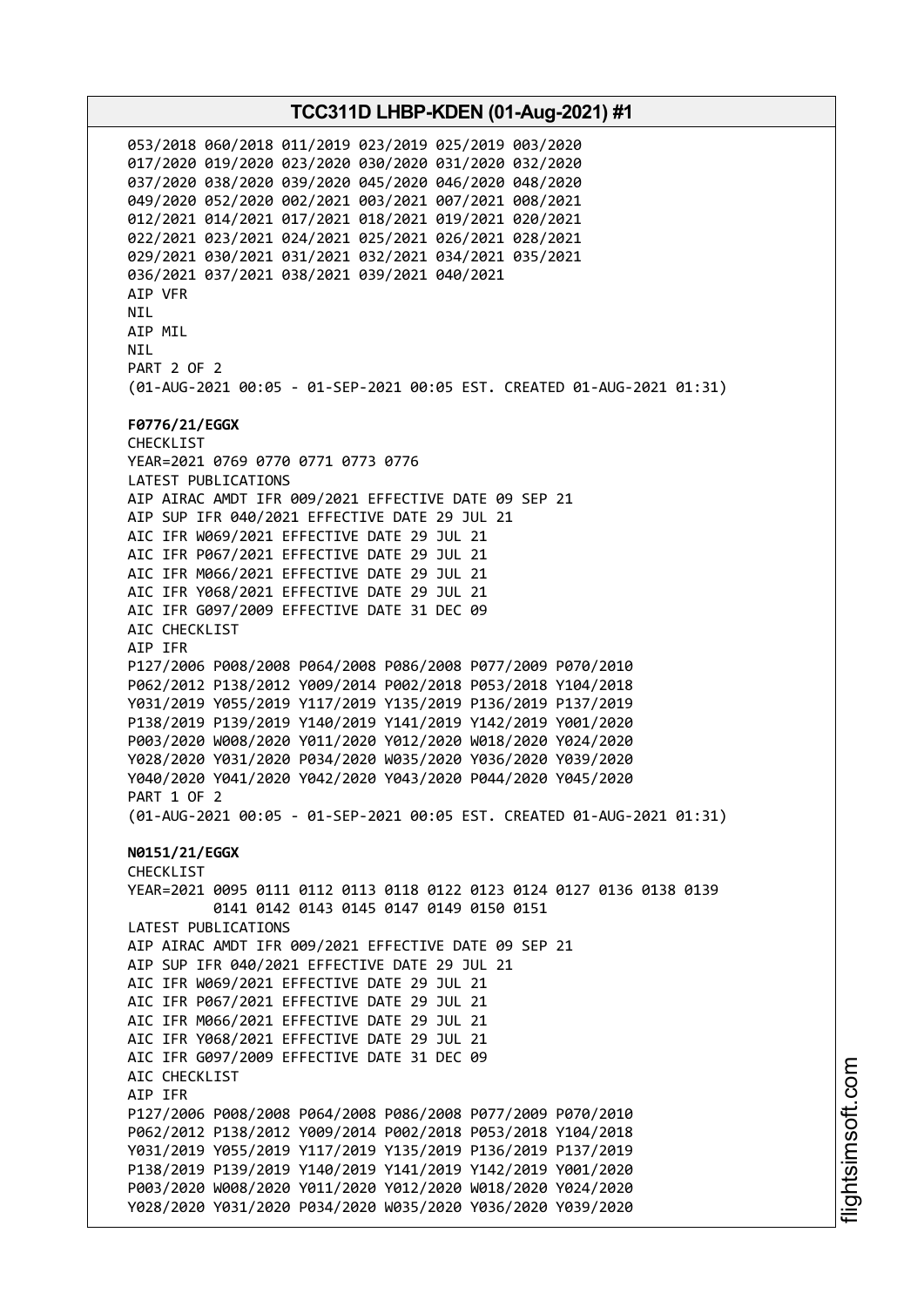Y040/2020 Y041/2020 Y042/2020 Y043/2020 P044/2020 Y045/2020 P046/2020 Y051/2020 Y052/2020 P053/2020 P056/2020 P060/2020 PART 1 OF 2 (01-AUG-2021 00:05 - 01-SEP-2021 00:05 EST. CREATED 01-AUG-2021 01:29) **N0151/21/EGGX** P083/2020 Y085/2020 Y086/2020 Y087/2020 Y002/2021 Y008/2021 Y010/2021 Y011/2021 M012/2021 P017/2021 P018/2021 P026/2021 Y027/2021 Y028/2021 Y029/2021 Y037/2021 M044/2021 P045/2021 Y050/2021 Y054/2021 Y055/2021 P056/2021 Y058/2021 M060/2021 Y062/2021 M063/2021 M064/2021 M065/2021 M066/2021 P067/2021 Y068/2021 W069/2021 AIP VFR NIL AIP MIL NIL SUP CHECKLIST AIP IFR 053/2018 060/2018 011/2019 023/2019 025/2019 003/2020 017/2020 019/2020 023/2020 030/2020 031/2020 032/2020 037/2020 038/2020 039/2020 045/2020 046/2020 048/2020 049/2020 052/2020 002/2021 003/2021 007/2021 008/2021 012/2021 014/2021 017/2021 018/2021 019/2021 020/2021 022/2021 023/2021 024/2021 025/2021 026/2021 028/2021 029/2021 030/2021 031/2021 032/2021 034/2021 035/2021 036/2021 037/2021 038/2021 039/2021 040/2021 AIP VFR NIL AIP MIL NIL PART 2 OF 2 (01-AUG-2021 00:05 - 01-SEP-2021 00:05 EST. CREATED 01-AUG-2021 01:29) **B1876/21/EGGX** AIP VFR **NTI** AIP MIL **NTI** SUP CHECKLIST AIP IFR 053/2018 060/2018 011/2019 023/2019 025/2019 003/2020 017/2020 019/2020 023/2020 030/2020 031/2020 032/2020 037/2020 038/2020 039/2020 045/2020 046/2020 048/2020 049/2020 052/2020 002/2021 003/2021 007/2021 008/2021 012/2021 014/2021 017/2021 018/2021 019/2021 020/2021 022/2021 023/2021 024/2021 025/2021 026/2021 028/2021 029/2021 030/2021 031/2021 032/2021 034/2021 035/2021 036/2021 037/2021 038/2021 039/2021 040/2021 AIP VFR NIL AIP MIL **NTL** PART 3 OF 3 (01-AUG-2021 00:05 - 01-SEP-2021 00:05 EST. CREATED 01-AUG-2021 01:28) **B1876/21/EGGX** CHECKLIST YEAR=2021 0989 1036 1041 1142 1175 1194 1205 1206 1207 1209 1372 1378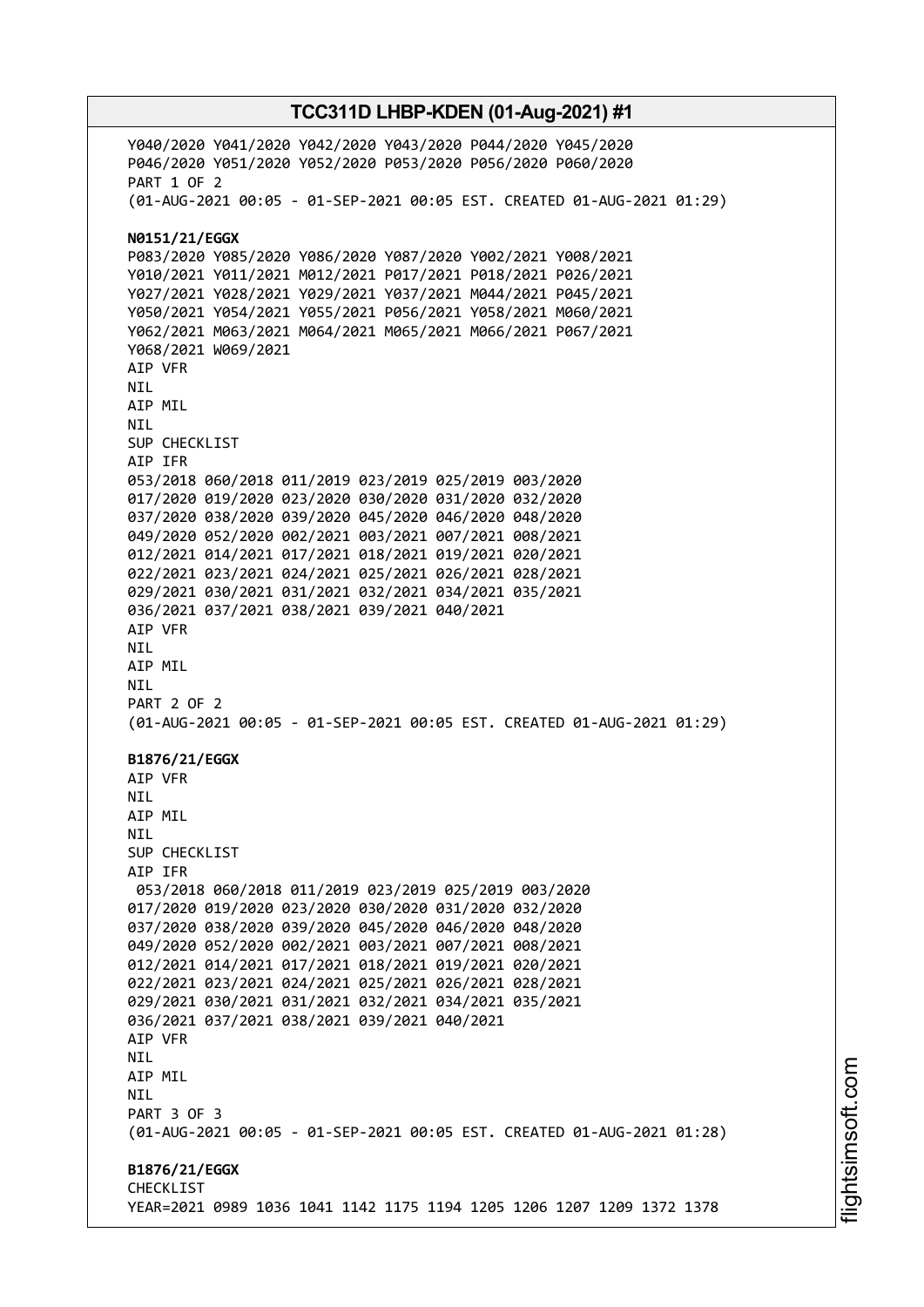1413 1431 1537 1558 1579 1630 1705 1717 1725 1743 1747 1750 1751 1753 1790 1813 1816 1824 1836 1837 1839 1840 1841 1843 1844 1854 1856 1857 1860 1861 1862 1863 1864 1865 1866 1867 LATEST PUBLICATIONS AIP AIRAC AMDT IFR 009/2021 EFFECTIVE DATE 09 SEP 21 AIP SUP IFR 040/2021 EFFECTIVE DATE 29 JUL 21 AIC IFR W069/2021 EFFECTIVE DATE 29 JUL 21 AIC IFR P067/2021 EFFECTIVE DATE 29 JUL 21 AIC IFR M066/2021 EFFECTIVE DATE 29 JUL 21 PART 1 OF 3 (01-AUG-2021 00:05 - 01-SEP-2021 00:05 EST. CREATED 01-AUG-2021 01:28) **B1876/21/EGGX** AIC IFR Y068/2021 EFFECTIVE DATE 29 JUL 21 AIC IFR G097/2009 EFFECTIVE DATE 31 DEC 09 AIC CHECKLIST AIP IFR P127/2006 P008/2008 P064/2008 P086/2008 P077/2009 P070/2010 P062/2012 P138/2012 Y009/2014 P002/2018 P053/2018 Y104/2018 Y031/2019 Y055/2019 Y117/2019 Y135/2019 P136/2019 P137/2019 P138/2019 P139/2019 Y140/2019 Y141/2019 Y142/2019 Y001/2020 P003/2020 W008/2020 Y011/2020 Y012/2020 W018/2020 Y024/2020 Y028/2020 Y031/2020 P034/2020 W035/2020 Y036/2020 Y039/2020 Y040/2020 Y041/2020 Y042/2020 Y043/2020 P044/2020 Y045/2020 P046/2020 Y051/2020 Y052/2020 P053/2020 P056/2020 P060/2020 P083/2020 Y085/2020 Y086/2020 Y087/2020 Y002/2021 Y008/2021 Y010/2021 Y011/2021 M012/2021 P017/2021 P018/2021 P026/2021 Y027/2021 Y028/2021 Y029/2021 Y037/2021 M044/2021 P045/2021 Y050/2021 Y054/2021 Y055/2021 P056/2021 Y058/2021 M060/2021 Y062/2021 M063/2021 M064/2021 M065/2021 M066/2021 P067/2021 Y068/2021 W069/2021 PART 2 OF 3 (01-AUG-2021 00:05 - 01-SEP-2021 00:05 EST. CREATED 01-AUG-2021 01:28) **A2748/21/EGGX** CHECKLIST YEAR=2021 1471 1502 1566 1576 1577 1596 1650 1662 1674 1675 1713 1740 1747 1798 1845 1938 1940 1970 2020 2025 2032 2033 2034 2078 2111 2138 2167 2168 2211 2224 2259 2270 2290 2310 2320 2328 2345 2385 2391 2393 2395 2398 2410 2411 2434 2441 2445 2455 2457 2462 2463 2464 2484 2509 2510 2524 2527 2528 2530 2548 2556 2583 2592 2593 2594 2595 2596 2597 2598 2599 2600 2601 2602 2609 2611 2612 2629 2631 2632 2641 2642 2650 2651 2673 2674 2680 2682 2685 2686 2690 2692 2694 2701 2702 2703 2704 2705 2709 2710 2711 2713 2715 2716 2721 2722 2723 2728 2733 2736 2738 2741 2744 2745 2747 LATEST PUBLICATIONS AIP AIRAC AMDT IFR 009/2021 EFFECTIVE DATE 09 SEP 21 AIP SUP IFR 040/2021 EFFECTIVE DATE 29 JUL 21 AIC IFR W069/2021 EFFECTIVE DATE 29 JUL 21 AIC IFR P067/2021 EFFECTIVE DATE 29 JUL 21 AIC IFR M066/2021 EFFECTIVE DATE 29 JUL 21 AIC IFR Y068/2021 EFFECTIVE DATE 29 JUL 21 AIC IFR G097/2009 EFFECTIVE DATE 31 DEC 09 AIC CHECKLIST AIP IFR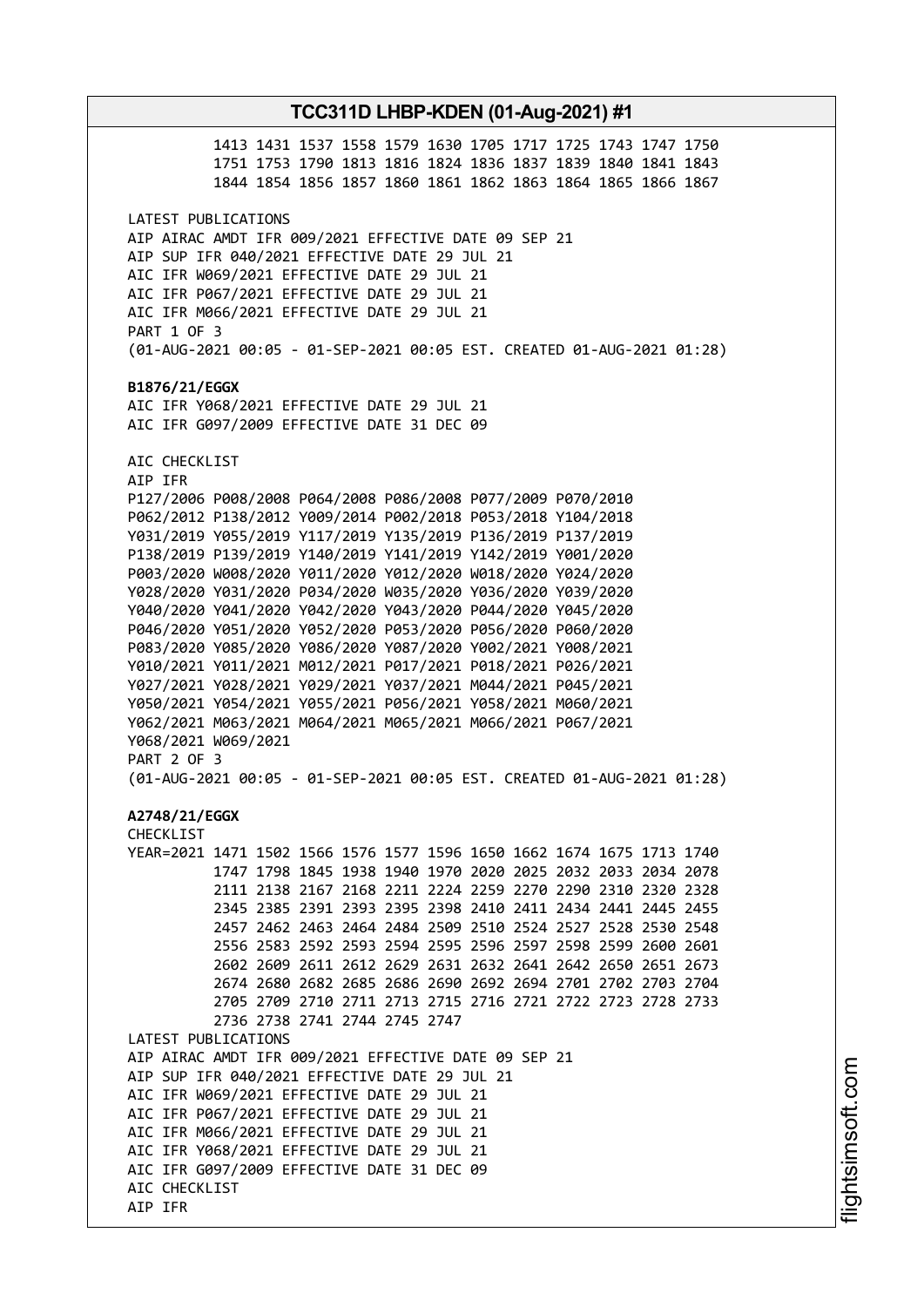P127/2006 P008/2008 P064/2008 P086/2008 P077/2009 P070/2010 P062/2012 P138/2012 Y009/2014 P002/2018 P053/2018 Y104/2018 PART 1 OF 2 (01-AUG-2021 00:05 - 01-SEP-2021 00:05 EST. CREATED 01-AUG-2021 01:27) **A2748/21/EGGX** Y031/2019 Y055/2019 Y117/2019 Y135/2019 P136/2019 P137/2019 P138/2019 P139/2019 Y140/2019 Y141/2019 Y142/2019 Y001/2020 P003/2020 W008/2020 Y011/2020 Y012/2020 W018/2020 Y024/2020 Y028/2020 Y031/2020 P034/2020 W035/2020 Y036/2020 Y039/2020 Y040/2020 Y041/2020 Y042/2020 Y043/2020 P044/2020 Y045/2020 P046/2020 Y051/2020 Y052/2020 P053/2020 P056/2020 P060/2020 P083/2020 Y085/2020 Y086/2020 Y087/2020 Y002/2021 Y008/2021 Y010/2021 Y011/2021 M012/2021 P017/2021 P018/2021 P026/2021 Y027/2021 Y028/2021 Y029/2021 Y037/2021 M044/2021 P045/2021 Y050/2021 Y054/2021 Y055/2021 P056/2021 Y058/2021 M060/2021 Y062/2021 M063/2021 M064/2021 M065/2021 M066/2021 P067/2021 Y068/2021 W069/2021 AIP VFR NIL AIP MIL NIL SUP CHECKLIST AIP IFR 053/2018 060/2018 011/2019 023/2019 025/2019 003/2020 017/2020 019/2020 023/2020 030/2020 031/2020 032/2020 037/2020 038/2020 039/2020 045/2020 046/2020 048/2020 049/2020 052/2020 002/2021 003/2021 007/2021 008/2021 012/2021 014/2021 017/2021 018/2021 019/2021 020/2021 022/2021 023/2021 024/2021 025/2021 026/2021 028/2021 029/2021 030/2021 031/2021 032/2021 034/2021 035/2021 036/2021 037/2021 038/2021 039/2021 040/2021 AIP VFR NIL AIP MIL **NTL** PART 2 OF 2 (01-AUG-2021 00:05 - 01-SEP-2021 00:05 EST. CREATED 01-AUG-2021 01:27) **Q0411/21/EGGX** CHECKLIST YEAR=2021 0387 0393 0400 0402 0404 0405 0406 0407 0408 0409 0410 0411 LATEST PUBLICATIONS AIP AIRAC AMDT IFR 009/2021 EFFECTIVE DATE 09 SEP 21 AIP SUP IFR 040/2021 EFFECTIVE DATE 29 JUL 21 AIC IFR W069/2021 EFFECTIVE DATE 29 JUL 21 AIC IFR P067/2021 EFFECTIVE DATE 29 JUL 21 AIC IFR M066/2021 EFFECTIVE DATE 29 JUL 21 AIC IFR Y068/2021 EFFECTIVE DATE 29 JUL 21 AIC IFR G097/2009 EFFECTIVE DATE 31 DEC 09 AIC CHECKLIST AIP IFR P127/2006 P008/2008 P064/2008 P086/2008 P077/2009 P070/2010 P062/2012 P138/2012 Y009/2014 P002/2018 P053/2018 Y104/2018 Y031/2019 Y055/2019 Y117/2019 Y135/2019 P136/2019 P137/2019 P138/2019 P139/2019 Y140/2019 Y141/2019 Y142/2019 Y001/2020 P003/2020 W008/2020 Y011/2020 Y012/2020 W018/2020 Y024/2020 Y028/2020 Y031/2020 P034/2020 W035/2020 Y036/2020 Y039/2020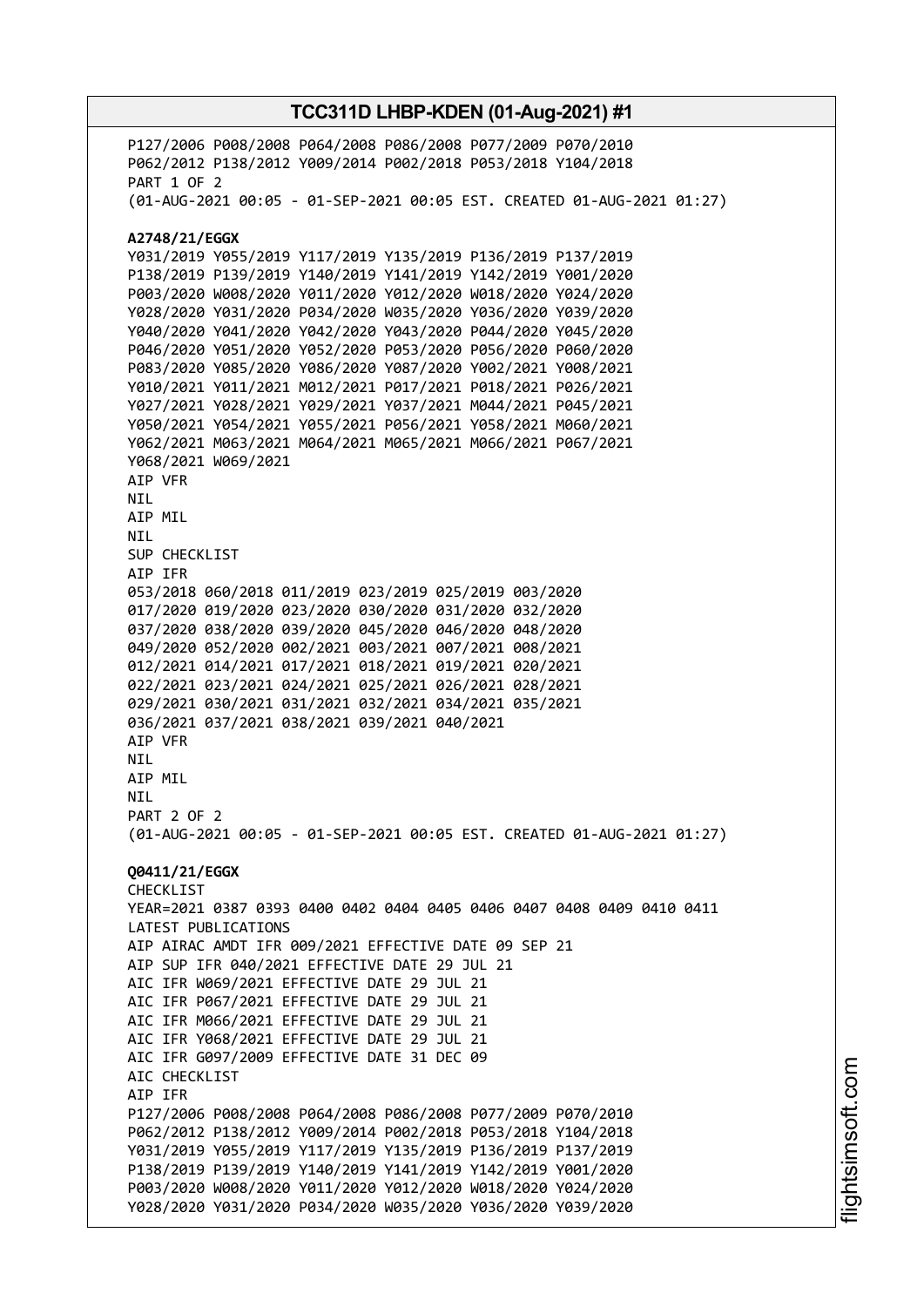Y040/2020 Y041/2020 Y042/2020 Y043/2020 P044/2020 Y045/2020 P046/2020 Y051/2020 Y052/2020 P053/2020 P056/2020 P060/2020 PART 1 OF 2 (01-AUG-2021 00:05 - 01-SEP-2021 00:05 EST. CREATED 01-AUG-2021 01:12) **Q0411/21/EGGX** P083/2020 Y085/2020 Y086/2020 Y087/2020 Y002/2021 Y008/2021 Y010/2021 Y011/2021 M012/2021 P017/2021 P018/2021 P026/2021 Y027/2021 Y028/2021 Y029/2021 Y037/2021 M044/2021 P045/2021 Y050/2021 Y054/2021 Y055/2021 P056/2021 Y058/2021 M060/2021 Y062/2021 M063/2021 M064/2021 M065/2021 M066/2021 P067/2021 Y068/2021 W069/2021 AIP VFR NIL AIP MIL NIL SUP CHECKLIST AIP IFR 053/2018 060/2018 011/2019 023/2019 025/2019 003/2020 017/2020 019/2020 023/2020 030/2020 031/2020 032/2020 037/2020 038/2020 039/2020 045/2020 046/2020 048/2020 049/2020 052/2020 002/2021 003/2021 007/2021 008/2021 012/2021 014/2021 017/2021 018/2021 019/2021 020/2021 022/2021 023/2021 024/2021 025/2021 026/2021 028/2021 029/2021 030/2021 031/2021 032/2021 034/2021 035/2021 036/2021 037/2021 038/2021 039/2021 040/2021 AIP VFR NIL AIP MIL NIL PART 2 OF 2 (01-AUG-2021 00:05 - 01-SEP-2021 00:05 EST. CREATED 01-AUG-2021 01:12) **K0336/21/EGGX** AIC IFR P067/2021 EFFECTIVE DATE 29 JUL 21 AIC IFR M066/2021 EFFECTIVE DATE 29 JUL 21 AIC IFR Y068/2021 EFFECTIVE DATE 29 JUL 21 AIC IFR G097/2009 EFFECTIVE DATE 31 DEC 09 AIC CHECKLIST AIP IFR P127/2006 P008/2008 P064/2008 P086/2008 P077/2009 P070/2010 P062/2012 P138/2012 Y009/2014 P002/2018 P053/2018 Y104/2018 Y031/2019 Y055/2019 Y117/2019 Y135/2019 P136/2019 P137/2019 P138/2019 P139/2019 Y140/2019 Y141/2019 Y142/2019 Y001/2020 P003/2020 W008/2020 Y011/2020 Y012/2020 W018/2020 Y024/2020 Y028/2020 Y031/2020 P034/2020 W035/2020 Y036/2020 Y039/2020 Y040/2020 Y041/2020 Y042/2020 Y043/2020 P044/2020 Y045/2020 P046/2020 Y051/2020 Y052/2020 P053/2020 P056/2020 P060/2020 P083/2020 Y085/2020 Y086/2020 Y087/2020 Y002/2021 Y008/2021 Y010/2021 Y011/2021 M012/2021 P017/2021 P018/2021 P026/2021 Y027/2021 Y028/2021 Y029/2021 Y037/2021 M044/2021 P045/2021 Y050/2021 Y054/2021 Y055/2021 P056/2021 Y058/2021 M060/2021 PART 2 OF 3 (01-AUG-2021 00:05 - 01-SEP-2021 00:05 EST. CREATED 01-AUG-2021 01:12) **K0336/21/EGGX** Y062/2021 M063/2021 M064/2021 M065/2021 M066/2021 P067/2021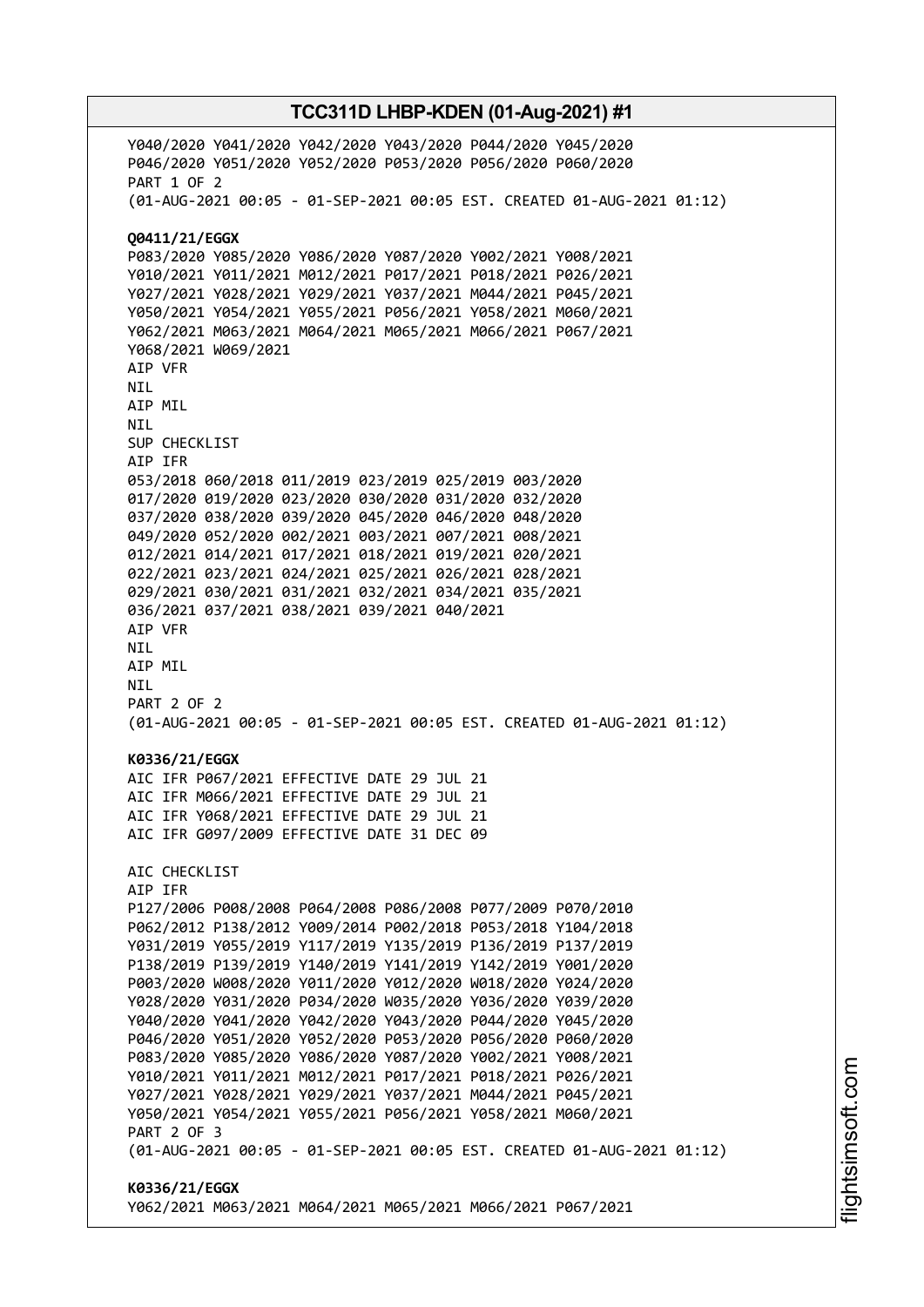**TCC311D LHBP-KDEN (01-Aug-2021) #1** (01-AUG-2021 00:05 - 01-SEP-2021 00:05 EST. CREATED 01-AUG-2021 01:12) **K0336/21/EGGX** CHECKLIST YEAR=2021 0202 0203 0204 0209 0211 0212 0215 0216 0217 0219 0220 0221 0222 0223 0224 0225 0227 0228 0230 0231 0233 0235 0236 0237 0238 0241 0242 0250 0251 0252 0253 0254 0255 0259 0260 0261 0262 0263 0269 0271 0275 0276 0277 0279 0281 0286 0287 0292 0293 0298 0299 0303 0306 0307 0313 0314 0315 0316 0317 0319 0321 0324 0325 0329 0333 0334 0335 LATEST PUBLICATIONS AIP AIRAC AMDT IFR 009/2021 EFFECTIVE DATE 09 SEP 21 AIP SUP IFR 040/2021 EFFECTIVE DATE 29 JUL 21 AIC IFR W069/2021 EFFECTIVE DATE 29 JUL 21 PART 1 OF 3 (01-AUG-2021 00:05 - 01-SEP-2021 00:05 EST. CREATED 01-AUG-2021 01:12) **C7728/21/EGGX** Y031/2019 Y055/2019 Y117/2019 Y135/2019 P136/2019 P137/2019 P138/2019 P139/2019 Y140/2019 Y141/2019 Y142/2019 Y001/2020 P003/2020 W008/2020 Y011/2020 Y012/2020 W018/2020 Y024/2020 Y028/2020 Y031/2020 P034/2020 W035/2020 Y036/2020 Y039/2020 Y040/2020 Y041/2020 Y042/2020 Y043/2020 P044/2020 Y045/2020 P046/2020 Y051/2020 Y052/2020 P053/2020 P056/2020 P060/2020 P083/2020 Y085/2020 Y086/2020 Y087/2020 Y002/2021 Y008/2021 Y010/2021 Y011/2021 M012/2021 P017/2021 P018/2021 P026/2021 Y027/2021 Y028/2021 Y029/2021 Y037/2021 M044/2021 P045/2021 Y050/2021 Y054/2021 Y055/2021 P056/2021 Y058/2021 M060/2021 Y062/2021 M063/2021 M064/2021 M065/2021 M066/2021 P067/2021 Y068/2021 W069/2021 AIP VFR NIL AIP MIL NIL SUP CHECKLIST AIP IFR 053/2018 060/2018 011/2019 023/2019 025/2019 003/2020 017/2020 019/2020 023/2020 030/2020 031/2020 032/2020 037/2020 038/2020 039/2020 045/2020 046/2020 048/2020 049/2020 052/2020 002/2021 003/2021 007/2021 008/2021 012/2021 014/2021 017/2021 018/2021 019/2021 020/2021 022/2021 023/2021 024/2021 025/2021 026/2021 028/2021 029/2021 030/2021 031/2021 032/2021 034/2021 035/2021 036/2021 037/2021 038/2021 039/2021 040/2021 AIP VFR **NTL** AIP MIL NIL PART 3 OF 3 (01-AUG-2021 00:05 - 01-SEP-2021 00:05 EST. CREATED 01-AUG-2021 01:07) **C7728/21/EGGX CHECKLIST** YEAR=2021 1934 2190 3078 4070 4072 4325 4334 4408 4500 4629 4642 4711 4837 4892 5013 5014 5015 5127 5129 5276 5280 5283 5290 5294 5295 5317 5320 5346 5432 5494 5514 5519 5608 5655 5656 5657 5658 5659 5660 5661 5672 5753 5756 5757 5897 5922 5933 5971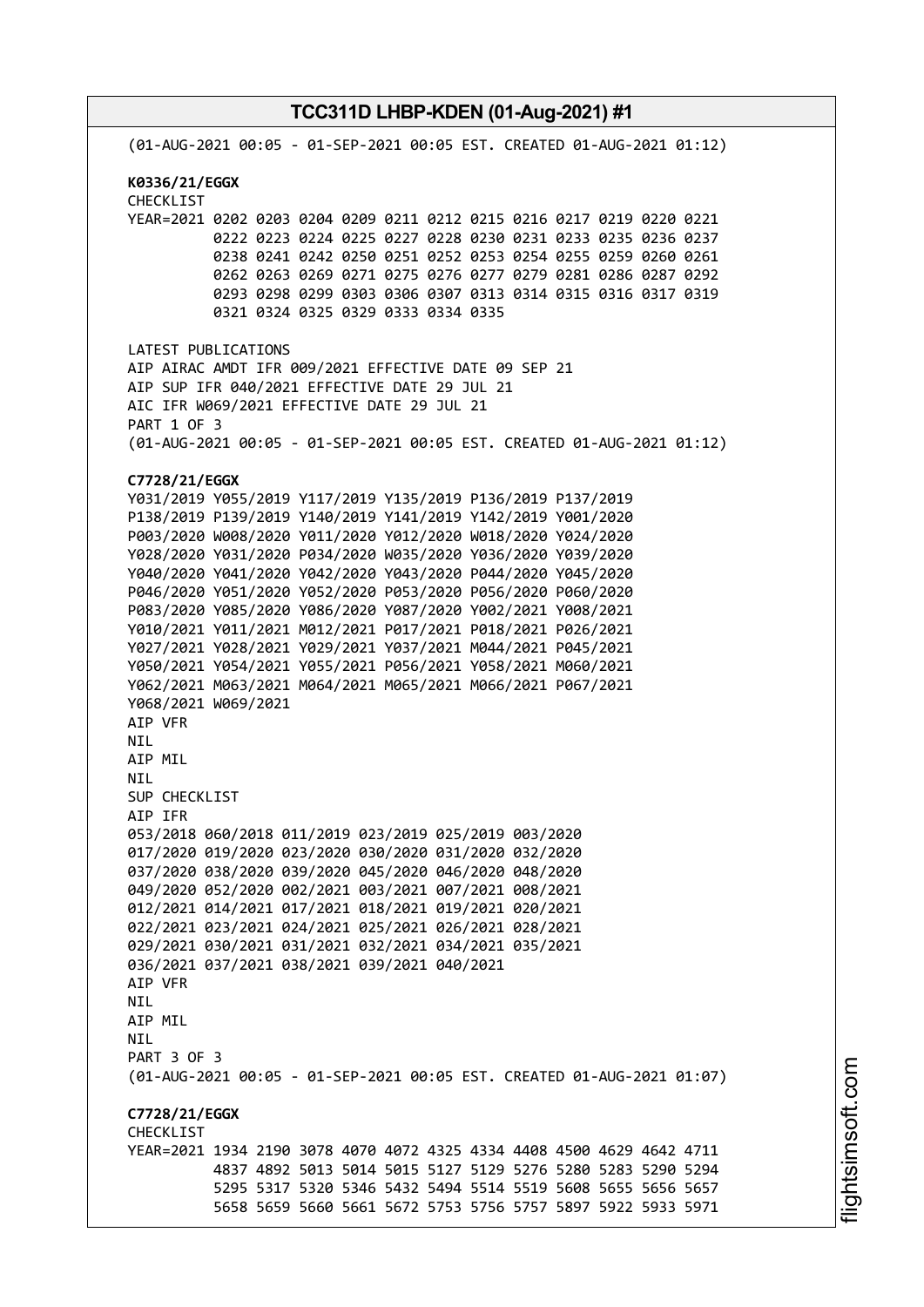**TCC311D LHBP-KDEN (01-Aug-2021) #1** 6007 6025 6055 6091 6286 6361 6447 6472 6482 6495 6516 6549 6550 6554 6601 6641 6671 6687 6738 6764 6772 6780 6832 6839 6843 6845 6851 6882 6914 7006 7014 7015 7016 7017 7018 7035 7039 7041 7043 7044 7066 7069 7071 7073 7074 7093 7131 7133 7138 7142 7161 7193 7196 7223 7249 7252 7266 7296 7297 7298 7299 7301 7330 7331 7334 7373 7408 7412 7413 7465 7504 7505 7508 7510 7529 7542 7550 7558 7562 7563 7591 7602 7603 7604 7605 7606 7607 7608 7611 7612 7613 7615 7616 7617 7619 7620 PART 1 OF 3 (01-AUG-2021 00:05 - 01-SEP-2021 00:05 EST. CREATED 01-AUG-2021 01:07) **C7728/21/EGGX** 7621 7622 7626 7629 7632 7636 7637 7638 7639 7640 7643 7650 7662 7664 7665 7666 7667 7670 7672 7673 7676 7677 7679 7680 7694 7695 7702 7710 7711 7712 7713 7714 7716 7718 7719 7720 7725 7726 7727 LATEST PUBLICATIONS AIP AIRAC AMDT IFR 009/2021 EFFECTIVE DATE 09 SEP 21 AIP SUP IFR 040/2021 EFFECTIVE DATE 29 JUL 21 AIC IFR W069/2021 EFFECTIVE DATE 29 JUL 21 AIC IFR P067/2021 EFFECTIVE DATE 29 JUL 21 AIC IFR M066/2021 EFFECTIVE DATE 29 JUL 21 AIC IFR Y068/2021 EFFECTIVE DATE 29 JUL 21 AIC IFR G097/2009 EFFECTIVE DATE 31 DEC 09 AIC CHECKLIST AIP IFR P127/2006 P008/2008 P064/2008 P086/2008 P077/2009 P070/2010 (01-AUG-2021 00:05 - 01-SEP-2021 00:05 EST. CREATED 01-AUG-2021 01:07) **I2107/21/EGGX** CHECKLIST YEAR=2021 1087 1117 1221 1299 1339 1558 1580 1581 1582 1632 1633 1634 1635 1636 1637 1638 1700 1722 1727 1811 1830 1832 1833 1935 1964 1977 1982 1990 1996 2040 2049 2052 2080 2086 2093 2094 2095 2096 2104 2105 2107 LATEST PUBLICATIONS AIP AIRAC AMDT IFR 009/2021 EFFECTIVE DATE 09 SEP 21 AIP SUP IFR 040/2021 EFFECTIVE DATE 29 JUL 21 AIC IFR W069/2021 EFFECTIVE DATE 29 JUL 21 AIC IFR P067/2021 EFFECTIVE DATE 29 JUL 21 AIC IFR M066/2021 EFFECTIVE DATE 29 JUL 21 AIC IFR Y068/2021 EFFECTIVE DATE 29 JUL 21 AIC IFR G097/2009 EFFECTIVE DATE 31 DEC 09 AIC CHECKLIST AIP IFR P127/2006 P008/2008 P064/2008 P086/2008 P077/2009 P070/2010 P062/2012 P138/2012 Y009/2014 P002/2018 P053/2018 Y104/2018 Y031/2019 Y055/2019 Y117/2019 Y135/2019 P136/2019 P137/2019 P138/2019 P139/2019 Y140/2019 Y141/2019 Y142/2019 Y001/2020 P003/2020 W008/2020 Y011/2020 Y012/2020 W018/2020 Y024/2020 Y028/2020 Y031/2020 P034/2020 W035/2020 Y036/2020 Y039/2020 PART 1 OF 2 (01-AUG-2021 00:05 - 01-SEP-2021 00:05 EST. CREATED 01-AUG-2021 01:06) **I2107/21/EGGX** Y040/2020 Y041/2020 Y042/2020 Y043/2020 P044/2020 Y045/2020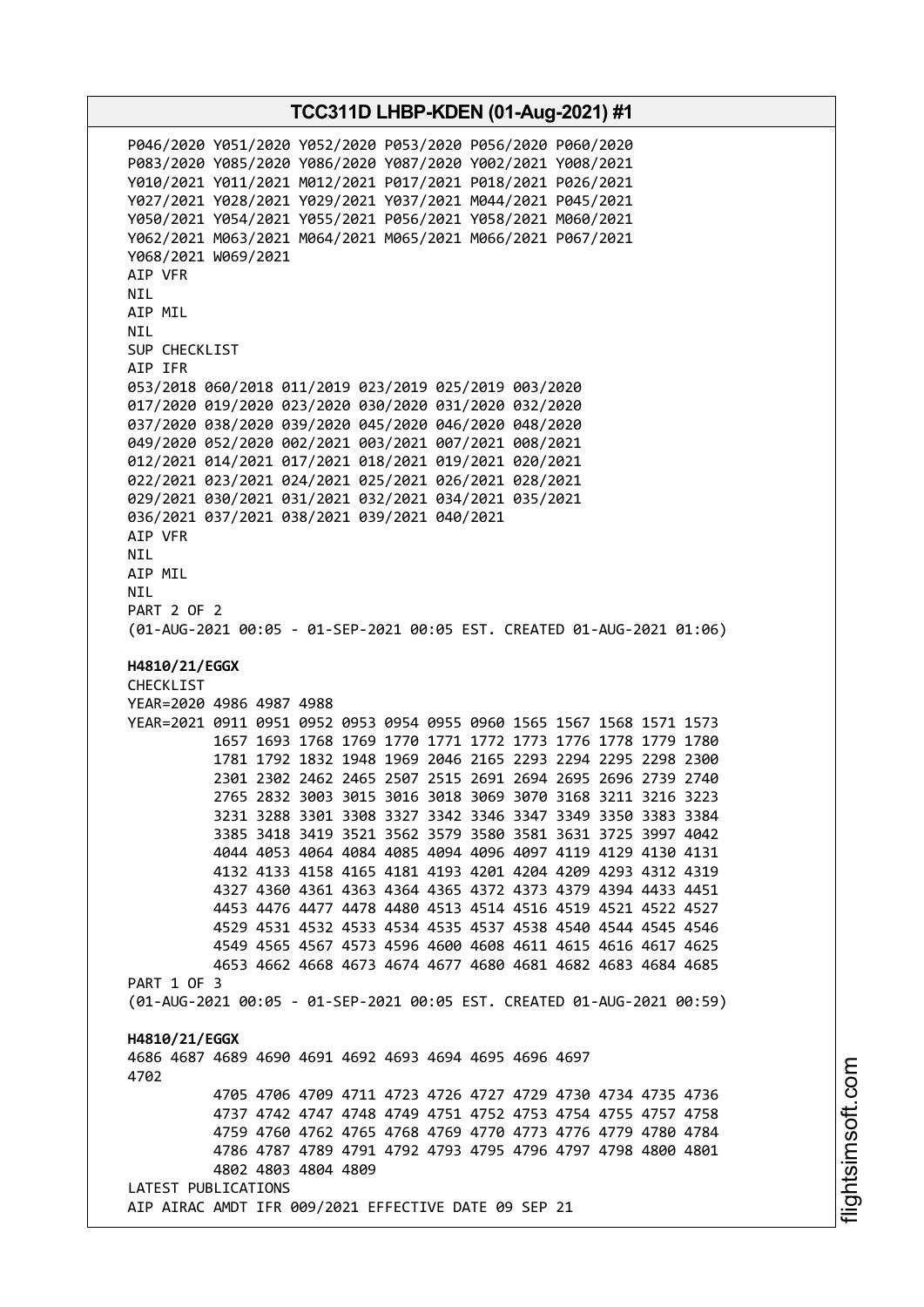AIP SUP IFR 040/2021 EFFECTIVE DATE 29 JUL 21 AIC IFR W069/2021 EFFECTIVE DATE 29 JUL 21 AIC IFR P067/2021 EFFECTIVE DATE 29 JUL 21 AIC IFR M066/2021 EFFECTIVE DATE 29 JUL 21 AIC IFR Y068/2021 EFFECTIVE DATE 29 JUL 21 AIC IFR G097/2009 EFFECTIVE DATE 31 DEC 09 AIC CHECKLIST AIP IFR P127/2006 P008/2008 P064/2008 P086/2008 P077/2009 P070/2010 P062/2012 P138/2012 Y009/2014 P002/2018 P053/2018 Y104/2018 Y031/2019 Y055/2019 Y117/2019 Y135/2019 P136/2019 P137/2019 P138/2019 P139/2019 Y140/2019 Y141/2019 Y142/2019 Y001/2020 P003/2020 W008/2020 Y011/2020 Y012/2020 W018/2020 Y024/2020 Y028/2020 Y031/2020 P034/2020 W035/2020 Y036/2020 Y039/2020 Y040/2020 Y041/2020 Y042/2020 Y043/2020 P044/2020 Y045/2020 P046/2020 Y051/2020 Y052/2020 P053/2020 P056/2020 P060/2020 PART 2 OF 3 (01-AUG-2021 00:05 - 01-SEP-2021 00:05 EST. CREATED 01-AUG-2021 00:59) **H4810/21/EGGX** P127/2006 P008/2008 P064/2008 P086/2008 P077/2009 P070/2010 P062/2012 P138/2012 Y009/2014 P002/2018 P053/2018 Y104/2018 Y031/2019 Y055/2019 Y117/2019 Y135/2019 P136/2019 P137/2019 P138/2019 P139/2019 Y140/2019 Y141/2019 Y142/2019 Y001/2020 P003/2020 W008/2020 Y011/2020 Y012/2020 W018/2020 Y024/2020 Y028/2020 Y031/2020 P034/2020 W035/2020 Y036/2020 Y039/2020 Y040/2020 Y041/2020 Y042/2020 Y043/2020 P044/2020 Y045/2020 P046/2020 Y051/2020 Y052/2020 P053/2020 P056/2020 P060/2020 PART 2 OF 3 P083/2020 Y085/2020 Y086/2020 Y087/2020 Y002/2021 Y008/2021 Y010/2021 Y011/2021 M012/2021 P017/2021 P018/2021 P026/2021 Y027/2021 Y028/2021 Y029/2021 Y037/2021 M044/2021 P045/2021 Y050/2021 Y054/2021 Y055/2021 P056/2021 Y058/2021 M060/2021 Y062/2021 M063/2021 M064/2021 M065/2021 M066/2021 P067/2021 Y068/2021 W069/2021 AIP VFR NIL AIP MIL NIL SUP CHECKLIST AIP IFR 053/2018 060/2018 011/2019 023/2019 025/2019 003/2020 017/2020 019/2020 023/2020 030/2020 031/2020 032/2020 037/2020 038/2020 039/2020 045/2020 046/2020 048/2020 049/2020 052/2020 002/2021 003/2021 007/2021 008/2021 012/2021 014/2021 017/2021 018/2021 019/2021 020/2021 022/2021 023/2021 024/2021 025/2021 026/2021 028/2021 029/2021 030/2021 031/2021 032/2021 034/2021 035/2021 036/2021 037/2021 038/2021 039/2021 040/2021 AIP VFR NIL AIP MIL NIL PART 3 OF 3 (01-AUG-2021 00:05 - 01-SEP-2021 00:05 EST. CREATED 01-AUG-2021 00:59) **J2907/21/EGGX** CHECKLIST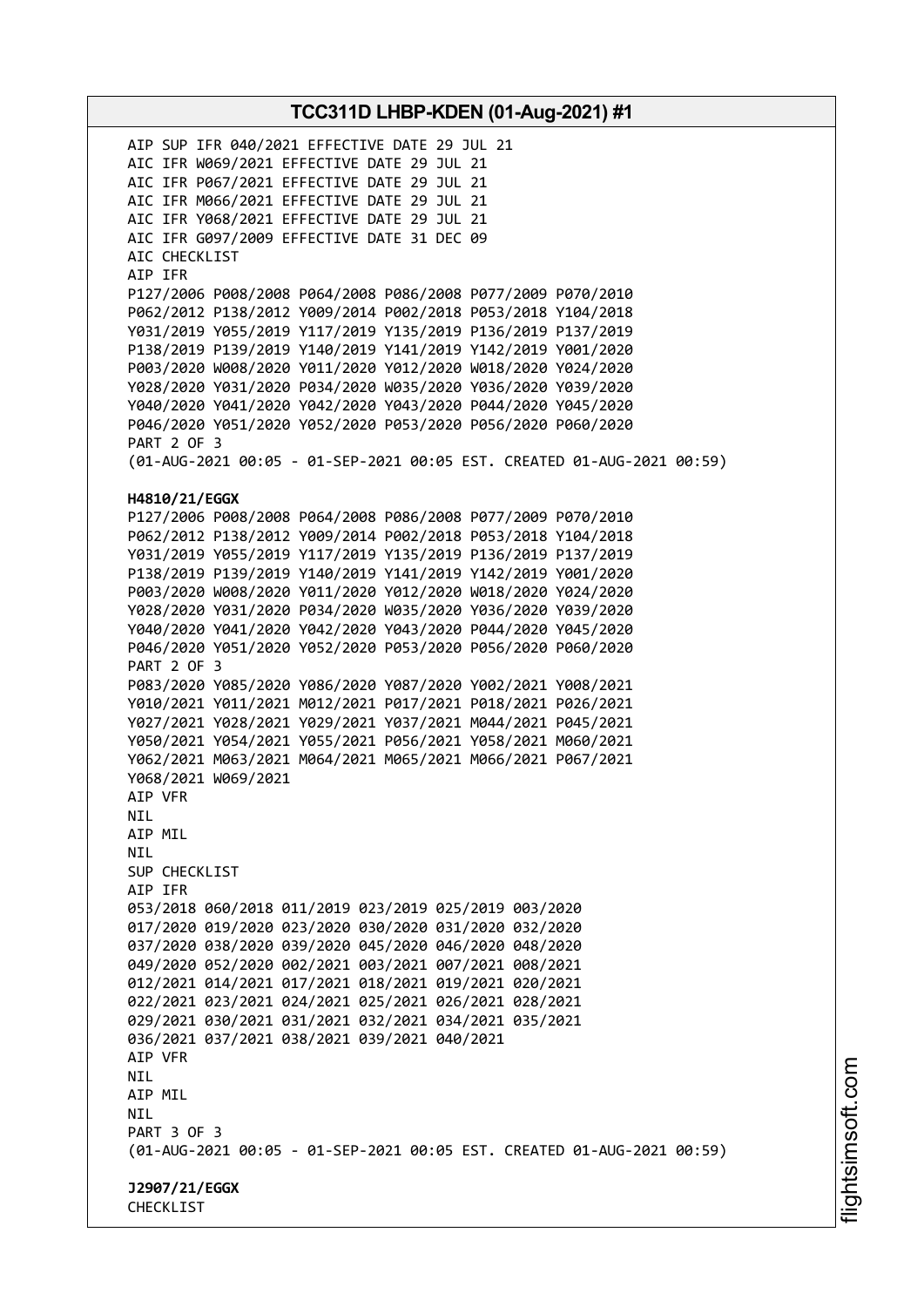**TCC311D LHBP-KDEN (01-Aug-2021) #1** YEAR=2021 2634 2657 2668 2709 2710 2726 2762 2779 2834 2835 2836 2841 2843 2844 2845 2859 2860 2861 2862 2863 2864 2865 2866 2867 2868 2869 2870 2871 2872 2873 2874 2891 2892 2893 2894 2895 2896 2897 2898 2899 2900 2901 2902 2903 2904 2905 2906 LATEST PUBLICATIONS AIP AIRAC AMDT IFR 009/2021 EFFECTIVE DATE 09 SEP 21 AIP SUP IFR 040/2021 EFFECTIVE DATE 29 JUL 21 AIC IFR W069/2021 EFFECTIVE DATE 29 JUL 21 AIC IFR P067/2021 EFFECTIVE DATE 29 JUL 21 AIC IFR M066/2021 EFFECTIVE DATE 29 JUL 21 PART 1 OF 3 (01-AUG-2021 00:05 - 01-SEP-2021 00:05 EST. CREATED 01-AUG-2021 00:57) **J2907/21/EGGX** AIC IFR Y068/2021 EFFECTIVE DATE 29 JUL 21 AIC IFR G097/2009 EFFECTIVE DATE 31 DEC 09 AIC CHECKLIST AIP IFR P127/2006 P008/2008 P064/2008 P086/2008 P077/2009 P070/2010 P062/2012 P138/2012 Y009/2014 P002/2018 P053/2018 Y104/2018 Y031/2019 Y055/2019 Y117/2019 Y135/2019 P136/2019 P137/2019 P138/2019 P139/2019 Y140/2019 Y141/2019 Y142/2019 Y001/2020 P003/2020 W008/2020 Y011/2020 Y012/2020 W018/2020 Y024/2020 Y028/2020 Y031/2020 P034/2020 W035/2020 Y036/2020 Y039/2020 Y040/2020 Y041/2020 Y042/2020 Y043/2020 P044/2020 Y045/2020 P046/2020 Y051/2020 Y052/2020 P053/2020 P056/2020 P060/2020 P083/2020 Y085/2020 Y086/2020 Y087/2020 Y002/2021 Y008/2021 Y010/2021 Y011/2021 M012/2021 P017/2021 P018/2021 P026/2021 Y027/2021 Y028/2021 Y029/2021 Y037/2021 M044/2021 P045/2021 Y050/2021 Y054/2021 Y055/2021 P056/2021 Y058/2021 M060/2021 Y062/2021 M063/2021 M064/2021 M065/2021 M066/2021 P067/2021 Y068/2021 W069/2021 PART 2 OF 3 (01-AUG-2021 00:05 - 01-SEP-2021 00:05 EST. CREATED 01-AUG-2021 00:57) **J2907/21/EGGX** AIP VFR NIL AIP MIL **NTI** SUP CHECKLIST AIP IFR (01-AUG-2021 00:05 - 01-SEP-2021 00:05 EST. CREATED 01-AUG-2021 00:57) **U4729/21/EGGX CHECKLIST** YEAR=2021 2090 2703 2705 2706 2707 2854 2942 2964 2980 2981 3029 3040 3091 3099 3102 3103 3126 3136 3187 3203 3204 3208 3210 3254 3332 3353 3363 3391 3411 3417 3418 3433 3434 3516 3595 3598 3609 3627 3684 3702 3729 3749 3772 3773 3822 3852 3857 3874 3875 3876 3880 3938 3939 3957 3958 3959 3960 3961 3962 3979 4011 4019 4048 4056 4057 4058 4059 4062 4069 4070 4071 4072 4073 4074 4078 4080 4125 4143 4144 4151 4160 4163 4193 4203 4235 4240 4242 4246 4249 4256 4260 4267 4269 4276 4277 4286 4301 4311 4314 4327 4340 4349 4350 4351 4383 4384 4398 4402 4405 4406 4407 4433 4437 4452 4457 4464 4478 4481 4486 4487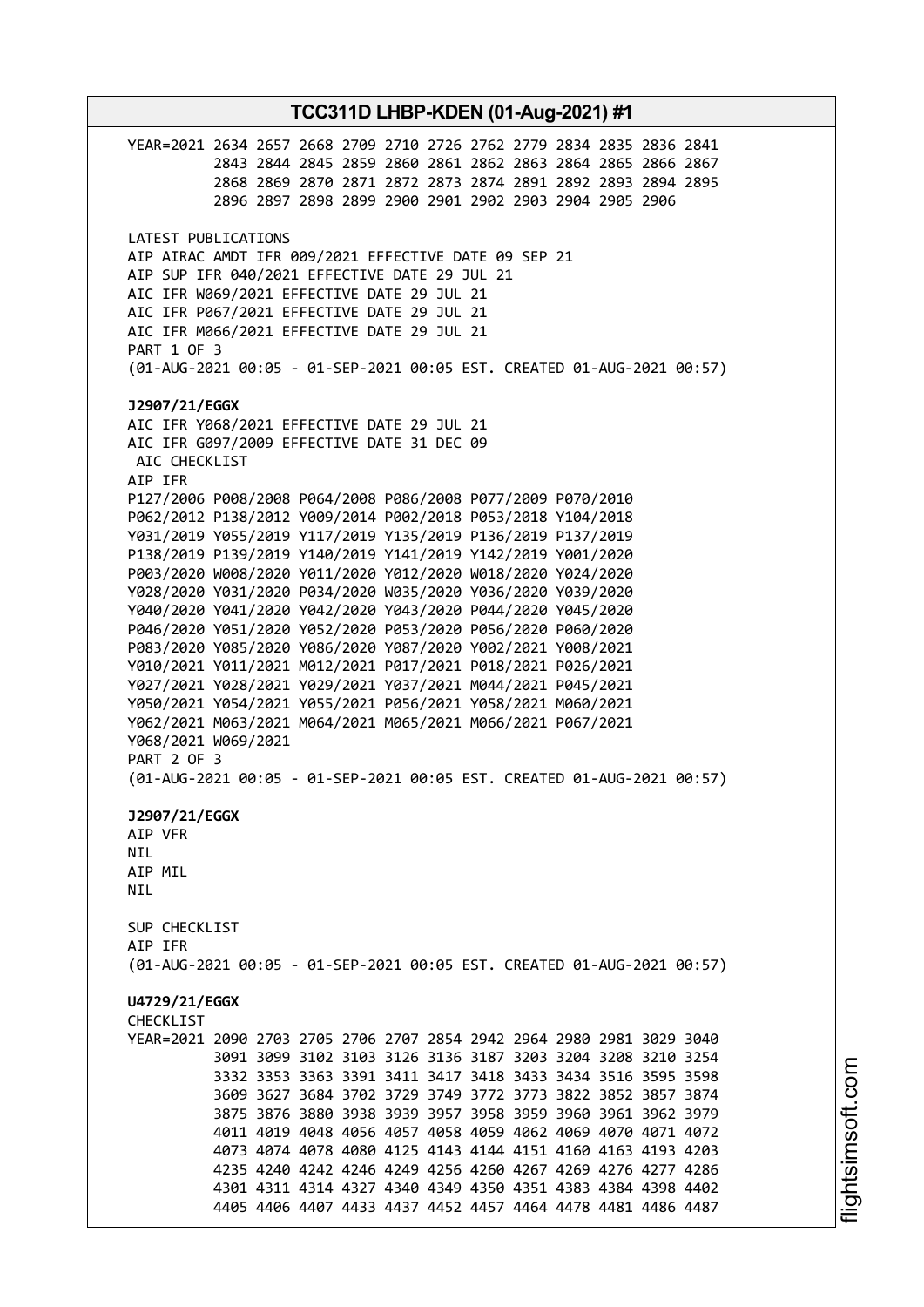4488 4494 4497 4498 4499 4507 4517 4554 4566 4570 4573 4574 4580 4586 4601 4602 4603 4605 4606 4609 4624 4628 4633 4638 4642 4656 4659 4664 4667 4668 4672 4675 4678 4683 4684 4689 4690 4692 4693 4695 4703 4704 4707 4708 4709 4710 4711 4713 4714 4718 4720 4721 4724 4727 4728 4729 LATEST PUBLICATIONS AIP AIRAC AMDT IFR 009/2021 EFFECTIVE DATE 09 SEP 21 AIP SUP IFR 040/2021 EFFECTIVE DATE 29 JUL 21 AIC IFR W069/2021 EFFECTIVE DATE 29 JUL 21 AIC IFR P067/2021 EFFECTIVE DATE 29 JUL 21 AIC IFR M066/2021 EFFECTIVE DATE 29 JUL 21 AIC IFR Y068/2021 EFFECTIVE DATE 29 JUL 21 PART 1 OF 2 (01-AUG-2021 00:05 - 01-SEP-2021 00:05 EST. CREATED 01-AUG-2021 00:54) **U4729/21/EGGX** AIC IFR G097/2009 EFFECTIVE DATE 31 DEC 09 AIC CHECKLIST AIP IFR P127/2006 P008/2008 P064/2008 P086/2008 P077/2009 P070/2010 P062/2012 P138/2012 Y009/2014 P002/2018 P053/2018 Y104/2018 Y031/2019 Y055/2019 Y117/2019 Y135/2019 P136/2019 P137/2019 P138/2019 P139/2019 Y140/2019 Y141/2019 Y142/2019 Y001/2020 P003/2020 W008/2020 Y011/2020 Y012/2020 W018/2020 Y024/2020 Y028/2020 Y031/2020 P034/2020 W035/2020 Y036/2020 Y039/2020 Y040/2020 Y041/2020 Y042/2020 Y043/2020 P044/2020 Y045/2020 P046/2020 Y051/2020 Y052/2020 P053/2020 P056/2020 P060/2020 P083/2020 Y085/2020 Y086/2020 Y087/2020 Y002/2021 Y008/2021 Y010/2021 Y011/2021 M012/2021 P017/2021 P018/2021 P026/2021 Y027/2021 Y028/2021 Y029/2021 Y037/2021 M044/2021 P045/2021 Y050/2021 Y054/2021 Y055/2021 P056/2021 Y058/2021 M060/2021 Y062/2021 M063/2021 M064/2021 M065/2021 M066/2021 P067/2021 Y068/2021 W069/2021 AIP VFR NIL AIP MIL NIL SUP CHECKLIST AIP IFR 053/2018 060/2018 011/2019 023/2019 025/2019 003/2020 017/2020 019/2020 023/2020 030/2020 031/2020 032/2020 037/2020 038/2020 039/2020 045/2020 046/2020 048/2020 049/2020 052/2020 002/2021 003/2021 007/2021 008/2021 012/2021 014/2021 017/2021 018/2021 019/2021 020/2021 022/2021 023/2021 024/2021 025/2021 026/2021 028/2021 029/2021 030/2021 031/2021 032/2021 034/2021 035/2021 036/2021 037/2021 038/2021 039/2021 040/2021 AIP VFR NIL AIP MIL NIL PART 2 OF 2 (01-AUG-2021 00:05 - 01-SEP-2021 00:05 EST. CREATED 01-AUG-2021 00:54) **L3406/21/EGGX CHECKLIST** YEAR=2021 1858 1935 2118 2131 2132 2162 2179 2267 2268 2289 2333 2351 2437 2441 2512 2513 2559 2560 2561 2563 2582 2596 2644 2648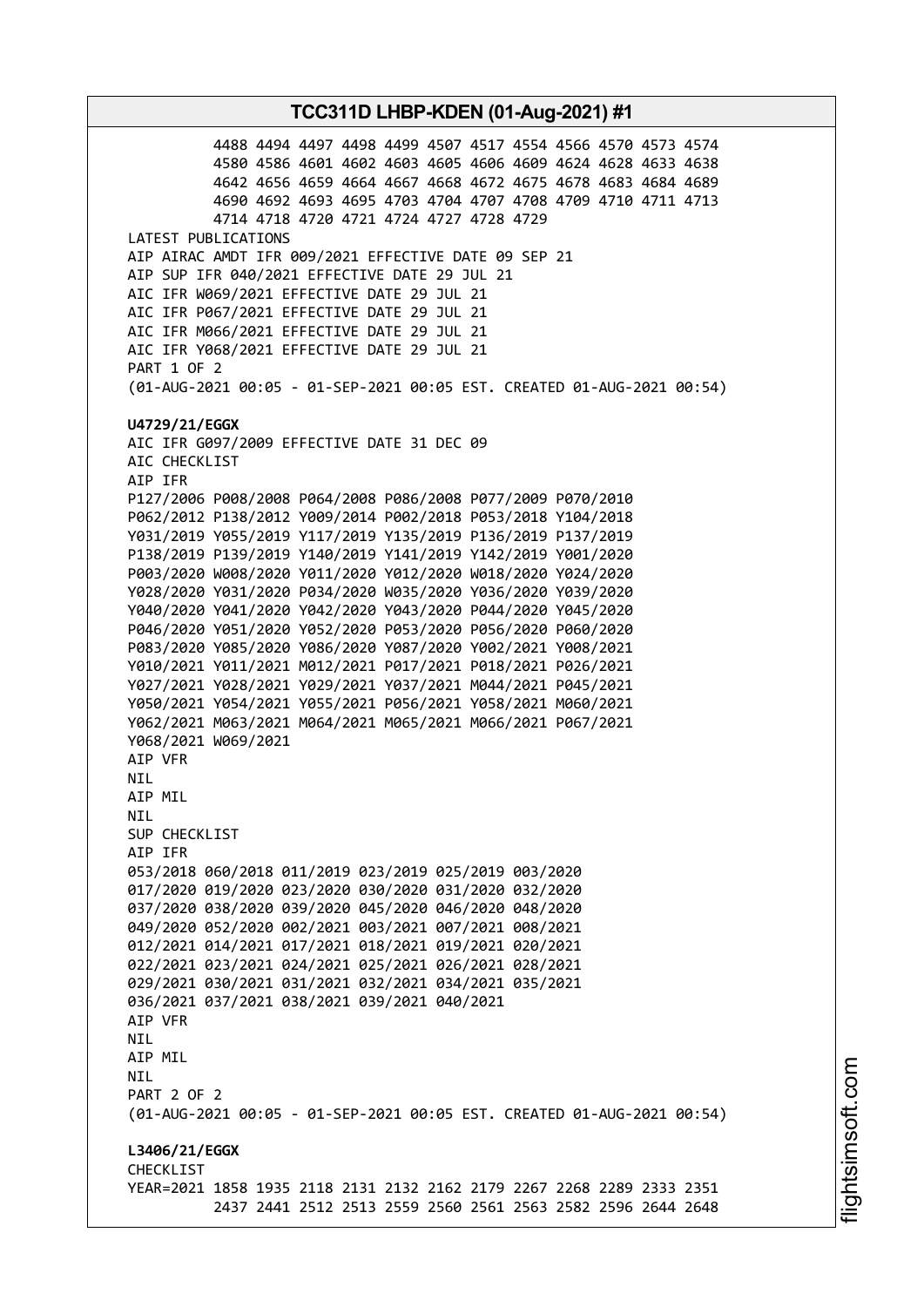2658 2678 2696 2697 2728 2739 2742 2743 2746 2755 2769 2773 2775 2791 2793 2874 2880 2885 2886 2888 2923 2932 2961 2962 2979 2981 2983 2993 3082 3089 3093 3094 3098 3108 3115 3181 3182 3191 3210 3215 3219 3233 3252 3279 3280 3281 3282 3283 3284 3285 3297 3300 3305 3311 3312 3314 3317 3325 3328 3342 3344 3353 3357 3361 3363 3364 3365 3366 3369 3371 3373 3374 3375 3376 3378 3379 3388 3390 3391 3393 3394 3395 3396 3397 3398 3399 3400 3401 3402 LATEST PUBLICATIONS AIP AIRAC AMDT IFR 009/2021 EFFECTIVE DATE 09 SEP 21 AIP SUP IFR 040/2021 EFFECTIVE DATE 29 JUL 21 AIC IFR W069/2021 EFFECTIVE DATE 29 JUL 21 AIC IFR P067/2021 EFFECTIVE DATE 29 JUL 21 AIC IFR M066/2021 EFFECTIVE DATE 29 JUL 21 AIC IFR Y068/2021 EFFECTIVE DATE 29 JUL 21 AIC IFR G097/2009 EFFECTIVE DATE 31 DEC 09 AIC CHECKLIST AIP IFR PART 1 OF 2 (01-AUG-2021 00:05 - 01-SEP-2021 00:05 EST. CREATED 01-AUG-2021 00:51) **L3406/21/EGGX** P127/2006 P008/2008 P064/2008 P086/2008 P077/2009 P070/2010 P062/2012 P138/2012 Y009/2014 P002/2018 P053/2018 Y104/2018 Y031/2019 Y055/2019 Y117/2019 Y135/2019 P136/2019 P137/2019 P138/2019 P139/2019 Y140/2019 Y141/2019 Y142/2019 Y001/2020 P003/2020 W008/2020 Y011/2020 Y012/2020 W018/2020 Y024/2020 Y028/2020 Y031/2020 P034/2020 W035/2020 Y036/2020 Y039/2020 Y040/2020 Y041/2020 Y042/2020 Y043/2020 P044/2020 Y045/2020 P046/2020 Y051/2020 Y052/2020 P053/2020 P056/2020 P060/2020 P083/2020 Y085/2020 Y086/2020 Y087/2020 Y002/2021 Y008/2021 Y010/2021 Y011/2021 M012/2021 P017/2021 P018/2021 P026/2021 Y027/2021 Y028/2021 Y029/2021 Y037/2021 M044/2021 P045/2021 Y050/2021 Y054/2021 Y055/2021 P056/2021 Y058/2021 M060/2021 Y062/2021 M063/2021 M064/2021 M065/2021 M066/2021 P067/2021 Y068/2021 W069/2021 AIP VFR NIL AIP MIL NIL SUP CHECKLIST AIP IFR 053/2018 060/2018 011/2019 023/2019 025/2019 003/2020 017/2020 019/2020 023/2020 030/2020 031/2020 032/2020 037/2020 038/2020 039/2020 045/2020 046/2020 048/2020 049/2020 052/2020 002/2021 003/2021 007/2021 008/2021 012/2021 014/2021 017/2021 018/2021 019/2021 020/2021 022/2021 023/2021 024/2021 025/2021 026/2021 028/2021 029/2021 030/2021 031/2021 032/2021 034/2021 035/2021 036/2021 037/2021 038/2021 039/2021 040/2021 AIP VFR NIL AIP MIL **NTL** PART 2 OF 2 (01-AUG-2021 00:05 - 01-SEP-2021 00:05 EST. CREATED 01-AUG-2021 00:51) **V0013/21/EGGX**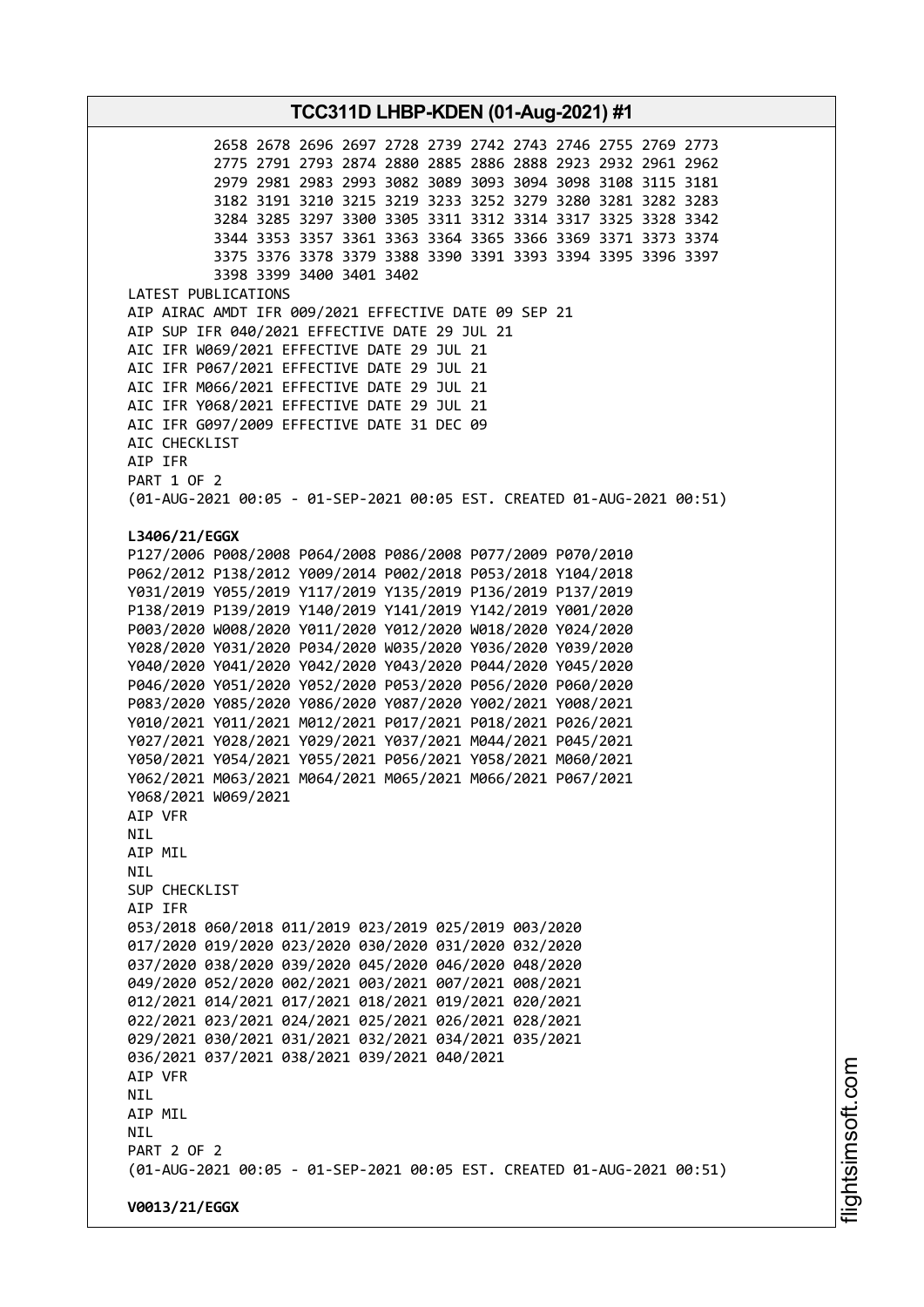CHECKL<sub>IST</sub> YEAR=2021 0009 0012 0013 LATEST PUBLICATIONS AIP AIRAC AMDT IFR 009/2021 EFFECTIVE DATE 09 SEP 21 AIP SUP IFR 040/2021 EFFECTIVE DATE 29 JUL 21 AIC IFR W069/2021 EFFECTIVE DATE 29 JUL 21 AIC IFR P067/2021 EFFECTIVE DATE 29 JUL 21 AIC IFR M066/2021 EFFECTIVE DATE 29 JUL 21 AIC IFR Y068/2021 EFFECTIVE DATE 29 JUL 21 AIC IFR G097/2009 EFFECTIVE DATE 31 DEC 09 AIC CHECKLIST AIP IFR P127/2006 P008/2008 P064/2008 P086/2008 P077/2009 P070/2010 P062/2012 P138/2012 Y009/2014 P002/2018 P053/2018 Y104/2018 Y031/2019 Y055/2019 Y117/2019 Y135/2019 P136/2019 P137/2019 P138/2019 P139/2019 Y140/2019 Y141/2019 Y142/2019 Y001/2020 P003/2020 W008/2020 Y011/2020 Y012/2020 W018/2020 Y024/2020 Y028/2020 Y031/2020 P034/2020 W035/2020 Y036/2020 Y039/2020 Y040/2020 Y041/2020 Y042/2020 Y043/2020 P044/2020 Y045/2020 P046/2020 Y051/2020 Y052/2020 P053/2020 P056/2020 P060/2020 PART 1 OF 2 (01-AUG-2021 00:05 - 01-SEP-2021 00:05 EST. CREATED 01-AUG-2021 00:49) **V0013/21/EGGX** P083/2020 Y085/2020 Y086/2020 Y087/2020 Y002/2021 Y008/2021 Y010/2021 Y011/2021 M012/2021 P017/2021 P018/2021 P026/2021 Y027/2021 Y028/2021 Y029/2021 Y037/2021 M044/2021 P045/2021 Y050/2021 Y054/2021 Y055/2021 P056/2021 Y058/2021 M060/2021 Y062/2021 M063/2021 M064/2021 M065/2021 M066/2021 P067/2021 Y068/2021 W069/2021 AIP VFR NIL AIP MIL **NTI** SUP CHECKLIST AIP IFR 053/2018 060/2018 011/2019 023/2019 025/2019 003/2020 017/2020 019/2020 023/2020 030/2020 031/2020 032/2020 037/2020 038/2020 039/2020 045/2020 046/2020 048/2020 049/2020 052/2020 002/2021 003/2021 007/2021 008/2021 012/2021 014/2021 017/2021 018/2021 019/2021 020/2021 022/2021 023/2021 024/2021 025/2021 026/2021 028/2021 029/2021 030/2021 031/2021 032/2021 034/2021 035/2021 036/2021 037/2021 038/2021 039/2021 040/2021 AIP VFR NIL AIP MIL **NTI** PART 2 OF 2 (01-AUG-2021 00:05 - 01-SEP-2021 00:05 EST. CREATED 01-AUG-2021 00:49) **B1856/21/EGGX** THE NOTAM OFFICE WILL BE UNABLE TO ISSUE NOTAM DUE TO A PLANNED EUROPEAN AIS DATABASE (EAD) OUTAGE. DURING THIS TIME, ONLY TIME CRITICAL NOTAM WILL BE TRANSMITTED AS AN X SERIES NOTAM IF SENT TO EGGNYNYX. ADDITIONALLY, THE AIS WEBSITE, INTEGRATED AIP (IAIP) AND NOTAM PIB WILL ALSO BE UNAVAILABLE. (11-AUG-2021 23:55 - 12-AUG-2021 00:25. CREATED 30-JUL-2021 08:27)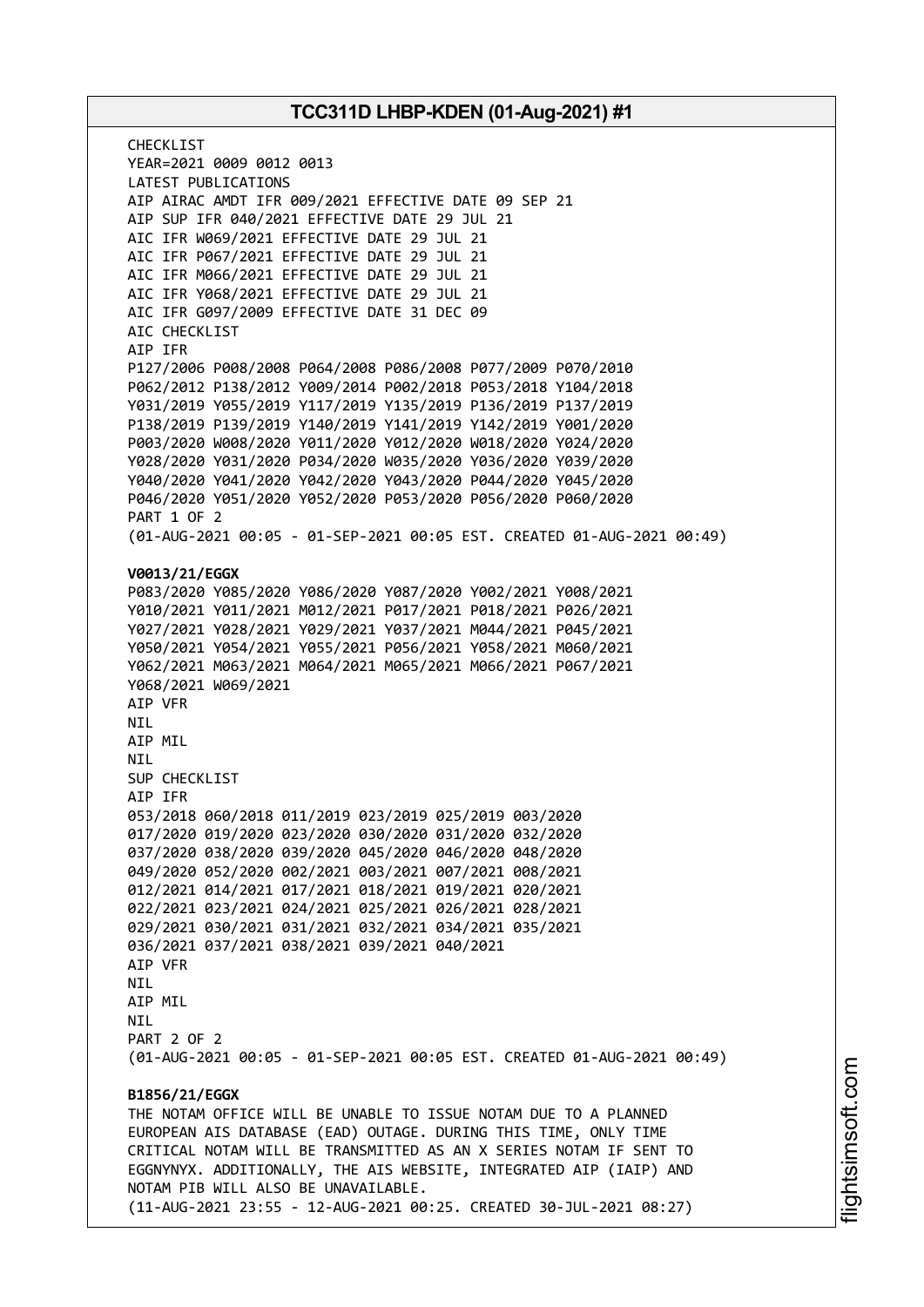### **B1836/21/EGGX**

TRIGGER NOTAM - PERM AIRAC AIP AMDT 09/21 WEF 09 SEP 2021. MULTIPLE ENR CHANGES, SEE COVER SHEET FOR FULL DETAILS (09-SEP-2021 00:00 - 22-SEP-2021 23:59. CREATED 29-JUL-2021 00:11)

### **B1816/21/EGGX**

THE NOTAM OFFICE WILL BE UNABLE TO ISSUE NOTAM DUE TO A PLANNED EUROPEAN AIS DATABASE (EAD) OUTAGE. DURING THIS TIME, ONLY TIME CRITICAL NOTAM WILL BE TRANSMITTED AS AN X SERIES NOTAM IF SENT TO EGGNYNYX. ADDITIONALLY, THE AIS WEBSITE, INTEGRATED AIP (IAIP) AND NOTAM PIB WILL ALSO BE UNAVAILABLE. (05-AUG-2021 19:05 - 05-AUG-2021 19:35. CREATED 26-JUL-2021 11:46)

### **V0012/21/EGGX**

AIRSPACE SECURITY WARNINGS ISSUED BY THE DEPARTMENT FOR TRANSPORT IN RESPONSE TO HAZARDOUS SITUATIONS WITHIN THE TERRITORY AND/OR AIRSPACE OF AFGHANISTAN, EGYPT, IRAN, IRAQ, KENYA, LIBYA, MALI, NORTH KOREA, PAKISTAN, SOMALIA, SOUTH SUDAN, SYRIA, UP TO 200NM OUTSIDE THE DAMASCUS FIR, UKRAINE AND YEMEN. ALL OPERATORS ARE TO REFER TO THE TABLE IN UK AIP AT ENR 1.1 SECTION 1.4 FOR FURTHER DETAILS. FOR INFORMATION CONTACT UK DEPARTMENT FOR TRANSPORT +44 (0)207 944 6322 OR +44 (0)207 944 5999 OUT OF HOURS. 2018-03-0229-AS6 SFC-UNL

(19-JUL-2021 14:14 - 16-OCT-2021 23:59 EST. CREATED 19-JUL-2021 14:18)

### **B1579/21/EGGX**

TRIGGER NOTAM - PERM AIRAC AIP AMDT 08/21 WEF 12 AUG 21. MULTIPLE ENR CHANGES, SEE COVER SHEET FOR FULL DETAILS (12-AUG-2021 00:00 - 25-AUG-2021 23:59. CREATED 01-JUL-2021 00:05)

### **B1431/21/EGGX**

COVID-19: EMERGENCY DIVERSIONS. THE ABILITY FOR AERODROMES TO ACCEPT NON-EMERGENCY DIVERSIONS MAY BE LIMITED DURING COVID-19. NON-EMERGENCY DIVERSION REQUESTS WILL TAKE TIME TO COORDINATE AND OPERATORS SHOULD BE AWARE THAT THE EXPECTED ALTERNATE MAY NOT BE ABLE TO ACCEPT THE REQUEST AND ALTERNATE OPTIONS MAY NEED TO BE CONSIDERED IN ADVANCE. SHOULD A DIVERSION EXPECT TO ARRIVE WITH LESS THAN THE FINAL RESERVE FUEL THE COMMANDER SHALL IMMEDIATELY INFORM ATC AND DECLARE AN EMERGENCY. AIRCRAFT EMERGENCIES WILL BE OFFERED ANY SUITABLE AND AVAILABLE AERODROME. 2001-05-0459/AS3). (09-JUN-2021 09:15 - 27-AUG-2021 23:59. CREATED 09-JUN-2021 09:29)

#### **V0009/21/EGGX**

AIRSPACE SECURITY WARNING ISSUED BY THE DEPARTMENT FOR TRANSPORT - RISK TO CIVIL AVIATION IN BELARUS. OPERATORS ARE ADVISED NOT TO ENTER THE TERRITORY AND AIRSPACE OF BELARUS DUE TO SERIOUS SAFETY AND SECURITY CONCERNS POSED TO COMMERCIAL AVIATION. OPERATORS ARE ADVISED TO TAKE THIS INFORMATION INTO ACCOUNT IN THEIR OWN RISK ASSESSMENTS AND ROUTING DECISIONS. CONTACT UK DEPARTMENT FOR TRANSPORT +44(0)207 082 6639 OR +44(0)207 944 5999 OUT OF HOURS. FOR FURTHER DETAILS. 2021-05-0542/AS6 SFC-UNL (25-MAY-2021 06:36 - 22-AUG-2021 16:00 EST. CREATED 25-MAY-2021 06:36)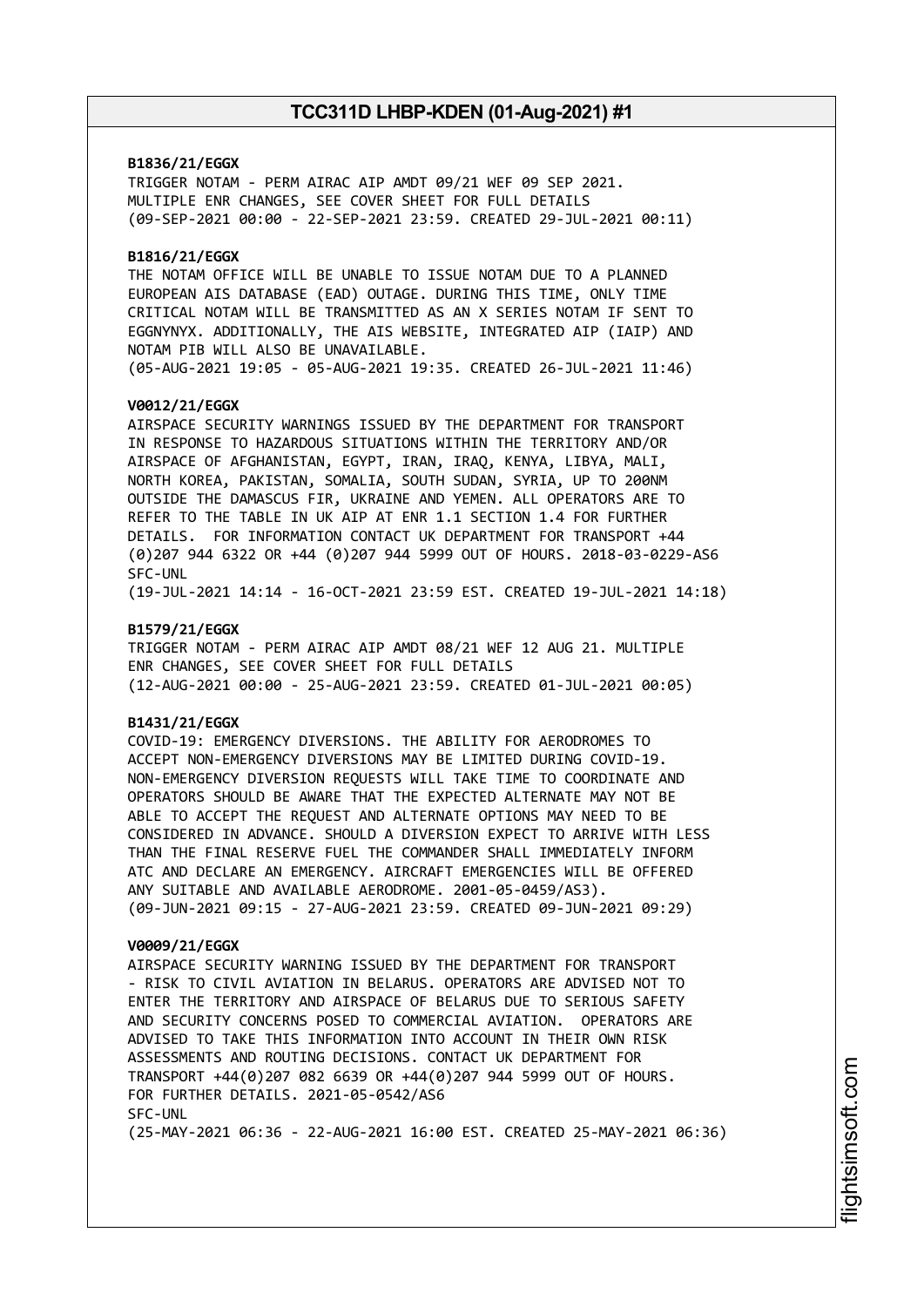┌──────────────────────────────────────────────────────────────────────────────┐

└──────────────────────────────────────────────────────────────────────────────┘

│**BIRD (REYKJAVIK FIR/UIR)** │

**E0071/21/BIRD** NAVIGATIONAL WARNING NO 11/2021 NAVAL GUNNERY WARNING: NAVAL GUNNERY PRACTICE WILL BE CARRIED OUT BY THE DANISH NAVAL VESSEL HVIDBJOERNEN CALLSIGN OUEX THE GUNNERY PRACTICE WILL TAKE PLACE EAST OF THE FAROES WITHIN THE FOLLOWING POSITIONS: 1. 62 00 N 005 50 W 2. 62 00 N 005 20 W 3. 61 40 N 005 20 W 4. 61 40 N 005 50 W TYPE OF WEAPON 76 MM MACHINE GUN M85 SAFETY HEIGHT 680 METRES / 2300 FEET SAFETY DISTANCE 11,700 METRES / 6.3 NAUTICAL MILES HVIDBJOERNEN CAN BE CONTACTED ON VHF CHANNEL 16 SFC-2300FT AMSL (02-AUG-2021 08:00 - 02-AUG-2021 16:00. CREATED 30-JUL-2021 16:00) **A0468/21/BIRD** COVID-19: PASSENGER RESTRICTIONS ARE IN EFFECT FOR TRAVEL TO ICELAND. AIRCRAFT OPERATORS CARRYING PASSENGERS TO ICELAND SHALL CHECK, BEFORE PASSENGERS BOARD AN AIRCRAFT, WHETHER THEIR PASSENGERS HAVE FILLED OUT A PRE-REGISTRATION FORM ON WWW.COVID.IS AND HAVE THE REQUIRED CERTIFICATE OR ATTESTATION OF EITHER (A) A FULL VACCINATION AGAINST COVID-19 (SARS-COV-2), OR (B) PREVIOUS COVID-19 INFECTION (SARS-COV-2) AND ARE NO LONGER INFECTED, AND A NEGATIVE COVID-19 (SARS-COV-2) TEST (PCR OR RAPID ANTIGEN TEST) THAT IS NO MORE THAN 72 HOURS OLD AT DEPARTURE TO ICELAND. FOR FURTHER DETAILS, GUIDANCE AND INFORMATION REFER TO WWW.LANDLAEKNIR.IS/KORONAVEIRA AND WWW.COVID.IS (28-JUL-2021 11:45 - 28-OCT-2021 11:45. CREATED 28-JUL-2021 11:52) **A0467/21/BIRD** ALL FLIGHTS TO/FROM AIRPORTS OF THE FAROE ISLANDS, OR OVERFLYING FAROES TERRITORY FROM BELARUSSIAN AIRSPACE, ARE NOT ALLOWED IF AIRCRAFT ARE OPERATED BY BELARUSSIAN

AIR CARRIERS AND/OR REGISTRATED IN BELARUS EXCEPT FOR AIRCRAFT IN EMERGENCY OR HUMANITARIAN FLIGHTS. (28-JUL-2021 10:30 - 01-NOV-2021 21:59. CREATED 28-JUL-2021 10:28)

#### **A0466/21/BIRD**

ALL FLIGHTS TO/FROM AIRPORTS OF GREENLAND, OR OVERFLYING GREENLANDIC TERRITORY FROM BELARUSSIAN AIRSPACE, ARE NOT ALLOWED IF AIRCRAFT ARE OPERATED BY BELARUSSIAN AIR CARRIERS AND/OR REGISTRATED IN BELARUS EXCEPT FOR AIRCRAFT IN EMERGENCY OR HUMANITARIAN FLIGHTS. (28-JUL-2021 10:30 - 01-NOV-2021 21:59. CREATED 28-JUL-2021 10:25)

#### **A0413/21/BIRD**

WHILE THE VOLCANIC ERUPTION AT KRYSUVIK IS ONGOING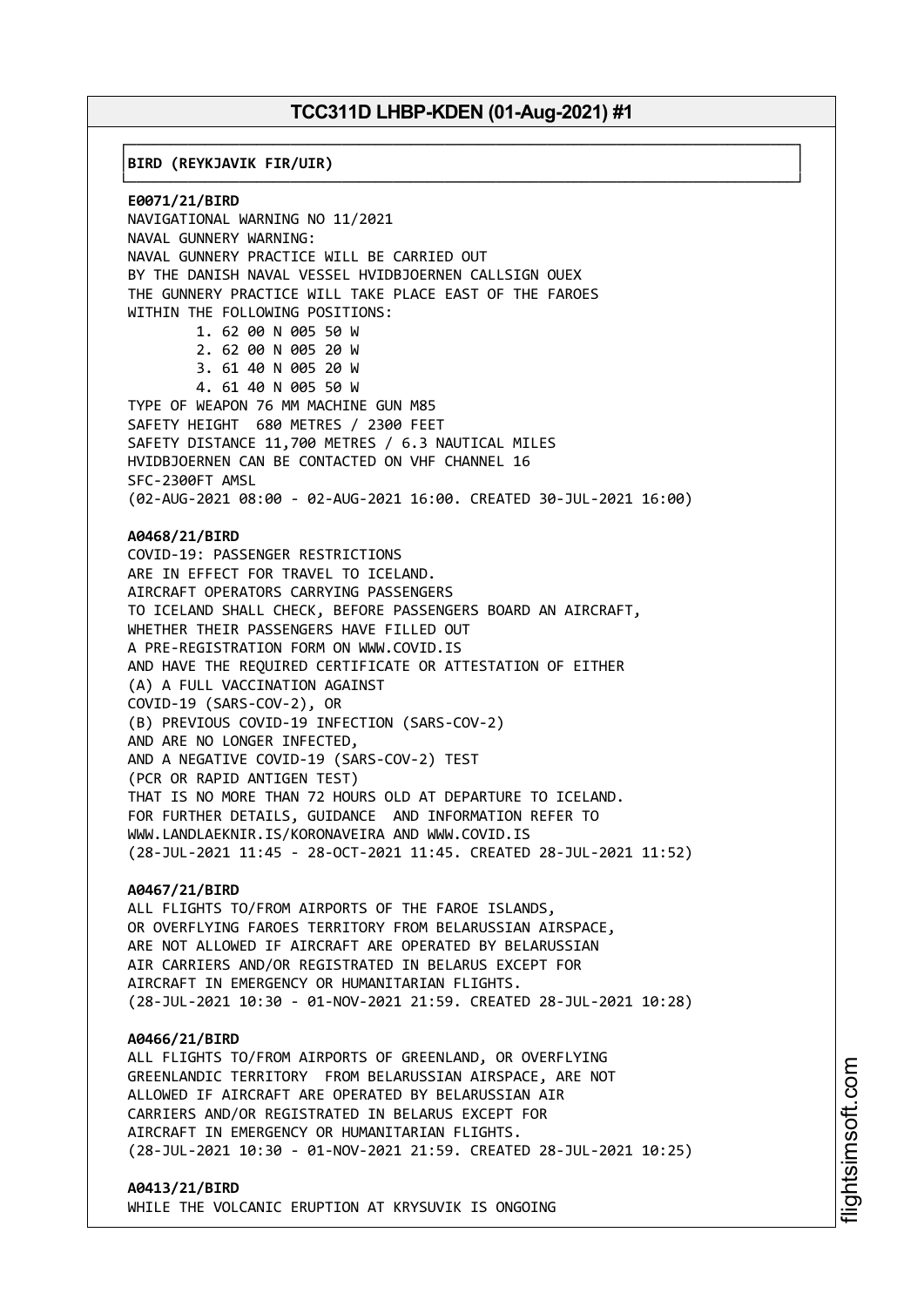THE RESTRICTIONS REGARDING AREA BIR2 AND BIR3 WHEN RWY28 AT BIKF IS ACTIVE, ARE NOT VALID. FOR FURHTER INFORMATION SEE AIC A016/2021 REF AIP ICELAND ENR 5.1 SFC-2500FT AMSL (09-JUL-2021 12:41 - 12-AUG-2021 23:59. CREATED 09-JUL-2021 12:42)

### **A0412/21/BIRD**

DUE TO VOLCANIC ERUPTION ON REYKJANES, AND AS REQUESTED BY THE DEPARTMENT OF CIVIL PROTECTION AND EMERGENCY MANAGEMENT, ICETRA HAS DECIDED TO RESTRICT THE NUMBER OF FIXED WING AIRCRAFT AND ULTRALIGHTS WITHIN BIR2 (VESTURSVAEDI) TO 4. CONTACT KEFLAVIK TOWER FOR PERMISSION TO ENTER OR PASS THROUGH THE AREA. FOR FURTHER INFORMATION SEE AIC A016/2021. REF AIP ICELAND ENR 5. 1 SFC-2500FT AMSL (09-JUL-2021 12:38 - 12-AUG-2021 23:59. CREATED 09-JUL-2021 12:39)

#### **A0411/21/BIRD**

VOLCANIC ERUPTION IN VOLCANO KRYSUVIK 371030 6353N02216W. BIRD AREAS OF ASH CONTAMINATION ARE PUBLISHED BY SIGMET. SEE FOLLOWING WEBSITES FOR FURTHER INFORMATION: HTTP://EN.VEDUR.IS/EARTHQUAKES-AND-VOLCANISM/VOLCANIC-ERUPTIONS/ NETWORK MANAGER NETWORK OPERATIONAL PORTAL WEBSITE LONDON VAAC VOLCANIC ASH ADVISORY WEBSITE SFC-UNL (09-JUL-2021 12:36 - 12-AUG-2021 23:59. CREATED 09-JUL-2021 12:37)

### **A0410/21/BIRD**

DUE TO AN ON GOING VOLCANIC ERUPTION AT KRYSUVIK, THE ICELANDIC TRANSPORT AUTHORITY, IN COOPERATION WITH ISAVIA ANS, HAS DECIDED ON A PLAN TO BE FOLLOWED TO MAINTAIN SAFETY OF FLIGHT WITHIN THE AREA. FOR FURTHER INFORMATION SEE AIC A016/2021 REF AIP ICELAND ENR 5.1 SFC-2500FT AMSL (09-JUL-2021 12:34 - 12-AUG-2021 23:59. CREATED 09-JUL-2021 12:35)

### **A0398/21/BIRD**

TRIGGER NOTAM - AIRAC AMDT 004/2021 - EFFECTIVE DATE 12 AUG 2021 MULTIPLE CHANGES, SEE COVER SHEET FOR FULL DETAILS (12-AUG-2021 00:00 - 26-AUG-2021 23:59. CREATED 05-JUL-2021 10:42)

### **B0058/21/BIRD**

CHECKL<sub>IST</sub> YEAR=2021 0043 0044 0045 0046 0047 0048 0054 AIRAC AMDT: 004/2021 EFFECTIVE 12 AUGUST 2021 AIP SUP: 007/2021 008/2021 AIC SERIES A: NIL AIC SERIES B: NIL VALID AIP SUP: 009/2021 008/2021 007/2021 005/2021 004/2021 003/2021 002/2021 015/2020 013/2020 012/2020, 004/2020 (01-JUL-2021 14:46 - 01-AUG-2021 23:59. CREATED 01-JUL-2021 14:49)

**A0380/21/BIRD**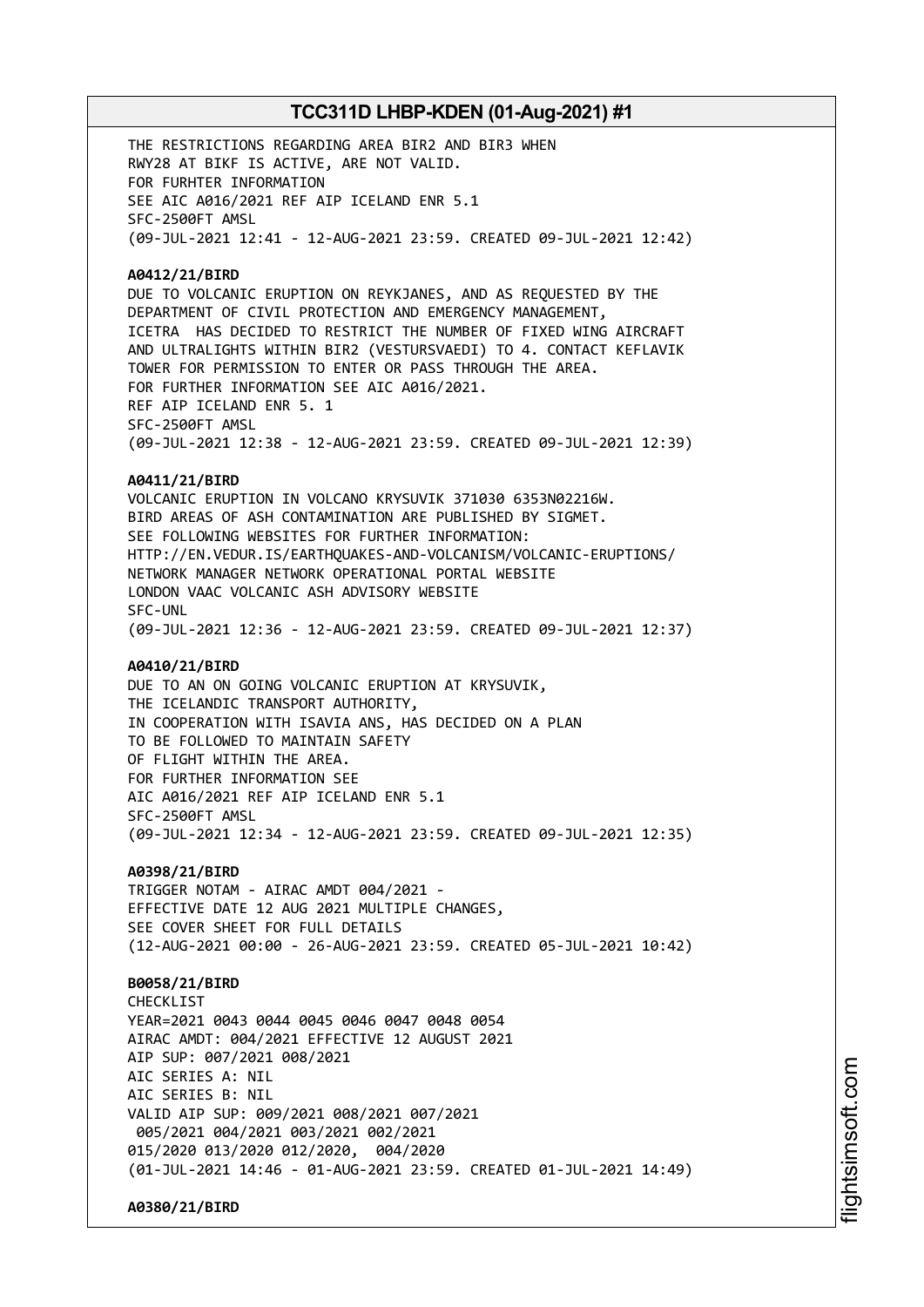CHECKLIST YEAR=2021 0226 0250 0266 0301 0313 0314 0316 0324 0326 0327 0347 0356 0357 0358 0359 0360 0361 0362 0363 0364 0366 0367 0368 0370 0371 0375 0376 0377 0379 AIRAC AMDT: 004/2021 EFFECTIVE 12 AUGUST 2021 AIP SUP: 007/2021 008/2021 AIC SERIES A: NIL AIC SERIES B: NIL VALID AIP SUP: 009/2021 008/2021 007/2021 005/2021 004/2021 003/2021 002/2021 015/2020 013/2020 012/2020, 004/2020 (01-JUL-2021 14:33 - 01-AUG-2021 23:59 EST. CREATED 01-JUL-2021 14:44)

### **C0017/21/BIRD**

CHECKLIST YEAR=2021 AIRAC AMDT: 004/2021 EFFECTIVE 12 AUGUST 2021 AIP SUP: 007/2021 008/2021 AIC SERIES A: NIL AIC SERIES B: NIL VALID AIP SUP: 009/2021 008/2021 007/2021 005/2021 004/2021 003/2021 002/2021 015/2020 013/2020 012/2020, 004/2020 (01-JUL-2021 14:00 - 01-AUG-2021 23:59. CREATED 01-JUL-2021 14:05)

**A0347/21/BIRD**

AIP AIRAC EFFECTIVE DATE 15 JULY 2021 - NIL (15-JUL-2021 00:00 - 01-AUG-2021 23:59. CREATED 21-JUN-2021 09:58)

### **A0301/21/BIRD**

THE ICELANDIC TRANSPORT AUTHORITY AGREES WITH EASA SD NO 2021-02. ICELANDIC AIR CARRIERS AND CAPTAINS OF ACFT IN CHARGE OF AIR SERVICE MANAGED BY CARRIERS HOLDERS OF OPERATING LICENCE ISSUED BY ICELAND, WHETHER THEY ARE CONTRACTUAL CARRIERS AND/OR DE FACTO CARRIERS , OR PERFORMING AIR SERVICE WITH COMMERCIAL CHARTER AGREEMENT OR WITH CODE SHARING AND TO ALL FLIGHT PERFORMED WITH ICELANDIC ACFT REGISTRATION ARE REQUIRED TO AVOID MINSK FIR (UMMV) UNLESS THE USE OF THAT AIRSPACE IS DEEMED NECESSARY TO ENSURE SAFE OPERATION IN CASE OF UNFORESEEN CIRCUMSTANCES. FOREIGN AIR CARRIERS INBOUND EU ARE RECOMMENDED TO AVOID BELARUS MINSK FIR (UMMV (03-JUN-2021 00:00 - 02-AUG-2021 00:00. CREATED 02-JUN-2021 16:19)

┌──────────────────────────────────────────────────────────────────────────────┐

└──────────────────────────────────────────────────────────────────────────────┘

### │**CZQX (GANDER OCEANIC FIR/UIR)** │

**E3381/21/CZQX** CHECKLIST YEAR=2019 0202 YEAR=2020 3269 3271 3600 YEAR=2021 0549 0886 1604 1663 1913 1960 1976 2054 2179 2199 2200 2231 2276 2335 2336 2353 2357 2405 2427 2428 2429 2430 2431 2432 2433 2434 2446 2447 2448 2482 2506 2551 2556 2559 2564 2567 2619 2635 2637 2641 2652 2663 2669 2714 2715 2805 2829 2835 2842 2844 2883 2928 2944 2945 2952 2960 2967 2974 3002 3032 3034 3051 3058 3067 3092 3093 3094 3095 3096 3098 3129 3145 3146 3147 3148 3150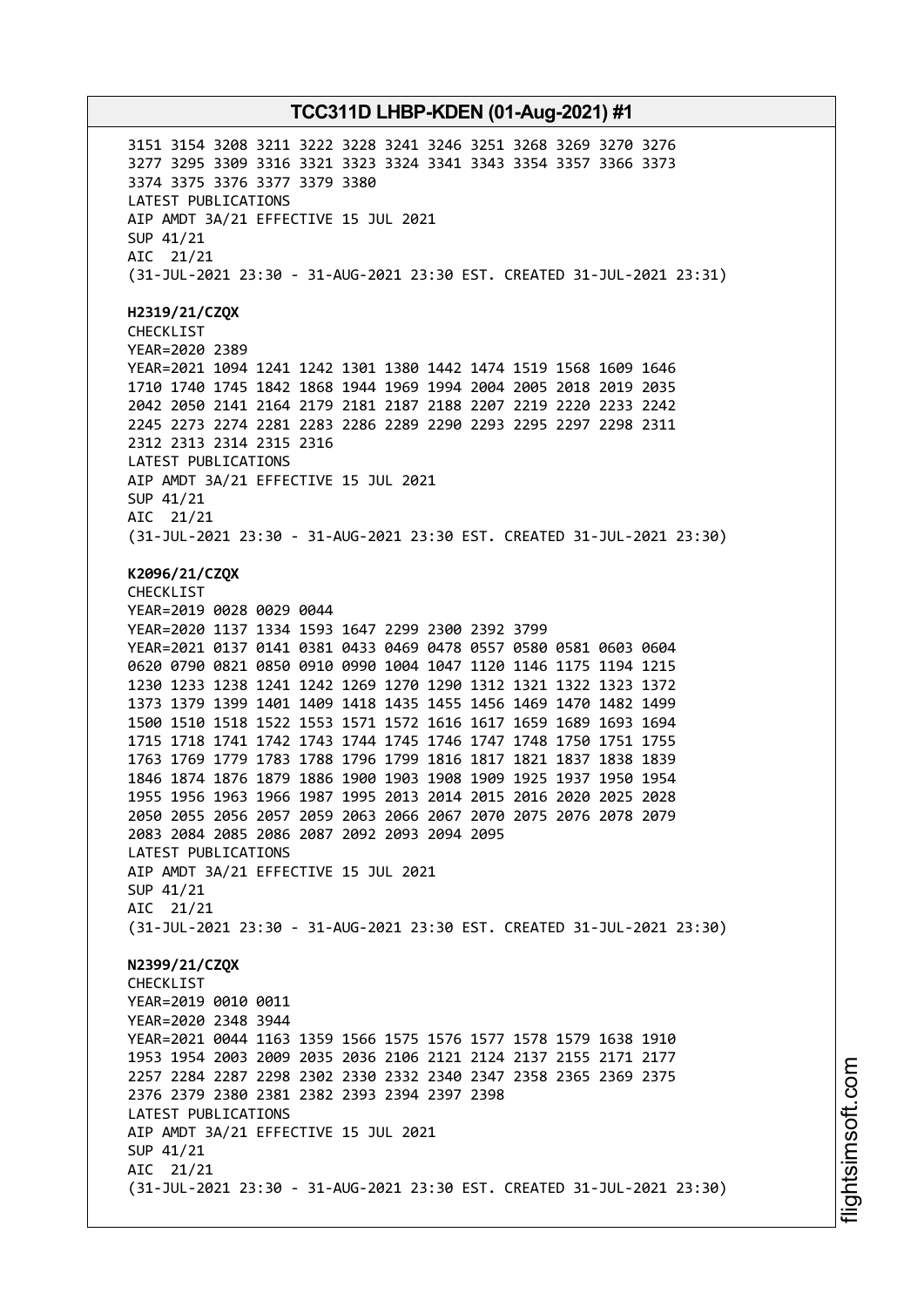**H2295/21/CZQX** COVID 19: INFORMATION BORDER SVC ARE TEMPO SUSPENDED AT THE MAJORITY OF SMALL AIRPORTS ACROSS CANADA. FOR AN UPDATED LIST OF AUTH AIRPORTS OF ENTRY SEE THE LINK FOR OPEN PORTS OF ENTRY AT WWW.CBSA-ASFC.GC.CA/OFFICES (29-JUL-2021 17:00 - 29-OCT-2021 15:00 EST. CREATED 29-JUL-2021 17:00)

### **H2286/21/CZQX**

AIRSPACE SECURITY WARNING ISSUED BY THE DEPARTMENT OF TRANSPORT IN RESPONSE TO THE VOLATILE SECURITY SITUATION IN AFGHANISTAN. POTENTIAL RISK FROM EXTREMIST AND MILITANT ACTIVITY AND LIMITED RISK MITIGATION CAPABILITIES. AIR OPERATORS AND OWNERS OF AIRCRAFT REGISTERED IN CANADA ARE ADVISED NOT TO FLY BELOW FL260 IN THE KABUL (OAKX) FIR. (28-JUL-2021 19:30 - 28-OCT-2021 16:00. CREATED 28-JUL-2021 19:30)

### **H2283/21/CZQX**

ALL FLT TO/FM AIRPORTS OF GREENLAND, OR OVERFLYING GREENLANDIC TERRITORY FM BELARUSSIAN AIRSPACE, ARE NOT ALLOWED IF ACFT ARE OPERATED BY BELARUSSIAN AIR CARRIERS AND/OR REGISTRATED IN BELARUS EXC FOR ACFT IN EMERG OR HUMANITARIAN FLT. (28-JUL-2021 13:47 - 27-OCT-2021 16:00 EST. CREATED 28-JUL-2021 13:47)

### **H2242/21/CZQX**

COVID-19: CREWS/PASSENGERS REQUIREMENTS ALL FOREIGN MIL AND STATE ACFT WITH STOP OVERS IN CANADA TO CTC +OVERFLIGHT(AT)FORCES.GC.CA OR CALL (204) 227-7498 PRIOR TO FILING FLT PLAN SFC-UNL (23-JUL-2021 16:36 - 30-SEP-2021 04:00 EST. CREATED 23-JUL-2021 16:36)

### **H2188/21/CZQX**

COVID-19: FLIGHT RESTRICTIONS PURSUANT TO SECTION 5.1 OF THE AERONAUTICS ACT, THE MINISTER OF TRANSPORT IS OF THE OPINION IT IS NECESSARY FOR AVIATION SAFETY AND THE PROTECTION OF THE PUBLIC, TO PROHIBIT THE OPS OF ACFT INVOLVED IN SKED AND NON SKED INTL COMMERCIAL AIR SVC FM INDIA, FOR THE TRANSPORT OF PASSENGERS ON AN INBOUND FLT TO CANADA. THIS PROHIBITION FURTHER APPLIES TO OPS OF ACFT INVOLVED IN PRIVATE AND CHARTER AIR SVC. THIS PROHIBITION DOES NOT APPLY TO ACFT OPERATED IN THE FLW CIRCUMSTANCES:  $-$  CARGO FLT - MEDEVAC FLT - FERRY FLT - FLIGHT CREW REPATRIATION FLT - TECHNICAL STOPS WHERE PASSENGERS DO NOT DISEMBARK, OR - AT ALTERNATE AP IDENTIFIED IN A FLT PLAN TO ADDRESS WX, OR - ACFT SAFETY SITUATIONS, OR - FLT EN ROUTE TO CANADA AT THE TIME THIS NOTICE TAKES EFFECT - IN THE CASE WHERE SPECIAL AUTH HAS BEEN GRANTED BY TRANSPORT CANADA: 1-613-992-6853. SFC-UNL (19-JUL-2021 18:31 - 22-AUG-2021 03:59. CREATED 19-JUL-2021 18:31)

**H2187/21/CZQX**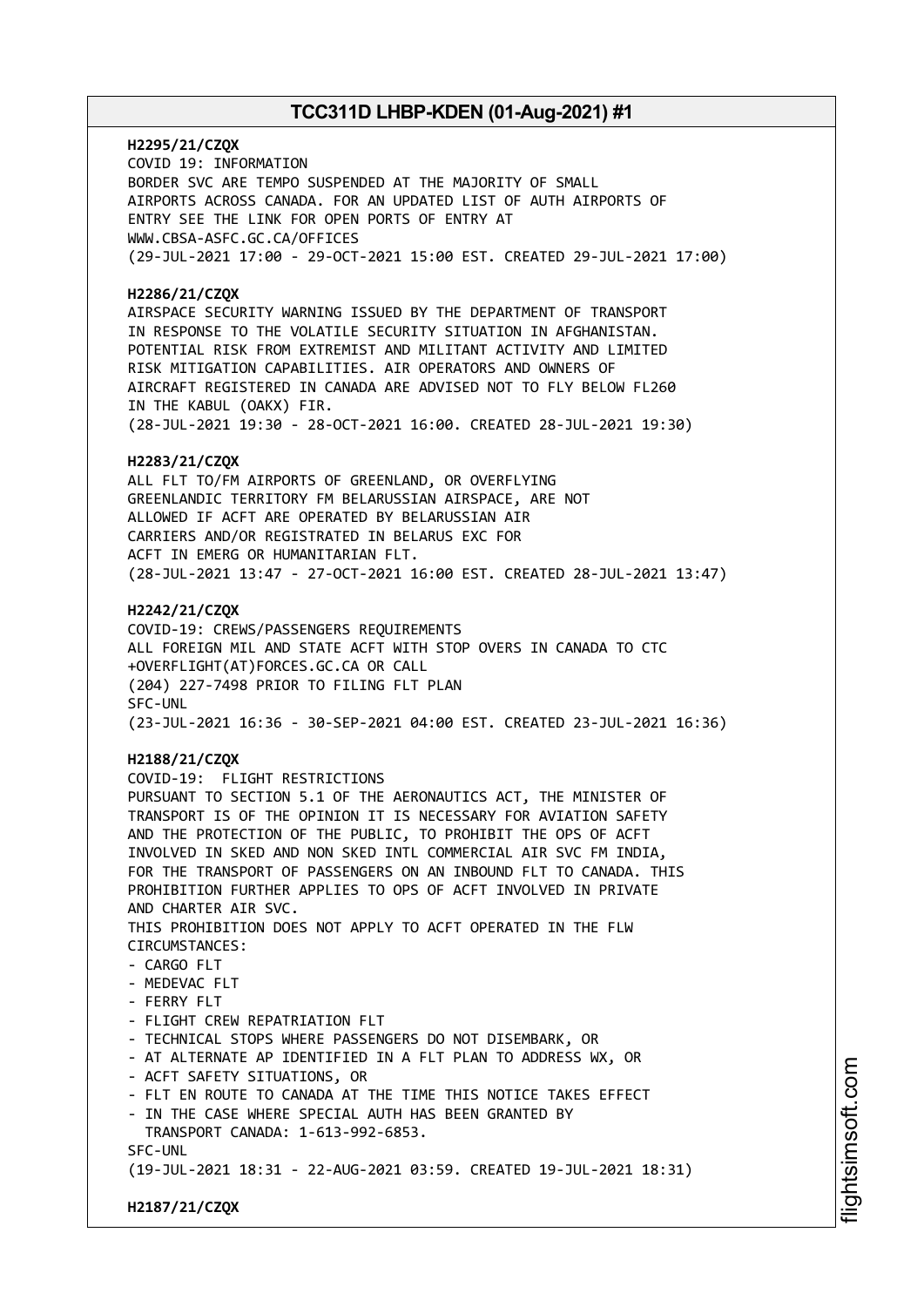COVID-19: FLIGHT RESTRICTIONS UNTIL FURTHER NOTICE, WITH THE INTENT TO PREVENT THE SPREAD OF COVID-19 THROUGHOUT CANADA, ALL COMMERCIAL AIR SVC, PRIVATE OPR (CAR SUBPART 604) AND FOREIGN BUSINESS AVIATION, THAT ARE TRANSPORTING PASSENGERS TO CANADA MUST COMPLY WITH THE PROVISIONS OF THE INTERIM ORDER RESPECTING CERTAIN REQUIREMENTS FOR CIVIL AVIATION DUE TO COVID-19, ISSUED BY THE MINISTER OF TRANSPORT AND CURRENTLY IN FORCE. THIS INCLUDES A REQUIREMENT PASSENGERS TO WEAR FACE MASKS AND PROVIDE EVIDENCE OF A NEGATIVE RESULT FOR A COVID-19 MOLECULAR TEST PRIOR TO BOARDING. IN ADDITION TO ABV, AND PURSUANT TO SECTION 5.1 OF THE AERONAUTICS ACT, ALL COMMERCIAL AIR SVC, PRIVATE OPR (CAR SUBPART 604) AND FOREIGN BUSINESS AVIATION, THAT ARE TRANSPORTING PASSENGERS TO CANADA MUST, FOR THE PURPOSE OF DISEMBARKING PASSENGERS, LAND AT ONE OF THE FOLLOWING AP: - AEROPORT INTL DE MONTREAL-TRUDEAU - CALGARY INTL AIRPORT - TORONTO-PEARSON INTL AIRPORT - VANCOUVER INTL AIRPORT THIS RESTRICTION DOES NOT APPLY TO ACFT OPERATED IN THE FLW CIRCUMSTANCES: - DIRECT FLT FM SAINT-PIERRE-ET-MIQUELON - MEDEVAC FLT - FERRY AND CREW REPATRIATION FLT - CARGO FLIGHTS CARRYING ONLY AIRCREW OR AIRLINE EMPLOYEES - TECHNICAL STOPS WHERE PASSENGERS DO NOT DISEMBARK - AT ALTERNATE AP IDENTIFIED IN A FLT PLAN TO ADDRESS WX - ACFT SAFETY SITUATIONS, OR - IN THE CASE WHERE SPECIAL AUTH HAS BEEN GRANTED BY TRANSPORT CANADA: 1-888-857-4003. SFC-UNL (19-JUL-2021 16:00 - 09-AUG-2021 04:00. CREATED 19-JUL-2021 16:00) **H2181/21/CZQX** ST. JOHN'S SSR U/S. FLT WITHIN 200NM RADIUS CENTRED ON 473900N 0524825W WITHIN GANDER CTA MAY BE DENIED ROUTING AND/OR ALT REQUESTS. POSSIBLE DLA OF UP TO 15 MIN FOR ARR/DEP AT ST. JOHN'S INTL AD. (19-JUL-2021 13:04 - 30-AUG-2021 23:59. CREATED 19-JUL-2021 13:04) **H2179/21/CZQX** ST. JOHN'S PSR U/S. FLT WITHIN 40NM RADIUS CENTRED ON 473900N 0524825W, 12500FT AMSL AND BLW, WILL NOT BE PROVIDED NON-TRANSPONDER EQUIPPED ACFT INFO (19-JUL-2021 09:48 - 31-AUG-2021 23:59 EST. CREATED 19-JUL-2021 09:48) **H2141/21/CZQX** NOTICE OF TRIAL TO REMOVE FLT PLANNING REQUIREMENTS OF EASTBOUND NORTH AMERICAN RTE (NAR) SYSTEM: ALL FLT OPR WITHIN THE NORTH ATLANTIC ORGANIZED TRACK STRUCTURE (OTS) ARE NOT REQUIRED TO FILE THE ASSOCIATED NAR LISTED ON THE DAILY ZBW NORTH ATLANTIC ADVISORY OR THE NAT OTS MESSAGE. ASSOCIATED NAR ARE REFERENCED UNDER THE (JFK DEP) SECTION OF THE ADVISORY.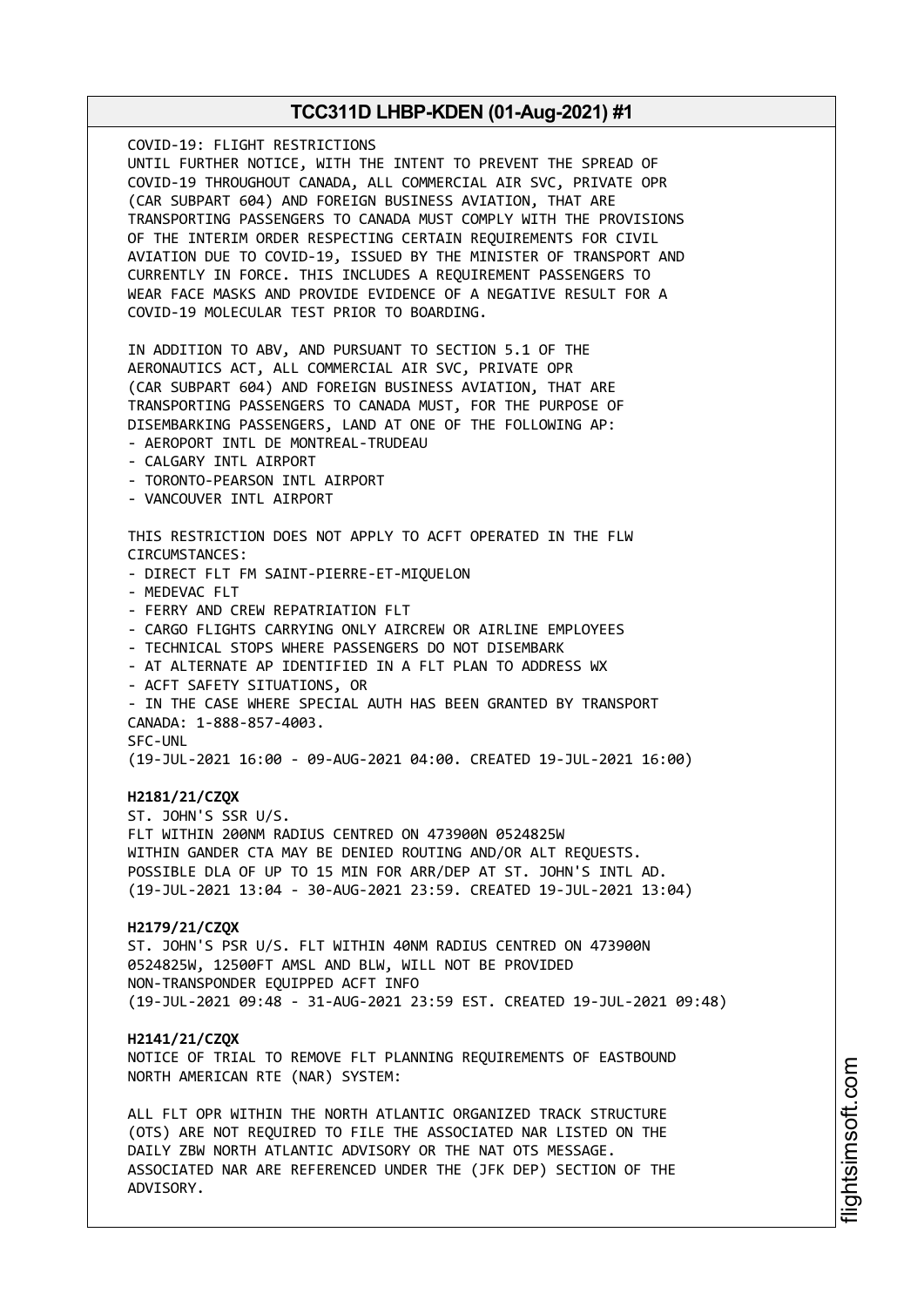| DEP MUST STILL COMPLY WITH ANY DEP RTE, STRUCTURES, AND/OR<br>RESTRICTIONS FM THE DEP AP. OPTIMIZED ROUTINGS CAN ONLY BEGIN FM<br>POINTS WITHIN ZBW AIRSPACE, THE MONCTON FIR, OR BOTH. ONCE INSIDE<br>ZBW AIRSPACE/MONCTON FIR, RANDOM ROUTINGS TO THE OEP ARE<br>PERMITTED. FLT PATHS OF ACFT PARTICIPATING IN THE TRIAL MUST<br>REMAIN AT OR NORTH OF A LINE VITOL-LOMPI. PLEASE REFER TO DAILY<br>ZBW NORTH ATLANTIC ADVISORY FOR SPECIFIC INFO AND STATUS OF THIS<br>TRIAL.                       |
|--------------------------------------------------------------------------------------------------------------------------------------------------------------------------------------------------------------------------------------------------------------------------------------------------------------------------------------------------------------------------------------------------------------------------------------------------------------------------------------------------------|
| THIS TRIAL MAY BE DISCONTINUED AT ANY TIME, BASED ON OPR IMPACT.                                                                                                                                                                                                                                                                                                                                                                                                                                       |
| DISPATCHERS SHALL INCLUDE (NO NARS EAST TRIAL) IN THE REMARKS<br>SECTION OF FLT PLANS FOR PARTCIPATING ACFT.                                                                                                                                                                                                                                                                                                                                                                                           |
| FLT CREWS ARE EXPECTED TO CARRY APPLICABLE NAR DOCUMENTATION ON<br>THE FLT DECK FOR ALL FLT, REGARDLESS IF PARTICIPATING IN THE<br>TRIAL OR NOT.                                                                                                                                                                                                                                                                                                                                                       |
| (14-JUL-2021 12:54 - 30-SEP-2021 23:59. CREATED 14-JUL-2021 12:55)                                                                                                                                                                                                                                                                                                                                                                                                                                     |
| N2009/21/CZQX<br>AMEND PUBLICATIONS: V315 BTN YAY AND YQX MEA TO READ 7500 INSTEAD<br>OF 6500                                                                                                                                                                                                                                                                                                                                                                                                          |
| (05-JUL-2021 15:32 - PERM. CREATED 05-JUL-2021 15:32)                                                                                                                                                                                                                                                                                                                                                                                                                                                  |
| H2005/21/CZQX<br>GANDER OCEANIC VERBAL CLR DELIVERY SVC NOT AVBL.<br>EASTBOUND OCEANIC FLT WILL REC CLR BY MONCTON, MONTREAL OR<br>GANDER ACC. OPR ARE TO REQUEST THEIR CLR ON CONTROL FREQ.<br>DATA LINK CLR SERVICE UNCHANGED.<br>(30-JUN-2021 22:51 - 30-SEP-2021 13:00. CREATED 30-JUN-2021 22:52)                                                                                                                                                                                                 |
| H1868/21/CZQX<br>NOTICE OF TEMPORARY CHANGES TO NORTH AMERICAN ROUTES (NARS) FOR<br>KJFK AND KEWR ARR:                                                                                                                                                                                                                                                                                                                                                                                                 |
| INLAND NAVIGATION FIXES (INFS) WILL BE OPTIONAL FOR KJFK AND KEWR<br>ARR AND ACFT WILL BE ABLE TO PROCEED DIRECT FM THE OCEANIC ENTRY<br>POINT (OEP) FOR THE FOLLOWING ROUTES:<br>ACFT FLT PLANNED TO KJFK AND KEWR VIA KJOHN MAY FILE DIRECT KJOHN<br>FM THE OEP.<br>ACFT FLT PLANNED TO KJFK VIA PLYMM/ENE MAY FILE DIRECT PLYMM/ENE<br>FM THE OEP.<br>ACFT FLT PLANNED TO KEWR VIA COPLY MAY FILE DIRECT COPLY FM THE<br>0EP.<br>(21-JUN-2021 13:45 - 20-SEP-2021 23:59. CREATED 21-JUN-2021 13:45) |
|                                                                                                                                                                                                                                                                                                                                                                                                                                                                                                        |
| H1745/21/CZQX<br>RESTRICTED AREA CYR727 (AREA 1) GOOSE BAY DEACTIVATED<br>5000FT AMSL TO 12500FT AMSL<br>5000FT AMSL-12500FT AMSL<br>(16-JUN-2021 13:29 - 16-AUG-2021 23:59. CREATED 16-JUN-2021 13:29)                                                                                                                                                                                                                                                                                                |
| N1576/21/CZQX<br>CHARLOTTETOWN NDB 1D 346KHZ U/S<br>(10-JUN-2021 12:37 - 03-SEP-2021 16:00 EST. CREATED 10-JUN-2021 12:37)                                                                                                                                                                                                                                                                                                                                                                             |
| H1568/21/CZQX<br>AMEND PUBLICATIONS: MONTREAL CENTRE:                                                                                                                                                                                                                                                                                                                                                                                                                                                  |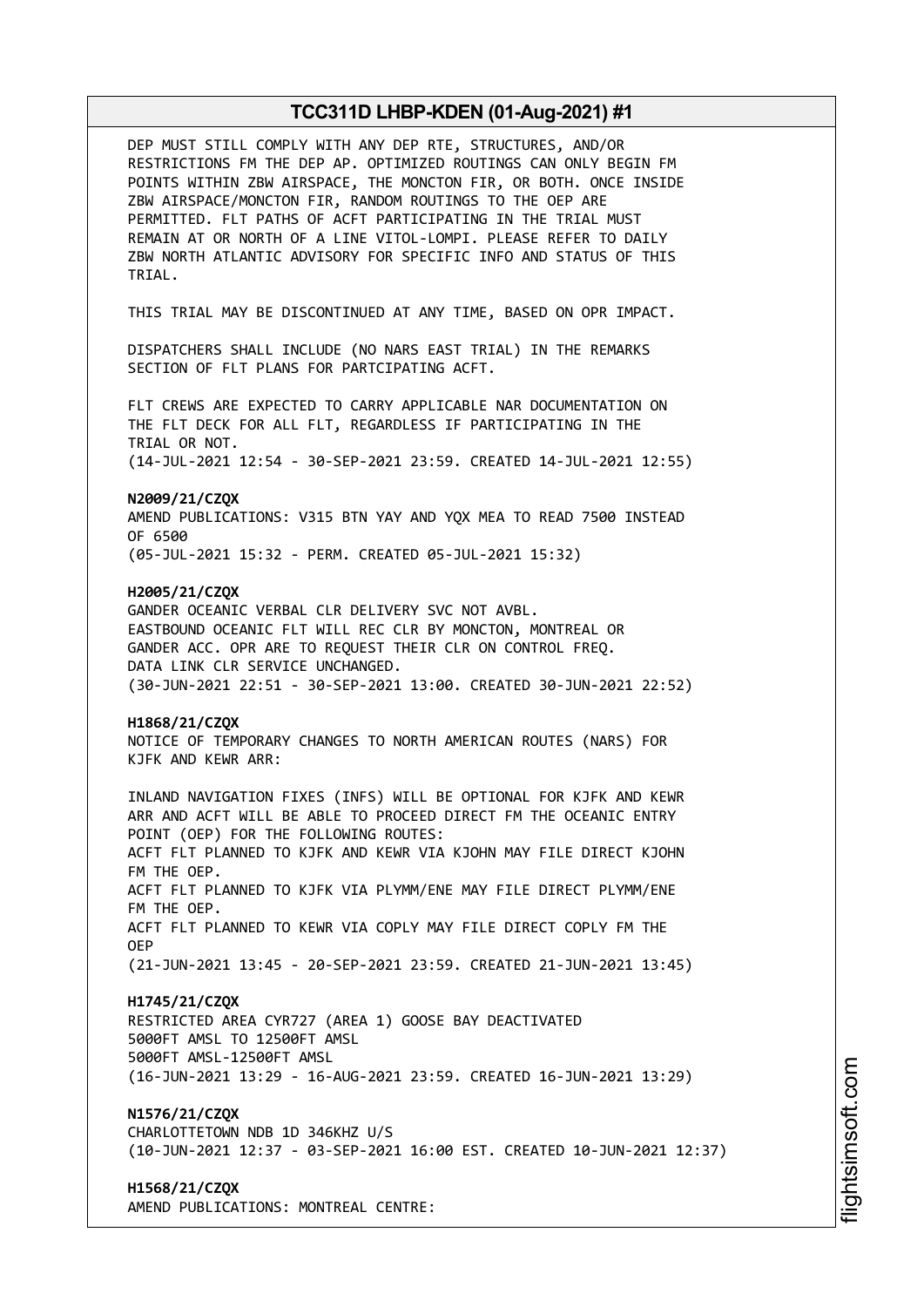BREVOORT PERIPHERAL STATION (PAL) FREQ 132.025 TO READ: (BLW FL290) 0730-2330Z (DT 0630-2230Z) O/T GANDER CENTRE CLNC DEL (07-JUN-2021 14:56 - PERM. CREATED 07-JUN-2021 14:56)

### **H1519/21/CZQX**

COVID-19: FLIGHT RESTRICTIONS

UNTIL FURTHER NOTICE, WITH THE INTENT TO PREVENT THE SPREAD OF COVID-19 THROUGHOUT CANADA, AN OPERATOR OPERATING A FLIGHT BETWEEN TWO POINTS IN CANADA OR A FLIGHT TO CANADA MUST COMPLY WITH THE PROVISIONS OF THE INTERIM ORDER RESPECTING CERTAIN REQUIREMENTS FOR CIVIL AVIATION DUE TO COVID-19, ISSUED BY THE MINISTER OF TRANSPORT AND CURRENTLY IN FORCE. THIS INCLUDES A REQUIREMENT FOR PASSENGER FACE MASKS. OPERATORS ARE REQUIRED TO NOTIFY PASSENGERS OF THE LATEST MEASURES TO PREVENT THE SPREAD OF COVID-19 TAKEN BY THE TERRITORIAL AND PROVINCIAL GOVERNMENT WITH JURISDICTION AT THE DESTINATION AERODROME FOR THAT FLIGHT, OR BY THE FEDERAL GOVERNMENT. SFC-UNL

(03-JUN-2021 16:32 - 02-SEP-2021 16:00 EST. CREATED 03-JUN-2021 16:32)

### **H1380/21/CZQX**

AIRSPACE SECURITY WARNING ISSUED BY THE DEPARTMENT OF TRANSPORT IN RESPONSE TO UNUSUAL EXCESSIVE MEASURES BY BELARUS POSING SERIOUS SAFETY AND SECURITY CONCERNS TO COMMERCIAL AVIATION. AIR OPERATORS AND OWNERS OF AIRCRAFT REGISTERED IN CANADA ARE ADVISED NOT TO ENTER MINSK (UMMV) FIR. (25-MAY-2021 20:46 - 25-AUG-2021 16:00. CREATED 25-MAY-2021 20:46)

┌──────────────────────────────────────────────────────────────────────────────┐

└──────────────────────────────────────────────────────────────────────────────┘

### **H2389/20/CZQX**

AMEND AIP CANADA (ICAO): PART 2. ENR 7.3.3 (J): TO READ: OZN - 5900N 05000W - CUDDY (FL290-FL600) - PORGY (10-OCT-2020 09:01 - PERM. CREATED 09-SEP-2020 19:37)

### │**BGGL (NUUK FIR/UIR)** │

```
B0943/21/BGGL
```
CHECKLIST YEAR=2021 0128 0482 0590 0655 0656 0821 0822 0823 0824 0825 0827 0828 0829 0830 0831 0832 0834 0835 0836 0837 0838 0839 0840 0841 0842 0843 0844 0845 0848 0849 0850 0851 0859 0861 0875 0877 0878 0890 0901 0915 0927 0936 0938 0939 0940 0942 LATEST AIS PUBLICATIONS ISSUED: AIP AIRAC AMDT IFR 007/2021 EFFECTIVE DATE 09 SEP 21 AIP AMDT IFR 003/2018 EFFECTIVE DATE 15 MAR 18 AIP SUP IFR 002/2019 EFFECTIVE DATE 08 NOV 19 AIC IFR A001/2020 EFFECTIVE DATE 18 JUN 20 AIC CHECKLIST AIP IFR A001/2016 A002/2016 A001/2017 A002/2017 A002/2018 A003/2018 A004/2018 A001/2019 SUP CHECKLIST AIP IFR **NTI** (01-AUG-2021 01:00 - 01-SEP-2021 00:00 EST. CREATED 01-AUG-2021 01:00)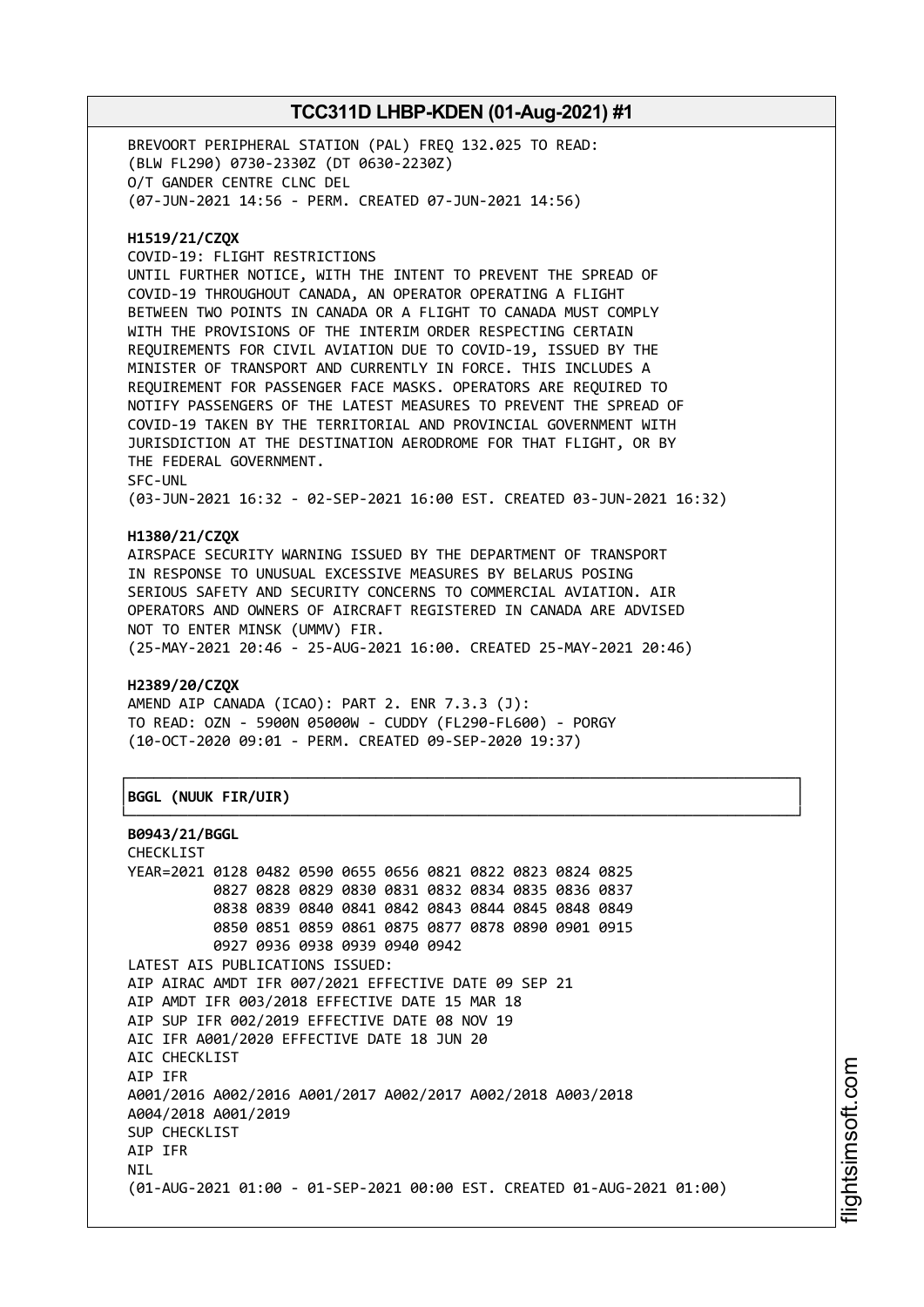**C0146/21/BGGL** CHECKLIST YEAR=2020 0157 YEAR=2021 0138 0139 0141 0142 0145 LATEST AIS PUBLICATIONS ISSUED: AIP AIRAC AMDT IFR 007/2021 EFFECTIVE DATE 09 SEP 21 AIP AMDT IFR 003/2018 EFFECTIVE DATE 15 MAR 18 AIP SUP IFR 002/2019 EFFECTIVE DATE 08 NOV 19 AIC IFR A001/2020 EFFECTIVE DATE 18 JUN 20 AIC CHECKLIST AIP IFR A001/2016 A002/2016 A001/2017 A002/2017 A002/2018 A003/2018 A004/2018 A001/2019 SUP CHECKLIST AIP IFR **NTI** (01-AUG-2021 00:24 - 01-SEP-2021 00:00 EST. CREATED 01-AUG-2021 00:31) **A0484/21/BGGL** CHECKLIST YEAR=2018 0199 YEAR=2021 0314 0315 0424 0425 0430 0434 0435 0439 0440 0441 0449 0451 0471 0472 0476 0477 0478 0481 0483 LATEST AIS PUBLICATIONS ISSUED: AIP AIRAC AMDT IFR 007/2021 EFFECTIVE DATE 09 SEP 21 AIP AMDT IFR 003/2018 EFFECTIVE DATE 15 MAR 18 AIP SUP IFR 002/2019 EFFECTIVE DATE 08 NOV 19 AIC IFR A001/2020 EFFECTIVE DATE 18 JUN 20 AIC CHECKLIST AIP IFR A001/2016 A002/2016 A001/2017 A002/2017 A002/2018 A003/2018 A004/2018 A001/2019 SUP CHECKLIST AIP IFR NIL (01-AUG-2021 00:02 - 01-SEP-2021 00:00 EST. CREATED 01-AUG-2021 00:05) **A0478/21/BGGL** ALL FLIGHTS TO/FROM AIRPORTS OF GREENLAND, OR OVERFLYING GREENLANDIC AIRSPACE FROM BELARUSSIAN AIRSPACE, ARE NOT ALLOWED IF AIRCRAFT ARE OPERATED BY BELARUSSIAN AIR CARRIERS AND/OR REGISTRATED IN BELARUS EXCEPT FOR AIRCRAFT IN EMERGENCY OR HUMANITARIAN FLIGHTS. (28-JUL-2021 06:23 - 01-DEC-2021 00:59. CREATED 28-JUL-2021 06:26) **A0449/21/BGGL** TRIGGER NOTAM - PERM AIP GREENLAND AIRAC AMDT 07/21 WEF 09 SEP 2021. REF GEN 1.1: CHANGE OF CAA NAME AND EMAIL. REF GEN 2.2: ROD - RATE OF DESCENT ADDED. REF ENR 2.1: CHANGE TO NUUK SECTOR NORTH: PSN HF ANTENNA FREQ 5526 KHZ LOCATION KULUSUK CHANGED AND ASTERISK WITHDRAWN AS COORDINATES HAS BEEN WGS-84 VERIFIED AND LOCATION CHANGED TO TASIILAQ. KANGERLUSSUAQ HF ANTENNA NOW SHOWN CORRECTLY WITH FREQ 5526/8945/10042 KHZ. (09-SEP-2021 00:00 - 22-SEP-2021 23:59. CREATED 12-JUL-2021 08:50)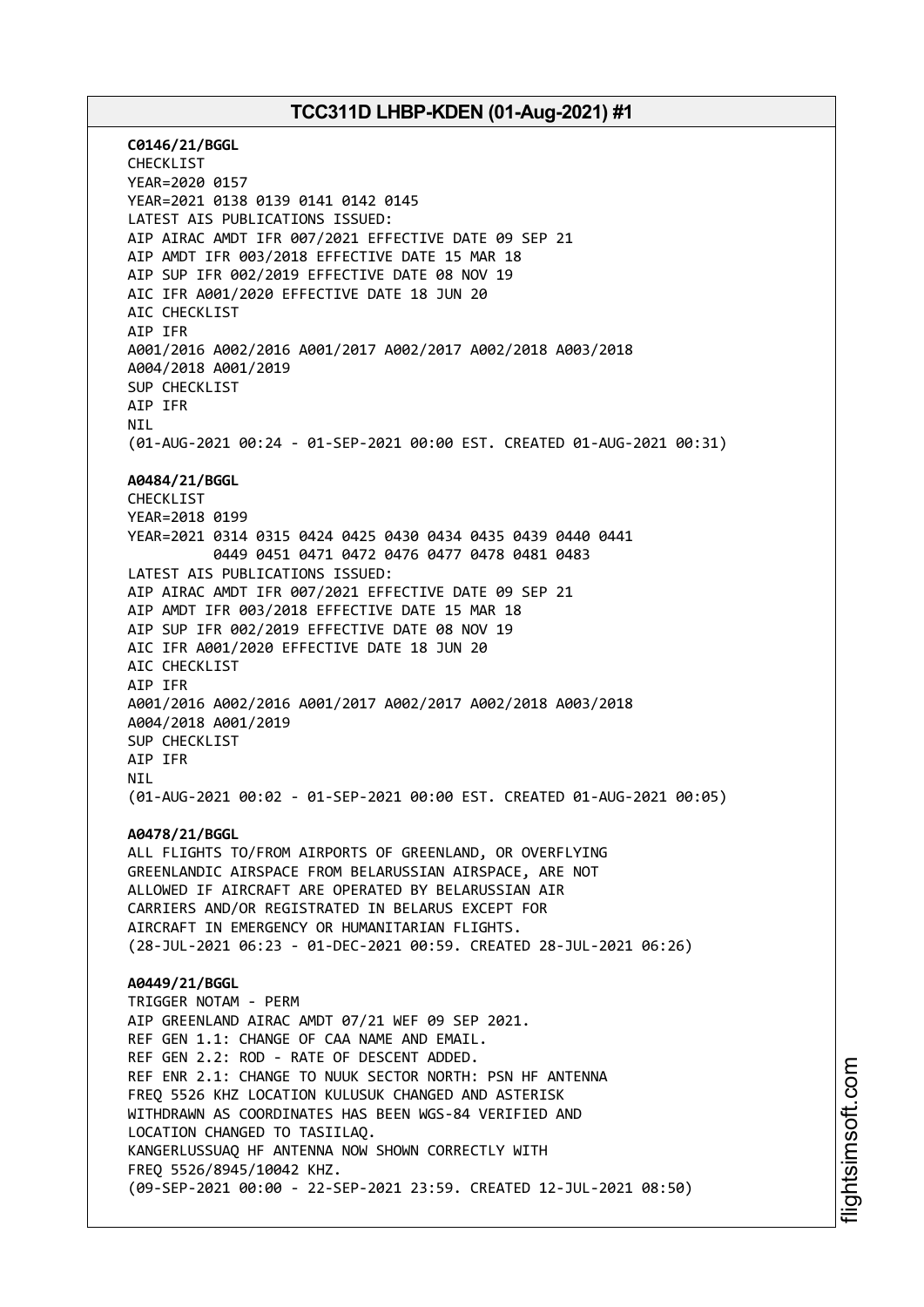#### **A0441/21/BGGL**

COVID-19: FLIGHT RESTRICTION. ALL AIRCRAFT OPERATORS CARRYING PASSENGERS TO GREENLAND MUST RECEIVE A PERMISSION FROM THE CORONA SECRETARIAT BEFORE COMMENCING THE FLIGHT TOWARDS GREENLAND. APPLICATION MUST BE SENT TO CORONA AT NANOQ.GL EXEMPTION: AIRCRAFT OPERATORS WITH REGULAR SCHEDULED FLIGHTS TO GREENLAND CAN BRING PASSENGERS ACCORDING TO THE LIMIT SET BY THE CORONA SECRETARIAT. (02-JUL-2021 19:59 - 01-SEP-2021 01:59. CREATED 02-JUL-2021 19:59)

#### **A0315/21/BGGL**

DIRECTION OF CRUISING LEVELS FOR RNP-ROUTE UT596 IS CHANGED FROM ODD FLIGHT LEVELS TO EVEN FLIGHT LEVELS SECTION GH-SUBUD (18-MAY-2021 07:12 - PERM. CREATED 18-MAY-2021 07:14)

### **A0314/21/BGGL**

DIRECTION OF CRUISING LEVELS FOR RNP-ROUTE UW30 IS CHANGED FROM ODD FLIGHT LEVELS TO EVEN FLIGHT LEVELS DIRECTION AA-HB AND FROM EVEN FLIGHT LEVELS TO ODD FLIGHT LEVELS DIRECTION HB-AA (18-MAY-2021 07:03 - PERM. CREATED 18-MAY-2021 07:12)

┌──────────────────────────────────────────────────────────────────────────────┐

└──────────────────────────────────────────────────────────────────────────────┘

### │**CZUL (MONTREAL FIR/UIR)** │

### **N2403/21/CZUL**

BLASTING ACT WILL TAKE PLACE WITHIN 0.5NM RADIUS CENTRED ON 481528N 0783232W (APRX 12NM E ROUYN-NORANDA AD) SFC-2535FT AMSL (02-AUG-2021 18:45 - 02-AUG-2021 19:15. CREATED 01-AUG-2021 12:15)

#### **N2402/21/CZUL**

ADVISORY AREA CYA632(P) JOLIETTE ACT SFC-12500FT AMSL (01-AUG-2021 12:30 - 02-AUG-2021 00:30. CREATED 01-AUG-2021 11:58)

**H2327/21/CZUL** ADVISORY AREA CYA645(P) ST-ESPRIT ACT ABV 12500FT AMSL TO 16000FT AMSL 12500FT AMSL-16000FT AMSL (01-AUG-2021 12:00 - 01-AUG-2021 23:59. CREATED 01-AUG-2021 11:50)

**H2326/21/CZUL** ADVISORY AREA CYA644(P) ST-ESPRIT ACT SFC-12500FT AMSL (01-AUG-2021 12:00 - 01-AUG-2021 23:59. CREATED 01-AUG-2021 11:49)

**N2401/21/CZUL** ADVISORY AREA CYA633(P) JOLIETTE ACT ABV 12500FT TO 13500FT AMSL 12500FT AMSL-13500FT AMSL (01-AUG-2021 12:30 - 02-AUG-2021 00:30. CREATED 01-AUG-2021 11:32)

**E3381/21/CZUL** CHECKLIST YEAR=2019 0202 YEAR=2020 3269 3271 3600 YEAR=2021 0549 0886 1604 1663 1913 1960 1976 2054 2179 2199 2200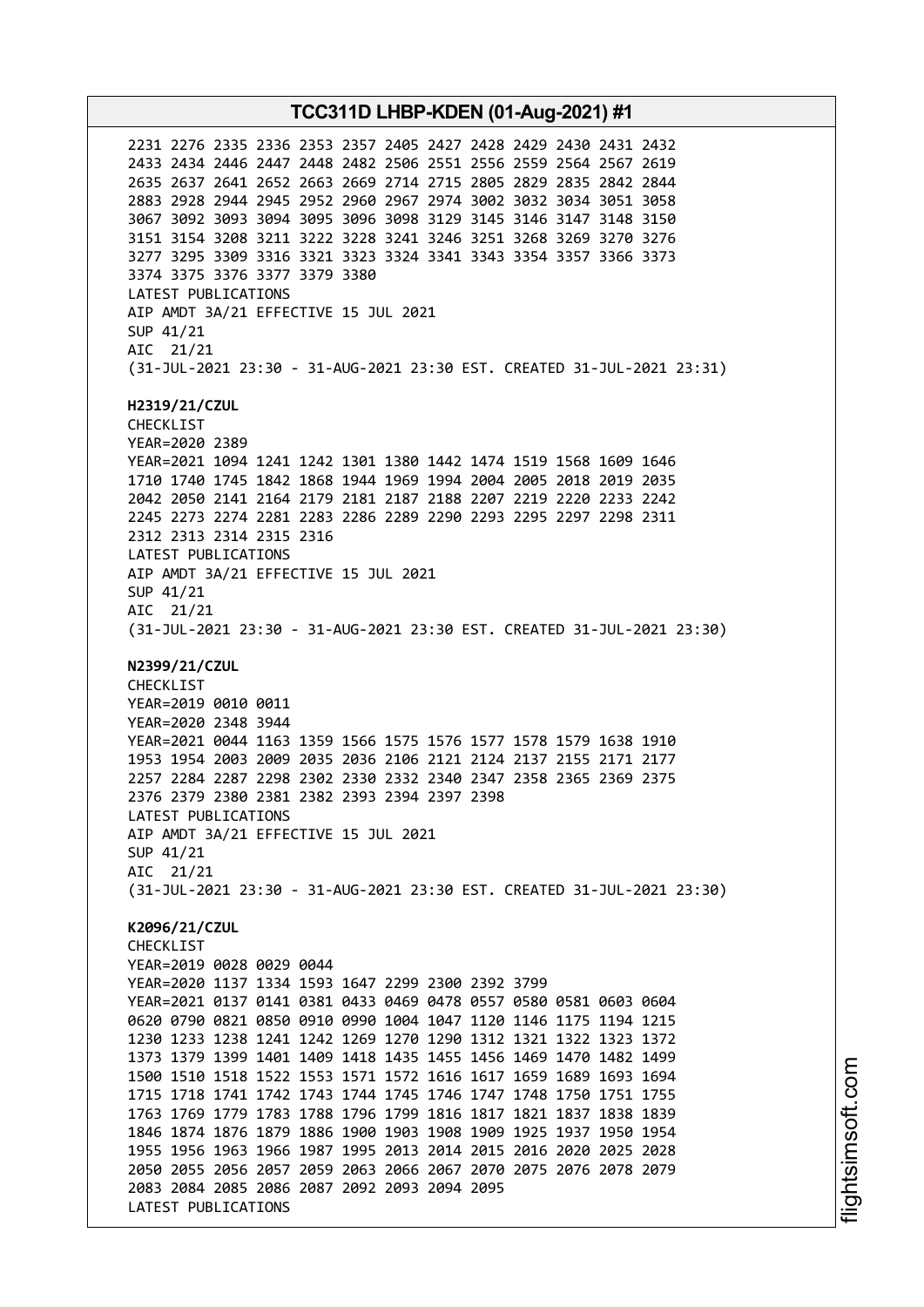AIP AMDT 3A/21 EFFECTIVE 15 JUL 2021 SUP 41/21 AIC 21/21 (31-JUL-2021 23:30 - 31-AUG-2021 23:30 EST. CREATED 31-JUL-2021 23:30) **N2394/21/CZUL** BLASTING ACT WILL TAKE PLACE WITHIN 5NM RADIUS CENTRED ON 613408N 0730355W (APRX 9NM SSE KATTINIQ/DONALDSON AD) SFC-6500FT AMSL (01-AUG-2021 20:00 - 01-AUG-2021 22:00. CREATED 31-JUL-2021 20:52) **N2393/21/CZUL** BLASTING ACT WILL TAKE PLACE WITHIN 1640 FT RADIUS CENTRED ON 582826N 0780444W (APRX 1530FT BEYOND THR 25 AND 770FT NORTH RCL INUKJUAK AD) SFC-165FT AGL DAILY 2045-2145 (02-AUG-2021 20:45 - 12-AUG-2021 21:45. CREATED 31-JUL-2021 20:14) **H2313/21/CZUL** BLASTING ACT WILL TAKE PLACE WITHIN 0.5NM RADIUS CENTRED ON 464241N 713502W (APRX 0.7NM SSW QUEBEC/NEUVILLE AD) SFC TO 500FT AGL. SFC-828FT AMSL (02-AUG-2021 15:30 - 02-AUG-2021 16:30. CREATED 31-JUL-2021 16:01) **H2298/21/CZUL** FIREWORKS ACT WILL TAKE PLACE WITHIN 328FT RADIUS CENTERED ON 451857N 0760300W (APRX 1.23NM W OTTAWA / CARP AD) SFC-525FT AMSL (02-AUG-2021 01:00 - 02-AUG-2021 02:00. CREATED 30-JUL-2021 12:06) **N2365/21/CZUL** BLASTING ACT WILL TAKE PLACE 0.1NM RADIUS CENTRED ON 600220N 0771737W (APRX 1320FT BFR THR 01 AND 2150FT WEST EXTENDED RCL AT PUVIRNITUQ AD) SFC-150FT AGL (30-JUL-2021 11:30 - 05-AUG-2021 20:30. CREATED 29-JUL-2021 22:19) **H2295/21/CZUL** COVID 19: INFORMATION BORDER SVC ARE TEMPO SUSPENDED AT THE MAJORITY OF SMALL AIRPORTS ACROSS CANADA. FOR AN UPDATED LIST OF AUTH AIRPORTS OF ENTRY SEE THE LINK FOR OPEN PORTS OF ENTRY AT WWW.CBSA-ASFC.GC.CA/OFFICES (29-JUL-2021 17:00 - 29-OCT-2021 15:00 EST. CREATED 29-JUL-2021 17:00) **H2286/21/CZUL** AIRSPACE SECURITY WARNING ISSUED BY THE DEPARTMENT OF TRANSPORT IN RESPONSE TO THE VOLATILE SECURITY SITUATION IN AFGHANISTAN. POTENTIAL RISK FROM EXTREMIST AND MILITANT ACTIVITY AND LIMITED RISK MITIGATION CAPABILITIES. AIR OPERATORS AND OWNERS OF AIRCRAFT REGISTERED IN CANADA ARE ADVISED NOT TO FLY BELOW FL260 IN THE KABUL (OAKX) FIR. (28-JUL-2021 19:30 - 28-OCT-2021 16:00. CREATED 28-JUL-2021 19:30) **N2332/21/CZUL** BLASTING ACT WILL TAKE PLACE WITHIN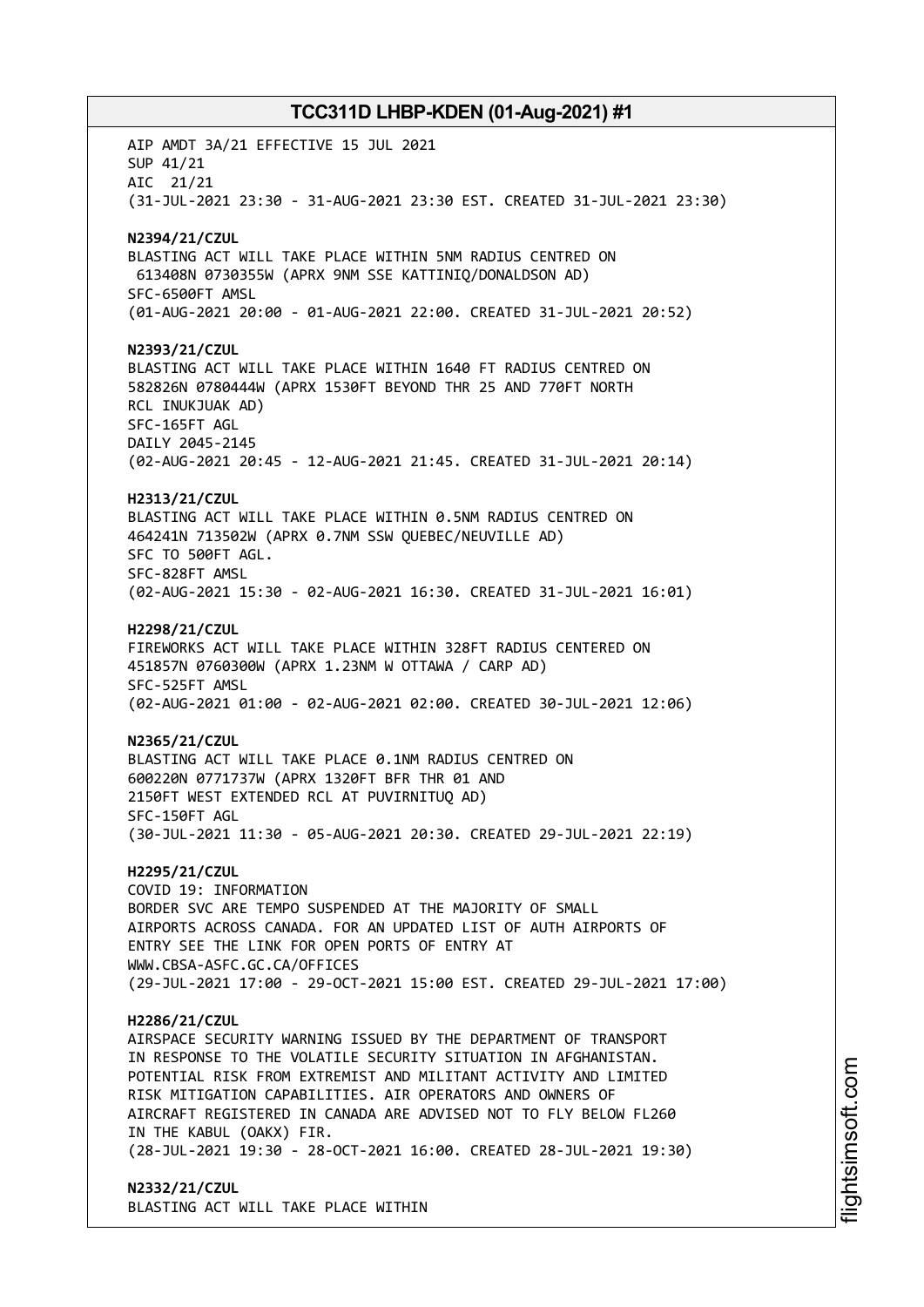AREA BOUNDED BY 474531N 0692304W - 474146N 0691446W - 474156N 0690441N - 474037N 0685929W - 473900N 0690046W - 474104N 0690808W - 474531N 0692304W (CENTRE APRX 17NM ESE RIVIERE-DU-LOUP AD) SFC TO 394FT AGL SFC-1893FT AMSL MON-FRI 1100-2300 (28-JUL-2021 15:19 - 22-OCT-2021 23:00. CREATED 28-JUL-2021 15:19) **N2330/21/CZUL** BLASTING ACT WILL TAKE PLACE WITHIN AREA BOUNDED BY 474615N 692804W-474711N 692715W-474531N 692304W-474458N 692510W-474615N 692804W (CENTRE APRX 6NM E RIVIERE-DU-LOUP AD) SFC TO 394FT AGL SFC-997FT AMSL MON-FRI 1100-2300 (28-JUL-2021 15:03 - 30-SEP-2021 23:00. CREATED 28-JUL-2021 15:03) **H2281/21/CZUL** FIREWORKS ACT WILL TAKE PLACE WITHIN 328FT RADIUS CENTERED ON 454059N 0735230W (APRX 2.3NM ESE MONTREAL (BELL) QC (HELI)) SFC-480FT AMSL DAILY 0045-0245 (31-JUL-2021 00:45 - 02-AUG-2021 02:45. CREATED 28-JUL-2021 12:09) **H2242/21/CZUL** COVID-19: CREWS/PASSENGERS REQUIREMENTS ALL FOREIGN MIL AND STATE ACFT WITH STOP OVERS IN CANADA TO CTC +OVERFLIGHT(AT)FORCES.GC.CA OR CALL (204) 227-7498 PRIOR TO FILING FLT PLAN SFC-UNL (23-JUL-2021 16:36 - 30-SEP-2021 04:00 EST. CREATED 23-JUL-2021 16:36) **H2233/21/CZUL** V360 BTN YBC AND ML NDB NOT SUITABLE FOR VOR NAVIGATION (23-JUL-2021 09:56 - 22-OCT-2021 16:00 EST. CREATED 23-JUL-2021 09:56) **H2207/21/CZUL** J567 BTN YGL AND NM NDB NOT SUITABLE FOR VOR NAVIGATION (21-JUL-2021 11:39 - 20-OCT-2021 18:00 EST. CREATED 21-JUL-2021 11:39) **H2188/21/CZUL** COVID-19: FLIGHT RESTRICTIONS PURSUANT TO SECTION 5.1 OF THE AERONAUTICS ACT, THE MINISTER OF TRANSPORT IS OF THE OPINION IT IS NECESSARY FOR AVIATION SAFETY AND THE PROTECTION OF THE PUBLIC, TO PROHIBIT THE OPS OF ACFT INVOLVED IN SKED AND NON SKED INTL COMMERCIAL AIR SVC FM INDIA, FOR THE TRANSPORT OF PASSENGERS ON AN INBOUND FLT TO CANADA. THIS PROHIBITION FURTHER APPLIES TO OPS OF ACFT INVOLVED IN PRIVATE AND CHARTER AIR SVC. THIS PROHIBITION DOES NOT APPLY TO ACFT OPERATED IN THE FLW CIRCUMSTANCES: - CARGO FLT - MEDEVAC FLT - FERRY FLT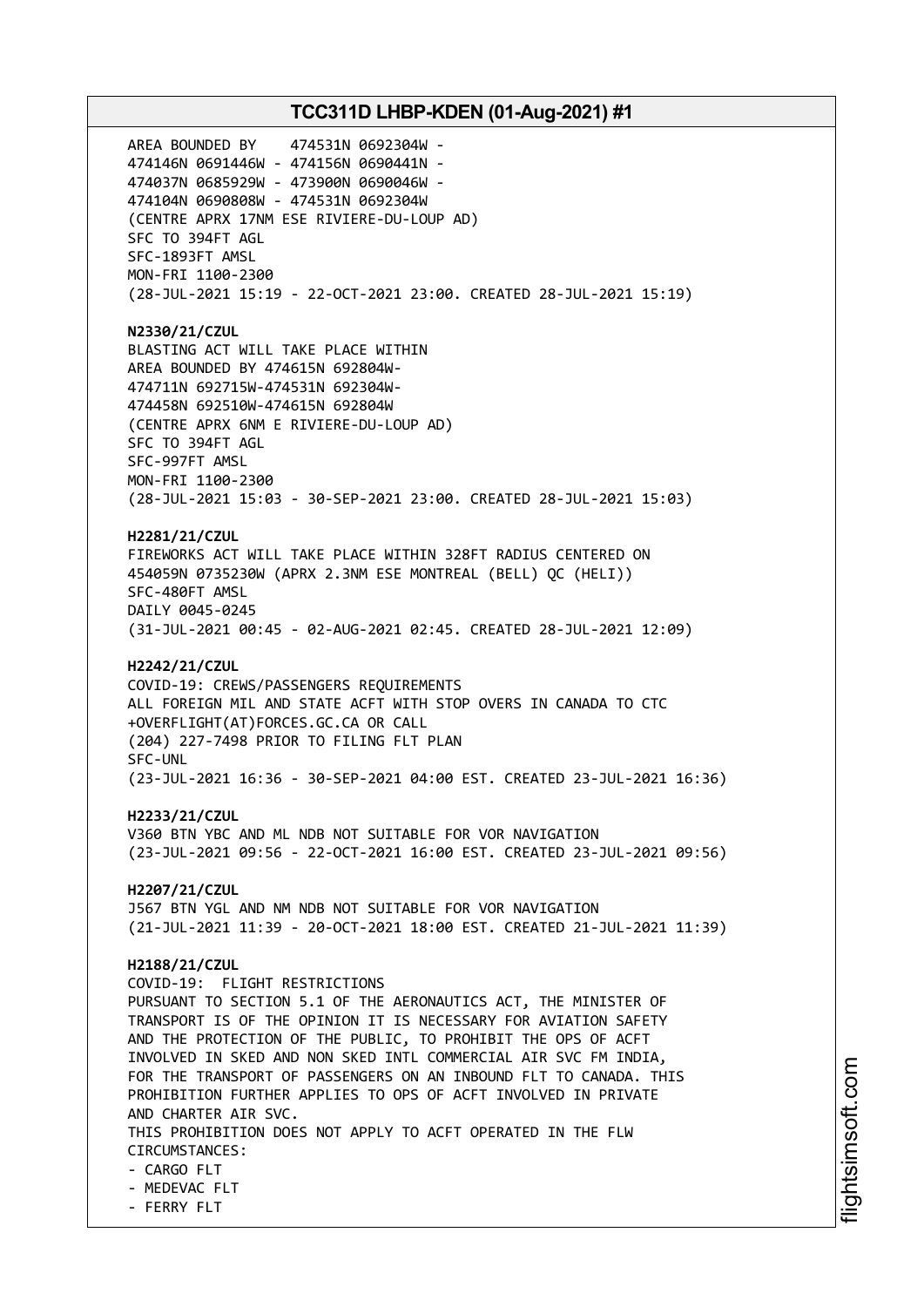- FLIGHT CREW REPATRIATION FLT - TECHNICAL STOPS WHERE PASSENGERS DO NOT DISEMBARK, OR - AT ALTERNATE AP IDENTIFIED IN A FLT PLAN TO ADDRESS WX, OR - ACFT SAFETY SITUATIONS, OR - FLT EN ROUTE TO CANADA AT THE TIME THIS NOTICE TAKES EFFECT - IN THE CASE WHERE SPECIAL AUTH HAS BEEN GRANTED BY TRANSPORT CANADA: 1-613-992-6853. SFC-UNL (19-JUL-2021 18:31 - 22-AUG-2021 03:59. CREATED 19-JUL-2021 18:31) **H2187/21/CZUL** COVID-19: FLIGHT RESTRICTIONS UNTIL FURTHER NOTICE, WITH THE INTENT TO PREVENT THE SPREAD OF COVID-19 THROUGHOUT CANADA, ALL COMMERCIAL AIR SVC, PRIVATE OPR (CAR SUBPART 604) AND FOREIGN BUSINESS AVIATION, THAT ARE TRANSPORTING PASSENGERS TO CANADA MUST COMPLY WITH THE PROVISIONS OF THE INTERIM ORDER RESPECTING CERTAIN REQUIREMENTS FOR CIVIL AVIATION DUE TO COVID-19, ISSUED BY THE MINISTER OF TRANSPORT AND CURRENTLY IN FORCE. THIS INCLUDES A REQUIREMENT PASSENGERS TO WEAR FACE MASKS AND PROVIDE EVIDENCE OF A NEGATIVE RESULT FOR A COVID-19 MOLECULAR TEST PRIOR TO BOARDING. IN ADDITION TO ABV, AND PURSUANT TO SECTION 5.1 OF THE AERONAUTICS ACT, ALL COMMERCIAL AIR SVC, PRIVATE OPR (CAR SUBPART 604) AND FOREIGN BUSINESS AVIATION, THAT ARE TRANSPORTING PASSENGERS TO CANADA MUST, FOR THE PURPOSE OF DISEMBARKING PASSENGERS, LAND AT ONE OF THE FOLLOWING AP: - AEROPORT INTL DE MONTREAL-TRUDEAU - CALGARY INTL AIRPORT - TORONTO-PEARSON INTL AIRPORT - VANCOUVER INTL AIRPORT THIS RESTRICTION DOES NOT APPLY TO ACFT OPERATED IN THE FLW CIRCUMSTANCES: - DIRECT FLT FM SAINT-PIERRE-ET-MIQUELON - MEDEVAC FLT - FERRY AND CREW REPATRIATION FLT - CARGO FLIGHTS CARRYING ONLY AIRCREW OR AIRLINE EMPLOYEES - TECHNICAL STOPS WHERE PASSENGERS DO NOT DISEMBARK - AT ALTERNATE AP IDENTIFIED IN A FLT PLAN TO ADDRESS WX - ACFT SAFETY SITUATIONS, OR - IN THE CASE WHERE SPECIAL AUTH HAS BEEN GRANTED BY TRANSPORT CANADA: 1-888-857-4003. SFC-UNL (19-JUL-2021 16:00 - 09-AUG-2021 04:00. CREATED 19-JUL-2021 16:00) **N2155/21/CZUL** BLASTING ACT WILL TAKE PLACE WITHIN 1150FT RADIUS CENTRE ON 582756N 0780434W (APRX 290FT BEYOND THR 07 AND 1810FT SOUTH RCL INUKJUAK AD) SFC-1150FT AGL DAILY 2200-0000 (17-JUL-2021 22:00 - 15-AUG-2021 00:00. CREATED 16-JUL-2021 12:53) **H2141/21/CZUL** NOTICE OF TRIAL TO REMOVE FLT PLANNING REQUIREMENTS OF EASTBOUND NORTH AMERICAN RTE (NAR) SYSTEM: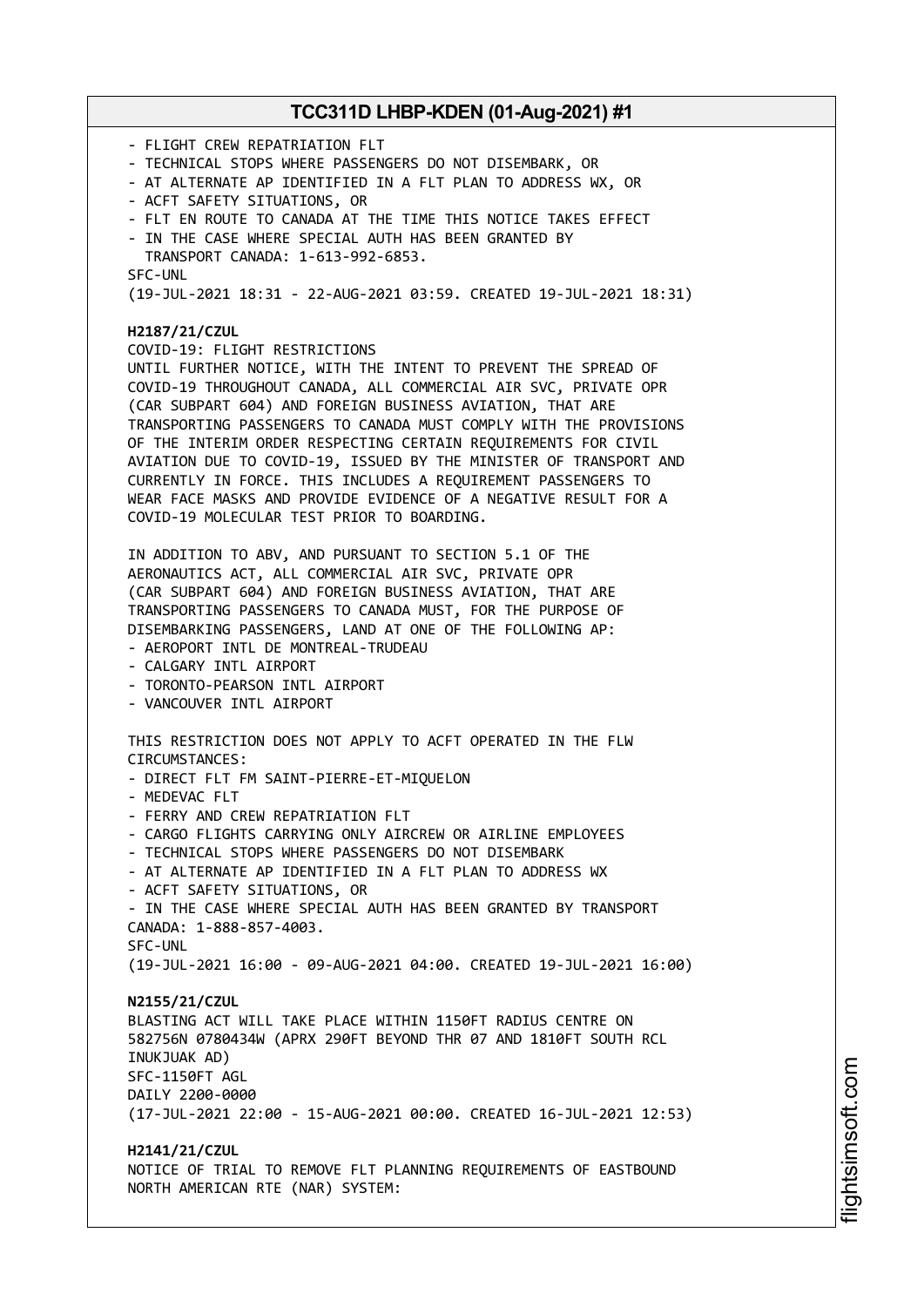ALL FLT OPR WITHIN THE NORTH ATLANTIC ORGANIZED TRACK STRUCTURE (OTS) ARE NOT REQUIRED TO FILE THE ASSOCIATED NAR LISTED ON THE DAILY ZBW NORTH ATLANTIC ADVISORY OR THE NAT OTS MESSAGE. ASSOCIATED NAR ARE REFERENCED UNDER THE (JFK DEP) SECTION OF THE ADVISORY.

DEP MUST STILL COMPLY WITH ANY DEP RTE, STRUCTURES, AND/OR RESTRICTIONS FM THE DEP AP. OPTIMIZED ROUTINGS CAN ONLY BEGIN FM POINTS WITHIN ZBW AIRSPACE, THE MONCTON FIR, OR BOTH. ONCE INSIDE ZBW AIRSPACE/MONCTON FIR, RANDOM ROUTINGS TO THE OEP ARE PERMITTED. FLT PATHS OF ACFT PARTICIPATING IN THE TRIAL MUST REMAIN AT OR NORTH OF A LINE VITOL-LOMPI. PLEASE REFER TO DAILY ZBW NORTH ATLANTIC ADVISORY FOR SPECIFIC INFO AND STATUS OF THIS TRIAL.

THIS TRIAL MAY BE DISCONTINUED AT ANY TIME, BASED ON OPR IMPACT.

DISPATCHERS SHALL INCLUDE (NO NARS EAST TRIAL) IN THE REMARKS SECTION OF FLT PLANS FOR PARTCIPATING ACFT.

FLT CREWS ARE EXPECTED TO CARRY APPLICABLE NAR DOCUMENTATION ON THE FLT DECK FOR ALL FLT, REGARDLESS IF PARTICIPATING IN THE TRIAL OR NOT. (14-JUL-2021 12:54 - 30-SEP-2021 23:59. CREATED 14-JUL-2021 12:55)

**N2121/21/CZUL** BLASTING ACT WILL TAKE PLACE WITHIN 1640FT RADIUS CENTRED ON 583032N 780100W (APRX 3NM NE INUKJUAK AD) SFC TO 328FT AGL SFC-450FT AMSL (14-JUL-2021 12:44 - 13-OCT-2021 18:00 EST. CREATED 14-JUL-2021 12:44)

**N2036/21/CZUL** AMEND PUBLICATIONS: BLASTING ACT WILL TAKE PLACE 3281FT RADIUS CENTRED ON 550128N 0671659W (APRX 20NM NW SCHEFFERVILLE/SQUAW LAKE (WATER)). SFC TO 656FT AGL SFC-3084FT AMSL (09-JUL-2021 00:01 - PERM. CREATED 07-JUL-2021 13:59)

**N2035/21/CZUL** AMEND PUBLICATIONS: BLASTING ACT WILL TAKE PLACE 3281FT RADIUS CENTRED ON 545909N 0671257W (APRX 17NM NW SCHEFFERVILLE/SQUAW LAKE (WATER) SFC TO 656FT AGL SFC-2756FT AMSL (09-JUL-2021 00:01 - PERM. CREATED 07-JUL-2021 13:52)

**H2042/21/CZUL** V372 BTN YVO AND TAGET NOT SUITABLE FOR VOR NAV (06-JUL-2021 11:55 - 01-OCT-2021 16:00 EST. CREATED 06-JUL-2021 11:55)

**H2004/21/CZUL** COVID-19: FLIGHT RESTRICTIONS UNTIL FURTHER NOTICE, WITH THE INTENT TO PREVENT THE SPREAD OF THE COVID-19 VIRUS THROUGHOUT NUNAVUT ALL NON-SKED FLT ORIGINATING OUTSIDE OF NUNAVUT LDG IN NUNAVUT ARE REQUIRED TO CTC THE OFFICE OF NUNAVUT'S CHIEF PUBLIC HEALTH OFFICE IN ADVANCE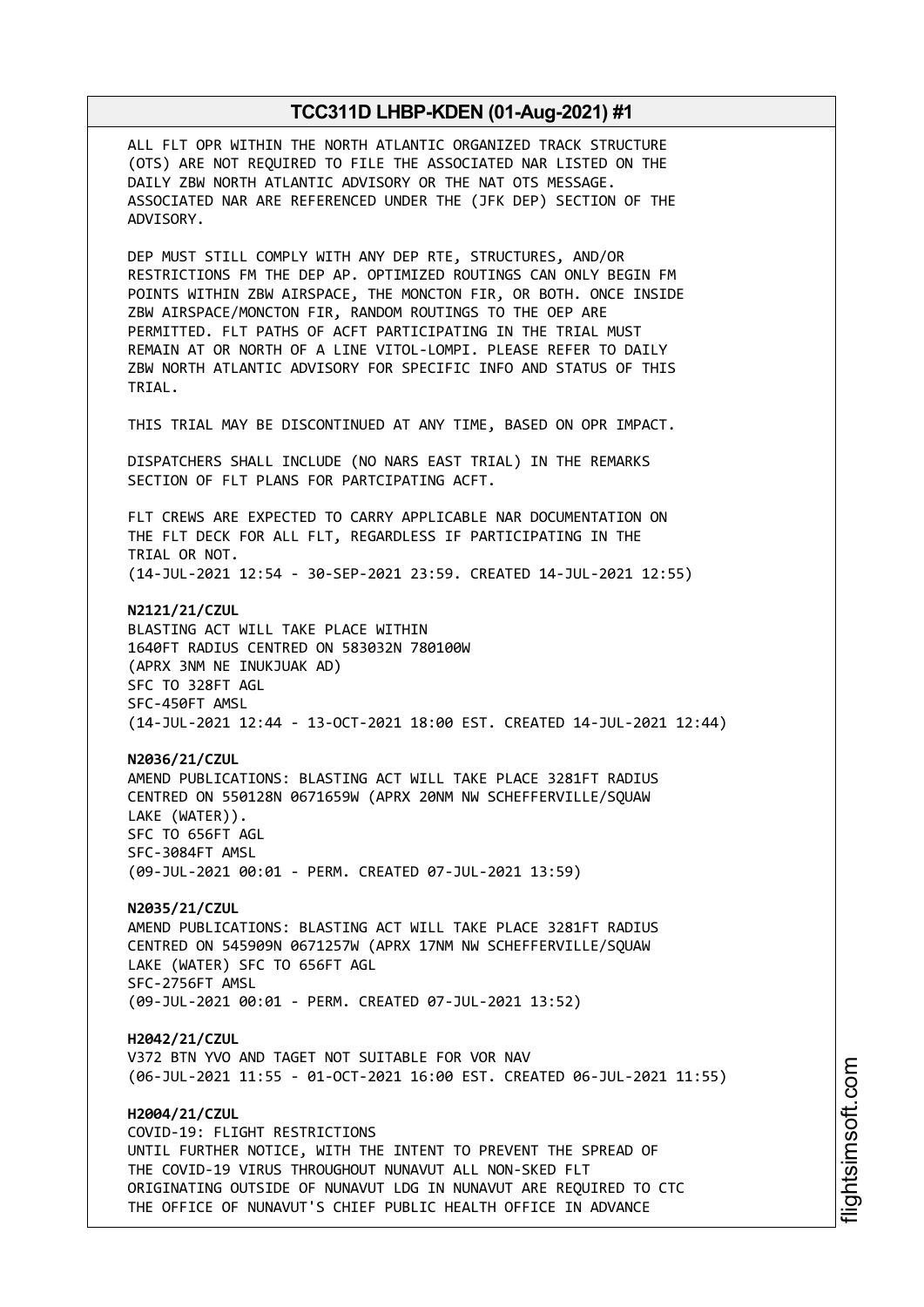CPHOTRAVELREQUESTS GOV.NU.CA OR CALL 1-867-975-5772. IT IS RECOMMENDED TO CTC 24 HR IN ADVANCE (30-JUN-2021 20:30 - 29-SEP-2021 20:00 EST. CREATED 30-JUN-2021 20:30) **H1994/21/CZUL** PURSUANT TO SECTION 5.1 OF THE AERONAUTICS ACT, THE AIRSPACE WITHIN 0.5NM RADIUS CENTRED ON 453243N 734110W (BORDEAUX PRISON, APRX 5NM NE OF CYUL AD) IS RESTRICTED. NO PERSON SHALL OPR A REMOTELY PILOTED ACFT (RPAS, DRONE) WITHIN THE AREA DESCRIBED UNLESS AUTH BY THE DEPUTY DIRECTOR GENERAL OF SECURITY, CORRECTIONAL SERVICES AT 514-864-8010 EXT 50502 OR EMAIL: SOUTIEN-DGAS(A)MSP.GOUV.QC.CA. SFC-1100FT AMSL (29-JUN-2021 19:42 - 27-SEP-2021 23:59 EST. CREATED 29-JUN-2021 19:42) **N1910/21/CZUL** AMEND PUBLICATIONS: V487: BTN YVO AND YMW: MEA TO READ 13000 INSTEAD OF 7000. (28-JUN-2021 14:23 - PERM. CREATED 28-JUN-2021 14:23) **H1969/21/CZUL** AMEND PUBLICATIONS: J542: BTN YVO AND VBS: MEA TO READ 20000 (28-JUN-2021 12:02 - PERM. CREATED 28-JUN-2021 12:02) **H1646/21/CZUL** AMEND PUBLICATIONS: BLASTING WILL TAKE PLACE WITHIN 1640FT RADIUS CENTRED ON 634556N 683321W (APRX 1980FT BEYOND THR 16 AND 2330FT EAST RCL IQALUIT AD) , 164FT AGL, 446FT AMSL SFC-446FT AMSL (12-JUN-2021 02:37 - PERM. CREATED 12-JUN-2021 02:37) **H1568/21/CZUL** AMEND PUBLICATIONS: MONTREAL CENTRE: BREVOORT PERIPHERAL STATION (PAL) FREQ 132.025 TO READ: (BLW FL290) 0730-2330Z (DT 0630-2230Z) O/T GANDER CENTRE CLNC DEL (07-JUN-2021 14:56 - PERM. CREATED 07-JUN-2021 14:56) **H1519/21/CZUL** COVID-19: FLIGHT RESTRICTIONS UNTIL FURTHER NOTICE, WITH THE INTENT TO PREVENT THE SPREAD OF COVID-19 THROUGHOUT CANADA, AN OPERATOR OPERATING A FLIGHT BETWEEN TWO POINTS IN CANADA OR A FLIGHT TO CANADA MUST COMPLY WITH THE PROVISIONS OF THE INTERIM ORDER RESPECTING CERTAIN REQUIREMENTS FOR CIVIL AVIATION DUE TO COVID-19, ISSUED BY THE MINISTER OF TRANSPORT AND CURRENTLY IN FORCE. THIS INCLUDES A REQUIREMENT FOR PASSENGER FACE MASKS. OPERATORS ARE REQUIRED TO NOTIFY PASSENGERS OF THE LATEST MEASURES TO PREVENT THE SPREAD OF COVID-19 TAKEN BY THE TERRITORIAL AND PROVINCIAL GOVERNMENT WITH JURISDICTION AT THE DESTINATION AERODROME FOR THAT FLIGHT, OR BY THE FEDERAL GOVERNMENT. SFC-UNL (03-JUN-2021 16:32 - 02-SEP-2021 16:00 EST. CREATED 03-JUN-2021 16:32)

**H1380/21/CZUL** AIRSPACE SECURITY WARNING ISSUED BY THE DEPARTMENT OF TRANSPORT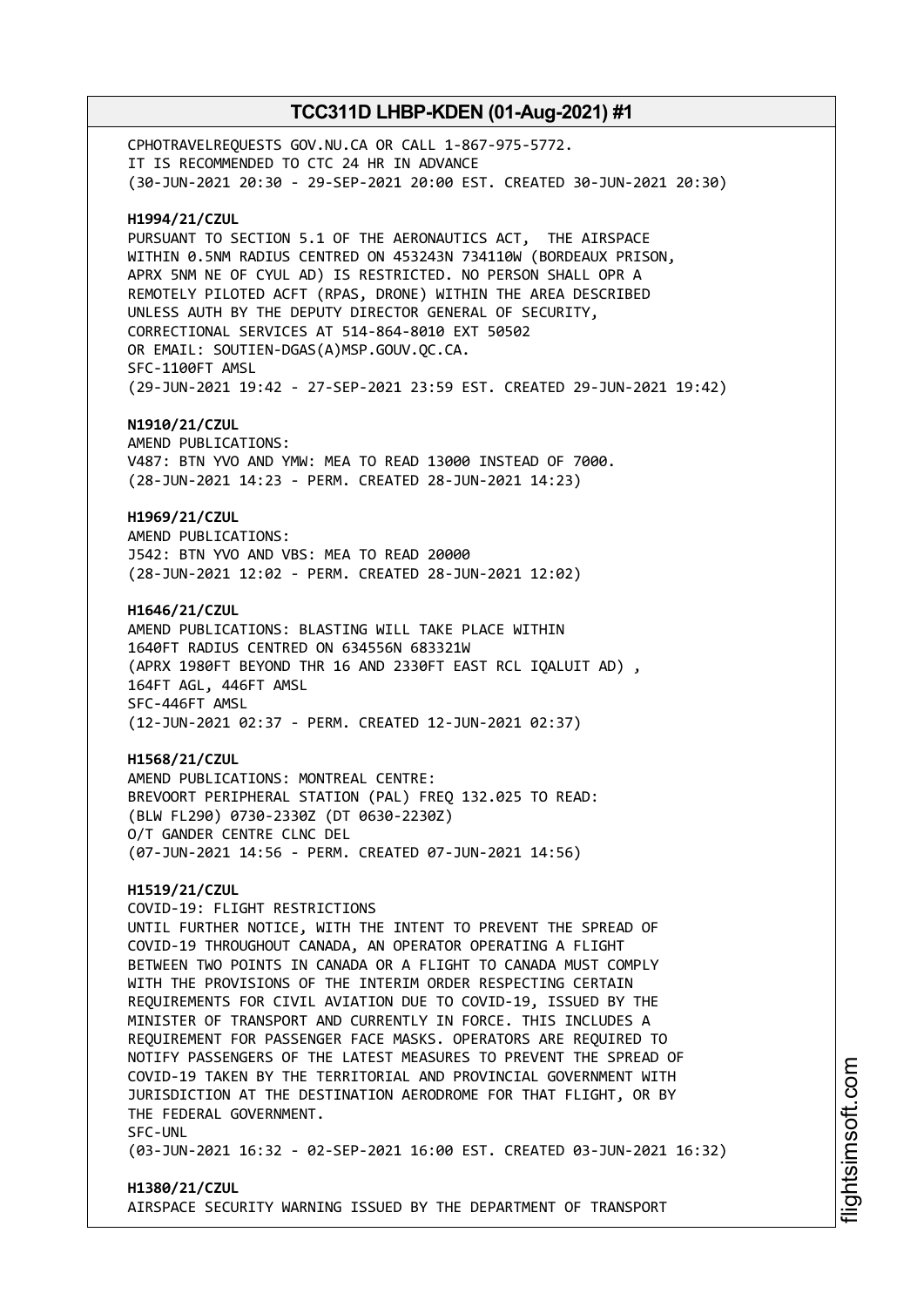IN RESPONSE TO UNUSUAL EXCESSIVE MEASURES BY BELARUS POSING SERIOUS SAFETY AND SECURITY CONCERNS TO COMMERCIAL AVIATION. AIR OPERATORS AND OWNERS OF AIRCRAFT REGISTERED IN CANADA ARE ADVISED NOT TO ENTER MINSK (UMMV) FIR. (25-MAY-2021 20:46 - 25-AUG-2021 16:00. CREATED 25-MAY-2021 20:46) **N1359/21/CZUL** BLASTING ACT WILL TAKE PLACE 0.1 NM RADIUS CENTRED ON 621100N 0754041W (APRX 2333FT NNW SALLUIT AD) SFC TO 50FT AGL FL000-855FT AMSL MAY 24 2201-0000, MAY 25 1800-2000 2200-0000, MAY 26-AUG 03 1500-1700 2200-0000 (24-MAY-2021 22:01 - 03-AUG-2021 00:00. CREATED 24-MAY-2021 22:01) **H1301/21/CZUL** INTENSIVE REMOTELY PILOTED ACFT (RPAS, DRONE) ACT WITHIN 0.5NM RADIUS CENTERED ON 454855N 731953W (APRX 12NM S JOLIETEE/ST-THOMAS AD) NON PARTICIPATING ACFT REQUESTED TO REMAIN CLR. SFC-500FT AMSL (19-MAY-2021 18:16 - 18-AUG-2021 23:59 EST. CREATED 19-MAY-2021 18:16) **H1241/21/CZUL** RESTRICTED AREA CYR666 BAGOTVILLE ACT ABV FL310 TO UNL FL310-UNL MON-FRI 1300-2300, SAT-SUN AND HOL 1400-2000 (15-MAY-2021 14:00 - 14-AUG-2021 20:00. CREATED 14-MAY-2021 17:10) **H1242/21/CZUL** RESTRICTED AREA CYR665 BAGOTVILLE ACT ABV FL310 TO UNL FL310-UNL MON-FRI 1300-2300 EXC HOL (17-MAY-2021 13:00 - 13-AUG-2021 23:00. CREATED 14-MAY-2021 17:10) **H1094/21/CZUL** COVID-19: FLIGHT RESTRICTIONS THE PROVINCE OF NEW BRUNSWICK HAS ENACTED THE MANDATORY ORDER ISSUED UNDER THE STATE OF EMERG ISSUED BY THE MINISTER OF PUBLIC SAFETY WHICH IMPOSES RESTRICTIONS AND REQUIREMENTS TO ALL TRAVELERS ENTERING NEW BRUNSWICK. PILOTS INTENDED TO TRAVEL TO NEW BRUNSWICK MUST CONSULT THE FOLLOWING LINKS FOR MORE INFO. HTTPS://WWW2.GNB.CA/CONTENT/GNB/EN/CORPORATE/PROMO/TRAVEL-REGISTRA TION.HTML HTTPS://WWW2.GNB.CA/CONTENT/DAM/GNB/CORPORATE/PDF/EMERGENCYURGENCE 19.PDF THE NOTAM EXCLUDES ALL EMERG RELIEF FLT (MEDEVAC, POLICE OPS, FIREFIGHTING, ETC.) AS WELL AS FLT LDG IN NEW BRUNSWICK AS A RESULT OF AN IN-FLIGHT EMERG OR A DIVERSION DUE TO ACTUAL MET OR AP COND PREVENTING IT TO LAND AT ITS INTENDED DEST

(03-MAY-2021 17:51 - 03-AUG-2021 17:00 EST. CREATED 03-MAY-2021 17:51)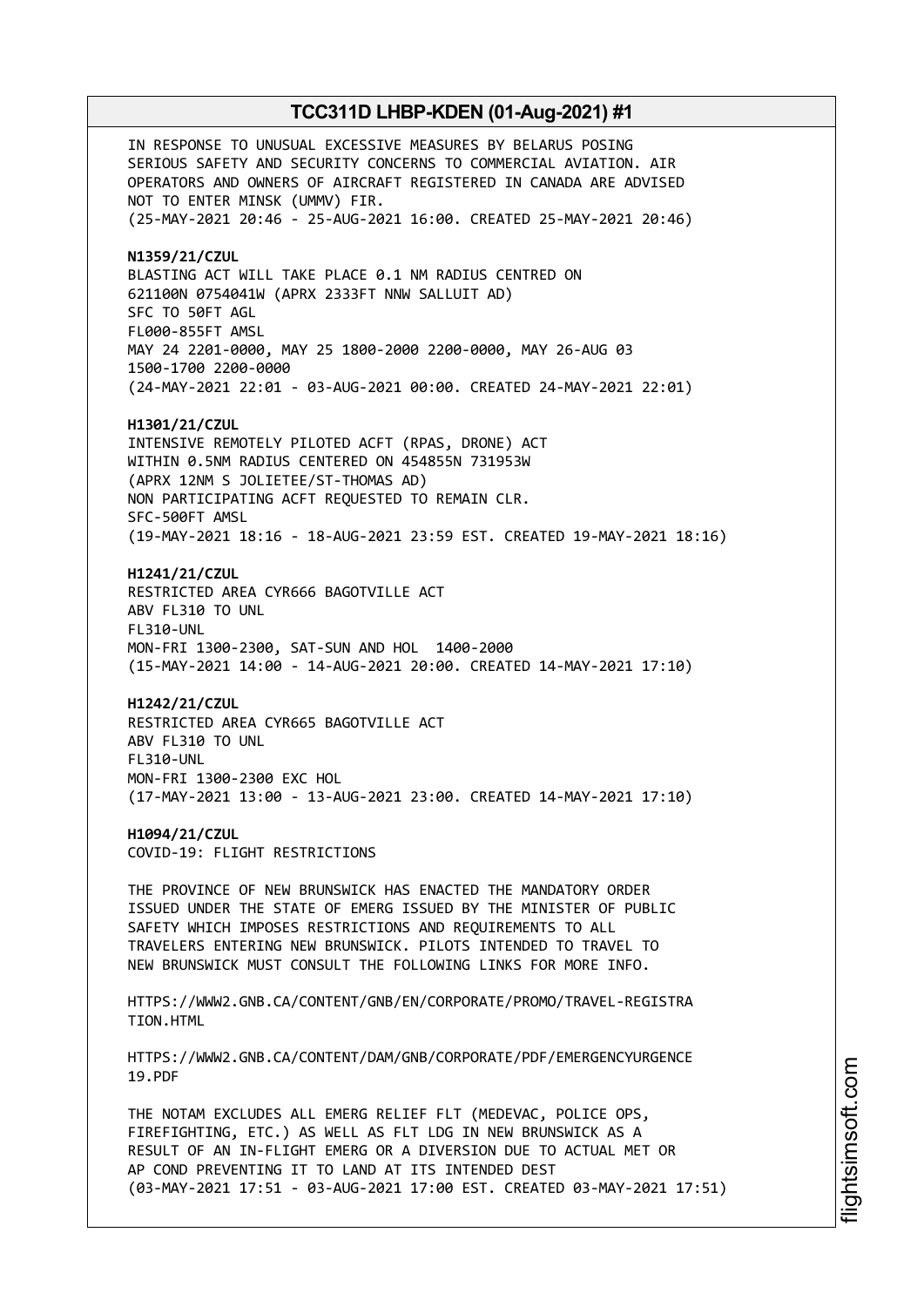┌──────────────────────────────────────────────────────────────────────────────┐

**N3944/20/CZUL** AMEND AIR5002 (MONTREAL VFR NAV CHART): RESTRICTED AIRSPACE 3NM W OF CSC3 TO READ CYR618 INSTEAD OF CYA618 SFC-900FT AMSL (19-DEC-2020 13:11 - PERM. CREATED 19-DEC-2020 13:11)

**N2348/20/CZUL** AMEND PUBLICATIONS: MULT BLASTING ACT WILL TAKE PLACE WITHIN 3293FT RADIUS CENTRED ON 550431N 671745W (APRX 23NM NNW SCHEFFERVILLE/SQUAW LAKE (WATER)). SFC TO 984FT AGL DAILY 1000-0000 (DT 1100-0100) SFC-3739FT AMSL (14-AUG-2020 10:00 - PERM. CREATED 13-AUG-2020 13:16)

### │**CZWG (WINNIPEG FIR/UIR)** │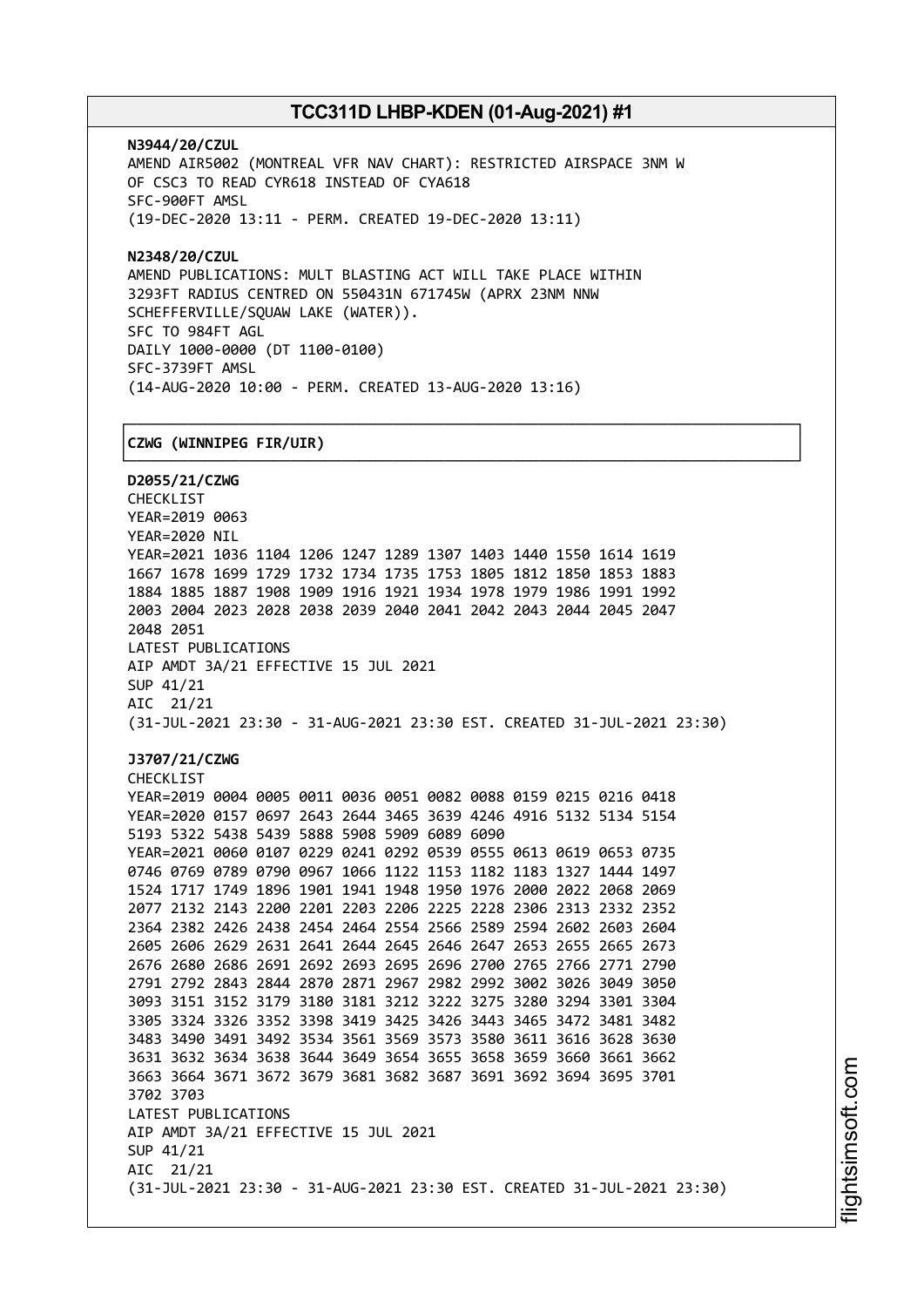**G1180/21/CZWG** CHECKLIST YEAR=2020 1275 YEAR=2021 0482 0499 0545 0631 0635 0636 0671 0702 0778 0798 0804 0836 0894 0898 0940 0965 0982 1017 1061 1063 1082 1111 1118 1144 1151 1159 1171 1172 1174 1175 1179 LATEST PUBLICATIONS AIP AMDT 3A/21 EFFECTIVE 15 JUL 2021 SUP 41/21 AIC 21/21 (31-JUL-2021 23:30 - 31-AUG-2021 23:30 EST. CREATED 31-JUL-2021 23:30) **M2038/21/CZWG** CHECKLIST YEAR=2021 0927 0943 0945 1009 1073 1118 1176 1294 1300 1310 1331 1378 1459 1496 1540 1570 1573 1661 1664 1687 1717 1718 1747 1750 1751 1781 1799 1827 1845 1872 1906 1937 1940 1959 1960 1961 1963 1977 1990 1993 1995 2002 2005 2010 2011 2013 2015 2016 2019 2020 2021 2022 2023 2024 2025 2026 2027 2028 2029 2030 2031 2032 2033 2035 2036 LATEST PUBLICATIONS AIP AMDT 3A/21 EFFECTIVE 15 JUL 2021 SUP 41/21 AIC 21/21 (31-JUL-2021 23:30 - 31-AUG-2021 23:30 EST. CREATED 31-JUL-2021 23:30) **M2033/21/CZWG** PARAJUMPS ACT WILL TAKE PLACE WITHIN 1NM RADIUS CENTRED ON 521649N 1064102W (AT CRF5) SFC-12500FT AMSL DAILY 1400-0300 (31-JUL-2021 14:00 - 02-AUG-2021 03:00. CREATED 31-JUL-2021 14:00) **M2032/21/CZWG** FIREWORKS ACT WILL TAKE PLACE WITHIN 0.25NM RADIUS CENTRED ON 494551N 0942952W (APRX 936FT WSW KENORA (WATER)) SFC-750FT AGL (02-AUG-2021 03:45 - 02-AUG-2021 04:15. CREATED 31-JUL-2021 03:48) **M2027/21/CZWG** V41 BTN YPA AND VOKUL: MOCA TO READ 5000 (30-JUL-2021 22:59 - 01-AUG-2021 20:00 EST. CREATED 30-JUL-2021 22:59) **M2025/21/CZWG** PURSUANT TO CANADIAN AVIATION REGULATIONS (CAR) 601.14, 601.15(B) AND 601.16, FOREST FIRE RESTRICTED AIRSPACE IS ESTABLISHED WITHIN AREA BOUNDED BY 5402N 10514W - 5403N 10513W - 5400N 10513W - 5400N 10515W - 5402N 10514W (CENTER APRX 15NM N CANDLE LAKE AIRPARK AD) . THE FIRE IS LOCATED WITHIN AREA BOUNDED BY 5402N 10514W - 5402N 10513W - 5400N 10513W - 5400N 10514W - 5402N 10514W. AERIAL FIRE SUPPRESSION IN PROGRESS. NO PERSON SHALL OPR AN ACFT, INCLUDING REMOTELY PILOTED ACFT (RPA-DRONE) AND MODEL ACFT, WITHIN THE AREA DESCRIBED EXC WHERE OPR UNDER CAR 601.17. SFC-4000FT AMSL (30-JUL-2021 21:11 - 01-AUG-2021 20:00 EST. CREATED 30-JUL-2021 21:11) **M2022/21/CZWG**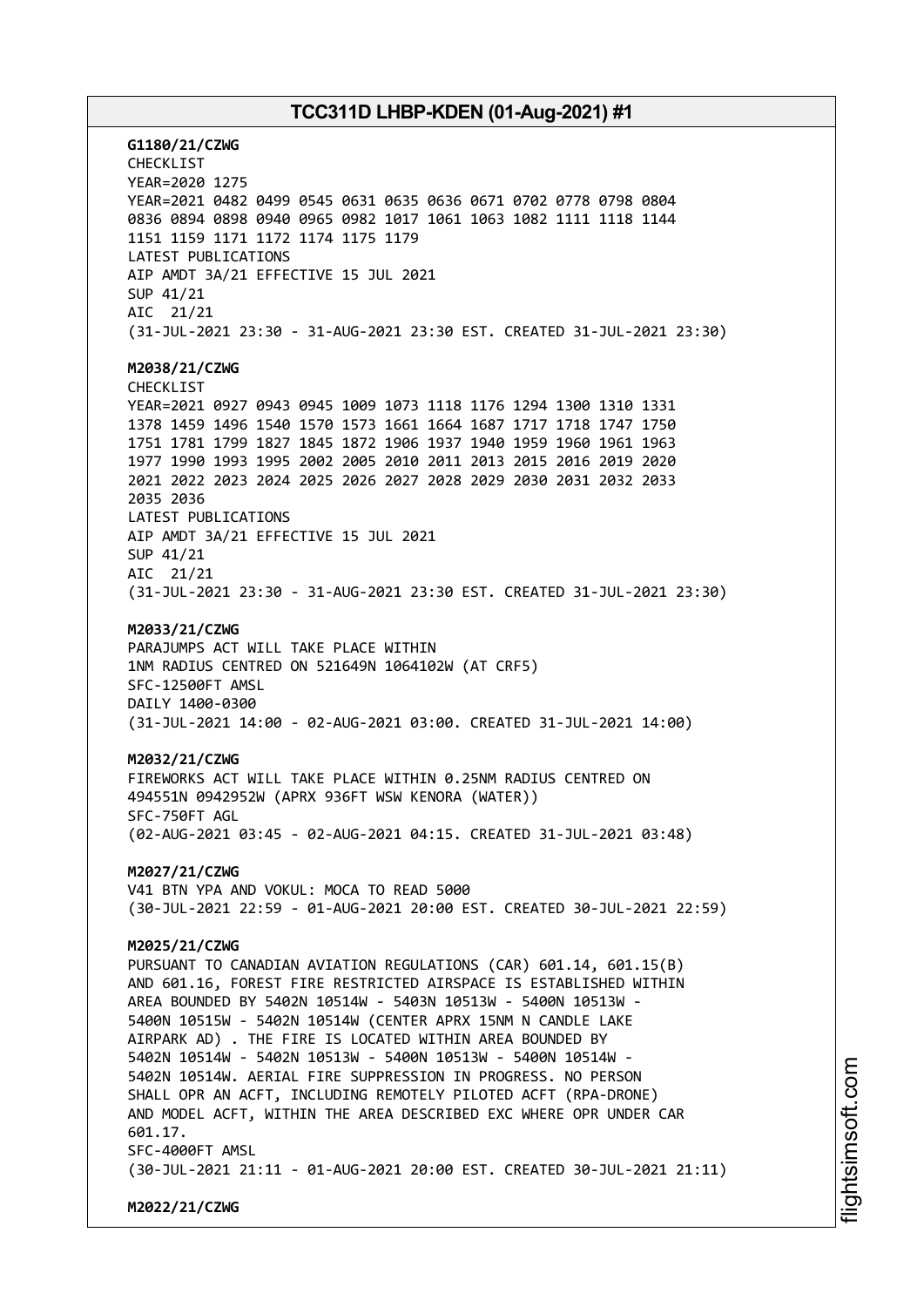PURSUANT TO CAR 601.14, 601.15(B) AND 601.16, FOREST FIRE RESTRICTED AIRSPACE IS ESTABLISHED WITHIN AREA BOUNDED BY 5354N 10441W - 5400N 10424W - 5339N 10416W - 5344N 10437W - 5354N-10441W (CENTER APRX 29NM E CANDLE LAKE AIRPARK). THE FIRE IS LOCATED WITHIN AREA BOUNDED BY 5353N 10438W - 5357N 10426W - 5342N 10420W - 5346N 10438W - 5353N 10438W. AERIAL FIRE SUPPRESSION IN PROGRESS. NO PERSON SHALL OPR AN ACFT, INCLUDING REMOTELY PILOTED ACFT (RPA-DRONE) AND MODEL ACFT, WITHIN THE AREA DESCRIBED EXC WHERE OPR UNDER CAR 601.17. SFC-4500FT AMSL (30-JUL-2021 19:42 - 03-AUG-2021 19:00 EST. CREATED 30-JUL-2021 19:42)

#### **M2021/21/CZWG**

PURSUANT TO CAR 601.14, 601.15(B) AND 601.16, FOREST FIRE RESTRICTED AIRSPACE IS ESTABLISHED WITHIN AREA BOUNDED BY 5542N 10450W - 5547N 10444W - 5542N 10437W - 5539N 10444W - 5542N 10450W (CENTRE APRX 7NM N OTTER LAKE(WATER) AD) . THE FIRE IS LOCATED WITHIN AREA BOUNDED BY 5542N 10447W - 5545N 10444W - 5542N 10440W - 5540N 10444W - 5542N 10447W. AERIAL FIRE SUPPRESSION IN PROGRESS. NO PERSON SHALL OPR AN ACFT, INCLUDING REMOTELY PILOTED ACFT (RPA-DRONE) AND MODEL ACFT, WITHIN THE AREA DESCRIBED EXC WHERE OPR UNDER CAR 601.17. SFC-4500FT AMSL (30-JUL-2021 18:13 - 03-AUG-2021 19:00 EST. CREATED 30-JUL-2021 18:13)

#### **M2020/21/CZWG**

PURSUANT TO CANADIAN AVIATION REGULATIONS (CAR) 601.14, 601.15(B) AND 601.16, FOREST FIRE RESTRICTED AIRSPACE IS ESTABLISHED WITHIN AREA BOUNDED BY 5544N 10430W - 5541N 10422W - 5534N 10438W - 5538N 10443W - 5544N 10430W (CENTER APRX 8NM ENE OTTER LAKE (WATER)). THE FIRE IS LOCATED WITHIN AREA BOUNDED BY 5542N 10429W - 5541N 10425W - 5536N 10439W - 5537N 10441W - 5542N 10429W. AERIAL FIRE SUPPRESSION IN PROGRESS. NO PERSON SHALL OPR AN ACFT, INCLUDING REMOTELY PILOTED ACFT (RPA-DRONE) AND MODEL ACFT, WITHIN THE AREA DESCRIBED EXC WHERE OPR UNDER CAR 601.17. SFC-4500FT AMSL (30-JUL-2021 18:13 - 03-AUG-2021 19:00 EST. CREATED 30-JUL-2021 18:13)

### **G1172/21/CZWG**

PARAJUMP ACT WILL TAKE PLACE WITHIN 2NM RADIOUS CENTRED ON 502605N 1052316W (APRX AT MOOSE JAW MUNICIPAL) SFC-12500FT AGL SR-SS (30-JUL-2021 18:07 - 27-OCT-2021 23:47. CREATED 30-JUL-2021 18:07)

### **G1151/21/CZWG**

COVID 19: INFORMATION BORDER SVC ARE TEMPO SUSPENDED AT THE MAJORITY OF SMALL AIRPORTS ACROSS CANADA. FOR AN UPDATED LIST OF AUTH AIRPORTS OF ENTRY SEE THE LINK FOR OPEN PORTS OF ENTRY AT WWW.CBSA-ASFC.GC.CA/OFFICES

# (29-JUL-2021 17:01 - 29-OCT-2021 15:00 EST. CREATED 29-JUL-2021 17:01)

### **M2005/21/CZWG**

A13: BTN WG AND QD: MEA/MOCA TO READ: 5500FT AMSL (29-JUL-2021 15:08 - 05-AUG-2021 19:00 EST. CREATED 29-JUL-2021 15:08)

**M2002/21/CZWG**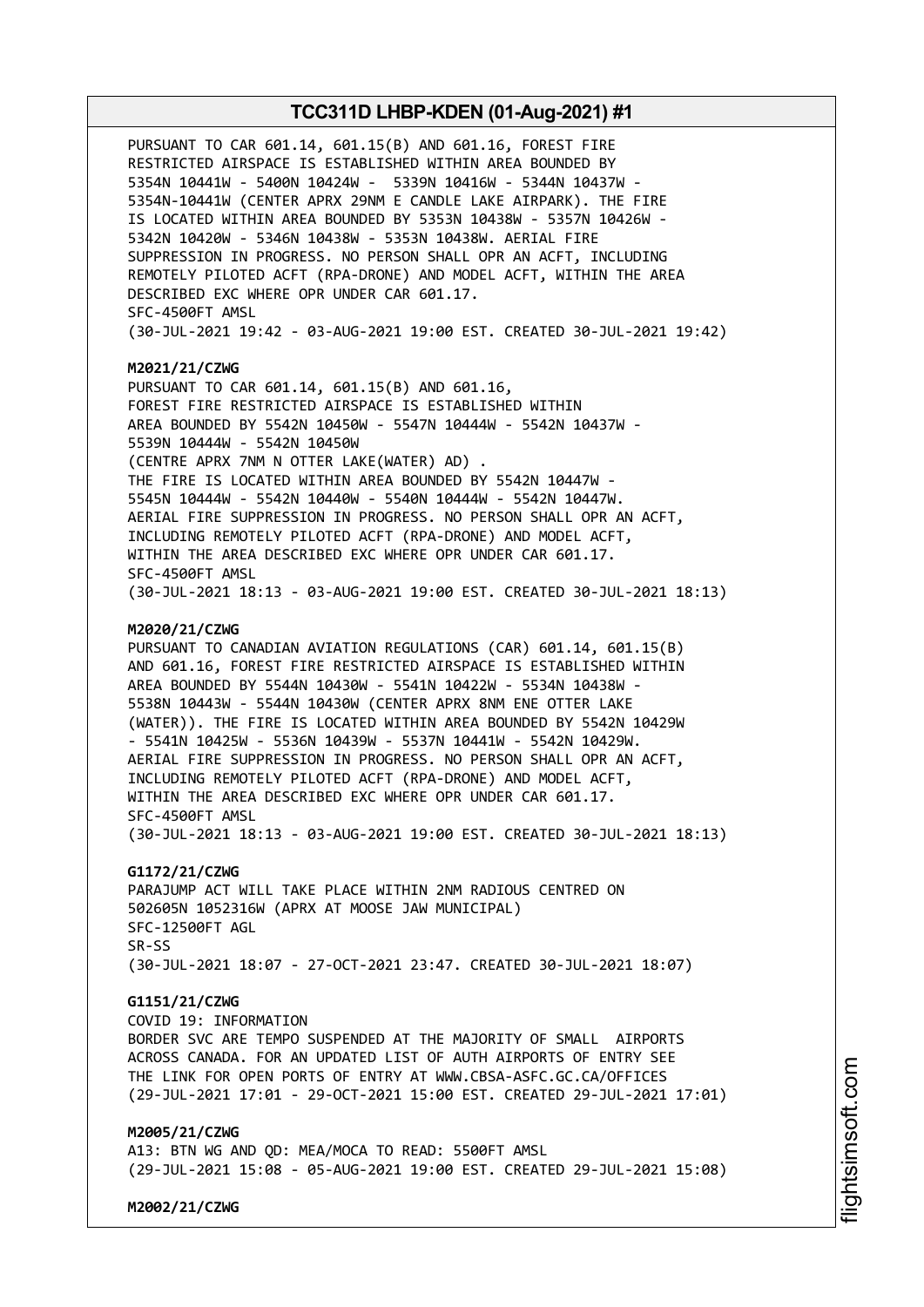PURSUANT TO CANADIAN AVIATION REGULATIONS (CAR) 601.14, 601.15(B) AND 601.16, FOREST FIRE WITHIN 7.5NM EITHER SIDE OF LINE 5144N 9902W - 5236N 9902W. RESTRICTED AIRSPACE IS ESTABLISHED WITHIN AREA BOUNDED BY 5240N 9925W - 5240N 9840W - 5140N 9840W - 5140N 9925W (CENTRE APRX 60NM SSE GRAND RAPIDS AD) . AERIAL FIRE SUPPRESSION IN PROGRESS. NO PERSON SHALL OPR AN ACFT, INCLUDING REMOTELY PILOTED ACFT (RPA-DRONE) AND MODEL ACFT, WITHIN THE AREA DESCRIBED EXC WHERE OPR UNDER CAR 601.17. FOR AUTH TO ENTER CTC DUTY OFFICER 204-345-1418. SFC-4500FT AMSL (29-JUL-2021 12:20 - 05-AUG-2021 19:00 EST. CREATED 29-JUL-2021 12:20)

### **G1144/21/CZWG**

AIRSPACE SECURITY WARNING ISSUED BY THE DEPARTMENT OF TRANSPORT IN RESPONSE TO THE VOLATILE SECURITY SITUATION IN AFGHANISTAN. POTENTIAL RISK FROM EXTREMIST AND MILITANT ACTIVITY AND LIMITED RISK MITIGATION CAPABILITIES. AIR OPERATORS AND OWNERS OF AIRCRAFT REGISTERED IN CANADA ARE ADVISED NOT TO FLY BELOW FL260 IN THE KABUL (OAKX) FIR (28-JUL-2021 19:32 - 28-OCT-2021 16:00. CREATED 28-JUL-2021 19:32)

### **M1993/21/CZWG**

DUE TO FOREST FIRE:

AR7: WG - YIV: MOCA/MEA TO READ: 5000 (28-JUL-2021 18:44 - 04-AUG-2021 19:00 EST. CREATED 28-JUL-2021 18:44)

### **M1990/21/CZWG**

PURSUANT TO CANADIAN AVIATION REGULATIONS (CAR) 601.14, 601.15(B) AND 601.16, FOREST FIRE AREA WITHIN 11NM RADIUS CENTRED ON 5140N 9619W (APRX 16NM ESE BLOODVEIN RIVER AD) . RESTRICTED AIRSPACE IS ESTABLISHED WITHIN AREA BOUNDED BY 5154N 9637W - 5149N 9553W - 5131N 9554W - 5125N 9628W - 5138N 9649W - 5154N 9637W. AERIAL FIRE SUPPRESSION IN PROGRESS. NO PERSON SHALL OPR AN ACFT, INCLUDING REMOTELY PILOTED ACFT (RPA-DRONE) AND MODEL ACFT, WITHIN THE AREA DESCRIBED EXC WHERE OPR UNDER CAR 601.17. FIRE SUPRESSION ACFT MONITORING 131.37MHZ. FOR AUTH TO ENTER CTC DUTY OFFICER 204-345-1418. SFC-4000FT AMSL (28-JUL-2021 16:55 - 04-AUG-2021 19:00 EST. CREATED 28-JUL-2021 16:55)

#### **M1961/21/CZWG**

ADVISORY AREA CYA413(M) SOUTHPORT ACT 5000FT AMSL-8000FT AMSL MON-FRI 1230-2230 (26-JUL-2021 16:57 - 31-AUG-2021 22:30. CREATED 26-JUL-2021 16:57)

### **M1960/21/CZWG**

ADVISORY AREA CYA407(M) SOUTHPORT ACT SFC-8000FT AMSL MON-FRI 1230-2230 (26-JUL-2021 16:57 - 31-AUG-2021 22:30. CREATED 26-JUL-2021 16:57)

### **M1940/21/CZWG**

PURSUANT TO SECTION 5.1 OF THE AERONUCTICS ACT, THE AIRSPACE SURROUNDING MARIEVAL INDIAN RESIDENTIAL SCHOOL IS RESTRICTED WITHIN AREA BOUNDED BY 503502N 1023924W - 503459N 1023908W - 503450N 1023918W - 503456N 1023931W - 503502N 1023924W (CENTER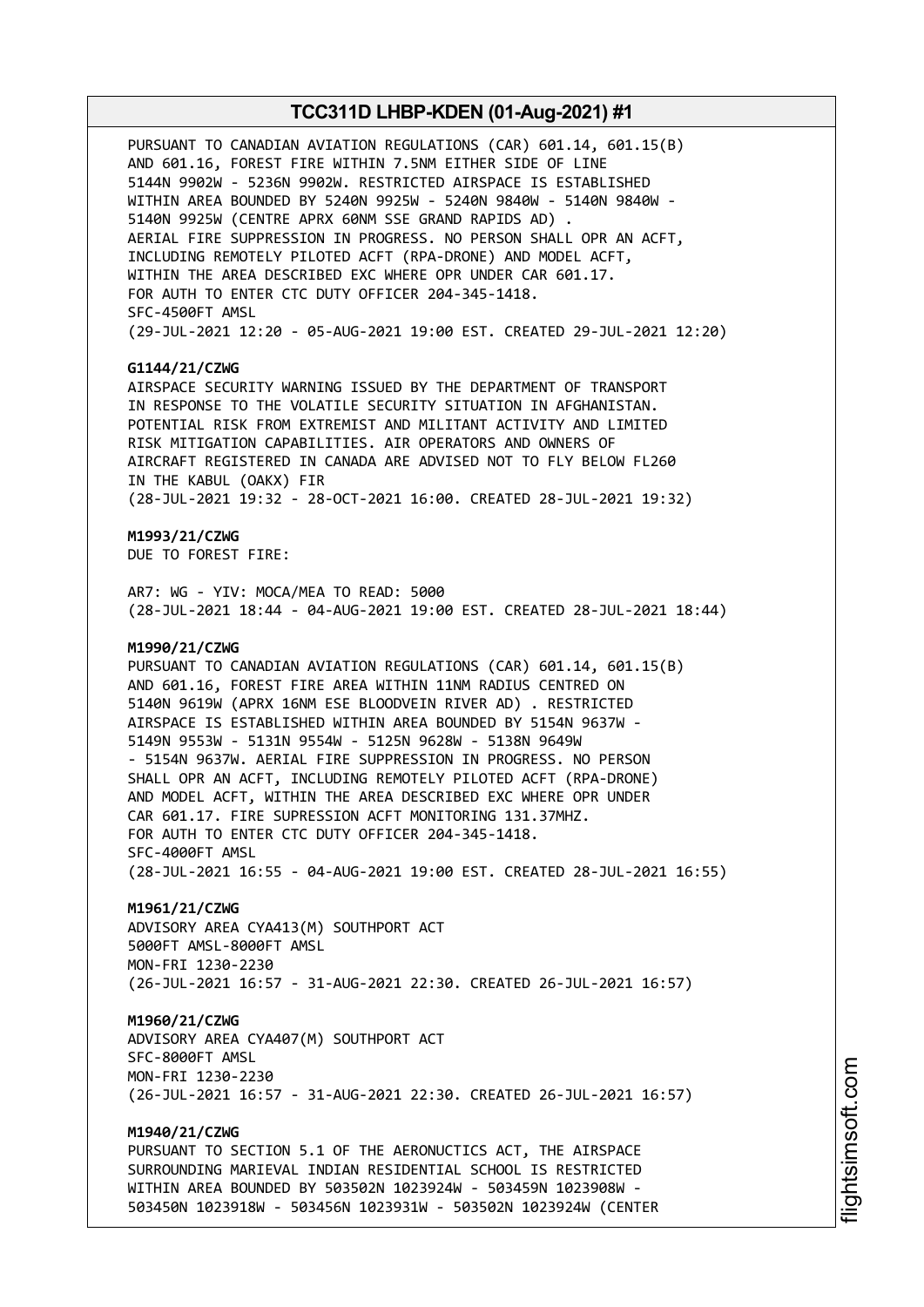APRX 14.5NM NE GRENFELL AD) . NO PERSON SHALL OPR AN ACFT, INCLUDING REMOTELY PILOTED ACFT (RPA-DRONE) AND MODEL ACFT, WITHIN THE AREA DESCRIBED UNLESS THE FLT IS AUTH BY THE ADMIN NATION NAVIGATOR 639-205-7811. SFC-3000FT AMSL (25-JUL-2021 23:47 - 25-AUG-2021 23:59 EST. CREATED 25-JUL-2021 23:47) **G1111/21/CZWG** COVID-19: CREWS/PASSENGERS REQUIREMENTS ALL FOREIGN MIL AND STATE ACFT WITH STOP OVERS IN CANADA TO CTC +OVERFLIGHT(AT)FORCES.GC.CA OR CALL (204) 227-7498 PRIOR TO FILING FLT PLAN SFC-UNL (23-JUL-2021 16:36 - 30-SEP-2021 04:00 EST. CREATED 23-JUL-2021 16:36) **G1063/21/CZWG** COVID-19: FLIGHT RESTRICTIONS PURSUANT TO SECTION 5.1 OF THE AERONAUTICS ACT, THE MINISTER OF TRANSPORT IS OF THE OPINION IT IS NECESSARY FOR AVIATION SAFETY AND THE PROTECTION OF THE PUBLIC, TO PROHIBIT THE OPS OF ACFT INVOLVED IN SKED AND NON SKED INTL COMMERCIAL AIR SVC FM INDIA, FOR THE TRANSPORT OF PASSENGERS ON AN INBOUND FLT TO CANADA. THIS PROHIBITION FURTHER APPLIES TO OPS OF ACFT INVOLVED IN PRIVATE AND CHARTER AIR SVC. THIS PROHIBITION DOES NOT APPLY TO ACFT OPERATED IN THE FLW CIRCUMSTANCES: - CARGO FLT - MEDEVAC FLT - FERRY FLT - FLIGHT CREW REPATRIATION FLT - TECHNICAL STOPS WHERE PASSENGERS DO NOT DISEMBARK, OR - AT ALTERNATE AP IDENTIFIED IN A FLT PLAN TO ADDRESS WX, OR - ACFT SAFETY SITUATIONS, OR - FLT EN ROUTE TO CANADA AT THE TIME THIS NOTICE TAKES EFFECT - IN THE CASE WHERE SPECIAL AUTH HAS BEEN GRANTED BY TRANSPORT CANADA: 1-613-992-6853. SFC-UNL (19-JUL-2021 18:30 - 22-AUG-2021 03:59. CREATED 19-JUL-2021 18:30) **G1061/21/CZWG** COVID-19: FLIGHT RESTRICTIONS UNTIL FURTHER NOTICE, WITH THE INTENT TO PREVENT THE SPREAD OF COVID-19 THROUGHOUT CANADA, ALL COMMERCIAL AIR SVC, PRIVATE OPR (CAR SUBPART 604) AND FOREIGN BUSINESS AVIATION, THAT ARE TRANSPORTING PASSENGERS TO CANADA MUST COMPLY WITH THE PROVISIONS OF THE INTERIM ORDER RESPECTING CERTAIN REQUIREMENTS FOR CIVIL AVIATION DUE TO COVID-19, ISSUED BY THE MINISTER OF TRANSPORT AND CURRENTLY IN FORCE. THIS INCLUDES A REQUIREMENT PASSENGERS TO WEAR FACE MASKS AND PROVIDE EVIDENCE OF A NEGATIVE RESULT FOR A COVID-19 MOLECULAR TEST PRIOR TO BOARDING. IN ADDITION TO ABV, AND PURSUANT TO SECTION 5.1 OF THE AERONAUTICS ACT, ALL COMMERCIAL AIR SVC, PRIVATE OPR (CAR SUBPART 604) AND FOREIGN BUSINESS AVIATION, THAT ARE TRANSPORTING PASSENGERS TO CANADA MUST, FOR THE PURPOSE OF

DISEMBARKING PASSENGERS, LAND AT ONE OF THE FOLLOWING AP: - AEROPORT INTL DE MONTREAL-TRUDEAU

- CALGARY INTL AIRPORT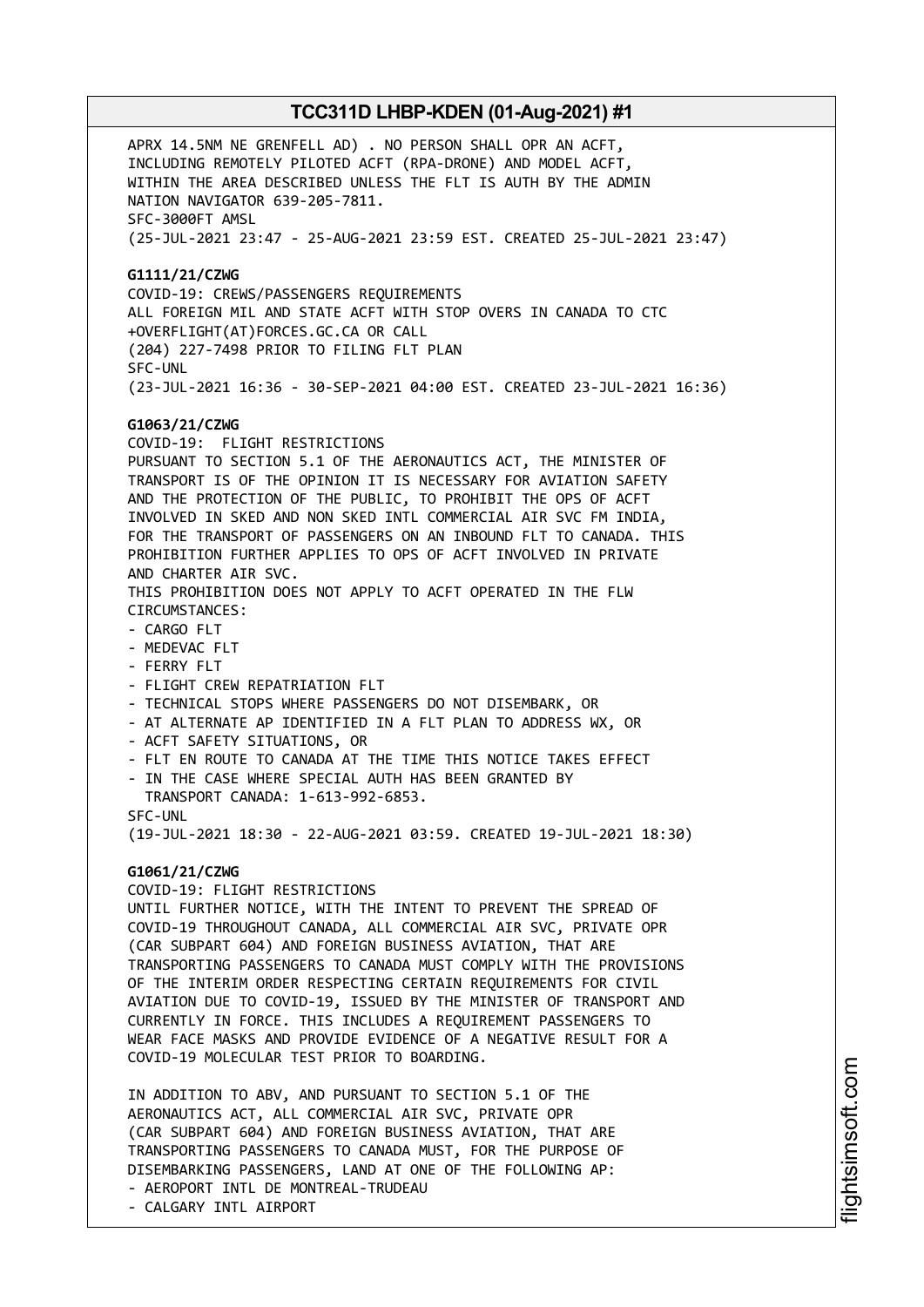- TORONTO-PEARSON INTL AIRPORT - VANCOUVER INTL AIRPORT THIS RESTRICTION DOES NOT APPLY TO ACFT OPERATED IN THE FLW CIRCUMSTANCES: - DIRECT FLT FM SAINT-PIERRE-ET-MIQUELON - MEDEVAC FLT - FERRY AND CREW REPATRIATION FLT - CARGO FLIGHTS CARRYING ONLY AIRCREW OR AIRLINE EMPLOYEES - TECHNICAL STOPS WHERE PASSENGERS DO NOT DISEMBARK - AT ALTERNATE AP IDENTIFIED IN A FLT PLAN TO ADDRESS WX - ACFT SAFETY SITUATIONS, OR - IN THE CASE WHERE SPECIAL AUTH HAS BEEN GRANTED BY TRANSPORT CANADA: 1-888-857-4003. SFC-UNL (19-JUL-2021 15:59 - 09-AUG-2021 04:00. CREATED 19-JUL-2021 15:59) **M1827/21/CZWG** REGINA PSR U/S. FLT WITHIN 40NM RADIUS CENTRED ON 502559N 1044017W, 12500FT AMSL AND BLW, WILL NOT BE PROVIDED NON-TRANSPONDER EQUIPPED ACFT TFC INFO. (16-JUL-2021 04:25 - 29-AUG-2021 00:00 EST. CREATED 16-JUL-2021 04:26) **L3498/21/CZWG** BLASTING ACT WILL TAKE PLACE WITHIN 1NM RADIUS CENTRED ON 544544N 1015308W (APRX 1.95NM WNW FLIN FLON/CHANNING (WATER) AD) SFC-1500FT AGL (07-JUL-2021 16:24 - 05-OCT-2021 18:00. CREATED 07-JUL-2021 16:24) **G0940/21/CZWG** PARAJUMPS ACT WILL TAKE PLACE WITHIN 1.5 NM RADIUS CENTRED ON GIMLI INDUSTRIAL PARK AD SFC-12500FT AMSL (05-JUL-2021 01:14 - 05-OCT-2021 01:00. CREATED 05-JUL-2021 01:14) **G0898/21/CZWG** COVID-19: FLIGHT RESTRICTIONS UNTIL FURTHER NOTICE, WITH THE INTENT TO PREVENT THE SPREAD OF THE COVID-19 VIRUS THROUGHOUT NUNAVUT ALL NON-SKED FLT ORIGINATING OUTSIDE OF NUNAVUT LDG IN NUNAVUT ARE REQUIRED TO CTC THE OFFICE OF NUNAVUT'S CHIEF PUBLIC HEALTH OFFICE IN ADVANCE CPHOTRAVELREQUESTS GOV.NU.CA OR CALL 1-867-975-5772. IT IS RECOMMENDED TO CTC 24 HR IN ADVANCE (30-JUN-2021 18:58 - 28-SEP-2021 18:00 EST. CREATED 30-JUN-2021 18:58) **M1573/21/CZWG** BEECHY NDB BY 212KHZ U/S (25-JUN-2021 18:37 - 12-AUG-2021 23:59. CREATED 25-JUN-2021 18:37) **G0798/21/CZWG** WINNIPEG CENTRE PERIPHERAL STATION (PAL) 225.2MHZ AT KENORA U/S (18-JUN-2021 20:57 - 17-SEP-2021 23:59. CREATED 18-JUN-2021 20:57) **G0671/21/CZWG** COVID-19: FLIGHT RESTRICTIONS UNTIL FURTHER NOTICE, WITH THE INTENT TO PREVENT THE SPREAD OF

COVID-19 THROUGHOUT CANADA, AN OPERATOR OPERATING A FLIGHT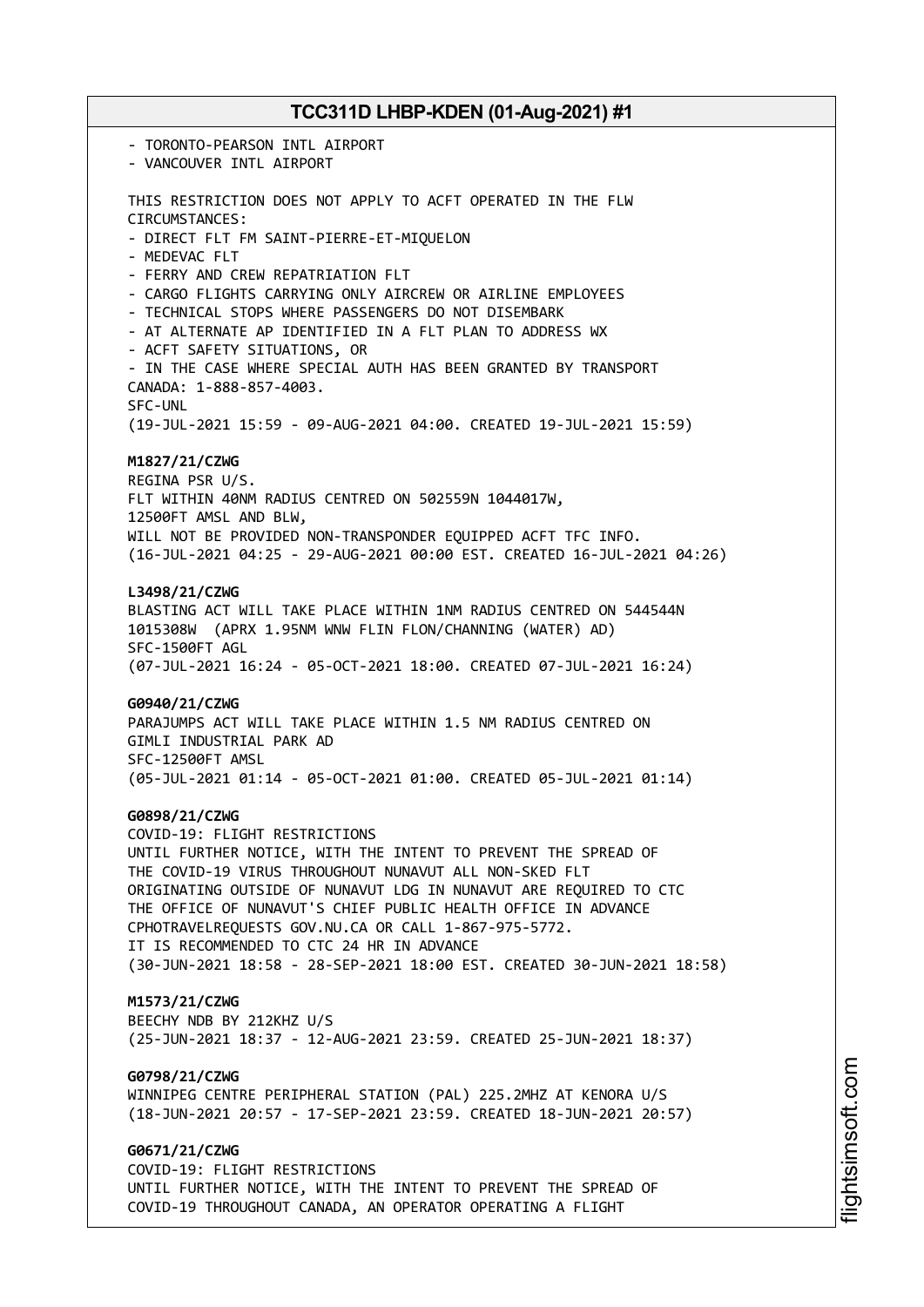BETWEEN TWO POINTS IN CANADA OR A FLIGHT TO CANADA MUST COMPLY WITH THE PROVISIONS OF THE INTERIM ORDER RESPECTING CERTAIN REQUIREMENTS FOR CIVIL AVIATION DUE TO COVID-19, ISSUED BY THE MINISTER OF TRANSPORT AND CURRENTLY IN FORCE. THIS INCLUDES A REQUIREMENT FOR PASSENGER FACE MASKS. OPERATORS ARE REQUIRED TO NOTIFY PASSENGERS OF THE LATEST MEASURES TO PREVENT THE SPREAD OF COVID-19 TAKEN BY THE TERRITORIAL AND PROVINCIAL GOVERNMENT WITH JURISDICTION AT THE DESTINATION AERODROME FOR THAT FLIGHT, OR BY THE FEDERAL GOVERNMENT. SFC-UNL

(03-JUN-2021 16:31 - 02-SEP-2021 16:00 EST. CREATED 03-JUN-2021 16:31)

### **G0631/21/CZWG**

AIRSPACE SECURITY WARNING ISSUED BY THE DEPARTMENT OF TRANSPORT IN RESPONSE TO UNUSUAL EXCESSIVE MEASURES BY BELARUS POSING SERIOUS SAFETY AND SECURITY CONCERNS TO COMMERCIAL AVIATION. AIR OPERATORS AND OWNERS OF AIRCRAFT REGISTERED IN CANADA ARE ADVISED NOT TO ENTER MINSK (UMMV) FIR. (25-MAY-2021 20:42 - 25-AUG-2021 16:00. CREATED 25-MAY-2021 20:42)

### **D1036/21/CZWG**

BLASTING ACT WILL TAKE PLACE WITHIN 1NM RADIUS CENTRED ON 554122N 1033510W (APRX 3000FT BFR THR 23 AND 2090FT SE EXTENDED RCL SEABEE MINE AD) SFC-1000FT AGL (04-MAY-2021 23:00 - 04-AUG-2021 01:00. CREATED 04-MAY-2021 19:18)

┌──────────────────────────────────────────────────────────────────────────────┐

└──────────────────────────────────────────────────────────────────────────────┘

#### │**KZMP (MINNEAPOLIS FIR)** │

#### **08/005/KZMP**

ZMP OBST WIND TURBINE FARM WI AN AREA DEFINED AS 5NM RADIUS OF 443709N0964117W (9.3NM S 5H3) 2500FT (550FT AGL) NOT LGTD (01-AUG-2021 16:08 - 04-AUG-2021 23:59. CREATED 01-AUG-2021 16:09)

#### **08/004/KZMP**

ZMP AIRSPACE NUMEROUS ACFT WI AN AREA DEFINED AS 60NM RADIUS OF APN SFC-17999FT MNT 128.425 (01-AUG-2021 12:38 - 14-AUG-2021 23:59. CREATED 01-AUG-2021 12:40)

### **07/102/KZMP**

ZMP AIRSPACE R4201A ACT SFC-FL230 (01-AUG-2021 04:01 - 02-AUG-2021 04:00. CREATED 31-JUL-2021 22:06)

### **07/240/KZMP**

ZMP AIRSPACE UAS WI AN AREA DEFINED AS 5NM RADIUS OF 430337.10N0912714.40W (5.0NM WNW 7C3) SFC-150FT AGL (02-AUG-2021 11:00 - 04-AUG-2021 01:30. CREATED 31-JUL-2021 20:52)

### **07/230/KZMP**

ZMP OBST WIND TURBINE FARM WI AN AREA DEFINED AS 1.46NM RADIUS OF 462001N0985330W (43.1NM SSW JMS) 2341FT (400FT AGL) NOT LGTD (30-JUL-2021 16:47 - 30-AUG-2021 23:59 EST. CREATED 30-JUL-2021 16:51)

### **07/030/KZMP**

ZMP AIRSPACE R6901B ACT SFC-1200FT (31-JUL-2021 14:00 - 02-AUG-2021 22:00. CREATED 30-JUL-2021 14:05)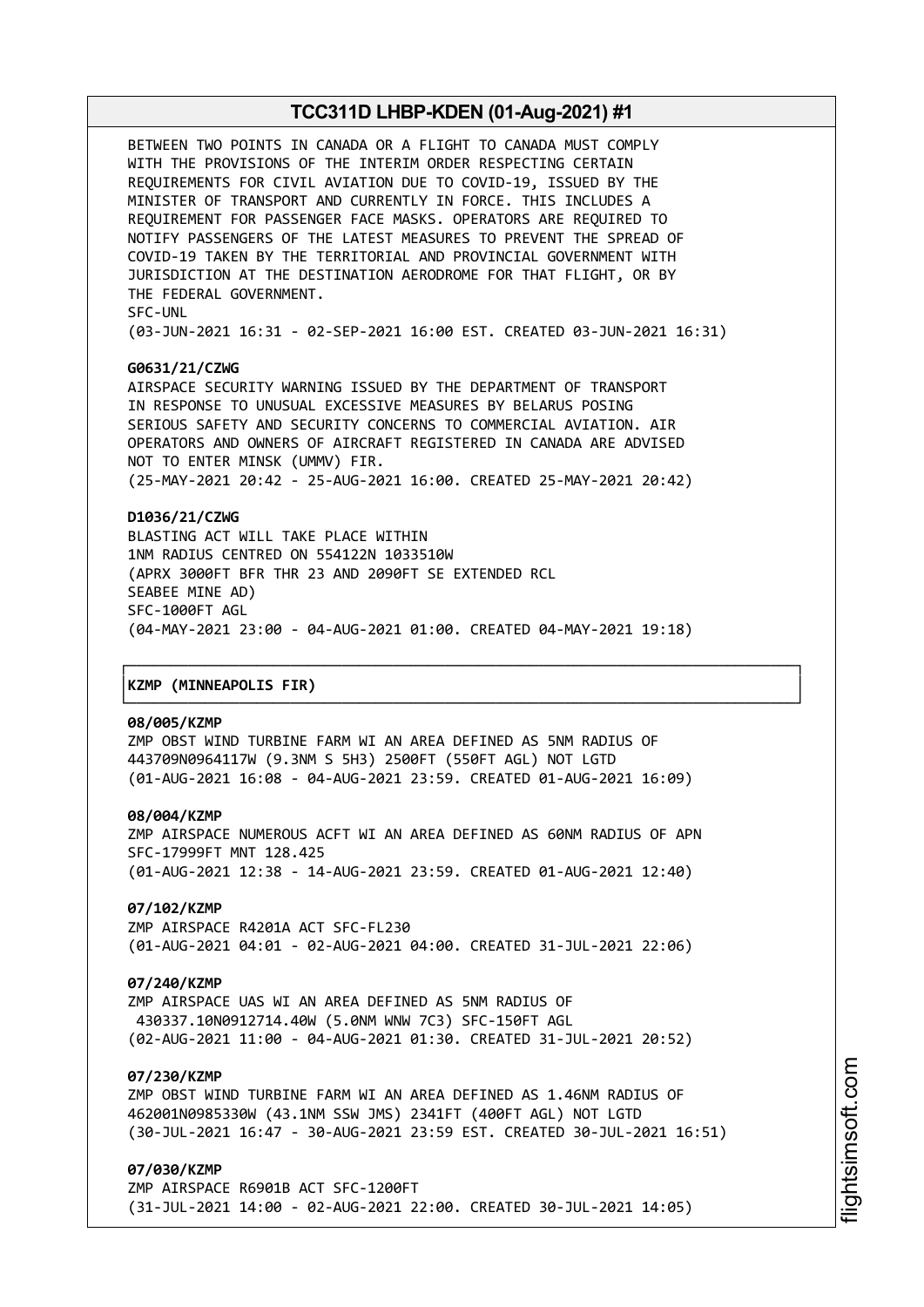### **07/227/KZMP**

ZMP AIRSPACE UAS WI AN AREA DEFINED AS 6NM RADIUS OF 430337.10N0912714.40W (5.0NM WNW 7C3) SFC-150FT AGL (30-JUL-2021 13:00 - 02-AUG-2021 01:30. CREATED 30-JUL-2021 12:07)

### **1/7966/KZMP**

ZMP MN..AIRSPACE HIBBING, MN..TEMPORARY FLIGHT RESTRICTIONS WI AN AREA DEFINED AS 3NM RADIUS OF 472510N0930332W (HIB294016.1) SFC-4500FT MINE BLASTING. PURSUANT TO 14 CFR SECTION 91.137(A)(1) TEMPORARY FLIGHT RESTRICTIONS ARE IN EFFECT. ONLY RELIEF ACFT OPS UNDER DIRECTION OF KEETAC MINING ARE AUTH IN THE AIRSPACE. KEETAC MINING TEL 218-778-8746 IS IN CHARGE OF ON SCENE EMERG RESPONSE ACT. MINNEAPOLIS /ZMP/ ARTCC TEL 651-463-5580 IS THE FAA CDN FAC. 2108031650-2108031900

(PERM. CREATED 29-JUL-2021 16:51)

#### **07/222/KZMP**

ZMP AIRSPACE PJE WI AN AREA DEFINED AS 10NM RADIUS OF 2P2 SFC-13000FT (29-JUL-2021 19:04 - 02-AUG-2021 01:59. CREATED 29-JUL-2021 14:21)

### **07/217/KZMP**

ZMP OBST WIND TURBINE FARM WI AN AREA DEFINED AS 5NM RADIUS OF 423829N0982858W (13.7NM NE ONL) 2371FT (443FT AGL) NOT LGTD (28-JUL-2021 20:51 - 02-AUG-2021 23:59. CREATED 28-JUL-2021 20:51)

### **07/213/KZMP**

ZMP OBST WIND TURBINE FARM WI AN AREA DEFINED AS 3.01NM RADIUS OF 471748N0975636W (43.9NM NE JMS) 1882FT (400FT AGL) NOT LGTD (28-JUL-2021 15:59 - 28-AUG-2021 23:59 EST. CREATED 28-JUL-2021 16:00)

### **07/211/KZMP**

ZMP OBST WIND TURBINE FARM WI AN AREA DEFINED AS 2.5NM RADIUS OF 475212N1005215W (21.3NM N 91N) 2183FT (495FT AGL) NOT LGTD (28-JUL-2021 00:15 - 11-AUG-2021 17:00. CREATED 28-JUL-2021 00:15)

### **07/190/KZMP**

ZMP OBST WIND TURBINE FARM WI AN AREA DEFINED AS 1.46NM RADIUS OF 462001N0985330W (43.1NM SSW JMS) 2341FT (400FT AGL) NOT LGTD (24-JUL-2021 02:16 - 24-AUG-2021 23:59 EST. CREATED 24-JUL-2021 02:20)

#### **07/189/KZMP**

ZMP OBST WIND TURBINE FARM WI AN AREA DEFINED AS 5NM RADIUS OF 430707N0980427W (18NM ENE AGZ) 2000FT (600FT AGL) NOT LGTD (24-JUL-2021 00:29 - 27-AUG-2021 03:00. CREATED 24-JUL-2021 00:29)

### **07/166/KZMP**

ZMP AIRSPACE UAS WI AN AREA DEFINED AS .5NM EITHER SIDE OF A LINE FM 444533N0945345W (6.8NM ESE OVL) TO 443210N0945332W (9.4NM E RWF) TO 443210N0945203W (10.6NM E RWF) TO 443013N0945150W (11.2NM ESE RWF) TO 442237N0943347W (5.1NM NNW ULM) SFC-300FT AGL DLY 1200-2330 (22-JUL-2021 12:00 - 14-AUG-2021 23:30. CREATED 20-JUL-2021 19:19)

### **07/165/KZMP**

ZMP AIRSPACE UAS WI AN AREA DEFINED AS .5NM EITHER SIDE OF A LINE FM 452351N0924823W (8.3NM NW OEO) TO 452350N0924104W (5.9NM N OEO) TO 452443N0923941W (7.2NM NNE OEO) TO 452247N0924215W (4.9NM N OEO) SFC-300FT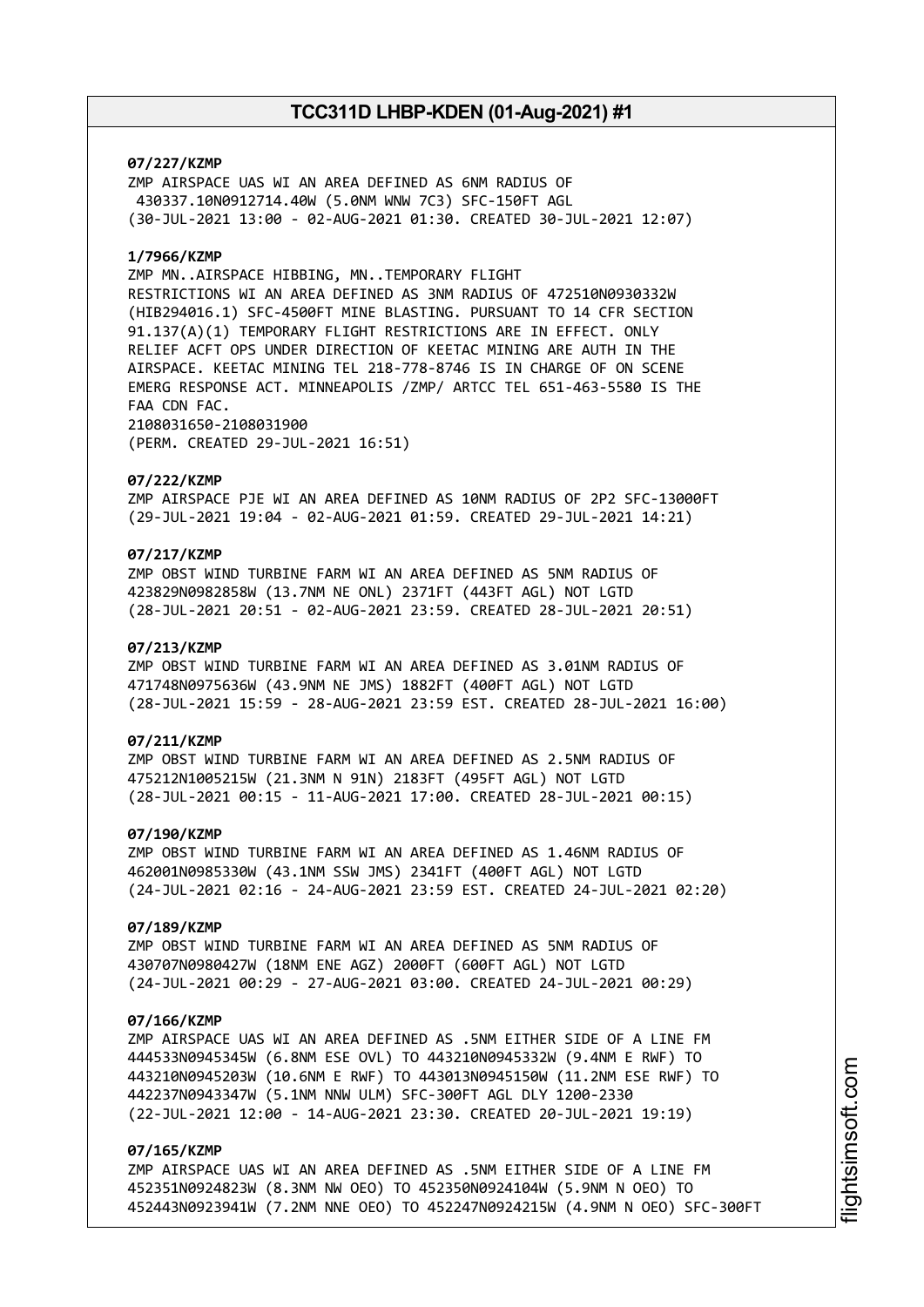### AGL

(22-JUL-2021 12:00 - 14-AUG-2021 23:30. CREATED 20-JUL-2021 19:19)

#### **07/164/KZMP**

ZMP AIRSPACE UAS WI AN AREA DEFINED AS .5NM EITHER SIDE OF A LINE FM 453855N0945259W (4.6NM SSE D39) TO 453235N0945153W (11.7NM SSE D39) TO 453227N0944843W (12.1NM NNW PEX) TO 453128N0944829W (10.9NM NNW PEX) TO 452947N0944242W (8.9NM NNE PEX) TO 452624N0944241W (5.1NM NNE PEX) SFC-300FT AGL DLY 1200-2330

(22-JUL-2021 12:00 - 14-AUG-2021 23:30. CREATED 20-JUL-2021 18:35)

### **07/163/KZMP**

ZMP AIRSPACE UAS WI AN AREA DEFINED AS .5NM EITHER SIDE OF A LINE FM 452958N0942154W (13.2NM WSW STC) TO 452948N0943055W (12.3NM NE PEX) TO 453035N0943057W (12.7NM NE PEX) TO 453159N0943906W (10.4NM NNE PEX) TO 453146N0944215W (9.5NM NNE PEX) TO 453823N0944134W (10.9NM SE D39) TO 453920N0944237W (9.9NM ESE D39) SFC-300FT AGL DLY 1200-2330 (22-JUL-2021 12:00 - 14-AUG-2021 23:30. CREATED 20-JUL-2021 18:34)

### **07/162/KZMP**

ZMP AIRSPACE UAS WI AN AREA DEFINED AS .5NM EITHER SIDE OF A LINE FM 452924N0941107W (6.3NM SW STC) TO 452641N0941437W (9.9NM SW STC) TO 452517N0942025W (14.0NM SW STC) TO 452515N0942525W (13.9NM ENE PEX) TO 451907N0942526W (13.8NM NNE LJF) SFC-300FT AGL DLY 1200-2330 (22-JUL-2021 12:00 - 14-AUG-2021 23:30. CREATED 20-JUL-2021 18:33)

#### **07/161/KZMP**

ZMP AIRSPACE UAS WI AN AREA DEFINED AS .5NM EITHER SIDE OF A LINE FM 444533N0945345W (6.8NM ESE OVL) TO 443210N0945332W (9.4NM E RWF) TO 443210N0945203W (10.6NM E RWF) TO 443013N0945150W (11.2NM ESE RWF) TO 442237N0943347W (5.1NM NNW ULM) SFC-300FT AGL DLY 1200-2330 (22-JUL-2021 12:00 - 14-AUG-2021 23:30. CREATED 20-JUL-2021 18:32)

### **07/160/KZMP**

ZMP AIRSPACE UAS WI AN AREA DEFINED AS .5NM EITHER SIDE OF A LINE FM 452351N0924823W (8.3NM NW OEO) TO 452350N0924104W (5.9NM N OEO) TO 452443N0923941W (7.2NM NNE OEO) TO 452247N0924215W (4.9NM N OEO) SFC-300FT AGL DLY 1200-2330 (22-JUL-2021 12:00 - 14-AUG-2021 23:30. CREATED 20-JUL-2021 18:30)

### **07/159/KZMP**

ZMP AIRSPACE UAS WI AN AREA DEFINED AS .5NM EITHER SIDE OF A LINE FM 452022N0925844W (5.5NM N 25D) TO 452121N0925801W (6.6NM NNE 25D) TO 452139N0925508W (7.5NM NE 25D) TO 452410N0925406W (10.2NM NE 25D) TO 452740N0925448W (13.2NM NW OEO) SFC-300FT AGL DLY 1200-2330 (22-JUL-2021 12:00 - 14-AUG-2021 23:30. CREATED 20-JUL-2021 18:25)

#### **07/157/KZMP**

ZMP AIRSPACE UAS WI AN AREA DEFINED AS .5NM EITHER SIDE OF A LINE FM 443059N0944937W (11.1NM ESE RWF) TO 443231N0944932W (11.0NM E RWF) TO 443238N0942800W (11.6NM NNE ULM) TO 443515N0942805W (13.6NM SE 1D6) TO 443538N0941855W (13.9NM SW GYL) TO 443630N0941326W (10.8NM SW GYL) TO 443723N0940909W (8.5NM SSW GYL) TO 443748N0935659W (9.4NM SE GYL) TO 443905N0935659W (8.5NM SE GYL) TO 443859N0934833W (13.3NM SE GYL) TO 443513N0934806W (10.0NM NE 12Y) TO 443510N0934150W (12.9NM NE 12Y) TO 443330N0934145W (11.8NM NE 12Y) TO 443318N0933925W (13.1NM NE 12Y) SFC-300FT AGL DLY 1200-2330 (22-JUL-2021 12:00 - 14-AUG-2021 23:30. CREATED 20-JUL-2021 18:25)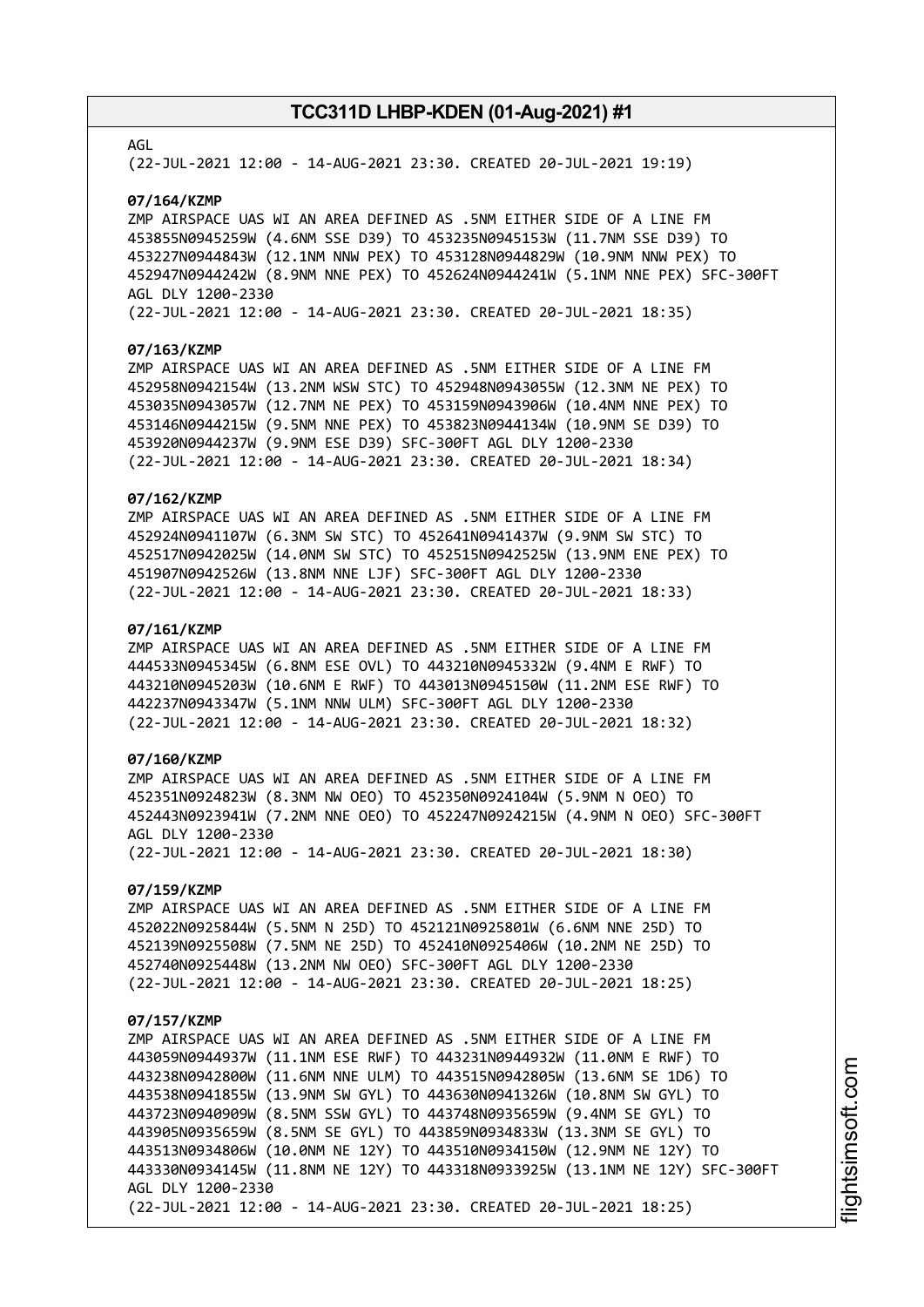# **07/156/KZMP**

ZMP AIRSPACE UAS WI AN AREA DEFINED AS .5NM EITHER SIDE OF A LINE FM 451824N0924817W (5.0NM W OEO) TO 451407N0925359W (4.0NM E 25D) SFC-300FT AGL DLY 1200-2330 (22-JUL-2021 12:00 - 14-AUG-2021 23:30. CREATED 20-JUL-2021 18:24)

### **07/152/KZMP**

ZMP OBST WIND TURBINE FARM WI AN AREA DEFINED AS 6NM RADIUS OF 462355N0995933W (39NM SE BIS) 2100FT (660FT AGL) NOT LGTD (20-JUL-2021 14:21 - 20-AUG-2021 23:59 EST. CREATED 20-JUL-2021 14:22)

# **07/141/KZMP**

ZMP OBST WIND TURBINE FARM WI AN AREA DEFINED AS 2.36NM RADIUS OF 432035N0935323W (15.7NM NW FXY) 1731FT (400FT AGL) NOT LGTD (19-JUL-2021 19:51 - 19-AUG-2021 23:59 EST. CREATED 19-JUL-2021 19:52)

#### **07/140/KZMP**

ZMP AIRSPACE UAS WI AN AREA DEFINED AS 7.5NM RADIUS OF 450000N0883800W (9.5NM SE 7P5) SFC-400FT AGL TUE WED THU FRI MON 1200-2030 (20-JUL-2021 12:00 - 27-AUG-2021 20:30. CREATED 19-JUL-2021 19:50)

# **07/120/KZMP**

ZMP AIRSPACE UAS WI AN AREA DEFINED AS .5NM EITHER SIDE OF A LINE FM 434343N0954843W (11.0NM NW OTG) TO 434358N0955557W (14.3NM NE LYV) TO 435147N0955604W (9.9NM SW DVP) SFC-300FT AGL DLY 1200-2330 (17-JUL-2021 12:00 - 07-AUG-2021 23:30. CREATED 16-JUL-2021 19:46)

### **07/119/KZMP**

ZMP AIRSPACE UAS WI AN AREA DEFINED AS .5NM EITHER SIDE OF A LINE FM 433905N0973622W (20.1NM SE MHE) TO 433907N0972842W (25.6NM SE MHE) TO 433302N0972842W (24.3NM NE 8V3) TO 433301N0971604W (21.1NM NW Y14) SFC-300FT AGL DLY 1200-2330 (17-JUL-2021 12:00 - 07-AUG-2021 23:30. CREATED 16-JUL-2021 19:44)

#### **07/097/KZMP**

ZMP AIRSPACE UAS WI AN AREA DEFINED AS .5NM EITHER SIDE OF A LINE FM 451040N0963017W (4.7NM SW 1D1) TO 445308N0963023W (11.9NM NE 1D1) TO 445303N0963227W (10.6NM NE 1D1) TO 444904N0963230W (7.9NM ENE 1D1) TO 444753N0963018W (9.2NM ENE 1D1) TO 444654N0963059W (8.5NM ENE 1D1) SFC-300FT AGL DLY 1200-2330 (14-JUL-2021 12:00 - 07-AUG-2021 23:30. CREATED 13-JUL-2021 15:34)

# **07/096/KZMP**

ZMP AIRSPACE UAS WI AN AREA DEFINED AS .5NM EITHER SIDE OF A LINE FM 435845N0955524W (7.0NM W DVP) TO 435844N0955301W (4.9NM W DVP) SFC-300FT AGL DLY 1200-2330 (14-JUL-2021 12:00 - 07-AUG-2021 23:30. CREATED 13-JUL-2021 15:19)

### **07/089/KZMP**

ZMP OBST WIND TURBINE FARM WI AN AREA DEFINED AS 3.8NM RADIUS OF 465722N1011010W (16.9NM NW Y19) 2263FT (400FT AGL) NOT LGTD (13-JUL-2021 14:54 - 13-AUG-2021 23:59 EST. CREATED 13-JUL-2021 14:58)

# **07/086/KZMP**

ZMP AIRSPACE UAS WI AN AREA DEFINED AS .5NM EITHER SIDE OF A LINE FM 440115N0960257W (11.2NM NNE PQN) TO 440914N0960146W (9.6NM SE 63Y) TO 440911N0955413W (14.1NM ENE DVP) TO 441442N0955349W (11.3NM NNE 63Y) TO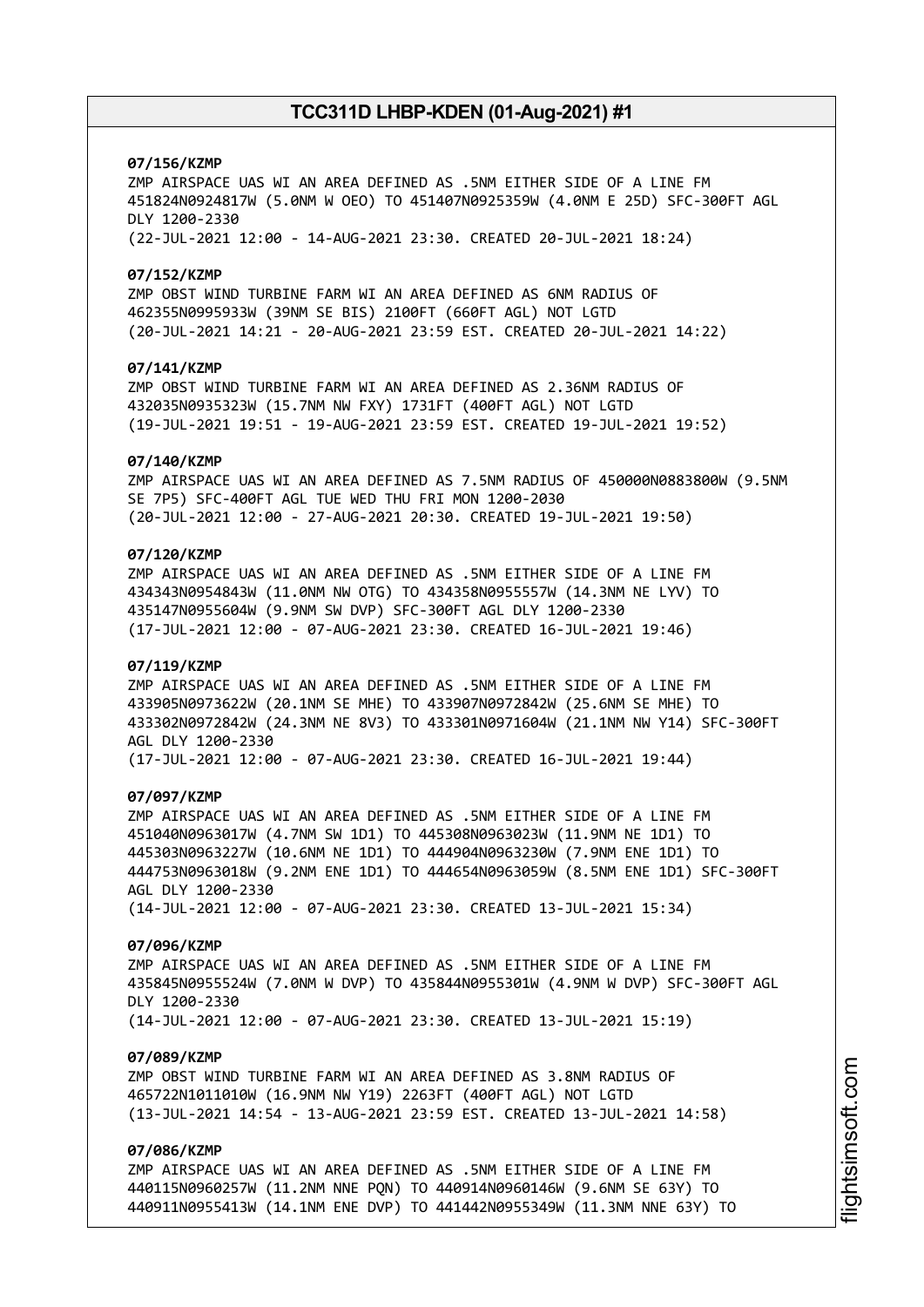441507N0955239W (11.6NM W TKC) SFC-300FT AGL DLY 1200-2330 (14-JUL-2021 12:00 - 07-AUG-2021 23:30. CREATED 13-JUL-2021 14:52)

# **07/084/KZMP**

ZMP AIRSPACE UAS WI AN AREA DEFINED AS .5NM EITHER SIDE OF A LINE FM 450506N0934936W (4.5NM S CFE) TO 450526N0941701W (9.6NM E LJF) TO 450657N0941720W (9.4NM ENE LJF) TO 450701N0942032W (7.1NM ENE LJF) TO 450841N0942354W (5.4NM NE LJF) SFC-300FT AGL DLY 1200-2330 (14-JUL-2021 12:00 - 07-AUG-2021 23:30. CREATED 13-JUL-2021 14:46)

# **07/082/KZMP**

ZMP AIRSPACE UAS WI AN AREA DEFINED AS .5NM EITHER SIDE OF A LINE FM 440216N0962018W (3.7NM NNW PQN) (3.7NM NNW PQN) TO 441241N0961946W (9.0NM SW 63Y) (9.0NM SW 63Y) SFC-300FT AGL DLY 1200-2330 (14-JUL-2021 12:00 - 07-AUG-2021 23:30. CREATED 13-JUL-2021 14:44)

### **07/021/KZMP**

ZMP OBST WIND TURBINE FARM WI AN AREA DEFINED AS 7.29NM RADIUS OF 431159N0934703W (11.8NM WSW FXY) 1731FT (400FT AGL) NOT LGTD (02-JUL-2021 17:17 - 02-AUG-2021 17:00. CREATED 02-JUL-2021 17:19)

# **07/020/KZMP**

ZMP OBST WIND TURBINE FARM WI AN AREA DEFINED AS 17NM RADIUS OF 463738N1024441W (7.5NM S DIK) 2583FT (400FT AGL) NOT LGTD (02-JUL-2021 16:27 - 03-AUG-2021 17:00. CREATED 02-JUL-2021 16:29)

### **1/3469/KZMP**

ZMP IA..ROUTE ZMP. V505 ALMAY, MN TO PRAGS, MN MOCA 2800. 2107012144-2306292144EST (PERM. CREATED 01-JUL-2021 21:44)

### **1/3468/KZMP**

ZMP IA..ROUTE ZMP. V505 GUMBO, IA TO FORT DODGE (FOD) VORTAC, IA MEA 3100. 2107012142-2306292142EST (PERM. CREATED 01-JUL-2021 21:42)

#### **06/245/KZMP**

ZMP OBST WIND TURBINE FARM WI AN AREA DEFINED AS 3NM RADIUS OF 442840N0990801W (8.1NM WSW MKA) 2451FT (420FT AGL) NOT LGTD (30-JUN-2021 22:00 - 31-DEC-2021 23:59. CREATED 30-JUN-2021 22:00)

# **1/7606/KZMP**

ZMP MN..ROUTE ZMP. V218, V505 SQEAK, MN MRA 10000. INL VOR R-176 RESTRICTIONS. (21-JUN-2021 21:22 - 19-JUN-2023 21:22 EST. CREATED 21-JUN-2021 21:22)

### **06/038/KZMP**

ZMP OBST WIND TURBINE FARM WI AN AREA DEFINED AS 10NM RADIUS OF 443214.5N0962214.7W (11.8NM SE SD2) 2192FT (461FT AGL) NOT LGTD (03-JUN-2021 22:09 - 03-AUG-2021 23:59. CREATED 03-JUN-2021 22:09)

**1/5683/KZMP** ZMP IA..ROUTE ZMP. V172 WUNOT, IA TO LINDE, IA MOCA 3900. 2106021438-2306011438EST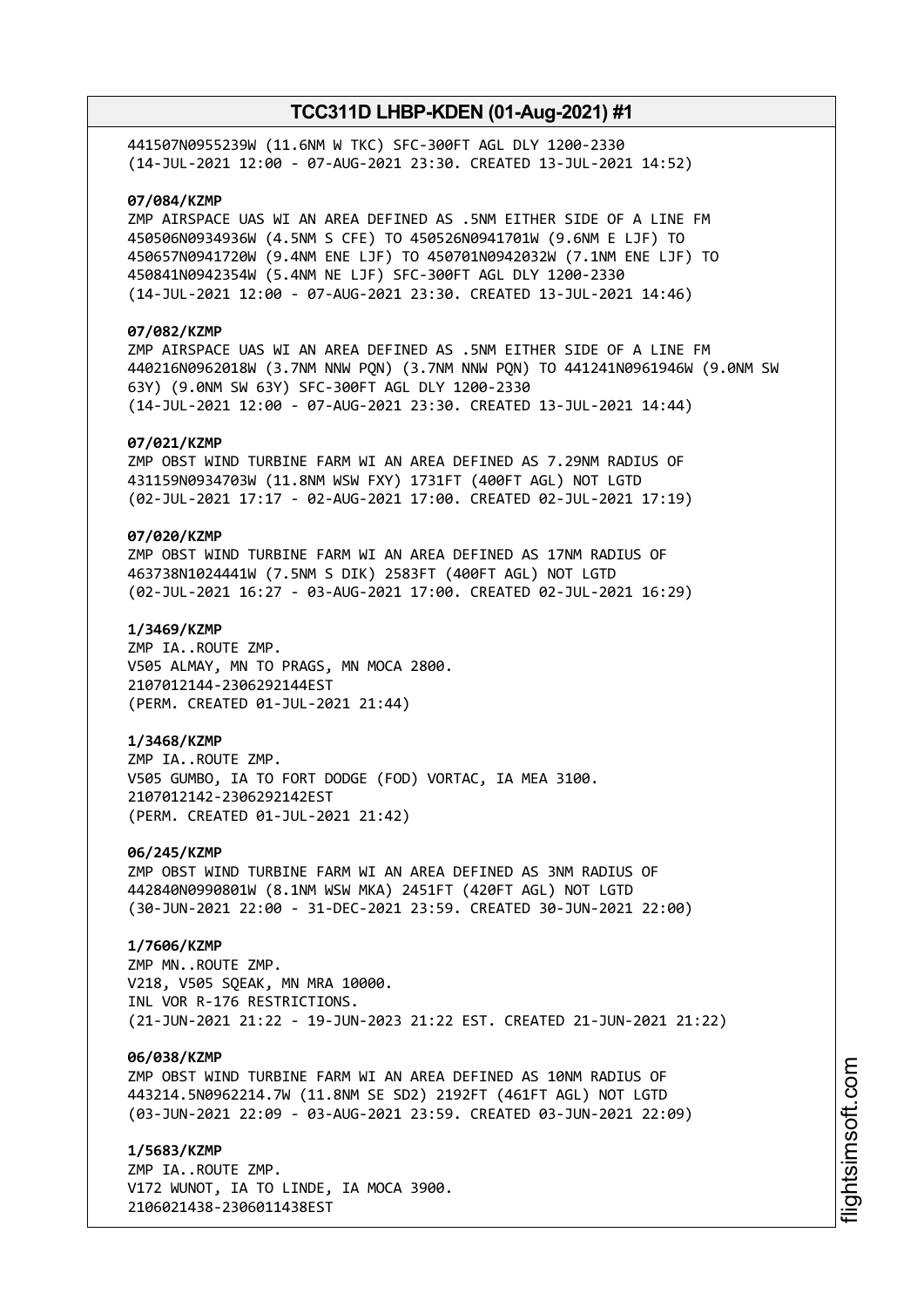(PERM. CREATED 02-JUN-2021 14:39)

**1/5617/KZMP** ZMP MN..ROUTE ZMP. V15 MOFIT, ND TO IRIWY, ND MOCA 3700. 2106021252-2306021252EST (PERM. CREATED 02-JUN-2021 12:52)

### **05/184/KZMP**

ZMP OBST WIND TURBINE FARM WI AN AREA DEFINED AS 15NM RADIUS OF 433110.27N0930923.76W (15NM NW AEL) 1893FT (459FT AGL) NOT LGTD (29-MAY-2021 18:22 - 30-NOV-2021 23:59. CREATED 29-MAY-2021 18:22)

### **05/170/KZMP**

ZMP AIRSPACE UAS WI AN AREA DEFINED AS 480829N0971609W (9.6NM SE D06) TO 480836N0972327W (9.5NM S D06) TO 480736N0972917W (10.3NM SSW D06) TO 480514N0973522W (14.4NM SW D06) TO 481610N0995042W (9.8NM SE RUG) TO 483200N0994600W (8.3NM SE 2H9) TO 484600N0993600W (6.3NM S 06D) TO 485336N0992513W (7.4NM E 06D) TO 485439N0971530W (1.7NM S PMB) TO POINT OF ORIGIN SFC-FL180 (28-MAY-2021 14:48 - 25-MAY-2022 23:59. CREATED 28-MAY-2021 14:48)

### **05/140/KZMP**

ZMP AIRSPACE UAS WI AN AREA DEFINED AS 485439N0971530W (2NM S PMB) TO 484942N0964014W (10NM NE HCO) TO 483722N0961709W (10NM NE 23D) TO 482554N0960458W (18.6NM NW 3G2) TO 480627N0955538W (10NM ENE TVF) TO 475746N0971617W (3.5NM W GFK) TO POINT OF ORIGIN 11000FT-FL180 (25-MAY-2021 14:01 - 25-MAY-2022 23:59. CREATED 25-MAY-2021 14:01)

### **1/7155/KZMP**

ZMP MN..ROUTE ZMP. V412 REDWOOD FALLS (RWF) VOR/DME, MN TO FLYING CLOUD (FCM) VOR/DME, MN MEA 4000. 2104282016-2304282016EST (PERM. CREATED 28-APR-2021 20:17)

### **04/146/KZMP**

ZMP SVC MINNEAPOLIS ARTCC CLASS E SERVICE AVBL WI AN AREA DEFINED AS 63NM RADIUS OF 462132.12N0872350.72W (SAW) 1200FT AGL-14500FT EXC SAWYER TWR CLASS D SFC AREA (20-APR-2021 20:35 - PERM. CREATED 20-APR-2021 20:35)

### **04/087/KZMP**

ZMP OBST WIND TURBINE FARM WI AN AREA DEFINED AS 10NM RADIUS OF 403100N0952300W (6NM N K57) UNKNOWN (600FT AGL) NOT LGTD (12-APR-2021 15:57 - 01-AUG-2021 23:59. CREATED 12-APR-2021 15:58)

### **04/009/KZMP**

ZMP AIRSPACE UAS WI AN AREA DEFINED AS 1NM RADIUS OF 453537.50N0931059.90W (4.0NM ENE CBG) SFC-400FT AGL SUN SAT SR-SS (04-APR-2021 11:48 - 31-OCT-2021 23:01. CREATED 01-APR-2021 19:16)

**1/8045/KZMP** ZMP ROUTE ZMP. V78 WATERTOWN (ATY) VORTAC, SD TO CLAPS INT, MN MOCA 3600. 2102251413-2302251413EST (PERM. CREATED 25-FEB-2021 14:15)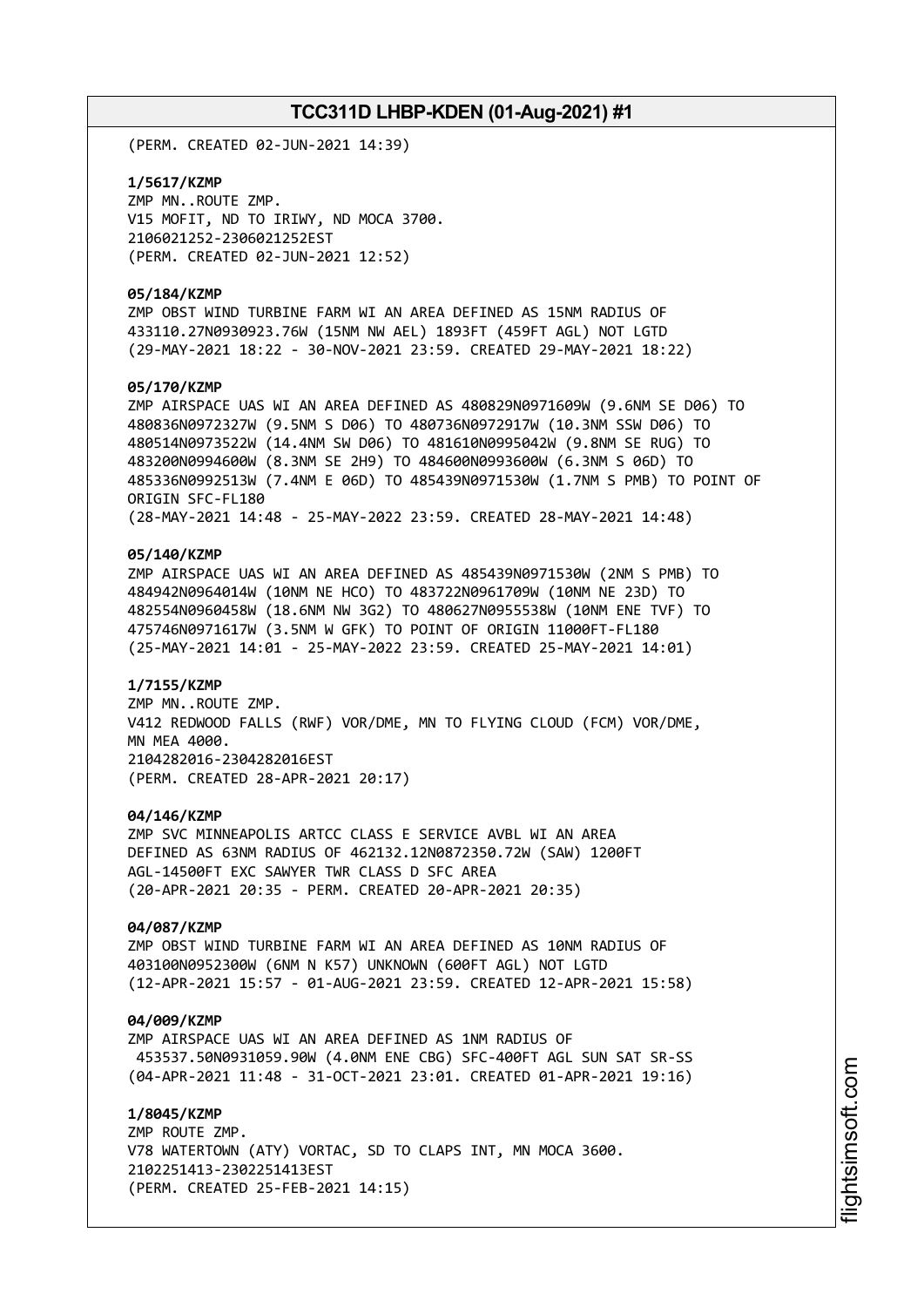**1/2001/KZMP** ZMP KS..ROUTE ZMP ZKC. V551 SALINA (SLN) VORTAC, KS TO MANKATO (TKO) VORTAC, KS MEA 6000. 2101071747-2301071747EST (PERM. CREATED 07-JAN-2021 17:47) **0/2230/KZMP** ZMP MT..ROUTE ZMP ZLC. J70 LEWISTOWN (LWT) VOR/DME, MT TO DICKINSON (DIK) VORTAC, ND MEA 21000. LWT VOR/DME RESTRICTION. (25-SEP-2020 19:29 - 25-SEP-2022 19:29 EST. CREATED 25-SEP-2020 19:29) **09/105/KZMP** ZMP OBST CRANE (ASN UNKNOWN) 460421N0933943W (17.5NM N 18Y) UNKNOWN (120FT AGL) FLAGGED AND LGTD DLY 1200-2200 (21-SEP-2020 12:00 - 01-JAN-2022 22:00. CREATED 14-SEP-2020 12:02) **0/3546/KZMP** ZMP MN..ROUTE ZMP. V78 WATERTOWN (ATY) VORTAC, SD TO CLAPS, MN MOCA 3600. 2008172013-2208172013EST (PERM. CREATED 17-AUG-2020 20:14) **0/4948/KZMP** ZMP SD..ROUTE ZMP. V78 WATERTOWN (ATY) VORTAC, SD TO CLAPS, MN MOCA 3600. 2006012022-2206012022EST (PERM. CREATED 01-JUN-2020 20:23) **0/0061/KZMP** ZMP NE..ROUTE ZMP. V71 PAWNEE CITY (PWE) VORTAC, NE R-149 TO TOPEKA (TOP) VORTAC, KS R-330 MOCA 2900. 2005111724-2205051724EST (PERM. CREATED 11-MAY-2020 17:25) **0/5880/KZMP** ZMP WI..ROUTE ZMP. V129 EAU CLAIRE (EAU) VORTAC, WI R-176 TO NODINE (ODI) VORTAC, MN **MFA 4700** EAU VORTAC R-176 UNUSABLE BELOW 4700. (22-JAN-2020 15:01 - 22-JAN-2022 14:59 EST. CREATED 22-JAN-2020 15:01) **0/5874/KZMP** ZMP WI..ROUTE ZMP. V129 EAU CLAIRE (EAU) VORTAC, WI R-341 TO COP MEA 6000. EAU VORTAC R-341 UNUSABLE BEYOND 40 NM BELOW 6000. 2001221451-2201221451EST (PERM. CREATED 22-JAN-2020 14:51) **0/5391/KZMP** ZMP ROUTE ZMP. V398 ALMAY, MN TO KASPR, MN MOCA 2900. 2001211612-2201211612EST (PERM. CREATED 21-JAN-2020 16:12)

**0/5329/KZMP**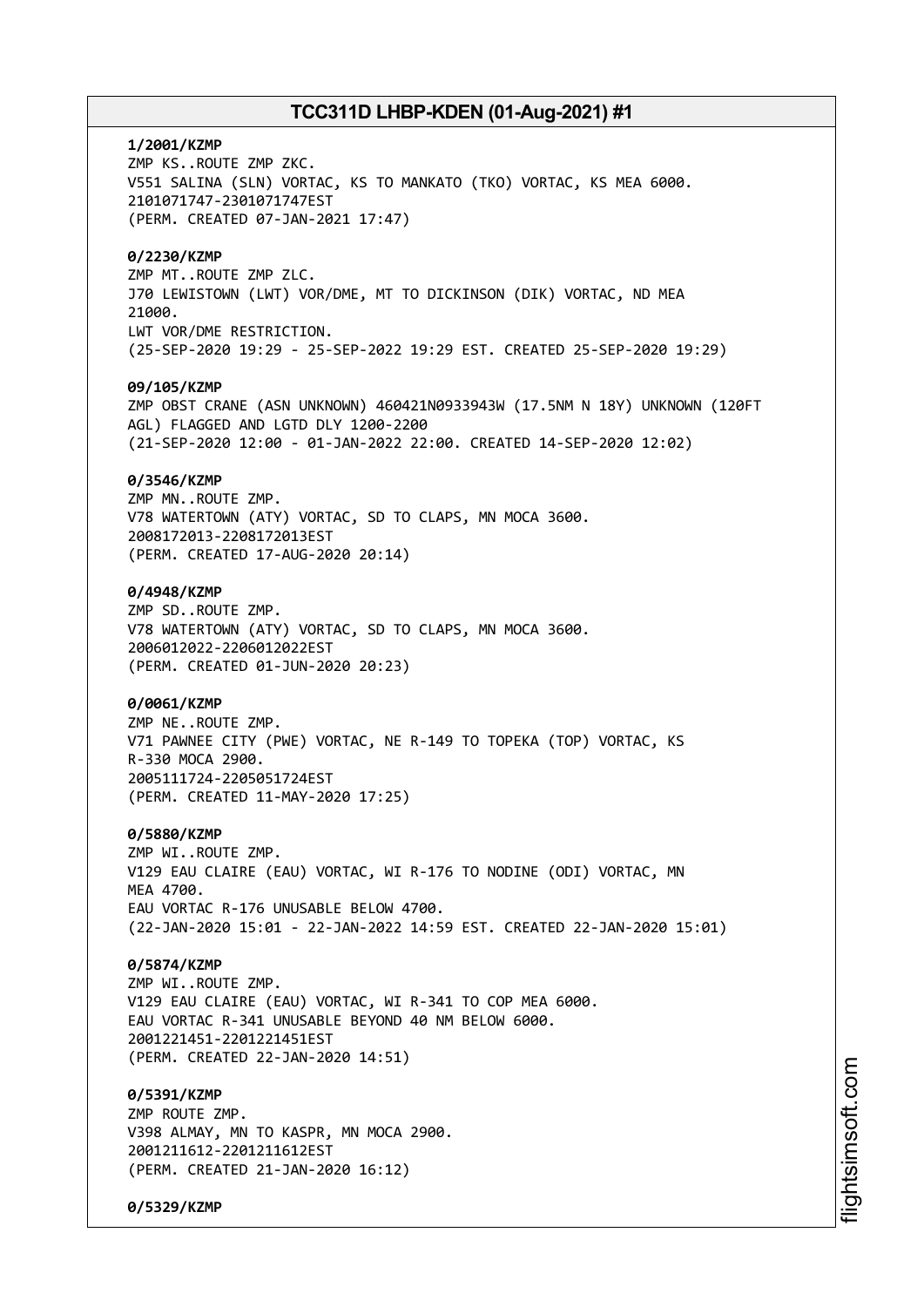┌──────────────────────────────────────────────────────────────────────────────┐

└──────────────────────────────────────────────────────────────────────────────┘

ZMP ROUTE ZMP. V24 ALMAY, MN TO KASPR, MN MOCA 2900. 2001211439-2201211439EST (PERM. CREATED 21-JAN-2020 14:40)

### **0/3417/KZMP**

ZMP WI..ROUTE ZMP. V26 EAU CLAIRE (EAU) VORTAC, WI R-088 FROM 40 NM TO COP MEA 7500. EAU VORTAC R-088 UNUSABLE BEYOND 40 NM BELOW 7500. 2001131829-2201131824EST (PERM. CREATED 13-JAN-2020 18:29)

# │**KZDV (DENVER FIR)** │

#### **08/044/KZDV**

ZDV AIRSPACE R7001A ACT SFC-7999FT (02-AUG-2021 14:00 - 03-AUG-2021 06:00. CREATED 01-AUG-2021 14:05)

# **08/043/KZDV**

ZDV AIRSPACE R7001B ACT 8000FT-FL235 (02-AUG-2021 14:00 - 03-AUG-2021 06:00. CREATED 01-AUG-2021 14:05)

# **07/338/KZDV**

ZDV AIRSPACE R7001B ACT 8000FT-FL235 (01-AUG-2021 14:00 - 02-AUG-2021 06:00. CREATED 31-JUL-2021 14:06)

#### **07/337/KZDV**

ZDV AIRSPACE R7001A ACT SFC-7999FT (01-AUG-2021 14:00 - 02-AUG-2021 06:00. CREATED 31-JUL-2021 14:06)

### **07/245/KZDV**

ZDV AIRSPACE R2601A ACT SFC-12499FT (31-JUL-2021 06:01 - 02-AUG-2021 10:59. CREATED 31-JUL-2021 00:06)

### **07/148/KZDV**

ZDV NAV GPS (CHLK GPS 21-07) (INCLUDING WAAS, GBAS, AND ADS-B) MAY NOT BE AVBL WI A 377NM RADIUS CENTERED AT 355814N1174255W (BTY207068) FL400-UNL, 359NM RADIUS AT FL250, 267NM RADIUS AT 10000FT, 214NM RADIUS AT 4000FT AGL, 163NM RADIUS AT 50FT AGL. 2108041701-2108041829

(PERM. CREATED 30-JUL-2021 16:25)

# **07/142/KZDV**

ZDV NAV GPS (CHLK GPS 21-07) (INCLUDING WAAS, GBAS, AND ADS-B) MAY NOT BE AVBL WI A 377NM RADIUS CENTERED AT 355814N1174255W (BTY207068) FL400-UNL, 359NM RADIUS AT FL250, 267NM RADIUS AT 10000FT, 214NM RADIUS AT 4000FT AGL, 163NM RADIUS AT 50FT AGL. 2108031630-2108031959 (PERM. CREATED 30-JUL-2021 16:24)

**07/136/KZDV**

i⊒<br>⊫ htsim soft.c om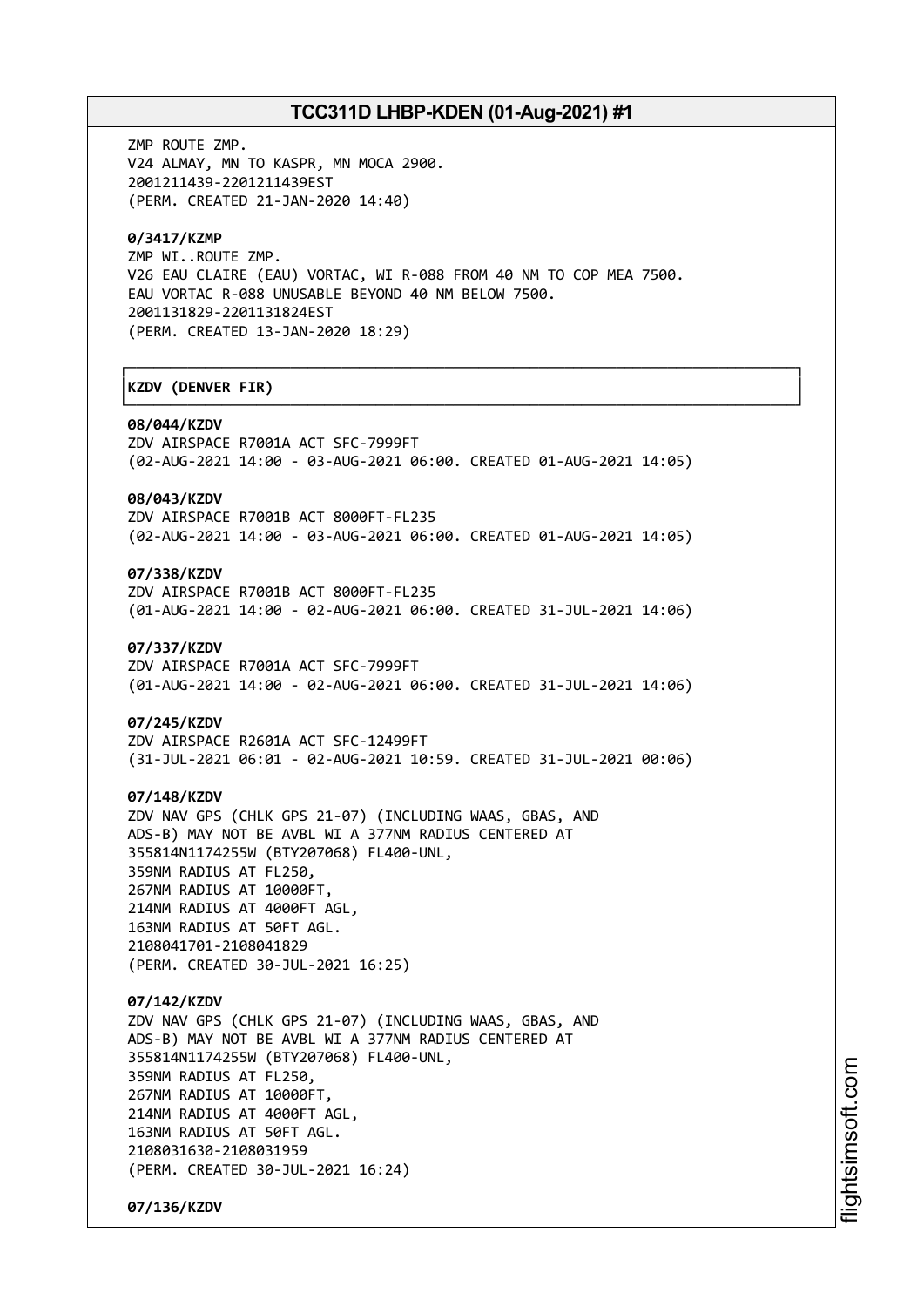ZDV NAV GPS (CHLK GPS 21-07) (INCLUDING WAAS, GBAS, AND ADS-B) MAY NOT BE AVBL WI A 377NM RADIUS CENTERED AT 355814N1174255W (BTY207068) FL400-UNL, 359NM RADIUS AT FL250, 267NM RADIUS AT 10000FT, 214NM RADIUS AT 4000FT AGL, 163NM RADIUS AT 50FT AGL. 2108021701-2108021959 (PERM. CREATED 30-JUL-2021 16:22)

# **07/011/KZDV**

ZDV AIRSPACE R2601B ACT 12500FT UP TO BUT NOT INCLUDING FL225 (30-JUL-2021 06:00 - 27-AUG-2021 06:00. CREATED 30-JUL-2021 00:06)

# **07/748/KZDV**

ZDV AIRSPACE R2601C ACT FL225 UP TO BUT NOT INCLUDING FL350 (30-JUL-2021 06:00 - 27-AUG-2021 06:00. CREATED 29-JUL-2021 06:06)

### **07/516/KZDV**

ZDV OBST WIND TURBINE FARM WI AN AREA DEFINED AS 4NM RADIUS OF 424057N1055326W (23NM WSW DGW) 6800FT (400FT AGL) NOT LGTD (24-JUL-2021 00:29 - 27-AUG-2021 03:00. CREATED 24-JUL-2021 00:29)

# **07/305/KZDV**

ZDV OBST WIND TURBINE (ASN UNKNOWN) 390337N1035851W (13.2NM W 5V4) 6174FT (400FT AGL) NOT LGTD (14-JUL-2021 18:38 - 04-AUG-2021 05:00. CREATED 14-JUL-2021 18:38)

### **07/212/KZDV**

ZDV OBST WIND TURBINE FARM WI AN AREA DEFINED AS 8.35NM RADIUS OF 430402N1053059W (9NM SSE WYO7) 5996FT (499FT AGL) NOT LGTD (10-JUL-2021 08:31 - 10-AUG-2021 17:00. CREATED 10-JUL-2021 08:38)

# **1/6758/KZDV**

ZDV CO..AIRSPACE 13NM N OF STEAMBOAT SPRINGS, CO..TEMPORARY FLIGHT RESTRICTIONS WI AN AREA DEFINED AS 8NM RADIUS OF 404337N1064925W (BQZ355015.9) SFC-13000FT. TO PROVIDE A SAFE ENVIRONMENT FOR FIRE FIGHTING ACFT OPS. PURSUANT TO 14 CFR SECTION 91.137(A)(2) TEMPORARY FLIGHT RESTRICTIONS ARE IN EFFECT. CRAIG INTERAGENCY DISPATCH CENTER TEL 970-826-5037 OR FREQ 126.6000/THE MORGAN CREEK FIRE IS IN CHARGE OF THE OPERATION. DENVER / ZDV / ARTCC TEL 303-651-4248 IS THE FAA CDN FACILITY. DLY 1400-0500 2107101400-2109100500EST (PERM. CREATED 10-JUL-2021 03:35)

#### **07/070/KZDV**

ZDV OBST WIND TURBINE FARM WI AN AREA DEFINED AS 1.1NM RADIUS OF 405917N1025519W (11.1NM SE SNY) 4693FT (400FT AGL) NOT LGTD (03-JUL-2021 11:49 - 03-AUG-2021 23:59 EST. CREATED 03-JUL-2021 11:49)

# **07/069/KZDV**

ZDV OBST WIND TURBINE FARM WI AN AREA DEFINED AS 4.7NM RADIUS OF 405845N1025148W (11.1NM SE SNY) 4621FT (400FT AGL) NOT LGTD (03-JUL-2021 11:48 - 03-AUG-2021 23:59 EST. CREATED 03-JUL-2021 11:48)

#### **07/068/KZDV**

ZDV OBST WIND TURBINE FARM WI AN AREA DEFINED AS 6.61NM RADIUS OF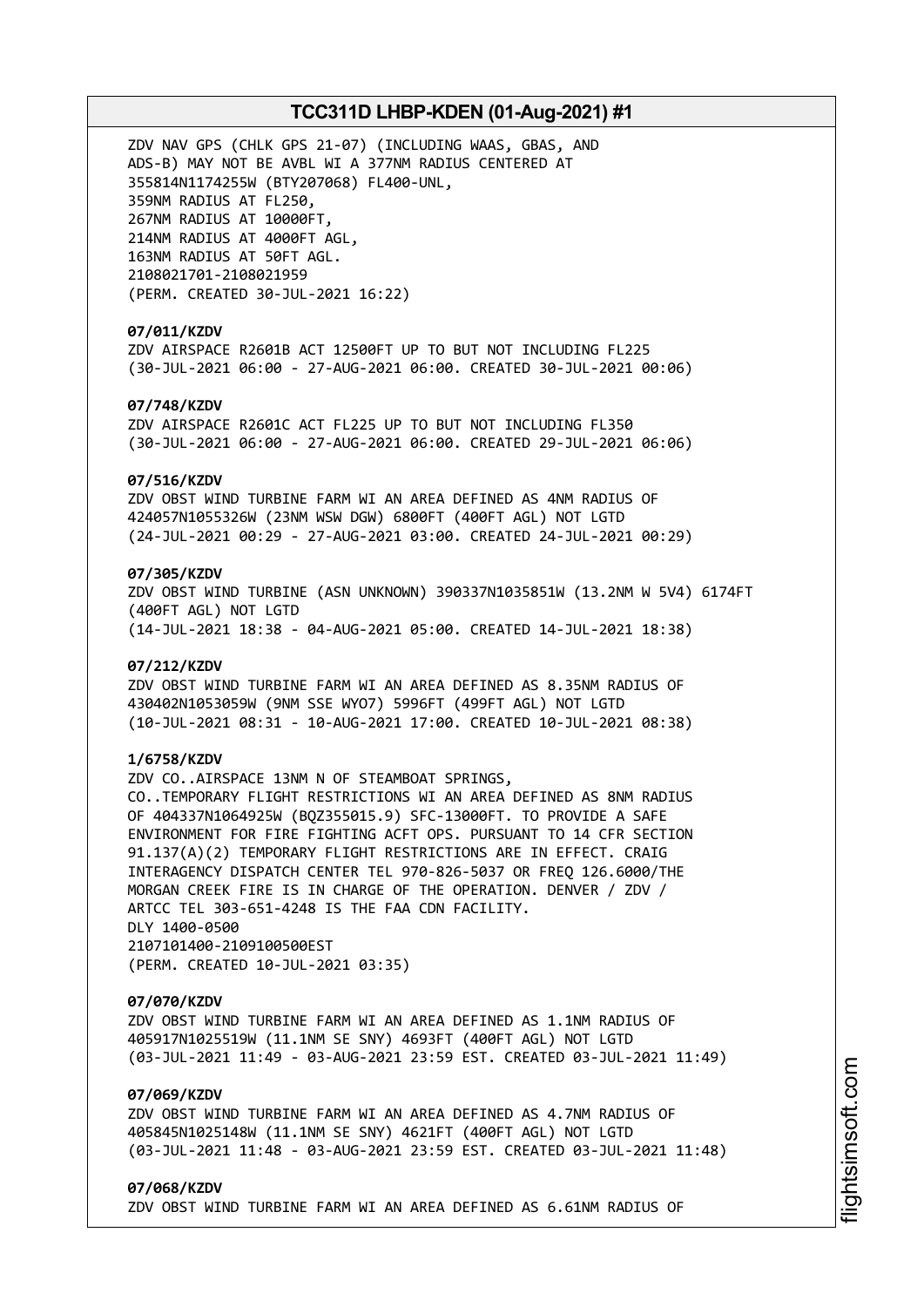405841N1032416W (14.9NM SSE IBM) 5101FT (400FT AGL) NOT LGTD (03-JUL-2021 11:43 - 03-AUG-2021 23:59 EST. CREATED 03-JUL-2021 11:46)

### **07/067/KZDV**

ZDV OBST WIND TURBINE FARM WI AN AREA DEFINED AS 6.61NM RADIUS OF 405841N1032416W (11.3NM SW SNY) 5101FT (400FT AGL) NOT LGTD (03-JUL-2021 11:44 - 03-AUG-2021 23:59 EST. CREATED 03-JUL-2021 11:46)

# **06/620/KZDV**

ZDV OBST WIND TURBINE FARM WI AN AREA DEFINED AS 5NM RADIUS OF 405445N1034909W (18.3NM SW IBM) 5666FT (410FT AGL) NOT LGTD (30-JUN-2021 21:24 - 31-DEC-2021 23:59. CREATED 30-JUN-2021 21:24)

### **06/619/KZDV**

ZDV OBST WIND TURBINE FARM WI AN AREA DEFINED AS 5NM RADIUS OF 405639N1034426W (15.5NM SSW IBM) 5543FT (389FT AGL) NOT LGTD (30-JUN-2021 21:18 - 31-DEC-2021 23:59. CREATED 30-JUN-2021 21:20)

### **1/5052/KZDV**

ZDV CO..ROUTE ZDV. V108 TRUEL, CO TO RED TABLE (DBL) VOR/DME, CO MOCA 14000. 2106011502-2305301502EST (PERM. CREATED 01-JUN-2021 15:03)

### **1/3092/KZDV**

ZDV SD..AIRSPACE CRAZY HORSE, SD.. LASER LGT DEMONSTRATION WILL BE CONDUCTED AT CRAZY HORSE MEMORIAL WI AN AREA DEFINED AS 435001N1033737W OR (RAP239028) SFC-500FT AGL. LASER LGT BEAMS WILL BE TERMINATED IF NON PARTICIPATING ACFT ARE DETECTED ENTERING THE AFFECTED AREA. LASER LGT BEAMS MAY BE INJUROUS TO PILOTS/PASSENGERS EYES WI 500FT VERTICALLY AND 1900FT LATERALLY OF THE LGT SOURCE. FLASH BLINDNESS OR COCKPIT ILLUMINATION MAY OCCUR BEYOND THESE DISTANCES. ELLSWORTH AFB /RCA/ TERMINAL APCH CTL TEL 605-385-6199 IS THE FAA CDN FACILITY DLY 0030-0330 (29-MAY-2021 00:30 - 30-SEP-2021 03:30. CREATED 26-MAY-2021 21:47)

# **1/8432/KZDV**

ZDV UT..ROUTE ZDV ZLC. J196 BRYCE CANYON (BCE) VORTAC, UT TO RIFMN, UT MEA 36000. BCE VORTAC R-033 D160 36000-45000. (19-MAY-2021 18:33 - 17-MAY-2023 18:33 EST. CREATED 19-MAY-2021 18:34)

# **1/0706/KZDV**

ZDV KS..ROUTE ZDV ZKC. V17 GARDEN CITY (GCK) VORTAC, KS TO COFFE, KS MOCA 4700. 2104161846-2304141846EST (PERM. CREATED 16-APR-2021 18:46)

# **1/0386/KZDV**

ZDV CO..ROUTE ZDV. V211 BRAZO, NM MRA 14000 AT BRAZO WHEN USING DME. DRO DME UNUSABLE BELOW 14000 AT BRAZO. (15-APR-2021 21:03 - 15-APR-2023 21:03 EST. CREATED 15-APR-2021 21:03)

# **1/0953/KZDV**

ZDV CO..ROUTE ZDV. V356 FIDLE INT, CO TO ELORE INT, CO NA EXCEPT FOR ACFT EQUIPPED